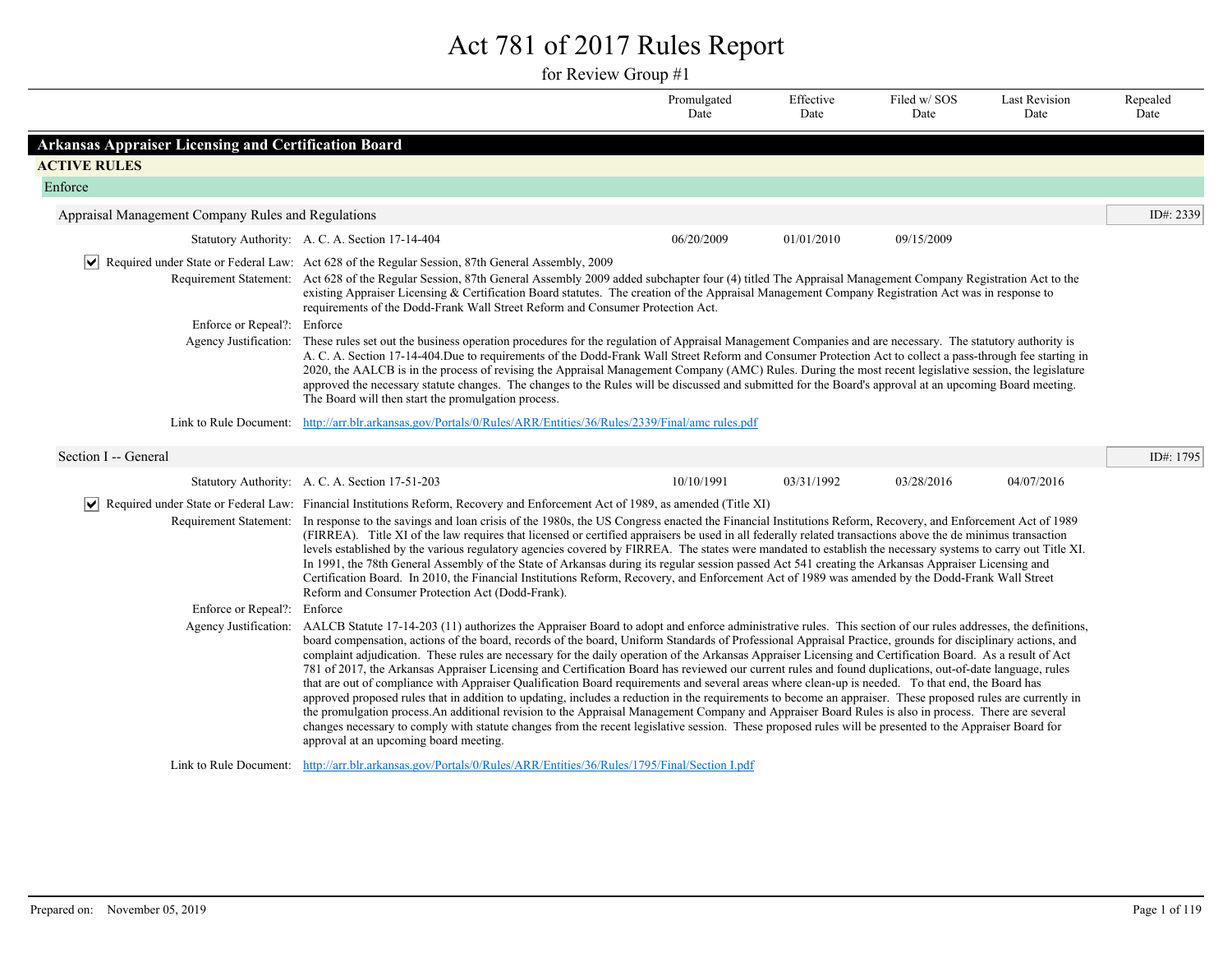|                                                                                   |                                                                                                                                                                                                                                                                                                                                                                                                                                                                                                                                                                                                                                                                                                                                                                                                                                                                                               | Promulgated<br>Date | Effective<br>Date | Filed w/SOS<br>Date | <b>Last Revision</b><br>Date | Repealed<br>Date |  |
|-----------------------------------------------------------------------------------|-----------------------------------------------------------------------------------------------------------------------------------------------------------------------------------------------------------------------------------------------------------------------------------------------------------------------------------------------------------------------------------------------------------------------------------------------------------------------------------------------------------------------------------------------------------------------------------------------------------------------------------------------------------------------------------------------------------------------------------------------------------------------------------------------------------------------------------------------------------------------------------------------|---------------------|-------------------|---------------------|------------------------------|------------------|--|
| Section II -- General Qualifications for Registration, Licensure or Certification |                                                                                                                                                                                                                                                                                                                                                                                                                                                                                                                                                                                                                                                                                                                                                                                                                                                                                               |                     |                   |                     |                              | ID#: 1796        |  |
|                                                                                   | Statutory Authority: A. C. A. Section 17-51-203                                                                                                                                                                                                                                                                                                                                                                                                                                                                                                                                                                                                                                                                                                                                                                                                                                               | 10/10/1991          | 03/31/1992        | 11/13/2014          | 01/01/2015                   |                  |  |
|                                                                                   | Required under State or Federal Law: Financial Institutions Reform, Recovery and Enforcement Act of 1989 as amended (Title XI)                                                                                                                                                                                                                                                                                                                                                                                                                                                                                                                                                                                                                                                                                                                                                                |                     |                   |                     |                              |                  |  |
|                                                                                   | Requirement Statement: Title XI requires the Appraiser Qualifications Board of the Appraisal Foundation set the minimum qualifications to become a licensed or certified appraiser.<br>The Appraisal Subcommittee reviews the records of the Arkansas Appraiser Licensing and Certification Board every two years for compliance with Title XI.                                                                                                                                                                                                                                                                                                                                                                                                                                                                                                                                               |                     |                   |                     |                              |                  |  |
| Enforce or Repeal?: Enforce                                                       |                                                                                                                                                                                                                                                                                                                                                                                                                                                                                                                                                                                                                                                                                                                                                                                                                                                                                               |                     |                   |                     |                              |                  |  |
|                                                                                   | Agency Justification: AALCB Statute 17-14-203 (11) authorizes the AALCB to adopt and enforce administrative rules. Section II of the Appraiser Board rules sets the<br>qualifications to become a real property appraiser both as a resident of the State of Arkansas and as a non-resident.                                                                                                                                                                                                                                                                                                                                                                                                                                                                                                                                                                                                  |                     |                   |                     |                              |                  |  |
|                                                                                   | Link to Rule Document: http://arr.blr.arkansas.gov/Portals/0/Rules/ARR/Entities/36/Rules/1796/Final/Section II.pdf                                                                                                                                                                                                                                                                                                                                                                                                                                                                                                                                                                                                                                                                                                                                                                            |                     |                   |                     |                              |                  |  |
| Section III -- Pre-Licensure Qualifications for State Licensed Appraiser          |                                                                                                                                                                                                                                                                                                                                                                                                                                                                                                                                                                                                                                                                                                                                                                                                                                                                                               |                     |                   |                     |                              | ID#: 1797        |  |
|                                                                                   | Statutory Authority: A. C. A. Section 17-51-203                                                                                                                                                                                                                                                                                                                                                                                                                                                                                                                                                                                                                                                                                                                                                                                                                                               | 10/10/1991          | 03/31/1992        | 11/13/2014          | 01/01/2015                   |                  |  |
|                                                                                   | Required under State or Federal Law: Financial Institutions Reform, Recovery and Enforcement Act of 1989 as amended, Title XI                                                                                                                                                                                                                                                                                                                                                                                                                                                                                                                                                                                                                                                                                                                                                                 |                     |                   |                     |                              |                  |  |
|                                                                                   | Requirement Statement: Title XI requires the Appraiser Qualifications Board of the Appraisal Foundation set the minimum qualifications to become a licensed appraiser. The<br>Appraisal Subcommittee reviews the records of the Arkansas Appraiser Licensing and Certification Board every two years for compliance with Title XI.                                                                                                                                                                                                                                                                                                                                                                                                                                                                                                                                                            |                     |                   |                     |                              |                  |  |
| Enforce or Repeal?: Enforce                                                       |                                                                                                                                                                                                                                                                                                                                                                                                                                                                                                                                                                                                                                                                                                                                                                                                                                                                                               |                     |                   |                     |                              |                  |  |
| Agency Justification:                                                             | AALCB Statute 17-14-203 (11) authorizes the AALCB to adopt and enforce administrative rules. Section III of the Board's rules detail the qualifications<br>required to upgrade to a State Licensed Appraiser credential. This section describes the requirements to sit for the National Uniform Licensing Exam. It<br>specifies the appraisal education needed to become a State Licensed Appraiser, including the specific class hours, college-level education, and the initial<br>tested Uniform Standards of Professional Appraisal Practice course. And lastly, this section explains the amount and acceptable experience hours required to<br>upgrade to a State Licensed appraiser credential. This section is beneficial to both the Appraiser Board, existing appraisers, and a person wanting to become<br>a State Licensed Appraiser.                                            |                     |                   |                     |                              |                  |  |
|                                                                                   | Link to Rule Document: http://arr.blr.arkansas.gov/Portals/0/Rules/ARR/Entities/36/Rules/1797/Final/Section III.pdf                                                                                                                                                                                                                                                                                                                                                                                                                                                                                                                                                                                                                                                                                                                                                                           |                     |                   |                     |                              |                  |  |
|                                                                                   | Section IV -- Pre-Certification Qualifications for State Certified Residential Appraiser                                                                                                                                                                                                                                                                                                                                                                                                                                                                                                                                                                                                                                                                                                                                                                                                      |                     |                   |                     |                              | ID#: 1798        |  |
|                                                                                   | Statutory Authority: A. C. A. Section 17-51-203                                                                                                                                                                                                                                                                                                                                                                                                                                                                                                                                                                                                                                                                                                                                                                                                                                               | 10/10/1991          | 03/31/1992        | 11/13/2014          | 01/01/2015                   |                  |  |
|                                                                                   | Required under State or Federal Law: Financial Institutions Reform, Recovery and Enforcement Act of 1989 as amended (Title XI)                                                                                                                                                                                                                                                                                                                                                                                                                                                                                                                                                                                                                                                                                                                                                                |                     |                   |                     |                              |                  |  |
|                                                                                   | Requirement Statement: Title XI requires the Appraiser Qualifications Board of the Appraisal Foundation set the minimum qualifications to become a certified residential appraiser.                                                                                                                                                                                                                                                                                                                                                                                                                                                                                                                                                                                                                                                                                                           |                     |                   |                     |                              |                  |  |
| Enforce or Repeal?: Enforce                                                       | The Appraisal Subcommittee reviews the records of the Arkansas Appraiser Licensing and Certification Board every two years for compliance with Title XI.                                                                                                                                                                                                                                                                                                                                                                                                                                                                                                                                                                                                                                                                                                                                      |                     |                   |                     |                              |                  |  |
| Agency Justification:                                                             | AALCB Statute 17-14-203 (11) authorizes the AALCB to adopt and enforce administrative rules. Section IV of the Board's rules detail the qualifications<br>required to upgrade to a Certified Residential Appraiser credential. This section describes the requirements to sit for the National Uniform Certified<br>Residential Exam. It specifies the appraisal education needed to become a Certified Residential Appraiser, including the specific class hours, bachelor degree<br>requirement, and the initial tested Uniform Standards of Professional Appraisal Practice course. And lastly, this section explains the amount and acceptable<br>experience hours required to upgrade to a Certified Residential appraiser credential. This section is beneficial to both the Appraiser Board, existing<br>appraisers, and a person wanting to become a Certified Residential Appraiser. |                     |                   |                     |                              |                  |  |
|                                                                                   | Link to Rule Document: http://arr.blr.arkansas.gov/Portals/0/Rules/ARR/Entities/36/Rules/1798/Final/Section IV.pdf                                                                                                                                                                                                                                                                                                                                                                                                                                                                                                                                                                                                                                                                                                                                                                            |                     |                   |                     |                              |                  |  |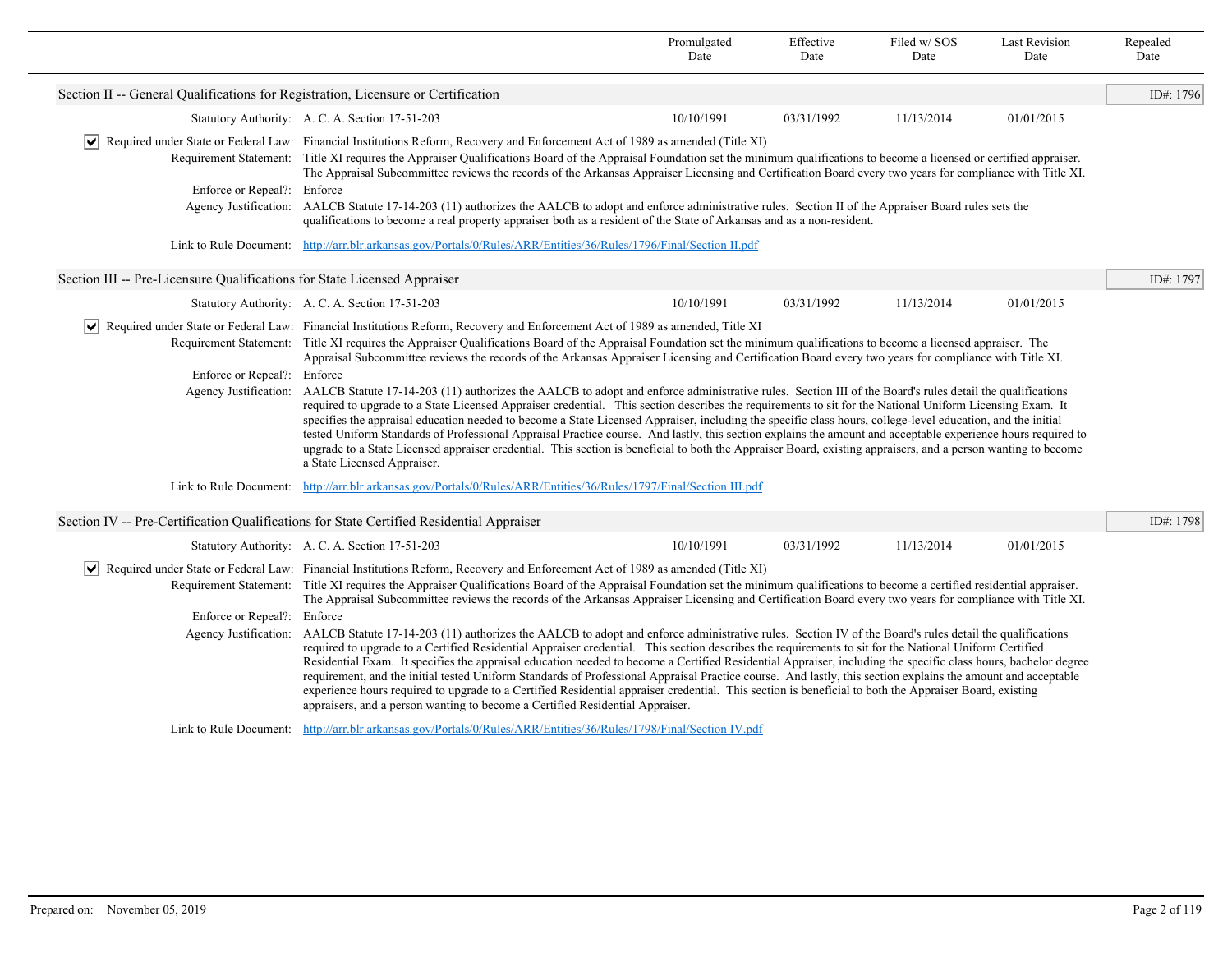|                                                                                     |                                                                                                                                                                                                                                                                                                                                                                                                                                                                                                                                                                                                                                                                                                                                                                                                                                                                                                                                                                                                                                                                                                                                                                                                                                                                                                                                                                                                                                                                                         | Promulgated<br>Date | Effective<br>Date | Filed w/SOS<br>Date | <b>Last Revision</b><br>Date | Repealed<br>Date |
|-------------------------------------------------------------------------------------|-----------------------------------------------------------------------------------------------------------------------------------------------------------------------------------------------------------------------------------------------------------------------------------------------------------------------------------------------------------------------------------------------------------------------------------------------------------------------------------------------------------------------------------------------------------------------------------------------------------------------------------------------------------------------------------------------------------------------------------------------------------------------------------------------------------------------------------------------------------------------------------------------------------------------------------------------------------------------------------------------------------------------------------------------------------------------------------------------------------------------------------------------------------------------------------------------------------------------------------------------------------------------------------------------------------------------------------------------------------------------------------------------------------------------------------------------------------------------------------------|---------------------|-------------------|---------------------|------------------------------|------------------|
| Section IX -- Licensure Expiration, Renewal, Upgrade and Inactive Status            |                                                                                                                                                                                                                                                                                                                                                                                                                                                                                                                                                                                                                                                                                                                                                                                                                                                                                                                                                                                                                                                                                                                                                                                                                                                                                                                                                                                                                                                                                         |                     |                   |                     |                              | ID#: 1803        |
|                                                                                     | Statutory Authority: A. C. A. Section 17-51-203                                                                                                                                                                                                                                                                                                                                                                                                                                                                                                                                                                                                                                                                                                                                                                                                                                                                                                                                                                                                                                                                                                                                                                                                                                                                                                                                                                                                                                         | 10/10/1991          | 03/31/1992        | 05/26/2017          | 06/05/2017                   |                  |
| Enforce or Repeal?: Enforce                                                         | $\vee$ Required under State or Federal Law: The Financial Institutions Reform, Recovery and Enforcement Act of 1989 as amended (Title XI) and Act 1066 of 2015.<br>Requirement Statement: This section of the Boards rules was revised to comply with the Appraiser Qualifications Board requirements and to comply with Act 1066 of the Regular<br>Session, 2015 regarding reinstatement of an appraiser credential.<br>Agency Justification: AALCB Statute 17-14-203 (11) authorizes the AALCB to adopt and enforce administrative rules. This section of the Board's rules deals with the expiration,<br>renewal, upgrade, and reinstatement of an appraiser credential. The rules comply with the requirements of the Appraiser Qualifications Board as well as Act<br>1066 of 2015 regarding reinstatement of an appraiser credential.                                                                                                                                                                                                                                                                                                                                                                                                                                                                                                                                                                                                                                             |                     |                   |                     |                              |                  |
|                                                                                     | Link to Rule Document: http://arr.blr.arkansas.gov/Portals/0/Rules/ARR/Entities/36/Rules/1803/Final/Section IX.pdf                                                                                                                                                                                                                                                                                                                                                                                                                                                                                                                                                                                                                                                                                                                                                                                                                                                                                                                                                                                                                                                                                                                                                                                                                                                                                                                                                                      |                     |                   |                     |                              |                  |
| Section V -- Pre-Certification Qualifications for State Certified General Appraiser |                                                                                                                                                                                                                                                                                                                                                                                                                                                                                                                                                                                                                                                                                                                                                                                                                                                                                                                                                                                                                                                                                                                                                                                                                                                                                                                                                                                                                                                                                         |                     |                   |                     |                              | ID#: 1799        |
|                                                                                     | Statutory Authority: A. C. A. Section 17-51-203                                                                                                                                                                                                                                                                                                                                                                                                                                                                                                                                                                                                                                                                                                                                                                                                                                                                                                                                                                                                                                                                                                                                                                                                                                                                                                                                                                                                                                         | 10/10/1991          | 03/31/1992        | 11/13/2014          | 01/01/2015                   |                  |
| Enforce or Repeal?: Enforce                                                         | Required under State or Federal Law: Financial Institutions Reform, Recovery and Enforcement Act of 1989 Title XI<br>Requirement Statement: Title XI requires the Appraiser Qualifications Board of the Appraisal Foundation set the minimum qualifications to become a certified general appraiser. The<br>Appraisal Subcommittee reviews the records of the Arkansas Appraiser Licensing and Certification Board every two years for compliance with Title XI.<br>Agency Justification: AALCB Statute 17-14-203 (11) authorizes the AALCB to adopt and enforce administrative rules. Section V of the Board's rules detail the qualifications<br>required to upgrade to a Certified General Appraiser credential. This section describes the requirements to sit for the National Uniform Certified General<br>Exam. It specifies the appraisal education needed to become a Certified General Appraiser, including the specific class hours, bachelor degree requirement,<br>and the initial tested Uniform Standards of Professional Appraisal Practice course. And lastly, this section explains the amount and acceptable experience<br>hours required to upgrade to a Certified General appraiser credential. This section is beneficial to both the Appraiser Board, existing appraisers, and a person<br>wanting to become a Certified General Appraiser.<br>Link to Rule Document: http://arr.blr.arkansas.gov/Portals/0/Rules/ARR/Entities/36/Rules/1799/Final/Section V.pdf |                     |                   |                     |                              |                  |
|                                                                                     |                                                                                                                                                                                                                                                                                                                                                                                                                                                                                                                                                                                                                                                                                                                                                                                                                                                                                                                                                                                                                                                                                                                                                                                                                                                                                                                                                                                                                                                                                         |                     |                   |                     |                              |                  |
| Section VI -- Pre-Registration Criteria and Pre-Application Filing of Experience    |                                                                                                                                                                                                                                                                                                                                                                                                                                                                                                                                                                                                                                                                                                                                                                                                                                                                                                                                                                                                                                                                                                                                                                                                                                                                                                                                                                                                                                                                                         |                     |                   |                     |                              | ID#: 1800        |
|                                                                                     | Statutory Authority: A. C. A. Sections 17-14-102 and 17-14-203                                                                                                                                                                                                                                                                                                                                                                                                                                                                                                                                                                                                                                                                                                                                                                                                                                                                                                                                                                                                                                                                                                                                                                                                                                                                                                                                                                                                                          | 08/29/2001          | 10/14/2001        | 11/13/2014          | 01/01/2015                   |                  |
| $ \bm{\mathsf{v}} $                                                                 | Required under State or Federal Law: A. C. A. Section 17-14-102 was amended by Act 1256 of 2001, which created the fourth class of appraiser for non-federally related transactions to be known<br>as a "State Registered Appraiser."                                                                                                                                                                                                                                                                                                                                                                                                                                                                                                                                                                                                                                                                                                                                                                                                                                                                                                                                                                                                                                                                                                                                                                                                                                                   |                     |                   |                     |                              |                  |
|                                                                                     | Requirement Statement: A State Registered Appraiser credential type was created to allow an appraiser, who is not licensed or certified, to prepare an appraisal report for use in a non<br>-federally related transaction. This section addresses the requirements to become a State Registered Appraiser.                                                                                                                                                                                                                                                                                                                                                                                                                                                                                                                                                                                                                                                                                                                                                                                                                                                                                                                                                                                                                                                                                                                                                                             |                     |                   |                     |                              |                  |
| Enforce or Repeal?: Enforce                                                         | Agency Justification: AALCB Statute Section 17-14-203 (11) authorizes the AALCB to adopt and enforce administrative rules. Section VI of the Board's rules detail the<br>qualifications required to become a State Registered Appraiser. The rules also allow a State Registered Appraiser to be a Trainee Appraiser. At the Boards                                                                                                                                                                                                                                                                                                                                                                                                                                                                                                                                                                                                                                                                                                                                                                                                                                                                                                                                                                                                                                                                                                                                                     |                     |                   |                     |                              |                  |
|                                                                                     | most recent compliance review in March 2018, the Appraisal Subcommittee informed the Board the combination of these groups is not in compliance with<br>the Appraiser Qualifications Board requirements. Therefore, the upcoming proposed rules change includes a revision of Section VI.                                                                                                                                                                                                                                                                                                                                                                                                                                                                                                                                                                                                                                                                                                                                                                                                                                                                                                                                                                                                                                                                                                                                                                                               |                     |                   |                     |                              |                  |
|                                                                                     | Link to Rule Document: http://arr.blr.arkansas.gov/Portals/0/Rules/ARR/Entities/36/Rules/1800/Final/Section VI.pdf                                                                                                                                                                                                                                                                                                                                                                                                                                                                                                                                                                                                                                                                                                                                                                                                                                                                                                                                                                                                                                                                                                                                                                                                                                                                                                                                                                      |                     |                   |                     |                              |                  |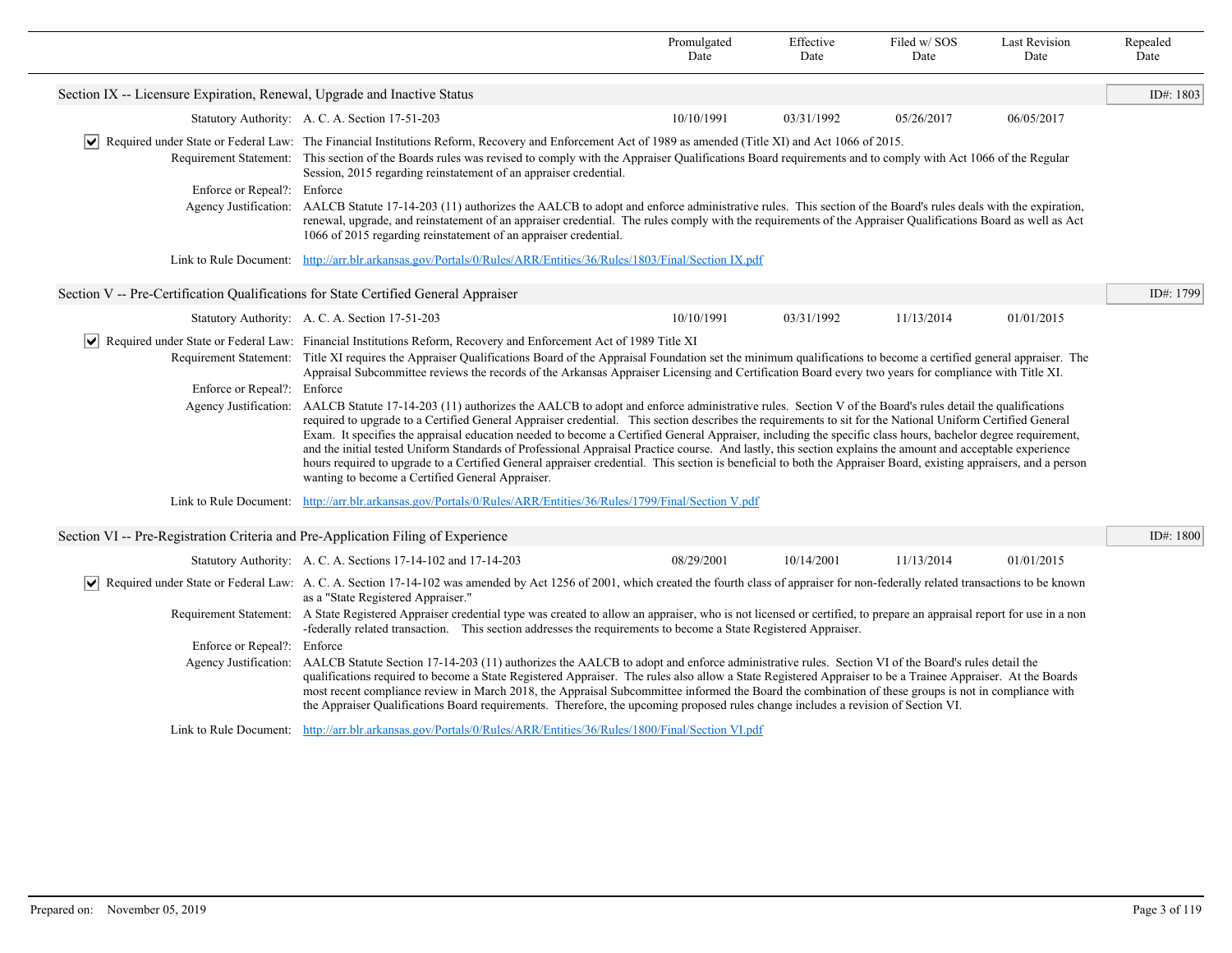|                                                                                                                                                                                                                                                                                                                                                                                                                                                                                                                                                                            |                                                                                                                                                                                                                                                                                                                                                                                                                                                                                                                                                                                                                                   | Promulgated<br>Date | Effective<br>Date | Filed w/SOS<br>Date | <b>Last Revision</b><br>Date | Repealed<br>Date |
|----------------------------------------------------------------------------------------------------------------------------------------------------------------------------------------------------------------------------------------------------------------------------------------------------------------------------------------------------------------------------------------------------------------------------------------------------------------------------------------------------------------------------------------------------------------------------|-----------------------------------------------------------------------------------------------------------------------------------------------------------------------------------------------------------------------------------------------------------------------------------------------------------------------------------------------------------------------------------------------------------------------------------------------------------------------------------------------------------------------------------------------------------------------------------------------------------------------------------|---------------------|-------------------|---------------------|------------------------------|------------------|
| Section VII Non-Resident Registration and/or Licensing: Reciprocity                                                                                                                                                                                                                                                                                                                                                                                                                                                                                                        |                                                                                                                                                                                                                                                                                                                                                                                                                                                                                                                                                                                                                                   |                     |                   |                     |                              | ID#: 1801        |
|                                                                                                                                                                                                                                                                                                                                                                                                                                                                                                                                                                            | Statutory Authority: A. C. A. Section 17-14-203                                                                                                                                                                                                                                                                                                                                                                                                                                                                                                                                                                                   | 08/29/2001          | 10/14/2001        | 09/10/2002          | 09/15/2002                   |                  |
|                                                                                                                                                                                                                                                                                                                                                                                                                                                                                                                                                                            | v  Required under State or Federal Law: Financial Institutions Reform, Recovery and Enforcement Act of 1989 as amended, Title XI and Arkansas Appraiser Licensing and Certification Board<br>Statute Section 17-14-203 (11)                                                                                                                                                                                                                                                                                                                                                                                                       |                     |                   |                     |                              |                  |
| Enforce or Repeal?: Enforce                                                                                                                                                                                                                                                                                                                                                                                                                                                                                                                                                | Requirement Statement: This rule is to clarify the requirements of a non-resident appraiser applying for reciprocity.                                                                                                                                                                                                                                                                                                                                                                                                                                                                                                             |                     |                   |                     |                              |                  |
|                                                                                                                                                                                                                                                                                                                                                                                                                                                                                                                                                                            | Agency Justification: AALCB Statute Section 17-14-203 (11) authorizes the AALCB to adopt and enforce administrative rules. Section VII of the Boards rules outlines the<br>requirements for a non-resident to complete an appraiser report on a subject property located within the borders of the State of Arkansas by reciprocity or a<br>temporary practice permit. Only non-resident licensed or certified appraisers may apply for reciprocity or a temporary practice permit. Both reciprocity and<br>temporary practice permits fall within the Appraisal Subcommittee's authority to monitor to compliance with Title XI. |                     |                   |                     |                              |                  |
| Link to Rule Document:                                                                                                                                                                                                                                                                                                                                                                                                                                                                                                                                                     | http://arr.blr.arkansas.gov/Portals/0/Rules/ARR/Entities/36/Rules/1801/Final/Section VII.pdf                                                                                                                                                                                                                                                                                                                                                                                                                                                                                                                                      |                     |                   |                     |                              |                  |
|                                                                                                                                                                                                                                                                                                                                                                                                                                                                                                                                                                            | Section VIII -- Non-Resident Licensure & Certification via Temporary Practice Permit or Reciprocity                                                                                                                                                                                                                                                                                                                                                                                                                                                                                                                               |                     |                   |                     |                              | ID#: 1802        |
|                                                                                                                                                                                                                                                                                                                                                                                                                                                                                                                                                                            | Statutory Authority: A. C. A. Section 17-51-203                                                                                                                                                                                                                                                                                                                                                                                                                                                                                                                                                                                   | 10/10/1991          | 03/31/1992        | 01/06/2000          | 01/16/2000                   |                  |
| $ \bm{\mathsf{v}} $<br>Required under State or Federal Law: AALCB Statute Section 17-14-203 (11) and the Financial Institutions Reform, Recovery, and Enforcement Act of 1989 as amended (Title XI)<br>Requirement Statement: Title XI contemplates the reasonably free movement of certified and licensed appraiser across state lines. This section of the Boards rules outlines the<br>qualifications, terms, and renewal of Temporary Practice Permits and Non-Resident Reciprocal credentials.                                                                        |                                                                                                                                                                                                                                                                                                                                                                                                                                                                                                                                                                                                                                   |                     |                   |                     |                              |                  |
| Enforce or Repeal?: Enforce                                                                                                                                                                                                                                                                                                                                                                                                                                                                                                                                                |                                                                                                                                                                                                                                                                                                                                                                                                                                                                                                                                                                                                                                   |                     |                   |                     |                              |                  |
| Agency Justification:                                                                                                                                                                                                                                                                                                                                                                                                                                                                                                                                                      | AALCB Statute Section 17-14-203 (11) authorizes the AALCB to adopt and enforce administrative rules. Section VIII of the Board rules outlines the<br>application procedure and term for a Temporary Practice Permit. It also describes the application and renewal procedure for a non-resident reciprocal<br>credential. This section is necessary to comply with Title XI.                                                                                                                                                                                                                                                      |                     |                   |                     |                              |                  |
| Link to Rule Document:                                                                                                                                                                                                                                                                                                                                                                                                                                                                                                                                                     | http://arr.blr.arkansas.gov/Portals/0/Rules/ARR/Entities/36/Rules/1802/Final/Section VIII.pdf                                                                                                                                                                                                                                                                                                                                                                                                                                                                                                                                     |                     |                   |                     |                              |                  |
| Section X -- Continuing Education                                                                                                                                                                                                                                                                                                                                                                                                                                                                                                                                          |                                                                                                                                                                                                                                                                                                                                                                                                                                                                                                                                                                                                                                   |                     |                   |                     |                              | ID#: 1804        |
|                                                                                                                                                                                                                                                                                                                                                                                                                                                                                                                                                                            | Statutory Authority: A. C. A. Section 17-51-203                                                                                                                                                                                                                                                                                                                                                                                                                                                                                                                                                                                   | 10/10/1991          | 03/31/1992        | 11/13/2014          | 01/01/2015                   |                  |
| $ \bm{\mathsf{v}} $<br>Requirement Statement:                                                                                                                                                                                                                                                                                                                                                                                                                                                                                                                              | Required under State or Federal Law: Financial Institutions Reform, Recovery and Enforcement Act of 1989 as amended (Title XI)<br>This section of the Boards rules addresses Continuing Education. In the proposed revision of the rules, this section is combined with another section and<br>eliminated.                                                                                                                                                                                                                                                                                                                        |                     |                   |                     |                              |                  |
| Enforce or Repeal?:                                                                                                                                                                                                                                                                                                                                                                                                                                                                                                                                                        | Enforce                                                                                                                                                                                                                                                                                                                                                                                                                                                                                                                                                                                                                           |                     |                   |                     |                              |                  |
| Agency Justification:                                                                                                                                                                                                                                                                                                                                                                                                                                                                                                                                                      | AALCB Statute 17-14-203 (11) authorizes the AALCB to adopt and enforce administrative rules. This section of the Boards rules addresses Continuing<br>Education. In the proposed revision of the rules, this section is combined with another section and eliminated.                                                                                                                                                                                                                                                                                                                                                             |                     |                   |                     |                              |                  |
| Link to Rule Document:                                                                                                                                                                                                                                                                                                                                                                                                                                                                                                                                                     | http://arr.blr.arkansas.gov/Portals/0/Rules/ARR/Entities/36/Rules/1804/Final/Section X.pdf                                                                                                                                                                                                                                                                                                                                                                                                                                                                                                                                        |                     |                   |                     |                              |                  |
| Section XI -- Supervisory Guidelines and Responsibilities                                                                                                                                                                                                                                                                                                                                                                                                                                                                                                                  |                                                                                                                                                                                                                                                                                                                                                                                                                                                                                                                                                                                                                                   |                     |                   |                     |                              | ID#: 2333        |
|                                                                                                                                                                                                                                                                                                                                                                                                                                                                                                                                                                            | Statutory Authority: A. C. A. Section 17-14-203                                                                                                                                                                                                                                                                                                                                                                                                                                                                                                                                                                                   | 06/24/2004          | 08/15/2004        | 11/13/2014          | 01/01/2015                   |                  |
| ↓ Required under State or Federal Law: Financial Institutions Reform, Recovery and Enforcement Act of 1989 as amended (Title XI)<br>Requirement Statement: This section of the Board Rules is required to comply with the requirements of the Appraiser Qualifications Board regarding Supervisory Appraisers.<br>Enforce or Repeal?: Enforce<br>Agency Justification: AALCB Statute 17-14-203 (11) authorizes the AALCB to adopt and enforce administrative rules. This section of our rules addresses the requirements and<br>responsibilities of Supervisory Appraiser. |                                                                                                                                                                                                                                                                                                                                                                                                                                                                                                                                                                                                                                   |                     |                   |                     |                              |                  |
|                                                                                                                                                                                                                                                                                                                                                                                                                                                                                                                                                                            | Link to Rule Document: http://arr.blr.arkansas.gov/Portals/0/Rules/ARR/Entities/36/Rules/2333/Final/Section XI.pdf                                                                                                                                                                                                                                                                                                                                                                                                                                                                                                                |                     |                   |                     |                              |                  |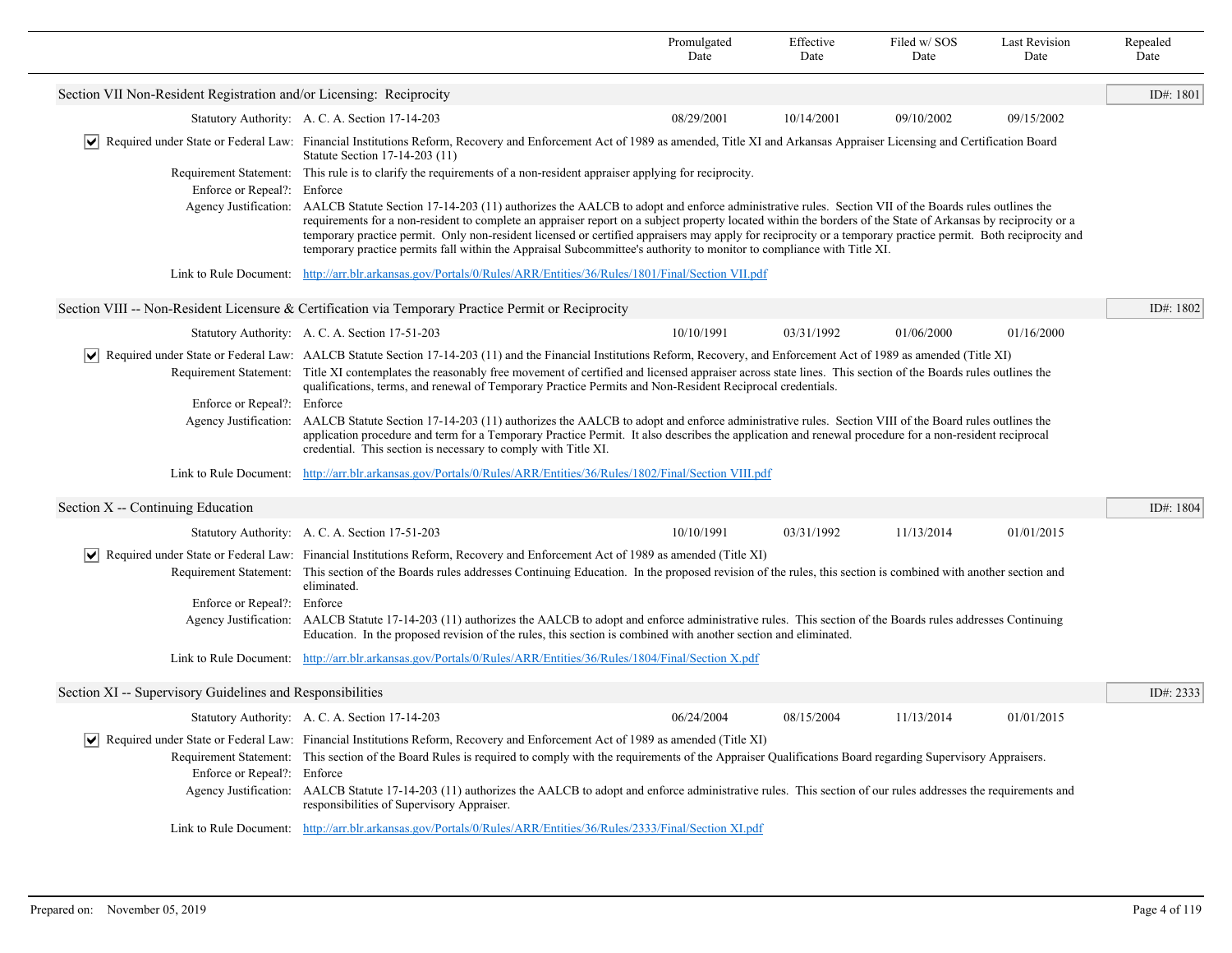|                                                                                                                     |                                                                                                                                                                                                                                                                                                                                                                                                                                                                                                                                                                                                                                                                                                                                                                                                                                                                                                                                                                                                                                                                                                                                                                                     | Promulgated<br>Date | Effective<br>Date | Filed w/SOS<br>Date | <b>Last Revision</b><br>Date | Repealed<br>Date |  |
|---------------------------------------------------------------------------------------------------------------------|-------------------------------------------------------------------------------------------------------------------------------------------------------------------------------------------------------------------------------------------------------------------------------------------------------------------------------------------------------------------------------------------------------------------------------------------------------------------------------------------------------------------------------------------------------------------------------------------------------------------------------------------------------------------------------------------------------------------------------------------------------------------------------------------------------------------------------------------------------------------------------------------------------------------------------------------------------------------------------------------------------------------------------------------------------------------------------------------------------------------------------------------------------------------------------------|---------------------|-------------------|---------------------|------------------------------|------------------|--|
| Section XII -- Fees and Payment of Fees                                                                             |                                                                                                                                                                                                                                                                                                                                                                                                                                                                                                                                                                                                                                                                                                                                                                                                                                                                                                                                                                                                                                                                                                                                                                                     |                     |                   |                     |                              | ID#: $2335$      |  |
|                                                                                                                     | Statutory Authority: A. C. A. Section 17-14-203                                                                                                                                                                                                                                                                                                                                                                                                                                                                                                                                                                                                                                                                                                                                                                                                                                                                                                                                                                                                                                                                                                                                     | 10/10/1991          | 03/31/1992        | 09/08/2017          | 09/18/2017                   |                  |  |
| Enforce or Repeal?: Enforce                                                                                         | Required under State or Federal Law: Financial Institutions Reform, Recovery and Enforcement Act of 1989 as amended (Title XI)<br>Requirement Statement: This section of the Boards rules sets the maximum fees charged.<br>Agency Justification: AALCB Statute 17-14-203 (11) authorizes the AALCB to adopt and enforce administrative rules. This section of our rules addresses the types of fees and<br>payment of fees. The Board reviews the income and expenses of the AALCB at each board meeting. At the January board meeting, the board sets the fees<br>for appraisers for that year. In 2018 and 2019, the board has reduced the fees by \$75.                                                                                                                                                                                                                                                                                                                                                                                                                                                                                                                         |                     |                   |                     |                              |                  |  |
|                                                                                                                     | Link to Rule Document: http://arr.blr.arkansas.gov/Portals/0/Rules/ARR/Entities/36/Rules/2335/Final/Section XII.pdf                                                                                                                                                                                                                                                                                                                                                                                                                                                                                                                                                                                                                                                                                                                                                                                                                                                                                                                                                                                                                                                                 |                     |                   |                     |                              |                  |  |
| <b>Arkansas Fire Protection Licensing Board</b>                                                                     |                                                                                                                                                                                                                                                                                                                                                                                                                                                                                                                                                                                                                                                                                                                                                                                                                                                                                                                                                                                                                                                                                                                                                                                     |                     |                   |                     |                              |                  |  |
| <b>ACTIVE RULES</b>                                                                                                 |                                                                                                                                                                                                                                                                                                                                                                                                                                                                                                                                                                                                                                                                                                                                                                                                                                                                                                                                                                                                                                                                                                                                                                                     |                     |                   |                     |                              |                  |  |
| Enforce                                                                                                             |                                                                                                                                                                                                                                                                                                                                                                                                                                                                                                                                                                                                                                                                                                                                                                                                                                                                                                                                                                                                                                                                                                                                                                                     |                     |                   |                     |                              |                  |  |
|                                                                                                                     | Arkansas Fire Protection Licensing Board Rules and Regulations for Portable/Fixed Systems                                                                                                                                                                                                                                                                                                                                                                                                                                                                                                                                                                                                                                                                                                                                                                                                                                                                                                                                                                                                                                                                                           |                     |                   |                     |                              | ID#: 231         |  |
|                                                                                                                     | Statutory Authority: 20-22-601 thru 20-22-613                                                                                                                                                                                                                                                                                                                                                                                                                                                                                                                                                                                                                                                                                                                                                                                                                                                                                                                                                                                                                                                                                                                                       | 09/23/1978          | 03/12/1979        | 02/21/1979          | 08/03/2008                   |                  |  |
| $ \bm{\mathsf{v}} $<br>Required under State or Federal Law: 20-22-601 thru 20-22-613<br>Enforce or Repeal?: Enforce | Requirement Statement: Licenses are required to perform work in the State of Arkansas.<br>Agency Justification: Rule 1 - Fixed/PortableThe legal authority and agency justification for this Rule is in Ark. Code Ann. § 20-22-607, which specifically directs the Board to<br>"formulate and administer policies necessary for the protection and preservation of life and property" regarding the registration of firms and the examination<br>and licensure of persons engaging in the business of installing, inspecting, or servicing portable fire extinguishers and fixed fire protection systems. The<br>statute also directs the Board to establish reasonable qualification for such firms and individuals. This Rule fulfills the obligations imposed by statute. The<br>Board is currently in the process of revising the Rule to remove obsolete and unnecessary language and to allow non-residents to obtain licensure through<br>reciprocity in this State. We will also enact provisions to allow military members and their spouses to obtain expedited licensing in the fire protection field.                                                                   |                     |                   |                     |                              |                  |  |
|                                                                                                                     | Link to Rule Document: http://arr.blr.arkansas.gov/Portals/0/Rules/ARR/Entities/64/Rules/231/Final/2008 Fire Xtinguisher Rules.pdf                                                                                                                                                                                                                                                                                                                                                                                                                                                                                                                                                                                                                                                                                                                                                                                                                                                                                                                                                                                                                                                  |                     |                   |                     |                              |                  |  |
|                                                                                                                     | Arkansas Fire Protection Licensing Board Rules and Regulations for Sprinkler Systems                                                                                                                                                                                                                                                                                                                                                                                                                                                                                                                                                                                                                                                                                                                                                                                                                                                                                                                                                                                                                                                                                                |                     |                   |                     |                              | ID#: 232         |  |
| Required under State or Federal Law: 20-22-601 thru 20-22-613<br>$ \bm{\mathsf{v}} $<br>Enforce or Repeal?: Enforce | Statutory Authority: 20-22-601 thru 20-22-613<br>Requirement Statement: Licenses are required to perform work in the State of Arkansas.<br>Agency Justification: Rule 2 - Sprinklers The legal authority and agency justification for this Rule is in Ark. Code Ann. § 20-22-607, which specifically directs the Board to<br>"formulate and administer policies necessary for the protection and preservation of life and property" regarding the registration of firms and the examination<br>and licensure of responsible managing employees, fitters, inspectors, and apprentices engaged in the business of selling, system layout, installing, servicing,<br>inspecting, or any aspect of fire protection sprinkler systems, including standpipe, fire pumps, and hose systems. This Rule fulfills the obligations imposed<br>by statute. The Board is currently in the process of revising the Rule to remove obsolete and unnecessary language and to allow non-residents to obtain<br>licensure through reciprocity in this State. We will also enact provisions to allow military members and their spouses to obtain expedited licensing in the fire<br>protection field. | 07/01/1985          | 08/14/1985        | 08/07/1985          | 08/01/2008                   |                  |  |
|                                                                                                                     | Link to Rule Document: http://arr.blr.arkansas.gov/Portals/0/Rules/ARR/Entities/64/Rules/232/Final/2008 Sprinklers R & R.pdf                                                                                                                                                                                                                                                                                                                                                                                                                                                                                                                                                                                                                                                                                                                                                                                                                                                                                                                                                                                                                                                        |                     |                   |                     |                              |                  |  |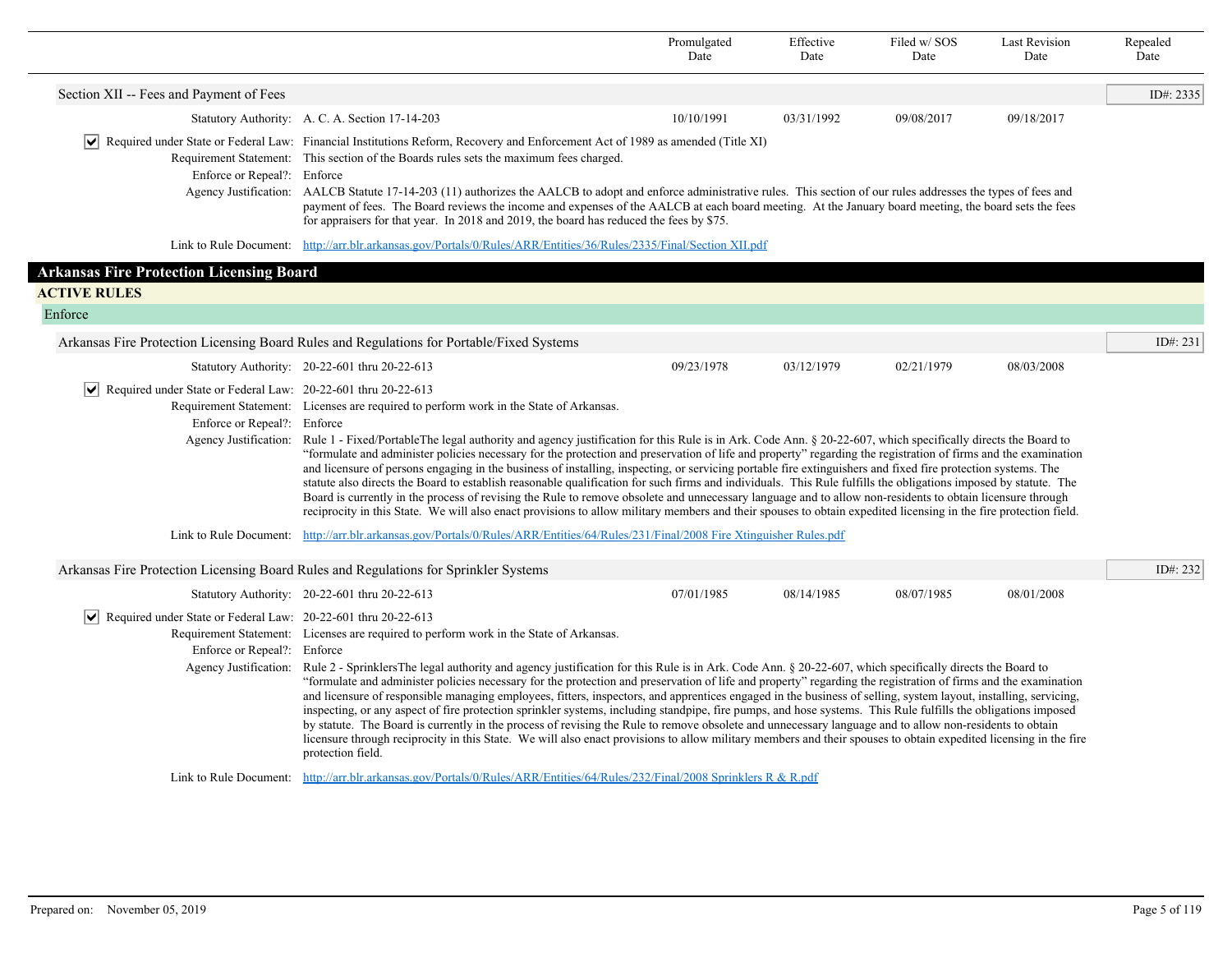|                                                                                                             |                                                                                                                                                                                                                                                                                                                                                                                                                                                               | Promulgated<br>Date | Effective<br>Date | Filed w/SOS<br>Date | <b>Last Revision</b><br>Date | Repealed<br>Date |  |
|-------------------------------------------------------------------------------------------------------------|---------------------------------------------------------------------------------------------------------------------------------------------------------------------------------------------------------------------------------------------------------------------------------------------------------------------------------------------------------------------------------------------------------------------------------------------------------------|---------------------|-------------------|---------------------|------------------------------|------------------|--|
| <b>Arkansas Home Inspector Registration Board</b>                                                           |                                                                                                                                                                                                                                                                                                                                                                                                                                                               |                     |                   |                     |                              |                  |  |
| <b>ACTIVE RULES</b>                                                                                         |                                                                                                                                                                                                                                                                                                                                                                                                                                                               |                     |                   |                     |                              |                  |  |
| Enforce                                                                                                     |                                                                                                                                                                                                                                                                                                                                                                                                                                                               |                     |                   |                     |                              |                  |  |
| Rules and Procedures of the Arkansas Home Inspector Registration Board                                      |                                                                                                                                                                                                                                                                                                                                                                                                                                                               |                     |                   |                     |                              | ID#: 10671       |  |
| Statutory Authority: A.C.A. 25-15-204                                                                       |                                                                                                                                                                                                                                                                                                                                                                                                                                                               | 06/10/2003          | 06/30/2003        | 10/24/2014          | 01/01/2015                   |                  |  |
| Required under State or Federal Law: (none)<br>Requirement Statement: (none)<br>Enforce or Repeal?: Enforce | Agency Justification: Home inspectors have rules that they have to abide by and that they have agreed to once they have been approved for licensing in the state of Arkansas.                                                                                                                                                                                                                                                                                 |                     |                   |                     |                              |                  |  |
|                                                                                                             | Link to Rule Document: http://arr.blr.arkansas.gov/Portals/0/Rules/ARR/Entities/60/Rules/10671/Final/198.00.14-001F-14569.pdf                                                                                                                                                                                                                                                                                                                                 |                     |                   |                     |                              |                  |  |
| <b>Arkansas Manufactured Home Commission</b>                                                                |                                                                                                                                                                                                                                                                                                                                                                                                                                                               |                     |                   |                     |                              |                  |  |
| <b>ACTIVE RULES</b>                                                                                         |                                                                                                                                                                                                                                                                                                                                                                                                                                                               |                     |                   |                     |                              |                  |  |
| Enforce                                                                                                     |                                                                                                                                                                                                                                                                                                                                                                                                                                                               |                     |                   |                     |                              |                  |  |
| Rules and Regulations for Modular Homes                                                                     |                                                                                                                                                                                                                                                                                                                                                                                                                                                               |                     |                   |                     |                              | ID#: 2337        |  |
|                                                                                                             | Statutory Authority: Arkansas Codes Title 20 - Public Health and Welfare Subtitle 2 -<br>Health and Safety Chapter 25 - Arkansas Manufactured Homes<br><b>Standards Act</b>                                                                                                                                                                                                                                                                                   | 10/26/2005          | 11/05/2005        | 10/26/2005          | 09/07/2013                   |                  |  |
| $\vert\bm{\mathsf{v}}\vert$                                                                                 | Required under State or Federal Law: 20-25-106. Arkansas Manufactured Home Commission Powers and Duties; 24 CFR Part 3282 Manufactured Home Procedural and Enforcement<br>Regulations and Enforcement Interpretative Bulletins                                                                                                                                                                                                                                |                     |                   |                     |                              |                  |  |
|                                                                                                             | Requirement Statement: This Agency sets the requirements and requires licensing and certification of manufacturers, retailers, installers, sales persons of manufactured homes in this<br>state.                                                                                                                                                                                                                                                              |                     |                   |                     |                              |                  |  |
| Enforce or Repeal?:                                                                                         | Enforce                                                                                                                                                                                                                                                                                                                                                                                                                                                       |                     |                   |                     |                              |                  |  |
| Agency Justification:                                                                                       | This agency will continue enforcement in accordance with the Arkansas General Assembly's passage of Act #1235 of 2005, which assigns the Arkansas<br>Manufactured Home Commission with the responsibility of licensing and/or certification of modular home manufacturers, retailers, and salespeople; and to<br>promulgate and enforce rules and regulations governing the sale of modular homes produced, sold or offered for sale in the state of Arkansas |                     |                   |                     |                              |                  |  |
|                                                                                                             | Link to Rule Document: http://arr.blr.arkansas.gov/Portals/0/Rules/ARR/Entities/82/Rules/2337/Final/MODULAR RULES FINAL 2013.pdf                                                                                                                                                                                                                                                                                                                              |                     |                   |                     |                              |                  |  |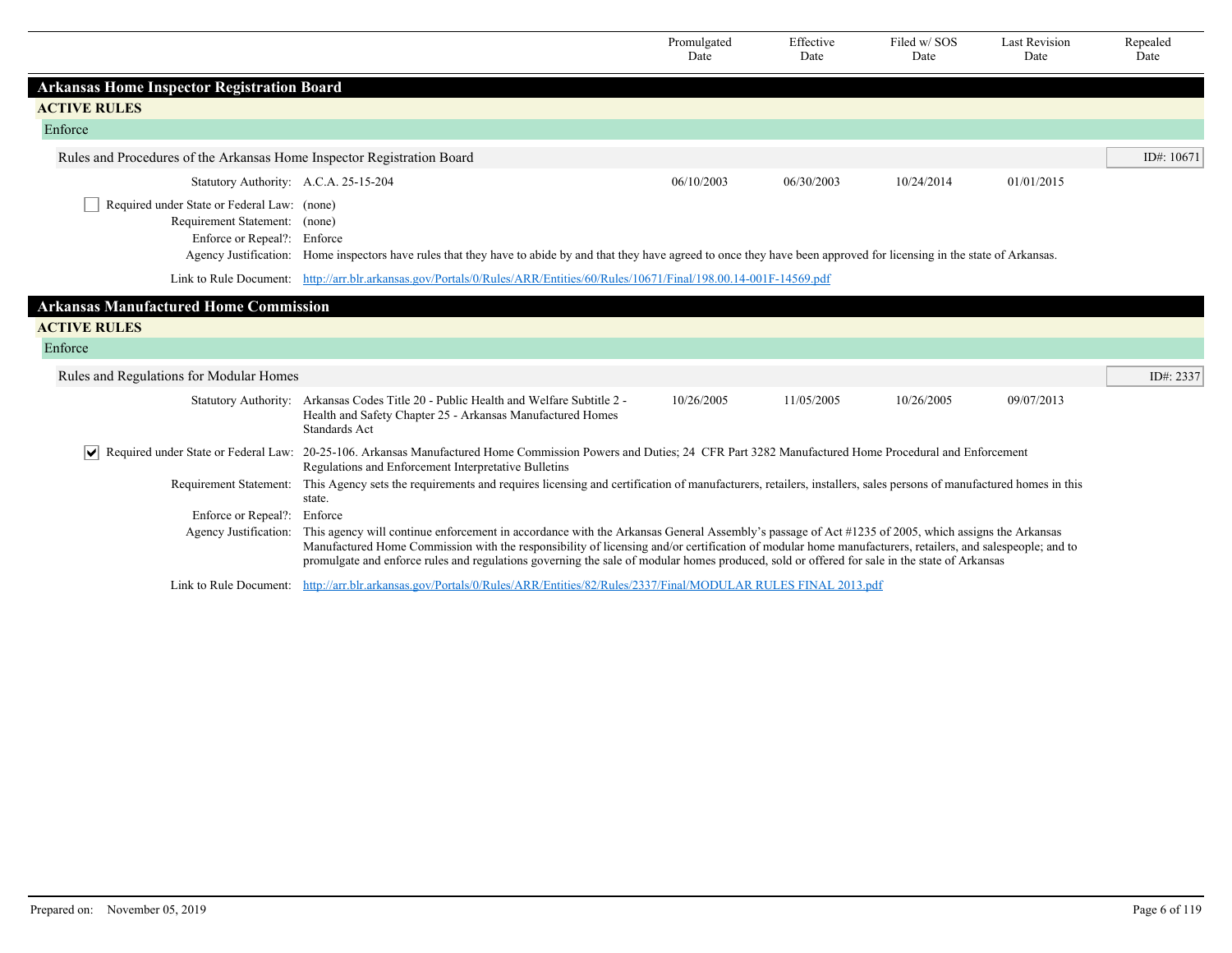|                                                                                 |                                                                                                                                                                                                                                                                                                                                                                                                                                                                                                                                                                                                                                                                                                                                                                                                                                                                                                                                                                                                                        | Promulgated<br>Date | Effective<br>Date | Filed w/SOS<br>Date | <b>Last Revision</b><br>Date | Repealed<br>Date |
|---------------------------------------------------------------------------------|------------------------------------------------------------------------------------------------------------------------------------------------------------------------------------------------------------------------------------------------------------------------------------------------------------------------------------------------------------------------------------------------------------------------------------------------------------------------------------------------------------------------------------------------------------------------------------------------------------------------------------------------------------------------------------------------------------------------------------------------------------------------------------------------------------------------------------------------------------------------------------------------------------------------------------------------------------------------------------------------------------------------|---------------------|-------------------|---------------------|------------------------------|------------------|
| Rules and Regulations Including General Installation & Anchoring Specifications |                                                                                                                                                                                                                                                                                                                                                                                                                                                                                                                                                                                                                                                                                                                                                                                                                                                                                                                                                                                                                        |                     |                   |                     |                              | ID#: 2334        |
| <b>Statutory Authority:</b>                                                     | Arkansas Codes Title 20 - Public Health and Welfare Subtitle 2 -<br>Health and Safety Chapter 25 - Arkansas Manufactured Homes<br><b>Standards Act</b>                                                                                                                                                                                                                                                                                                                                                                                                                                                                                                                                                                                                                                                                                                                                                                                                                                                                 | 08/24/2007          | 10/29/2007        | 10/19/2007          | 01/21/2017                   |                  |
| ∣∨∣                                                                             | Required under State or Federal Law: 20-25-106. Arkansas Manufactured Home Commission Powers and Duties; 24 CFR Part 3282 Manufactured Home Procedural and Enforcement<br>Regulations and Enforcement Interpretative Bulletins                                                                                                                                                                                                                                                                                                                                                                                                                                                                                                                                                                                                                                                                                                                                                                                         |                     |                   |                     |                              |                  |
| Requirement Statement:                                                          | This Agency, per our cooperative agreement with the U.S. Department of Housing and Urban Development's Office of Manufactured Housing Programs, sets<br>uniform reasonable standards for the proper installation of new manufactured homes and secondary installations of used manufactured homes installed in this<br>state. This Agency sets the requirements and requires licensing and certification of manufacturers, retailers, installers, sales persons of manufactured homes<br>in this state. This Agency establishes procedures for the investigation and timely resolution of construction or installation defects and dispute resolution for<br>manufactured homes.                                                                                                                                                                                                                                                                                                                                       |                     |                   |                     |                              |                  |
| Enforce or Repeal?:                                                             | Enforce                                                                                                                                                                                                                                                                                                                                                                                                                                                                                                                                                                                                                                                                                                                                                                                                                                                                                                                                                                                                                |                     |                   |                     |                              |                  |
| Agency Justification:                                                           | Our agency will continue enforcement of this rule as our Commission serves as the State Administrative Agency for the U.S. Department of Housing and<br>Urban Development's Office of Manufactured Housing Programs. Under our cooperative agreement, we are charged with administering portions of the<br>federal program and are to maintain a state plan which includes provisions for effective handling of consumer complaints, oversight of manufacturer's<br>handling of consumer complains and remedial actions, monitoring for the existence of failures to conform with the Manufactured Home Construction and<br>Safety Standards and imminent safety hazards, monitoring of retailers and the installations of manufactured homes, an adequate dispute resolution process, as<br>well as assurances that under state law our agency has legal authority to carry out the state plan. Continuance of enforcement is necessary so that we might<br>fulfill our obligations under this cooperative agreement. |                     |                   |                     |                              |                  |
| Link to Rule Document:                                                          | http://arr.blr.arkansas.gov/Portals/0/Rules/ARR/Entities/82/Rules/2334/Final/AMHC RULE 2017 Final.pdf                                                                                                                                                                                                                                                                                                                                                                                                                                                                                                                                                                                                                                                                                                                                                                                                                                                                                                                  |                     |                   |                     |                              |                  |
| <b>Arkansas Motor Vehicle Commission</b>                                        |                                                                                                                                                                                                                                                                                                                                                                                                                                                                                                                                                                                                                                                                                                                                                                                                                                                                                                                                                                                                                        |                     |                   |                     |                              |                  |
| <b>ACTIVE RULES</b>                                                             |                                                                                                                                                                                                                                                                                                                                                                                                                                                                                                                                                                                                                                                                                                                                                                                                                                                                                                                                                                                                                        |                     |                   |                     |                              |                  |
| Enforce                                                                         |                                                                                                                                                                                                                                                                                                                                                                                                                                                                                                                                                                                                                                                                                                                                                                                                                                                                                                                                                                                                                        |                     |                   |                     |                              |                  |
| Rule 1 General Organization                                                     |                                                                                                                                                                                                                                                                                                                                                                                                                                                                                                                                                                                                                                                                                                                                                                                                                                                                                                                                                                                                                        |                     |                   |                     |                              | ID#: 9857        |
| Statutory Authority: Act 388 of 1975                                            |                                                                                                                                                                                                                                                                                                                                                                                                                                                                                                                                                                                                                                                                                                                                                                                                                                                                                                                                                                                                                        | 04/29/1976          | 07/01/1976        | 04/29/1976          |                              |                  |

|                                             |                                                                                                                     | $V^+$ $\rightarrow$ $\rightarrow$ $\rightarrow$ $\rightarrow$ $\rightarrow$ | 0110111710 | $V^+$ $\rightarrow$ $\rightarrow$ $\rightarrow$ $\rightarrow$ $\rightarrow$ |            |           |
|---------------------------------------------|---------------------------------------------------------------------------------------------------------------------|-----------------------------------------------------------------------------|------------|-----------------------------------------------------------------------------|------------|-----------|
| Required under State or Federal Law: (none) |                                                                                                                     |                                                                             |            |                                                                             |            |           |
| Requirement Statement: (none)               |                                                                                                                     |                                                                             |            |                                                                             |            |           |
| Enforce or Repeal?: Enforce                 |                                                                                                                     |                                                                             |            |                                                                             |            |           |
|                                             | Agency Justification: This rule has recently been reviewed and is active.                                           |                                                                             |            |                                                                             |            |           |
|                                             | Link to Rule Document: http://arr.blr.arkansas.gov/Portals/0/Rules/ARR/Entities/89/Rules/9857/Final/AMVC Rule 1.pdf |                                                                             |            |                                                                             |            |           |
| Rule 2 Hearing Provisions                   |                                                                                                                     |                                                                             |            |                                                                             |            | ID#: 9870 |
| Statutory Authority: Act 388 of 1975        |                                                                                                                     | 04/29/1976                                                                  | 07/01/1976 | 04/29/1976                                                                  | 02/17/1988 |           |
| Required under State or Federal Law: (none) |                                                                                                                     |                                                                             |            |                                                                             |            |           |
| Requirement Statement: (none)               |                                                                                                                     |                                                                             |            |                                                                             |            |           |
| Enforce or Repeal?: Enforce                 |                                                                                                                     |                                                                             |            |                                                                             |            |           |

Agency Justification: This rule has recently been reviewed and is active. Link to Rule Document: [http://arr.blr.arkansas.gov/Portals/0/Rules/ARR/Entities/89/Rules/9870/Final/AMVC Rule 2.pdf](http://arr.blr.arkansas.gov/Portals/0/Rules/ARR/Entities/89/Rules/9870/Final/AMVC%20Rule%202.pdf)

п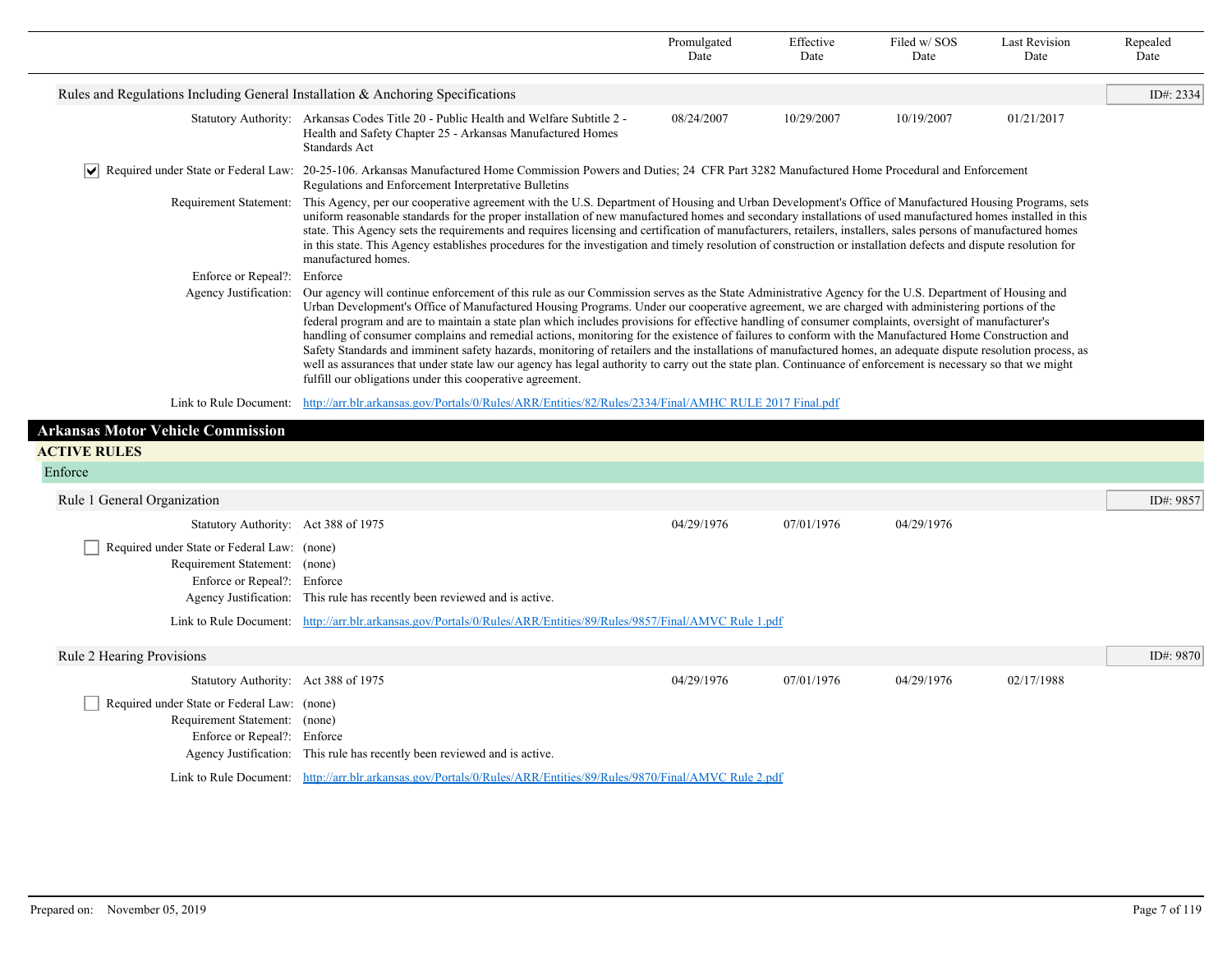|                                                                                                             |                                                                                                                                                                                                  | Promulgated<br>Date | Effective<br>Date | Filed w/SOS<br>Date | <b>Last Revision</b><br>Date | Repealed<br>Date |  |  |
|-------------------------------------------------------------------------------------------------------------|--------------------------------------------------------------------------------------------------------------------------------------------------------------------------------------------------|---------------------|-------------------|---------------------|------------------------------|------------------|--|--|
| Rule 3 Advertising Objective                                                                                |                                                                                                                                                                                                  |                     |                   |                     |                              | ID#: 9871        |  |  |
| Statutory Authority: Act 388 of 1975                                                                        |                                                                                                                                                                                                  | 04/29/1976          | 07/01/1976        | 09/10/2008          | 07/21/2008                   |                  |  |  |
| Required under State or Federal Law: (none)<br>Requirement Statement: (none)<br>Enforce or Repeal?: Enforce | Agency Justification: This rule has recently been reviewed and is active.<br>Link to Rule Document: http://arr.blr.arkansas.gov/Portals/0/Rules/ARR/Entities/89/Rules/9871/Final/AMVC Rule 3.pdf |                     |                   |                     |                              |                  |  |  |
| Rule 4 Facility Requirements for Branch Locations                                                           |                                                                                                                                                                                                  |                     |                   |                     |                              |                  |  |  |
| Statutory Authority: Act 1058 of 1985                                                                       |                                                                                                                                                                                                  | 09/09/1985          | 01/01/1986        | 11/05/2009          | 11/05/2009                   | ID#: 9872        |  |  |
| Required under State or Federal Law: (none)<br>Requirement Statement: (none)<br>Enforce or Repeal?: Enforce | Agency Justification: This rule has recently been reviewed and is active.                                                                                                                        |                     |                   |                     |                              |                  |  |  |
|                                                                                                             | Link to Rule Document: http://arr.blr.arkansas.gov/Portals/0/Rules/ARR/Entities/89/Rules/9872/Final/AMVC Rule 4.pdf                                                                              |                     |                   |                     |                              |                  |  |  |
| Rule 5 Limitation on Sales of New Motor Vehicles                                                            |                                                                                                                                                                                                  |                     |                   |                     |                              | ID#: 9873        |  |  |
| Statutory Authority: Act 1058 of 1985                                                                       |                                                                                                                                                                                                  | 09/19/1985          | 01/01/1986        | 11/05/2009          | 11/05/2009                   |                  |  |  |
| Required under State or Federal Law: (none)<br>Requirement Statement: (none)<br>Enforce or Repeal?: Enforce | Agency Justification: This rule has recently been reviewed and is active.                                                                                                                        |                     |                   |                     |                              |                  |  |  |
|                                                                                                             | Link to Rule Document: http://arr.blr.arkansas.gov/Portals/0/Rules/ARR/Entities/89/Rules/9873/Final/AMVC Rule 5.pdf                                                                              |                     |                   |                     |                              |                  |  |  |
| Rule 6 Licensing Dealer Leasing Activities                                                                  |                                                                                                                                                                                                  |                     |                   |                     |                              | ID#: 9874        |  |  |
| Statutory Authority: Act 1058 of 1985                                                                       |                                                                                                                                                                                                  | 07/18/1985          | 01/01/1986        | 12/12/1985          |                              |                  |  |  |
| Required under State or Federal Law: (none)<br>Requirement Statement: (none)<br>Enforce or Repeal?: Enforce | Agency Justification: This rule has recently been reviewed and is active.                                                                                                                        |                     |                   |                     |                              |                  |  |  |
|                                                                                                             | Link to Rule Document: http://arr.blr.arkansas.gov/Portals/0/Rules/ARR/Entities/89/Rules/9874/Final/AMVC Rule 6.pdf                                                                              |                     |                   |                     |                              |                  |  |  |
| Rule 7 Off-Premise Sales & Displays                                                                         |                                                                                                                                                                                                  |                     |                   |                     |                              | ID#: 9875        |  |  |
| Statutory Authority: Act 1154 of 1997                                                                       |                                                                                                                                                                                                  | 10/15/1997          | 11/06/1997        | 09/10/2008          | 07/21/2008                   |                  |  |  |
| Required under State or Federal Law: (none)<br>Requirement Statement: (none)<br>Enforce or Repeal?: Enforce | Agency Justification: This rule has recently been reviewed and is active.                                                                                                                        |                     |                   |                     |                              |                  |  |  |
|                                                                                                             | Link to Rule Document: http://arr.blr.arkansas.gov/Portals/0/Rules/ARR/Entities/89/Rules/9875/Final/AMVC Rule 7.pdf                                                                              |                     |                   |                     |                              |                  |  |  |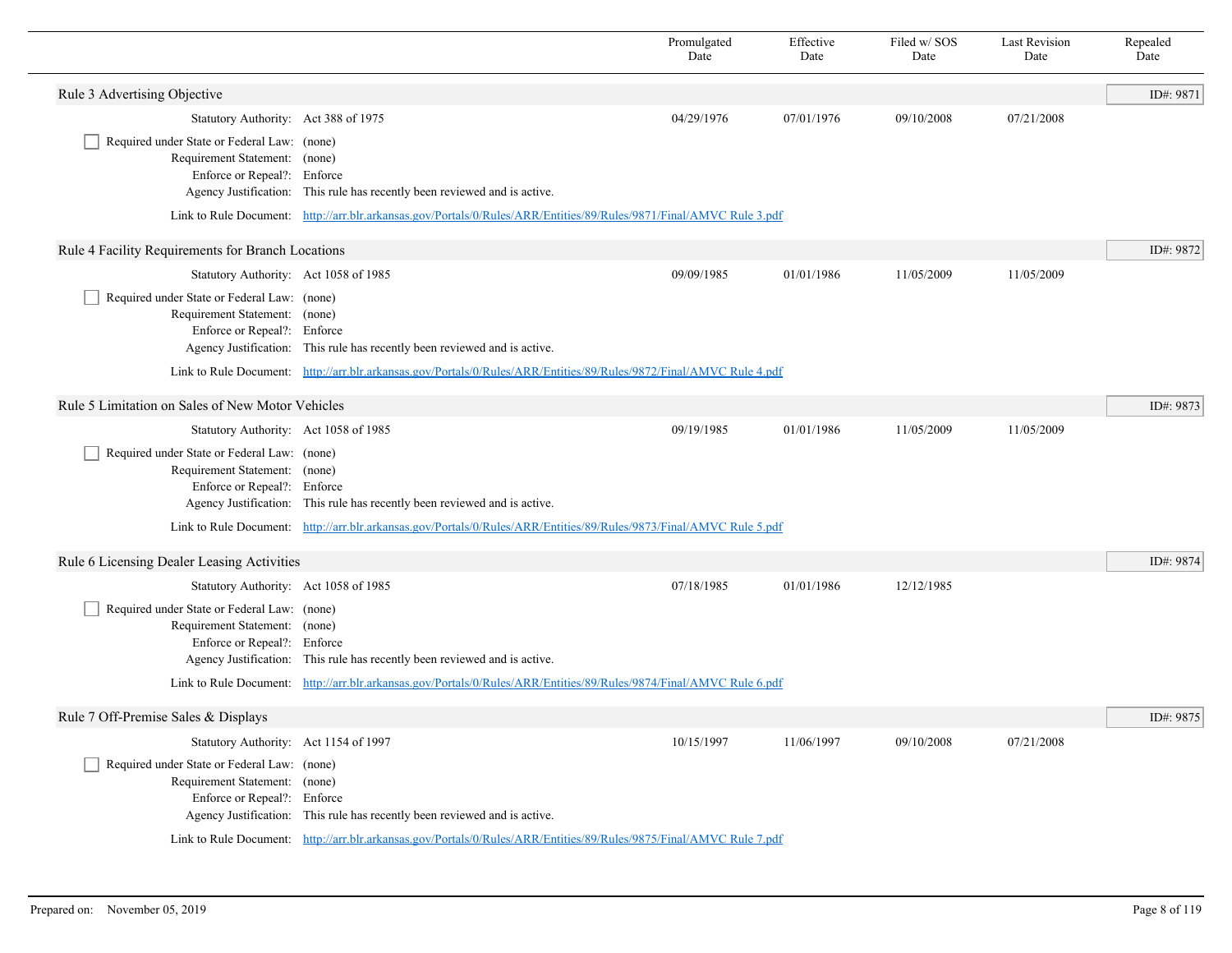|                                                                                                                                               |                                                                                                                                                                                                                           | Promulgated<br>Date | Effective<br>Date | Filed w/SOS<br>Date | <b>Last Revision</b><br>Date | Repealed<br>Date |
|-----------------------------------------------------------------------------------------------------------------------------------------------|---------------------------------------------------------------------------------------------------------------------------------------------------------------------------------------------------------------------------|---------------------|-------------------|---------------------|------------------------------|------------------|
| Rule 8 Dealer Service & Handling Fee                                                                                                          |                                                                                                                                                                                                                           |                     |                   |                     |                              | ID#: 9876        |
| Statutory Authority: Act 1722 of 2003                                                                                                         |                                                                                                                                                                                                                           | 05/19/2004          | 06/18/2007        | 06/08/2007          |                              |                  |
| $\sqrt{\phantom{a}}$ Required under State or Federal Law: Act 1600 of 2001<br>Enforce or Repeal?: Enforce                                     | Requirement Statement: Commission was required by Legislature to put a cap on the amount a dealer could charge for service & handling fee's.<br>Agency Justification: This rule has recently been reviewed and is active. |                     |                   |                     |                              |                  |
|                                                                                                                                               | Link to Rule Document: http://arr.blr.arkansas.gov/Portals/0/Rules/ARR/Entities/89/Rules/9876/Final/AMVC Rule 8.pdf                                                                                                       |                     |                   |                     |                              |                  |
| Rule 9 Delivery Prior to Sale/ Spot Delivery                                                                                                  |                                                                                                                                                                                                                           |                     |                   |                     |                              | ID#: 9877        |
| Statutory Authority: Act 1687 of 2005                                                                                                         |                                                                                                                                                                                                                           | 09/20/2006          | 10/15/2006        | 10/16/2006          | 08/30/2006                   |                  |
| Required under State or Federal Law: (none)<br>Requirement Statement: (none)<br>Enforce or Repeal?: Enforce                                   | Agency Justification: This rule has recently been reviewed and is active.                                                                                                                                                 |                     |                   |                     |                              |                  |
|                                                                                                                                               | Link to Rule Document: http://arr.blr.arkansas.gov/Portals/0/Rules/ARR/Entities/89/Rules/9877/Final/AMVC Rule 9.pdf                                                                                                       |                     |                   |                     |                              |                  |
| Rule 10 Education & Training Grant Program                                                                                                    |                                                                                                                                                                                                                           |                     |                   |                     |                              | ID#: 9878        |
| Statutory Authority: Act 258 of 2015                                                                                                          |                                                                                                                                                                                                                           | 11/23/2015          | 02/16/2016        | 11/23/2015          |                              |                  |
| Required under State or Federal Law: (none)<br>Requirement Statement: (none)<br>Enforce or Repeal?: Enforce                                   | Agency Justification: This rule has recently been reviewed and is active.                                                                                                                                                 |                     |                   |                     |                              |                  |
|                                                                                                                                               | Link to Rule Document: http://arr.blr.arkansas.gov/Portals/0/Rules/ARR/Entities/89/Rules/9878/Final/AMVC Rule 10.pdf                                                                                                      |                     |                   |                     |                              |                  |
| <b>Arkansas Real Estate Commission</b>                                                                                                        |                                                                                                                                                                                                                           |                     |                   |                     |                              |                  |
| <b>ACTIVE RULES</b>                                                                                                                           |                                                                                                                                                                                                                           |                     |                   |                     |                              |                  |
| Enforce                                                                                                                                       |                                                                                                                                                                                                                           |                     |                   |                     |                              |                  |
| 1.1 Meetings of Commission                                                                                                                    |                                                                                                                                                                                                                           |                     |                   |                     |                              | ID#: 9328        |
| Statutory Authority: 17-42-202<br>Required under State or Federal Law: (none)<br>Requirement Statement: (none)<br>Enforce or Repeal?: Enforce | Agency Justification: Sets out business operation procedures.                                                                                                                                                             | 11/04/1993          | 01/01/1994        | 11/24/1993          |                              |                  |
|                                                                                                                                               | Link to Rule Document: http://arr.blr.arkansas.gov/Portals/0/Rules/ARR/Entities/58/Rules/9328/Final/1.1 Meetings of Commisson.pdf                                                                                         |                     |                   |                     |                              |                  |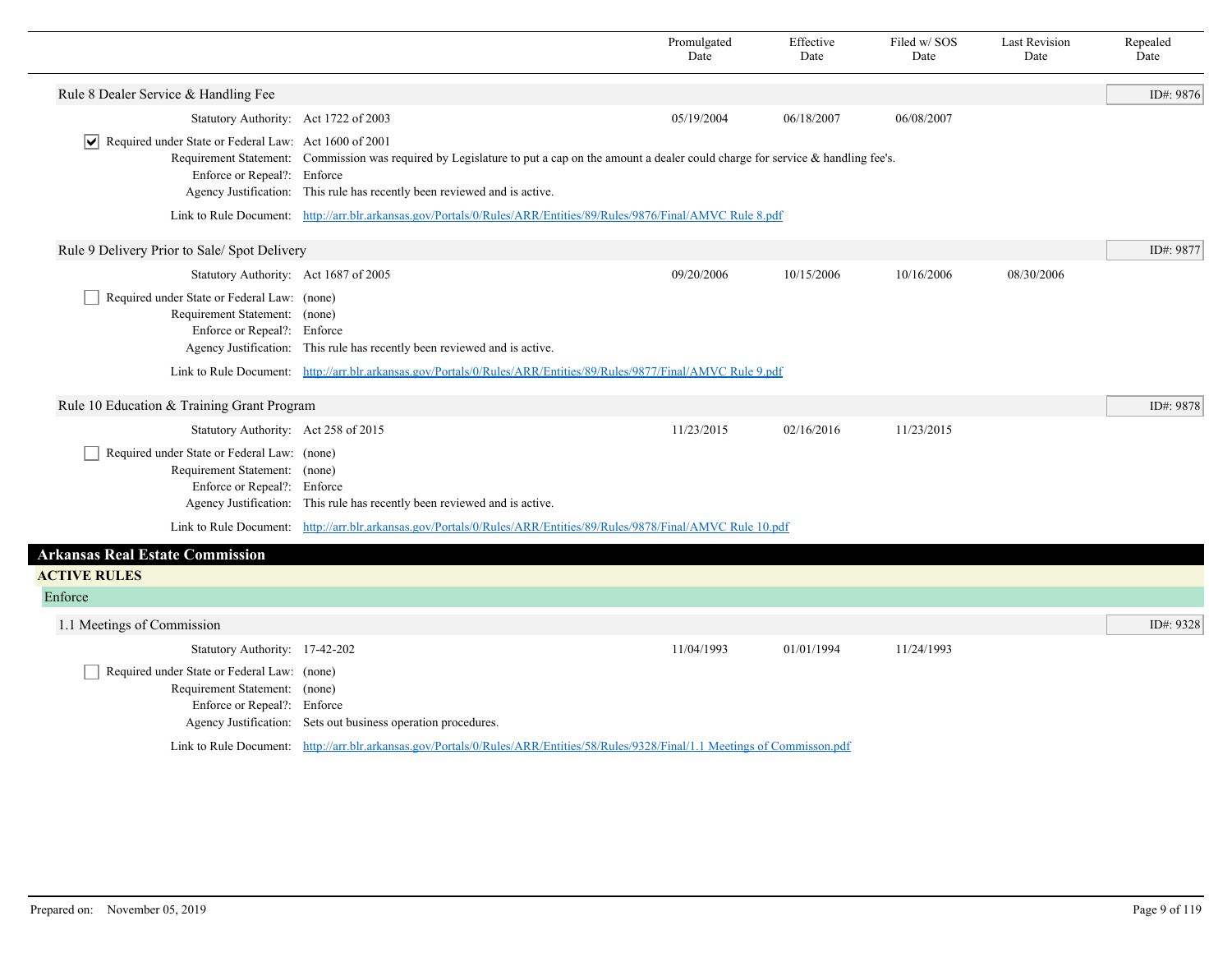|                                                                                                             |                                                                                                                                          | Promulgated<br>Date | Effective<br>Date | Filed w/SOS<br>Date | <b>Last Revision</b><br>Date | Repealed<br>Date |
|-------------------------------------------------------------------------------------------------------------|------------------------------------------------------------------------------------------------------------------------------------------|---------------------|-------------------|---------------------|------------------------------|------------------|
| 1.2 Place of Regular Meetings                                                                               |                                                                                                                                          |                     |                   |                     |                              | ID#: 9329        |
| Statutory Authority: 17-42-202                                                                              |                                                                                                                                          | 11/04/1993          | 01/01/1994        | 11/24/1993          |                              |                  |
| Required under State or Federal Law: (none)<br>Requirement Statement: (none)<br>Enforce or Repeal?: Enforce | Agency Justification: Sets out business operation procedures.                                                                            |                     |                   |                     |                              |                  |
|                                                                                                             | Link to Rule Document: http://arr.blr.arkansas.gov/Portals/0/Rules/ARR/Entities/58/Rules/9329/Final/1.2 Place of regular meetings.pdf    |                     |                   |                     |                              |                  |
| 1.3 Appearance before Commission                                                                            |                                                                                                                                          |                     |                   |                     |                              | ID#: 9330        |
| Statutory Authority: 17-42-203                                                                              |                                                                                                                                          | 11/04/1993          | 01/01/1994        | 11/24/1993          |                              |                  |
| Required under State or Federal Law: (none)<br>Requirement Statement: (none)<br>Enforce or Repeal?: Enforce | Agency Justification: Sets out process for citizens to request to appear before the commission.                                          |                     |                   |                     |                              |                  |
|                                                                                                             | Link to Rule Document: http://arr.blr.arkansas.gov/Portals/0/Rules/ARR/Entities/58/Rules/9330/Final/1.3 Appearance before Commission.pdf |                     |                   |                     |                              |                  |
| 1.4 Director to prepare agenda                                                                              |                                                                                                                                          |                     |                   |                     |                              | ID#: $9331$      |
| Statutory Authority: 17-42-202                                                                              |                                                                                                                                          | 11/04/1993          | 01/01/1994        | 11/24/1993          |                              |                  |
| Required under State or Federal Law: (none)<br>Requirement Statement: (none)<br>Enforce or Repeal?: Enforce | Agency Justification: Supports agency compliance with Administrative Procedures Act.                                                     |                     |                   |                     |                              |                  |
|                                                                                                             | Link to Rule Document: http://arr.blr.arkansas.gov/Portals/0/Rules/ARR/Entities/58/Rules/9331/Final/1.4 Director to prepare agenda.pdf   |                     |                   |                     |                              |                  |
| 1.5 Director to fix salaries                                                                                |                                                                                                                                          |                     |                   |                     |                              | ID#: 9332        |
| Statutory Authority: 17-42-202                                                                              |                                                                                                                                          | 11/04/1993          | 01/01/1994        | 11/24/1993          |                              |                  |
| Required under State or Federal Law: (none)<br>Requirement Statement: (none)<br>Enforce or Repeal?: Enforce | Agency Justification: Allows Executive Director authority to set salaries within OPM guidelines.                                         |                     |                   |                     |                              |                  |
|                                                                                                             | Link to Rule Document: http://arr.blr.arkansas.gov/Portals/0/Rules/ARR/Entities/58/Rules/9332/Final/1.5 Director to fix salaries.pdf     |                     |                   |                     |                              |                  |
| 1.6 Subpoenas                                                                                               |                                                                                                                                          |                     |                   |                     |                              | ID#: 9333        |
| Statutory Authority: 17-42-205                                                                              |                                                                                                                                          | 11/04/1993          | 01/01/1994        | 11/24/1993          |                              |                  |
| Required under State or Federal Law: (none)<br>Requirement Statement: (none)<br>Enforce or Repeal?: Enforce | Agency Justification: Provides agency the authority to issue subpoenas and reimburse witnesses.                                          |                     |                   |                     |                              |                  |
|                                                                                                             | Link to Rule Document: http://arr.blr.arkansas.gov/Portals/0/Rules/ARR/Entities/58/Rules/9333/Final/1.6 Subpoenas.pdf                    |                     |                   |                     |                              |                  |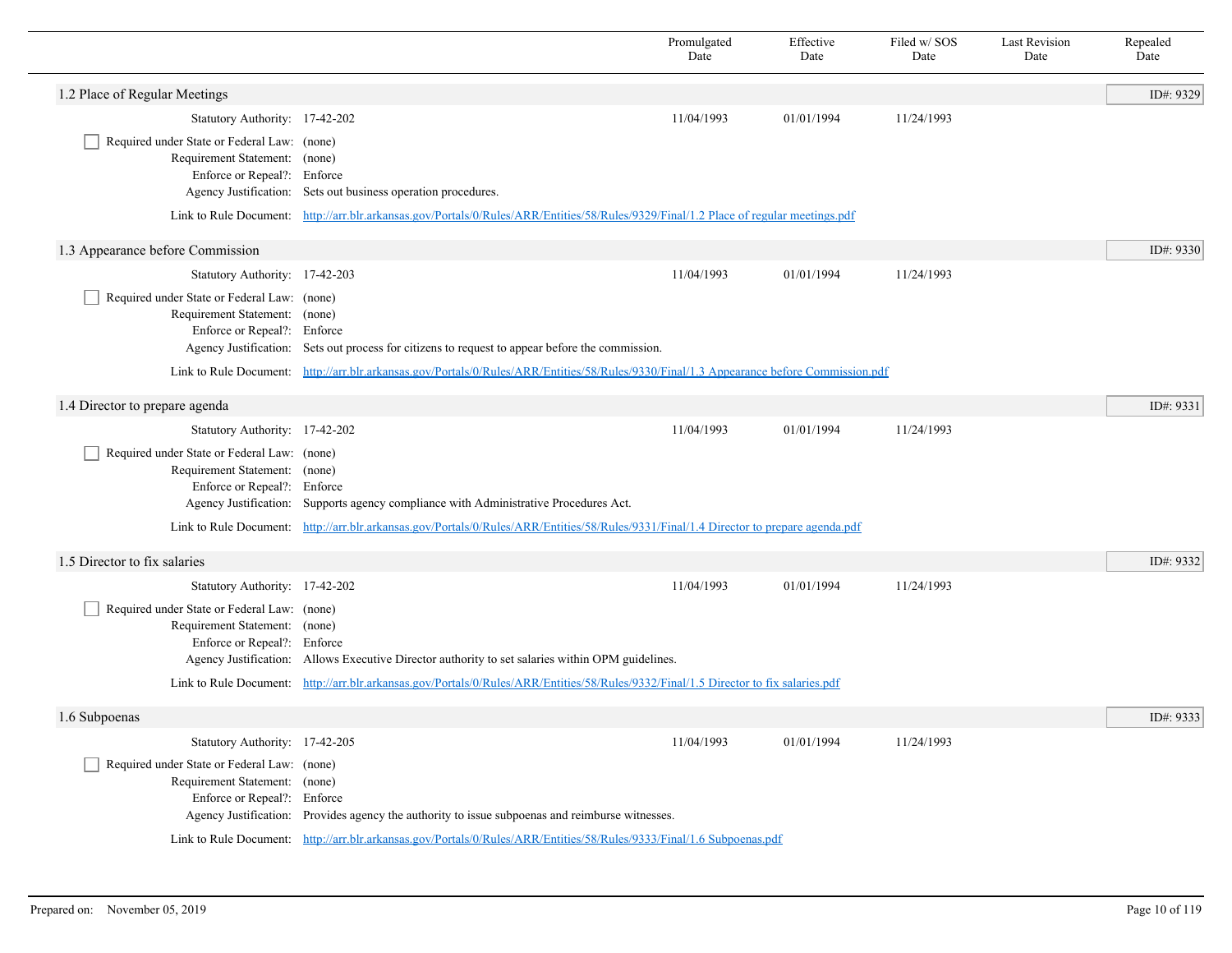|                                                                                                             |                                                                                                                                                 | Promulgated<br>Date                                                                                                                                       | Effective<br>Date | Filed w/SOS<br>Date | <b>Last Revision</b><br>Date | Repealed<br>Date |  |  |
|-------------------------------------------------------------------------------------------------------------|-------------------------------------------------------------------------------------------------------------------------------------------------|-----------------------------------------------------------------------------------------------------------------------------------------------------------|-------------------|---------------------|------------------------------|------------------|--|--|
| 2.1 Director duties, authority, and responsibility                                                          |                                                                                                                                                 |                                                                                                                                                           |                   |                     |                              | ID#: 9334        |  |  |
| Statutory Authority: 17-42-202                                                                              |                                                                                                                                                 | 11/04/1993                                                                                                                                                | 01/01/1994        | 11/24/1993          |                              |                  |  |  |
| Required under State or Federal Law: (none)<br>Requirement Statement: (none)<br>Enforce or Repeal?: Enforce | Agency Justification: Sets out Executive Director's authority and limitations on such authority.                                                |                                                                                                                                                           |                   |                     |                              |                  |  |  |
|                                                                                                             |                                                                                                                                                 | Link to Rule Document: http://arr.blr.arkansas.gov/Portals/0/Rules/ARR/Entities/58/Rules/9334/Final/2.1 Director duties, authority and responsibility.pdf |                   |                     |                              |                  |  |  |
| 3.1 Fees                                                                                                    |                                                                                                                                                 |                                                                                                                                                           |                   |                     |                              | ID#: 9335        |  |  |
| Statutory Authority: 17-42-304                                                                              |                                                                                                                                                 | 11/04/1993                                                                                                                                                | 01/01/1994        | 11/24/1993          | 02/01/2014                   |                  |  |  |
| Required under State or Federal Law: (none)<br>Requirement Statement: (none)<br>Enforce or Repeal?: Enforce | Agency Justification: Sets specific amounts of fees within general statutory parameters.                                                        |                                                                                                                                                           |                   |                     |                              |                  |  |  |
|                                                                                                             | Link to Rule Document: http://arr.blr.arkansas.gov/Portals/0/Rules/ARR/Entities/58/Rules/9335/Final/3.1 Fees.pdf                                |                                                                                                                                                           |                   |                     |                              |                  |  |  |
| 3.2 Dishonored checks                                                                                       |                                                                                                                                                 |                                                                                                                                                           |                   |                     |                              | ID#: 9336        |  |  |
| Statutory Authority: 17-42-302                                                                              |                                                                                                                                                 | 11/04/1993                                                                                                                                                | 01/01/1994        | 11/24/1993          |                              |                  |  |  |
| Required under State or Federal Law: (none)<br>Requirement Statement: (none)<br>Enforce or Repeal?: Enforce | Agency Justification: Sets out business operation procedures.                                                                                   |                                                                                                                                                           |                   |                     |                              |                  |  |  |
|                                                                                                             | Link to Rule Document: http://arr.blr.arkansas.gov/Portals/0/Rules/ARR/Entities/58/Rules/9336/Final/3.2 Dishonored checks.pdf                   |                                                                                                                                                           |                   |                     |                              |                  |  |  |
| 3.3 Overpayment of fees                                                                                     |                                                                                                                                                 |                                                                                                                                                           |                   |                     |                              | ID#: 9337        |  |  |
| Statutory Authority: 17-42-203                                                                              |                                                                                                                                                 | 11/04/1993                                                                                                                                                | 01/01/1994        | 11/24/1993          |                              |                  |  |  |
| Required under State or Federal Law: (none)<br>Requirement Statement: (none)<br>Enforce or Repeal?: Enforce | Agency Justification: Sets out business operation procedures.                                                                                   |                                                                                                                                                           |                   |                     |                              |                  |  |  |
|                                                                                                             | Link to Rule Document: http://arr.blr.arkansas.gov/Portals/0/Rules/ARR/Entities/58/Rules/9337/Final/3.3 Overpayment of fees.pdf                 |                                                                                                                                                           |                   |                     |                              |                  |  |  |
| 4.1 Applications; education; experience                                                                     |                                                                                                                                                 |                                                                                                                                                           |                   |                     |                              | ID#: 9338        |  |  |
| Statutory Authority: 17-42-303                                                                              |                                                                                                                                                 | 11/04/1993                                                                                                                                                | 01/01/1994        | 11/24/1993          | 01/01/2016                   |                  |  |  |
| Required under State or Federal Law: (none)<br>Requirement Statement: (none)<br>Enforce or Repeal?: Enforce | Agency Justification: Provides requirements for applying for and maintaining a real estate license.                                             |                                                                                                                                                           |                   |                     |                              |                  |  |  |
|                                                                                                             | Link to Rule Document: http://arr.blr.arkansas.gov/Portals/0/Rules/ARR/Entities/58/Rules/9338/Final/4.1 Applications; education; experience.pdf |                                                                                                                                                           |                   |                     |                              |                  |  |  |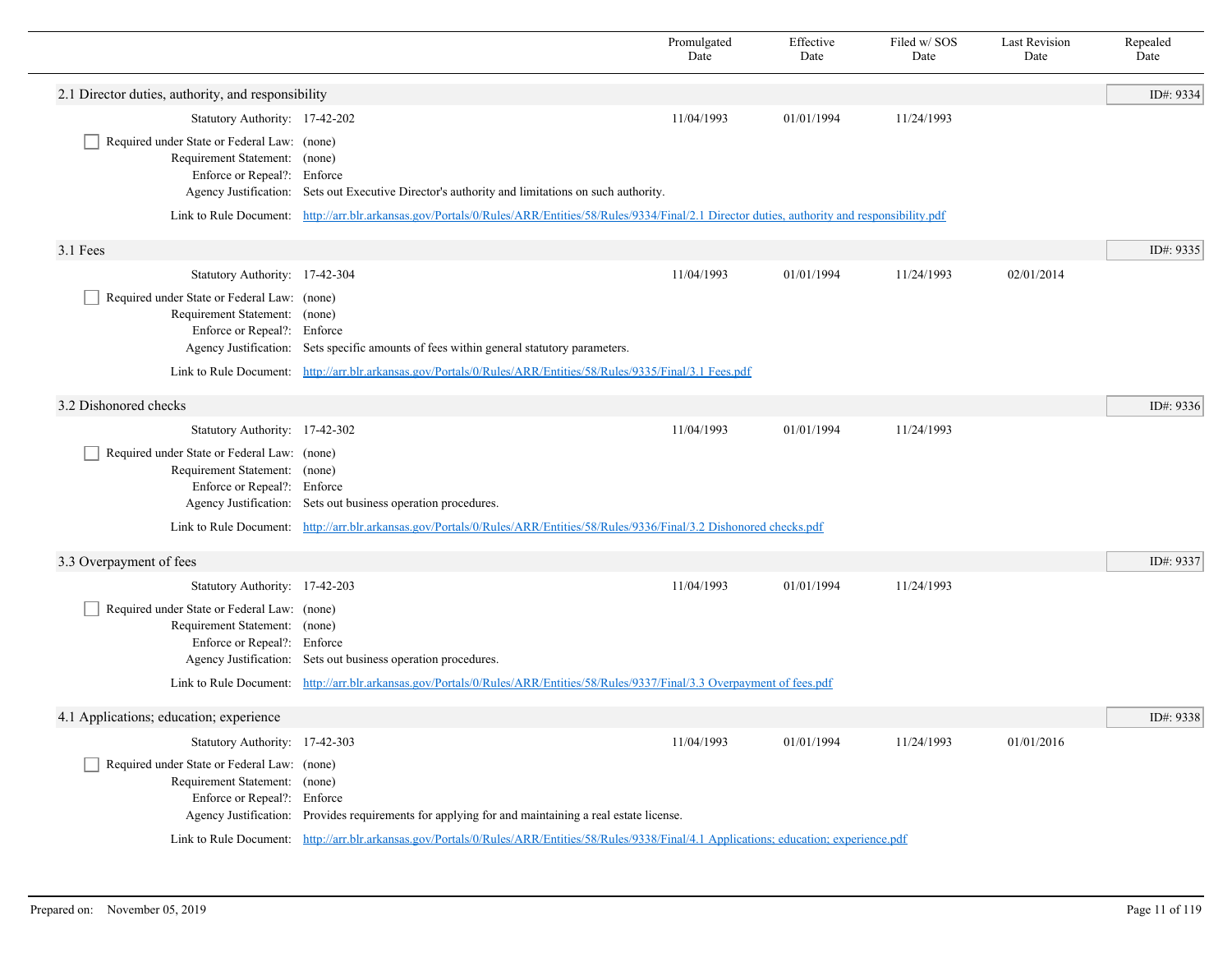|                                                                                                             |                                                                                                                                                                    | Promulgated<br>Date | Effective<br>Date | Filed w/SOS<br>Date | <b>Last Revision</b><br>Date | Repealed<br>Date |
|-------------------------------------------------------------------------------------------------------------|--------------------------------------------------------------------------------------------------------------------------------------------------------------------|---------------------|-------------------|---------------------|------------------------------|------------------|
| 4.2 Examinations; passing scores; reexaminations                                                            |                                                                                                                                                                    |                     |                   |                     |                              | ID#: 9339        |
| Statutory Authority: 17-42-306                                                                              |                                                                                                                                                                    | 11/04/1993          | 01/01/1994        | 11/24/1993          |                              |                  |
| Required under State or Federal Law: (none)<br>Requirement Statement: (none)<br>Enforce or Repeal?: Enforce | Agency Justification: Provides requirements for applying for and maintaining a real estate license.                                                                |                     |                   |                     |                              |                  |
|                                                                                                             | Link to Rule Document: http://arr.blr.arkansas.gov/Portals/0/Rules/ARR/Entities/58/Rules/9339/Final/4.2 Examinations; passing scores; reexaminations.pdf           |                     |                   |                     |                              |                  |
| 4.3 Examinations; application procedure; time requirements                                                  |                                                                                                                                                                    |                     |                   |                     |                              | ID#: 9340        |
| Statutory Authority: 17-42-306                                                                              |                                                                                                                                                                    | 11/04/1993          | 01/01/1994        | 11/24/1993          | 08/31/2007                   |                  |
| Required under State or Federal Law: (none)<br>Requirement Statement: (none)<br>Enforce or Repeal?: Enforce | Agency Justification: Provides requirement for applying for and maintaining a real estate license.                                                                 |                     |                   |                     |                              |                  |
|                                                                                                             | Link to Rule Document: http://arr.blr.arkansas.gov/Portals/0/Rules/ARR/Entities/58/Rules/9340/Final/4.3 Examinations; application procedure; time requirements.pdf |                     |                   |                     |                              |                  |
| 5.1 Application                                                                                             |                                                                                                                                                                    |                     |                   |                     |                              | ID#: 9342        |
| Statutory Authority: 17-42-305                                                                              |                                                                                                                                                                    | 11/04/1993          | 01/01/1994        | 11/24/1993          |                              |                  |
| Required under State or Federal Law: (none)<br>Requirement Statement: (none)<br>Enforce or Repeal?: Enforce | Agency Justification: Provides requirements for applying for and maintaining a real estate license.                                                                |                     |                   |                     |                              |                  |
|                                                                                                             | Link to Rule Document: http://arr.blr.arkansas.gov/Portals/0/Rules/ARR/Entities/58/Rules/9342/Final/5.1 Application.pdf                                            |                     |                   |                     |                              |                  |
| 5.2 List of approved jurisdictions                                                                          |                                                                                                                                                                    |                     |                   |                     |                              | ID#: 9343        |
| Statutory Authority: 17-42-305                                                                              |                                                                                                                                                                    | 11/04/1993          | 01/01/1994        | 11/24/1993          |                              |                  |
| Required under State or Federal Law: (none)<br>Requirement Statement: (none)<br>Enforce or Repeal?: Enforce | Agency Justification: Sets out business operation procedures.                                                                                                      |                     |                   |                     |                              |                  |
|                                                                                                             | Link to Rule Document: http://arr.blr.arkansas.gov/Portals/0/Rules/ARR/Entities/58/Rules/9343/Final/5.2 List of approved jurisdictions.pdf                         |                     |                   |                     |                              |                  |
| 5.4 Written agreements with other jurisdictions                                                             |                                                                                                                                                                    |                     |                   |                     |                              | ID#: 9345        |
| Statutory Authority: 17-42-305                                                                              |                                                                                                                                                                    | 11/04/1993          | 01/01/1994        | 11/24/1993          |                              |                  |
| Required under State or Federal Law: (none)<br>Requirement Statement: (none)<br>Enforce or Repeal?: Enforce | Agency Justification: Sets out business operation procedures.                                                                                                      |                     |                   |                     |                              |                  |
|                                                                                                             | Link to Rule Document: http://arr.blr.arkansas.gov/Portals/0/Rules/ARR/Entities/58/Rules/9345/Final/5.4 Written agreements with other jurisdictions.pdf            |                     |                   |                     |                              |                  |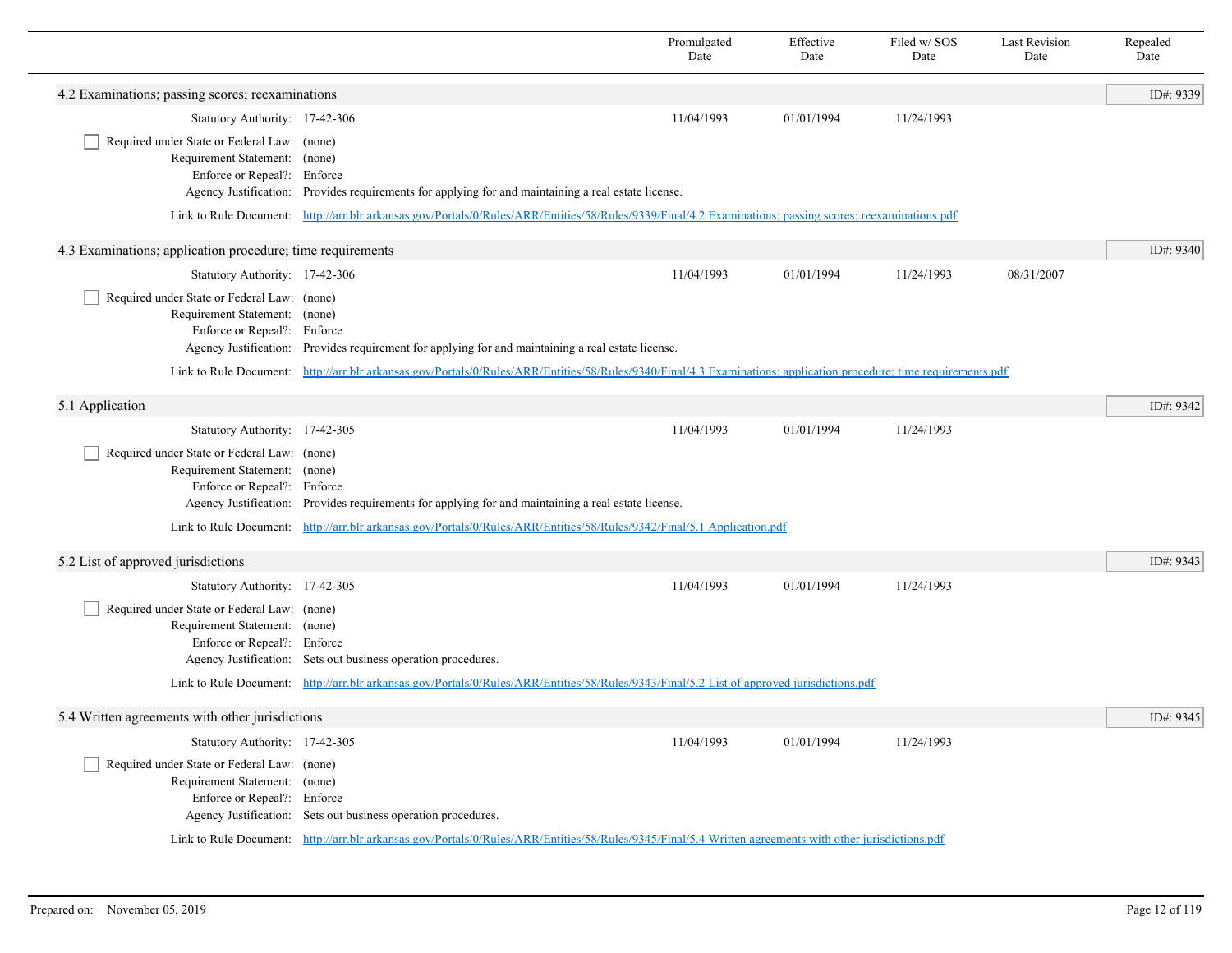|                                                                                                             |                                                                                                                                     | Promulgated<br>Date | Effective<br>Date | Filed w/SOS<br>Date | <b>Last Revision</b><br>Date | Repealed<br>Date |
|-------------------------------------------------------------------------------------------------------------|-------------------------------------------------------------------------------------------------------------------------------------|---------------------|-------------------|---------------------|------------------------------|------------------|
| 6.1 Renewal applications                                                                                    |                                                                                                                                     |                     |                   |                     |                              | ID#: 9346        |
| Statutory Authority: 17-42-307                                                                              |                                                                                                                                     | 11/04/1993          | 01/01/1994        | 11/24/1993          | 01/01/2017                   |                  |
| Required under State or Federal Law: (none)<br>Requirement Statement: (none)<br>Enforce or Repeal?: Enforce | Agency Justification: Provides processes, requirements and restrictions for maintaining a real estate license.                      |                     |                   |                     |                              |                  |
|                                                                                                             | Link to Rule Document: http://arr.blr.arkansas.gov/Portals/0/Rules/ARR/Entities/58/Rules/9346/Final/6.1 Renewal applications.pdf    |                     |                   |                     |                              |                  |
| 6.2 Inactive status renewal                                                                                 |                                                                                                                                     |                     |                   |                     |                              | ID#: 9347        |
| Statutory Authority: 17-42-308                                                                              |                                                                                                                                     | 11/04/1993          | 01/01/1994        | 11/24/1993          | 01/01/2017                   |                  |
| Required under State or Federal Law: (none)<br>Requirement Statement: (none)<br>Enforce or Repeal?: Enforce | Agency Justification: Provides processes, requirements and restrictions for maintaining a real estate license.                      |                     |                   |                     |                              |                  |
|                                                                                                             | Link to Rule Document: http://arr.blr.arkansas.gov/Portals/0/Rules/ARR/Entities/58/Rules/9347/Final/6.2 Inactive status renewal.pdf |                     |                   |                     |                              |                  |
| 6.3 Expired licenses                                                                                        |                                                                                                                                     |                     |                   |                     |                              | ID#: 9348        |
| Statutory Authority: 17-42-307                                                                              |                                                                                                                                     | 11/04/1993          | 01/01/1994        | 11/24/1993          | 01/01/2013                   |                  |
| Required under State or Federal Law: (none)<br>Requirement Statement: (none)<br>Enforce or Repeal?: Enforce | Agency Justification: Provides processes, requirements and restrictions for maintaining a real estate license.                      |                     |                   |                     |                              |                  |
|                                                                                                             | Link to Rule Document: http://arr.blr.arkansas.gov/Portals/0/Rules/ARR/Entities/58/Rules/9348/Final/6.3 Expired licenses.pdf        |                     |                   |                     |                              |                  |
| 7.1 Firm name approval                                                                                      |                                                                                                                                     |                     |                   |                     |                              | ID#: 9349        |
| Statutory Authority: 17-42-309                                                                              |                                                                                                                                     | 11/04/1993          | 01/01/1994        | 11/24/1993          |                              |                  |
| Required under State or Federal Law: (none)<br>Requirement Statement: (none)<br>Enforce or Repeal?: Enforce | Agency Justification: Provides process for opening a real estate firm.                                                              |                     |                   |                     |                              |                  |
|                                                                                                             | Link to Rule Document: http://arr.blr.arkansas.gov/Portals/0/Rules/ARR/Entities/58/Rules/9349/Final/7.1 Firm name approval.pdf      |                     |                   |                     |                              |                  |
| 7.2 Temporary license                                                                                       |                                                                                                                                     |                     |                   |                     |                              | ID#: 9350        |
| Statutory Authority: 17-42-301                                                                              |                                                                                                                                     | 11/04/1993          | 01/01/1994        | 11/24/1993          |                              |                  |
| Required under State or Federal Law: (none)<br>Requirement Statement: (none)<br>Enforce or Repeal?: Enforce | Agency Justification: Provides agency the authority to issue a temporary license until permanent license issued.                    |                     |                   |                     |                              |                  |
|                                                                                                             | Link to Rule Document: http://arr.blr.arkansas.gov/Portals/0/Rules/ARR/Entities/58/Rules/9350/Final/7.2 Temporary license.pdf       |                     |                   |                     |                              |                  |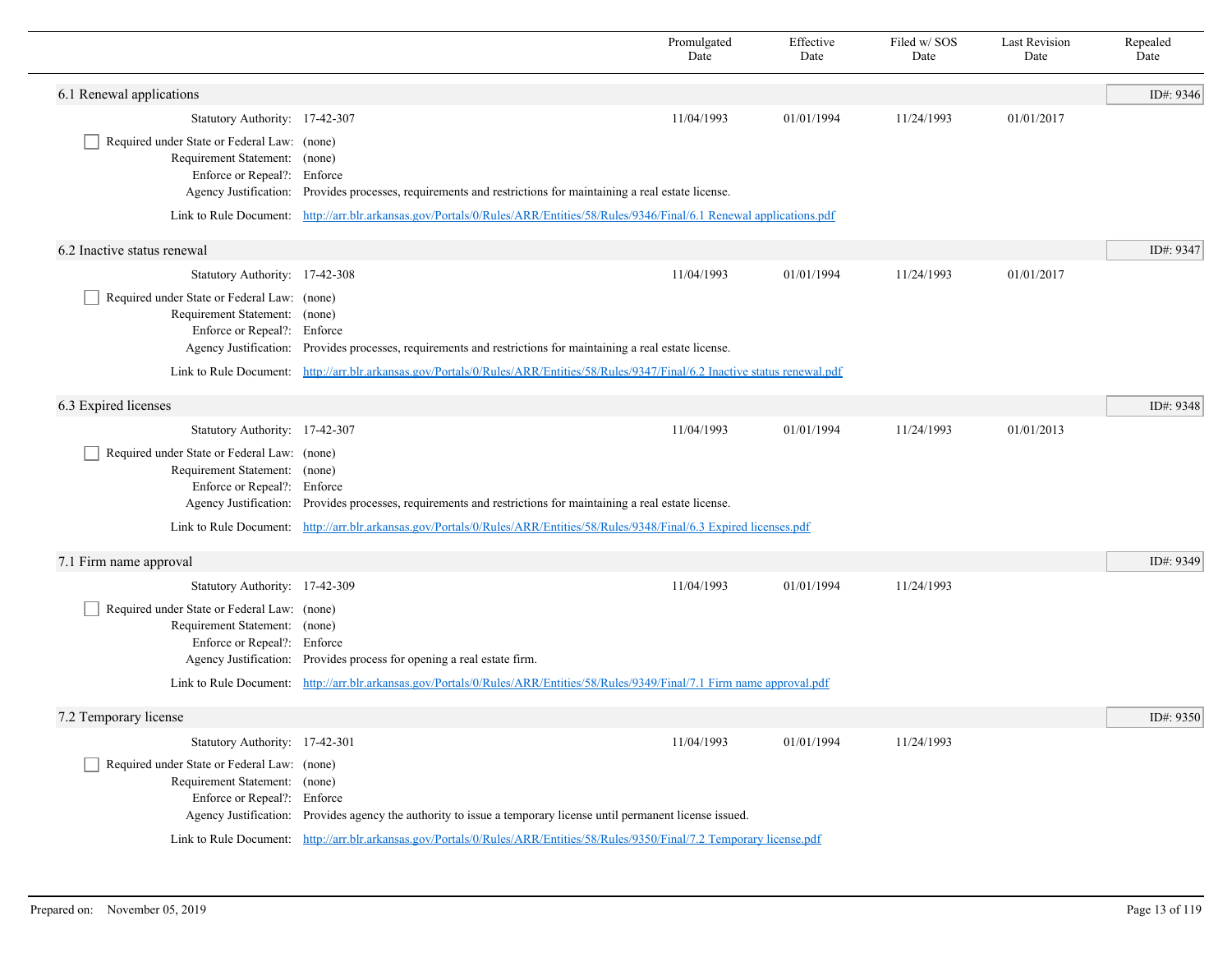|                                                                                                             |                                                                                                                                                            | Promulgated<br>Date | Effective<br>Date | Filed w/SOS<br>Date | <b>Last Revision</b><br>Date | Repealed<br>Date |
|-------------------------------------------------------------------------------------------------------------|------------------------------------------------------------------------------------------------------------------------------------------------------------|---------------------|-------------------|---------------------|------------------------------|------------------|
| 7.3 Place of business; sign                                                                                 |                                                                                                                                                            |                     |                   |                     |                              | ID#: 9351        |
| Statutory Authority: 17-42-309                                                                              |                                                                                                                                                            | 11/04/1993          | 01/01/1994        | 11/24/1993          |                              |                  |
| Required under State or Federal Law: (none)<br>Requirement Statement: (none)<br>Enforce or Repeal?: Enforce | Agency Justification: Provides process for operating a real estate firm.                                                                                   |                     |                   |                     |                              |                  |
|                                                                                                             | Link to Rule Document: http://arr.blr.arkansas.gov/Portals/0/Rules/ARR/Entities/58/Rules/9351/Final/7.3 Place of business; sign.pdf                        |                     |                   |                     |                              |                  |
| 7.4 Branch office                                                                                           |                                                                                                                                                            |                     |                   |                     |                              | ID#: 9352        |
| Statutory Authority: 17-42-309                                                                              |                                                                                                                                                            | 11/04/1993          | 01/01/1994        | 11/24/1993          | 01/01/2010                   |                  |
| Required under State or Federal Law: (none)<br>Requirement Statement: (none)<br>Enforce or Repeal?: Enforce | Agency Justification: Provide process for operating a real estate firm.                                                                                    |                     |                   |                     |                              |                  |
|                                                                                                             | Link to Rule Document: http://arr.blr.arkansas.gov/Portals/0/Rules/ARR/Entities/58/Rules/9352/Final/7.4 Branch office.pdf                                  |                     |                   |                     |                              |                  |
| 7.5 Termination or transfer                                                                                 |                                                                                                                                                            |                     |                   |                     |                              | ID#: 9353        |
| Statutory Authority: 17-42-310                                                                              |                                                                                                                                                            | 11/04/1993          | 01/01/1994        | 11/24/1993          | 08/31/2007                   |                  |
| Required under State or Federal Law: (none)<br>Requirement Statement: (none)<br>Enforce or Repeal?: Enforce | Agency Justification: Provides process by which real estate licenses can transfer license from one firm to another.                                        |                     |                   |                     |                              |                  |
|                                                                                                             | Link to Rule Document: http://arr.blr.arkansas.gov/Portals/0/Rules/ARR/Entities/58/Rules/9353/Final/7.5 Termination or transfer.pdf                        |                     |                   |                     |                              |                  |
| 7.6 Change of address; lost license or pocket card                                                          |                                                                                                                                                            |                     |                   |                     |                              | ID#: 9354        |
| Statutory Authority: 17-42-301                                                                              |                                                                                                                                                            | 11/04/1993          | 01/01/1994        | 11/24/1993          |                              |                  |
| Required under State or Federal Law: (none)<br>Requirement Statement: (none)<br>Enforce or Repeal?: Enforce | Agency Justification: Provides process for reporting address changes and replacing lost licenses.                                                          |                     |                   |                     |                              |                  |
|                                                                                                             | Link to Rule Document: http://arr.blr.arkansas.gov/Portals/0/Rules/ARR/Entities/58/Rules/9354/Final/7.6 Change of address; lost license or pocket card.pdf |                     |                   |                     |                              |                  |
| 7.7 Death of principal broker; closing of business                                                          |                                                                                                                                                            |                     |                   |                     |                              | ID#: 9355        |
| Statutory Authority: 17-42-301                                                                              |                                                                                                                                                            | 11/04/1993          | 01/01/1994        | 11/24/1993          | 01/01/2002                   |                  |
| Required under State or Federal Law: (none)<br>Requirement Statement: (none)<br>Enforce or Repeal?: Enforce | Agency Justification: Provides process for continuing a real estate firm upon broker incapacity and for closing a firm.                                    |                     |                   |                     |                              |                  |
|                                                                                                             | Link to Rule Document: http://arr.blr.arkansas.gov/Portals/0/Rules/ARR/Entities/58/Rules/9355/Final/7.7 Death of principal broker; closing of business.pdf |                     |                   |                     |                              |                  |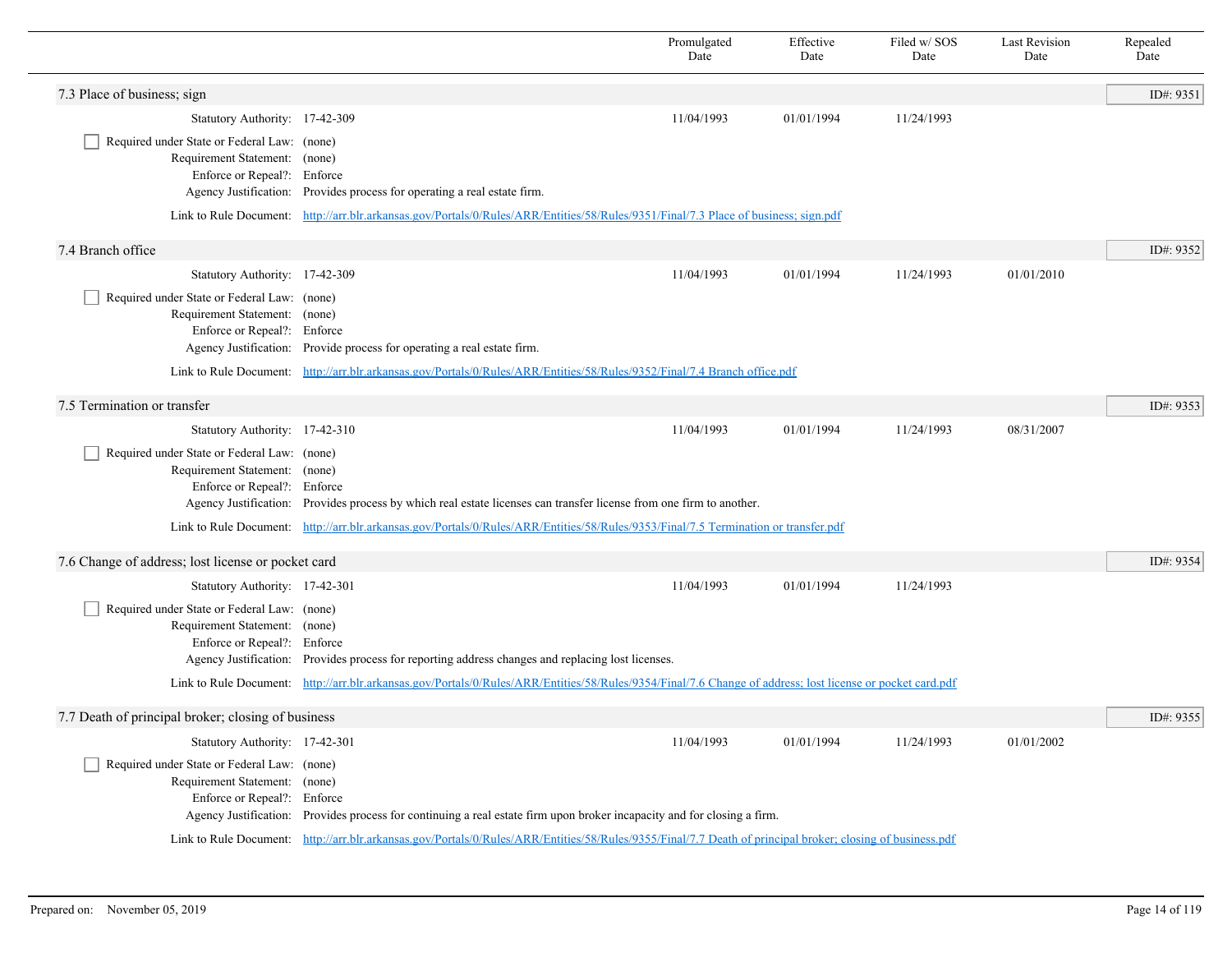|                                                                                                             |                                                                                                                                                     | Promulgated<br>Date | Effective<br>Date | Filed w/SOS<br>Date | <b>Last Revision</b><br>Date | Repealed<br>Date |
|-------------------------------------------------------------------------------------------------------------|-----------------------------------------------------------------------------------------------------------------------------------------------------|---------------------|-------------------|---------------------|------------------------------|------------------|
| 8.1 Seller or lessor agents                                                                                 |                                                                                                                                                     |                     |                   |                     |                              | ID#: 9356        |
| Statutory Authority: 17-42-108                                                                              |                                                                                                                                                     | 11/04/1993          | 01/01/1994        | 11/24/1993          |                              |                  |
| Required under State or Federal Law: (none)<br>Requirement Statement: (none)<br>Enforce or Repeal?: Enforce | Agency Justification: Direct real estate agents how to inform public about agency representation.                                                   |                     |                   |                     |                              |                  |
|                                                                                                             | Link to Rule Document: http://arr.blr.arkansas.gov/Portals/0/Rules/ARR/Entities/58/Rules/9356/Final/8.1 Seller or lessor agents.pdf                 |                     |                   |                     |                              |                  |
| 8.2 Buyer or lessee agents                                                                                  |                                                                                                                                                     |                     |                   |                     |                              | ID#: 9357        |
| Statutory Authority: 17-42-108                                                                              |                                                                                                                                                     | 11/04/1993          | 01/01/1994        | 11/24/1993          |                              |                  |
| Required under State or Federal Law: (none)<br>Requirement Statement: (none)<br>Enforce or Repeal?: Enforce | Agency Justification: Directs real estate agents how to inform public about agency representation.                                                  |                     |                   |                     |                              |                  |
|                                                                                                             | Link to Rule Document: http://arr.blr.arkansas.gov/Portals/0/Rules/ARR/Entities/58/Rules/9357/Final/8.2 Buyer or lessee agents.pdf                  |                     |                   |                     |                              |                  |
| 8.3 Dual agency                                                                                             |                                                                                                                                                     |                     |                   |                     |                              | ID#: 9358        |
| Statutory Authority: 17-42-108                                                                              |                                                                                                                                                     | 11/04/1993          | 01/01/1994        | 11/24/1993          |                              |                  |
| Required under State or Federal Law: (none)<br>Requirement Statement: (none)<br>Enforce or Repeal?: Enforce | Agency Justification: Direct real estate agents how to inform public about agency representation.                                                   |                     |                   |                     |                              |                  |
|                                                                                                             | Link to Rule Document: http://arr.blr.arkansas.gov/Portals/0/Rules/ARR/Entities/58/Rules/9358/Final/8.3 Dual agency.pdf                             |                     |                   |                     |                              |                  |
| 8.4 Failure to disclose agency relationship                                                                 |                                                                                                                                                     |                     |                   |                     |                              | ID#: 9359        |
| Statutory Authority: 17-42-108                                                                              |                                                                                                                                                     | 11/04/1993          | 01/01/1994        | 11/24/1993          |                              |                  |
| Required under State or Federal Law: (none)<br>Requirement Statement: (none)<br>Enforce or Repeal?: Enforce | Agency Justification: Expresses reference to sanctions for failing to disclose agency representation information.                                   |                     |                   |                     |                              |                  |
|                                                                                                             | Link to Rule Document: http://arr.blr.arkansas.gov/Portals/0/Rules/ARR/Entities/58/Rules/9359/Final/8.4 Failure to disclose agency relationship.pdf |                     |                   |                     |                              |                  |
| 8.5 Fidelity and honest dealing                                                                             |                                                                                                                                                     |                     |                   |                     |                              | ID#: 9360        |
| Statutory Authority: 17-42-203                                                                              |                                                                                                                                                     | 11/04/1993          | 01/01/1994        | 11/24/1993          | 01/01/1997                   |                  |
| Required under State or Federal Law: (none)<br>Requirement Statement: (none)<br>Enforce or Repeal?: Enforce | Agency Justification: Sets out standards for licensee's obligations to their clients and customers.                                                 |                     |                   |                     |                              |                  |
|                                                                                                             | Link to Rule Document: http://arr.blr.arkansas.gov/Portals/0/Rules/ARR/Entities/58/Rules/9360/Final/8.5 Fidelity and honest dealing.pdf             |                     |                   |                     |                              |                  |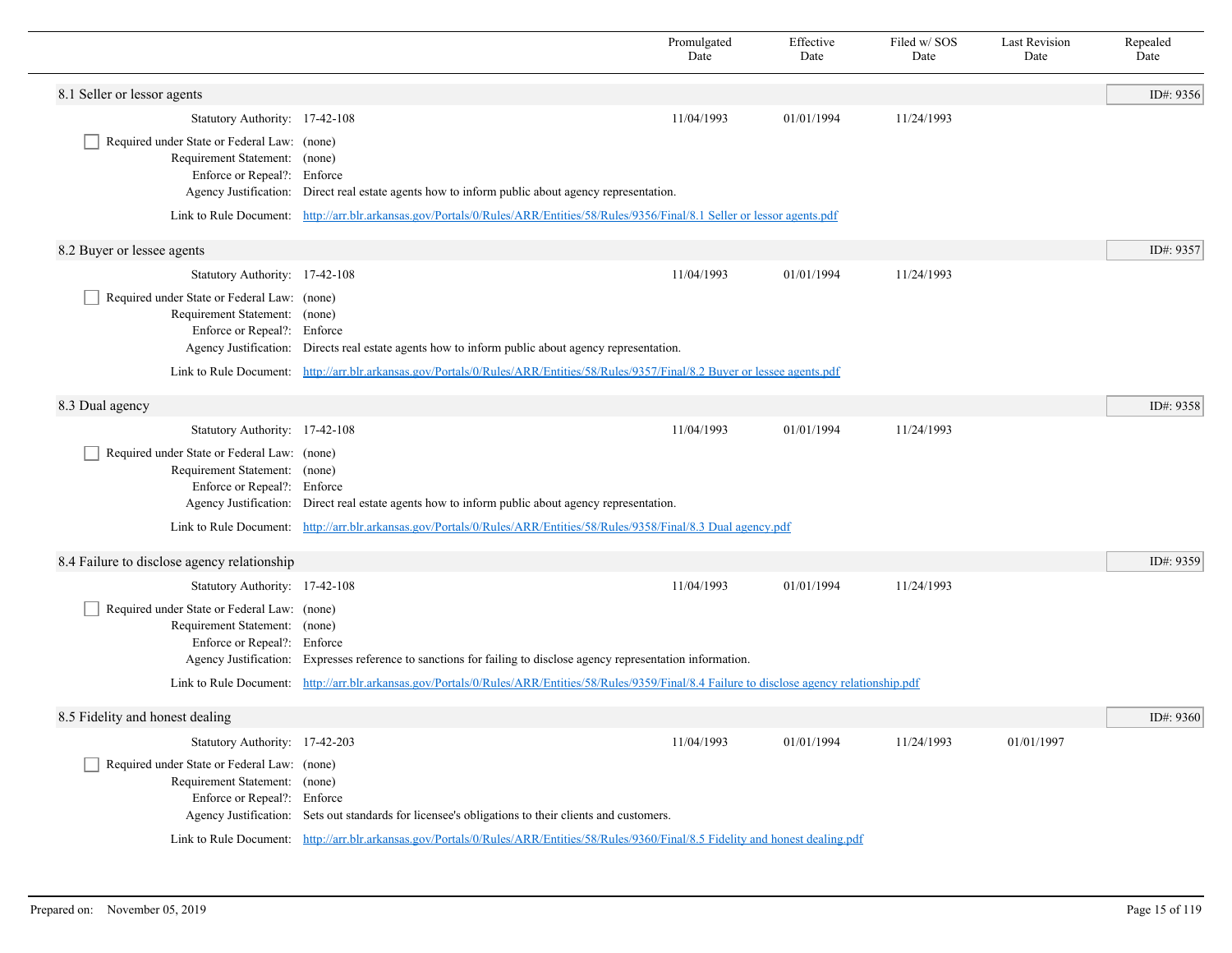|                                                                                                             |                                                                                                                                                                | Promulgated<br>Date | Effective<br>Date | Filed w/ SOS<br>Date | <b>Last Revision</b><br>Date | Repealed<br>Date |
|-------------------------------------------------------------------------------------------------------------|----------------------------------------------------------------------------------------------------------------------------------------------------------------|---------------------|-------------------|----------------------|------------------------------|------------------|
| 9.1 Complaints                                                                                              |                                                                                                                                                                |                     |                   |                      |                              | ID#: 9361        |
| Statutory Authority: 17-42-312                                                                              |                                                                                                                                                                | 11/04/1993          | 01/01/1994        | 11/24/1993           |                              |                  |
| Required under State or Federal Law: (none)<br>Requirement Statement: (none)<br>Enforce or Repeal?: Enforce | Agency Justification: Sets out complaint process to support agency compliance with Administrative Procedures Act.                                              |                     |                   |                      |                              |                  |
|                                                                                                             | Link to Rule Document: http://arr.blr.arkansas.gov/Portals/0/Rules/ARR/Entities/58/Rules/9361/Final/9.1 Complaints.pdf                                         |                     |                   |                      |                              |                  |
| 9.2 Answers                                                                                                 |                                                                                                                                                                |                     |                   |                      |                              | ID#: 9362        |
| Statutory Authority: 17-42-312                                                                              |                                                                                                                                                                | 11/04/1993          | 01/01/1994        | 11/24/1993           |                              |                  |
| Required under State or Federal Law: (none)<br>Requirement Statement: (none)<br>Enforce or Repeal?: Enforce | Agency Justification: Sets out complaint process to support agency compliance with Administrative Procedures Act.                                              |                     |                   |                      |                              |                  |
|                                                                                                             | Link to Rule Document: http://arr.blr.arkansas.gov/Portals/0/Rules/ARR/Entities/58/Rules/9362/Final/9.2 Answers.pdf                                            |                     |                   |                      |                              |                  |
| 9.3 Investigation                                                                                           |                                                                                                                                                                |                     |                   |                      |                              | ID#: 9363        |
| Statutory Authority: 17-42-312                                                                              |                                                                                                                                                                | 11/04/1993          | 01/01/1994        | 11/24/1993           |                              |                  |
| Required under State or Federal Law: (none)<br>Requirement Statement: (none)<br>Enforce or Repeal?: Enforce | Agency Justification: Sets out investigation process to support agency compliance with Administrative Procedures Act.                                          |                     |                   |                      |                              |                  |
|                                                                                                             | Link to Rule Document: http://arr.blr.arkansas.gov/Portals/0/Rules/ARR/Entities/58/Rules/9363/Final/9.3 Investigation.pdf                                      |                     |                   |                      |                              |                  |
| 9.4 Disposition of complaints; appeals from dismissal                                                       |                                                                                                                                                                |                     |                   |                      |                              | ID#: $10686$     |
| Statutory Authority: 17-42-312                                                                              |                                                                                                                                                                | 05/21/2012          | 09/01/2012        | 07/13/2012           |                              |                  |
| Required under State or Federal Law: (none)<br>Requirement Statement: (none)<br>Enforce or Repeal?: Enforce | Agency Justification: Set out complaint process to support agency compliance with Administrative Procedures Act.                                               |                     |                   |                      |                              |                  |
|                                                                                                             | Link to Rule Document: http://arr.blr.arkansas.gov/Portals/0/Rules/ARR/Entities/58/Rules/10686/Final/9.4 Disposition of complaints; appeals from dismissal.pdf |                     |                   |                      |                              |                  |
| 9.5 Hearings                                                                                                |                                                                                                                                                                |                     |                   |                      |                              | ID#: 9364        |
| Statutory Authority: 17-42-314                                                                              |                                                                                                                                                                | 11/04/1993          | 01/01/1994        | 11/24/1993           | 08/01/2000                   |                  |
| Required under State or Federal Law: (none)<br>Requirement Statement: (none)<br>Enforce or Repeal?: Enforce | Agency Justification: Sets out formal hearing process to support agency compliance with Administrative Procedures Act.                                         |                     |                   |                      |                              |                  |
|                                                                                                             | Link to Rule Document: http://arr.blr.arkansas.gov/Portals/0/Rules/ARR/Entities/58/Rules/9364/Final/9.5 Hearings.pdf                                           |                     |                   |                      |                              |                  |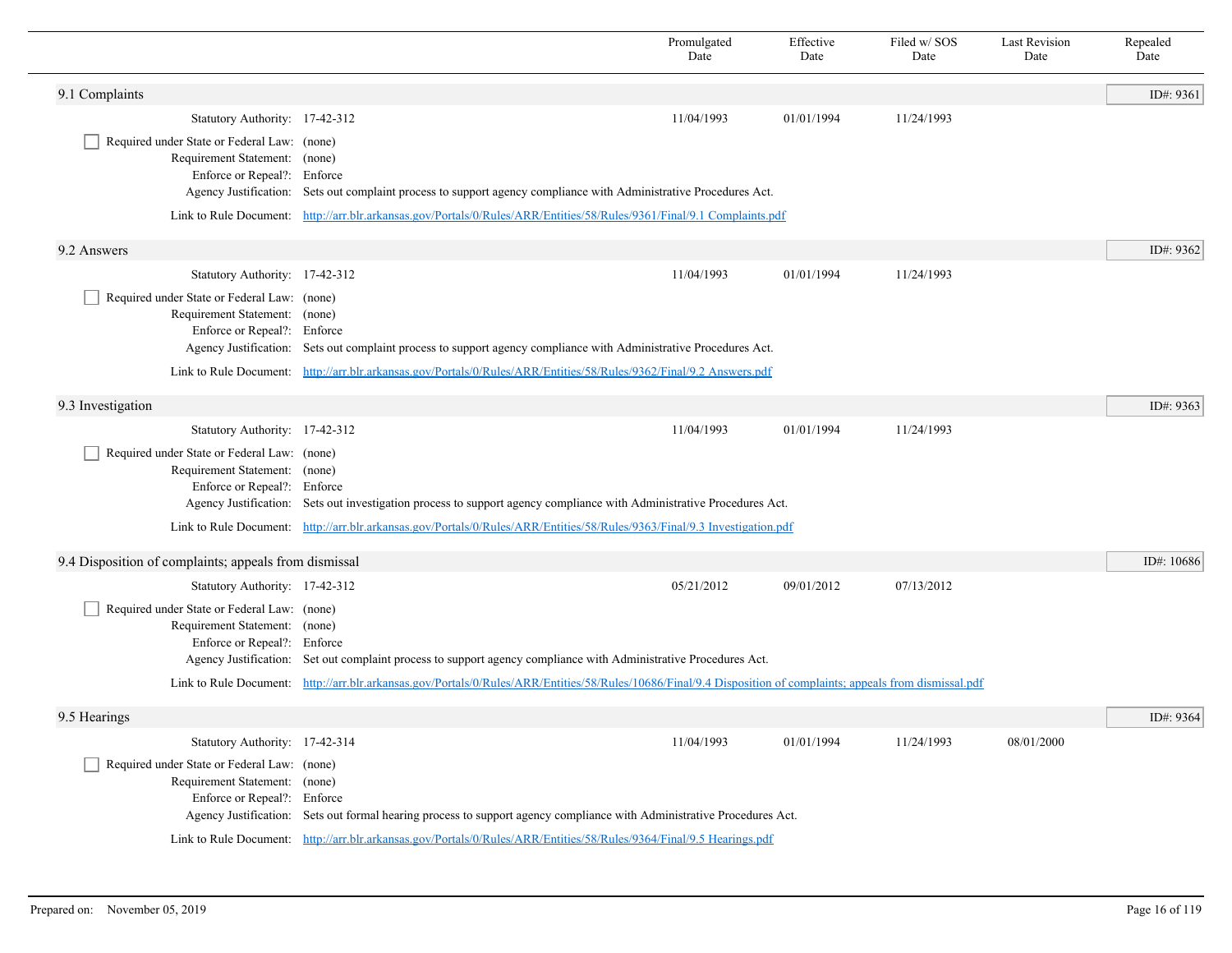|                                                                                                             |                                                                                                                                               | Promulgated<br>Date                                                                                                           | Effective<br>Date | Filed w/SOS<br>Date | <b>Last Revision</b><br>Date | Repealed<br>Date |  |  |
|-------------------------------------------------------------------------------------------------------------|-----------------------------------------------------------------------------------------------------------------------------------------------|-------------------------------------------------------------------------------------------------------------------------------|-------------------|---------------------|------------------------------|------------------|--|--|
| 9.6 Hearing procedure                                                                                       |                                                                                                                                               |                                                                                                                               |                   |                     |                              | ID#: 9365        |  |  |
| Statutory Authority: 17-42-314                                                                              |                                                                                                                                               | 11/04/1993                                                                                                                    | 01/01/1994        | 11/24/1993          |                              |                  |  |  |
| Required under State or Federal Law: (none)<br>Requirement Statement: (none)<br>Enforce or Repeal?: Enforce | Agency Justification: Sets out formal hearing process to support agency compliance with Administrative Procedures Act.                        |                                                                                                                               |                   |                     |                              |                  |  |  |
|                                                                                                             |                                                                                                                                               | Link to Rule Document: http://arr.blr.arkansas.gov/Portals/0/Rules/ARR/Entities/58/Rules/9365/Final/9.6 Hearing procedure.pdf |                   |                     |                              |                  |  |  |
| 9.7 Service                                                                                                 |                                                                                                                                               |                                                                                                                               |                   |                     |                              | ID#: 9366        |  |  |
| Statutory Authority: 17-42-314                                                                              |                                                                                                                                               | 11/04/1993                                                                                                                    | 01/01/1994        | 11/24/1993          |                              |                  |  |  |
| Required under State or Federal Law: (none)<br>Requirement Statement: (none)<br>Enforce or Repeal?: Enforce | Agency Justification: Sets out formal hearing process to support agency compliance with Administrative Procedures Act.                        |                                                                                                                               |                   |                     |                              |                  |  |  |
|                                                                                                             | Link to Rule Document: http://arr.blr.arkansas.gov/Portals/0/Rules/ARR/Entities/58/Rules/9366/Final/9.7 Service.pdf                           |                                                                                                                               |                   |                     |                              |                  |  |  |
| 9.8 Attorneys                                                                                               |                                                                                                                                               |                                                                                                                               |                   |                     |                              | ID#: 9367        |  |  |
| Statutory Authority: 17-42-314                                                                              |                                                                                                                                               | 11/04/1993                                                                                                                    | 01/01/1994        | 11/24/1993          |                              |                  |  |  |
| Required under State or Federal Law: (none)<br>Requirement Statement: (none)<br>Enforce or Repeal?: Enforce | Agency Justification: Sets out formal hearing process to support agency compliance with Administrative Procedures Act.                        |                                                                                                                               |                   |                     |                              |                  |  |  |
|                                                                                                             | Link to Rule Document: http://arr.blr.arkansas.gov/Portals/0/Rules/ARR/Entities/58/Rules/9367/Final/9.8 Attorneys.pdf                         |                                                                                                                               |                   |                     |                              |                  |  |  |
| 9.9 Alternate Disciplinary Procedures                                                                       |                                                                                                                                               |                                                                                                                               |                   |                     |                              | ID#: 9368        |  |  |
| Statutory Authority: 17-42-312                                                                              |                                                                                                                                               | 08/15/2013                                                                                                                    | 10/01/2013        | 07/28/2017          |                              |                  |  |  |
| Required under State or Federal Law: (none)<br>Requirement Statement: (none)<br>Enforce or Repeal?: Enforce | Agency Justification: Allows nonadjudicatory sanctions for technical or minor violations.                                                     |                                                                                                                               |                   |                     |                              |                  |  |  |
|                                                                                                             | Link to Rule Document: http://arr.blr.arkansas.gov/Portals/0/Rules/ARR/Entities/58/Rules/9368/Final/9.9 Alternate Disciplinary Procedures.pdf |                                                                                                                               |                   |                     |                              |                  |  |  |
| 10.10 Agreements to be written                                                                              |                                                                                                                                               |                                                                                                                               |                   |                     |                              | ID#: 9378        |  |  |
| Statutory Authority: 17-42-203                                                                              |                                                                                                                                               | 11/04/1993                                                                                                                    | 01/01/1994        | 11/24/1993          | 01/01/2005                   |                  |  |  |
| Required under State or Federal Law: (none)<br>Requirement Statement: (none)<br>Enforce or Repeal?: Enforce | Agency Justification: Addresses requirements for securing exact agreements of parties to a real estate transaction.                           |                                                                                                                               |                   |                     |                              |                  |  |  |
|                                                                                                             | Link to Rule Document: http://arr.blr.arkansas.gov/Portals/0/Rules/ARR/Entities/58/Rules/9378/Final/10.10 Agreements to be written.pdf        |                                                                                                                               |                   |                     |                              |                  |  |  |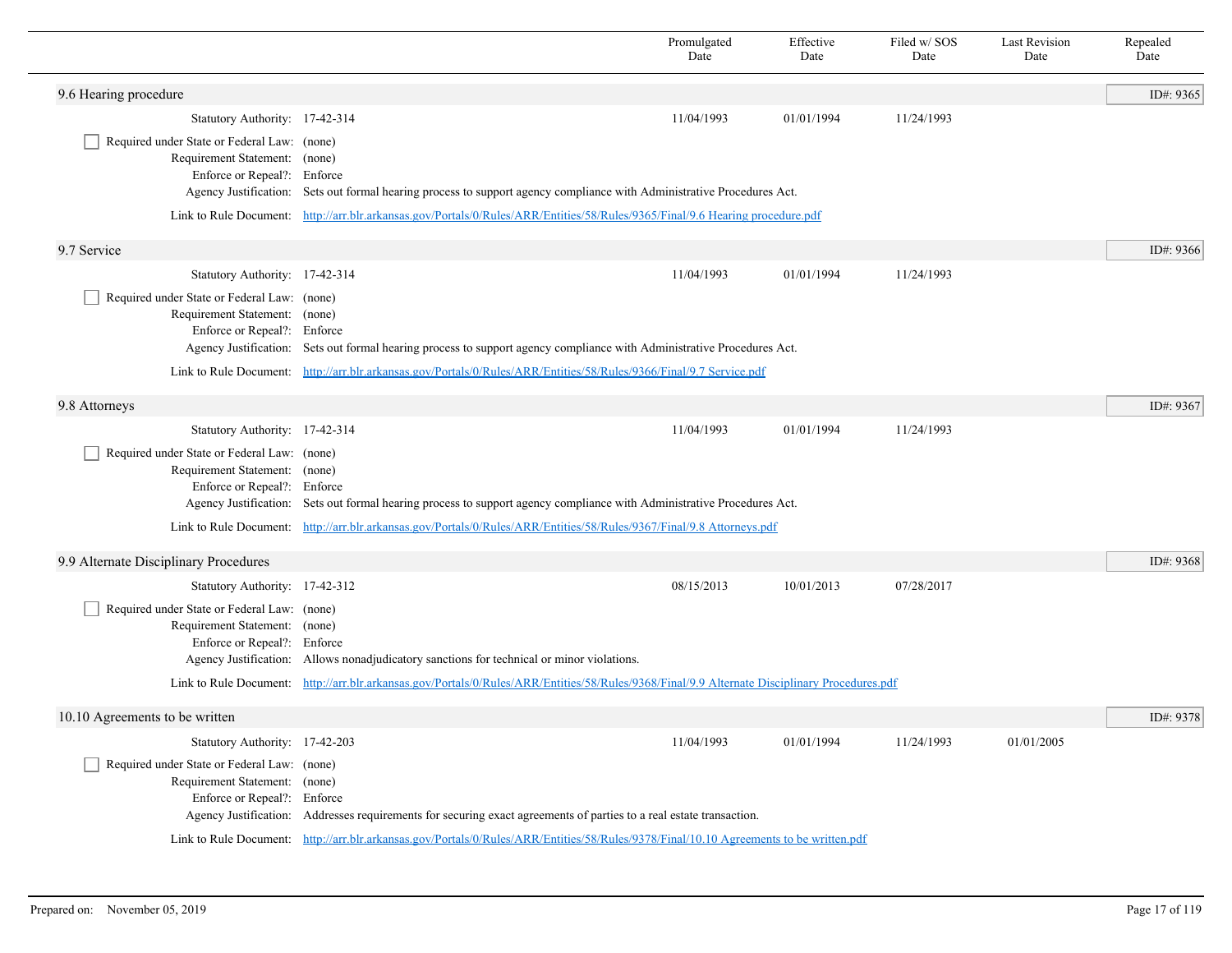|                                                                                                                                      |                                                                                                                                                        | Promulgated<br>Date | Effective<br>Date | Filed w/SOS<br>Date | <b>Last Revision</b><br>Date | Repealed<br>Date |
|--------------------------------------------------------------------------------------------------------------------------------------|--------------------------------------------------------------------------------------------------------------------------------------------------------|---------------------|-------------------|---------------------|------------------------------|------------------|
| 10.1 Dealing independently of principal broker                                                                                       |                                                                                                                                                        |                     |                   |                     |                              | ID#: 9369        |
| Statutory Authority: 17-42-311                                                                                                       |                                                                                                                                                        | 11/04/1993          | 01/01/1994        | 11/24/1993          | 01/01/1997                   |                  |
| Required under State or Federal Law: (none)<br>Requirement Statement: (none)<br>Enforce or Repeal?: Enforce                          | Agency Justification: Clarifies licensee's relationship and obligation to their Principal Broker.                                                      |                     |                   |                     |                              |                  |
|                                                                                                                                      | Link to Rule Document: http://arr.blr.arkansas.gov/Portals/0/Rules/ARR/Entities/58/Rules/9369/Final/10.1 Dealing independently of principal broker.pdf |                     |                   |                     |                              |                  |
| 10.11 Self dealing                                                                                                                   |                                                                                                                                                        |                     |                   |                     |                              | ID#: 9379        |
| Statutory Authority: 17-42-203                                                                                                       |                                                                                                                                                        | 11/04/1993          | 01/01/1994        | 11/24/1993          |                              |                  |
| Required under State or Federal Law: (none)<br>Requirement Statement: (none)<br>Enforce or Repeal?: Enforce                          | Agency Justification: Provides requirements for licensees dealing with public on the licensees' own property.                                          |                     |                   |                     |                              |                  |
|                                                                                                                                      | Link to Rule Document: http://arr.blr.arkansas.gov/Portals/0/Rules/ARR/Entities/58/Rules/9379/Final/10.11 Self dealing.pdf                             |                     |                   |                     |                              |                  |
| 10.12 Offers and acceptances                                                                                                         |                                                                                                                                                        |                     |                   |                     |                              | ID#: 9380        |
| Statutory Authority: 17-42-203                                                                                                       |                                                                                                                                                        | 11/04/1993          | 01/01/1994        | 11/24/1993          | 08/31/2007                   |                  |
| Required under State or Federal Law: (none)<br>Requirement Statement: (none)<br>Enforce or Repeal?: Enforce<br>Agency Justification: | Provides for transparency and full communication to clients.                                                                                           |                     |                   |                     |                              |                  |
|                                                                                                                                      | Link to Rule Document: http://arr.blr.arkansas.gov/Portals/0/Rules/ARR/Entities/58/Rules/9380/Final/10.12 Offers and acceptances.pdf                   |                     |                   |                     |                              |                  |
| 10.13 Listing agreements; signs                                                                                                      |                                                                                                                                                        |                     |                   |                     |                              | ID#: 9381        |
| Statutory Authority: 17-42-203                                                                                                       |                                                                                                                                                        | 11/04/1993          | 01/01/1994        | 11/24/1993          | 08/01/2000                   |                  |
| Required under State or Federal Law: (none)<br>Requirement Statement: (none)<br>Enforce or Repeal?: Enforce                          | Agency Justification: Provides guidance for licensees conduction business in conjunction with other firms.                                             |                     |                   |                     |                              |                  |
|                                                                                                                                      | Link to Rule Document: http://arr.blr.arkansas.gov/Portals/0/Rules/ARR/Entities/58/Rules/9381/Final/10.13 Listing agreements; signs.pdf                |                     |                   |                     |                              |                  |
| 10.14 Reporting violations                                                                                                           |                                                                                                                                                        |                     |                   |                     |                              | ID#: 9382        |
| Statutory Authority: 17-42-203                                                                                                       |                                                                                                                                                        | 11/04/1993          | 01/01/1994        | 11/24/1993          |                              |                  |
| Required under State or Federal Law: (none)<br>Requirement Statement: (none)<br>Enforce or Repeal?: Enforce                          | Agency Justification: Self policing mechanism for real estate licenses                                                                                 |                     |                   |                     |                              |                  |
|                                                                                                                                      | Link to Rule Document: http://arr.blr.arkansas.gov/Portals/0/Rules/ARR/Entities/58/Rules/9382/Final/10.14 Reporting violations.pdf                     |                     |                   |                     |                              |                  |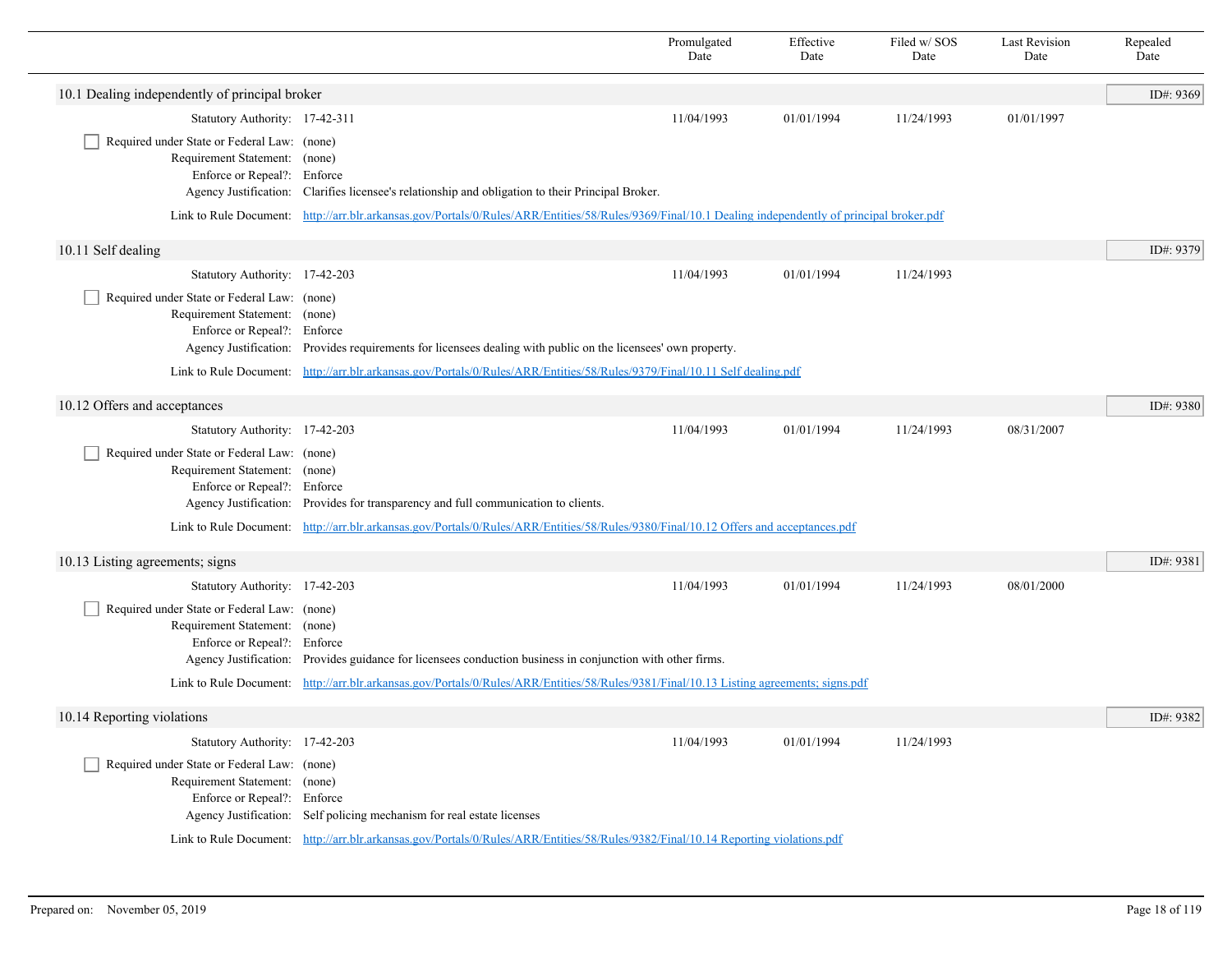|                                                                                                             |                                                                                                                                                                 | Promulgated<br>Date | Effective<br>Date | Filed w/SOS<br>Date | <b>Last Revision</b><br>Date | Repealed<br>Date |
|-------------------------------------------------------------------------------------------------------------|-----------------------------------------------------------------------------------------------------------------------------------------------------------------|---------------------|-------------------|---------------------|------------------------------|------------------|
| 10.15 Broker's Price Opinion                                                                                |                                                                                                                                                                 |                     |                   |                     |                              | ID#: 9383        |
| Statutory Authority: 17-42-110                                                                              |                                                                                                                                                                 | 12/15/2011          | 01/13/2012        | 01/03/2012          |                              |                  |
| Required under State or Federal Law: (none)<br>Requirement Statement: (none)<br>Enforce or Repeal?: Enforce | Agency Justification: Provides authority and process by which real estate brokers may provide broker price opinions.                                            |                     |                   |                     |                              |                  |
|                                                                                                             | Link to Rule Document: http://arr.blr.arkansas.gov/Portals/0/Rules/ARR/Entities/58/Rules/9383/Final/10.15 Broker's Price Opinion.pdf                            |                     |                   |                     |                              |                  |
| 10.16 Criminal convictions and disciplinary actions                                                         |                                                                                                                                                                 |                     |                   |                     |                              | ID#: 9384        |
| Statutory Authority: 17-42-203                                                                              |                                                                                                                                                                 | 11/04/1993          | 01/01/1994        | 11/24/1993          | 10/01/2011                   |                  |
| Required under State or Federal Law: (none)<br>Requirement Statement: (none)<br>Enforce or Repeal?: Enforce | Agency Justification: Requires licensees and applicants for license to disclose certain background information.                                                 |                     |                   |                     |                              |                  |
|                                                                                                             | Link to Rule Document: http://arr.blr.arkansas.gov/Portals/0/Rules/ARR/Entities/58/Rules/9384/Final/10.16 Criminal convictions and disciplinary actions.pdf     |                     |                   |                     |                              |                  |
| 10.18 Property management definitions                                                                       |                                                                                                                                                                 |                     |                   |                     |                              | ID#: 9386        |
| Statutory Authority: 17-42-203                                                                              |                                                                                                                                                                 | 11/06/2013          | 07/01/2014        | 01/17/2014          |                              |                  |
| Required under State or Federal Law: (none)<br>Requirement Statement: (none)<br>Enforce or Repeal?: Enforce | Agency Justification: Provides for definitions of terms used herein.                                                                                            |                     |                   |                     |                              |                  |
|                                                                                                             | Link to Rule Document: http://arr.blr.arkansas.gov/Portals/0/Rules/ARR/Entities/58/Rules/9386/Final/10.18 Property management definitions.pdf                   |                     |                   |                     |                              |                  |
| 10.19 Property management agreement                                                                         |                                                                                                                                                                 |                     |                   |                     |                              | ID#: 9387        |
| Statutory Authority: 17-42-203                                                                              |                                                                                                                                                                 | 11/06/2013          | 07/01/2014        | 01/17/2014          |                              |                  |
| Required under State or Federal Law: (none)<br>Requirement Statement: (none)<br>Enforce or Repeal?: Enforce | Agency Justification: Sets out requirements for having written property management agreements.                                                                  |                     |                   |                     |                              |                  |
|                                                                                                             | Link to Rule Document: http://arr.blr.arkansas.gov/Portals/0/Rules/ARR/Entities/58/Rules/9387/Final/10.19 Property management agreement.pdf                     |                     |                   |                     |                              |                  |
| 10.2 Expiration date for listing contract                                                                   |                                                                                                                                                                 |                     |                   |                     |                              | ID#: 9370        |
| Statutory Authority: 17-42-203                                                                              |                                                                                                                                                                 | 11/04/1993          | 01/01/1994        | 11/24/1993          | 08/01/2000                   |                  |
| Required under State or Federal Law: (none)<br>Requirement Statement: (none)<br>Enforce or Repeal?: Enforce | Agency Justification: Sets out assurance that agency agreements are not open-ended.                                                                             |                     |                   |                     |                              |                  |
|                                                                                                             | Link to Rule Document: http://arr.blr.arkansas.gov/Portals/0/Rules/ARR/Entities/58/Rules/9370/Final/10.2 Expiration date for agency agreements or contracts.pdf |                     |                   |                     |                              |                  |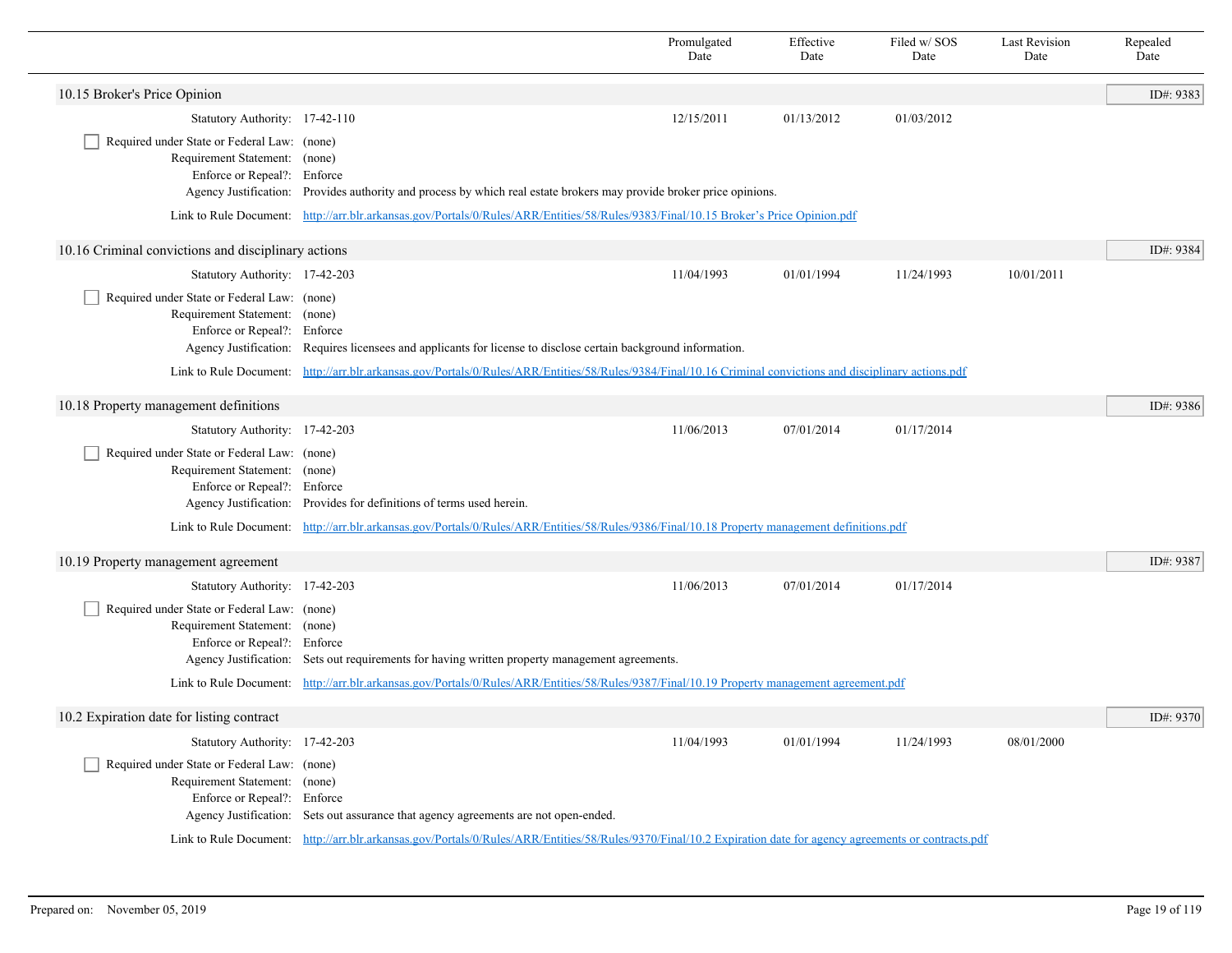|                                                                                                             |                                                                                                                                                                | Promulgated<br>Date | Effective<br>Date | Filed w/SOS<br>Date | <b>Last Revision</b><br>Date | Repealed<br>Date |
|-------------------------------------------------------------------------------------------------------------|----------------------------------------------------------------------------------------------------------------------------------------------------------------|---------------------|-------------------|---------------------|------------------------------|------------------|
| 10.20 Tenant agreement                                                                                      |                                                                                                                                                                |                     |                   |                     |                              | ID#: 9388        |
| Statutory Authority: 17-42-203                                                                              |                                                                                                                                                                | 11/06/2013          | 07/01/2014        | 01/17/2017          |                              |                  |
| Required under State or Federal Law: (none)<br>Requirement Statement: (none)<br>Enforce or Repeal?: Enforce | Agency Justification: Sets out requirements for having written tenant agreements/leases.                                                                       |                     |                   |                     |                              |                  |
|                                                                                                             | Link to Rule Document: http://arr.blr.arkansas.gov/Portals/0/Rules/ARR/Entities/58/Rules/9388/Final/10.20 Tenant agreement.pdf                                 |                     |                   |                     |                              |                  |
| 10.21 Property management accounting and recordkeeping                                                      |                                                                                                                                                                |                     |                   |                     |                              | ID#: 9389        |
| Statutory Authority: 17-42-203                                                                              |                                                                                                                                                                | 11/06/2013          | 07/01/2014        | 01/17/2014          |                              |                  |
| Required under State or Federal Law: (none)<br>Requirement Statement: (none)<br>Enforce or Repeal?: Enforce | Agency Justification: Sets out requirements for maintaining property management records.                                                                       |                     |                   |                     |                              |                  |
|                                                                                                             | Link to Rule Document: http://arr.blr.arkansas.gov/Portals/0/Rules/ARR/Entities/58/Rules/9389/Final/10.21 Property management accounting and recordkeeping.pdf |                     |                   |                     |                              |                  |
| 10.22 Property management owner ledgers                                                                     |                                                                                                                                                                |                     |                   |                     |                              | ID#: 9390        |
| Statutory Authority: 17-42-203                                                                              |                                                                                                                                                                | 11/06/2013          | 07/01/2014        | 01/17/2014          |                              |                  |
| Required under State or Federal Law: (none)<br>Requirement Statement: (none)<br>Enforce or Repeal?: Enforce | Agency Justification: Sets out requirements for maintaining property management records.                                                                       |                     |                   |                     |                              |                  |
|                                                                                                             | Link to Rule Document: http://arr.blr.arkansas.gov/Portals/0/Rules/ARR/Entities/58/Rules/9390/Final/10.22 Property management owner ledgers.pdf                |                     |                   |                     |                              |                  |
| 10.23 Property management tenant ledgers                                                                    |                                                                                                                                                                |                     |                   |                     |                              | ID#: 9391        |
| Statutory Authority: 17-42-203                                                                              |                                                                                                                                                                | 11/06/2013          | 07/01/2014        | 01/17/2014          |                              |                  |
| Required under State or Federal Law: (none)<br>Requirement Statement: (none)<br>Enforce or Repeal?: Enforce | Agency Justification: Sets out requirements for maintaining property management records.                                                                       |                     |                   |                     |                              |                  |
|                                                                                                             | Link to Rule Document: http://arr.blr.arkansas.gov/Portals/0/Rules/ARR/Entities/58/Rules/9391/Final/10.23 Property management tenant ledgers.pdf               |                     |                   |                     |                              |                  |
| 10.24 Property management cash receipts                                                                     |                                                                                                                                                                |                     |                   |                     |                              | ID#: 9392        |
| Statutory Authority: 17-42-203                                                                              |                                                                                                                                                                | 11/06/2013          | 07/01/2014        | 01/17/2014          |                              |                  |
| Required under State or Federal Law: (none)<br>Requirement Statement: (none)<br>Enforce or Repeal?: Enforce | Agency Justification: Sets out requirements for handling cash payments.                                                                                        |                     |                   |                     |                              |                  |
|                                                                                                             | Link to Rule Document: http://arr.blr.arkansas.gov/Portals/0/Rules/ARR/Entities/58/Rules/9392/Final/10.24 Property management cash receipts.pdf                |                     |                   |                     |                              |                  |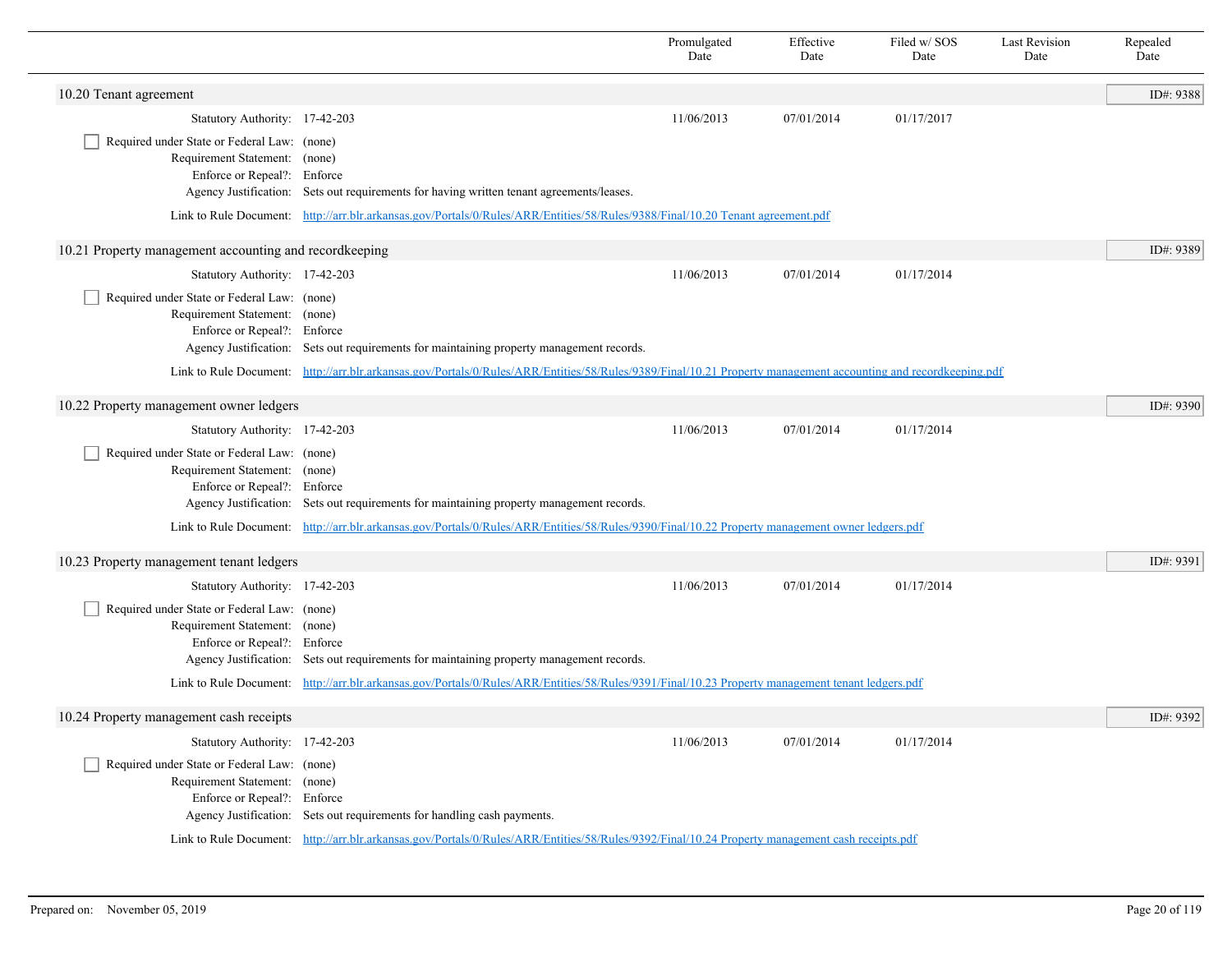|                                                                                                             |                                                                                                                                                                            | Promulgated<br>Date | Effective<br>Date | Filed w/SOS<br>Date | <b>Last Revision</b><br>Date | Repealed<br>Date |  |  |
|-------------------------------------------------------------------------------------------------------------|----------------------------------------------------------------------------------------------------------------------------------------------------------------------------|---------------------|-------------------|---------------------|------------------------------|------------------|--|--|
| 10.4 Broker resp; exec brokers; part-time brokers                                                           |                                                                                                                                                                            |                     |                   |                     |                              | ID#: 9372        |  |  |
| Statutory Authority: 17-42-203                                                                              |                                                                                                                                                                            | 11/04/1993          | 01/01/1994        | 11/24/1993          | 10/01/2011                   |                  |  |  |
| Required under State or Federal Law: (none)<br>Requirement Statement: (none)<br>Enforce or Repeal?: Enforce | Agency Justification: Sets out Principal Broker's responsibility for firm and licensees associated with the firm.                                                          |                     |                   |                     |                              |                  |  |  |
|                                                                                                             | Link to Rule Document: http://arr.blr.arkansas.gov/Portals/0/Rules/ARR/Entities/58/Rules/9372/Final/10.4 Broker responsibilities; executive brokers; part-time brokers.pdf |                     |                   |                     |                              |                  |  |  |
| 10.5 Advertising                                                                                            |                                                                                                                                                                            |                     |                   |                     |                              | ID#: 9373        |  |  |
| Statutory Authority: 17-42-311                                                                              |                                                                                                                                                                            | 11/04/1993          | 01/01/1994        | 11/24/1993          | 01/01/1997                   |                  |  |  |
| Required under State or Federal Law: (none)<br>Requirement Statement: (none)<br>Enforce or Repeal?: Enforce | Agency Justification: Sets out requirements and restrictions for advertising to ensure clarity to the public.                                                              |                     |                   |                     |                              |                  |  |  |
|                                                                                                             | Link to Rule Document: http://arr.blr.arkansas.gov/Portals/0/Rules/ARR/Entities/58/Rules/9373/Final/10.5 Advertising.pdf                                                   |                     |                   |                     |                              |                  |  |  |
| 10.6 Knowledge of property                                                                                  |                                                                                                                                                                            |                     |                   |                     |                              | ID#: 9374        |  |  |
| Statutory Authority: 17-24-203                                                                              |                                                                                                                                                                            | 11/04/1993          | 01/01/1994        | 11/24/1993          |                              |                  |  |  |
| Required under State or Federal Law: (none)<br>Requirement Statement: (none)<br>Enforce or Repeal?: Enforce | Agency Justification: Sets out licensee expectations and requirements with regard to knowledge of property.                                                                |                     |                   |                     |                              |                  |  |  |
|                                                                                                             | Link to Rule Document: http://arr.blr.arkansas.gov/Portals/0/Rules/ARR/Entities/58/Rules/9374/Final/10.6 Knowledge of property.pdf                                         |                     |                   |                     |                              |                  |  |  |
| 10.7 Handling of funds; maintenance of records                                                              |                                                                                                                                                                            |                     |                   |                     |                              | ID#: 9375        |  |  |
| Statutory Authority: 17-42-203                                                                              |                                                                                                                                                                            | 11/04/1993          | 01/01/1994        | 11/24/1993          | 08/31/2007                   |                  |  |  |
| Required under State or Federal Law: (none)<br>Requirement Statement: (none)<br>Enforce or Repeal?: Enforce | Agency Justification: Provides for safe and responsible handling of client and customer funds and maintaining records.                                                     |                     |                   |                     |                              |                  |  |  |
|                                                                                                             | Link to Rule Document: http://arr.blr.arkansas.gov/Portals/0/Rules/ARR/Entities/58/Rules/9375/Final/10.7 Handling of funds; maintenance of records.pdf                     |                     |                   |                     |                              |                  |  |  |
| 10.8 Trust funds; trust accounts                                                                            |                                                                                                                                                                            |                     |                   |                     |                              | ID#: 9376        |  |  |
| Statutory Authority: 17-42-203                                                                              |                                                                                                                                                                            | 11/04/1993          | 01/01/1994        | 11/24/1993          | 08/31/2007                   |                  |  |  |
| Required under State or Federal Law: (none)<br>Requirement Statement: (none)<br>Enforce or Repeal?: Enforce | Agency Justification: Provides for safe and responsible handling of client and customer funds.                                                                             |                     |                   |                     |                              |                  |  |  |
|                                                                                                             | Link to Rule Document: http://arr.blr.arkansas.gov/Portals/0/Rules/ARR/Entities/58/Rules/9376/Final/10.8 Trust funds; trust accounts.pdf                                   |                     |                   |                     |                              |                  |  |  |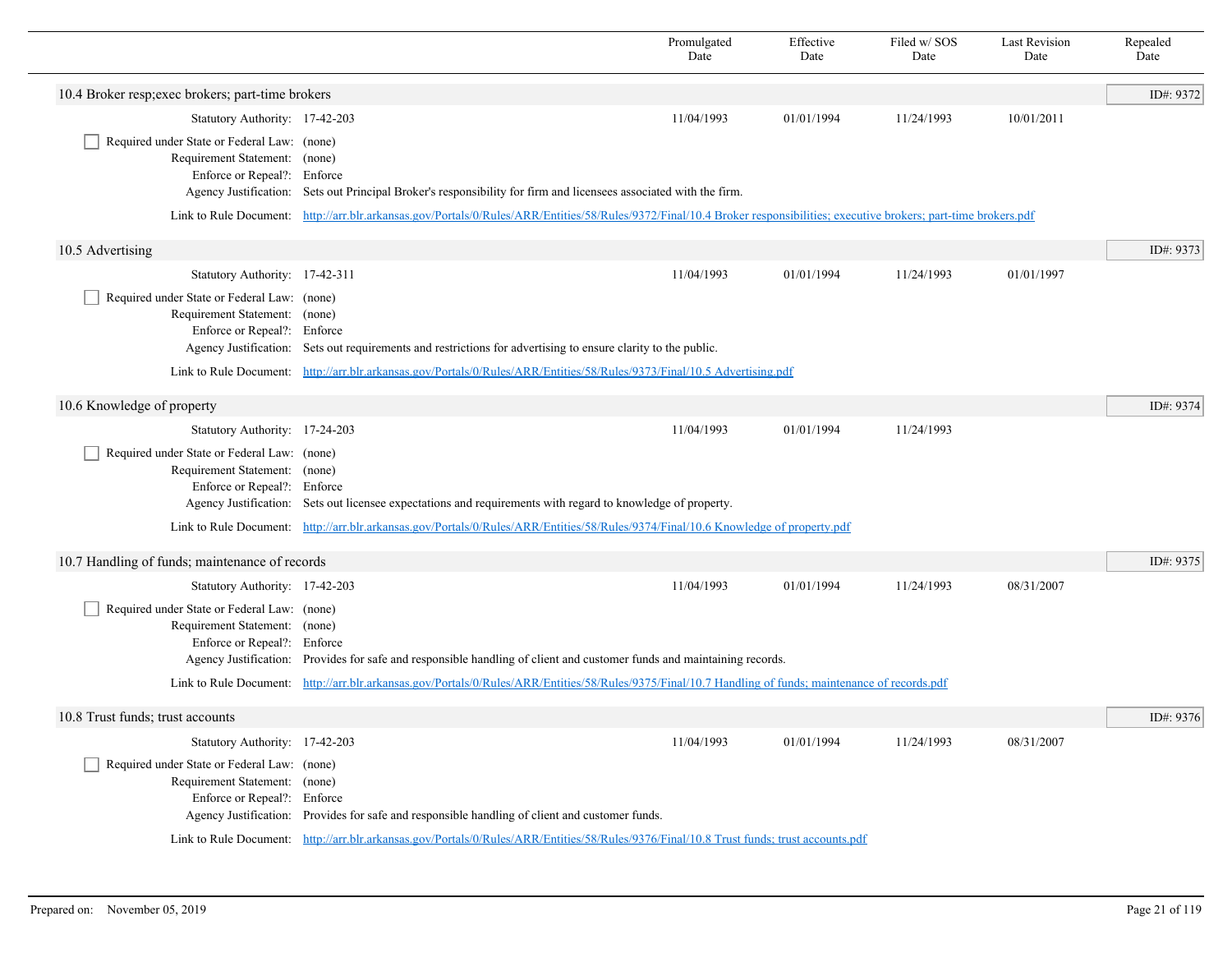|                                                                                                             |                                                                                                                                                                              | Promulgated<br>Date | Effective<br>Date | Filed w/SOS<br>Date | <b>Last Revision</b><br>Date | Repealed<br>Date |
|-------------------------------------------------------------------------------------------------------------|------------------------------------------------------------------------------------------------------------------------------------------------------------------------------|---------------------|-------------------|---------------------|------------------------------|------------------|
| 10.9 Disbursement of trust funds                                                                            |                                                                                                                                                                              |                     |                   |                     |                              | ID#: 9377        |
| Statutory Authority: 17/42/203                                                                              |                                                                                                                                                                              | 11/04/1993          | 01/01/1994        | 11/24/1993          |                              |                  |
| Required under State or Federal Law: (none)<br>Requirement Statement: (none)<br>Enforce or Repeal?: Enforce | Agency Justification: Provides for safe and responsible handling of client and customer funds.                                                                               |                     |                   |                     |                              |                  |
|                                                                                                             | Link to Rule Document: http://arr.blr.arkansas.gov/Portals/0/Rules/ARR/Entities/58/Rules/9377/Final/10.9 Disbursement of trust funds.pdf                                     |                     |                   |                     |                              |                  |
| 11.1 Request for waiver or extension                                                                        |                                                                                                                                                                              |                     |                   |                     |                              | ID#: 9393        |
| Statutory Authority: 17-42-307                                                                              |                                                                                                                                                                              | 11/04/1993          | 01/01/1994        | 11/24/1993          | 08/31/2007                   |                  |
| Required under State or Federal Law: (none)<br>Requirement Statement: (none)<br>Enforce or Repeal?: Enforce | Agency Justification: Provides process by which a licensee may request a waiver from annual education requirement.                                                           |                     |                   |                     |                              |                  |
|                                                                                                             | Link to Rule Document: http://arr.blr.arkansas.gov/Portals/0/Rules/ARR/Entities/58/Rules/9393/Final/11.1 Requests for waiver or extension.pdf                                |                     |                   |                     |                              |                  |
| 11.2 Continuing education topics                                                                            |                                                                                                                                                                              |                     |                   |                     |                              | ID#: 9394        |
| Statutory Authority: 17-42-514                                                                              |                                                                                                                                                                              | 11/04/1993          | 01/01/1994        | 11/24/1993          | 01/01/2017                   |                  |
| Required under State or Federal Law: (none)<br>Requirement Statement: (none)<br>Enforce or Repeal?: Enforce | Agency Justification: Sets out commission's responsibility for identifying subjects acceptable for education.                                                                |                     |                   |                     |                              |                  |
|                                                                                                             | Link to Rule Document: http://arr.blr.arkansas.gov/Portals/0/Rules/ARR/Entities/58/Rules/9394/Final/11.2 Continuing education topics.pdf                                     |                     |                   |                     |                              |                  |
| 11.3 Approved courses and instructors                                                                       |                                                                                                                                                                              |                     |                   |                     |                              | ID#: 9395        |
| Statutory Authority: 17-42-506                                                                              |                                                                                                                                                                              | 11/04/1993          | 01/01/1994        | 11/24/1993          | 01/01/1997                   |                  |
| Required under State or Federal Law: (none)<br>Requirement Statement: (none)<br>Enforce or Repeal?: Enforce | Agency Justification: Sets out requirements for course and instructors qualifying for continuing education credit.                                                           |                     |                   |                     |                              |                  |
|                                                                                                             | Link to Rule Document: http://arr.blr.arkansas.gov/Portals/0/Rules/ARR/Entities/58/Rules/9395/Final/11.3 Approved courses and instructors.pdf                                |                     |                   |                     |                              |                  |
| 11.4 No duplication of pre-licensing and continuing education credit                                        |                                                                                                                                                                              |                     |                   |                     |                              | ID#: 9396        |
| Statutory Authority: 17-42-203                                                                              |                                                                                                                                                                              | 11/04/1993          | 01/01/1994        | 11/24/1993          |                              |                  |
| Required under State or Federal Law: (none)<br>Requirement Statement: (none)<br>Enforce or Repeal?: Enforce | Agency Justification: Clarifies that education hours cannot fulfill multiple educational requirements.                                                                       |                     |                   |                     |                              |                  |
|                                                                                                             | Link to Rule Document: http://arr.blr.arkansas.gov/Portals/0/Rules/ARR/Entities/58/Rules/9396/Final/11.4 No duplication of pre-licensing and continuing education credit.pdf |                     |                   |                     |                              |                  |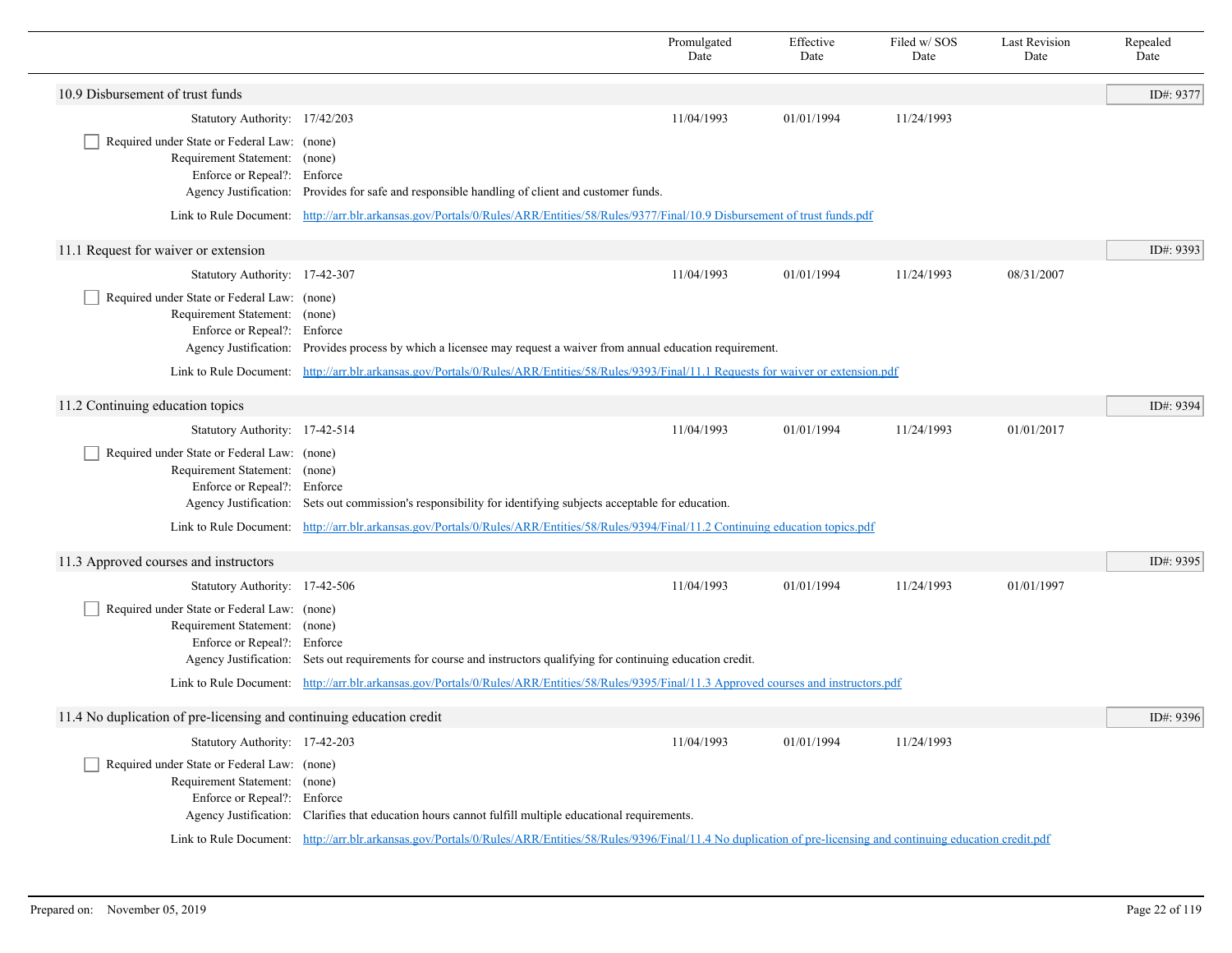|                                                                                                             |                                                                                                                                                               | Promulgated<br>Date                                                                                                                              | Effective<br>Date | Filed w/SOS<br>Date | <b>Last Revision</b><br>Date | Repealed<br>Date |  |  |
|-------------------------------------------------------------------------------------------------------------|---------------------------------------------------------------------------------------------------------------------------------------------------------------|--------------------------------------------------------------------------------------------------------------------------------------------------|-------------------|---------------------|------------------------------|------------------|--|--|
| 11.5 Post-license education requirement                                                                     |                                                                                                                                                               |                                                                                                                                                  |                   |                     |                              | ID#: 9397        |  |  |
| Statutory Authority: 17/42/303                                                                              |                                                                                                                                                               | 11/01/2001                                                                                                                                       | 01/01/2002        | 11/28/2001          | 01/01/2018                   |                  |  |  |
| Required under State or Federal Law: (none)<br>Requirement Statement: (none)<br>Enforce or Repeal?: Enforce | Agency Justification: Sets out specific requirements for post-license education compliance.                                                                   |                                                                                                                                                  |                   |                     |                              |                  |  |  |
|                                                                                                             |                                                                                                                                                               | Link to Rule Document: http://arr.blr.arkansas.gov/Portals/0/Rules/ARR/Entities/58/Rules/9397/Final/11.5 Post-license education requirements.pdf |                   |                     |                              |                  |  |  |
| 12.1 Interest on trust account program                                                                      |                                                                                                                                                               |                                                                                                                                                  |                   |                     |                              | ID#: 9398        |  |  |
| Statutory Authority: 17-42-203                                                                              |                                                                                                                                                               | 11/04/1993                                                                                                                                       | 01/01/1994        | 11/24/1993          |                              |                  |  |  |
| Required under State or Federal Law: (none)<br>Requirement Statement: (none)<br>Enforce or Repeal?: Enforce | Agency Justification: Provides for brokers to have interest-bearing trust accounts.                                                                           |                                                                                                                                                  |                   |                     |                              |                  |  |  |
|                                                                                                             | Link to Rule Document: http://arr.blr.arkansas.gov/Portals/0/Rules/ARR/Entities/58/Rules/9398/Final/12.1 Interest on trust account program.pdf                |                                                                                                                                                  |                   |                     |                              |                  |  |  |
| 12.2 Certain interest bearing trust accounts approved                                                       |                                                                                                                                                               |                                                                                                                                                  |                   |                     |                              | ID#: 9399        |  |  |
| Statutory Authority: 17-42-203                                                                              |                                                                                                                                                               | 11/04/1993                                                                                                                                       | 01/01/1994        | 11/24/1993          |                              |                  |  |  |
| Required under State or Federal Law: (none)<br>Requirement Statement: (none)<br>Enforce or Repeal?: Enforce | Agency Justification: Provides for brokers to have interest-bearing trust accounts.                                                                           |                                                                                                                                                  |                   |                     |                              |                  |  |  |
|                                                                                                             | Link to Rule Document: http://arr.blr.arkansas.gov/Portals/0/Rules/ARR/Entities/58/Rules/9399/Final/12.2 Certain interest bearing trust accounts approved.pdf |                                                                                                                                                  |                   |                     |                              |                  |  |  |
| 13.10 "Reasonable Time" defined                                                                             |                                                                                                                                                               |                                                                                                                                                  |                   |                     |                              | ID#: 9409        |  |  |
| Statutory Authority: 18-14-409                                                                              |                                                                                                                                                               | 11/06/2013                                                                                                                                       | 04/01/2014        | 01/17/2014          |                              |                  |  |  |
| Required under State or Federal Law: (none)<br>Requirement Statement: (none)<br>Enforce or Repeal?: Enforce | Agency Justification: Clarifies reasonable time as 30days for refunds of monies caused by cancellation.                                                       |                                                                                                                                                  |                   |                     |                              |                  |  |  |
|                                                                                                             | Link to Rule Document: http://arr.blr.arkansas.gov/Portals/0/Rules/ARR/Entities/58/Rules/9409/Final/13.10 Reasonable Time defined.pdf                         |                                                                                                                                                  |                   |                     |                              |                  |  |  |
| 13.1 Registration; renewal; fees                                                                            |                                                                                                                                                               |                                                                                                                                                  |                   |                     |                              | ID#: 9400        |  |  |
| Statutory Authority: 18-14-202                                                                              |                                                                                                                                                               | 11/06/2013                                                                                                                                       | 04/01/2014        | 01/17/2014          |                              |                  |  |  |
| Required under State or Federal Law: (none)<br>Requirement Statement: (none)<br>Enforce or Repeal?: Enforce | Agency Justification: Sets specific amounts of fees within general statutory parameters.                                                                      |                                                                                                                                                  |                   |                     |                              |                  |  |  |
|                                                                                                             | Link to Rule Document: http://arr.blr.arkansas.gov/Portals/0/Rules/ARR/Entities/58/Rules/9400/Final/13.1 Registration renewal fees.pdf                        |                                                                                                                                                  |                   |                     |                              |                  |  |  |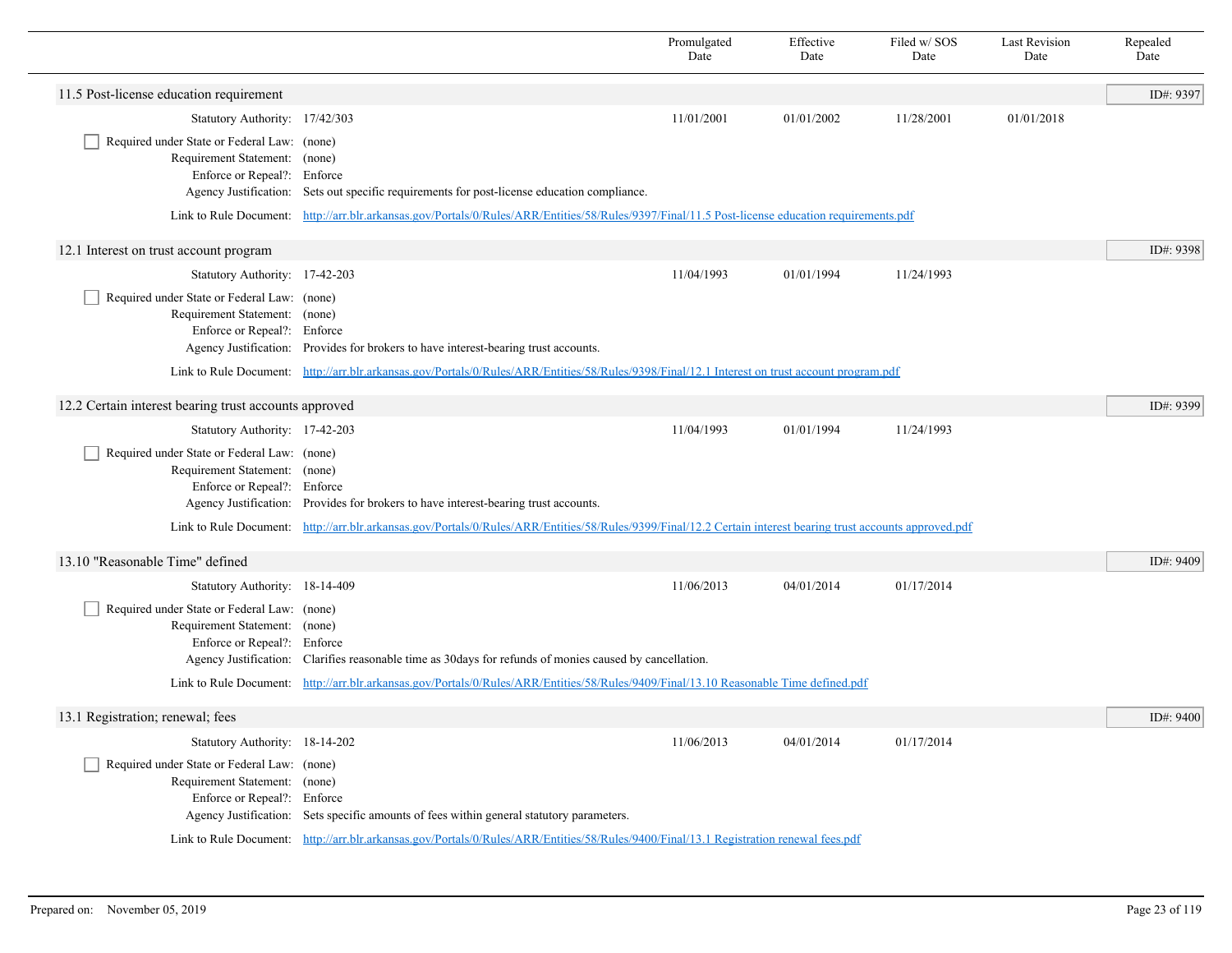|                                                                                                             |                                                                                                                                                | Promulgated<br>Date                                                                                                                   | Effective<br>Date | Filed w/ SOS<br>Date | <b>Last Revision</b><br>Date | Repealed<br>Date |  |  |
|-------------------------------------------------------------------------------------------------------------|------------------------------------------------------------------------------------------------------------------------------------------------|---------------------------------------------------------------------------------------------------------------------------------------|-------------------|----------------------|------------------------------|------------------|--|--|
| 13.11 Limitations                                                                                           |                                                                                                                                                |                                                                                                                                       |                   |                      |                              | ID#: 9410        |  |  |
| Statutory Authority: 18-14-403                                                                              |                                                                                                                                                | 11/06/2013                                                                                                                            | 04/01/2014        | 01/17/2014           |                              |                  |  |  |
| Required under State or Federal Law: (none)<br>Requirement Statement: (none)<br>Enforce or Repeal?: Enforce | Agency Justification: Provides mechanism by which a developer and purchaser may alter terms for judicial proceedings.                          |                                                                                                                                       |                   |                      |                              |                  |  |  |
|                                                                                                             |                                                                                                                                                | Link to Rule Document: http://arr.blr.arkansas.gov/Portals/0/Rules/ARR/Entities/58/Rules/9410/Final/13.10 Reasonable Time defined.pdf |                   |                      |                              |                  |  |  |
| 13.12 Reservation; deposit refundable                                                                       |                                                                                                                                                |                                                                                                                                       |                   |                      |                              | ID#: 9411        |  |  |
| Statutory Authority: 18-14-407                                                                              |                                                                                                                                                | 11/06/2013                                                                                                                            | 04/01/2014        | 01/17/2014           |                              |                  |  |  |
| Required under State or Federal Law: (none)<br>Requirement Statement: (none)<br>Enforce or Repeal?: Enforce | Agency Justification: Requires developer to provide notice to purchasers that deposits are refundable.                                         |                                                                                                                                       |                   |                      |                              |                  |  |  |
|                                                                                                             | Link to Rule Document: http://arr.blr.arkansas.gov/Portals/0/Rules/ARR/Entities/58/Rules/9411/Final/13.12 Reservation; deposit refundable.pdf  |                                                                                                                                       |                   |                      |                              |                  |  |  |
| 13.13 General regulations apply                                                                             |                                                                                                                                                |                                                                                                                                       |                   |                      |                              | ID#: 9412        |  |  |
| Statutory Authority: 18-14-102                                                                              |                                                                                                                                                | 11/06/2013                                                                                                                            | 04/01/2014        | 01/17/2014           |                              |                  |  |  |
| Required under State or Federal Law: (none)<br>Requirement Statement: (none)<br>Enforce or Repeal?: Enforce | Agency Justification: Provides that commission regulations for licensure apply to timeshare brokerage activities.                              |                                                                                                                                       |                   |                      |                              |                  |  |  |
|                                                                                                             | Link to Rule Document: http://arr.blr.arkansas.gov/Portals/0/Rules/ARR/Entities/58/Rules/9412/Final/13.13 General regulations apply.pdf        |                                                                                                                                       |                   |                      |                              |                  |  |  |
| 13.2 Agents; amendment of registration                                                                      |                                                                                                                                                |                                                                                                                                       |                   |                      |                              | ID#: 9401        |  |  |
| Statutory Authority: 18-14-202                                                                              |                                                                                                                                                | 11/06/2013                                                                                                                            | 04/01/2014        | 01/17/2014           |                              |                  |  |  |
| Required under State or Federal Law: (none)<br>Requirement Statement: (none)<br>Enforce or Repeal?: Enforce | Agency Justification: Sets out requirements for registration of timeshare agents and amendments to such.                                       |                                                                                                                                       |                   |                      |                              |                  |  |  |
|                                                                                                             | Link to Rule Document: http://arr.blr.arkansas.gov/Portals/0/Rules/ARR/Entities/58/Rules/9401/Final/13.2 Agents; amendment of registration.pdf |                                                                                                                                       |                   |                      |                              |                  |  |  |
| 13.3 Fictitious name                                                                                        |                                                                                                                                                |                                                                                                                                       |                   |                      |                              | ID#: 9402        |  |  |
| Statutory Authority: 18-14-202                                                                              |                                                                                                                                                | 11/06/2013                                                                                                                            | 04/01/2014        | 01/17/2014           |                              |                  |  |  |
| Required under State or Federal Law: (none)<br>Requirement Statement: (none)<br>Enforce or Repeal?: Enforce | Agency Justification: Sets out requirements for timeshare agents to register names under which they conduct business.                          |                                                                                                                                       |                   |                      |                              |                  |  |  |
|                                                                                                             | Link to Rule Document: http://arr.blr.arkansas.gov/Portals/0/Rules/ARR/Entities/58/Rules/9402/Final/13.3 Fictitious name.pdf                   |                                                                                                                                       |                   |                      |                              |                  |  |  |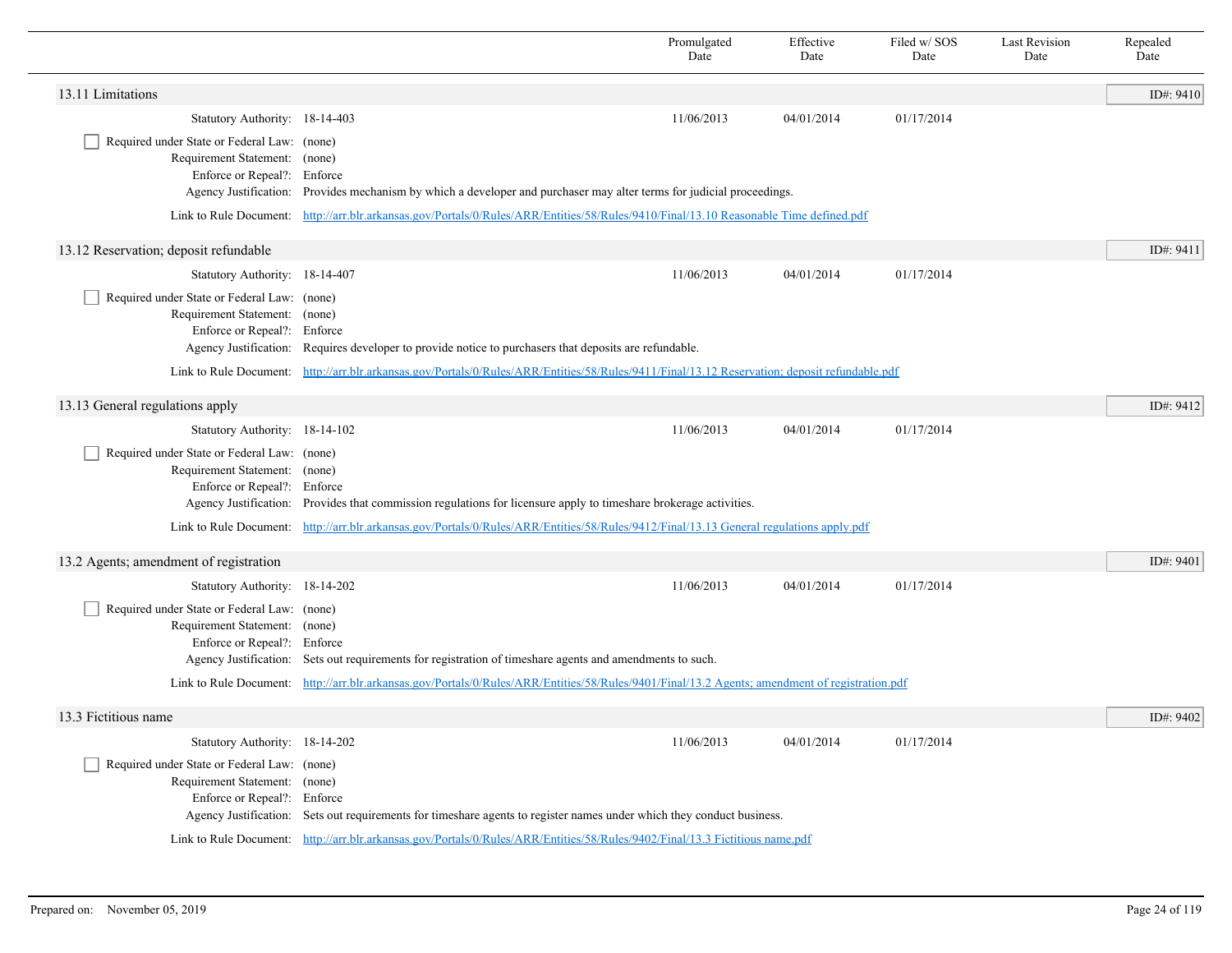|                                                                                                             |                                                                                                                                                                            | Promulgated<br>Date | Effective<br>Date | Filed w/ SOS<br>Date | <b>Last Revision</b><br>Date | Repealed<br>Date |  |
|-------------------------------------------------------------------------------------------------------------|----------------------------------------------------------------------------------------------------------------------------------------------------------------------------|---------------------|-------------------|----------------------|------------------------------|------------------|--|
| 13.4 Purch contract; cancelation notice; form; time, procedure                                              |                                                                                                                                                                            |                     |                   |                      |                              | ID#: 9403        |  |
| Statutory Authority: 18-14-409                                                                              |                                                                                                                                                                            | 11/06/2013          | 04/01/2014        | 01/17/2014           |                              |                  |  |
| Required under State or Federal Law: (none)<br>Requirement Statement: (none)<br>Enforce or Repeal?: Enforce | Agency Justification: Clarifies requirements for timeshare instruments and consumer's right of rescission.                                                                 |                     |                   |                      |                              |                  |  |
|                                                                                                             | Link to Rule Document: http://arr.blr.arkansas.gov/Portals/0/Rules/ARR/Entities/58/Rules/9403/Final/13.4 Purchase contract, cancellation notice, form, time, procedure.pdf |                     |                   |                      |                              |                  |  |
| 13.5 Record maintenance                                                                                     |                                                                                                                                                                            |                     |                   |                      |                              | ID#: 9404        |  |
| Statutory Authority: 18-14-411                                                                              |                                                                                                                                                                            | 11/06/2013          | 04/01/2014        | 01/17/2014           |                              |                  |  |
| Required under State or Federal Law: (none)<br>Requirement Statement: (none)<br>Enforce or Repeal?: Enforce | Agency Justification: Sets out requirement for timeshare developer to maintain records.                                                                                    |                     |                   |                      |                              |                  |  |
|                                                                                                             | Link to Rule Document: http://arr.blr.arkansas.gov/Portals/0/Rules/ARR/Entities/58/Rules/9404/Final/13.5 Record maintenance.pdf                                            |                     |                   |                      |                              |                  |  |
| 13.6 Records; developer and agent; type, time                                                               |                                                                                                                                                                            |                     |                   |                      |                              |                  |  |
| Statutory Authority: 18-14-411                                                                              |                                                                                                                                                                            | 11/06/2013          | 04/01/2014        | 01/17/2014           |                              |                  |  |
| Required under State or Federal Law: (none)<br>Requirement Statement: (none)<br>Enforce or Repeal?: Enforce | Agency Justification: Sets out requirement for timeshare developer to maintain records.                                                                                    |                     |                   |                      |                              |                  |  |
|                                                                                                             | Link to Rule Document: http://arr.blr.arkansas.gov/Portals/0/Rules/ARR/Entities/58/Rules/9405/Final/13.6 Records; developer and agent; type, time.pdf                      |                     |                   |                      |                              |                  |  |
| 13.7 Advertising materials                                                                                  |                                                                                                                                                                            |                     |                   |                      |                              | ID#: 9406        |  |
| Statutory Authority: 18-14-501                                                                              |                                                                                                                                                                            | 11/06/2013          | 04/01/2014        | 01/17/2014           |                              |                  |  |
| Required under State or Federal Law: (none)<br>Requirement Statement: (none)<br>Enforce or Repeal?: Enforce | Agency Justification: Sets out requirement that developers to maintain advertising materials for three years.                                                              |                     |                   |                      |                              |                  |  |
|                                                                                                             | Link to Rule Document: http://arr.blr.arkansas.gov/Portals/0/Rules/ARR/Entities/58/Rules/9406/Final/13.7 Advertising materials.pdf                                         |                     |                   |                      |                              |                  |  |
| 13.8 Financial statements                                                                                   |                                                                                                                                                                            |                     |                   |                      |                              | ID#: 9407        |  |
| Statutory Authority: 18-14-204                                                                              |                                                                                                                                                                            | 11/06/2013          | 04/01/2014        | 01/17/2014           |                              |                  |  |
| Required under State or Federal Law: (none)<br>Requirement Statement: (none)<br>Enforce or Repeal?: Enforce | Agency Justification: Sets out requirement for developers to provide financial statements for projects.                                                                    |                     |                   |                      |                              |                  |  |
|                                                                                                             | Link to Rule Document: http://arr.blr.arkansas.gov/Portals/0/Rules/ARR/Entities/58/Rules/9407/Final/13.8 Financial statements.pdf                                          |                     |                   |                      |                              |                  |  |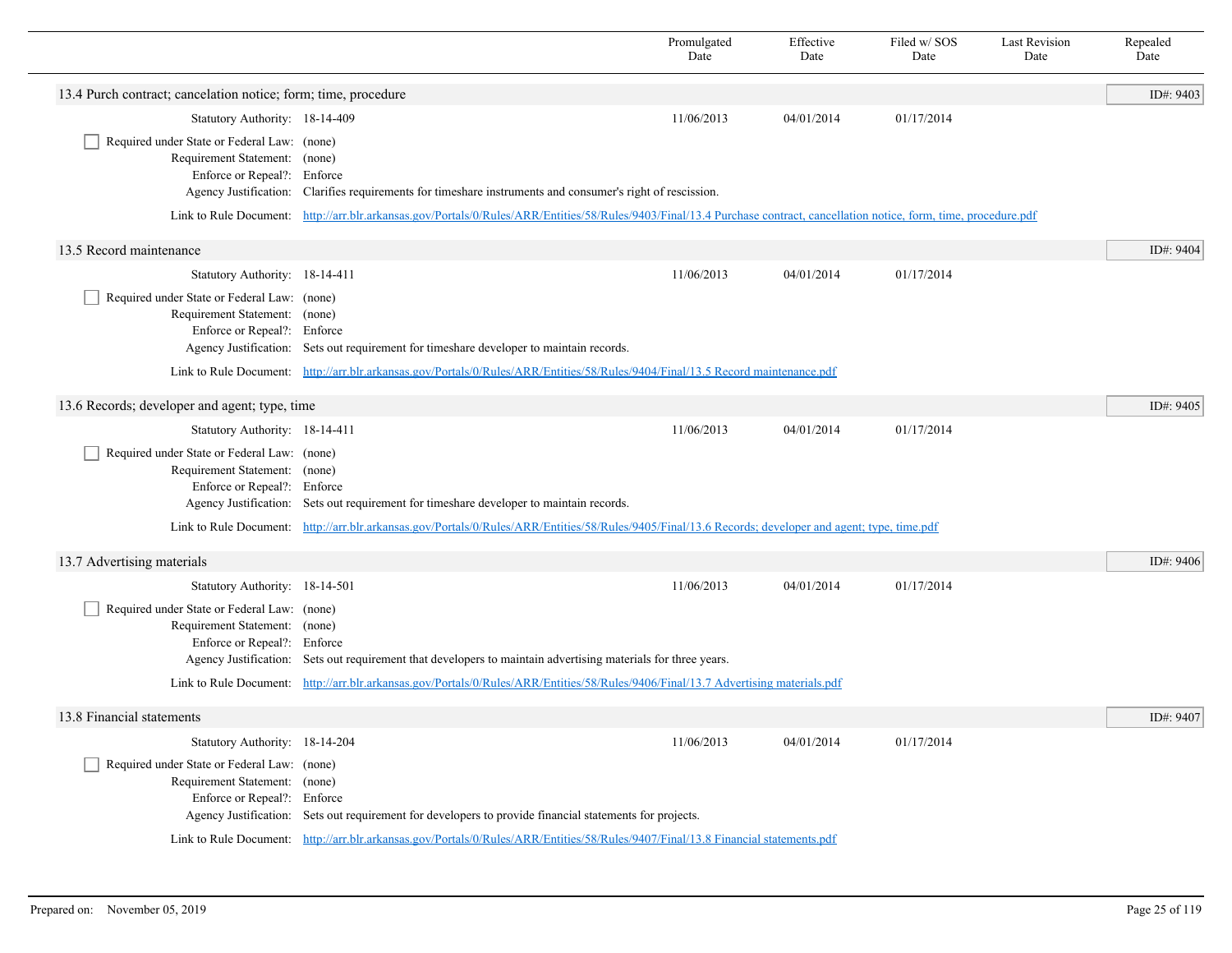|                                                                                                             |                                                                                                                                                                             | Promulgated<br>Date | Effective<br>Date | Filed w/SOS<br>Date | <b>Last Revision</b><br>Date | Repealed<br>Date |
|-------------------------------------------------------------------------------------------------------------|-----------------------------------------------------------------------------------------------------------------------------------------------------------------------------|---------------------|-------------------|---------------------|------------------------------|------------------|
| 15.1 Definitions                                                                                            |                                                                                                                                                                             |                     |                   |                     |                              | ID#: 9415        |
| Statutory Authority: 17-42-203                                                                              |                                                                                                                                                                             | 10/06/2005          | 11/01/2005        | 10/10/2005          | 01/19/2013                   |                  |
| Required under State or Federal Law: (none)<br>Requirement Statement: (none)<br>Enforce or Repeal?: Enforce | Agency Justification: Provides for definitions of terms used herein.                                                                                                        |                     |                   |                     |                              |                  |
|                                                                                                             | Link to Rule Document: http://arr.blr.arkansas.gov/Portals/0/Rules/ARR/Entities/58/Rules/9415/Final/15.1 Definitions.pdf                                                    |                     |                   |                     |                              |                  |
| 15.2 Nature of auction                                                                                      |                                                                                                                                                                             |                     |                   |                     |                              | ID#: 9416        |
| Statutory Authority: 17-42-203                                                                              |                                                                                                                                                                             | 10/06/2005          | 11/01/2005        | 10/10/2005          | 01/19/2013                   |                  |
| Required under State or Federal Law: (none)<br>Requirement Statement: (none)<br>Enforce or Repeal?: Enforce | Agency Justification: Provides information about auctions relevant for this subchapter.                                                                                     |                     |                   |                     |                              |                  |
|                                                                                                             | Link to Rule Document: http://arr.blr.arkansas.gov/Portals/0/Rules/ARR/Entities/58/Rules/9416/Final/15.2 Nature of auction and written auction agreement.pdf                |                     |                   |                     |                              |                  |
| 15.3 Auctioneer/Seller bidding or purchasing auctioned property                                             |                                                                                                                                                                             |                     |                   |                     |                              | ID#: 9417        |
| Statutory Authority: 17-42-203                                                                              |                                                                                                                                                                             | 10/06/2005          | 11/01/2005        | 10/10/2005          | 01/19/2013                   |                  |
| Required under State or Federal Law: (none)<br>Requirement Statement: (none)<br>Enforce or Repeal?: Enforce | Agency Justification: Sets out disclosure requirements for bidding by auctioneers and owners of property.                                                                   |                     |                   |                     |                              |                  |
|                                                                                                             | Link to Rule Document: http://arr.blr.arkansas.gov/Portals/0/Rules/ARR/Entities/58/Rules/9417/Final/15.3 Auctioneer, Seller bidding or purchasing auctioned real estate.pdf |                     |                   |                     |                              |                  |
| 15.4 Auction Advertisements                                                                                 |                                                                                                                                                                             |                     |                   |                     |                              | ID#: 9418        |
| Statutory Authority: 17-42-203                                                                              |                                                                                                                                                                             | 12/12/2012          | 01/19/2013        | 12/19/2012          |                              |                  |
| Required under State or Federal Law: (none)<br>Requirement Statement: (none)<br>Enforce or Repeal?: Enforce | Agency Justification: Identifies components required in advertisement for an auction.                                                                                       |                     |                   |                     |                              |                  |
|                                                                                                             | Link to Rule Document: http://arr.blr.arkansas.gov/Portals/0/Rules/ARR/Entities/58/Rules/9418/Final/15.4 Auction Advertisements.pdf                                         |                     |                   |                     |                              |                  |
| 15.5 Internet auction sale procedure and absentee bids                                                      |                                                                                                                                                                             |                     |                   |                     |                              | ID#: 9419        |
| Statutory Authority: 17-42-203                                                                              |                                                                                                                                                                             | 12/12/2012          | 01/19/2013        | 12/19/2012          |                              |                  |
| Required under State or Federal Law: (none)<br>Requirement Statement: (none)<br>Enforce or Repeal?: Enforce | Agency Justification: Provides requirements to identify and validate bidders/buyers.                                                                                        |                     |                   |                     |                              |                  |
|                                                                                                             | Link to Rule Document: http://arr.blr.arkansas.gov/Portals/0/Rules/ARR/Entities/58/Rules/9419/Final/15.5 Internet auction sale procedure and absentee bids.pdf              |                     |                   |                     |                              |                  |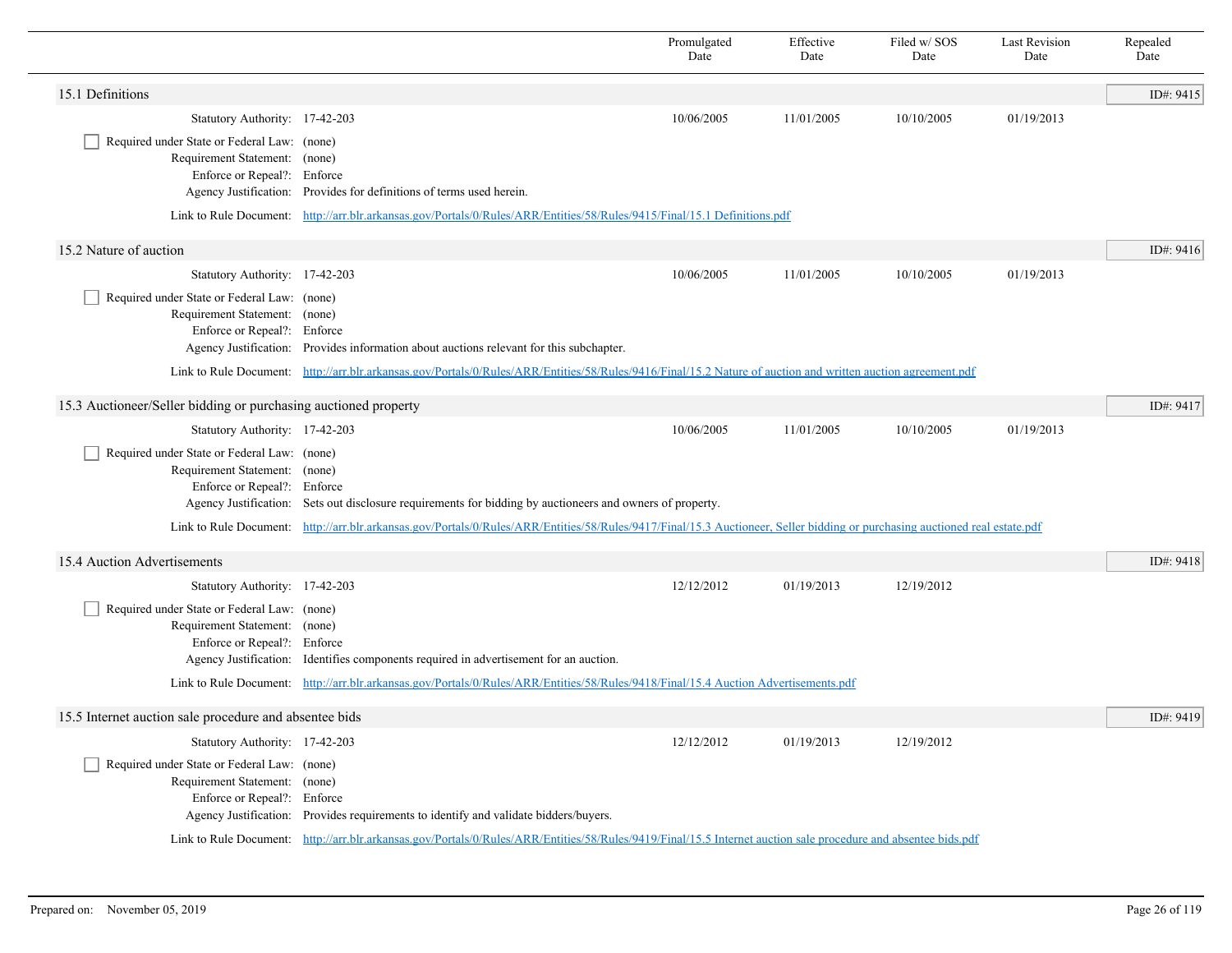|                                                                                                             |                                                                                                                                                                      | Promulgated<br>Date | Effective<br>Date | Filed w/ SOS<br>Date | <b>Last Revision</b><br>Date | Repealed<br>Date |  |
|-------------------------------------------------------------------------------------------------------------|----------------------------------------------------------------------------------------------------------------------------------------------------------------------|---------------------|-------------------|----------------------|------------------------------|------------------|--|
| 15.6 Auctioneer to maintain records                                                                         |                                                                                                                                                                      |                     |                   |                      |                              | ID#: 9420        |  |
| Statutory Authority: 17-42-203                                                                              |                                                                                                                                                                      | 12/12/2012          | 01/19/2013        | 12/19/2012           |                              |                  |  |
| Required under State or Federal Law: (none)<br>Requirement Statement: (none)<br>Enforce or Repeal?: Enforce | Agency Justification: Sets out requirements for auctioneers to maintain records for their auctions of real property.                                                 |                     |                   |                      |                              |                  |  |
|                                                                                                             | Link to Rule Document: http://arr.blr.arkansas.gov/Portals/0/Rules/ARR/Entities/58/Rules/9420/Final/15.6 Auctioneer to maintain records.pdf                          |                     |                   |                      |                              |                  |  |
| 15.7 Certain acts prohibited                                                                                |                                                                                                                                                                      |                     |                   |                      |                              | ID#: 9421        |  |
| Statutory Authority: 17-42-203                                                                              |                                                                                                                                                                      | 12/12/2012          | 01/19/2013        | 12/19/2012           |                              |                  |  |
| Required under State or Federal Law: (none)<br>Requirement Statement: (none)<br>Enforce or Repeal?: Enforce | Agency Justification: Identifies activities and practices that are prohibited in auctions of real property.                                                          |                     |                   |                      |                              |                  |  |
|                                                                                                             | Link to Rule Document: http://arr.blr.arkansas.gov/Portals/0/Rules/ARR/Entities/58/Rules/9421/Final/15.7 Certain acts prohibited.pdf                                 |                     |                   |                      |                              |                  |  |
| 15.8 Unlicensed real estate activity                                                                        |                                                                                                                                                                      |                     |                   |                      |                              | ID#: 9422        |  |
| Statutory Authority: 17-42-203                                                                              |                                                                                                                                                                      | 12/12/2012          | 01/19/2013        | 12/19/2012           |                              |                  |  |
| Required under State or Federal Law: (none)<br>Requirement Statement: (none)<br>Enforce or Repeal?: Enforce | Agency Justification: Provides that unlicensed persons participating in an auction may be subject to civil penalties.                                                |                     |                   |                      |                              |                  |  |
|                                                                                                             | Link to Rule Document: http://arr.blr.arkansas.gov/Portals/0/Rules/ARR/Entities/58/Rules/9422/Final/15.8 Unlicensed real estate activity.pdf                         |                     |                   |                      |                              |                  |  |
| 16.1 Instructor application; education; experience                                                          |                                                                                                                                                                      |                     |                   |                      |                              | ID#: 9423        |  |
| Statutory Authority: 17-42-506                                                                              |                                                                                                                                                                      | 11/06/2013          | 02/01/2014        | 01/17/2014           |                              |                  |  |
| Required under State or Federal Law: (none)<br>Requirement Statement: (none)<br>Enforce or Repeal?: Enforce | Agency Justification: Provides requirements for applying for an maintaining a real estate instructor license.                                                        |                     |                   |                      |                              |                  |  |
|                                                                                                             | Link to Rule Document: http://arr.blr.arkansas.gov/Portals/0/Rules/ARR/Entities/58/Rules/9423/Final/16.1 Instructor applications; education; experience.pdf          |                     |                   |                      |                              |                  |  |
| 16.10 Maintenance of records; school or association closing                                                 |                                                                                                                                                                      |                     |                   |                      |                              | ID#: 9432        |  |
| Statutory Authority: 17-42-506                                                                              |                                                                                                                                                                      | 11/06/2013          | 02/01/2014        | 01/17/2014           |                              |                  |  |
| Required under State or Federal Law: (none)<br>Requirement Statement: (none)<br>Enforce or Repeal?: Enforce | Agency Justification: Sets out requirement for instructors and schools to maintain records.                                                                          |                     |                   |                      |                              |                  |  |
|                                                                                                             | Link to Rule Document: http://arr.blr.arkansas.gov/Portals/0/Rules/ARR/Entities/58/Rules/9432/Final/16.10 Maintenance of records; school or association closings.pdf |                     |                   |                      |                              |                  |  |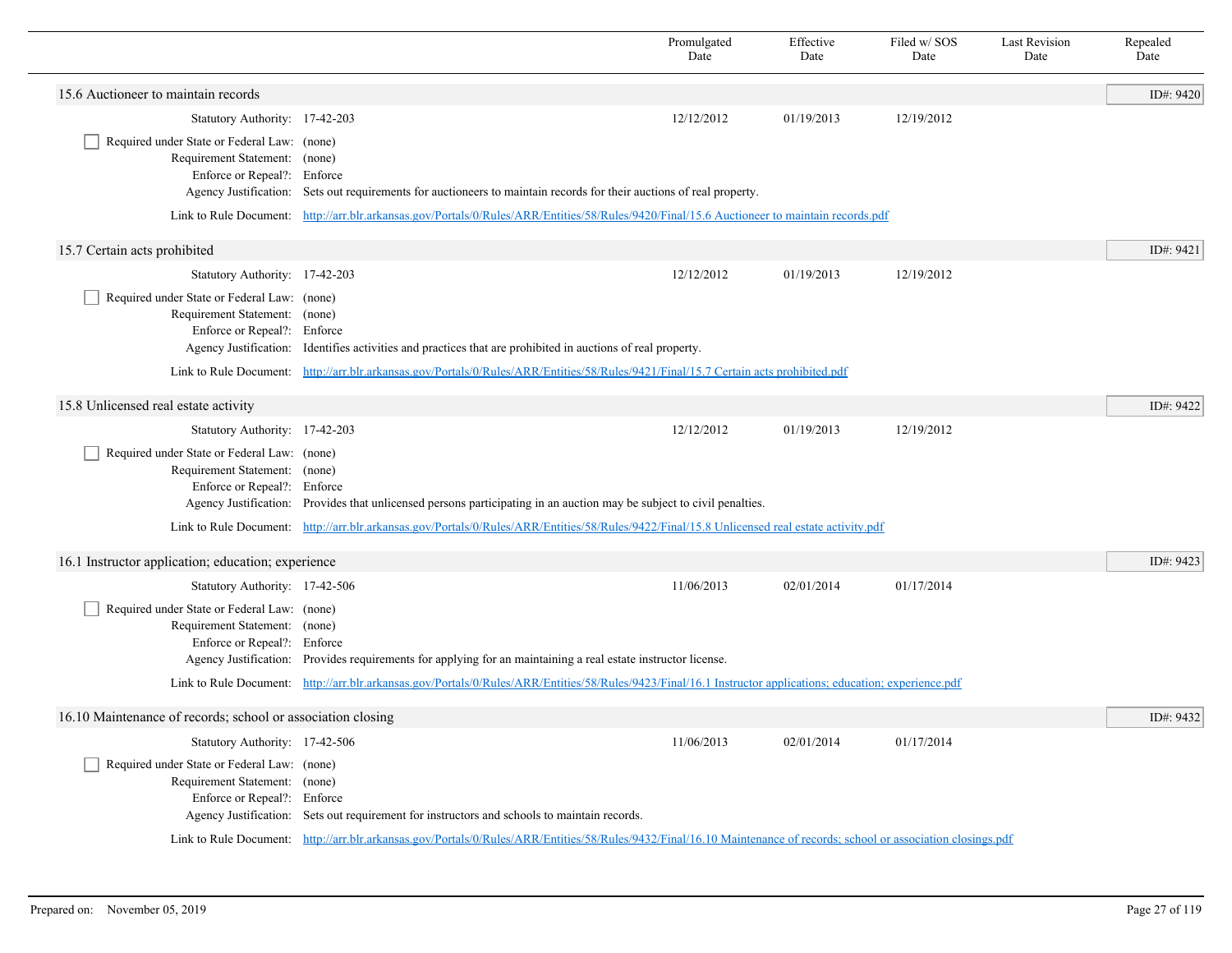|                                                                                                             |                                                                                                                                           | Promulgated<br>Date                                                                                                                                        | Effective<br>Date | Filed w/SOS<br>Date | <b>Last Revision</b><br>Date | Repealed<br>Date |  |  |
|-------------------------------------------------------------------------------------------------------------|-------------------------------------------------------------------------------------------------------------------------------------------|------------------------------------------------------------------------------------------------------------------------------------------------------------|-------------------|---------------------|------------------------------|------------------|--|--|
| 16.2 School application; association application                                                            |                                                                                                                                           |                                                                                                                                                            |                   |                     |                              | ID#: 9424        |  |  |
| Statutory Authority: 17-42-506                                                                              |                                                                                                                                           | 11/06/2013                                                                                                                                                 | 02/01/2014        | 01/17/2014          |                              |                  |  |  |
| Required under State or Federal Law: (none)<br>Requirement Statement: (none)<br>Enforce or Repeal?: Enforce | Agency Justification: Provides requirements for applying for and maintaining a real estate school.                                        |                                                                                                                                                            |                   |                     |                              |                  |  |  |
|                                                                                                             |                                                                                                                                           | Link to Rule Document: http://arr.blr.arkansas.gov/Portals/0/Rules/ARR/Entities/58/Rules/9424/Final/16.2 School applications; association applications.pdf |                   |                     |                              |                  |  |  |
| 16.3 Course approval requirements                                                                           |                                                                                                                                           |                                                                                                                                                            |                   |                     |                              | ID#: 9425        |  |  |
| Statutory Authority: 17-42-506                                                                              |                                                                                                                                           | 11/06/2013                                                                                                                                                 | 02/01/2014        | 01/17/2014          |                              |                  |  |  |
| Required under State or Federal Law: (none)<br>Requirement Statement: (none)<br>Enforce or Repeal?: Enforce | Agency Justification: Provides requirements for having real estate course approved for credit.                                            |                                                                                                                                                            |                   |                     |                              |                  |  |  |
|                                                                                                             | Link to Rule Document: http://arr.blr.arkansas.gov/Portals/0/Rules/ARR/Entities/58/Rules/9425/Final/16.3 Course approval requirements.pdf |                                                                                                                                                            |                   |                     |                              |                  |  |  |
| 16.4 Renewals                                                                                               |                                                                                                                                           |                                                                                                                                                            |                   |                     |                              | ID#: 9426        |  |  |
| Statutory Authority: 17-42-506                                                                              |                                                                                                                                           | 11/06/2013                                                                                                                                                 | 02/01/2014        | 01/17/2014          |                              |                  |  |  |
| Required under State or Federal Law: (none)<br>Requirement Statement: (none)<br>Enforce or Repeal?: Enforce | Agency Justification: Provides processes and requirements for renewing education licenses and course approvals.                           |                                                                                                                                                            |                   |                     |                              |                  |  |  |
| Link to Rule Document:                                                                                      | http://arr.blr.arkansas.gov/Portals/0/Rules/ARR/Entities/58/Rules/9426/Final/16.4 Renewals.pdf                                            |                                                                                                                                                            |                   |                     |                              |                  |  |  |
| 16.5 Monitoring                                                                                             |                                                                                                                                           |                                                                                                                                                            |                   |                     |                              | ID#: 9427        |  |  |
| Statutory Authority: 17-42-506                                                                              |                                                                                                                                           | 11/06/2013                                                                                                                                                 | 02/01/2014        | 01/17/2014          |                              |                  |  |  |
| Required under State or Federal Law: (none)<br>Requirement Statement: (none)<br>Enforce or Repeal?: Enforce | Agency Justification: Mandates that the agency monitors real estate education that licensees attend for credit.                           |                                                                                                                                                            |                   |                     |                              |                  |  |  |
|                                                                                                             | Link to Rule Document: http://arr.blr.arkansas.gov/Portals/0/Rules/ARR/Entities/58/Rules/9427/Final/16.5 Monitoring.pdf                   |                                                                                                                                                            |                   |                     |                              |                  |  |  |
| 16.6 Third party sponsors                                                                                   |                                                                                                                                           |                                                                                                                                                            |                   |                     |                              | ID#: 9428        |  |  |
| Statutory Authority: 17/42/506                                                                              |                                                                                                                                           | 11/06/2013                                                                                                                                                 | 02/01/2014        | 01/17/2014          |                              |                  |  |  |
| Required under State or Federal Law: (none)<br>Requirement Statement: (none)<br>Enforce or Repeal?: Enforce | Agency Justification: Places responsibility on third party sponsors to assure there participation does not violate RESPA.                 |                                                                                                                                                            |                   |                     |                              |                  |  |  |
|                                                                                                             | Link to Rule Document: http://arr.blr.arkansas.gov/Portals/0/Rules/ARR/Entities/58/Rules/9428/Final/16.6 Third party sponsors.pdf         |                                                                                                                                                            |                   |                     |                              |                  |  |  |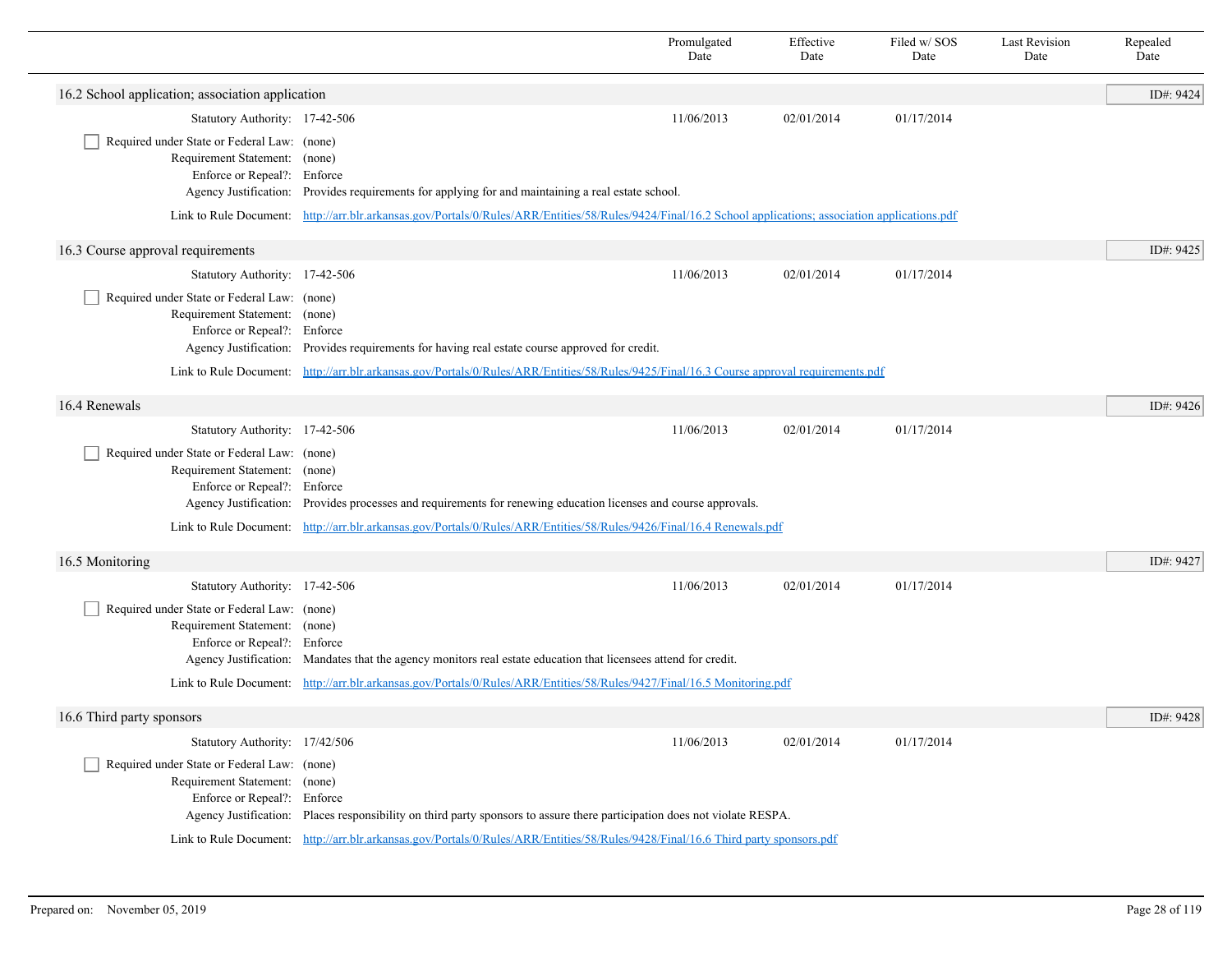|                                                                                                             |                                                                                                                                                              | Promulgated<br>Date | Effective<br>Date | Filed w/SOS<br>Date | <b>Last Revision</b><br>Date | Repealed<br>Date |
|-------------------------------------------------------------------------------------------------------------|--------------------------------------------------------------------------------------------------------------------------------------------------------------|---------------------|-------------------|---------------------|------------------------------|------------------|
| 16.7 Distance education                                                                                     |                                                                                                                                                              |                     |                   |                     |                              | ID#: 9429        |
| Statutory Authority: 17-42-506                                                                              |                                                                                                                                                              | 11/06/2013          | 02/01/2014        | 01/17/2014          |                              |                  |
| Required under State or Federal Law: (none)<br>Requirement Statement: (none)<br>Enforce or Repeal?: Enforce | Agency Justification: Provides requirements for schools offering courses by distance education.                                                              |                     |                   |                     |                              |                  |
|                                                                                                             | Link to Rule Document: http://arr.blr.arkansas.gov/Portals/0/Rules/ARR/Entities/58/Rules/9429/Final/16.7 Distance education.pdf                              |                     |                   |                     |                              |                  |
| 16.8 Course requirements                                                                                    |                                                                                                                                                              |                     |                   |                     |                              | ID#: 9430        |
| Statutory Authority: 17-42-506                                                                              |                                                                                                                                                              | 11/06/2013          | 02/01/2014        | 01/17/2014          |                              |                  |
| Required under State or Federal Law: (none)<br>Requirement Statement: (none)<br>Enforce or Repeal?: Enforce | Agency Justification: Set out general requirements for offering courses to real estate licensees for credit.                                                 |                     |                   |                     |                              |                  |
|                                                                                                             | Link to Rule Document: http://arr.blr.arkansas.gov/Portals/0/Rules/ARR/Entities/58/Rules/9430/Final/16.8 Course requirements.pdf                             |                     |                   |                     |                              |                  |
| 16.9 Felony reporting requirements                                                                          |                                                                                                                                                              |                     |                   |                     |                              | ID#: 9431        |
| Statutory Authority: 17-42-315                                                                              |                                                                                                                                                              | 11/06/2013          | 02/01/2014        | 01/17/2014          |                              |                  |
| Required under State or Federal Law: (none)<br>Requirement Statement: (none)<br>Enforce or Repeal?: Enforce | Agency Justification: Requires licensed instructors and applicants for licensure to disclose certain background information.                                 |                     |                   |                     |                              |                  |
|                                                                                                             | Link to Rule Document: http://arr.blr.arkansas.gov/Portals/0/Rules/ARR/Entities/58/Rules/9431/Final/16.9 Felony reporting requirements.pdf                   |                     |                   |                     |                              |                  |
| <b>REPEALED RULES</b>                                                                                       |                                                                                                                                                              |                     |                   |                     |                              |                  |
| Repeal                                                                                                      |                                                                                                                                                              |                     |                   |                     |                              |                  |
| 4.4 No duplication of credit for educational courses                                                        |                                                                                                                                                              |                     |                   |                     |                              | ID#: 9341        |
| Statutory Authority: 17-42-303                                                                              |                                                                                                                                                              | 11/04/1993          | 01/01/1994        | 11/24/1993          |                              | 11/01/2018       |
| Required under State or Federal Law: (none)<br>Requirement Statement: (none)<br>Enforce or Repeal?: Repeal  | Agency Justification: This regulation is duplicated in another section which is more applicable.                                                             |                     |                   |                     |                              |                  |
|                                                                                                             | Link to Rule Document: http://arr.blr.arkansas.gov/Portals/0/Rules/ARR/Entities/58/Rules/9341/Final/4.4 No duplication of credit for educational courses.pdf |                     |                   |                     |                              |                  |

 $\overline{\phantom{a}}$ 

 $\overline{\phantom{0}}$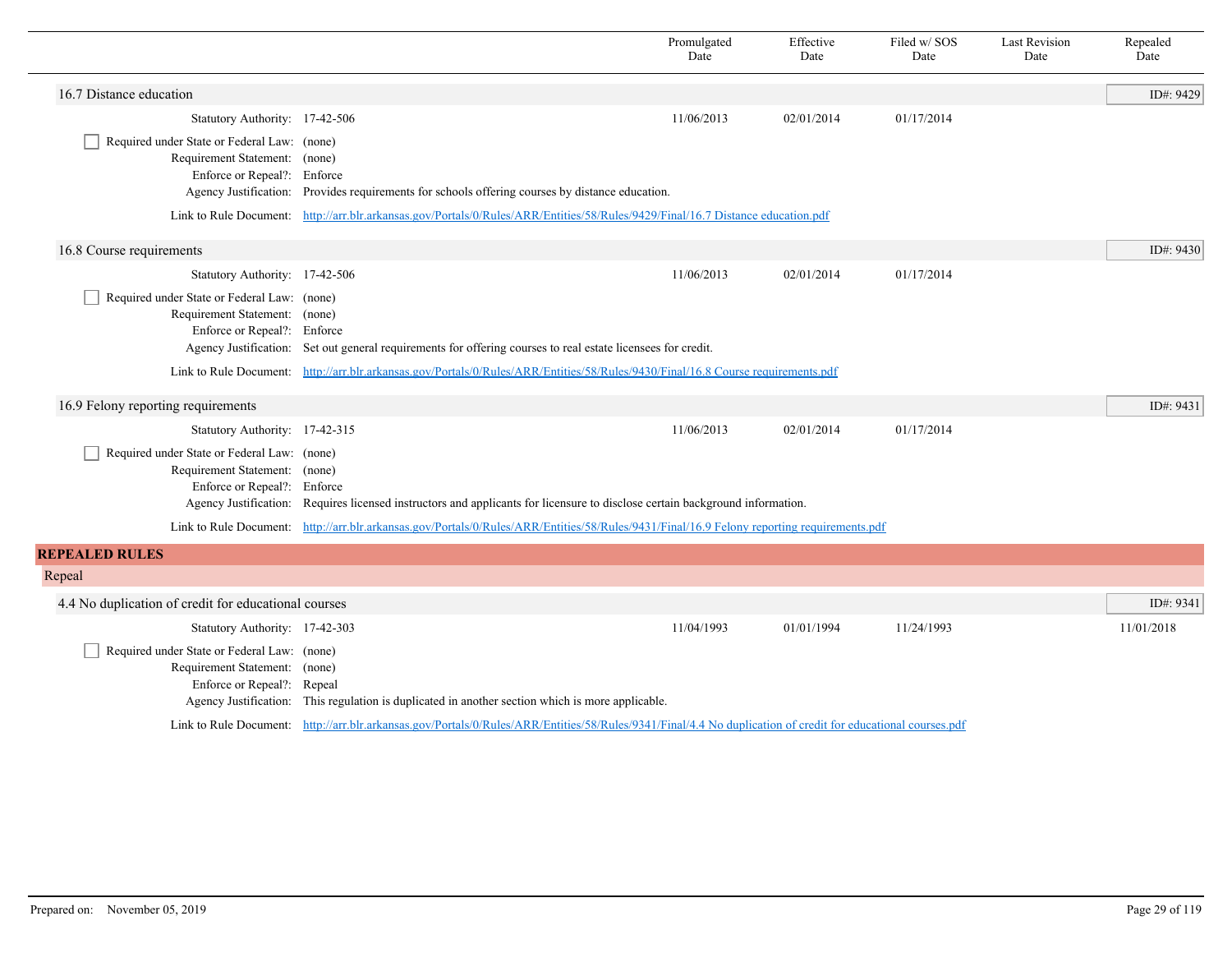|                                                                                                            |                                                                                                                                               | Promulgated<br>Date | Effective<br>Date | Filed w/SOS<br>Date | <b>Last Revision</b><br>Date | Repealed<br>Date |
|------------------------------------------------------------------------------------------------------------|-----------------------------------------------------------------------------------------------------------------------------------------------|---------------------|-------------------|---------------------|------------------------------|------------------|
| 5.3 No hearing on denial                                                                                   |                                                                                                                                               |                     |                   |                     |                              | ID#: 9344        |
| Statutory Authority: 17-42-305                                                                             |                                                                                                                                               | 11/04/1993          | 01/01/1994        | 11/24/1993          |                              | 11/01/2018       |
| Required under State or Federal Law: (none)<br>Requirement Statement: (none)<br>Enforce or Repeal?: Repeal | Agency Justification: This could be deemed a denial of due process.                                                                           |                     |                   |                     |                              |                  |
|                                                                                                            | Link to Rule Document: http://arr.blr.arkansas.gov/Portals/0/Rules/ARR/Entities/58/Rules/9344/Final/5.3 No hearing on denial.pdf              |                     |                   |                     |                              |                  |
| 10.17 Violation of law or regulation                                                                       |                                                                                                                                               |                     |                   |                     |                              | ID#: 9385        |
| Statutory Authority: 17-42-312                                                                             |                                                                                                                                               | 11/04/1993          | 01/01/1994        | 11/24/1993          |                              | 11/01/2018       |
| Required under State or Federal Law: (none)<br>Requirement Statement: (none)<br>Enforce or Repeal?: Repeal | Agency Justification: This is unnecessary as it is covered by statute.                                                                        |                     |                   |                     |                              |                  |
|                                                                                                            | Link to Rule Document: http://arr.blr.arkansas.gov/Portals/0/Rules/ARR/Entities/58/Rules/9385/Final/10.17 Violation of law or regulation.pdf  |                     |                   |                     |                              |                  |
| 10.3 Membership in trade organization                                                                      |                                                                                                                                               |                     |                   |                     |                              | ID#: 9371        |
| Statutory Authority: 17-42-203                                                                             |                                                                                                                                               | 11/04/1993          | 01/01/1994        | 11/24/1993          |                              | 11/01/2018       |
| Required under State or Federal Law: (none)<br>Requirement Statement: (none)<br>Enforce or Repeal?: Repeal | Agency Justification: AREC should not be the enforcer of trade association trademark usage.                                                   |                     |                   |                     |                              |                  |
|                                                                                                            | Link to Rule Document: http://arr.blr.arkansas.gov/Portals/0/Rules/ARR/Entities/58/Rules/9371/Final/10.3 Membership in trade organization.pdf |                     |                   |                     |                              |                  |
| 13.14 "No Action" letter                                                                                   |                                                                                                                                               |                     |                   |                     |                              | ID#: 9413        |
| Statutory Authority: 18-14-201                                                                             |                                                                                                                                               | 11/06/2013          | 04/01/2017        | 01/17/2014          |                              | 11/01/2018       |
| Required under State or Federal Law: (none)<br>Requirement Statement: (none)<br>Enforce or Repeal?: Repeal | Agency Justification: AREC does not issue no action letters.                                                                                  |                     |                   |                     |                              |                  |
|                                                                                                            | Link to Rule Document: http://arr.blr.arkansas.gov/Portals/0/Rules/ARR/Entities/58/Rules/9413/Final/13.14 No Action letter.pdf                |                     |                   |                     |                              |                  |
| 13.15 Effective date                                                                                       |                                                                                                                                               |                     |                   |                     |                              | ID#: 9414        |
| Statutory Authority: 18-14-101                                                                             |                                                                                                                                               | 11/06/2013          | 04/01/2014        | 01/17/2014          |                              | 11/01/2018       |
| Required under State or Federal Law: (none)<br>Requirement Statement: (none)<br>Enforce or Repeal?: Repeal | Agency Justification: This regulation served its useful purpose and is no longer needed.                                                      |                     |                   |                     |                              |                  |
|                                                                                                            | Link to Rule Document: http://arr.blr.arkansas.gov/Portals/0/Rules/ARR/Entities/58/Rules/9414/Final/13.15 Effective date.pdf                  |                     |                   |                     |                              |                  |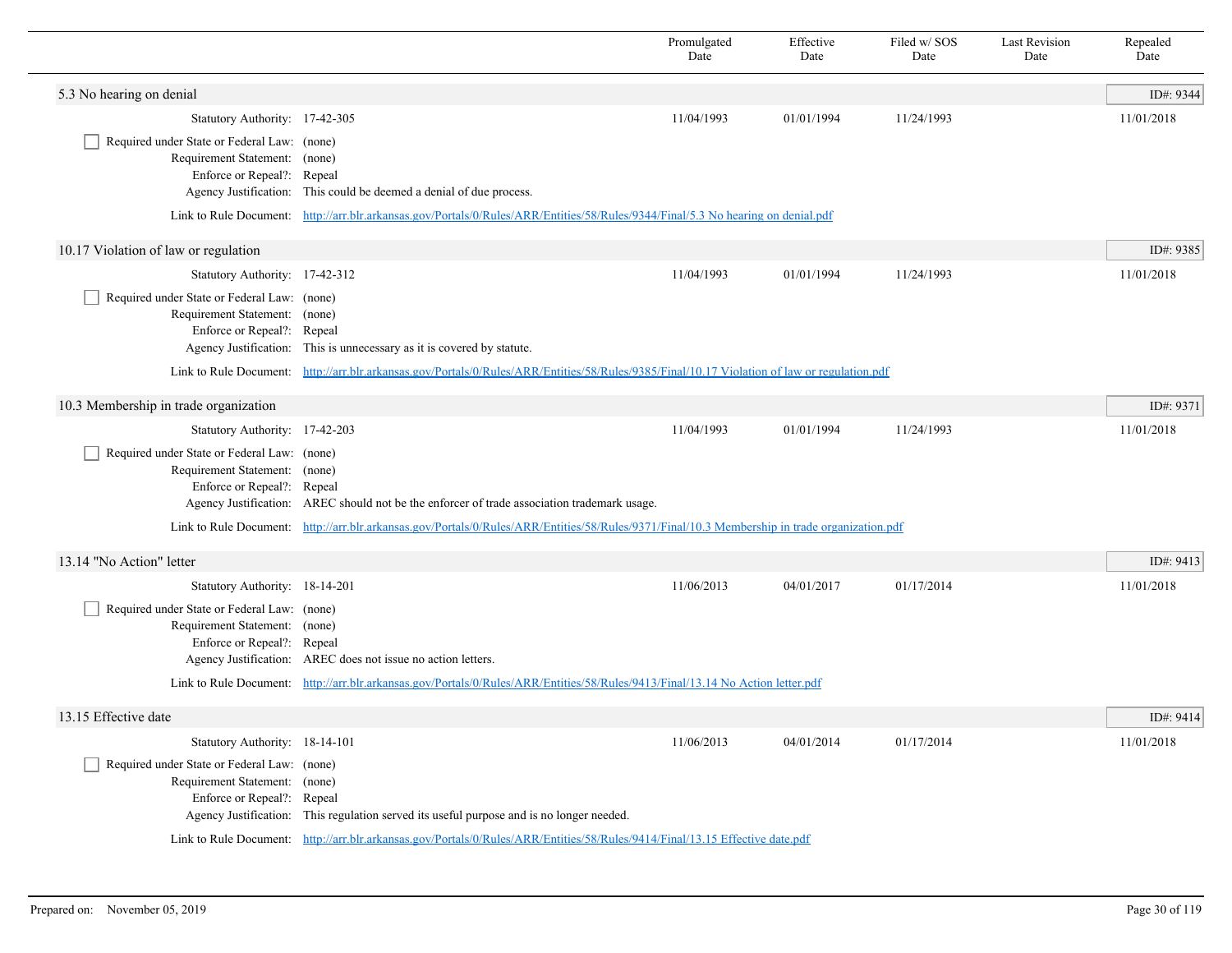|                                                                                                               |                                                                                                                                                                                                                                                                                                                                                                                                                                                                                                                                                                                                                                                                                                                                                                                                                                                                                                                                                                                                                                                                                                                                                                                                                                                                                                                                                                                                                                                                                                                                                                                                                                                                                                                                                                                                                                                                                                                                                                                                                                                                                         | Promulgated<br>Date | Effective<br>Date | Filed w/SOS<br>Date | <b>Last Revision</b><br>Date | Repealed<br>Date |
|---------------------------------------------------------------------------------------------------------------|-----------------------------------------------------------------------------------------------------------------------------------------------------------------------------------------------------------------------------------------------------------------------------------------------------------------------------------------------------------------------------------------------------------------------------------------------------------------------------------------------------------------------------------------------------------------------------------------------------------------------------------------------------------------------------------------------------------------------------------------------------------------------------------------------------------------------------------------------------------------------------------------------------------------------------------------------------------------------------------------------------------------------------------------------------------------------------------------------------------------------------------------------------------------------------------------------------------------------------------------------------------------------------------------------------------------------------------------------------------------------------------------------------------------------------------------------------------------------------------------------------------------------------------------------------------------------------------------------------------------------------------------------------------------------------------------------------------------------------------------------------------------------------------------------------------------------------------------------------------------------------------------------------------------------------------------------------------------------------------------------------------------------------------------------------------------------------------------|---------------------|-------------------|---------------------|------------------------------|------------------|
| 13.9 Promotional programs; prizes, odds                                                                       |                                                                                                                                                                                                                                                                                                                                                                                                                                                                                                                                                                                                                                                                                                                                                                                                                                                                                                                                                                                                                                                                                                                                                                                                                                                                                                                                                                                                                                                                                                                                                                                                                                                                                                                                                                                                                                                                                                                                                                                                                                                                                         |                     |                   |                     |                              | ID#: 9408        |
| Statutory Authority: 18-14-504                                                                                |                                                                                                                                                                                                                                                                                                                                                                                                                                                                                                                                                                                                                                                                                                                                                                                                                                                                                                                                                                                                                                                                                                                                                                                                                                                                                                                                                                                                                                                                                                                                                                                                                                                                                                                                                                                                                                                                                                                                                                                                                                                                                         | 11/06/2013          | 04/01/2014        | 01/17/2014          |                              | 11/01/2018       |
| Required under State or Federal Law: (none)<br>Requirement Statement: (none)<br>Enforce or Repeal?: Repeal    | Agency Justification: This is mostly an obsolete practice in timeshare operations. Any needed enforcement would fall to another agency.                                                                                                                                                                                                                                                                                                                                                                                                                                                                                                                                                                                                                                                                                                                                                                                                                                                                                                                                                                                                                                                                                                                                                                                                                                                                                                                                                                                                                                                                                                                                                                                                                                                                                                                                                                                                                                                                                                                                                 |                     |                   |                     |                              |                  |
|                                                                                                               | Link to Rule Document: http://arr.blr.arkansas.gov/Portals/0/Rules/ARR/Entities/58/Rules/9408/Final/13.9 Promotional programs; prizes, odds.pdf                                                                                                                                                                                                                                                                                                                                                                                                                                                                                                                                                                                                                                                                                                                                                                                                                                                                                                                                                                                                                                                                                                                                                                                                                                                                                                                                                                                                                                                                                                                                                                                                                                                                                                                                                                                                                                                                                                                                         |                     |                   |                     |                              |                  |
| <b>Arkansas State Athletic Commission</b>                                                                     |                                                                                                                                                                                                                                                                                                                                                                                                                                                                                                                                                                                                                                                                                                                                                                                                                                                                                                                                                                                                                                                                                                                                                                                                                                                                                                                                                                                                                                                                                                                                                                                                                                                                                                                                                                                                                                                                                                                                                                                                                                                                                         |                     |                   |                     |                              |                  |
| <b>ACTIVE RULES</b>                                                                                           |                                                                                                                                                                                                                                                                                                                                                                                                                                                                                                                                                                                                                                                                                                                                                                                                                                                                                                                                                                                                                                                                                                                                                                                                                                                                                                                                                                                                                                                                                                                                                                                                                                                                                                                                                                                                                                                                                                                                                                                                                                                                                         |                     |                   |                     |                              |                  |
| Enforce                                                                                                       |                                                                                                                                                                                                                                                                                                                                                                                                                                                                                                                                                                                                                                                                                                                                                                                                                                                                                                                                                                                                                                                                                                                                                                                                                                                                                                                                                                                                                                                                                                                                                                                                                                                                                                                                                                                                                                                                                                                                                                                                                                                                                         |                     |                   |                     |                              |                  |
| Rules and Regulations for Combative Sports                                                                    |                                                                                                                                                                                                                                                                                                                                                                                                                                                                                                                                                                                                                                                                                                                                                                                                                                                                                                                                                                                                                                                                                                                                                                                                                                                                                                                                                                                                                                                                                                                                                                                                                                                                                                                                                                                                                                                                                                                                                                                                                                                                                         |                     |                   |                     |                              | ID#: 8999        |
|                                                                                                               | Statutory Authority: Ark. Code Ann. § 17-22-204                                                                                                                                                                                                                                                                                                                                                                                                                                                                                                                                                                                                                                                                                                                                                                                                                                                                                                                                                                                                                                                                                                                                                                                                                                                                                                                                                                                                                                                                                                                                                                                                                                                                                                                                                                                                                                                                                                                                                                                                                                         | 04/30/2014          | 04/30/2014        | 02/11/2014          |                              |                  |
| $ \mathbf{v} $ Required under State or Federal Law: Ark. Code Ann. § 17-22-204<br>Enforce or Repeal?: Enforce | Requirement Statement: The State Athletic Commission has the sole discretion, management, control, and jurisdiction over all combative sports matches and exhibitions in this State.<br>Agency Justification: Combative sports include boxing, kick boxing, wrestling, martial arts, Muay Thai, or any combination thereof, or any form of hand-to-hand, elbow-and-foot,<br>or foot-and-leg competition. These rules are necessary to ensure the safety and well-being of contestants to the fullest extent possible. Arkansas State Athletic<br>Commission (ASAC) statement. The ASAC reviewed its Rules on February 5, 2019. The ASAC decided to amend the Rules to add provisions concerning<br>combative sports participants, who are age forty (40) and over, as well as tightening up requirements as to bloodwork for all participants. Rule amendments<br>are also necessitated by Act 315 and Act of 923 of 2019, which removed Professional Wrestling from regulation by the ASAC. At the May 7, 2019, ASAC<br>quarterly meeting, a draft of the proposed rule changes was reviewed. Upon review and discussion it was decided that further revision of the draft<br>amendments was needed. This final revision is scheduled to be reviewed and voted on in its August quarterly meeting. The ASAC is transferring to the<br>Department of Labor and Licensing on July 1, 2019. The Transformation and Efficiencies Act of 2019 does not affect the orders, rules, directives, or<br>standards made or promulgated prior to the effective date of the Act. See Ark. Code Ann. § 25-43-107. Upon approval by the Governor, the proposed rule<br>changes will need to be filed with the Secretary of State and ALC, and notice issued for public comment in compliance with the Administrative Procedure<br>Act. The public comment report will be submitted to ALC for review and approval by its Rules Subcommittee and ALC. Rule amendments will need to be<br>properly reviewed and approved to ensure completion of promulgation of proposed rule changes in January 2020. |                     |                   |                     |                              |                  |
|                                                                                                               | Link to Rule Document: http://arr.blr.arkansas.gov/Portals/0/Rules/ARR/Entities/39/Rules/8999/Final/combative sports.pdf                                                                                                                                                                                                                                                                                                                                                                                                                                                                                                                                                                                                                                                                                                                                                                                                                                                                                                                                                                                                                                                                                                                                                                                                                                                                                                                                                                                                                                                                                                                                                                                                                                                                                                                                                                                                                                                                                                                                                                |                     |                   |                     |                              |                  |
| <b>Arkansas State Board of Public Accountancy</b>                                                             |                                                                                                                                                                                                                                                                                                                                                                                                                                                                                                                                                                                                                                                                                                                                                                                                                                                                                                                                                                                                                                                                                                                                                                                                                                                                                                                                                                                                                                                                                                                                                                                                                                                                                                                                                                                                                                                                                                                                                                                                                                                                                         |                     |                   |                     |                              |                  |
| <b>ACTIVE RULES</b>                                                                                           |                                                                                                                                                                                                                                                                                                                                                                                                                                                                                                                                                                                                                                                                                                                                                                                                                                                                                                                                                                                                                                                                                                                                                                                                                                                                                                                                                                                                                                                                                                                                                                                                                                                                                                                                                                                                                                                                                                                                                                                                                                                                                         |                     |                   |                     |                              |                  |
| Enforce                                                                                                       |                                                                                                                                                                                                                                                                                                                                                                                                                                                                                                                                                                                                                                                                                                                                                                                                                                                                                                                                                                                                                                                                                                                                                                                                                                                                                                                                                                                                                                                                                                                                                                                                                                                                                                                                                                                                                                                                                                                                                                                                                                                                                         |                     |                   |                     |                              |                  |
| Code of Professional Conduct Rule 101 - Independence                                                          |                                                                                                                                                                                                                                                                                                                                                                                                                                                                                                                                                                                                                                                                                                                                                                                                                                                                                                                                                                                                                                                                                                                                                                                                                                                                                                                                                                                                                                                                                                                                                                                                                                                                                                                                                                                                                                                                                                                                                                                                                                                                                         |                     |                   |                     |                              | ID#: $2290$      |
| Statutory Authority: 17-12-203                                                                                |                                                                                                                                                                                                                                                                                                                                                                                                                                                                                                                                                                                                                                                                                                                                                                                                                                                                                                                                                                                                                                                                                                                                                                                                                                                                                                                                                                                                                                                                                                                                                                                                                                                                                                                                                                                                                                                                                                                                                                                                                                                                                         | 07/01/1978          | 09/01/1978        | 07/12/2000          | 07/24/2000                   |                  |
| Required under State or Federal Law: (none)<br>Requirement Statement: (none)<br>Enforce or Repeal?: Enforce   |                                                                                                                                                                                                                                                                                                                                                                                                                                                                                                                                                                                                                                                                                                                                                                                                                                                                                                                                                                                                                                                                                                                                                                                                                                                                                                                                                                                                                                                                                                                                                                                                                                                                                                                                                                                                                                                                                                                                                                                                                                                                                         |                     |                   |                     |                              |                  |

Agency Justification: The Code of Conduct includes a number of provisions that the Board believes are important to encourage ethical behavior by CPAs and trust in CPAs by the public. This rule requires CPAs to be independent when providing certain professional services such as financial statement audits.

Link to Rule Document: [http://arr.blr.arkansas.gov/Portals/0/Rules/ARR/Entities/34/Rules/2290/Final/Rule 101.pdf](http://arr.blr.arkansas.gov/Portals/0/Rules/ARR/Entities/34/Rules/2290/Final/Rule%20101.pdf)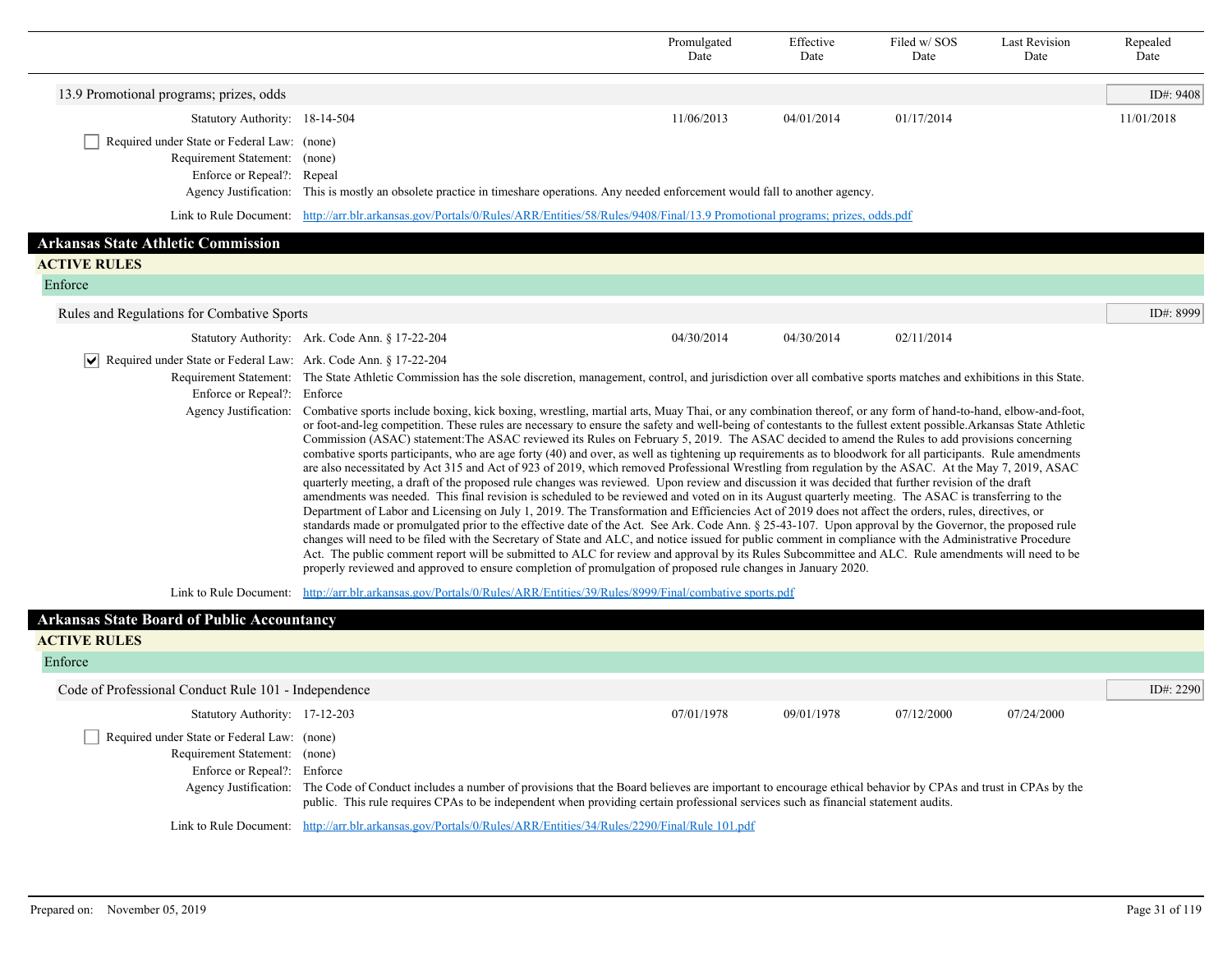|                                                                                                                                      |                                                                                                                                                                                                                                                                                                                                                                                                                                                                                                | Promulgated<br>Date | Effective<br>Date | Filed w/SOS<br>Date | <b>Last Revision</b><br>Date | Repealed<br>Date |
|--------------------------------------------------------------------------------------------------------------------------------------|------------------------------------------------------------------------------------------------------------------------------------------------------------------------------------------------------------------------------------------------------------------------------------------------------------------------------------------------------------------------------------------------------------------------------------------------------------------------------------------------|---------------------|-------------------|---------------------|------------------------------|------------------|
| Code of Professional Conduct Rule 102 - Integrity and Objectivity                                                                    |                                                                                                                                                                                                                                                                                                                                                                                                                                                                                                |                     |                   |                     |                              | ID#: 2291        |
| Statutory Authority: 17-12-203                                                                                                       |                                                                                                                                                                                                                                                                                                                                                                                                                                                                                                | 07/01/1978          | 09/01/1978        | 07/12/2000          | 07/24/2000                   |                  |
| Required under State or Federal Law: (none)<br>Requirement Statement: (none)<br>Enforce or Repeal?: Enforce                          | Agency Justification: The Code of Conduct includes a number of provisions that the Board believes are important to encourage ethical behavior by CPAs and trust in CPAs by the<br>public. This rule requires CPAs to avoid conflicts of interest when providing professional services.                                                                                                                                                                                                         |                     |                   |                     |                              |                  |
|                                                                                                                                      | Link to Rule Document: http://arr.blr.arkansas.gov/Portals/0/Rules/ARR/Entities/34/Rules/2291/Final/Rule 102.pdf                                                                                                                                                                                                                                                                                                                                                                               |                     |                   |                     |                              |                  |
| Code of Professional Conduct Rule 103 - Incompatible Occupations                                                                     |                                                                                                                                                                                                                                                                                                                                                                                                                                                                                                |                     |                   |                     |                              | ID#: 2292        |
| Statutory Authority: 17-12-203                                                                                                       |                                                                                                                                                                                                                                                                                                                                                                                                                                                                                                | 07/01/1978          | 09/01/1978        | 07/12/2000          | 07/24/2000                   |                  |
| Required under State or Federal Law: (none)<br>Requirement Statement: (none)<br>Enforce or Repeal?: Enforce                          | Agency Justification: The Code of Conduct includes a number of provisions that the Board believes are important to encourage ethical behavior by CPAs and trust in CPAs by the<br>public. This rule requires CPAs to avoid engaging in an additional occupation or business that may impair his or her independence or objectivity in providing<br>professional accounting services.                                                                                                           |                     |                   |                     |                              |                  |
|                                                                                                                                      | Link to Rule Document: http://arr.blr.arkansas.gov/Portals/0/Rules/ARR/Entities/34/Rules/2292/Final/Rule 103.pdf                                                                                                                                                                                                                                                                                                                                                                               |                     |                   |                     |                              |                  |
| Code of Professional Conduct Rule 201 - General Standards                                                                            |                                                                                                                                                                                                                                                                                                                                                                                                                                                                                                |                     |                   |                     |                              | ID#: 2293        |
| Statutory Authority: 17-12-203                                                                                                       |                                                                                                                                                                                                                                                                                                                                                                                                                                                                                                | 07/01/1978          | 09/01/1978        | 07/12/2000          | 07/24/2000                   |                  |
| Required under State or Federal Law: (none)<br>Requirement Statement: (none)<br>Enforce or Repeal?: Enforce<br>Agency Justification: | The Code of Conduct includes a number of provisions that the Board believes are important to encourage ethical behavior by CPAs and trust in CPAs by the<br>public. This rule requires CPAs to only take on work that he or she is qualified to perform, to exercise due care when providing professional services, to<br>adequately plan and supervise the performance of professional services, and to obtain sufficient data to support conclusions reached or recommendations<br>provided. |                     |                   |                     |                              |                  |
|                                                                                                                                      | Link to Rule Document: http://arr.blr.arkansas.gov/Portals/0/Rules/ARR/Entities/34/Rules/2293/Final/Rule 201.pdf                                                                                                                                                                                                                                                                                                                                                                               |                     |                   |                     |                              |                  |
| Code of Professional Conduct Rule 202 - Compliance with Standards                                                                    |                                                                                                                                                                                                                                                                                                                                                                                                                                                                                                |                     |                   |                     |                              | ID#: 2294        |
| Statutory Authority: 17-12-203                                                                                                       |                                                                                                                                                                                                                                                                                                                                                                                                                                                                                                | 07/01/1978          | 09/01/1978        | 07/12/2000          | 07/24/2000                   |                  |
| Required under State or Federal Law: (none)<br>Requirement Statement: (none)<br>Enforce or Repeal?: Enforce<br>Agency Justification: | The Code of Conduct includes a number of provisions that the Board believes are important to encourage ethical behavior by CPAs and trust in CPAs by the<br>public. This rule requires CPAs to comply with current standards when providing professional services.                                                                                                                                                                                                                             |                     |                   |                     |                              |                  |
|                                                                                                                                      | Link to Rule Document: http://arr.blr.arkansas.gov/Portals/0/Rules/ARR/Entities/34/Rules/2294/Final/Rule 202.pdf                                                                                                                                                                                                                                                                                                                                                                               |                     |                   |                     |                              |                  |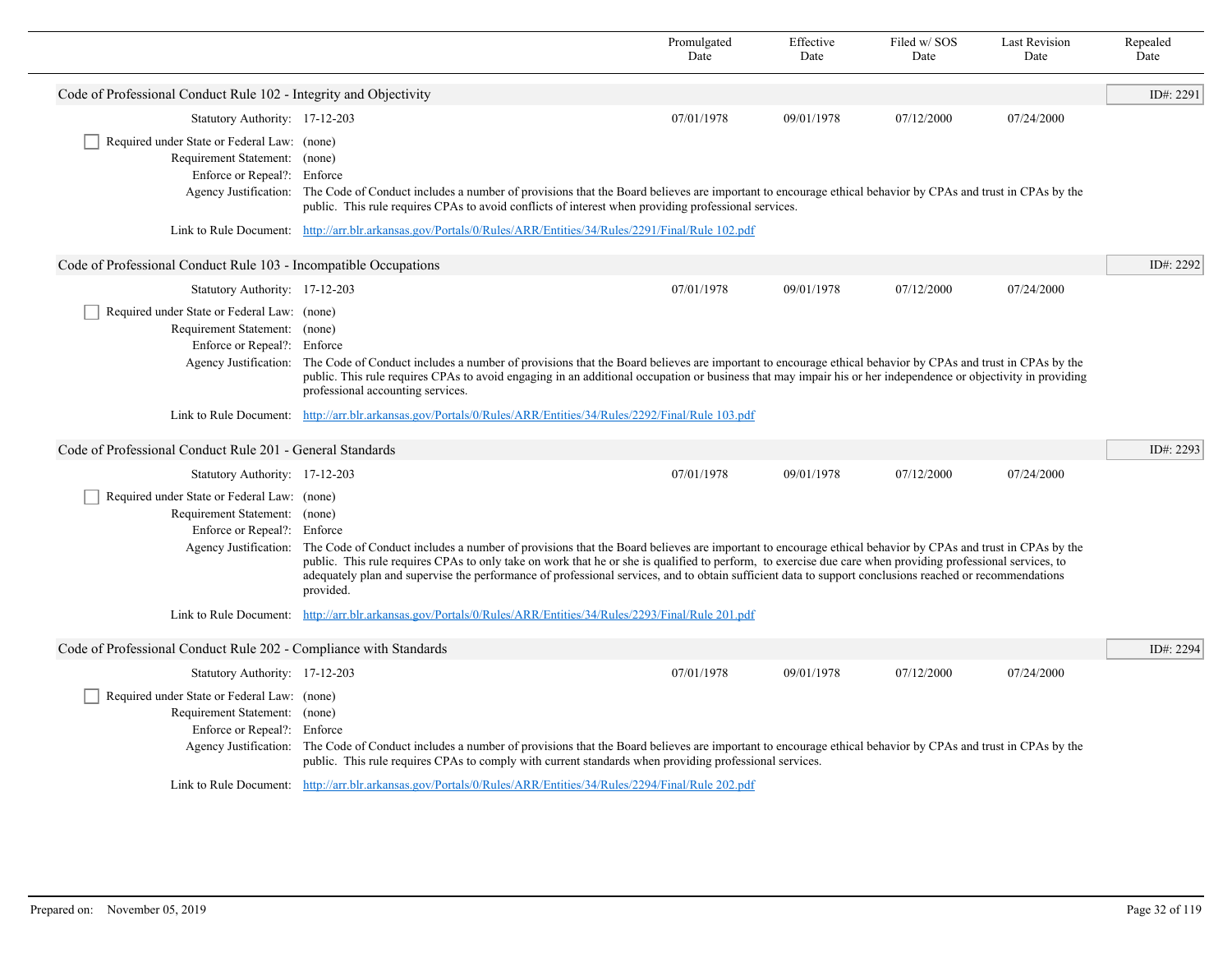|                                                                                                             |                                                                                                                                                                                                                                                                                                                      | Promulgated<br>Date | Effective<br>Date | Filed w/SOS<br>Date | <b>Last Revision</b><br>Date | Repealed<br>Date |
|-------------------------------------------------------------------------------------------------------------|----------------------------------------------------------------------------------------------------------------------------------------------------------------------------------------------------------------------------------------------------------------------------------------------------------------------|---------------------|-------------------|---------------------|------------------------------|------------------|
| Code of Professional Conduct Rule 203 - Accounting Principles                                               |                                                                                                                                                                                                                                                                                                                      |                     |                   |                     |                              | ID#: 2295        |
| Statutory Authority: 17-12-203                                                                              |                                                                                                                                                                                                                                                                                                                      | 07/01/1978          | 09/01/1978        | 07/12/2000          | 07/24/2000                   |                  |
| Required under State or Federal Law: (none)<br>Requirement Statement: (none)<br>Enforce or Repeal?: Enforce | Agency Justification: The Code of Conduct includes a number of provisions that the Board believes are important to encourage ethical behavior by CPAs and trust in CPAs by the<br>public. This rule involves audit opinions that involved a departure from Generally Accepted Accounting Principles (GAAP).          |                     |                   |                     |                              |                  |
|                                                                                                             | Link to Rule Document: http://arr.blr.arkansas.gov/Portals/0/Rules/ARR/Entities/34/Rules/2295/Final/Rule 203.pdf                                                                                                                                                                                                     |                     |                   |                     |                              |                  |
| Code of Professional Conduct Rule 204 - Prospective Financial Statements or Data                            |                                                                                                                                                                                                                                                                                                                      |                     |                   |                     |                              | ID#: 2296        |
| Statutory Authority: 17-12-203                                                                              |                                                                                                                                                                                                                                                                                                                      | 07/01/1978          | 09/01/1978        | 07/12/2000          | 07/24/2000                   |                  |
| Required under State or Federal Law: (none)<br>Requirement Statement: (none)<br>Enforce or Repeal?: Enforce | Agency Justification: The Code of Conduct includes a number of provisions that the Board believes are important to encourage ethical behavior by CPAs and trust in CPAs by the<br>public. This rule prohibits CPAs from vouching for the achievability of prospective financial statements or data.                  |                     |                   |                     |                              |                  |
|                                                                                                             | Link to Rule Document: http://arr.blr.arkansas.gov/Portals/0/Rules/ARR/Entities/34/Rules/2296/Final/Rule 204.pdf                                                                                                                                                                                                     |                     |                   |                     |                              |                  |
| Code of Professional Conduct Rule 301 - Confidential Client Information                                     |                                                                                                                                                                                                                                                                                                                      |                     |                   |                     |                              | ID#: 2298        |
| Statutory Authority: 17-12-203                                                                              |                                                                                                                                                                                                                                                                                                                      | 07/01/1978          | 09/01/1978        | 07/12/2000          | 07/24/2000                   |                  |
| Required under State or Federal Law: (none)<br>Requirement Statement: (none)<br>Enforce or Repeal?: Enforce | Agency Justification: The Code of Conduct includes a number of provisions that the Board believes are important to encourage ethical behavior by CPAs and trust in CPAs by the<br>public. This rule prohibits CPAs from disclosing information obtained in the course of performing professional services.           |                     |                   |                     |                              |                  |
|                                                                                                             | Link to Rule Document: http://arr.blr.arkansas.gov/Portals/0/Rules/ARR/Entities/34/Rules/2298/Final/Rule 301.pdf                                                                                                                                                                                                     |                     |                   |                     |                              |                  |
| Code of Professional Conduct Rule 302 - Records                                                             |                                                                                                                                                                                                                                                                                                                      |                     |                   |                     |                              | ID#: 2299        |
| Statutory Authority: 17-12-203                                                                              |                                                                                                                                                                                                                                                                                                                      | 07/01/1978          | 09/01/1978        | 06/19/2013          | 08/17/2013                   |                  |
| Required under State or Federal Law: (none)<br>Requirement Statement: (none)<br>Enforce or Repeal?: Enforce | Agency Justification: The Code of Conduct includes a number of provisions that the Board believes are important to encourage ethical behavior by CPAs and trust in CPAs by the<br>public. This rule describes when records must be released to clients upon request and when the records may be withheld by the CPA. |                     |                   |                     |                              |                  |
|                                                                                                             | Link to Rule Document: http://arr.blr.arkansas.gov/Portals/0/Rules/ARR/Entities/34/Rules/2299/Final/Rule 302.pdf                                                                                                                                                                                                     |                     |                   |                     |                              |                  |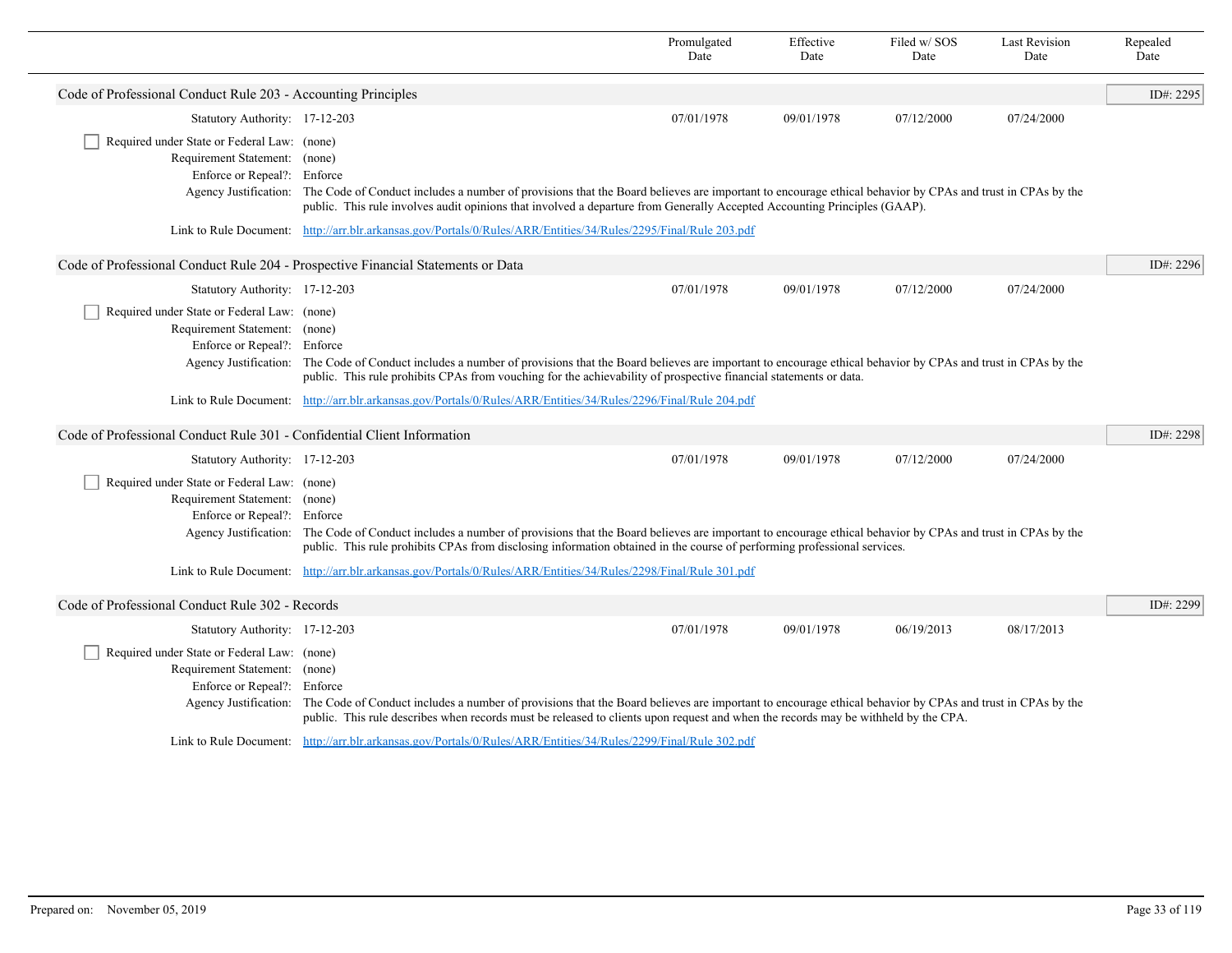|                                                               |                                                                                                                                                                                                                                                                                                        | Promulgated<br>Date | Effective<br>Date | Filed w/SOS<br>Date | <b>Last Revision</b><br>Date | Repealed<br>Date |
|---------------------------------------------------------------|--------------------------------------------------------------------------------------------------------------------------------------------------------------------------------------------------------------------------------------------------------------------------------------------------------|---------------------|-------------------|---------------------|------------------------------|------------------|
| Code of Professional Conduct Rule 401 - Discreditable Acts    |                                                                                                                                                                                                                                                                                                        |                     |                   |                     |                              | ID#: 2300        |
| Statutory Authority: 17-12-203                                |                                                                                                                                                                                                                                                                                                        | 07/01/1978          | 09/01/1978        | 07/12/2000          | 07/12/2000                   |                  |
| Required under State or Federal Law: (none)                   |                                                                                                                                                                                                                                                                                                        |                     |                   |                     |                              |                  |
| Requirement Statement: (none)                                 |                                                                                                                                                                                                                                                                                                        |                     |                   |                     |                              |                  |
| Enforce or Repeal?: Enforce                                   | Agency Justification: The Code of Conduct includes a number of provisions that the Board believes are important to encourage ethical behavior by CPAs and trust in CPAs by the                                                                                                                         |                     |                   |                     |                              |                  |
|                                                               | public. This rule prohibits any act that is detrimental to the public trust in the accounting profession.                                                                                                                                                                                              |                     |                   |                     |                              |                  |
|                                                               | Link to Rule Document: http://arr.blr.arkansas.gov/Portals/0/Rules/ARR/Entities/34/Rules/2300/Final/Rule 401.pdf                                                                                                                                                                                       |                     |                   |                     |                              |                  |
| Code of Professional Conduct Rule 402 - Acting through Others |                                                                                                                                                                                                                                                                                                        |                     |                   |                     |                              | ID#: 2301        |
| Statutory Authority: 17-12-203                                |                                                                                                                                                                                                                                                                                                        | 07/01/1978          | 09/01/1978        | 07/12/2000          | 07/24/2000                   |                  |
| Required under State or Federal Law: (none)                   |                                                                                                                                                                                                                                                                                                        |                     |                   |                     |                              |                  |
| Requirement Statement: (none)<br>Enforce or Repeal?: Enforce  |                                                                                                                                                                                                                                                                                                        |                     |                   |                     |                              |                  |
|                                                               | Agency Justification: The Code of Conduct includes a number of provisions that the Board believes are important to encourage ethical behavior by CPAs and trust in CPAs by the                                                                                                                         |                     |                   |                     |                              |                  |
|                                                               | public. This rule prohibits having a third party violate a Board rule or law as a proxy.                                                                                                                                                                                                               |                     |                   |                     |                              |                  |
|                                                               | Link to Rule Document: http://arr.blr.arkansas.gov/Portals/0/Rules/ARR/Entities/34/Rules/2301/Final/Rule 402.pdf                                                                                                                                                                                       |                     |                   |                     |                              |                  |
|                                                               | Code of Professional Conduct Rule 403 - Advertising and other Forms of Solicitation                                                                                                                                                                                                                    |                     |                   |                     |                              | ID#: 2302        |
| Statutory Authority: 17-12-203                                |                                                                                                                                                                                                                                                                                                        | 07/01/1978          | 09/01/1978        | 07/12/2000          | 07/24/2000                   |                  |
| Required under State or Federal Law: (none)                   |                                                                                                                                                                                                                                                                                                        |                     |                   |                     |                              |                  |
| Requirement Statement: (none)                                 |                                                                                                                                                                                                                                                                                                        |                     |                   |                     |                              |                  |
| Enforce or Repeal?: Enforce                                   |                                                                                                                                                                                                                                                                                                        |                     |                   |                     |                              |                  |
|                                                               | Agency Justification: The Code of Conduct includes a number of provisions that the Board believes are important to encourage ethical behavior by CPAs and trust in CPAs by the<br>public. This rule prohibits CPAs from advertising or soliciting in a manner that is false, misleading, or deceptive. |                     |                   |                     |                              |                  |
|                                                               | Link to Rule Document: http://arr.blr.arkansas.gov/Portals/0/Rules/ARR/Entities/34/Rules/2302/Final/Rule 403.pdf                                                                                                                                                                                       |                     |                   |                     |                              |                  |
| Code of Professional Conduct Rule 404 - Firm Names            |                                                                                                                                                                                                                                                                                                        |                     |                   |                     |                              | ID#: 2303        |
| Statutory Authority: 17-12-203                                |                                                                                                                                                                                                                                                                                                        | 07/01/1978          | 09/01/1978        | 06/19/2013          | 08/17/2013                   |                  |
| Required under State or Federal Law: (none)                   |                                                                                                                                                                                                                                                                                                        |                     |                   |                     |                              |                  |
| Requirement Statement: (none)                                 |                                                                                                                                                                                                                                                                                                        |                     |                   |                     |                              |                  |
| Enforce or Repeal?: Enforce                                   |                                                                                                                                                                                                                                                                                                        |                     |                   |                     |                              |                  |
|                                                               | Agency Justification: The Code of Conduct includes a number of provisions that the Board believes are important to encourage ethical behavior by CPAs and trust in CPAs by the<br>public. This rule prohibits CPA firms from using names that are misleading as to ownership or legal formation.       |                     |                   |                     |                              |                  |
|                                                               | Link to Rule Document: http://arr.blr.arkansas.gov/Portals/0/Rules/ARR/Entities/34/Rules/2303/Final/Rule 404.pdf                                                                                                                                                                                       |                     |                   |                     |                              |                  |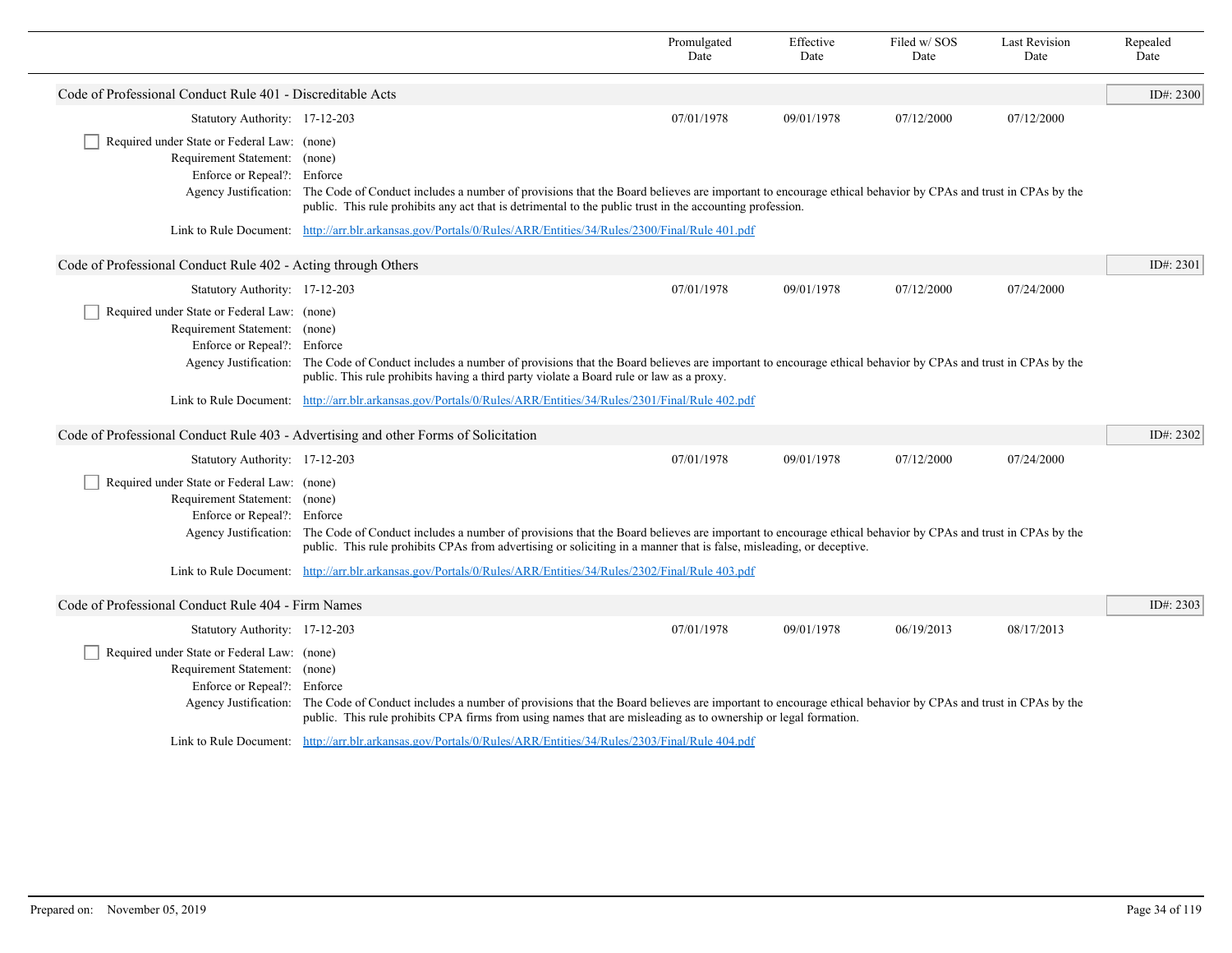|                                                                                                                                      |                                                                                                                                                                                                                                                                                                                                                                                                                               | Promulgated<br>Date | Effective<br>Date | Filed w/SOS<br>Date | <b>Last Revision</b><br>Date | Repealed<br>Date |
|--------------------------------------------------------------------------------------------------------------------------------------|-------------------------------------------------------------------------------------------------------------------------------------------------------------------------------------------------------------------------------------------------------------------------------------------------------------------------------------------------------------------------------------------------------------------------------|---------------------|-------------------|---------------------|------------------------------|------------------|
| Code of Professional Conduct Rule 405 - Practice in Un-registered Entity                                                             |                                                                                                                                                                                                                                                                                                                                                                                                                               |                     |                   |                     |                              | ID#: 2304        |
| Statutory Authority: 17-12-203                                                                                                       |                                                                                                                                                                                                                                                                                                                                                                                                                               | 09/12/1966          | 09/23/1966        | 06/19/2013          | 08/17/2013                   |                  |
| Required under State or Federal Law: (none)<br>Requirement Statement: (none)<br>Enforce or Repeal?: Enforce                          | Agency Justification: The Code of Conduct includes a number of provisions that the Board believes are important to encourage ethical behavior by CPAs and trust in CPAs by the<br>public. This Rule prohibits CPAs from practicing through a legal entity (LLC, corporation, etc.) that is not registered with the Board unless appropriate                                                                                   |                     |                   |                     |                              |                  |
|                                                                                                                                      | disclaimer language is used.<br>Link to Rule Document: http://arr.blr.arkansas.gov/Portals/0/Rules/ARR/Entities/34/Rules/2304/Final/Rule 405.pdf                                                                                                                                                                                                                                                                              |                     |                   |                     |                              |                  |
|                                                                                                                                      | Code of Professional Conduct Rule 406 - Notification by Licensees who are Associated with a non-licensed office or business                                                                                                                                                                                                                                                                                                   |                     |                   |                     |                              | ID#: 2305        |
| Statutory Authority: 17-12-203                                                                                                       |                                                                                                                                                                                                                                                                                                                                                                                                                               | 07/12/2000          | 07/24/2000        | 06/19/2013          | 08/17/2013                   |                  |
| Required under State or Federal Law: (none)<br>Requirement Statement: (none)<br>Enforce or Repeal?: Enforce                          | Agency Justification: The Code of Conduct includes a number of provisions that the Board believes are important to encourage ethical behavior by CPAs and trust in CPAs by the<br>public. This rule requires CPAs to notify the Board when he or she becomes associated with a non licensed office or business that provides professional<br>services.                                                                        |                     |                   |                     |                              |                  |
|                                                                                                                                      | Link to Rule Document: http://arr.blr.arkansas.gov/Portals/0/Rules/ARR/Entities/34/Rules/2305/Final/Rule 406.pdf                                                                                                                                                                                                                                                                                                              |                     |                   |                     |                              |                  |
| performing professional services with which the licensee or firm is associated                                                       | Code of Professional Conduct Rule 407 - Referral or Recommendation between a Licensee or Firm in which a licensee is an owner or employee and a non-licensee office or business                                                                                                                                                                                                                                               |                     |                   |                     |                              | ID#: 2307        |
| Statutory Authority: 17-12-203(e)                                                                                                    |                                                                                                                                                                                                                                                                                                                                                                                                                               | 07/12/2000          | 07/24/2000        | 07/12/2000          |                              |                  |
| Required under State or Federal Law: (none)<br>Requirement Statement: (none)<br>Enforce or Repeal?: Enforce<br>Agency Justification: | The Code of Conduct includes a number of provisions that the Board believes are important to encourage ethical behavior by CPAs and trust in CPAs by the<br>public. This rule requires CPAs who accept commissions or referral fees from an associated business or pay commissions or referral fees to an associated<br>business to disclose it to the client at the time the commission or referral fee is paid or received. |                     |                   |                     |                              |                  |
| Link to Rule Document:                                                                                                               | http://arr.blr.arkansas.gov/Portals/0/Rules/ARR/Entities/34/Rules/2307/Final/Rule 407.pdf                                                                                                                                                                                                                                                                                                                                     |                     |                   |                     |                              |                  |
|                                                                                                                                      | Code of Professional Conduct Rule 408 - Notification to Client of Commissions or Referral Fees                                                                                                                                                                                                                                                                                                                                |                     |                   |                     |                              | ID#: 2309        |
| Statutory Authority: 17-12-203                                                                                                       |                                                                                                                                                                                                                                                                                                                                                                                                                               | 07/12/2000          | 07/24/2000        | 07/12/2000          |                              |                  |
| Required under State or Federal Law: (none)<br>Requirement Statement: (none)<br>Enforce or Repeal?: Enforce<br>Agency Justification: | The Code of Conduct includes a number of provisions that the Board believes are important to encourage ethical behavior by CPAs and trust in CPAs by the<br>public. This rule requires CPAs who accept commissions or referral fees or pay commissions or referral fees to disclose it to the client at the time the<br>commission or referral fee is paid or received.                                                       |                     |                   |                     |                              |                  |
|                                                                                                                                      | Link to Rule Document: http://arr.blr.arkansas.gov/Portals/0/Rules/ARR/Entities/34/Rules/2309/Final/Rule 408.pdf                                                                                                                                                                                                                                                                                                              |                     |                   |                     |                              |                  |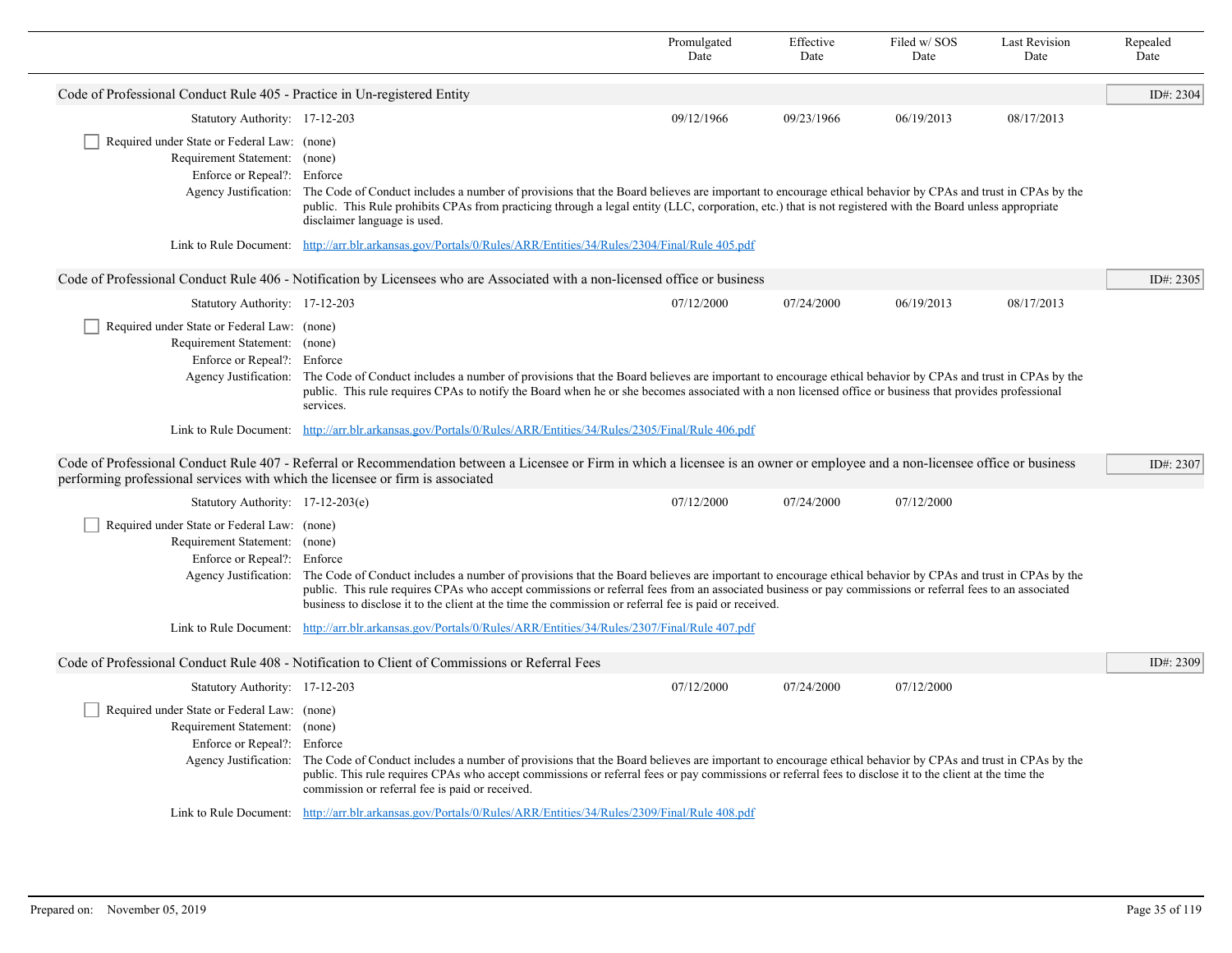|                                                                                                             |                                                                                                                                                                                                                                                                                                                                                                                                                                                               | Promulgated<br>Date | Effective<br>Date | Filed w/SOS<br>Date | <b>Last Revision</b><br>Date | Repealed<br>Date |
|-------------------------------------------------------------------------------------------------------------|---------------------------------------------------------------------------------------------------------------------------------------------------------------------------------------------------------------------------------------------------------------------------------------------------------------------------------------------------------------------------------------------------------------------------------------------------------------|---------------------|-------------------|---------------------|------------------------------|------------------|
| Code of Professional Conduct Rule 409 - Communications                                                      |                                                                                                                                                                                                                                                                                                                                                                                                                                                               |                     |                   |                     |                              | ID#: 2310        |
| Statutory Authority: 17-12-203                                                                              |                                                                                                                                                                                                                                                                                                                                                                                                                                                               | 07/01/1978          | 09/01/1978        | 06/19/2013          | 08/17/2013                   |                  |
| Required under State or Federal Law: (none)<br>Requirement Statement: (none)<br>Enforce or Repeal?: Enforce | Agency Justification: The Code of Conduct includes a number of provisions that the Board believes are important to encourage ethical behavior by CPAs and trust in CPAs by the<br>public. This rule requires CPAs to respond to Board inquiries within 30 days, which is essential for completing investigations in a timely manner.                                                                                                                          |                     |                   |                     |                              |                  |
|                                                                                                             | Link to Rule Document: http://arr.blr.arkansas.gov/Portals/0/Rules/ARR/Entities/34/Rules/2310/Final/Rule 409.pdf                                                                                                                                                                                                                                                                                                                                              |                     |                   |                     |                              |                  |
| Code of Professional Conduct Rule 411 - Failure to file Tax Returns                                         |                                                                                                                                                                                                                                                                                                                                                                                                                                                               |                     |                   |                     |                              | ID#: 2312        |
| Statutory Authority: 17-12-203                                                                              |                                                                                                                                                                                                                                                                                                                                                                                                                                                               | 09/12/1966          | 09/23/1966        | 07/12/2000          | 07/24/2000                   |                  |
| Required under State or Federal Law: (none)<br>Requirement Statement: (none)<br>Enforce or Repeal?: Enforce | Agency Justification: The Code of Conduct includes a number of provisions that the Board believes are important to encourage ethical behavior by CPAs and trust in CPAs by the<br>public. This rule prohibits CPAs from failing to file tax returns, either for themselves or for clients.<br>Link to Rule Document: http://arr.blr.arkansas.gov/Portals/0/Rules/ARR/Entities/34/Rules/2312/Final/Rule 411.pdf                                                |                     |                   |                     |                              |                  |
|                                                                                                             |                                                                                                                                                                                                                                                                                                                                                                                                                                                               |                     |                   |                     |                              |                  |
|                                                                                                             | Code of Professional Conduct Rule 412 - Criminal Convictions / Disciplinary Actions                                                                                                                                                                                                                                                                                                                                                                           |                     |                   |                     |                              | ID#: $2313$      |
| Statutory Authority: 17-12-203                                                                              |                                                                                                                                                                                                                                                                                                                                                                                                                                                               | 10/21/2003          | 10/31/2003        | 10/21/2003          |                              |                  |
| Required under State or Federal Law: (none)<br>Requirement Statement: (none)<br>Enforce or Repeal?: Enforce | Agency Justification: The Code of Conduct includes a number of provisions that the Board believes are important to encourage ethical behavior by CPAs and trust in CPAs by the<br>public. This rule requires CPAs to report to the board any convictions or guilty pleas involving crimes other than a traffic violation within 30 days. This rule<br>also requires CPAs to report any sanctions taken on a professional license to the Board within 30 days. |                     |                   |                     |                              |                  |
|                                                                                                             | Link to Rule Document: http://arr.blr.arkansas.gov/Portals/0/Rules/ARR/Entities/34/Rules/2313/Final/Rule 412.pdf                                                                                                                                                                                                                                                                                                                                              |                     |                   |                     |                              |                  |
| Rule 1 - Definitions                                                                                        |                                                                                                                                                                                                                                                                                                                                                                                                                                                               |                     |                   |                     |                              | ID#: 2269        |
| Statutory Authority: 17-12-203                                                                              |                                                                                                                                                                                                                                                                                                                                                                                                                                                               | 02/26/1976          | 03/17/1976        | 02/19/2016          | 02/29/2016                   |                  |
| Required under State or Federal Law: (none)<br>Requirement Statement: (none)<br>Enforce or Repeal?: Enforce | Agency Justification: It is important to provide definitions of terms that are used throughout the rest of the Board's rules.                                                                                                                                                                                                                                                                                                                                 |                     |                   |                     |                              |                  |
|                                                                                                             | Link to Rule Document: http://arr.blr.arkansas.gov/Portals/0/Rules/ARR/Entities/34/Rules/2269/Final/Rule 1.pdf                                                                                                                                                                                                                                                                                                                                                |                     |                   |                     |                              |                  |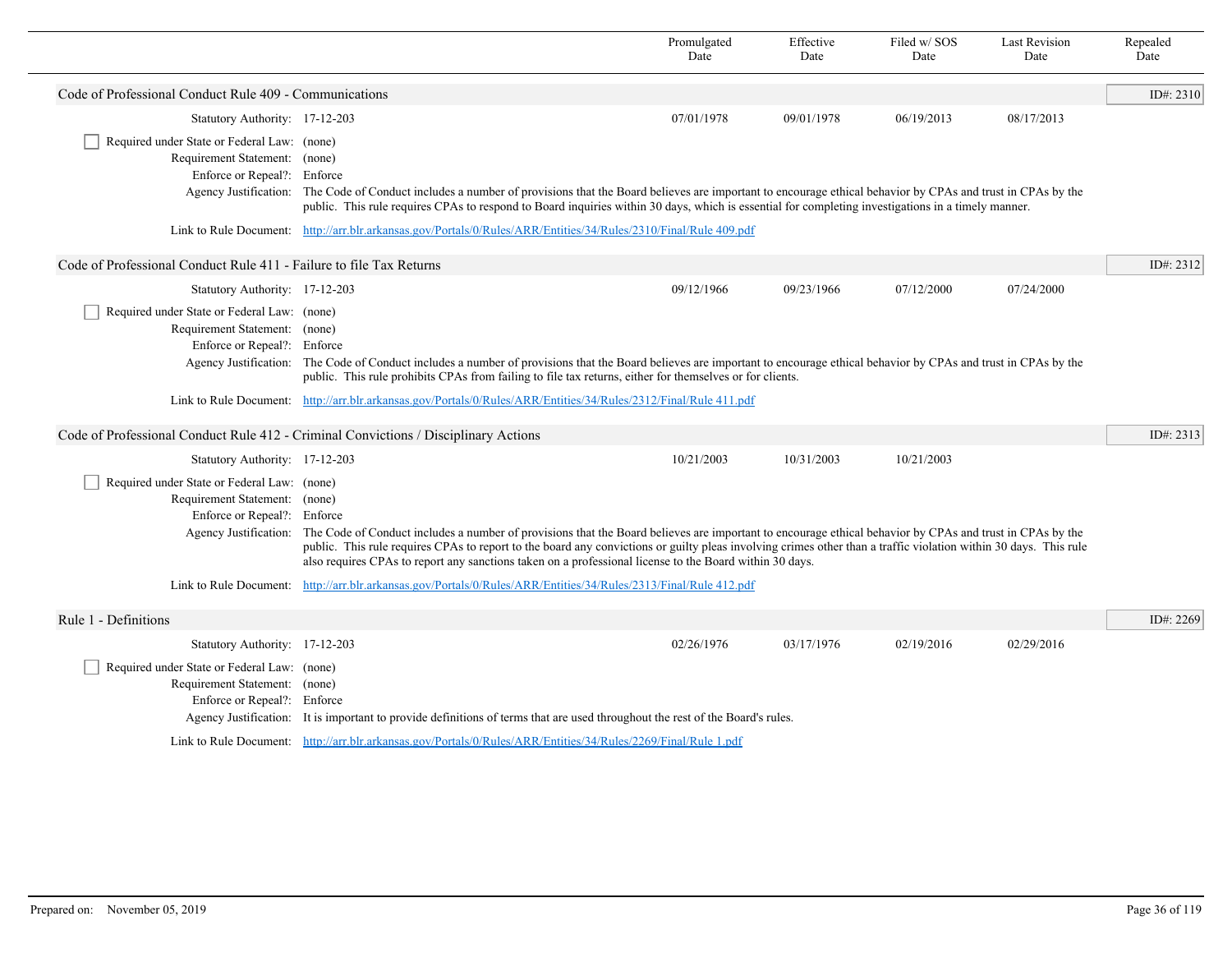|                                                                                                                                      |                                                                                                                                                                                                             | Promulgated<br>Date | Effective<br>Date | Filed w/SOS<br>Date | <b>Last Revision</b><br>Date | Repealed<br>Date |
|--------------------------------------------------------------------------------------------------------------------------------------|-------------------------------------------------------------------------------------------------------------------------------------------------------------------------------------------------------------|---------------------|-------------------|---------------------|------------------------------|------------------|
| Rule 2 - Board Rules and Meetings                                                                                                    |                                                                                                                                                                                                             |                     |                   |                     |                              | ID#: 2270        |
| Statutory Authority: 17-12-203                                                                                                       |                                                                                                                                                                                                             | 02/26/1976          | 03/17/1976        | 12/14/1999          | 01/03/2000                   |                  |
| Required under State or Federal Law: (none)<br>Requirement Statement: (none)<br>Enforce or Repeal?: Enforce                          | Agency Justification: This rule gives general information on the Board's meetings.                                                                                                                          |                     |                   |                     |                              |                  |
|                                                                                                                                      | Link to Rule Document: http://arr.blr.arkansas.gov/Portals/0/Rules/ARR/Entities/34/Rules/2270/Final/Rule 2.pdf                                                                                              |                     |                   |                     |                              |                  |
| Rule 3 - Examinations                                                                                                                |                                                                                                                                                                                                             |                     |                   |                     |                              | ID#: 2271        |
| Statutory Authority: 17-12-203                                                                                                       |                                                                                                                                                                                                             | 02/26/1976          | 03/17/1976        | 02/19/2016          | 02/29/2016                   |                  |
| Required under State or Federal Law: (none)<br>Requirement Statement: (none)<br>Enforce or Repeal?: Enforce                          | Agency Justification: This is an important rule that lays out what is required for candidates to take the CPA exam.                                                                                         |                     |                   |                     |                              |                  |
|                                                                                                                                      | Link to Rule Document: http://arr.blr.arkansas.gov/Portals/0/Rules/ARR/Entities/34/Rules/2271/Final/Rule 3.pdf                                                                                              |                     |                   |                     |                              |                  |
| Rule 5 - Foreign Accountants                                                                                                         |                                                                                                                                                                                                             |                     |                   |                     |                              | ID#: 2273        |
| Statutory Authority: 17-12-203                                                                                                       |                                                                                                                                                                                                             | 02/26/1976          | 03/17/1976        | 06/19/2013          | 08/17/2013                   |                  |
| Required under State or Federal Law: (none)<br>Requirement Statement: (none)<br>Enforce or Repeal?: Enforce<br>Agency Justification: | Clarifies that someone from a foreign country that has a foreign accounting credential is required to undergo a state and federal background check, just like<br>regular license applicants.                |                     |                   |                     |                              |                  |
|                                                                                                                                      | Link to Rule Document: http://arr.blr.arkansas.gov/Portals/0/Rules/ARR/Entities/34/Rules/2273/Final/Rule 5.pdf                                                                                              |                     |                   |                     |                              |                  |
| Rule 6 - Practice Under Substantial Equivalency                                                                                      |                                                                                                                                                                                                             |                     |                   |                     |                              | ID#: 2274        |
| Statutory Authority: 17-12-203                                                                                                       |                                                                                                                                                                                                             | 12/14/1999          | 01/03/2000        | 12/16/2009          | 12/28/2009                   |                  |
| Required under State or Federal Law: (none)<br>Requirement Statement: (none)<br>Enforce or Repeal?: Enforce                          | Agency Justification: This rule lays out the circumstances under which CPAs licensed in other states who are working within Arkansas on a temporary basis may practice without<br>licensing with our Board. |                     |                   |                     |                              |                  |
|                                                                                                                                      | Link to Rule Document: http://arr.blr.arkansas.gov/Portals/0/Rules/ARR/Entities/34/Rules/2274/Final/Rule 6.pdf                                                                                              |                     |                   |                     |                              |                  |
| Rule 7 - Ownership of Firms                                                                                                          |                                                                                                                                                                                                             |                     |                   |                     |                              | ID#: 2275        |
| Statutory Authority: 17-12-203                                                                                                       |                                                                                                                                                                                                             | 02/26/1976          | 03/17/1976        | 06/19/2013          | 08/17/2013                   |                  |
| Required under State or Federal Law: (none)<br>Requirement Statement: (none)<br>Enforce or Repeal?: Enforce                          | Agency Justification: This rule lists several important provisions regarding firm ownership by CPAs and non CPAs for both in state and out of state CPA firms.                                              |                     |                   |                     |                              |                  |
|                                                                                                                                      | Link to Rule Document: http://arr.blr.arkansas.gov/Portals/0/Rules/ARR/Entities/34/Rules/2275/Final/Rule 7.pdf                                                                                              |                     |                   |                     |                              |                  |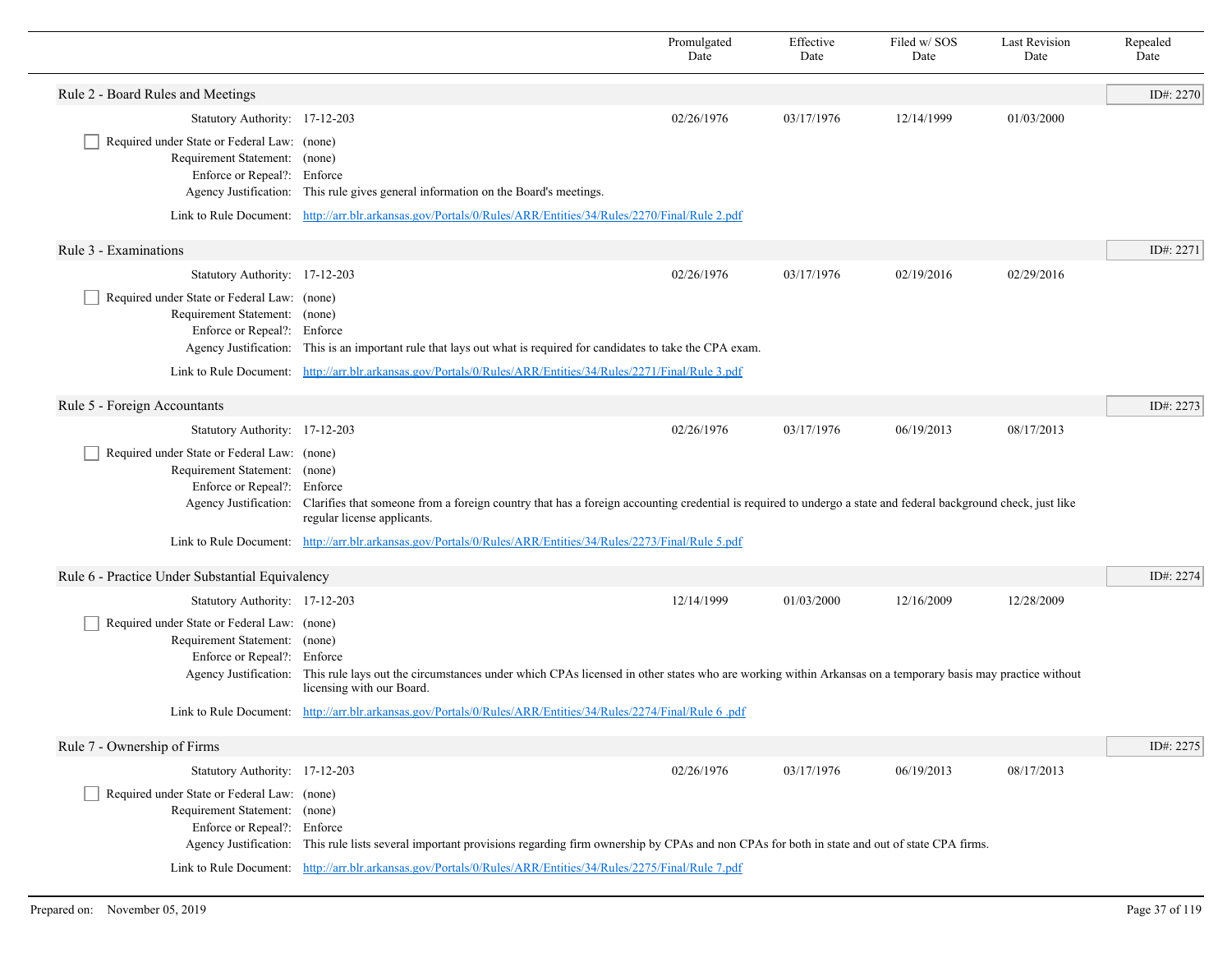|                                                                                                                                      |                                                                                                                                                                                                                                                                     | Promulgated<br>Date | Effective<br>Date | Filed w/ SOS<br>Date | <b>Last Revision</b><br>Date | Repealed<br>Date |
|--------------------------------------------------------------------------------------------------------------------------------------|---------------------------------------------------------------------------------------------------------------------------------------------------------------------------------------------------------------------------------------------------------------------|---------------------|-------------------|----------------------|------------------------------|------------------|
| Rule 8 - Professional Standards                                                                                                      |                                                                                                                                                                                                                                                                     |                     |                   |                      |                              | ID#: $2276$      |
| Statutory Authority: 17-12-203                                                                                                       |                                                                                                                                                                                                                                                                     | 12/14/1999          | 01/03/2000        | 06/19/2013           | 08/17/2013                   |                  |
| Required under State or Federal Law: (none)<br>Requirement Statement: (none)<br>Enforce or Repeal?: Enforce<br>Agency Justification: | This rule gives Arkansas CPAs guidance on the Board's expectations regarding compliance with professional standards issued by various bodies including                                                                                                              |                     |                   |                      |                              |                  |
|                                                                                                                                      | the IRS, Securities and Exchange Commission, and the American Institute of CPAs.                                                                                                                                                                                    |                     |                   |                      |                              |                  |
|                                                                                                                                      | Link to Rule Document: http://arr.blr.arkansas.gov/Portals/0/Rules/ARR/Entities/34/Rules/2276/Final/Rule 8.pdf                                                                                                                                                      |                     |                   |                      |                              |                  |
| Rule 9 - Communications, Change of Address, or Business Affiliation                                                                  |                                                                                                                                                                                                                                                                     |                     |                   |                      |                              | ID#: 2277        |
| Statutory Authority: 17-12-203                                                                                                       |                                                                                                                                                                                                                                                                     | 12/14/1999          | 01/03/2000        | 06/19/2013           | 08/17/2013                   |                  |
| Required under State or Federal Law: (none)<br>Requirement Statement: (none)<br>Enforce or Repeal?: Enforce<br>Agency Justification: | It is important that the Board be able to communicate with licensees via regular or electronic mail. This rule requires CPAs to notify the Board of a change<br>of mailing address or email address within 30 days.                                                 |                     |                   |                      |                              |                  |
|                                                                                                                                      | Link to Rule Document: http://arr.blr.arkansas.gov/Portals/0/Rules/ARR/Entities/34/Rules/2277/Final/Rule 9.pdf                                                                                                                                                      |                     |                   |                      |                              |                  |
| Rule 10 - Registration                                                                                                               |                                                                                                                                                                                                                                                                     |                     |                   |                      |                              | ID#: 2278        |
|                                                                                                                                      | Statutory Authority: 17-12-203 and 17-12-303                                                                                                                                                                                                                        | 02/26/1976          | 03/17/1976        | 02/19/2016           | 02/29/2016                   |                  |
| Required under State or Federal Law: (none)<br>Requirement Statement: (none)<br>Enforce or Repeal?: Enforce                          | Agency Justification: This rule provides important details on criminal background checks which are authorized under ACA 17-12-303.                                                                                                                                  |                     |                   |                      |                              |                  |
|                                                                                                                                      | Link to Rule Document: http://arr.blr.arkansas.gov/Portals/0/Rules/ARR/Entities/34/Rules/2278/Final/Rule 10.pdf                                                                                                                                                     |                     |                   |                      |                              |                  |
| Rule 11 - Hearings before Board: Notice, Procedure, Review                                                                           |                                                                                                                                                                                                                                                                     |                     |                   |                      |                              | ID#: 2279        |
| Statutory Authority: 17-12-203                                                                                                       |                                                                                                                                                                                                                                                                     | 02/26/1976          | 03/17/1976        | 02/19/2016           | 02/29/2016                   |                  |
| Required under State or Federal Law: (none)<br>Requirement Statement: (none)<br>Enforce or Repeal?: Enforce                          | Agency Justification: This rule gives our licensees important information as to the process involved with board investigations that result in a hearing before the Board.                                                                                           |                     |                   |                      |                              |                  |
|                                                                                                                                      | Link to Rule Document: http://arr.blr.arkansas.gov/Portals/0/Rules/ARR/Entities/34/Rules/2279/Final/Rule 11.pdf                                                                                                                                                     |                     |                   |                      |                              |                  |
| Rule 12 - Fees                                                                                                                       |                                                                                                                                                                                                                                                                     |                     |                   |                      |                              | ID#: 2280        |
|                                                                                                                                      | Statutory Authority: 17-12-203 and 17-12-504                                                                                                                                                                                                                        | 02/26/1976          | 03/17/1976        | 12/16/2009           | 12/28/2009                   |                  |
| $ \mathbf{v} $ Required under State or Federal Law: 17-12-504<br>Enforce or Repeal?: Enforce                                         | Requirement Statement: ACA 17-12-504(a)(1) requires the Board to establish the amount of annual license fees by Board Rule.<br>Agency Justification: This rule gives licensees and applicants guidance on how much fees are for various licenses or other services. |                     |                   |                      |                              |                  |
|                                                                                                                                      | Link to Rule Document: http://arr.blr.arkansas.gov/Portals/0/Rules/ARR/Entities/34/Rules/2280/Final/Rule 12.pdf                                                                                                                                                     |                     |                   |                      |                              |                  |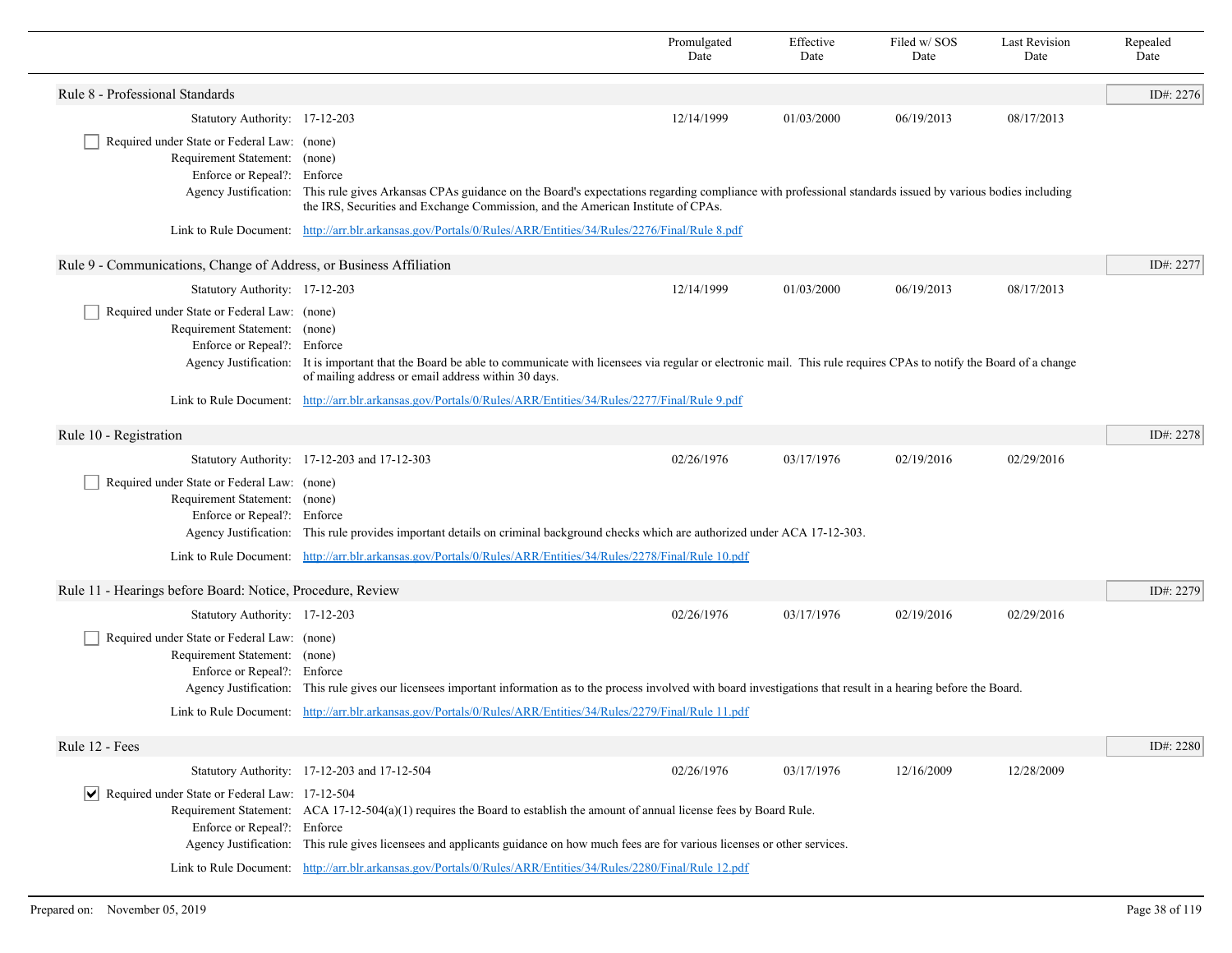|                                                                                                             |                                                                                                                                                                                                                                                                                                                                                                     | Promulgated<br>Date | Effective<br>Date | Filed w/SOS<br>Date | <b>Last Revision</b><br>Date | Repealed<br>Date |
|-------------------------------------------------------------------------------------------------------------|---------------------------------------------------------------------------------------------------------------------------------------------------------------------------------------------------------------------------------------------------------------------------------------------------------------------------------------------------------------------|---------------------|-------------------|---------------------|------------------------------|------------------|
| Rule 13 - Continuing Education                                                                              |                                                                                                                                                                                                                                                                                                                                                                     |                     |                   |                     |                              | ID#: 2281        |
|                                                                                                             | Statutory Authority: 17-12-203 and 17-12-502                                                                                                                                                                                                                                                                                                                        | 08/01/1980          | 08/11/1980        | 02/19/2016          | 02/29/2016                   |                  |
| Required under State or Federal Law: (none)<br>Requirement Statement: (none)<br>Enforce or Repeal?: Enforce | Agency Justification: Every state in the US requires CPAs to obtain 40 hours of continuing professional education per year. This rule lays out the requirements of the board<br>regarding CPE.                                                                                                                                                                      |                     |                   |                     |                              |                  |
|                                                                                                             | Link to Rule Document: http://arr.blr.arkansas.gov/Portals/0/Rules/ARR/Entities/34/Rules/2281/Final/Rule 13.pdf                                                                                                                                                                                                                                                     |                     |                   |                     |                              |                  |
| Rule 14 - Quality Review                                                                                    |                                                                                                                                                                                                                                                                                                                                                                     |                     |                   |                     |                              | ID#: 2282        |
|                                                                                                             | Statutory Authority: 17-12-203 and 17-12-507                                                                                                                                                                                                                                                                                                                        | 07/01/1989          | 07/21/1989        | 06/19/2013          | 08/17/2013                   |                  |
| Required under State or Federal Law: (none)<br>Requirement Statement: (none)<br>Enforce or Repeal?: Enforce | Agency Justification: Currently, our Quality Review program is authorized by ACA 17-12-507. This rule fleshes out details behind the general requirement in our statute. This<br>program is being modified after our peer review requirement becomes effective on January 1, 2019 so this rule will need to be partially repealed / modified in<br>the near future. |                     |                   |                     |                              |                  |
|                                                                                                             | Link to Rule Document: http://arr.blr.arkansas.gov/Portals/0/Rules/ARR/Entities/34/Rules/2282/Final/Rule 14.pdf                                                                                                                                                                                                                                                     |                     |                   |                     |                              |                  |
| Rule 15 - Safe Harbor Language                                                                              |                                                                                                                                                                                                                                                                                                                                                                     |                     |                   |                     |                              | ID#: 2283        |
|                                                                                                             | Statutory Authority: 17-12-203 and 17-12-107                                                                                                                                                                                                                                                                                                                        | 12/14/1999          | 01/03/2000        | 06/19/2013          | 08/17/2013                   |                  |
| Required under State or Federal Law: (none)<br>Requirement Statement: (none)<br>Enforce or Repeal?: Enforce | Agency Justification: This rule provides guidance on how non licensees may issue compilation reports or use certain titles, if disclaimer language is used.                                                                                                                                                                                                         |                     |                   |                     |                              |                  |
|                                                                                                             | Link to Rule Document: http://arr.blr.arkansas.gov/Portals/0/Rules/ARR/Entities/34/Rules/2283/Final/Rule 15.pdf                                                                                                                                                                                                                                                     |                     |                   |                     |                              |                  |
| Rule 16 - Experience Required                                                                               |                                                                                                                                                                                                                                                                                                                                                                     |                     |                   |                     |                              | ID#: 2284        |
|                                                                                                             | Statutory Authority: 17-12-203 and 17-12-309                                                                                                                                                                                                                                                                                                                        | 02/09/1998          | 02/19/1998        | 06/19/2013          | 08/17/2013                   |                  |
| ↓ Required under State or Federal Law: 17-12-309<br>Enforce or Repeal?: Enforce                             | Requirement Statement: ACA 17-12-309(b) appears to require the Board to promulgate a rule addressing the experience requirement for CPA licensure.<br>Agency Justification: This rule fleshes out the requirement under ACA 17-12-309 that applicants for licensure must demonstrate that they have at least one year of experience.                                |                     |                   |                     |                              |                  |
|                                                                                                             | Link to Rule Document: http://arr.blr.arkansas.gov/Portals/0/Rules/ARR/Entities/34/Rules/2284/Final/Rule 16.pdf                                                                                                                                                                                                                                                     |                     |                   |                     |                              |                  |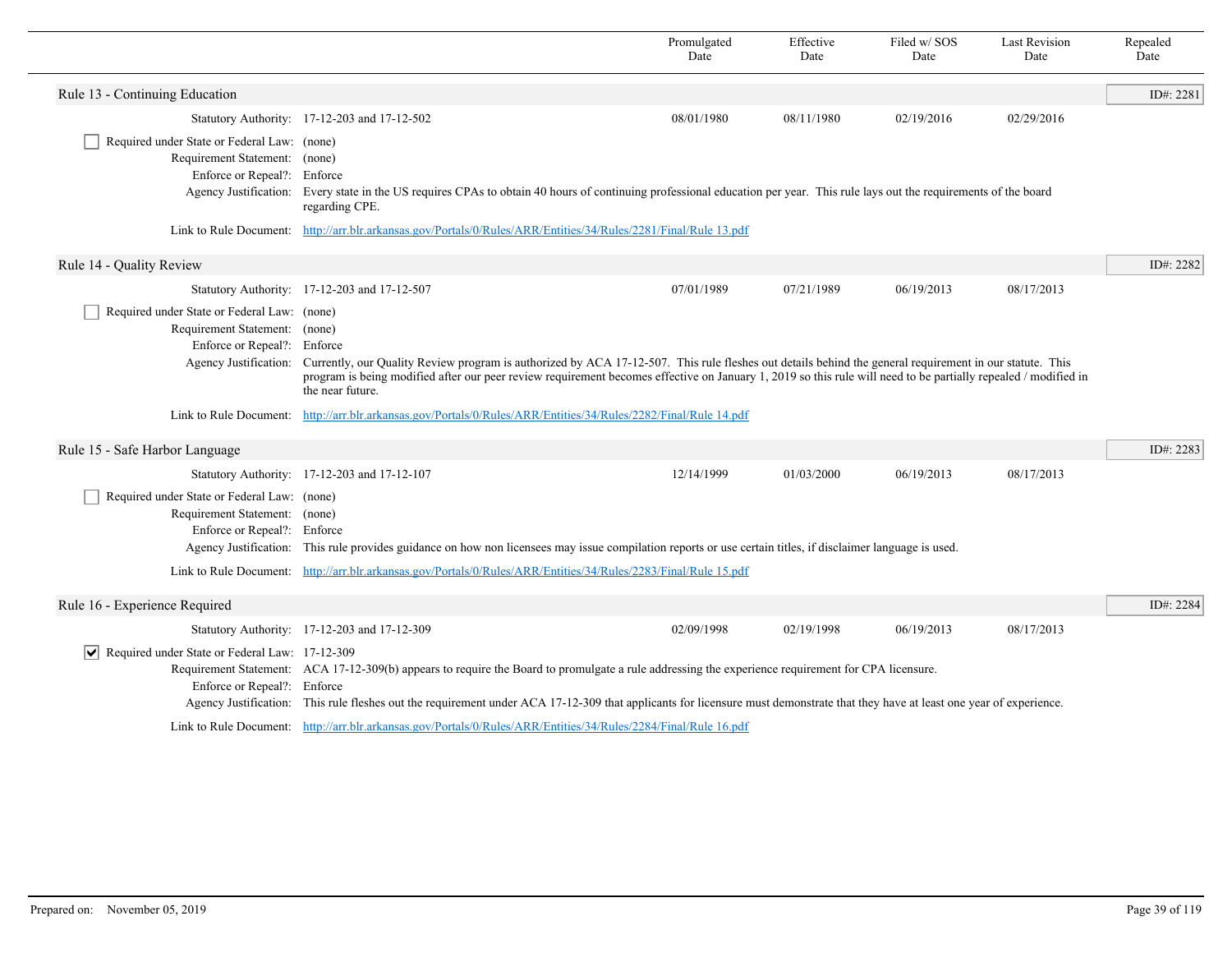|                                                                                                             |                                                                                                                                                                                                                                                                                                                                     | Promulgated<br>Date | Effective<br>Date | Filed w/SOS<br>Date | <b>Last Revision</b><br>Date | Repealed<br>Date |
|-------------------------------------------------------------------------------------------------------------|-------------------------------------------------------------------------------------------------------------------------------------------------------------------------------------------------------------------------------------------------------------------------------------------------------------------------------------|---------------------|-------------------|---------------------|------------------------------|------------------|
| Rule 17 - Investigation Costs                                                                               |                                                                                                                                                                                                                                                                                                                                     |                     |                   |                     |                              | ID#: 2285        |
|                                                                                                             | Statutory Authority: $17-12-203$ see also $17-12-602(a)(2)$                                                                                                                                                                                                                                                                         | 06/19/2013          | 08/17/2013        | 06/19/2013          |                              |                  |
| Required under State or Federal Law: (none)<br>Requirement Statement: (none)<br>Enforce or Repeal?: Enforce | Agency Justification: This rule gives licensees and applicants guidance on what types of costs may be recovered by the board as part of a disciplinary action.                                                                                                                                                                      |                     |                   |                     |                              |                  |
|                                                                                                             | Link to Rule Document: http://arr.blr.arkansas.gov/Portals/0/Rules/ARR/Entities/34/Rules/2285/Final/Rule 17.pdf                                                                                                                                                                                                                     |                     |                   |                     |                              |                  |
| Rule 18 - Declaratory Orders                                                                                |                                                                                                                                                                                                                                                                                                                                     |                     |                   |                     |                              | ID#: 2286        |
|                                                                                                             | Statutory Authority: 17-12-203 and 25-15-206                                                                                                                                                                                                                                                                                        | 02/19/2016          | 02/29/2016        | 02/19/2016          |                              |                  |
| Required under State or Federal Law: 25-15-206<br>$ \bm{\mathsf{v}} $<br>Enforce or Repeal?: Enforce        | Requirement Statement: ACA 25-15-206 requires state boards to create a process by rule for citizens to get a ruling from the Board as to the applicability of any rule, statute, or order<br>enforced by the Board.                                                                                                                 |                     |                   |                     |                              |                  |
|                                                                                                             | Agency Justification: This rule is required by ACA 25-15-206 and sets out a process for interested parties to obtain formal guidance from Board concerning its interpretation of<br>statutes and other rules as they might apply to an anticipated course of action.                                                                |                     |                   |                     |                              |                  |
|                                                                                                             | Link to Rule Document: http://arr.blr.arkansas.gov/Portals/0/Rules/ARR/Entities/34/Rules/2286/Final/Rule 18.pdf                                                                                                                                                                                                                     |                     |                   |                     |                              |                  |
|                                                                                                             | Rule 19 - Licensure for Active Duty Service Members, Returning Military Veterans, and Spouses                                                                                                                                                                                                                                       |                     |                   |                     |                              | ID#: 2289        |
|                                                                                                             | Statutory Authority: 17-12-203 and 17-1-106                                                                                                                                                                                                                                                                                         | 02/19/2016          | 02/29/2016        | 02/19/2016          |                              |                  |
| $\triangleright$ Required under State or Federal Law: 17-1-106                                              | Requirement Statement: Act 848 of 2015 (codified as ACA 17-1-106) required boards to allow temporary licensure for certain military veterans / spouses, to expedite processing for<br>full licensure for certain military veterans / spouses, and to grant exemption to continuing education requirements in certain circumstances. |                     |                   |                     |                              |                  |
| Enforce or Repeal?: Enforce                                                                                 |                                                                                                                                                                                                                                                                                                                                     |                     |                   |                     |                              |                  |
|                                                                                                             | Agency Justification: This rule was required by the legislature a few years ago to provide for temporary licensure, expedited processing for full licensure, and consideration of<br>training and experience for certain military personnel.                                                                                        |                     |                   |                     |                              |                  |
|                                                                                                             | Link to Rule Document: http://arr.blr.arkansas.gov/Portals/0/Rules/ARR/Entities/34/Rules/2289/Final/Rule 19.pdf                                                                                                                                                                                                                     |                     |                   |                     |                              |                  |
| Rule 20 - Peer Review                                                                                       |                                                                                                                                                                                                                                                                                                                                     |                     |                   |                     |                              | ID#: 10385       |
| Statutory Authority: 17-12-508                                                                              |                                                                                                                                                                                                                                                                                                                                     | 01/12/2018          | 05/03/2018        | 04/23/2018          |                              |                  |
| Required under State or Federal Law: (none)<br>Requirement Statement: (none)<br>Enforce or Repeal?: Enforce | Agency Justification: This rule is required by ACA 17-12-508, which was passed into law during the 2017 legislative session. This rule gives more details on the peer review<br>requirement that was enacted in statute.                                                                                                            |                     |                   |                     |                              |                  |
|                                                                                                             | Link to Rule Document: http://arr.blr.arkansas.gov/Portals/0/Rules/ARR/Entities/34/Rules/10385/Final/Rule 20.pdf                                                                                                                                                                                                                    |                     |                   |                     |                              |                  |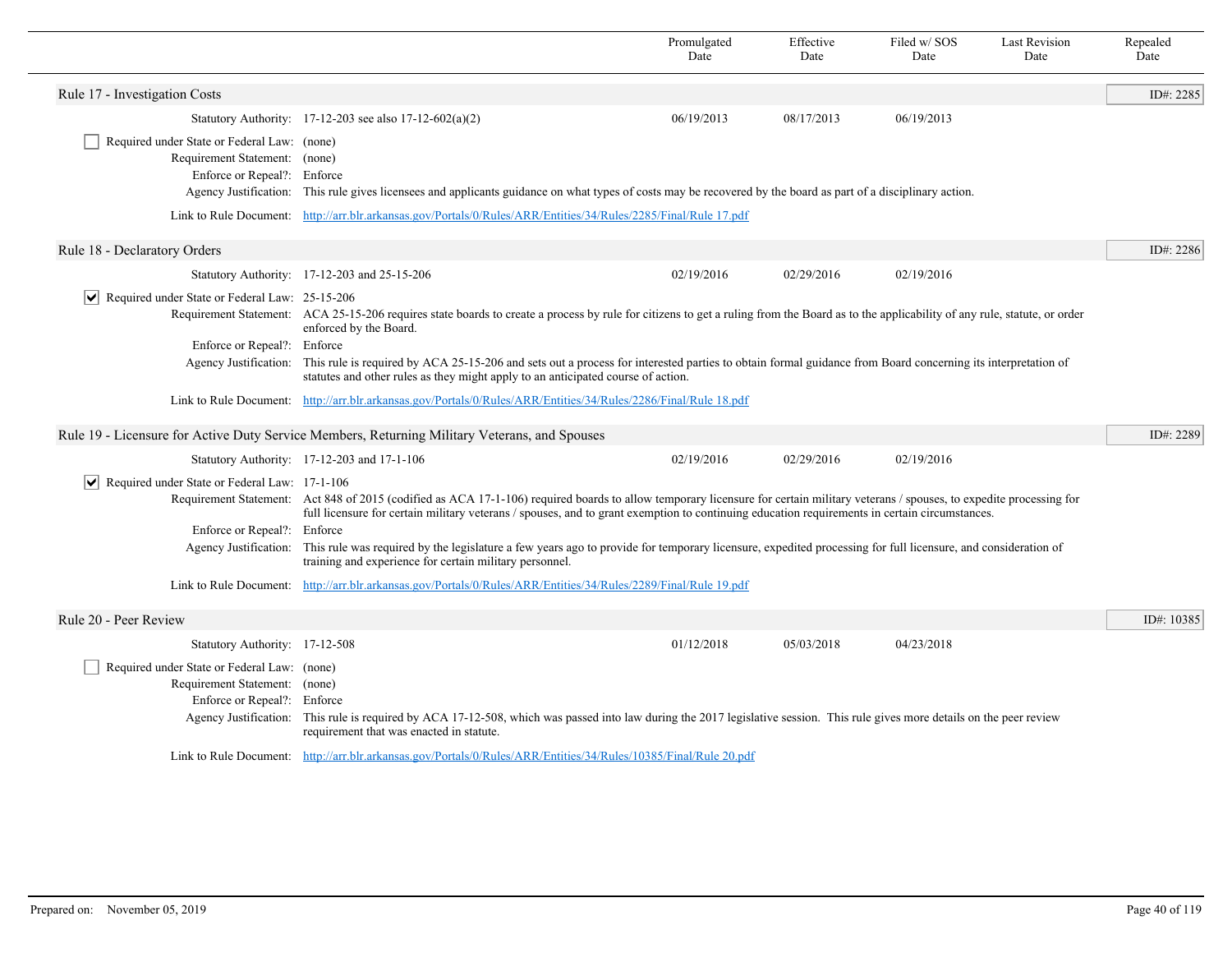|                                                                                                            |                                                                                                                                                                                                                                                                                                                                                                                                                                                                                                          | Promulgated<br>Date                                                                                                                                                                                                                                                                                                                                                                                                                                                                                                   | Effective<br>Date | Filed w/SOS<br>Date | <b>Last Revision</b><br>Date | Repealed<br>Date |  |
|------------------------------------------------------------------------------------------------------------|----------------------------------------------------------------------------------------------------------------------------------------------------------------------------------------------------------------------------------------------------------------------------------------------------------------------------------------------------------------------------------------------------------------------------------------------------------------------------------------------------------|-----------------------------------------------------------------------------------------------------------------------------------------------------------------------------------------------------------------------------------------------------------------------------------------------------------------------------------------------------------------------------------------------------------------------------------------------------------------------------------------------------------------------|-------------------|---------------------|------------------------------|------------------|--|
| <b>REPEALED RULES</b>                                                                                      |                                                                                                                                                                                                                                                                                                                                                                                                                                                                                                          |                                                                                                                                                                                                                                                                                                                                                                                                                                                                                                                       |                   |                     |                              |                  |  |
| Repeal                                                                                                     |                                                                                                                                                                                                                                                                                                                                                                                                                                                                                                          |                                                                                                                                                                                                                                                                                                                                                                                                                                                                                                                       |                   |                     |                              |                  |  |
| Code of Professional Conduct Rule 410 - Change of Address or Business Affiliation                          |                                                                                                                                                                                                                                                                                                                                                                                                                                                                                                          |                                                                                                                                                                                                                                                                                                                                                                                                                                                                                                                       |                   |                     |                              | ID#: 2311        |  |
| Statutory Authority: 17-12-203                                                                             |                                                                                                                                                                                                                                                                                                                                                                                                                                                                                                          | 09/12/1966                                                                                                                                                                                                                                                                                                                                                                                                                                                                                                            | 09/23/1966        | 07/12/2000          | 07/24/2000                   | 10/19/2018       |  |
| Required under State or Federal Law: (none)<br>Requirement Statement: (none)<br>Enforce or Repeal?: Repeal | Agency Justification: Rule is redundant; see Rule 9                                                                                                                                                                                                                                                                                                                                                                                                                                                      |                                                                                                                                                                                                                                                                                                                                                                                                                                                                                                                       |                   |                     |                              |                  |  |
|                                                                                                            | Link to Rule Document: http://arr.blr.arkansas.gov/Portals/0/Rules/ARR/Entities/34/Rules/2311/Final/Rule 410.pdf                                                                                                                                                                                                                                                                                                                                                                                         |                                                                                                                                                                                                                                                                                                                                                                                                                                                                                                                       |                   |                     |                              |                  |  |
| Rule 4 - Reciprocity                                                                                       |                                                                                                                                                                                                                                                                                                                                                                                                                                                                                                          |                                                                                                                                                                                                                                                                                                                                                                                                                                                                                                                       |                   |                     |                              | ID#: 2272        |  |
| Statutory Authority: 17-12-203                                                                             |                                                                                                                                                                                                                                                                                                                                                                                                                                                                                                          | 02/26/1976                                                                                                                                                                                                                                                                                                                                                                                                                                                                                                            | 03/17/1976        | 06/19/2013          | 08/17/2013                   | 10/19/2018       |  |
| Required under State or Federal Law: (none)<br>Requirement Statement: (none)<br>Enforce or Repeal?: Repeal | Agency Justification: Redundant with ACA 17-12-308                                                                                                                                                                                                                                                                                                                                                                                                                                                       |                                                                                                                                                                                                                                                                                                                                                                                                                                                                                                                       |                   |                     |                              |                  |  |
|                                                                                                            | Link to Rule Document: http://arr.blr.arkansas.gov/Portals/0/Rules/ARR/Entities/34/Rules/2272/Final/Rule 4.pdf                                                                                                                                                                                                                                                                                                                                                                                           |                                                                                                                                                                                                                                                                                                                                                                                                                                                                                                                       |                   |                     |                              |                  |  |
| <b>Arkansas State Game and Fish Commission</b>                                                             |                                                                                                                                                                                                                                                                                                                                                                                                                                                                                                          |                                                                                                                                                                                                                                                                                                                                                                                                                                                                                                                       |                   |                     |                              |                  |  |
| <b>ACTIVE RULES</b>                                                                                        |                                                                                                                                                                                                                                                                                                                                                                                                                                                                                                          |                                                                                                                                                                                                                                                                                                                                                                                                                                                                                                                       |                   |                     |                              |                  |  |
| Enforce                                                                                                    |                                                                                                                                                                                                                                                                                                                                                                                                                                                                                                          |                                                                                                                                                                                                                                                                                                                                                                                                                                                                                                                       |                   |                     |                              |                  |  |
|                                                                                                            | A. AGFC Code Book - Chapter 37.00 Boating Regulations - Code 37.01 Vessel Operation and Equipment Requirements for State Waters                                                                                                                                                                                                                                                                                                                                                                          |                                                                                                                                                                                                                                                                                                                                                                                                                                                                                                                       |                   |                     |                              | ID#: 2199        |  |
|                                                                                                            | Statutory Authority: Ark. Code Ann. § 27-101-107                                                                                                                                                                                                                                                                                                                                                                                                                                                         | 08/18/1980                                                                                                                                                                                                                                                                                                                                                                                                                                                                                                            | 09/01/1980        | 04/30/2019          | 05/10/2019                   |                  |  |
| Required under State or Federal Law: Ark. Code Ann. § 27-101-107                                           | 107(a)                                                                                                                                                                                                                                                                                                                                                                                                                                                                                                   | Requirement Statement: "The Arkansas State Game and Fish Commission shall cooperate with agencies of the federal government in establishing rules and regulations with reference<br>to the operation of vessels on any waters of this state that are maintained or controlled by federal agencies. It is the intention of this subsection to encourage<br>the establishment of adequate regulations on federally controlled waters for the promotion of safety in the operation of vessels." Ark. Code Ann. § 27-101- |                   |                     |                              |                  |  |
| Enforce or Repeal?:                                                                                        | Enforce                                                                                                                                                                                                                                                                                                                                                                                                                                                                                                  |                                                                                                                                                                                                                                                                                                                                                                                                                                                                                                                       |                   |                     |                              |                  |  |
| Agency Justification:                                                                                      | "The Arkansas State Game and Fish Commission shall cooperate with agencies of the federal government in establishing rules and regulations with reference<br>to the operation of vessels on any waters of this state that are maintained or controlled by federal agencies. It is the intention of this subsection to encourage<br>the establishment of adequate regulations on federally controlled waters for the promotion of safety in the operation of vessels." Ark. Code Ann. § 27-101-<br>107(a) |                                                                                                                                                                                                                                                                                                                                                                                                                                                                                                                       |                   |                     |                              |                  |  |
|                                                                                                            | Link to Rule Document: http://arr.blr.arkansas.gov/Portals/0/Rules/ARR/Entities/30/Rules/2199/Final/37.01 -- Vessel Operation And Equipment Requirements For State Waters.pdf                                                                                                                                                                                                                                                                                                                            |                                                                                                                                                                                                                                                                                                                                                                                                                                                                                                                       |                   |                     |                              |                  |  |

ı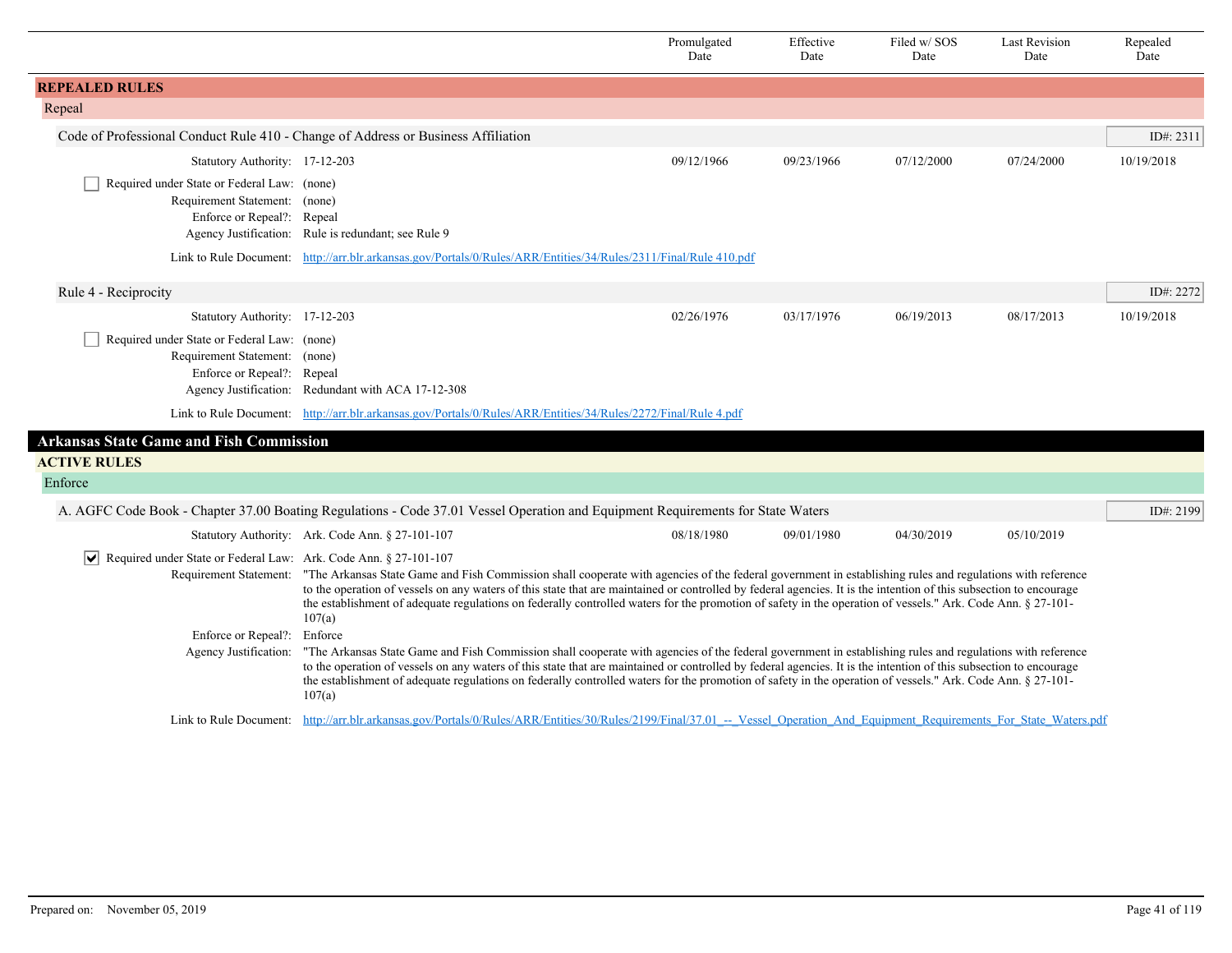|                                                                                 |                                                                                                                                                                                                                                                                                                                                                                                                                                                                                                                                     | Promulgated<br>Date | Effective<br>Date | Filed w/SOS<br>Date | <b>Last Revision</b><br>Date | Repealed<br>Date |
|---------------------------------------------------------------------------------|-------------------------------------------------------------------------------------------------------------------------------------------------------------------------------------------------------------------------------------------------------------------------------------------------------------------------------------------------------------------------------------------------------------------------------------------------------------------------------------------------------------------------------------|---------------------|-------------------|---------------------|------------------------------|------------------|
|                                                                                 | B. AGFC Code Book - Chapter 37.00 Boating Regulations - Code 37.02 Vessel Operation and Equipment Requirements for Federal Waters                                                                                                                                                                                                                                                                                                                                                                                                   |                     |                   |                     |                              | ID#: 2200        |
|                                                                                 | Statutory Authority: Ark. Code Ann. § 27-101-107                                                                                                                                                                                                                                                                                                                                                                                                                                                                                    | 08/18/1980          | 09/01/1980        | 04/30/2019          | 05/10/2019                   |                  |
| $ \mathbf{v} $ Required under State or Federal Law: Ark. Code Ann. § 27-101-107 |                                                                                                                                                                                                                                                                                                                                                                                                                                                                                                                                     |                     |                   |                     |                              |                  |
|                                                                                 | Requirement Statement: "The Arkansas State Game and Fish Commission shall cooperate with agencies of the federal government in establishing rules and regulations with reference<br>to the operation of vessels on any waters of this state that are maintained or controlled by federal agencies. It is the intention of this subsection to encourage<br>the establishment of adequate regulations on federally controlled waters for the promotion of safety in the operation of vessels." Ark. Code Ann. § 27-101-<br>$107(a)$ . |                     |                   |                     |                              |                  |
| Enforce or Repeal?: Enforce                                                     |                                                                                                                                                                                                                                                                                                                                                                                                                                                                                                                                     |                     |                   |                     |                              |                  |
| Agency Justification:                                                           | "The Arkansas State Game and Fish Commission shall cooperate with agencies of the federal government in establishing rules and regulations with reference<br>to the operation of vessels on any waters of this state that are maintained or controlled by federal agencies. It is the intention of this subsection to encourage<br>the establishment of adequate regulations on federally controlled waters for the promotion of safety in the operation of vessels." Ark. Code Ann. § 27-101-<br>$107(a)$ .                        |                     |                   |                     |                              |                  |
|                                                                                 | Link to Rule Document: http://arr.blr.arkansas.gov/Portals/0/Rules/ARR/Entities/30/Rules/2200/Final/37.02 -- Vessel Operation And Equipment Requirements For Federal Waters.pdf                                                                                                                                                                                                                                                                                                                                                     |                     |                   |                     |                              |                  |
|                                                                                 | C. AGFC Code Book - Chapter 37.00 Boating Regulations - Code 37.03 Boating Restrictions Below Corps of Engineers Dams                                                                                                                                                                                                                                                                                                                                                                                                               |                     |                   |                     |                              | ID#: 2202        |
|                                                                                 | Statutory Authority: Ark. Code Ann. § 27-101-107                                                                                                                                                                                                                                                                                                                                                                                                                                                                                    | 08/18/1980          | 09/01/1980        | 04/30/2019          | 05/10/2019                   |                  |
| $ \mathbf{v} $ Required under State or Federal Law: Ark. Code Ann. § 27-101-107 |                                                                                                                                                                                                                                                                                                                                                                                                                                                                                                                                     |                     |                   |                     |                              |                  |
|                                                                                 | Requirement Statement: "The Arkansas State Game and Fish Commission shall cooperate with agencies of the federal government in establishing rules and regulations with reference<br>to the operation of vessels on any waters of this state that are maintained or controlled by federal agencies. It is the intention of this subsection to encourage<br>the establishment of adequate regulations on federally controlled waters for the promotion of safety in the operation of vessels." Ark. Code Ann. § 27-101-<br>107.       |                     |                   |                     |                              |                  |
| Enforce or Repeal?: Enforce                                                     |                                                                                                                                                                                                                                                                                                                                                                                                                                                                                                                                     |                     |                   |                     |                              |                  |
| Agency Justification:                                                           | "The Arkansas State Game and Fish Commission shall cooperate with agencies of the federal government in establishing rules and regulations with reference<br>to the operation of vessels on any waters of this state that are maintained or controlled by federal agencies. It is the intention of this subsection to encourage<br>the establishment of adequate regulations on federally controlled waters for the promotion of safety in the operation of vessels." Ark. Code Ann. § 27-101-<br>$107(a)$ .                        |                     |                   |                     |                              |                  |
|                                                                                 | Link to Rule Document: http://arr.blr.arkansas.gov/Portals/0/Rules/ARR/Entities/30/Rules/2202/Final/37.03 -- Boating Restrictions Below Corps Of Engineers Dams.pdf                                                                                                                                                                                                                                                                                                                                                                 |                     |                   |                     |                              |                  |
|                                                                                 | D. AGFC Code Book - Chapter 37.00 Boating Regulations - Code 37.04 Boating Restrictions on Corps of Engineers Lakes                                                                                                                                                                                                                                                                                                                                                                                                                 |                     |                   |                     |                              | ID#: 2204        |
|                                                                                 | Statutory Authority: Ark. Code Ann. § 27-101-107                                                                                                                                                                                                                                                                                                                                                                                                                                                                                    | 08/18/1980          | 09/01/1980        | 04/30/2019          | 05/10/2019                   |                  |
| $ \mathbf{v} $ Required under State or Federal Law: Ark. Code Ann. § 27-101-107 |                                                                                                                                                                                                                                                                                                                                                                                                                                                                                                                                     |                     |                   |                     |                              |                  |
|                                                                                 | Requirement Statement: "The Arkansas State Game and Fish Commission shall cooperate with agencies of the federal government in establishing rules and regulations with reference<br>to the operation of vessels on any waters of this state that are maintained or controlled by federal agencies. It is the intention of this subsection to encourage<br>the establishment of adequate regulations on federally controlled waters for the promotion of safety in the operation of vessels." Ark. Code Ann. § 27-101-<br>107.       |                     |                   |                     |                              |                  |
| Enforce or Repeal?:                                                             | Enforce                                                                                                                                                                                                                                                                                                                                                                                                                                                                                                                             |                     |                   |                     |                              |                  |
| Agency Justification:                                                           | "The Arkansas State Game and Fish Commission shall cooperate with agencies of the federal government in establishing rules and regulations with reference<br>to the operation of vessels on any waters of this state that are maintained or controlled by federal agencies. It is the intention of this subsection to encourage<br>the establishment of adequate regulations on federally controlled waters for the promotion of safety in the operation of vessels." Ark. Code Ann. § 27-101-<br>$107(a)$ .                        |                     |                   |                     |                              |                  |
|                                                                                 | Link to Rule Document: http://arr.blr.arkansas.gov/Portals/0/Rules/ARR/Entities/30/Rules/2204/Final/37.04 -- Boating Restrictions On Corps Of Engineers Lakes.pdf                                                                                                                                                                                                                                                                                                                                                                   |                     |                   |                     |                              |                  |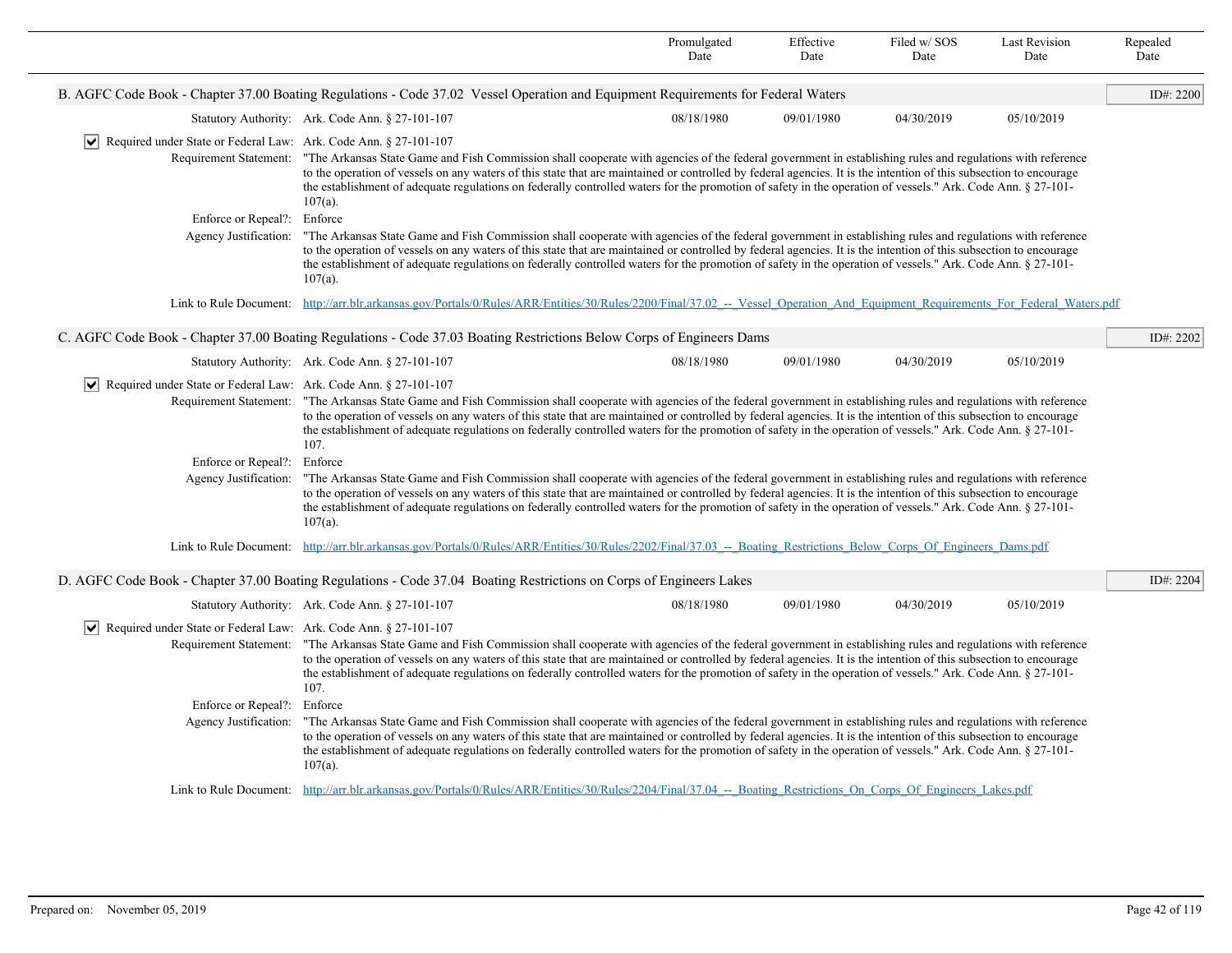|                                                                                 |                                                                                                                                                                                                                                                                                                                                                                                                                                                                                                                                     | Promulgated<br>Date | Effective<br>Date | Filed w/ SOS<br>Date | <b>Last Revision</b><br>Date | Repealed<br>Date |
|---------------------------------------------------------------------------------|-------------------------------------------------------------------------------------------------------------------------------------------------------------------------------------------------------------------------------------------------------------------------------------------------------------------------------------------------------------------------------------------------------------------------------------------------------------------------------------------------------------------------------------|---------------------|-------------------|----------------------|------------------------------|------------------|
|                                                                                 | E. AGFC Code Book - Chapter 37.00 Boating Regulations - Code 37.05 Skiing Prohibited in Bay Town/Indian Bay Area                                                                                                                                                                                                                                                                                                                                                                                                                    |                     |                   |                      |                              | ID#: 2206        |
|                                                                                 | Statutory Authority: Ark. Code Ann. § 27-101-107                                                                                                                                                                                                                                                                                                                                                                                                                                                                                    | 08/18/1980          | 09/01/1980        | 04/30/2019           | 05/10/2019                   |                  |
| $ \mathbf{v} $ Required under State or Federal Law: Ark. Code Ann. § 27-101-107 |                                                                                                                                                                                                                                                                                                                                                                                                                                                                                                                                     |                     |                   |                      |                              |                  |
|                                                                                 | Requirement Statement: "The Arkansas State Game and Fish Commission shall cooperate with agencies of the federal government in establishing rules and regulations with reference<br>to the operation of vessels on any waters of this state that are maintained or controlled by federal agencies. It is the intention of this subsection to encourage<br>the establishment of adequate regulations on federally controlled waters for the promotion of safety in the operation of vessels." Ark. Code Ann. § 27-101-<br>107.       |                     |                   |                      |                              |                  |
| Enforce or Repeal?: Enforce                                                     |                                                                                                                                                                                                                                                                                                                                                                                                                                                                                                                                     |                     |                   |                      |                              |                  |
| Agency Justification:                                                           | "The Arkansas State Game and Fish Commission shall cooperate with agencies of the federal government in establishing rules and regulations with reference<br>to the operation of vessels on any waters of this state that are maintained or controlled by federal agencies. It is the intention of this subsection to encourage<br>the establishment of adequate regulations on federally controlled waters for the promotion of safety in the operation of vessels." Ark. Code Ann. § 27-101-<br>$107(a)$ .                        |                     |                   |                      |                              |                  |
|                                                                                 | Link to Rule Document: http://arr.blr.arkansas.gov/Portals/0/Rules/ARR/Entities/30/Rules/2206/Final/37.05 -- Skiing Prohibited In Bay Town Indian Bay Area.pdf                                                                                                                                                                                                                                                                                                                                                                      |                     |                   |                      |                              |                  |
|                                                                                 | F. AGFC Code Book - Chapter 37.00 Boating Regulations - Code 37.06 Skiing Restrictions on Mellwood Lake                                                                                                                                                                                                                                                                                                                                                                                                                             |                     |                   |                      |                              | ID#: 2208        |
|                                                                                 | Statutory Authority: Ark. Code Ann. § 27-101-107                                                                                                                                                                                                                                                                                                                                                                                                                                                                                    | 08/18/1980          | 09/01/1980        | 04/30/2019           | 05/10/2019                   |                  |
| Required under State or Federal Law: Ark. Code Ann. § 27-101-107                |                                                                                                                                                                                                                                                                                                                                                                                                                                                                                                                                     |                     |                   |                      |                              |                  |
|                                                                                 | Requirement Statement: "The Arkansas State Game and Fish Commission shall cooperate with agencies of the federal government in establishing rules and regulations with reference<br>to the operation of vessels on any waters of this state that are maintained or controlled by federal agencies. It is the intention of this subsection to encourage<br>the establishment of adequate regulations on federally controlled waters for the promotion of safety in the operation of vessels." Ark. Code Ann. § 27-101-<br>$107(a)$ . |                     |                   |                      |                              |                  |
| Enforce or Repeal?: Enforce                                                     |                                                                                                                                                                                                                                                                                                                                                                                                                                                                                                                                     |                     |                   |                      |                              |                  |
| Agency Justification:                                                           | "The Arkansas State Game and Fish Commission shall cooperate with agencies of the federal government in establishing rules and regulations with reference<br>to the operation of vessels on any waters of this state that are maintained or controlled by federal agencies. It is the intention of this subsection to encourage<br>the establishment of adequate regulations on federally controlled waters for the promotion of safety in the operation of vessels." Ark. Code Ann. § 27-101-<br>$107(a)$ .                        |                     |                   |                      |                              |                  |
|                                                                                 | Link to Rule Document: http://arr.blr.arkansas.gov/Portals/0/Rules/ARR/Entities/30/Rules/2208/Final/37.06 -- Skiing Restrictions On Mellwood Lake.pdf                                                                                                                                                                                                                                                                                                                                                                               |                     |                   |                      |                              |                  |
|                                                                                 | G. AGFC Code Book - Chapter 37.00 Boating Regulations - Code 37.07 Skiing Prohibited in White River/LaGrue Bayou Confluence Area                                                                                                                                                                                                                                                                                                                                                                                                    |                     |                   |                      |                              | ID#: 2209        |
|                                                                                 | Statutory Authority: Ark. Code Ann. § 27-101-107                                                                                                                                                                                                                                                                                                                                                                                                                                                                                    | 08/18/1980          | 09/01/1980        | 04/30/2019           | 05/10/2019                   |                  |
| $ \mathbf{v} $ Required under State or Federal Law: Ark. Code Ann. § 27-101-107 |                                                                                                                                                                                                                                                                                                                                                                                                                                                                                                                                     |                     |                   |                      |                              |                  |
| Requirement Statement:                                                          | "The Arkansas State Game and Fish Commission shall cooperate with agencies of the federal government in establishing rules and regulations with reference<br>to the operation of vessels on any waters of this state that are maintained or controlled by federal agencies. It is the intention of this subsection to encourage<br>the establishment of adequate regulations on federally controlled waters for the promotion of safety in the operation of vessels." Ark. Code Ann. § 27-101-<br>$107(a)$ .                        |                     |                   |                      |                              |                  |
| Enforce or Repeal?:                                                             | Enforce                                                                                                                                                                                                                                                                                                                                                                                                                                                                                                                             |                     |                   |                      |                              |                  |
| Agency Justification:                                                           | "The Arkansas State Game and Fish Commission shall cooperate with agencies of the federal government in establishing rules and regulations with reference<br>to the operation of vessels on any waters of this state that are maintained or controlled by federal agencies. It is the intention of this subsection to encourage<br>the establishment of adequate regulations on federally controlled waters for the promotion of safety in the operation of vessels." Ark. Code Ann. § 27-101-<br>$107(a)$ .                        |                     |                   |                      |                              |                  |
|                                                                                 | Link to Rule Document: http://arr.blr.arkansas.gov/Portals/0/Rules/ARR/Entities/30/Rules/2209/Final/37.07 -- Skiing Prohibited In White River Lagrue Bayou Confluence Area.pdf                                                                                                                                                                                                                                                                                                                                                      |                     |                   |                      |                              |                  |
|                                                                                 |                                                                                                                                                                                                                                                                                                                                                                                                                                                                                                                                     |                     |                   |                      |                              |                  |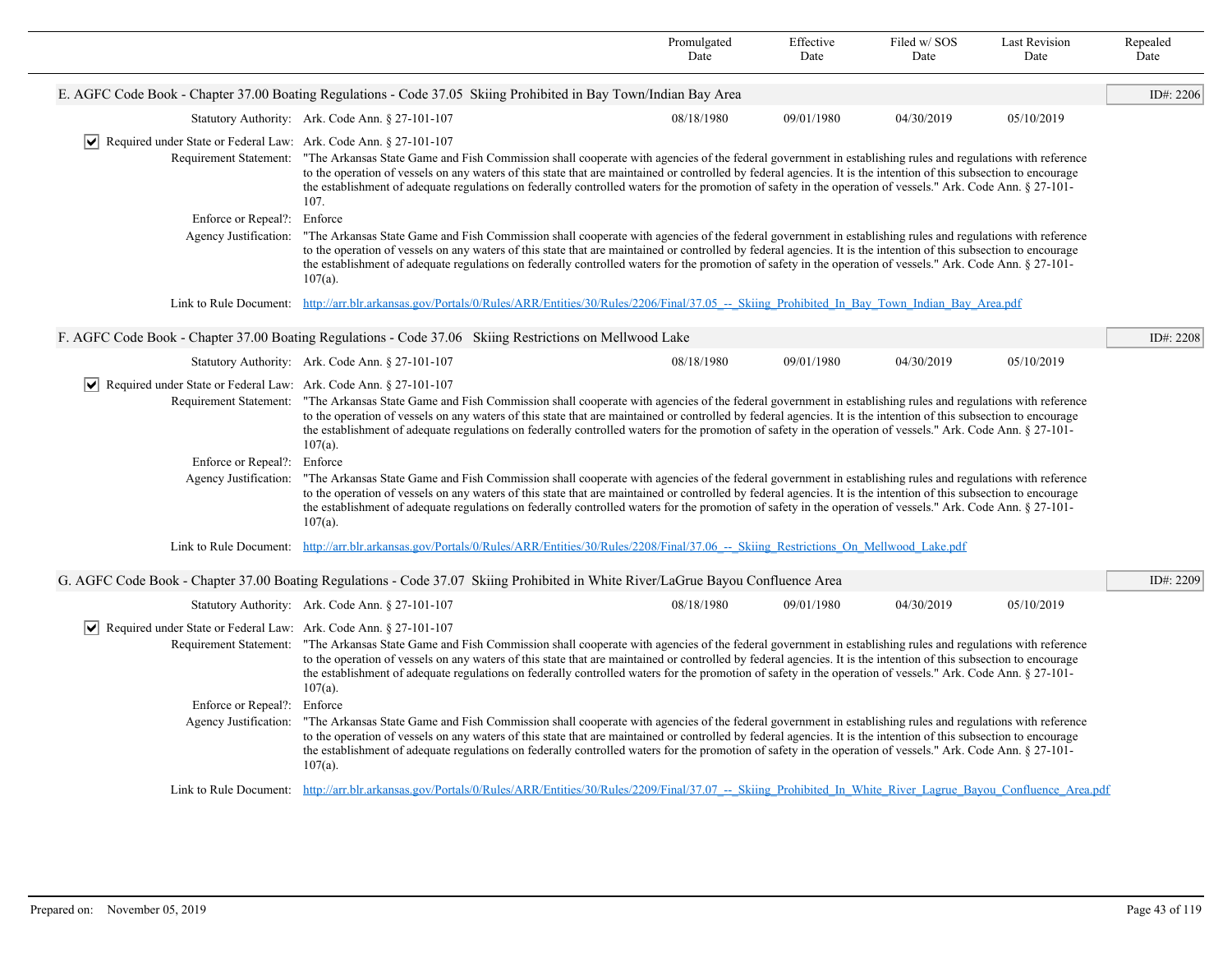|                                                                                 |                                                                                                                                                                                                                                                                                                                                                                                                                                                                                                                                                               | Promulgated<br>Date | Effective<br>Date | Filed w/ SOS<br>Date | <b>Last Revision</b><br>Date | Repealed<br>Date |
|---------------------------------------------------------------------------------|---------------------------------------------------------------------------------------------------------------------------------------------------------------------------------------------------------------------------------------------------------------------------------------------------------------------------------------------------------------------------------------------------------------------------------------------------------------------------------------------------------------------------------------------------------------|---------------------|-------------------|----------------------|------------------------------|------------------|
|                                                                                 | H. AGFC Code Book - Chapter 37.00 Boating Regulations - Code 37.08 Outboard Motor Restrictions on Buffalo National River                                                                                                                                                                                                                                                                                                                                                                                                                                      |                     |                   |                      |                              | ID#: 2211        |
|                                                                                 | Statutory Authority: Ark Code Ann. § 27-101-107                                                                                                                                                                                                                                                                                                                                                                                                                                                                                                               | 06/21/1982          | 07/01/1982        | 04/30/2019           | 05/10/2019                   |                  |
| $ \mathbf{v} $ Required under State or Federal Law: Ark Code Ann. § 27-101-107  | Requirement Statement: "The Arkansas State Game and Fish Commission shall cooperate with agencies of the federal government in establishing rules and regulations with reference<br>to the operation of vessels on any waters of this state that are maintained or controlled by federal agencies. It is the intention of this subsection to encourage<br>the establishment of adequate regulations on federally controlled waters for the promotion of safety in the operation of vessels." Ark. Code Ann. § 27-101-<br>$107(a)$ .                           |                     |                   |                      |                              |                  |
| Enforce or Repeal?: Enforce<br>Agency Justification:                            | "The Arkansas State Game and Fish Commission shall cooperate with agencies of the federal government in establishing rules and regulations with reference<br>to the operation of vessels on any waters of this state that are maintained or controlled by federal agencies. It is the intention of this subsection to encourage<br>the establishment of adequate regulations on federally controlled waters for the promotion of safety in the operation of vessels." Ark. Code Ann. § 27-101-<br>$107(a)$ .                                                  |                     |                   |                      |                              |                  |
|                                                                                 | Link to Rule Document: http://arr.blr.arkansas.gov/Portals/0/Rules/ARR/Entities/30/Rules/2211/Final/37.08 -- Outboard Motor Restrictions On Buffalo National River.pdf                                                                                                                                                                                                                                                                                                                                                                                        |                     |                   |                      |                              |                  |
|                                                                                 | I. AGFC Code Book - Chapter 37.00 Boating Regulations - Code 37.09 Vessel Restrictions in Arkansas and White River Navigational Canal                                                                                                                                                                                                                                                                                                                                                                                                                         |                     |                   |                      |                              | ID#: $2212$      |
|                                                                                 | Statutory Authority: Ark. Code Ann. § 27-101-107                                                                                                                                                                                                                                                                                                                                                                                                                                                                                                              | 08/18/1980          | 09/01/1980        | 04/30/2019           | 05/10/2019                   |                  |
| $ \mathbf{v} $ Required under State or Federal Law: Ark. Code Ann. § 27-101-107 | Requirement Statement: "The Arkansas State Game and Fish Commission shall cooperate with agencies of the federal government in establishing rules and regulations with reference<br>to the operation of vessels on any waters of this state that are maintained or controlled by federal agencies. It is the intention of this subsection to encourage<br>the establishment of adequate regulations on federally controlled waters for the promotion of safety in the operation of vessels." Ark. Code Ann. § 27-101-<br>$107(a)$ .                           |                     |                   |                      |                              |                  |
| Enforce or Repeal?: Enforce<br>Agency Justification:                            | "The Arkansas State Game and Fish Commission shall cooperate with agencies of the federal government in establishing rules and regulations with reference<br>to the operation of vessels on any waters of this state that are maintained or controlled by federal agencies. It is the intention of this subsection to encourage<br>the establishment of adequate regulations on federally controlled waters for the promotion of safety in the operation of vessels." Ark. Code Ann. § 27-101-<br>$107(a)$ .                                                  |                     |                   |                      |                              |                  |
|                                                                                 | Link to Rule Document: http://arr.blr.arkansas.gov/Portals/0/Rules/ARR/Entities/30/Rules/2212/Final/37.09 -- Vessel Restrictions In Arkansas And White River Navigational Canal.pdf                                                                                                                                                                                                                                                                                                                                                                           |                     |                   |                      |                              |                  |
|                                                                                 | J. AGFC Code Book - Chapter 37.00 Boating Regulations - Code 37.11 Possession or Use of Glass Containers Within the Banks of Navigable Waterways Prohibited                                                                                                                                                                                                                                                                                                                                                                                                   |                     |                   |                      |                              | ID#: 2217        |
|                                                                                 | Statutory Authority: Ark. Code Ann. §§ 8-6-418 and 27-101-107                                                                                                                                                                                                                                                                                                                                                                                                                                                                                                 | 05/16/2002          | 06/01/2002        | 04/30/2019           | 05/10/2019                   |                  |
|                                                                                 | $ \mathbf{v} $ Required under State or Federal Law: Ark. Code Ann. §§ 8-6-418 and 27-101-107                                                                                                                                                                                                                                                                                                                                                                                                                                                                  |                     |                   |                      |                              |                  |
|                                                                                 | Requirement Statement: "The Arkansas State Game and Fish Commission shall cooperate with agencies of the federal government in establishing rules and regulations with reference<br>to the operation of vessels on any waters of this state that are maintained or controlled by federal agencies. It is the intention of this subsection to encourage<br>the establishment of adequate regulations on federally controlled waters for the promotion of safety in the operation of vessels." Ark. Code Ann. § 27-101-<br>107(a)                               |                     |                   |                      |                              |                  |
| Enforce or Repeal?:<br>Agency Justification:                                    | Enforce<br>Ark. Code Ann. §§ 8-6-418 and 27-101-107. "The Arkansas State Game and Fish Commission shall cooperate with agencies of the federal government in<br>establishing rules and regulations with reference to the operation of vessels on any waters of this state that are maintained or controlled by federal agencies. It<br>is the intention of this subsection to encourage the establishment of adequate regulations on federally controlled waters for the promotion of safety in the<br>operation of vessels." Ark. Code Ann. § 27-101-107(a). |                     |                   |                      |                              |                  |
| Link to Rule Document:                                                          | http://arr.blr.arkansas.gov/Portals/0/Rules/ARR/Entities/30/Rules/2217/Final/37.11 --<br>Possession Or Use Of Glass Containers Within The Banks Of Navigable Waterways Prohibited.pdf                                                                                                                                                                                                                                                                                                                                                                         |                     |                   |                      |                              |                  |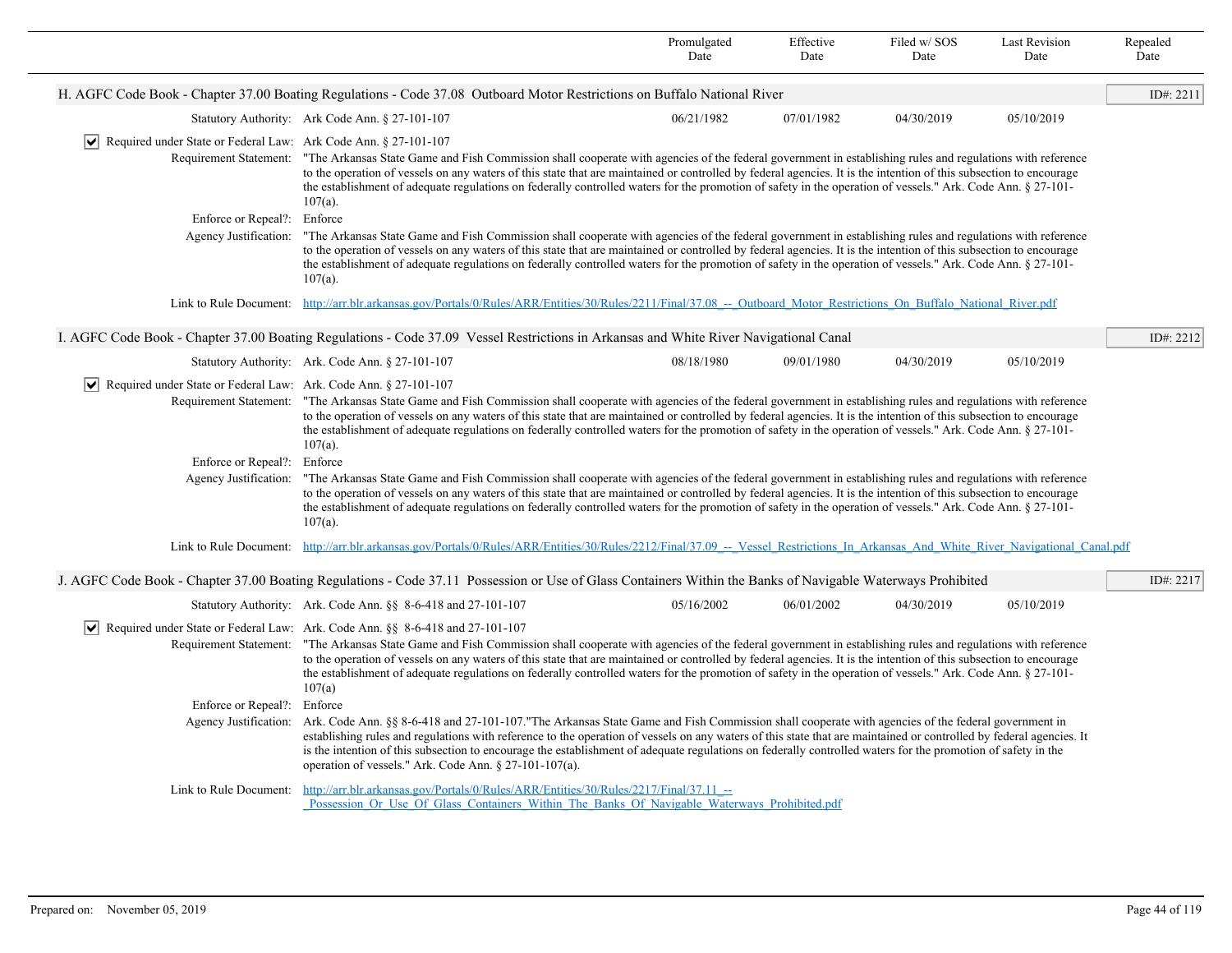|                                                                                        |                                                                                                                                                                                                                                                                                                                                                                                                                                                                                                                                                                                                             | Promulgated<br>Date | Effective<br>Date | Filed w/SOS<br>Date | <b>Last Revision</b><br>Date | Repealed<br>Date |  |
|----------------------------------------------------------------------------------------|-------------------------------------------------------------------------------------------------------------------------------------------------------------------------------------------------------------------------------------------------------------------------------------------------------------------------------------------------------------------------------------------------------------------------------------------------------------------------------------------------------------------------------------------------------------------------------------------------------------|---------------------|-------------------|---------------------|------------------------------|------------------|--|
| K. Arkansas Game and Fish Commission Code Book                                         |                                                                                                                                                                                                                                                                                                                                                                                                                                                                                                                                                                                                             |                     |                   |                     |                              | ID#: 2191        |  |
|                                                                                        | Statutory Authority: These wildlife rules, including for fishing and hunting, are not<br>promulgated under authority of a statute enacted by the General<br>Assembly. These AGFC regulations can be accessed directly at<br>either regulations.agfc.com or https://apps.agfc.com/regulations/.                                                                                                                                                                                                                                                                                                              | 09/17/1945          | 09/28/1945        | 06/21/2019          | 07/01/2019                   |                  |  |
| $ \mathbf{v} $ Required under State or Federal Law: Arkansas Constitution Amendment 35 |                                                                                                                                                                                                                                                                                                                                                                                                                                                                                                                                                                                                             |                     |                   |                     |                              |                  |  |
| Requirement Statement:                                                                 | The Commission promulgates these wildlife rules, including for fishing and hunting, pursuant to Arkansas Constitution Amendment 35, which vests the<br>Commission with the "control, management, restoration, conservation and regulation of  the wildlife resources of the State, including  all property now<br>owned, or used for said purposes and  the administration of the laws now and/or hereafter pertaining thereto." Ark. Const. amend. 35, $\S$ 1.                                                                                                                                             |                     |                   |                     |                              |                  |  |
|                                                                                        | These AGFC regulations can be accessed directly at either regulations.agfc.com or https://apps.agfc.com/regulations/.                                                                                                                                                                                                                                                                                                                                                                                                                                                                                       |                     |                   |                     |                              |                  |  |
| Enforce or Repeal?:                                                                    | Enforce                                                                                                                                                                                                                                                                                                                                                                                                                                                                                                                                                                                                     |                     |                   |                     |                              |                  |  |
| Agency Justification:                                                                  | These wildlife rules, including for fishing and hunting, are not promulgated under authority of a statute enacted by the General Assembly. The Commission<br>promulgates these wildlife rules, including for fishing and hunting, pursuant to Arkansas Constitution Amendment 35, which vests the Commission with the<br>"control, management, restoration, conservation and regulation of  the wildlife resources of the State, including  allproperty now owned, or used for<br>said purposes and the administration of the laws now and/or hereafter pertaining thereto." Ark. Const. amend. 35, $\S$ 1. |                     |                   |                     |                              |                  |  |
| Link to Rule Document:                                                                 | http://arr.blr.arkansas.gov/Portals/0/Rules/ARR/Entities/30/Rules/2191/Final/CodeBook2019.pdf                                                                                                                                                                                                                                                                                                                                                                                                                                                                                                               |                     |                   |                     |                              |                  |  |
|                                                                                        | L. AGFC Code Book - Chapter 01.00 General Information - Code 01.00-M Reward System                                                                                                                                                                                                                                                                                                                                                                                                                                                                                                                          |                     |                   |                     |                              | ID#: 2254        |  |
|                                                                                        | Statutory Authority: Arkansas Constitution Amendment 35 and Ark. Code Ann. § 15-<br>$41 - 115$                                                                                                                                                                                                                                                                                                                                                                                                                                                                                                              | 09/23/1999          | 10/10/1999        | 04/30/2019          | 05/10/2019                   |                  |  |
|                                                                                        | Required under State or Federal Law: Arkansas Constitution Amendment 35 and Ark. Code Ann. § 15-41-115                                                                                                                                                                                                                                                                                                                                                                                                                                                                                                      |                     |                   |                     |                              |                  |  |
|                                                                                        | Requirement Statement: "The Arkansas State Game and Fish Commission is authorized to promulgate rules and regulations for the eligibility, amounts, and payment of rewards to<br>individuals providing information leading to the arrest of violators of commission regulations." Ark. Code Ann. § 15-41-115.                                                                                                                                                                                                                                                                                               |                     |                   |                     |                              |                  |  |
| Enforce or Repeal?: Enforce                                                            |                                                                                                                                                                                                                                                                                                                                                                                                                                                                                                                                                                                                             |                     |                   |                     |                              |                  |  |
| Agency Justification:                                                                  | Arkansas Constitution Amendment 35 and Ark. Code Ann. § 15-41-115. "The Arkansas State Game and Fish Commission is authorized to promulgate rules<br>and regulations for the eligibility, amounts, and payment of rewards to individuals providing information leading to the arrest of violators of commission<br>regulations." Ark. Code Ann. § 15-41-115.                                                                                                                                                                                                                                                |                     |                   |                     |                              |                  |  |
|                                                                                        | Link to Rule Document: http://arr.blr.arkansas.gov/Portals/0/Rules/ARR/Entities/30/Rules/2254/Final/01.00-M -- Reward System.pdf                                                                                                                                                                                                                                                                                                                                                                                                                                                                            |                     |                   |                     |                              |                  |  |
|                                                                                        | M. AGFC Code Book - Chapter 01.00 General Information - Code 01.00-Q Interstate Wildlife Violator Compact                                                                                                                                                                                                                                                                                                                                                                                                                                                                                                   |                     |                   |                     |                              | ID#: 2235        |  |
|                                                                                        | Statutory Authority: Arkansas Constitution Amendment 35 and Ark. Code Ann. § 15-<br>41-119                                                                                                                                                                                                                                                                                                                                                                                                                                                                                                                  | 04/26/2012          | 06/15/2012        | 04/30/2019          | 05/10/2019                   |                  |  |
| $\vert\bm{\mathsf{v}}\vert$                                                            | Required under State or Federal Law: Arkansas Constitution Amendment 35 and Ark. Code Ann. § 15-41-119                                                                                                                                                                                                                                                                                                                                                                                                                                                                                                      |                     |                   |                     |                              |                  |  |
| Requirement Statement:                                                                 | "The Arkansas State Game and Fish Commission may represent the state in matters pertaining to cooperation with other states and the federal government for<br>wildlife conservation, management, and regulation purposes and may enter into compacts, including without limitation the Interstate Wildlife Violator<br>Compact, with other states to provide for reciprocal enforcement of hunting, fishing, trapping, and other wildlife laws of member states." Ark. Code Ann. §<br>$15-41-119(a)$                                                                                                        |                     |                   |                     |                              |                  |  |
| Enforce or Repeal?:                                                                    | Enforce                                                                                                                                                                                                                                                                                                                                                                                                                                                                                                                                                                                                     |                     |                   |                     |                              |                  |  |
| Agency Justification:                                                                  | Arkansas Constitution Amendment 35 and Ark. Code Ann. § 15-41-119."The Arkansas State Game and Fish Commission may represent the state in matters<br>pertaining to cooperation with other states and the federalgovernment for wildlife conservation, management, and regulation purposes and may enter into<br>compacts, including without limitation the Interstate Wildlife Violator Compact, with other states to provide for reciprocal enforcement of hunting, fishing,<br>trapping, and other wildlife laws of member states." Ark. Code Ann. $\S 15-41-119(a)$ .                                    |                     |                   |                     |                              |                  |  |
|                                                                                        | Link to Rule Document: http://arr.blr.arkansas.gov/Portals/0/Rules/ARR/Entities/30/Rules/2235/Final/01.00-O -- Interstate Wildlife Violator Compact.pdf                                                                                                                                                                                                                                                                                                                                                                                                                                                     |                     |                   |                     |                              |                  |  |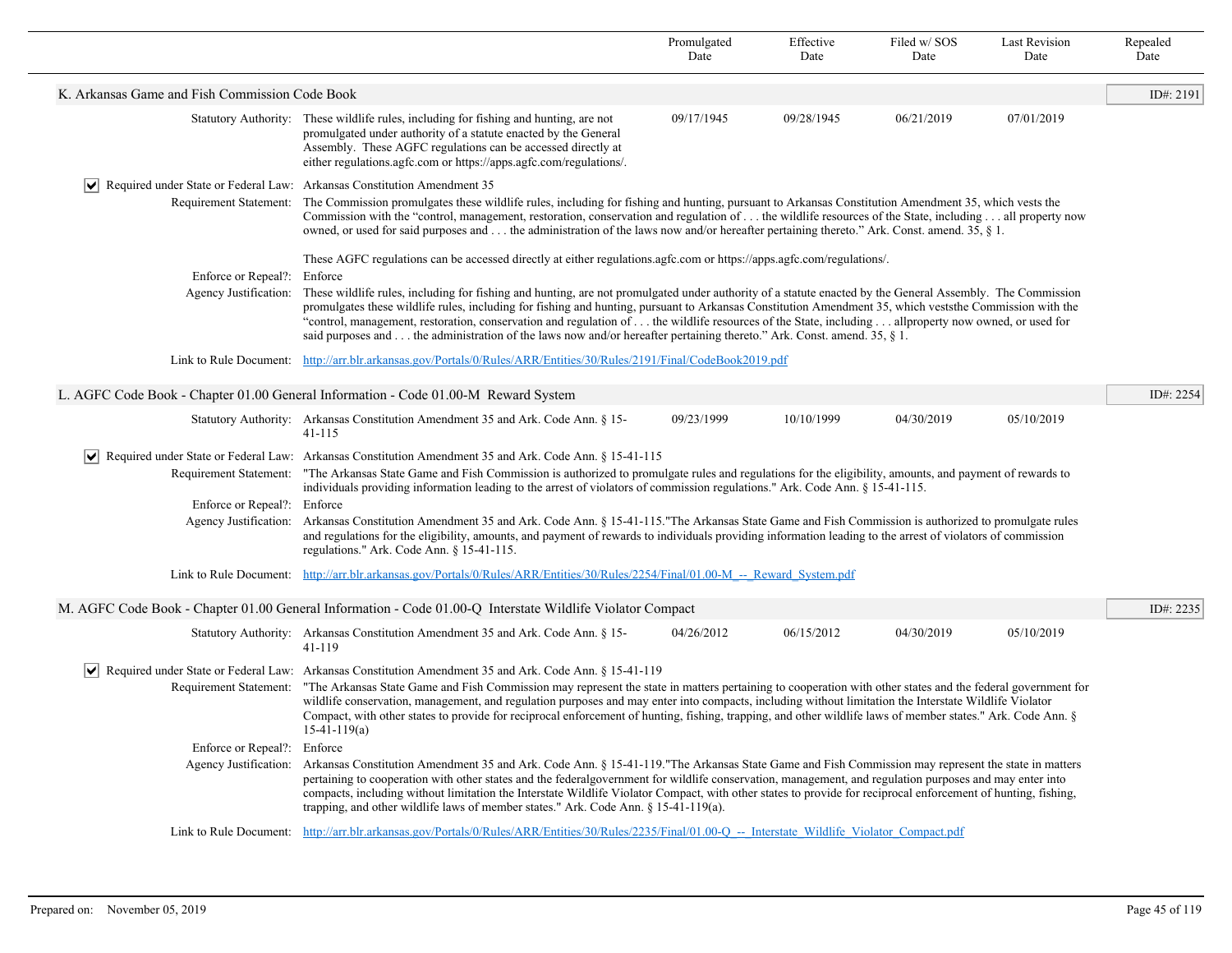|                                                                                                              |                                                                                                                                                                                                                                                                                                                                                                                                                                                                                                                                                                 | Promulgated<br>Date | Effective<br>Date | Filed w/ SOS<br>Date | Last Revision<br>Date | Repealed<br>Date |  |  |
|--------------------------------------------------------------------------------------------------------------|-----------------------------------------------------------------------------------------------------------------------------------------------------------------------------------------------------------------------------------------------------------------------------------------------------------------------------------------------------------------------------------------------------------------------------------------------------------------------------------------------------------------------------------------------------------------|---------------------|-------------------|----------------------|-----------------------|------------------|--|--|
| N. AGFC Code Book - Chapter 03.00 License Regulations - Code 03.16 Hunter Education Certificate Requirements |                                                                                                                                                                                                                                                                                                                                                                                                                                                                                                                                                                 |                     |                   |                      |                       |                  |  |  |
|                                                                                                              | Statutory Authority: Arkansas Constitution Amendment 35 and Ark. Code Ann. § 15-<br>43-238                                                                                                                                                                                                                                                                                                                                                                                                                                                                      | 04/18/1991          | 04/29/1991        | 04/30/2019           | 05/10/2019            |                  |  |  |
| $ \vee $                                                                                                     | Required under State or Federal Law: Arkansas Constitution Amendment 35 and Ark. Code Ann. § 15-43-238                                                                                                                                                                                                                                                                                                                                                                                                                                                          |                     |                   |                      |                       |                  |  |  |
| Requirement Statement:                                                                                       | "The commission is authorized and encouraged to establish, maintain, and operate a program of hunter training and hunter safety in this state The<br>commission is authorized to adopt and enforce rules and regulations it shall deem appropriate and necessary to properly carry out the purposes and intent of<br>this section." Ark. Code Ann. § 15-43-238                                                                                                                                                                                                  |                     |                   |                      |                       |                  |  |  |
| Enforce or Repeal?: Enforce                                                                                  |                                                                                                                                                                                                                                                                                                                                                                                                                                                                                                                                                                 |                     |                   |                      |                       |                  |  |  |
| Agency Justification:                                                                                        | Arkansas Constitution Amendment 35 and Ark. Code Ann. § 15-43-238."The commission is authorized and encouraged to establish, maintain, and operate a<br>program of hunter training and hunter safety in this state Thecommission is authorized to adopt and enforce rules and regulations it shall deem appropriate<br>and necessary to properly carry out the purposes and intent of this section." Ark. Code Ann. § 15-43-238.                                                                                                                                |                     |                   |                      |                       |                  |  |  |
| Link to Rule Document:                                                                                       | http://arr.blr.arkansas.gov/Portals/0/Rules/ARR/Entities/30/Rules/2261/Final/03.16 -- Hunter Education Certificate Requirements.pdf                                                                                                                                                                                                                                                                                                                                                                                                                             |                     |                   |                      |                       |                  |  |  |
|                                                                                                              | O. AGFC Code Book - Chapter 03.00 License Regulations - Code 03.17 Boater Education Certificate Requirements                                                                                                                                                                                                                                                                                                                                                                                                                                                    |                     |                   |                      |                       | ID#: 2263        |  |  |
|                                                                                                              | Statutory Authority: Ark. Code Ann. § 27-101-501                                                                                                                                                                                                                                                                                                                                                                                                                                                                                                                | 12/14/2000          | 01/15/2001        | 04/30/2019           | 05/10/2019            |                  |  |  |
| Required under State or Federal Law: Ark. Code Ann. § 27-101-501                                             |                                                                                                                                                                                                                                                                                                                                                                                                                                                                                                                                                                 |                     |                   |                      |                       |                  |  |  |
|                                                                                                              | Requirement Statement: "The regulation of boating and boaters in the state is the primary responsibility of the Arkansas State Game and Fish Commission under Arkansas<br>Constitution, Amendment 35  The commission is authorized and encouraged to establish, maintain, and operate a program of boater training and boater<br>safety in this state  The commission may adopt and enforce rules and regulations it shall deem appropriate and necessary to properly carry out the purposes<br>and intent of this section." Ark. Code Ann. § 27-101-501.       |                     |                   |                      |                       |                  |  |  |
| Enforce or Repeal?:                                                                                          | Enforce                                                                                                                                                                                                                                                                                                                                                                                                                                                                                                                                                         |                     |                   |                      |                       |                  |  |  |
| Agency Justification:                                                                                        | Ark. Code Ann. § 27-101-501. "The regulation of boating and boaters in the state is the primary responsibility of the Arkansas State Game and Fish<br>Commission under Arkansas Constitution, Amendment 35  The commission is authorized and encouraged to establish, maintain, and operate a program of<br>boater training and boater safety in this state  The commission may adopt and enforce rules and regulations it shall deem appropriate and necessary to<br>properly carry out the purposes and intent of this section." Ark. Code Ann. § 27-101-501. |                     |                   |                      |                       |                  |  |  |
|                                                                                                              | Link to Rule Document: http://arr.blr.arkansas.gov/Portals/0/Rules/ARR/Entities/30/Rules/2263/Final/03.17 -- Boater Education Certificate Requirements.pdf                                                                                                                                                                                                                                                                                                                                                                                                      |                     |                   |                      |                       |                  |  |  |
|                                                                                                              | P. AGFC Code Book - Chapter D1.00 License - Addendum D1.01 Licenses, Permits, Stamps, Tags, Costs, and Expiration Dates                                                                                                                                                                                                                                                                                                                                                                                                                                         |                     |                   |                      |                       | ID#: 2260        |  |  |
|                                                                                                              | Statutory Authority: Arkansas Constitution Amendment 35 and Ark. Code Ann. § 15-<br>42-104. Precise date of intial rule promulgation presently<br>unknown and is being researched.                                                                                                                                                                                                                                                                                                                                                                              | 09/17/1945          | 09/28/1945        | 06/21/2019           | 07/01/2019            |                  |  |  |
| $ \bm{\mathsf{v}} $                                                                                          | Required under State or Federal Law: Arkansas Constitution Amendment 35 and Ark. Code Ann. § 15-42-104                                                                                                                                                                                                                                                                                                                                                                                                                                                          |                     |                   |                      |                       |                  |  |  |
|                                                                                                              | Requirement Statement: Ark. Code Ann. § 15-42-104 contains provisions for resident hunting and fishing licenses, including a statement that AGFC may promulgate rules relating<br>thereto.                                                                                                                                                                                                                                                                                                                                                                      |                     |                   |                      |                       |                  |  |  |
| Enforce or Repeal?:                                                                                          | Enforce                                                                                                                                                                                                                                                                                                                                                                                                                                                                                                                                                         |                     |                   |                      |                       |                  |  |  |
| Agency Justification:                                                                                        | Arkansas Constitution Amendment 35 and Ark. Code Ann. § 15-42-104.Ark. Code Ann. § 15-42-104 contains provisions for resident hunting and fishing<br>licenses, including a statement that AGFC may promulgate rules relating thereto.                                                                                                                                                                                                                                                                                                                           |                     |                   |                      |                       |                  |  |  |
|                                                                                                              | Link to Rule Document: http://arr.blr.arkansas.gov/Portals/0/Rules/ARR/Entities/30/Rules/2260/Final/D101 -- Licenses Permits Stamps Tags Costs And Expiration Dates.pdf                                                                                                                                                                                                                                                                                                                                                                                         |                     |                   |                      |                       |                  |  |  |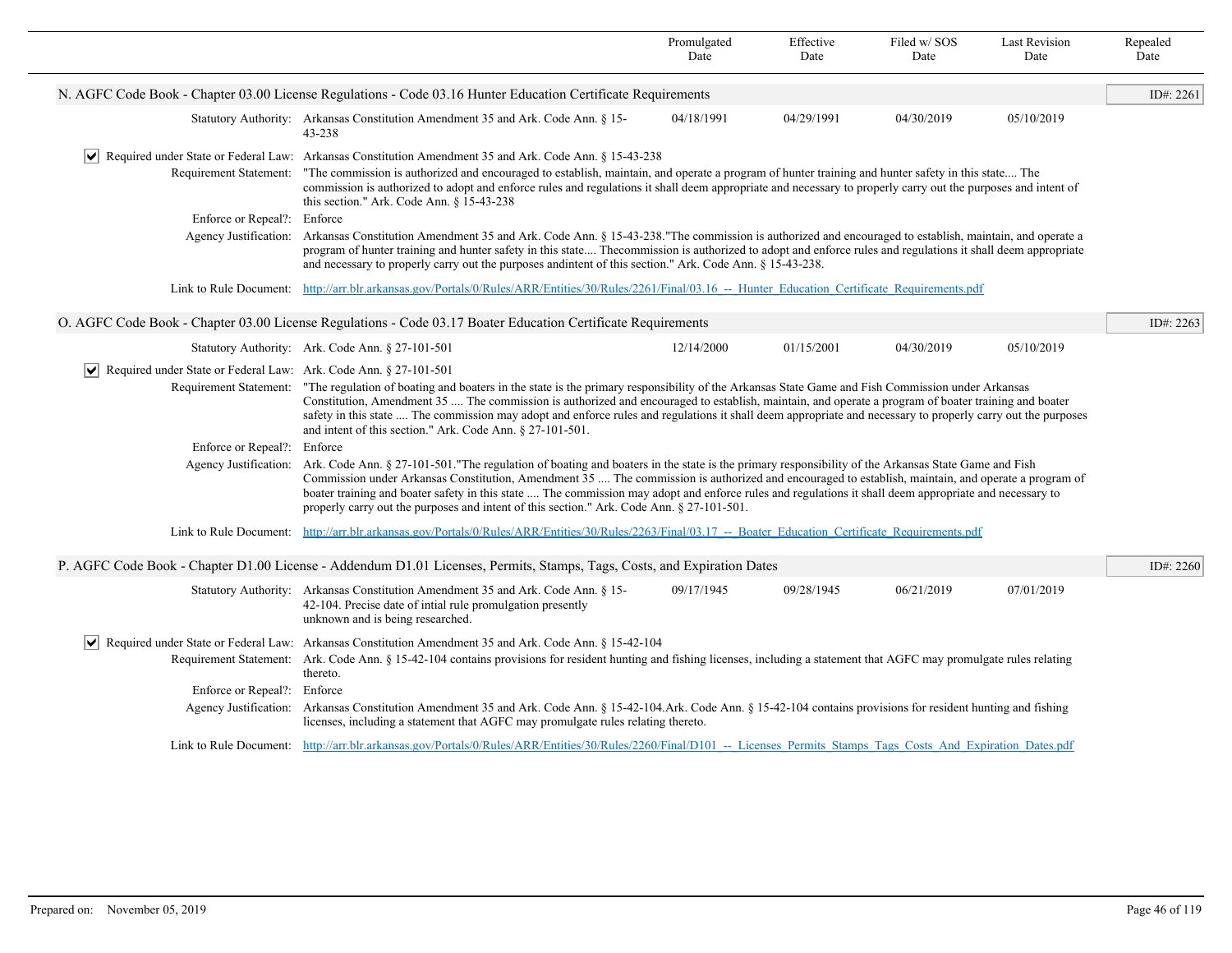|                                                                                                             |                                                                                                                                                                                                                                                                                                                                                                                                                                                                                                                                                                                                                                                                                                                                                                                                                                             | Promulgated<br>Date | Effective<br>Date | Filed w/SOS<br>Date | <b>Last Revision</b><br>Date | Repealed<br>Date |  |  |
|-------------------------------------------------------------------------------------------------------------|---------------------------------------------------------------------------------------------------------------------------------------------------------------------------------------------------------------------------------------------------------------------------------------------------------------------------------------------------------------------------------------------------------------------------------------------------------------------------------------------------------------------------------------------------------------------------------------------------------------------------------------------------------------------------------------------------------------------------------------------------------------------------------------------------------------------------------------------|---------------------|-------------------|---------------------|------------------------------|------------------|--|--|
|                                                                                                             | Q. Arkansas Game and Fish Commission Regulations for Mineral Exploration and Production                                                                                                                                                                                                                                                                                                                                                                                                                                                                                                                                                                                                                                                                                                                                                     |                     |                   |                     |                              | ID#: 2195        |  |  |
|                                                                                                             | Statutory Authority: Arkansas Constitution Amendment 35 and Ark. Code Ann. § 22-5<br>$-812$                                                                                                                                                                                                                                                                                                                                                                                                                                                                                                                                                                                                                                                                                                                                                 | 06/22/2006          | 07/06/2006        | 06/26/2006          |                              |                  |  |  |
| $ \vee $                                                                                                    | Required under State or Federal Law: Arkansas Constitution Amendment 35 and Ark. Code Ann. § 22-5-812                                                                                                                                                                                                                                                                                                                                                                                                                                                                                                                                                                                                                                                                                                                                       |                     |                   |                     |                              |                  |  |  |
|                                                                                                             | Requirement Statement: Arkansas Constitution Amendment 35 vests the Commission with the "control, manage-ment, restoration, conservation and regulation of the wildlife<br>resources of the State, including all property now owned, or used for said purposes and the administration of the laws now and/or hereafter pertaining<br>thereto." Ark. Const. amend. 35, § 1. Additionally, "The Arkansas State Game and Fish Commission shall promulgate rules and regulations necessary to<br>lease mineral rights and to issue permits to produce and sever minerals on commission lands in conformity with the requirements, procedures, standards, and<br>methods as provided in this section and §§ 22-5-801 -- 22-5-811 and 22-5-813." Ark. Code Ann. § 22-5-812.                                                                       |                     |                   |                     |                              |                  |  |  |
| Enforce or Repeal?: Enforce                                                                                 |                                                                                                                                                                                                                                                                                                                                                                                                                                                                                                                                                                                                                                                                                                                                                                                                                                             |                     |                   |                     |                              |                  |  |  |
|                                                                                                             | Agency Justification: Arkansas Constitution Amendment 35 and Ark. Code Ann. § 22-5-812. Arkansas Constitution Amendment 35 vests the Commission with the "control,<br>management, restoration, conservation and regulation of  the wildlife resources of the State, including  all property now owned, or used for said<br>purposes and the administration of the laws now and/or hereafter pertaining thereto." Ark. Const. amend. 35, § 1. Additionally, "The Arkansas State<br>Game and Fish Commission shall promulgate rules and regulations necessary to lease mineral rights and to issue permits to produce and sever minerals on<br>commission lands in conformity with the requirements, procedures, standards, and methods as provided in this section and §§ 22-5-801 -- 22-5-811 and 22-5-<br>813." Ark. Code Ann. § 22-5-812. |                     |                   |                     |                              |                  |  |  |
|                                                                                                             | Link to Rule Document: http://arr.blr.arkansas.gov/Portals/0/Rules/ARR/Entities/30/Rules/2195/Final/Regulations for Oil and Gas Production.pdf                                                                                                                                                                                                                                                                                                                                                                                                                                                                                                                                                                                                                                                                                              |                     |                   |                     |                              |                  |  |  |
| <b>Arkansas Towing and Recovery Board</b>                                                                   |                                                                                                                                                                                                                                                                                                                                                                                                                                                                                                                                                                                                                                                                                                                                                                                                                                             |                     |                   |                     |                              |                  |  |  |
| <b>ACTIVE RULES</b>                                                                                         |                                                                                                                                                                                                                                                                                                                                                                                                                                                                                                                                                                                                                                                                                                                                                                                                                                             |                     |                   |                     |                              |                  |  |  |
| Enforce                                                                                                     |                                                                                                                                                                                                                                                                                                                                                                                                                                                                                                                                                                                                                                                                                                                                                                                                                                             |                     |                   |                     |                              |                  |  |  |
| Arkansas Towing & Recovery Board                                                                            |                                                                                                                                                                                                                                                                                                                                                                                                                                                                                                                                                                                                                                                                                                                                                                                                                                             |                     |                   |                     |                              | ID#: 10729       |  |  |
|                                                                                                             | Statutory Authority: ACA 27-50-1201 et seq.                                                                                                                                                                                                                                                                                                                                                                                                                                                                                                                                                                                                                                                                                                                                                                                                 | 06/17/2014          | 07/01/2014        | 10/17/2014          |                              |                  |  |  |
| Required under State or Federal Law: (none)<br>Requirement Statement: (none)<br>Enforce or Repeal?: Enforce | Agency Justification: ACA 27-50-1201 et seq. authorizes the Board to promulgate rules. The current rule establishes the procedures for licensing tow business domiciled in the<br>State of Arkansas and to issue Tow Vehicle Safety Permits for the operation of tow and recovery vehicles. In addition the rule along with the statute directs<br>the agency in the area of consumer protection, particularly timely notice and excessive fees for towing, recovery or storage.                                                                                                                                                                                                                                                                                                                                                            |                     |                   |                     |                              |                  |  |  |
|                                                                                                             | Link to Rule Document: http://arr.blr.arkansas.gov/Portals/0/Rules/ARR/Entities/62/Rules/10729/Final/ATRB CurrentRule Act 781.pdf                                                                                                                                                                                                                                                                                                                                                                                                                                                                                                                                                                                                                                                                                                           |                     |                   |                     |                              |                  |  |  |
| <b>Auctioneers Licensing Board</b>                                                                          |                                                                                                                                                                                                                                                                                                                                                                                                                                                                                                                                                                                                                                                                                                                                                                                                                                             |                     |                   |                     |                              |                  |  |  |
| <b>ACTIVE RULES</b>                                                                                         |                                                                                                                                                                                                                                                                                                                                                                                                                                                                                                                                                                                                                                                                                                                                                                                                                                             |                     |                   |                     |                              |                  |  |  |
| Enforce                                                                                                     |                                                                                                                                                                                                                                                                                                                                                                                                                                                                                                                                                                                                                                                                                                                                                                                                                                             |                     |                   |                     |                              |                  |  |  |
| Rules & Regs                                                                                                |                                                                                                                                                                                                                                                                                                                                                                                                                                                                                                                                                                                                                                                                                                                                                                                                                                             |                     |                   |                     |                              | ID#: 9662        |  |  |
| Statutory Authority: 17-17-207                                                                              |                                                                                                                                                                                                                                                                                                                                                                                                                                                                                                                                                                                                                                                                                                                                                                                                                                             | 07/01/1989          | 07/01/1989        | 07/01/1989          | 02/05/2010                   |                  |  |  |
| Required under State or Federal Law: (none)<br>Requirement Statement: (none)<br>Enforce or Repeal?: Enforce | Agency Justification: Ark. Code Ann. § 17-17-207 empowers the Auctioneer's Licensing Board with the authority to "promulgate such rules and regulations as may be necessary<br>to implement this chapter." The Board has undergone a thorough review of those Rules and Regulations currently in effect and has determined that they are                                                                                                                                                                                                                                                                                                                                                                                                                                                                                                    |                     |                   |                     |                              |                  |  |  |
|                                                                                                             | still necessary for carrying out the purpose of the Act as codified at Ark. Code. Ann. § 17-17-102.<br>Link to Rule Document: http://arr.blr.arkansas.gov/Portals/0/Rules/ARR/Entities/40/Rules/9662/Final/2010 - AALB Rules 1 -1.pdf                                                                                                                                                                                                                                                                                                                                                                                                                                                                                                                                                                                                       |                     |                   |                     |                              |                  |  |  |
|                                                                                                             |                                                                                                                                                                                                                                                                                                                                                                                                                                                                                                                                                                                                                                                                                                                                                                                                                                             |                     |                   |                     |                              |                  |  |  |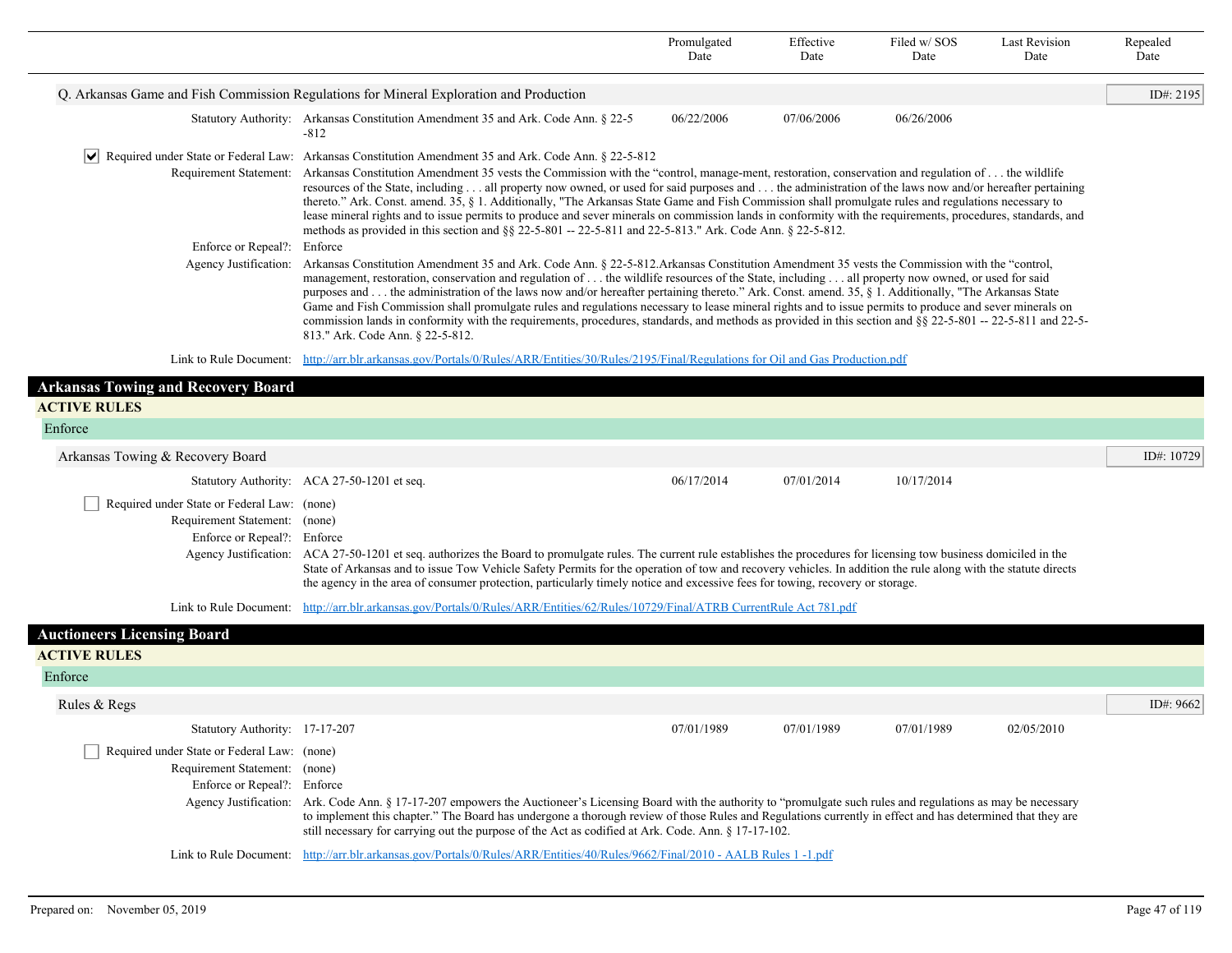|                                                                                                                  |                                                                                                                                                                                                                                                                                                                                                                                                                                                                               | Promulgated<br>Date | Effective<br>Date | Filed w/SOS<br>Date | <b>Last Revision</b><br>Date | Repealed<br>Date |
|------------------------------------------------------------------------------------------------------------------|-------------------------------------------------------------------------------------------------------------------------------------------------------------------------------------------------------------------------------------------------------------------------------------------------------------------------------------------------------------------------------------------------------------------------------------------------------------------------------|---------------------|-------------------|---------------------|------------------------------|------------------|
| <b>Committee of Plumbing Examiners</b>                                                                           |                                                                                                                                                                                                                                                                                                                                                                                                                                                                               |                     |                   |                     |                              |                  |
| <b>ACTIVE RULES</b>                                                                                              |                                                                                                                                                                                                                                                                                                                                                                                                                                                                               |                     |                   |                     |                              |                  |
| Enforce                                                                                                          |                                                                                                                                                                                                                                                                                                                                                                                                                                                                               |                     |                   |                     |                              |                  |
| Arkansas State Plumbing Code/Gas Code                                                                            |                                                                                                                                                                                                                                                                                                                                                                                                                                                                               |                     |                   |                     |                              | ID#: 2509        |
|                                                                                                                  | Statutory Authority: Ark. Code Ann. § 17-38-201                                                                                                                                                                                                                                                                                                                                                                                                                               | 10/05/2013          | 10/05/2013        | 09/04/2013          |                              |                  |
| Required under State or Federal Law: (none)<br>Requirement Statement: (none)<br>Enforce or Repeal?: Enforce      | Agency Justification: The purpose is to protect and serve the citizens of Arkansas by establishing standards for design, proper installation, and inspection of plumbing and                                                                                                                                                                                                                                                                                                  |                     |                   |                     |                              |                  |
|                                                                                                                  | natural gas systems. The Arkansas State Board of Health has the power to ensure that the construction, installation, and maintenance of plumbing in<br>connection with all buildings in the State shall be safe and sanitary in order to safeguard public health. This includes the installation, repair, maintenance, and<br>renovation of all piping, fixtures, appurtenances, and appliances for a supply of water or for the disposal of waste water, and any gas piping. |                     |                   |                     |                              |                  |
|                                                                                                                  | Link to Rule Document: http://arr.blr.arkansas.gov/Portals/0/Rules/ARR/Entities/191/Rules/2509/Final/plumbing code.pdf                                                                                                                                                                                                                                                                                                                                                        |                     |                   |                     |                              |                  |
| <b>Restricted Gas Fitter</b>                                                                                     |                                                                                                                                                                                                                                                                                                                                                                                                                                                                               |                     |                   |                     |                              | ID#: 2427        |
|                                                                                                                  | Statutory Authority: Ark. Code Ann. § 17-38-201                                                                                                                                                                                                                                                                                                                                                                                                                               | 02/15/1992          | 02/15/1992        | 02/05/1992          |                              |                  |
| Required under State or Federal Law: (none)<br>Requirement Statement: (none)<br>Enforce or Repeal?: Enforce      |                                                                                                                                                                                                                                                                                                                                                                                                                                                                               |                     |                   |                     |                              |                  |
|                                                                                                                  | Agency Justification: The Department of Health may issue restricted licenses limited to gas fitters if the licensee has demonstrated competency for this particular phase of<br>plumbing. The Arkansas State Board of Health may adopt rules defining restrictions pertaining to the type of work allowed, geographical area served, and<br>term of the type of restricted license.                                                                                           |                     |                   |                     |                              |                  |
|                                                                                                                  | Link to Rule Document: http://arr.blr.arkansas.gov/Portals/0/Rules/ARR/Entities/191/Rules/2427/Final/restrict plumber gas fitter.pdf                                                                                                                                                                                                                                                                                                                                          |                     |                   |                     |                              |                  |
| Restricted Lifetime Plumber's License                                                                            |                                                                                                                                                                                                                                                                                                                                                                                                                                                                               |                     |                   |                     |                              | ID#: 2431        |
|                                                                                                                  | Statutory Authority: Ark. Code Ann. § 17-38-311                                                                                                                                                                                                                                                                                                                                                                                                                               | 10/22/1992          | 10/22/1992        | 10/12/1992          |                              |                  |
| $ \mathbf{v} $<br>Required under State or Federal Law: Ark. Code Ann. § 17-38-311<br>Enforce or Repeal?: Enforce | Requirement Statement: These rules are necessary to apply Ark. Code Ann. § 17-38-311.<br>Agency Justification: Upon reaching the age of sixty-five (65), any person who has been a master plumber, licensed as such by the Department of Health, for not fewer than twelve<br>(12) years may apply for a restricted lifetime master plumber license. This license will be issued upon satisfactory proof of age and payment of a fee as<br>prescribed by the Department.      |                     |                   |                     |                              |                  |
|                                                                                                                  | Link to Rule Document: http://arr.blr.arkansas.gov/Portals/0/Rules/ARR/Entities/191/Rules/2431/Final/restricted lifetime plumber.pdf                                                                                                                                                                                                                                                                                                                                          |                     |                   |                     |                              |                  |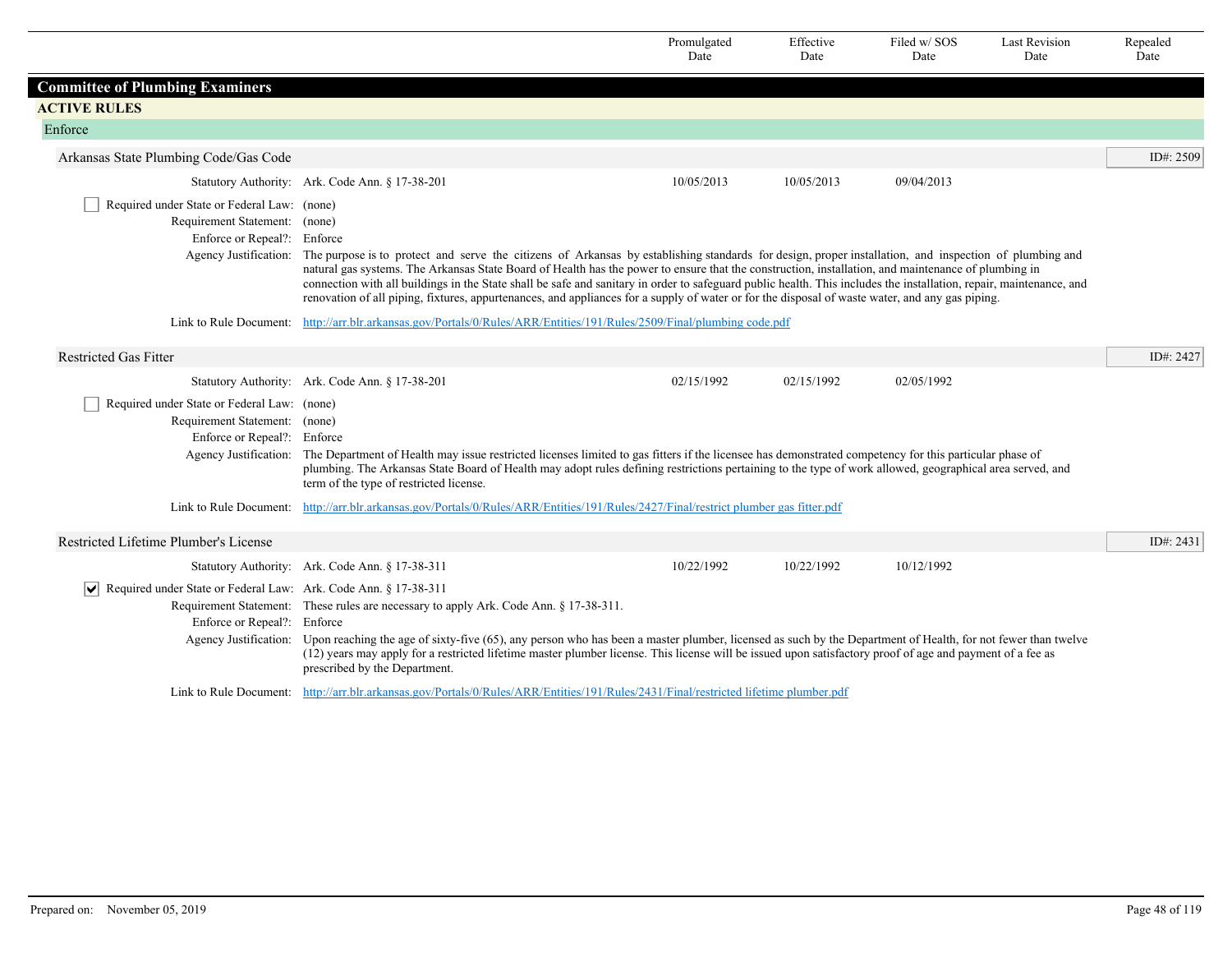|                                                                                                                                       |                                                                                                                                                                                                                                                                                                                                                                                                                                                                                                                                                                                                                                                                                                                                                                                                                                                                                                                                                                                                                                                                                                                                                                                                                                                                                                                                                                                                                                                     | Promulgated<br>Date                                                                                                                                                                                                                                                                                            | Effective<br>Date | Filed w/SOS<br>Date | <b>Last Revision</b><br>Date | Repealed<br>Date |  |
|---------------------------------------------------------------------------------------------------------------------------------------|-----------------------------------------------------------------------------------------------------------------------------------------------------------------------------------------------------------------------------------------------------------------------------------------------------------------------------------------------------------------------------------------------------------------------------------------------------------------------------------------------------------------------------------------------------------------------------------------------------------------------------------------------------------------------------------------------------------------------------------------------------------------------------------------------------------------------------------------------------------------------------------------------------------------------------------------------------------------------------------------------------------------------------------------------------------------------------------------------------------------------------------------------------------------------------------------------------------------------------------------------------------------------------------------------------------------------------------------------------------------------------------------------------------------------------------------------------|----------------------------------------------------------------------------------------------------------------------------------------------------------------------------------------------------------------------------------------------------------------------------------------------------------------|-------------------|---------------------|------------------------------|------------------|--|
|                                                                                                                                       | Rules and Regulations Pertaining to Plumbers License Fee, Expiration, Renewal, Journeyman, and Master Plumber Qualifications                                                                                                                                                                                                                                                                                                                                                                                                                                                                                                                                                                                                                                                                                                                                                                                                                                                                                                                                                                                                                                                                                                                                                                                                                                                                                                                        |                                                                                                                                                                                                                                                                                                                |                   |                     |                              | ID#: 10212       |  |
|                                                                                                                                       | Statutory Authority: Ark. Code Ann. § 17-38-201                                                                                                                                                                                                                                                                                                                                                                                                                                                                                                                                                                                                                                                                                                                                                                                                                                                                                                                                                                                                                                                                                                                                                                                                                                                                                                                                                                                                     | 07/22/2004                                                                                                                                                                                                                                                                                                     | 09/02/2004        | 08/23/2004          |                              |                  |  |
| Required under State or Federal Law: (none)<br>Requirement Statement: (none)<br>Enforce or Repeal?: Enforce<br>Agency Justification:  | The rule sets out reasonable licensing and examination fees for plumbers. The Arkansas State Board of Health, by regulation and after public hearing, may<br>set reasonable license or examination fees for all licenses called for under Act 200 of 1951, as amended, including but not limited to Master Plumber<br>Licenses, Journeyman Plumber License, Apprentice Plumber License registration, Restricted Plumber License and Plumber and/or Gas Inspector<br>Certification.ADH provides consultation to local public health officials, architects, engineers, and other construction-related professions regarding sanitary<br>plumbing and natural gas systems. ADH supervises the inspection program for newly constructed public and private facilities throughout the state for<br>compliance with Plumbing and Fuel Gas Codes, and provides testing and certification of various plumbing related licenses, such as Master/Journeyman, city<br>inspectors and gas fitters. The Department is responsible for publishing codes and rules for licensing, and conducts plumber and gas training programs. ADH<br>staff and the Committee have been reviewing and drafting rule amendments in response to various acts, including Acts 315, 426, 820, 990, and 1011 of 2019.<br>ADH anticipates draft rule amendments being reviewed and approved by the Board of Health in August to ensure completion of promulgation in January<br>2020. |                                                                                                                                                                                                                                                                                                                |                   |                     |                              |                  |  |
| Link to Rule Document: http://arr.blr.arkansas.gov/Portals/0/Rules/ARR/Entities/191/Rules/10212/Final/plumber fees qualifications.pdf |                                                                                                                                                                                                                                                                                                                                                                                                                                                                                                                                                                                                                                                                                                                                                                                                                                                                                                                                                                                                                                                                                                                                                                                                                                                                                                                                                                                                                                                     |                                                                                                                                                                                                                                                                                                                |                   |                     |                              |                  |  |
| Rules and Regulations Pertaining to Plumbing Inspector Certification                                                                  |                                                                                                                                                                                                                                                                                                                                                                                                                                                                                                                                                                                                                                                                                                                                                                                                                                                                                                                                                                                                                                                                                                                                                                                                                                                                                                                                                                                                                                                     |                                                                                                                                                                                                                                                                                                                |                   |                     |                              | ID#: $2430$      |  |
|                                                                                                                                       | Statutory Authority: Ark. Code Ann. § 17-38-201                                                                                                                                                                                                                                                                                                                                                                                                                                                                                                                                                                                                                                                                                                                                                                                                                                                                                                                                                                                                                                                                                                                                                                                                                                                                                                                                                                                                     | 12/20/1987                                                                                                                                                                                                                                                                                                     | 12/20/1987        | 11/30/1987          |                              |                  |  |
| Required under State or Federal Law: (none)<br>Requirement Statement: (none)<br>Enforce or Repeal?: Enforce                           | Agency Justification: The rule is intended to set out the criteria for the certification of municipal plumbing inspectors.<br>Link to Rule Document: http://arr.blr.arkansas.gov/Portals/0/Rules/ARR/Entities/191/Rules/2430/Final/plumbing gas inspector cert.pdf                                                                                                                                                                                                                                                                                                                                                                                                                                                                                                                                                                                                                                                                                                                                                                                                                                                                                                                                                                                                                                                                                                                                                                                  |                                                                                                                                                                                                                                                                                                                |                   |                     |                              |                  |  |
| Rules and Regulations Pertaining to Restricted License Governmental Maintenance                                                       |                                                                                                                                                                                                                                                                                                                                                                                                                                                                                                                                                                                                                                                                                                                                                                                                                                                                                                                                                                                                                                                                                                                                                                                                                                                                                                                                                                                                                                                     |                                                                                                                                                                                                                                                                                                                |                   |                     |                              | ID#: 2428        |  |
|                                                                                                                                       | Statutory Authority: Ark. Code Ann. § 17-38-201                                                                                                                                                                                                                                                                                                                                                                                                                                                                                                                                                                                                                                                                                                                                                                                                                                                                                                                                                                                                                                                                                                                                                                                                                                                                                                                                                                                                     | 12/20/1987                                                                                                                                                                                                                                                                                                     | 12/20/1987        | 11/30/1987          |                              |                  |  |
| Required under State or Federal Law: (none)<br>Requirement Statement: (none)<br>Enforce or Repeal?: Enforce                           |                                                                                                                                                                                                                                                                                                                                                                                                                                                                                                                                                                                                                                                                                                                                                                                                                                                                                                                                                                                                                                                                                                                                                                                                                                                                                                                                                                                                                                                     | Agency Justification: This licensing rule is for plumber maintenance repair of all piping, fixtures, appliances and appurtenances in connection with the water supply, consumer gas<br>piping and sanitary drainage systems of government housing, state buildings, and educational institutions in the state. |                   |                     |                              |                  |  |
|                                                                                                                                       | Link to Rule Document: http://arr.blr.arkansas.gov/Portals/0/Rules/ARR/Entities/191/Rules/2428/Final/restrict plumber gov.pdf                                                                                                                                                                                                                                                                                                                                                                                                                                                                                                                                                                                                                                                                                                                                                                                                                                                                                                                                                                                                                                                                                                                                                                                                                                                                                                                       |                                                                                                                                                                                                                                                                                                                |                   |                     |                              |                  |  |
|                                                                                                                                       | Rules and Regulations Pertaining to Restricted Plumbers License Hospital Maintenance                                                                                                                                                                                                                                                                                                                                                                                                                                                                                                                                                                                                                                                                                                                                                                                                                                                                                                                                                                                                                                                                                                                                                                                                                                                                                                                                                                |                                                                                                                                                                                                                                                                                                                |                   |                     |                              | ID#: 2425        |  |
|                                                                                                                                       | Statutory Authority: Ark. Code Ann. § 17-38-201                                                                                                                                                                                                                                                                                                                                                                                                                                                                                                                                                                                                                                                                                                                                                                                                                                                                                                                                                                                                                                                                                                                                                                                                                                                                                                                                                                                                     | 12/20/1987                                                                                                                                                                                                                                                                                                     | 12/20/1987        | 11/30/1987          |                              |                  |  |
| Required under State or Federal Law: (none)<br>Requirement Statement: (none)<br>Enforce or Repeal?: Enforce                           | Agency Justification: This licensing rule is for plumber maintenance repair of all piping, fixtures, appliances and appurtenances in connection with the water supply, consumer gas<br>piping and sanitary drainage systems of hospitals in the state.                                                                                                                                                                                                                                                                                                                                                                                                                                                                                                                                                                                                                                                                                                                                                                                                                                                                                                                                                                                                                                                                                                                                                                                              |                                                                                                                                                                                                                                                                                                                |                   |                     |                              |                  |  |
|                                                                                                                                       | Link to Rule Document: http://arr.blr.arkansas.gov/Portals/0/Rules/ARR/Entities/191/Rules/2425/Final/restrict plumber hospital.pdf                                                                                                                                                                                                                                                                                                                                                                                                                                                                                                                                                                                                                                                                                                                                                                                                                                                                                                                                                                                                                                                                                                                                                                                                                                                                                                                  |                                                                                                                                                                                                                                                                                                                |                   |                     |                              |                  |  |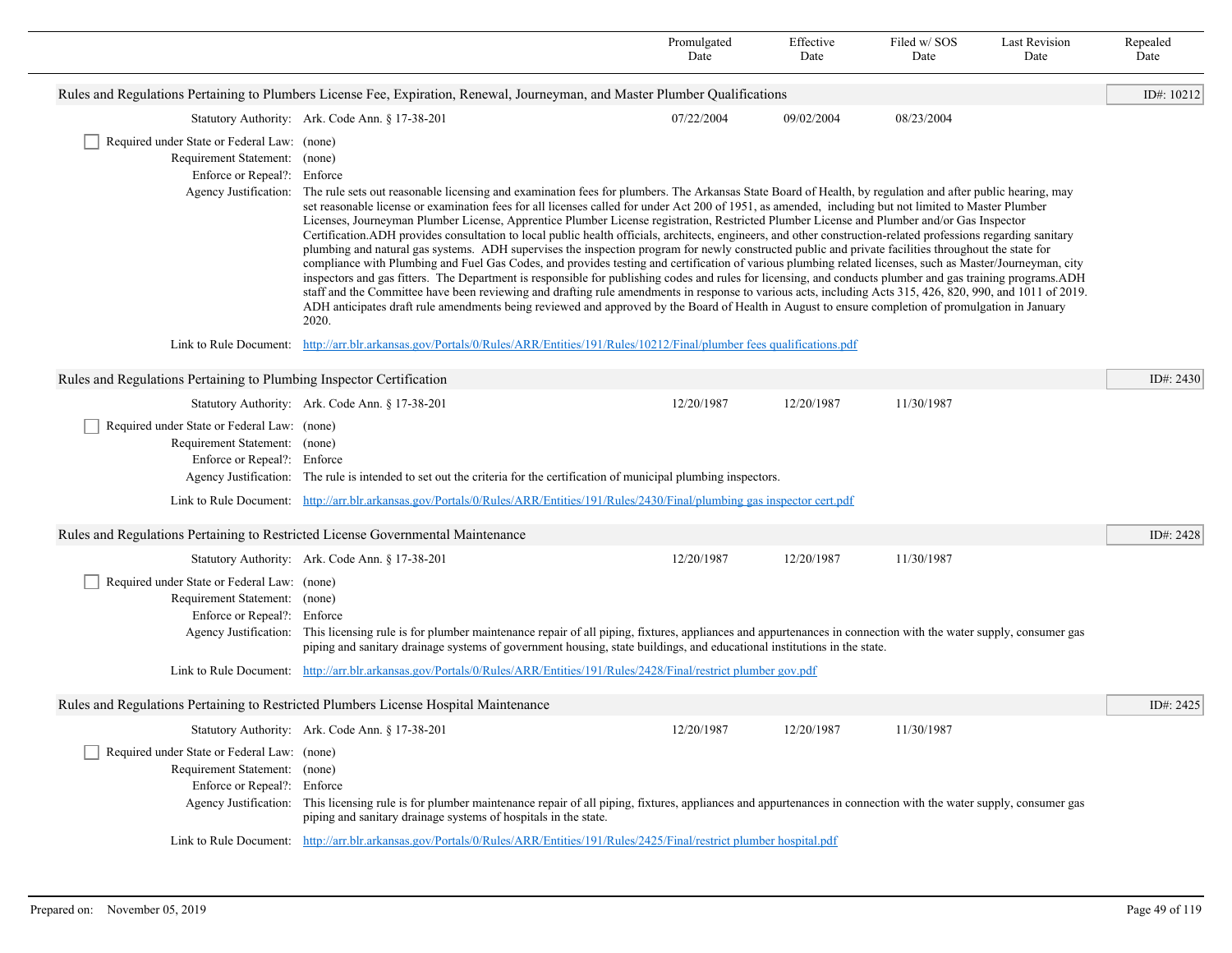|                                                                                                                   |                                                                                                                                                                                                                                                                                                                                         | Promulgated<br>Date | Effective<br>Date | Filed w/SOS<br>Date | <b>Last Revision</b><br>Date | Repealed<br>Date |
|-------------------------------------------------------------------------------------------------------------------|-----------------------------------------------------------------------------------------------------------------------------------------------------------------------------------------------------------------------------------------------------------------------------------------------------------------------------------------|---------------------|-------------------|---------------------|------------------------------|------------------|
| Rules and Regulations Pertaining to Restricted Plumbers License Solar Mechanic                                    |                                                                                                                                                                                                                                                                                                                                         |                     |                   |                     |                              | ID#: 2426        |
|                                                                                                                   | Statutory Authority: Ark. Code Ann. § 17-38-201                                                                                                                                                                                                                                                                                         | 12/20/1987          | 12/20/1987        | 11/30/1987          |                              |                  |
| Required under State or Federal Law: (none)<br>Requirement Statement: (none)<br>Enforce or Repeal?: Enforce       | Agency Justification: This licensing rule is for plumber-related work performed on the installation and/or maintenance for the particular phase of solar and hydronic heating and<br>for solar heating of domestic hot water.                                                                                                           |                     |                   |                     |                              |                  |
|                                                                                                                   | Link to Rule Document: http://arr.blr.arkansas.gov/Portals/0/Rules/ARR/Entities/191/Rules/2426/Final/restrict plumber solar.pdf                                                                                                                                                                                                         |                     |                   |                     |                              |                  |
|                                                                                                                   | Rules and Regulations Pertaining to Restricted Plumbers License Water and Sewer Service Line Installation                                                                                                                                                                                                                               |                     |                   |                     |                              | ID#: 2424        |
|                                                                                                                   | Statutory Authority: Ark. Code Ann. § 17-38-201                                                                                                                                                                                                                                                                                         | 12/20/1987          | 12/20/1987        | 11/30/1987          |                              |                  |
| Required under State or Federal Law: (none)<br>Requirement Statement: (none)<br>Enforce or Repeal?: Enforce       | Agency Justification: This licensing rule is for plumber-related work focused on the installation of water service and building sewer lines.                                                                                                                                                                                            |                     |                   |                     |                              |                  |
|                                                                                                                   | Link to Rule Document: http://arr.blr.arkansas.gov/Portals/0/Rules/ARR/Entities/191/Rules/2424/Final/restricted water sewer install plumber.pdf                                                                                                                                                                                         |                     |                   |                     |                              |                  |
| <b>REPEALED RULES</b>                                                                                             |                                                                                                                                                                                                                                                                                                                                         |                     |                   |                     |                              |                  |
| Repeal                                                                                                            |                                                                                                                                                                                                                                                                                                                                         |                     |                   |                     |                              |                  |
| Restricted Plumbers License Residential Maintenance                                                               |                                                                                                                                                                                                                                                                                                                                         |                     |                   |                     |                              | ID#: 2429        |
|                                                                                                                   | Statutory Authority: Act 96 of 1913 as amended; Act 200 of 1951 as amended                                                                                                                                                                                                                                                              | 05/09/1988          | 05/09/1988        | 05/29/1988          |                              | 12/31/2018       |
| Required under State or Federal Law: (none)<br>Requirement Statement: (none)<br>Enforce or Repeal?: Repeal        | Agency Justification: The licensing rule is obsolete and not being used.                                                                                                                                                                                                                                                                |                     |                   |                     |                              |                  |
|                                                                                                                   | Link to Rule Document: http://arr.blr.arkansas.gov/Portals/0/Rules/ARR/Entities/191/Rules/2429/Final/restricted res plumber.pdf                                                                                                                                                                                                         |                     |                   |                     |                              |                  |
| <b>Contractors Licensing Board</b>                                                                                |                                                                                                                                                                                                                                                                                                                                         |                     |                   |                     |                              |                  |
| <b>ACTIVE RULES</b>                                                                                               |                                                                                                                                                                                                                                                                                                                                         |                     |                   |                     |                              |                  |
| Enforce                                                                                                           |                                                                                                                                                                                                                                                                                                                                         |                     |                   |                     |                              |                  |
| 224-25-1 Issuance of License                                                                                      |                                                                                                                                                                                                                                                                                                                                         |                     |                   |                     |                              | ID#: 1521        |
| Statutory Authority: 17-25-203(a)                                                                                 |                                                                                                                                                                                                                                                                                                                                         | 04/27/1967          | 04/27/1967        | 04/27/1967          | 11/26/2017                   |                  |
| $ \mathbf{v} $ Required under State or Federal Law: A.C.A. 17-25-101 and 17-25-301<br>Enforce or Repeal?: Enforce | Requirement Statement: The rule is Administrative in nature. The Board is required to issue licenses to qualified applicants.<br>Agency Justification: This rule or portions thereof are required by A.C.A. 17-25-101 and 17-25-301. This rule is administrative in nature, setting out basic application information<br>and deadlines. |                     |                   |                     |                              |                  |
|                                                                                                                   | Link to Rule Document: http://arr.blr.arkansas.gov/Portals/0/Rules/ARR/Entities/49/Rules/1521/Final/Rule 224-25-1.pdf                                                                                                                                                                                                                   |                     |                   |                     |                              |                  |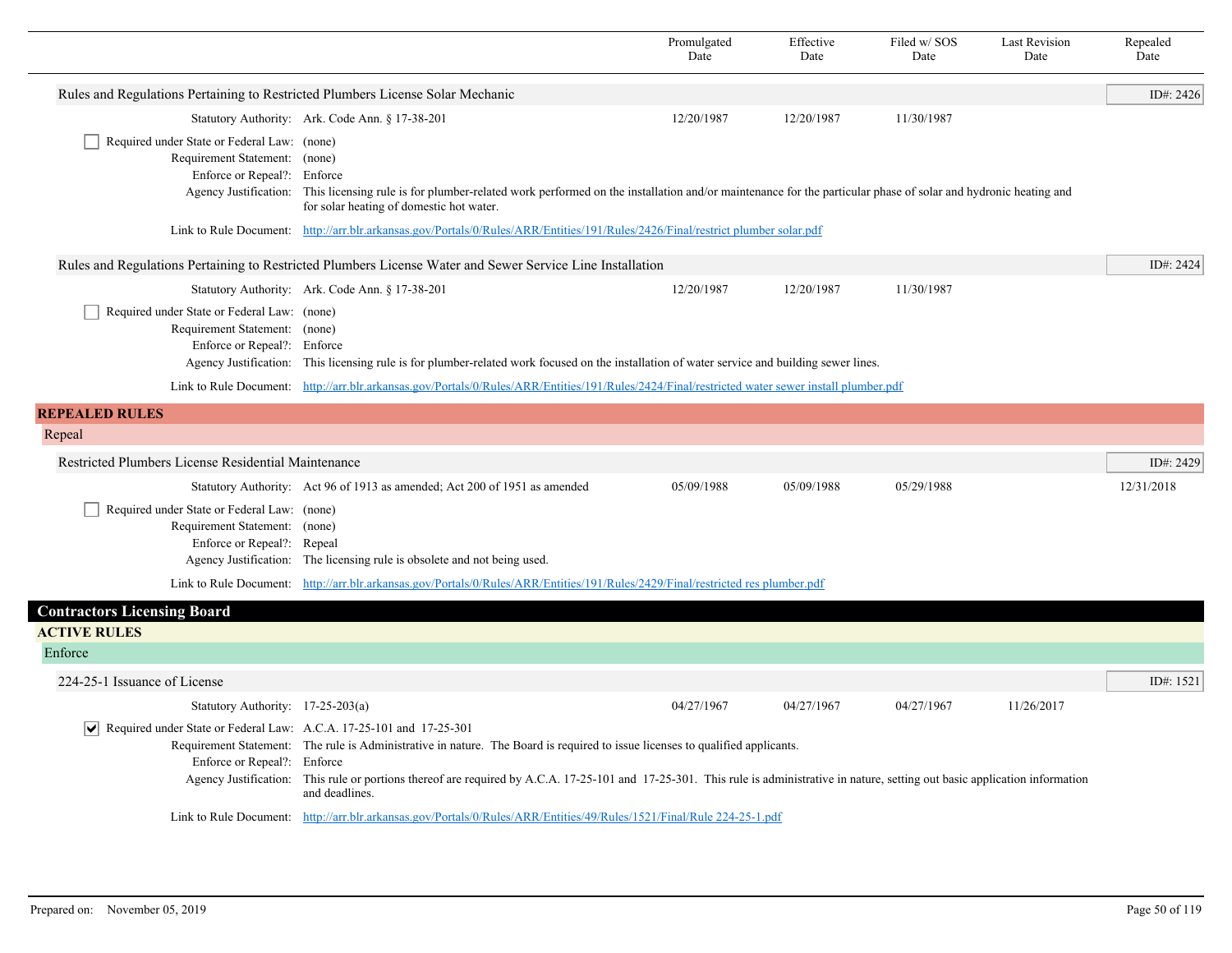|                                                                                                                                      |                                                                                                                                                                                                                                                                                                                       | Promulgated<br>Date | Effective<br>Date | Filed w/SOS<br>Date | <b>Last Revision</b><br>Date | Repealed<br>Date |
|--------------------------------------------------------------------------------------------------------------------------------------|-----------------------------------------------------------------------------------------------------------------------------------------------------------------------------------------------------------------------------------------------------------------------------------------------------------------------|---------------------|-------------------|---------------------|------------------------------|------------------|
| 224-25-2 License Expiration & Renewal                                                                                                |                                                                                                                                                                                                                                                                                                                       |                     |                   |                     |                              | ID#: 1522        |
| Statutory Authority: 17-25-203(a)                                                                                                    |                                                                                                                                                                                                                                                                                                                       | 02/22/1985          | 08/02/1985        | 08/02/1985          | 11/26/2017                   |                  |
| Required under State or Federal Law: (none)<br>Requirement Statement: (none)<br>Enforce or Repeal?: Enforce<br>Agency Justification: | This rule or portions thereof are required by A.C.A. 17-25-303 and 17-25-307. The rule is administrative in nature setting out procedures and deadlines for<br>renewal of license.                                                                                                                                    |                     |                   |                     |                              |                  |
|                                                                                                                                      | Link to Rule Document: http://arr.blr.arkansas.gov/Portals/0/Rules/ARR/Entities/49/Rules/1522/Final/224-25-2.pdf                                                                                                                                                                                                      |                     |                   |                     |                              |                  |
| 224-25-3 License Applications                                                                                                        |                                                                                                                                                                                                                                                                                                                       |                     |                   |                     |                              | ID#: 1524        |
| Statutory Authority: 17-25-203(a)                                                                                                    |                                                                                                                                                                                                                                                                                                                       | 08/17/1984          | 08/02/1985        | 08/02/1985          | 12/12/2011                   |                  |
| Required under State or Federal Law: (none)<br>Requirement Statement: (none)<br>Enforce or Repeal?: Enforce                          | Agency Justification: This rule or portions thereof are required by A.C.A. 17-25-305. This allows for the collection of necessary information to evaluate the qualifications of an<br>applicant and establishes a dead line for submission of information.                                                            |                     |                   |                     |                              |                  |
| Link to Rule Document:                                                                                                               | http://arr.blr.arkansas.gov/Portals/0/Rules/ARR/Entities/49/Rules/1524/Final/224-25-3.pdf                                                                                                                                                                                                                             |                     |                   |                     |                              |                  |
| 224-25-4 Inactive Status                                                                                                             |                                                                                                                                                                                                                                                                                                                       |                     |                   |                     |                              | ID#: 1525        |
| Statutory Authority: 17-25-203(a)                                                                                                    |                                                                                                                                                                                                                                                                                                                       | 10/29/1999          | 05/20/2000        | 05/10/2000          | 11/26/2017                   |                  |
| Required under State or Federal Law: (none)<br>Requirement Statement: (none)<br>Enforce or Repeal?: Enforce                          | Agency Justification: This rule or portions thereof are required by A.C.A. 17-25-203(a). The rule is necessary to allow a license holder to come in and out of the regulatory system<br>without needing to start over each time.                                                                                      |                     |                   |                     |                              |                  |
|                                                                                                                                      | Link to Rule Document: http://arr.blr.arkansas.gov/Portals/0/Rules/ARR/Entities/49/Rules/1525/Final/224-25-4.pdf                                                                                                                                                                                                      |                     |                   |                     |                              |                  |
| 224-25-5 Classification and Experience                                                                                               |                                                                                                                                                                                                                                                                                                                       |                     |                   |                     |                              | ID#: 1527        |
|                                                                                                                                      | Statutory Authority: 17-25-203(a) and 17-25-302                                                                                                                                                                                                                                                                       | 11/21/1984          | 11/21/1984        | 01/27/1987          | 11/26/2017                   |                  |
| Required under State or Federal Law: (none)<br>Requirement Statement: (none)<br>Enforce or Repeal?: Enforce<br>Agency Justification: | This rule or portions thereof are required by A.C.A. 17-25-305. The rule is necessary so the appropriate license can be issued to properly qualified applicant.<br>This is intended to protect Arkansans from hiring unqualified people to perform construction work that could result in physical or financial harm. |                     |                   |                     |                              |                  |
|                                                                                                                                      | Link to Rule Document: http://arr.blr.arkansas.gov/Portals/0/Rules/ARR/Entities/49/Rules/1527/Final/224-25-5.pdf                                                                                                                                                                                                      |                     |                   |                     |                              |                  |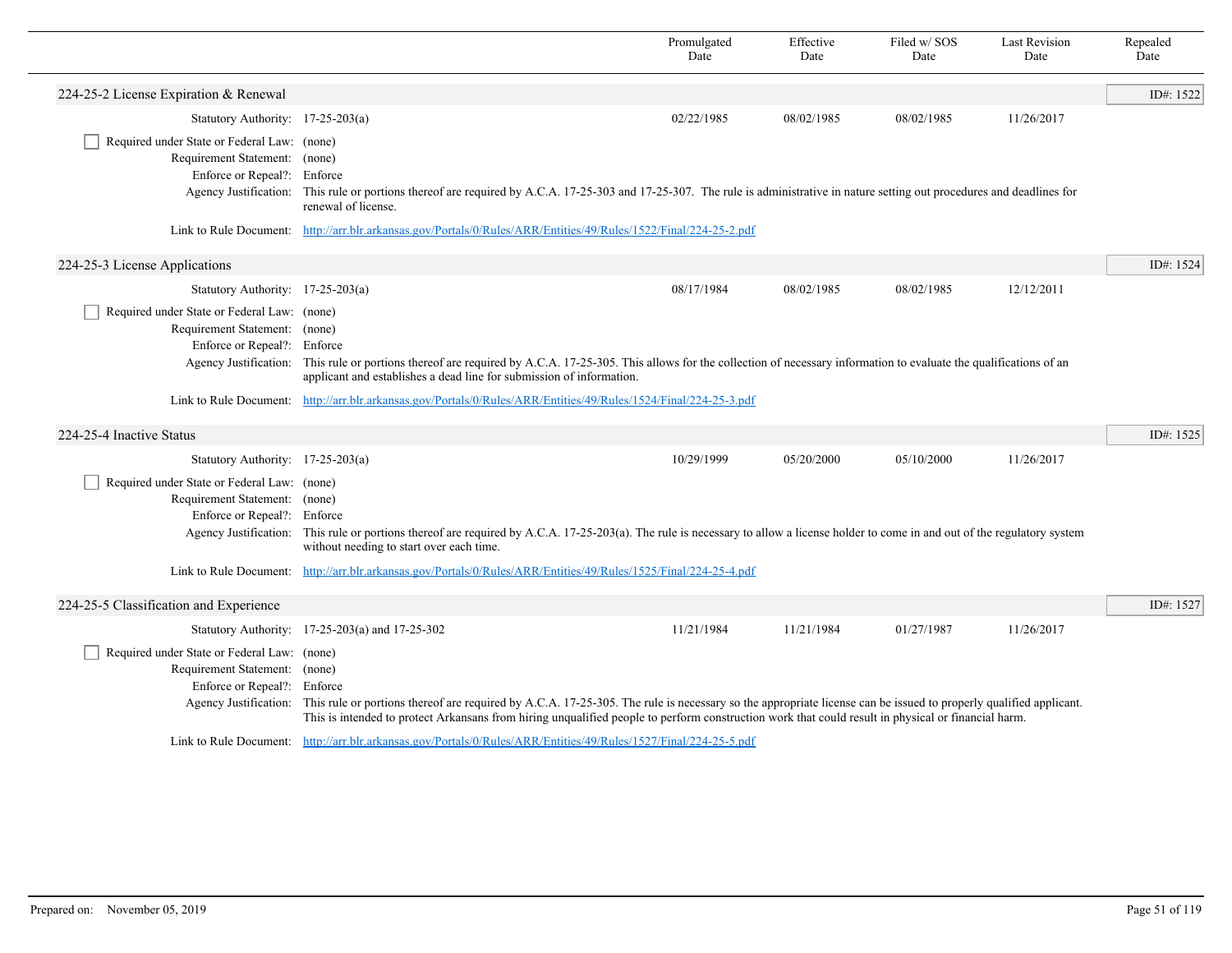|                                                                                                             |                                                                                                                                                                                                                                   | Promulgated<br>Date                                                                                                                                                      | Effective<br>Date | Filed w/SOS<br>Date | <b>Last Revision</b><br>Date | Repealed<br>Date |  |  |
|-------------------------------------------------------------------------------------------------------------|-----------------------------------------------------------------------------------------------------------------------------------------------------------------------------------------------------------------------------------|--------------------------------------------------------------------------------------------------------------------------------------------------------------------------|-------------------|---------------------|------------------------------|------------------|--|--|
| 224-25-5-1 Issuance of License                                                                              |                                                                                                                                                                                                                                   |                                                                                                                                                                          |                   |                     |                              | ID#: 1605        |  |  |
| Statutory Authority: 17-25-504(4)                                                                           |                                                                                                                                                                                                                                   | 03/24/2000                                                                                                                                                               | 05/20/2000        | 05/10/2000          | 07/25/2016                   |                  |  |  |
| $ \mathbf{v} $ Required under State or Federal Law: A.C.A. 17-25-504 and 17-25-505                          |                                                                                                                                                                                                                                   |                                                                                                                                                                          |                   |                     |                              |                  |  |  |
| Enforce or Repeal?: Enforce                                                                                 | Requirement Statement: The rule is Administrative in nature. The Committee is required to issue licenses to qualified applicants.                                                                                                 |                                                                                                                                                                          |                   |                     |                              |                  |  |  |
|                                                                                                             | Agency Justification: This rule or portions thereof are required by A.C.A. 17-25-504. This rule is administrative in nature setting out basic information for applications and<br>establishing deadlines for certain information. |                                                                                                                                                                          |                   |                     |                              |                  |  |  |
|                                                                                                             | Link to Rule Document: http://arr.blr.arkansas.gov/Portals/0/Rules/ARR/Entities/49/Rules/1605/Final/224-25-5-1.pdf                                                                                                                |                                                                                                                                                                          |                   |                     |                              |                  |  |  |
| 224-25-5-2 License Expiration & Renewal                                                                     |                                                                                                                                                                                                                                   |                                                                                                                                                                          |                   |                     |                              | ID#: 1606        |  |  |
| Statutory Authority: 17-25-504(4)                                                                           |                                                                                                                                                                                                                                   | 03/24/2000                                                                                                                                                               | 05/20/2000        | 05/10/2000          | 07/25/2016                   |                  |  |  |
| Required under State or Federal Law: (none)<br>Requirement Statement: (none)<br>Enforce or Repeal?: Enforce | Agency Justification: This rule or portions thereof are required by A.C.A. 17-25-512. This rule is administrative in nature establishing procedures for the renewal of licenses.                                                  |                                                                                                                                                                          |                   |                     |                              |                  |  |  |
|                                                                                                             | Link to Rule Document: http://arr.blr.arkansas.gov/Portals/0/Rules/ARR/Entities/49/Rules/1606/Final/224-25-5-2.pdf                                                                                                                |                                                                                                                                                                          |                   |                     |                              |                  |  |  |
| 224-25-5-3 License Applications                                                                             |                                                                                                                                                                                                                                   |                                                                                                                                                                          |                   |                     |                              | ID#: 1607        |  |  |
| Statutory Authority: 17-25-504(4)                                                                           |                                                                                                                                                                                                                                   | 03/24/2000                                                                                                                                                               | 05/20/2000        | 05/10/2000          | 02/02/2012                   |                  |  |  |
| Required under State or Federal Law: (none)<br>Requirement Statement: (none)<br>Enforce or Repeal?: Enforce | applications.                                                                                                                                                                                                                     | Agency Justification: This rule or portions thereof are required by A.C.A. 17-25-504. This rule is administrative in nature establishing deadlines for the completion of |                   |                     |                              |                  |  |  |
|                                                                                                             | Link to Rule Document: http://arr.blr.arkansas.gov/Portals/0/Rules/ARR/Entities/49/Rules/1607/Final/224-25-5-3.pdf                                                                                                                |                                                                                                                                                                          |                   |                     |                              |                  |  |  |
| 224-25-5-4 License Fees                                                                                     |                                                                                                                                                                                                                                   |                                                                                                                                                                          |                   |                     |                              | ID#: 1622        |  |  |
| Statutory Authority: 17-25-504(4)                                                                           |                                                                                                                                                                                                                                   | 03/24/2000                                                                                                                                                               | 05/20/2000        | 05/10/2000          | 02/02/2012                   |                  |  |  |
| Required under State or Federal Law: (none)<br>Requirement Statement: (none)<br>Enforce or Repeal?: Enforce | Agency Justification: This rule or portions thereof are required by A.C.A. 17-25-303 and 17-25-504.                                                                                                                               |                                                                                                                                                                          |                   |                     |                              |                  |  |  |
|                                                                                                             | Link to Rule Document: http://arr.blr.arkansas.gov/Portals/0/Rules/ARR/Entities/49/Rules/1622/Final/224-25-5-4.pdf                                                                                                                |                                                                                                                                                                          |                   |                     |                              |                  |  |  |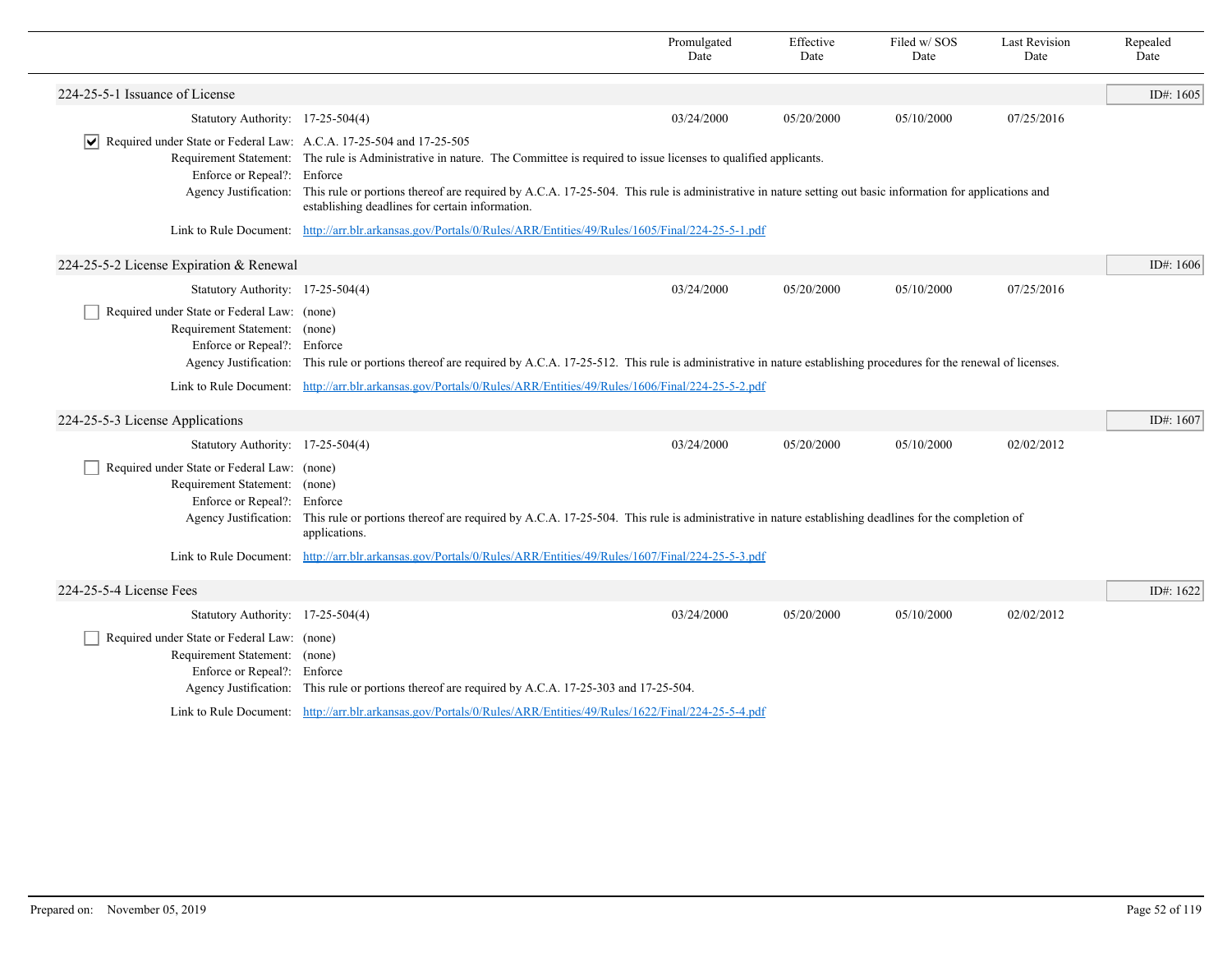|                                                                                                                                      |                                                                                                                                                                                                                                                                                                                                      | Promulgated<br>Date | Effective<br>Date | Filed w/SOS<br>Date | <b>Last Revision</b><br>Date | Repealed<br>Date |
|--------------------------------------------------------------------------------------------------------------------------------------|--------------------------------------------------------------------------------------------------------------------------------------------------------------------------------------------------------------------------------------------------------------------------------------------------------------------------------------|---------------------|-------------------|---------------------|------------------------------|------------------|
| 224-25-5-5 Inactive Status                                                                                                           |                                                                                                                                                                                                                                                                                                                                      |                     |                   |                     |                              | ID#: 1608        |
| Statutory Authority: 17-25-504(4)                                                                                                    |                                                                                                                                                                                                                                                                                                                                      | 03/24/2000          | 05/20/2000        | 05/10/2000          | 07/25/2016                   |                  |
| Required under State or Federal Law: (none)<br>Requirement Statement: (none)<br>Enforce or Repeal?: Enforce                          | Agency Justification: This rule or portions thereof are required by A.C.A. 17-25-504. This rule is necessary to allow license holders to move in and out of the regulatory system<br>without starting from the beginning each time.                                                                                                  |                     |                   |                     |                              |                  |
|                                                                                                                                      | Link to Rule Document: http://arr.blr.arkansas.gov/Portals/0/Rules/ARR/Entities/49/Rules/1608/Final/224-25-5-5.pdf                                                                                                                                                                                                                   |                     |                   |                     |                              |                  |
| 224-25-5-6 Experience Required                                                                                                       |                                                                                                                                                                                                                                                                                                                                      |                     |                   |                     |                              | ID#: 1609        |
| Statutory Authority: 17-25-504(4)                                                                                                    |                                                                                                                                                                                                                                                                                                                                      | 03/24/2000          | 05/20/2000        | 05/10/2000          | 02/02/2012                   |                  |
| Required under State or Federal Law: (none)<br>Requirement Statement: (none)<br>Enforce or Repeal?: Enforce                          | Agency Justification: This rule or portions thereof are required by A.C.A. 17-25-507. The rule is necessary to determine the appropriate license to issue to an applicant.                                                                                                                                                           |                     |                   |                     |                              |                  |
|                                                                                                                                      | Link to Rule Document: http://arr.blr.arkansas.gov/Portals/0/Rules/ARR/Entities/49/Rules/1609/Final/224-25-5-6.pdf                                                                                                                                                                                                                   |                     |                   |                     |                              |                  |
| 224-25-5-7 Examination Required                                                                                                      |                                                                                                                                                                                                                                                                                                                                      |                     |                   |                     |                              | ID#: $1610$      |
| Statutory Authority: 17-25-504(4)                                                                                                    |                                                                                                                                                                                                                                                                                                                                      | 03/24/2000          | 05/20/2000        | 05/10/2000          | 09/26/2001                   |                  |
| Required under State or Federal Law: (none)<br>Requirement Statement: (none)<br>Enforce or Repeal?: Enforce                          | Agency Justification: This rule or portions thereof are required by A.C.A. 17-25-509. The rule is necessary to demonstrate the applicant has a working knowledge of basic business<br>principles and the laws that govern contractors in Arkansas.                                                                                   |                     |                   |                     |                              |                  |
|                                                                                                                                      | Link to Rule Document: http://arr.blr.arkansas.gov/Portals/0/Rules/ARR/Entities/49/Rules/1610/Final/224-25-5-7.pdf                                                                                                                                                                                                                   |                     |                   |                     |                              |                  |
| 224-25-5-8 Financial Requirements                                                                                                    |                                                                                                                                                                                                                                                                                                                                      |                     |                   |                     |                              | ID#: 1611        |
| Statutory Authority: 17-25-504(4)                                                                                                    |                                                                                                                                                                                                                                                                                                                                      | 03/24/2000          | 05/20/2000        | 05/10/2000          | 07/25/2016                   |                  |
| Required under State or Federal Law: (none)<br>Requirement Statement: (none)<br>Enforce or Repeal?: Enforce<br>Agency Justification: | This rule or portions thereof are required by A.C.A. 17-25-503 and 17-25-506. The rule is necessary so the agency can evaluate the financial stability of an<br>applicant in relation to the size of projects he wishes to work on. This is intended to be a consumer protection against loss of time, money and personal<br>safety. |                     |                   |                     |                              |                  |
|                                                                                                                                      | Link to Rule Document: http://arr.blr.arkansas.gov/Portals/0/Rules/ARR/Entities/49/Rules/1611/Final/224-25-5-8.pdf                                                                                                                                                                                                                   |                     |                   |                     |                              |                  |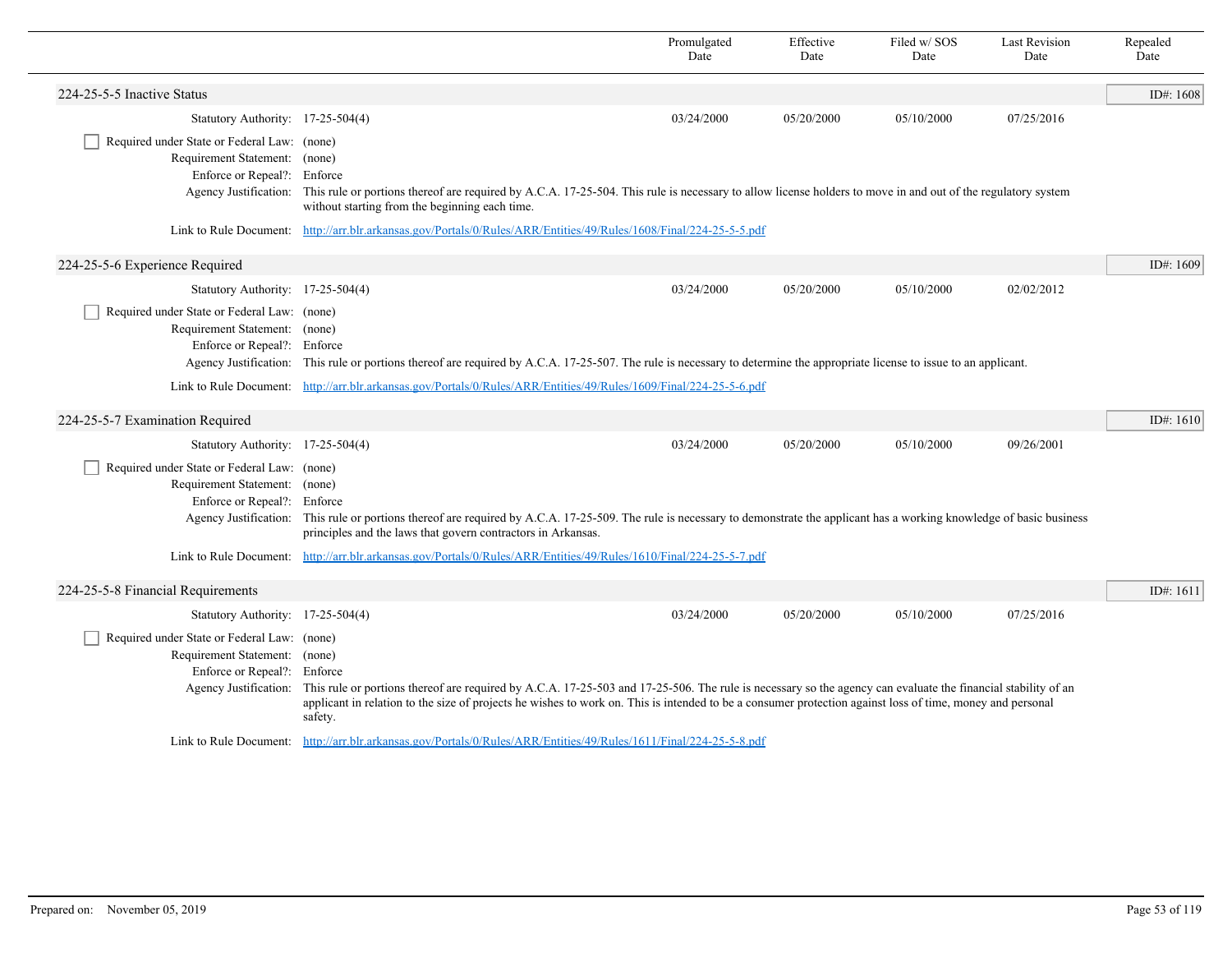|                                                                                                                                      |                                                                                                                                                                                                                                                                                                                                                        | Promulgated<br>Date                                                                                                                                                                                                                                                               | Effective<br>Date | Filed w/SOS<br>Date | <b>Last Revision</b><br>Date | Repealed<br>Date |  |  |
|--------------------------------------------------------------------------------------------------------------------------------------|--------------------------------------------------------------------------------------------------------------------------------------------------------------------------------------------------------------------------------------------------------------------------------------------------------------------------------------------------------|-----------------------------------------------------------------------------------------------------------------------------------------------------------------------------------------------------------------------------------------------------------------------------------|-------------------|---------------------|------------------------------|------------------|--|--|
| 224-25-5-9 Classifications                                                                                                           |                                                                                                                                                                                                                                                                                                                                                        |                                                                                                                                                                                                                                                                                   |                   |                     |                              | ID#: 1613        |  |  |
|                                                                                                                                      | Statutory Authority: 17-25-504(4) and 17-25-507(b)                                                                                                                                                                                                                                                                                                     | 06/22/2011                                                                                                                                                                                                                                                                        | 02/02/2012        | 01/23/2012          | 07/25/2016                   |                  |  |  |
| Required under State or Federal Law: (none)<br>Requirement Statement: (none)<br>Enforce or Repeal?: Enforce                          | Agency Justification: This rule or portions thereof are required by A.C.A 17-25-504(a) and 17-25-507(b). The rule is necessary to collect information to assist the agency in<br>determining the proper license that an applicant should receive. This in intended to protect the consumer from a financial loss or a injury to person or<br>property. |                                                                                                                                                                                                                                                                                   |                   |                     |                              |                  |  |  |
|                                                                                                                                      | Link to Rule Document: http://arr.blr.arkansas.gov/Portals/0/Rules/ARR/Entities/49/Rules/1613/Final/224-25-5-9.pdf                                                                                                                                                                                                                                     |                                                                                                                                                                                                                                                                                   |                   |                     |                              |                  |  |  |
| 224-25-5-10 Complaints and Investigations                                                                                            |                                                                                                                                                                                                                                                                                                                                                        |                                                                                                                                                                                                                                                                                   |                   |                     |                              | ID#: $1614$      |  |  |
| Statutory Authority: 17-25-504(4)                                                                                                    |                                                                                                                                                                                                                                                                                                                                                        | 03/24/2000                                                                                                                                                                                                                                                                        | 05/20/2000        | 05/10/2000          | 02/02/2012                   |                  |  |  |
| Required under State or Federal Law: (none)<br>Requirement Statement: (none)<br>Enforce or Repeal?: Enforce                          | Agency Justification: This rule or portions thereof are required by A.C.A. 17-25-504. The rule is necessary to set out the consumer complaint and investigation process.                                                                                                                                                                               |                                                                                                                                                                                                                                                                                   |                   |                     |                              |                  |  |  |
|                                                                                                                                      | Link to Rule Document: http://arr.blr.arkansas.gov/Portals/0/Rules/ARR/Entities/49/Rules/1614/Final/224-25-5-10.pdf                                                                                                                                                                                                                                    |                                                                                                                                                                                                                                                                                   |                   |                     |                              |                  |  |  |
| 224-25-5-11 Hearings $&$ Appeals                                                                                                     |                                                                                                                                                                                                                                                                                                                                                        |                                                                                                                                                                                                                                                                                   |                   |                     |                              | ID#: $1615$      |  |  |
| Statutory Authority: 17-25-504(4)                                                                                                    |                                                                                                                                                                                                                                                                                                                                                        | 03/24/2000                                                                                                                                                                                                                                                                        | 05/20/2000        | 05/10/2000          | 02/02/2012                   |                  |  |  |
| Required under State or Federal Law: (none)<br>Requirement Statement: (none)<br>Enforce or Repeal?: Enforce<br>Agency Justification: | process.                                                                                                                                                                                                                                                                                                                                               | This rule or portions thereof are required by A.C.A. 17-25-510 and 17-25-511. It is administrative in nature setting out the appeal of Committee decisions<br>Link to Rule Document: http://arr.blr.arkansas.gov/Portals/0/Rules/ARR/Entities/49/Rules/1615/Final/224-25-5-11.pdf |                   |                     |                              |                  |  |  |
| 224-25-5-12 Deadlines                                                                                                                |                                                                                                                                                                                                                                                                                                                                                        |                                                                                                                                                                                                                                                                                   |                   |                     |                              | ID#: $1618$      |  |  |
| Statutory Authority: 17-25-504(4)                                                                                                    |                                                                                                                                                                                                                                                                                                                                                        | 03/24/2000                                                                                                                                                                                                                                                                        | 05/20/2000        | 05/10/2000          |                              |                  |  |  |
| Required under State or Federal Law: (none)<br>Requirement Statement: (none)<br>Enforce or Repeal?: Enforce                          | Agency Justification: This rule or portions thereof are required by A.C.A. 17-25-504(a). This rule is necessary to ensure effective and timely process of applications so as to benefit<br>the applicant navigating the application process. It establishes what occurs when a deadline falls on a weekend or legal holiday.                           |                                                                                                                                                                                                                                                                                   |                   |                     |                              |                  |  |  |
|                                                                                                                                      | Link to Rule Document: http://arr.blr.arkansas.gov/Portals/0/Rules/ARR/Entities/49/Rules/1618/Final/224-25-5-12.pdf                                                                                                                                                                                                                                    |                                                                                                                                                                                                                                                                                   |                   |                     |                              |                  |  |  |

 $\overline{\phantom{0}}$ 

Ē,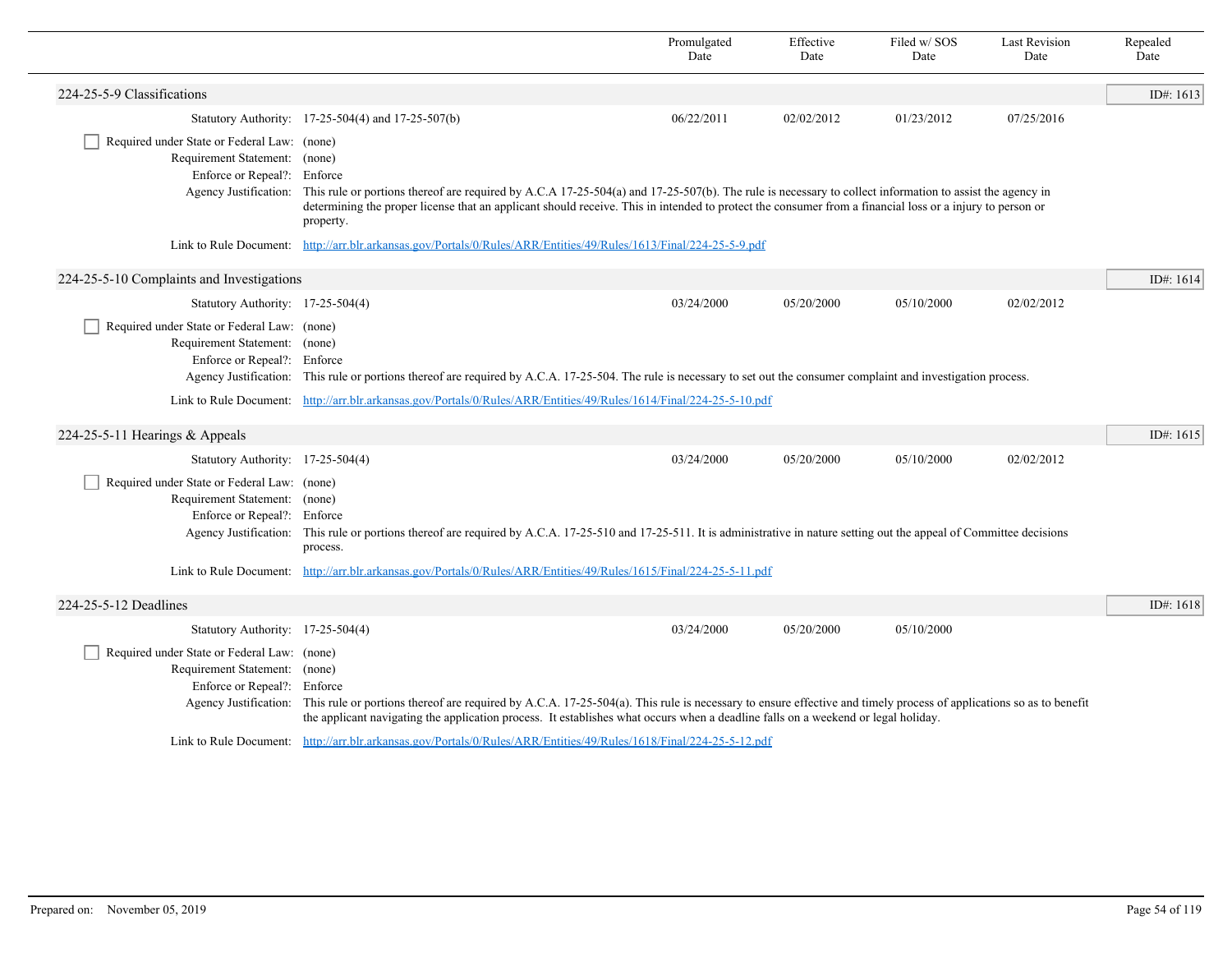|                                                                                                             |                                                                                                                                                                                                                                                                                                                                           | Promulgated<br>Date | Effective<br>Date | Filed w/SOS<br>Date | <b>Last Revision</b><br>Date | Repealed<br>Date |  |
|-------------------------------------------------------------------------------------------------------------|-------------------------------------------------------------------------------------------------------------------------------------------------------------------------------------------------------------------------------------------------------------------------------------------------------------------------------------------|---------------------|-------------------|---------------------|------------------------------|------------------|--|
| 224-25-5-13 Definitions                                                                                     |                                                                                                                                                                                                                                                                                                                                           |                     |                   |                     |                              | ID#: 1619        |  |
| Statutory Authority: 17-25-504(4)                                                                           |                                                                                                                                                                                                                                                                                                                                           | 03/24/2000          | 05/20/2000        | 05/10/2000          | 02/02/2012                   |                  |  |
| Required under State or Federal Law: (none)<br>Requirement Statement: (none)<br>Enforce or Repeal?: Enforce | Agency Justification: This rule or portions thereof are required by A.C.A. 17-25-502 and 17-25-504. It establishes various definitions of terms.                                                                                                                                                                                          |                     |                   |                     |                              |                  |  |
|                                                                                                             | Link to Rule Document: http://arr.blr.arkansas.gov/Portals/0/Rules/ARR/Entities/49/Rules/1619/Final/224-25-5-13.pdf                                                                                                                                                                                                                       |                     |                   |                     |                              |                  |  |
| 224-25-5-14 Display of Name and License Number                                                              |                                                                                                                                                                                                                                                                                                                                           |                     |                   |                     |                              | ID#: 1620        |  |
| Statutory Authority: 17-25-504(4)                                                                           |                                                                                                                                                                                                                                                                                                                                           | 05/26/2004          | 07/01/2004        | 06/03/2004          | 02/02/2012                   |                  |  |
| Required under State or Federal Law: (none)<br>Requirement Statement: (none)<br>Enforce or Repeal?: Enforce | Agency Justification: This rule or portions thereof are required by A.C.A. 17-25-504. The rule is necessary to protect consumers from using unlicensed and unqualified contractors.<br>Display of the license provides proof of qualifications and compliance with consumer protection regulations.                                       |                     |                   |                     |                              |                  |  |
|                                                                                                             | Link to Rule Document: http://arr.blr.arkansas.gov/Portals/0/Rules/ARR/Entities/49/Rules/1620/Final/224-25-5-14.pdf                                                                                                                                                                                                                       |                     |                   |                     |                              |                  |  |
| 224-25-6 Financial Requirements                                                                             |                                                                                                                                                                                                                                                                                                                                           |                     |                   |                     |                              | ID#: 1530        |  |
| Statutory Authority: 17-25-203(a)                                                                           |                                                                                                                                                                                                                                                                                                                                           | 04/27/1967          | 04/27/1967        | 04/27/1967          | 11/26/2017                   |                  |  |
| Required under State or Federal Law: (none)<br>Requirement Statement: (none)<br>Enforce or Repeal?: Enforce | Agency Justification: This rule or portions thereof are required by A.C.A. 17-25-304. The rule is necessary so the agency can evaluate the financial stability of an applicant in<br>relation to the size of projects he wishes to work on. This is intended to be a consumer protection against loss of time, money and personal safety. |                     |                   |                     |                              |                  |  |
|                                                                                                             | Link to Rule Document: http://arr.blr.arkansas.gov/Portals/0/Rules/ARR/Entities/49/Rules/1530/Final/224-25-6.pdf                                                                                                                                                                                                                          |                     |                   |                     |                              |                  |  |
| 224-25-7 Bidding & Classification                                                                           |                                                                                                                                                                                                                                                                                                                                           |                     |                   |                     |                              | ID#: 1538        |  |
| Statutory Authority: $17-25-203(a)$                                                                         |                                                                                                                                                                                                                                                                                                                                           | 02/22/1985          | 08/02/1985        | 08/02/1985          | 05/20/2000                   |                  |  |
| Required under State or Federal Law: (none)<br>Requirement Statement: (none)<br>Enforce or Repeal?: Enforce | Agency Justification: This rule or portions thereof are required by A.C.A. 17-25-313 and 17-25-315.                                                                                                                                                                                                                                       |                     |                   |                     |                              |                  |  |
|                                                                                                             | Link to Rule Document: http://arr.blr.arkansas.gov/Portals/0/Rules/ARR/Entities/49/Rules/1538/Final/224-25-7.pdf                                                                                                                                                                                                                          |                     |                   |                     |                              |                  |  |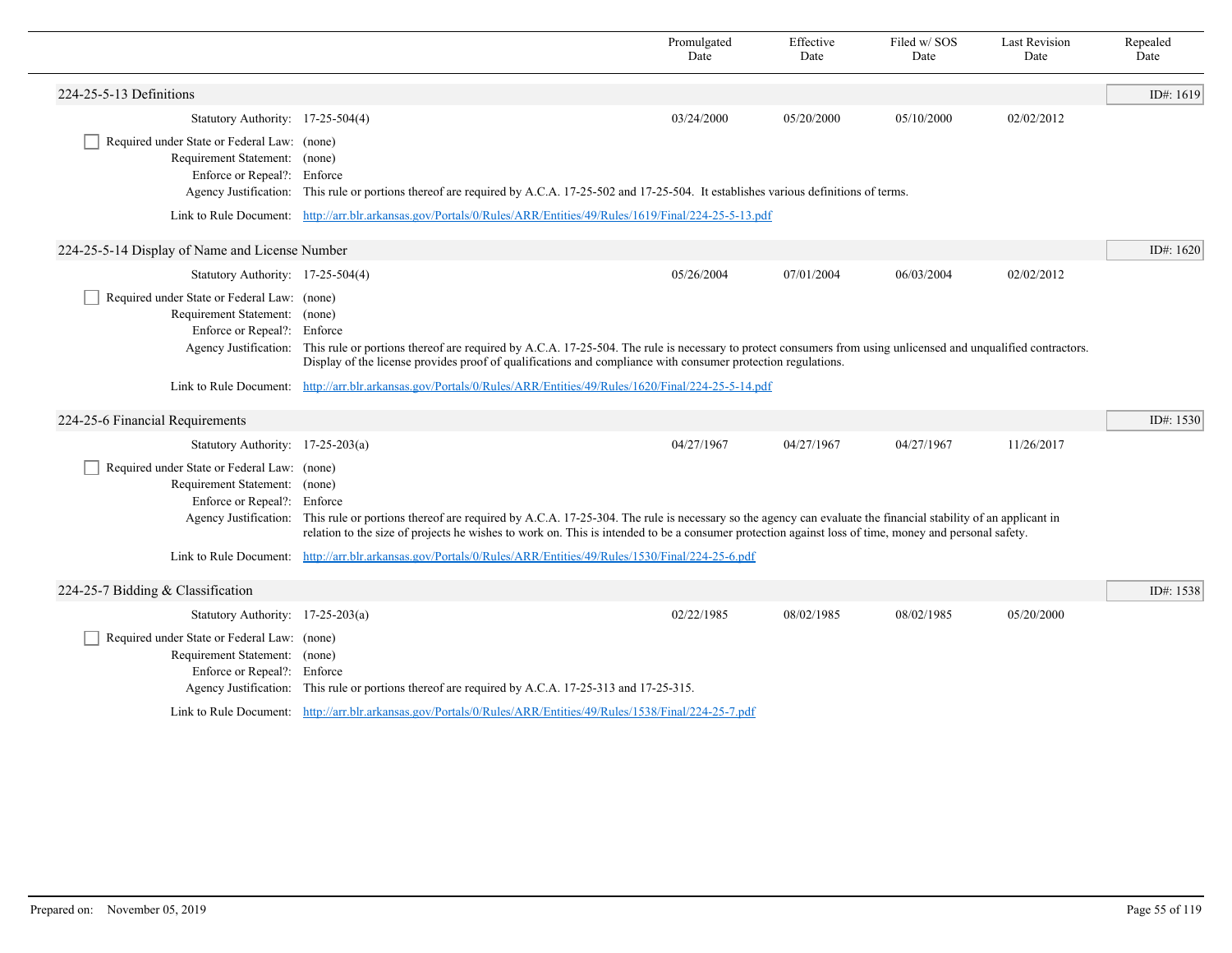|                                                                                                                                      |                                                                                                                                                                                                                                                                                                       | Promulgated<br>Date                                                                                              | Effective<br>Date | Filed w/SOS<br>Date | <b>Last Revision</b><br>Date | Repealed<br>Date |  |  |
|--------------------------------------------------------------------------------------------------------------------------------------|-------------------------------------------------------------------------------------------------------------------------------------------------------------------------------------------------------------------------------------------------------------------------------------------------------|------------------------------------------------------------------------------------------------------------------|-------------------|---------------------|------------------------------|------------------|--|--|
| 224-25-8 Complaints & Investigations                                                                                                 |                                                                                                                                                                                                                                                                                                       |                                                                                                                  |                   |                     |                              | ID#: 1540        |  |  |
| Statutory Authority: $17-25-203(a)$                                                                                                  |                                                                                                                                                                                                                                                                                                       | 02/22/1985                                                                                                       | 08/02/1985        | 08/02/1985          | 10/27/2001                   |                  |  |  |
| Required under State or Federal Law: (none)<br>Requirement Statement: (none)<br>Enforce or Repeal?: Enforce                          | Agency Justification: This rule or portions thereof are required by A.C.A. 17-25-103 and 17-25-203(a). The rule is necessary to ensure licensed contractors follow Arkansas law<br>related to the industry. The rule is administrate in nature, it sets out the complaints and investigation process. |                                                                                                                  |                   |                     |                              |                  |  |  |
|                                                                                                                                      |                                                                                                                                                                                                                                                                                                       | Link to Rule Document: http://arr.blr.arkansas.gov/Portals/0/Rules/ARR/Entities/49/Rules/1540/Final/224-25-8.pdf |                   |                     |                              |                  |  |  |
| 224-25-9 Hearings and Appeals                                                                                                        |                                                                                                                                                                                                                                                                                                       |                                                                                                                  |                   |                     |                              | ID#: 1549        |  |  |
| Statutory Authority: $17-25-203(a)$                                                                                                  |                                                                                                                                                                                                                                                                                                       | 02/22/1985                                                                                                       | 08/02/1985        | 08/02/1985          | 05/20/2000                   |                  |  |  |
| Required under State or Federal Law: (none)<br>Requirement Statement: (none)<br>Enforce or Repeal?: Enforce                          | Agency Justification: This rule or portions thereof are required by A.C.A. 17-25-103 and 17-25-511. The rule is necessary to provide due process to the applicant. It establishes<br>the process the Board will follow when considering appeals from the Residential Committee.                       |                                                                                                                  |                   |                     |                              |                  |  |  |
|                                                                                                                                      | Link to Rule Document: http://arr.blr.arkansas.gov/Portals/0/Rules/ARR/Entities/49/Rules/1549/Final/224-25-9.pdf                                                                                                                                                                                      |                                                                                                                  |                   |                     |                              |                  |  |  |
| 224-25-10 Deadlines                                                                                                                  |                                                                                                                                                                                                                                                                                                       |                                                                                                                  |                   |                     |                              | ID#: 1550        |  |  |
| Statutory Authority: 17-25-203(a)                                                                                                    |                                                                                                                                                                                                                                                                                                       | 10/29/1999                                                                                                       | 05/20/2000        | 05/10/2000          |                              |                  |  |  |
| Required under State or Federal Law: (none)<br>Requirement Statement: (none)<br>Enforce or Repeal?: Enforce                          | Agency Justification: This rule is administrative in nature, establishing what occurs if a deadline occurs on a weekend or legal holiday.                                                                                                                                                             |                                                                                                                  |                   |                     |                              |                  |  |  |
|                                                                                                                                      | Link to Rule Document: http://arr.blr.arkansas.gov/Portals/0/Rules/ARR/Entities/49/Rules/1550/Final/224-25-10.pdf                                                                                                                                                                                     |                                                                                                                  |                   |                     |                              |                  |  |  |
| 224-25-11 Bonds                                                                                                                      |                                                                                                                                                                                                                                                                                                       |                                                                                                                  |                   |                     |                              | ID#: 1551        |  |  |
| Statutory Authority: 17-25-203(a)                                                                                                    |                                                                                                                                                                                                                                                                                                       | 10/29/1999                                                                                                       | 05/20/2000        | 05/10/2000          | 03/30/2004                   |                  |  |  |
| Required under State or Federal Law: (none)<br>Requirement Statement: (none)<br>Enforce or Repeal?: Enforce<br>Agency Justification: | This rule or portions thereof are required by A.C.A. 17-25-401 et seq. The rule is necessary to provide additional protection to the State for collection of<br>taxes. The rule is administrative in nature establishing the process for filing a bond under 17-25-404.                               |                                                                                                                  |                   |                     |                              |                  |  |  |
|                                                                                                                                      | Link to Rule Document: http://arr.blr.arkansas.gov/Portals/0/Rules/ARR/Entities/49/Rules/1551/Final/224-25-11.pdf                                                                                                                                                                                     |                                                                                                                  |                   |                     |                              |                  |  |  |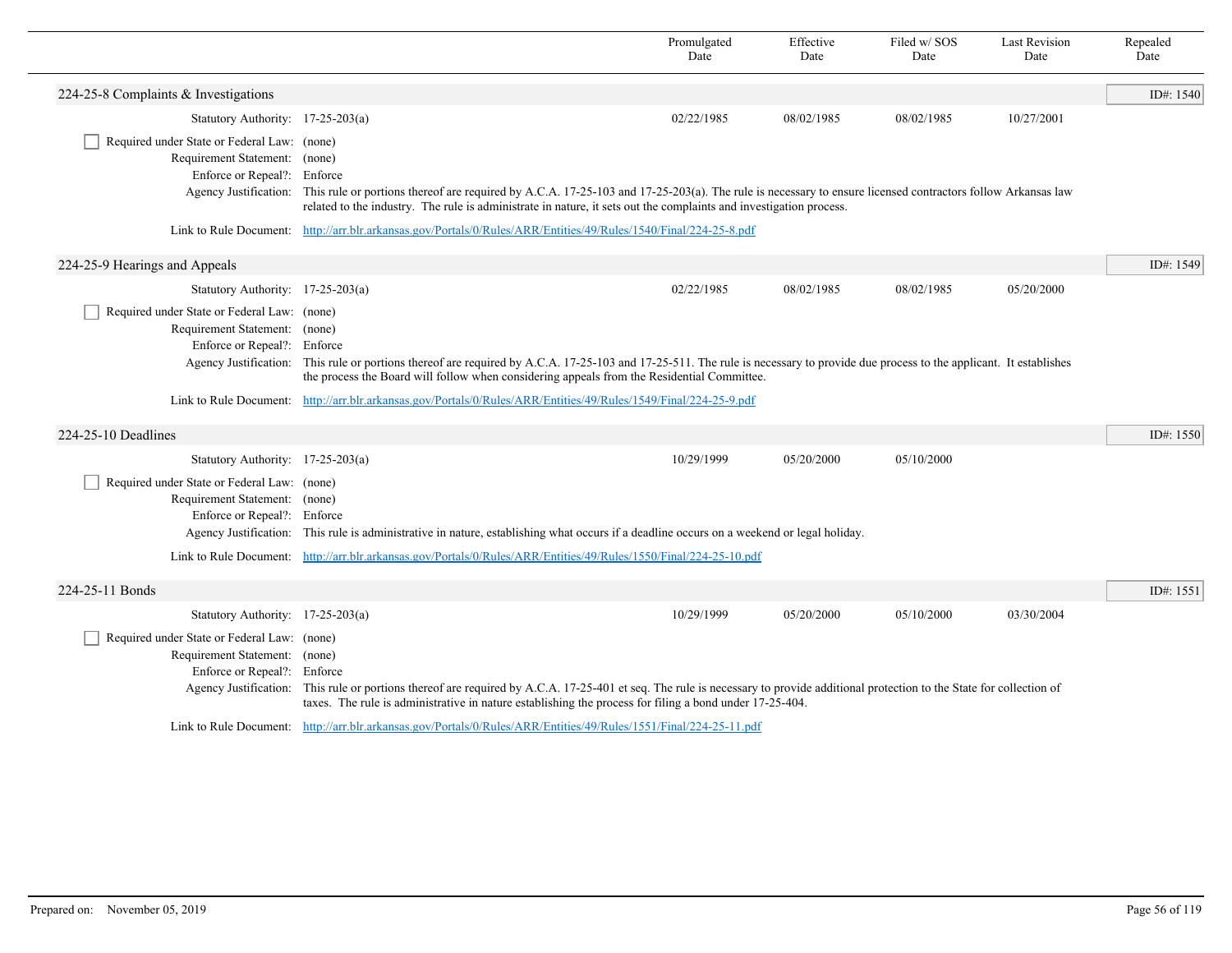|                                                                                                             |                                                                                                                                                             | Promulgated<br>Date | Effective<br>Date | Filed w/SOS<br>Date | <b>Last Revision</b><br>Date | Repealed<br>Date |
|-------------------------------------------------------------------------------------------------------------|-------------------------------------------------------------------------------------------------------------------------------------------------------------|---------------------|-------------------|---------------------|------------------------------|------------------|
| 224-25-12 Definitions                                                                                       |                                                                                                                                                             |                     |                   |                     |                              | ID#: 1552        |
| Statutory Authority: 17-25-203(a)                                                                           |                                                                                                                                                             | 03/20/1987          | 03/20/1987        | 05/10/2000          | 11/26/2017                   |                  |
| Required under State or Federal Law: (none)<br>Requirement Statement: (none)<br>Enforce or Repeal?: Enforce | Agency Justification: This rule or portions thereof are required by A.C.A. 17-25-203(a) and 17-25-101, it establishes various definitions.                  |                     |                   |                     |                              |                  |
|                                                                                                             | Link to Rule Document: http://arr.blr.arkansas.gov/Portals/0/Rules/ARR/Entities/49/Rules/1552/Final/224-25-12.pdf                                           |                     |                   |                     |                              |                  |
| 224-25-13 Construction Industry Training Grants                                                             |                                                                                                                                                             |                     |                   |                     |                              | ID#: 1553        |
| Statutory Authority: 17-25-203(a)                                                                           |                                                                                                                                                             | 03/26/2010          | 06/25/2010        | 07/06/2010          |                              |                  |
| Required under State or Federal Law: (none)<br>Requirement Statement: (none)<br>Enforce or Repeal?: Enforce | Agency Justification: The agency's budget, approved by the legislature, provides for such grants and the rule sets forth process for awarding these grants. |                     |                   |                     |                              |                  |
|                                                                                                             | Link to Rule Document: http://arr.blr.arkansas.gov/Portals/0/Rules/ARR/Entities/49/Rules/1553/Final/Rule 13.pdf                                             |                     |                   |                     |                              |                  |
| <b>REPEALED RULES</b>                                                                                       |                                                                                                                                                             |                     |                   |                     |                              |                  |
| Repeal                                                                                                      |                                                                                                                                                             |                     |                   |                     |                              |                  |
| 224-25-14 Construction Trades Training Grants for Secondary Schools                                         |                                                                                                                                                             |                     |                   |                     |                              | ID#: 1554        |
| Statutory Authority: 17-25-203(a)                                                                           |                                                                                                                                                             | 03/26/2010          | 06/25/2010        | 07/06/2010          |                              | 09/18/2018       |
| Required under State or Federal Law: (none)<br>Requirement Statement: (none)<br>Enforce or Repeal?: Repeal  | Agency Justification: The grants covered by this rule are not longer in the agency budget.                                                                  |                     |                   |                     |                              |                  |
|                                                                                                             | Link to Rule Document: http://arr.blr.arkansas.gov/Portals/0/Rules/ARR/Entities/49/Rules/1554/Final/Rule 14.pdf                                             |                     |                   |                     |                              |                  |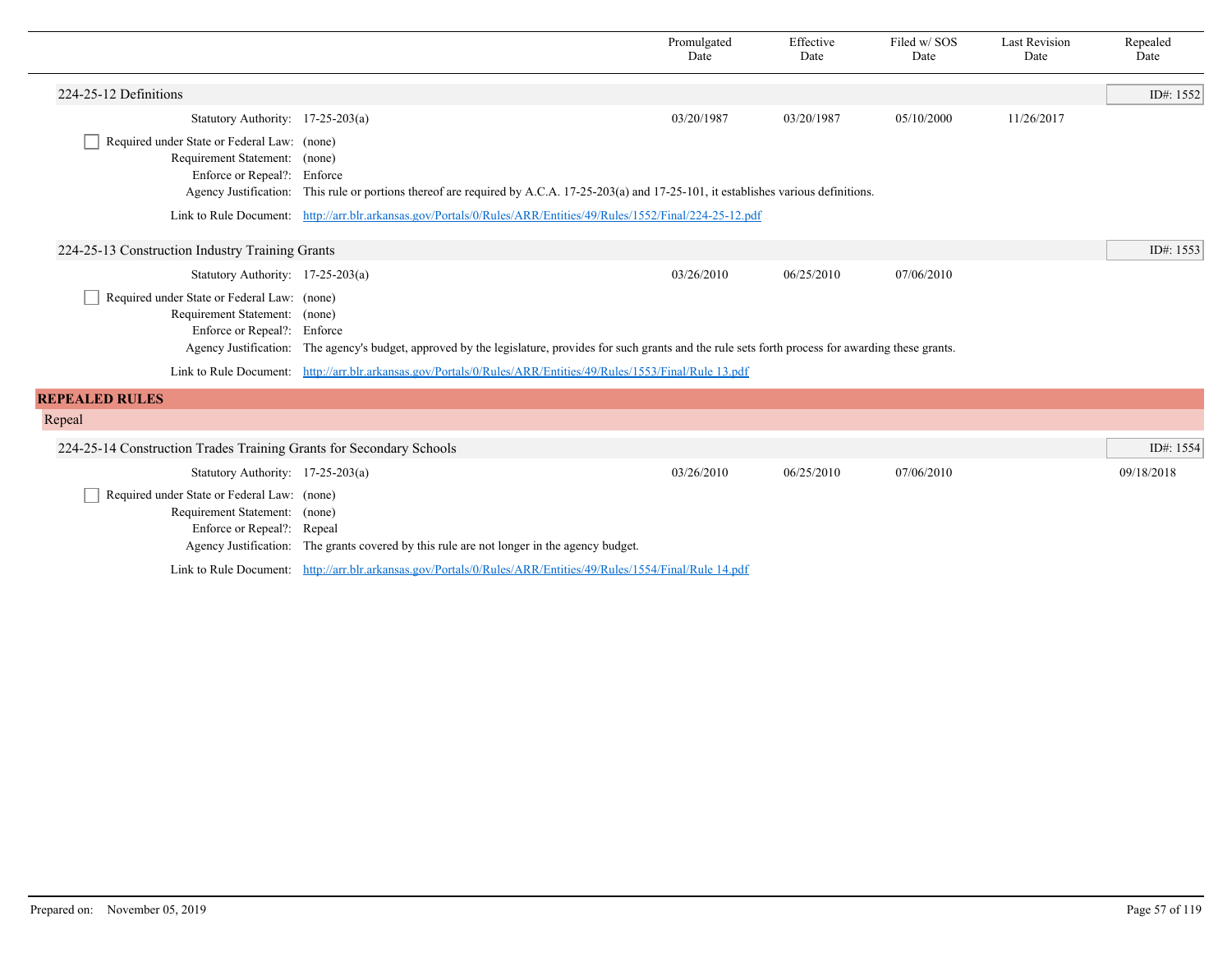|                                                                                                                  |                                                                                                                                                                                                                                                                                                                                                                                                                                                                                                                                                                                                                                                                                                                                                                                                                                                                                                                                                                                                                                                                                                                                                                                                                                                 | Promulgated<br>Date | Effective<br>Date | Filed w/SOS<br>Date | <b>Last Revision</b><br>Date | Repealed<br>Date |  |
|------------------------------------------------------------------------------------------------------------------|-------------------------------------------------------------------------------------------------------------------------------------------------------------------------------------------------------------------------------------------------------------------------------------------------------------------------------------------------------------------------------------------------------------------------------------------------------------------------------------------------------------------------------------------------------------------------------------------------------------------------------------------------------------------------------------------------------------------------------------------------------------------------------------------------------------------------------------------------------------------------------------------------------------------------------------------------------------------------------------------------------------------------------------------------------------------------------------------------------------------------------------------------------------------------------------------------------------------------------------------------|---------------------|-------------------|---------------------|------------------------------|------------------|--|
| <b>Cosmetology Technical Advisory Committee</b>                                                                  |                                                                                                                                                                                                                                                                                                                                                                                                                                                                                                                                                                                                                                                                                                                                                                                                                                                                                                                                                                                                                                                                                                                                                                                                                                                 |                     |                   |                     |                              |                  |  |
| <b>ACTIVE RULES</b>                                                                                              |                                                                                                                                                                                                                                                                                                                                                                                                                                                                                                                                                                                                                                                                                                                                                                                                                                                                                                                                                                                                                                                                                                                                                                                                                                                 |                     |                   |                     |                              |                  |  |
| Enforce                                                                                                          |                                                                                                                                                                                                                                                                                                                                                                                                                                                                                                                                                                                                                                                                                                                                                                                                                                                                                                                                                                                                                                                                                                                                                                                                                                                 |                     |                   |                     |                              |                  |  |
| Rules and Regulations for Cosmetology in Arkansas                                                                |                                                                                                                                                                                                                                                                                                                                                                                                                                                                                                                                                                                                                                                                                                                                                                                                                                                                                                                                                                                                                                                                                                                                                                                                                                                 |                     |                   |                     |                              | ID#: 2384        |  |
|                                                                                                                  | Statutory Authority: Ark. Code Ann. § 17-26-201                                                                                                                                                                                                                                                                                                                                                                                                                                                                                                                                                                                                                                                                                                                                                                                                                                                                                                                                                                                                                                                                                                                                                                                                 | 02/18/2016          | 02/18/2016        | 02/08/2016          |                              |                  |  |
| $ \mathbf{v} $<br>Required under State or Federal Law: Ark. Code Ann. § 17-26-201<br>Enforce or Repeal?: Enforce | Requirement Statement: The Arkansas State Board of Health promulgates, by rule, the duties and powers of the Cosmetology Technological Advisory Committee.<br>Agency Justification: These rules are promulgated by the State Board of Health for the purposes of establishing standards to regulate the vocation of cosmetology and its related<br>occupations, specifically manicuring, aesthetics, and electrology; to provide for the licensing of persons to carry on and to teach such vocations; and to<br>regulate the conduct and sanitation of cosmetology establishments, schools of cosmetology, and postsecondary schools of cosmetology so as to prevent the<br>spreading of communicable diseases and provide penalties for violations. There have been no recent changes to the Cosmetology Rules, which are directly<br>administered by the Arkansas Department of Health (ADH). The Rules were last amended in 2016. The ADH Cosmetology Section has been reviewing and<br>drafting any needed rule amendments in response to Acts 315, 426, 820, 990, and 1011 of 2019. ADH anticipates any draft rule amendments being reviewed<br>and approved by the Board of Health to ensure completion of promulgation by January 2020. |                     |                   |                     |                              |                  |  |
|                                                                                                                  | Link to Rule Document: http://arr.blr.arkansas.gov/Portals/0/Rules/ARR/Entities/192/Rules/2384/Final/Cosmetology.pdf                                                                                                                                                                                                                                                                                                                                                                                                                                                                                                                                                                                                                                                                                                                                                                                                                                                                                                                                                                                                                                                                                                                            |                     |                   |                     |                              |                  |  |
| <b>Department of Labor</b>                                                                                       |                                                                                                                                                                                                                                                                                                                                                                                                                                                                                                                                                                                                                                                                                                                                                                                                                                                                                                                                                                                                                                                                                                                                                                                                                                                 |                     |                   |                     |                              |                  |  |
| <b>ACTIVE RULES</b>                                                                                              |                                                                                                                                                                                                                                                                                                                                                                                                                                                                                                                                                                                                                                                                                                                                                                                                                                                                                                                                                                                                                                                                                                                                                                                                                                                 |                     |                   |                     |                              |                  |  |
| Enforce                                                                                                          |                                                                                                                                                                                                                                                                                                                                                                                                                                                                                                                                                                                                                                                                                                                                                                                                                                                                                                                                                                                                                                                                                                                                                                                                                                                 |                     |                   |                     |                              |                  |  |
|                                                                                                                  | Rule 010.01-001 Statement of Organization and Operations, Rules of the Boiler Inspection Division, Department of Labor                                                                                                                                                                                                                                                                                                                                                                                                                                                                                                                                                                                                                                                                                                                                                                                                                                                                                                                                                                                                                                                                                                                          |                     |                   |                     |                              | ID#: $1326$      |  |
|                                                                                                                  | Statutory Authority: Ark. Code Ann. 25-15-203(a). See also Ark. Code Ann. 25-15-<br>215.                                                                                                                                                                                                                                                                                                                                                                                                                                                                                                                                                                                                                                                                                                                                                                                                                                                                                                                                                                                                                                                                                                                                                        | 06/01/2006          | 07/01/2006        | 06/07/2006          |                              |                  |  |
| Required under State or Federal Law: Ark. Code Ann. 25-15-203(a)<br>$\vert\bm{\mathsf{v}}\vert$                  | Requirement Statement: Each state agency covered by the Administrative Procedures Act shall:                                                                                                                                                                                                                                                                                                                                                                                                                                                                                                                                                                                                                                                                                                                                                                                                                                                                                                                                                                                                                                                                                                                                                    |                     |                   |                     |                              |                  |  |
|                                                                                                                  | (1) Adopt as a rule a description of its organization, stating the general course and method of its operations, including the methods whereby the public may<br>obtain information or make submissions or requests;                                                                                                                                                                                                                                                                                                                                                                                                                                                                                                                                                                                                                                                                                                                                                                                                                                                                                                                                                                                                                             |                     |                   |                     |                              |                  |  |
|                                                                                                                  | (2) Adopt rules of practice setting forth the nature and requirements of all formal and informal procedures available, including a description of all forms and<br>instructions used by the agency<br>Id.                                                                                                                                                                                                                                                                                                                                                                                                                                                                                                                                                                                                                                                                                                                                                                                                                                                                                                                                                                                                                                       |                     |                   |                     |                              |                  |  |
| Enforce or Repeal?: Enforce                                                                                      |                                                                                                                                                                                                                                                                                                                                                                                                                                                                                                                                                                                                                                                                                                                                                                                                                                                                                                                                                                                                                                                                                                                                                                                                                                                 |                     |                   |                     |                              |                  |  |
|                                                                                                                  | Agency Justification: The Administrative Procedures Act requires each covered agency to adopt a rule describing its organization. This is the rule adopted for that purpose. It is<br>patterned after the model rules published by the Office of Attorney General. Ark. Code Ann. 25-15-203(a).                                                                                                                                                                                                                                                                                                                                                                                                                                                                                                                                                                                                                                                                                                                                                                                                                                                                                                                                                 |                     |                   |                     |                              |                  |  |
|                                                                                                                  | Link to Rule Document: http://arr.blr.arkansas.gov/Portals/0/Rules/ARR/Entities/168/Rules/1326/Final/010.01-001 Statement of Organization and Operation.pdf                                                                                                                                                                                                                                                                                                                                                                                                                                                                                                                                                                                                                                                                                                                                                                                                                                                                                                                                                                                                                                                                                     |                     |                   |                     |                              |                  |  |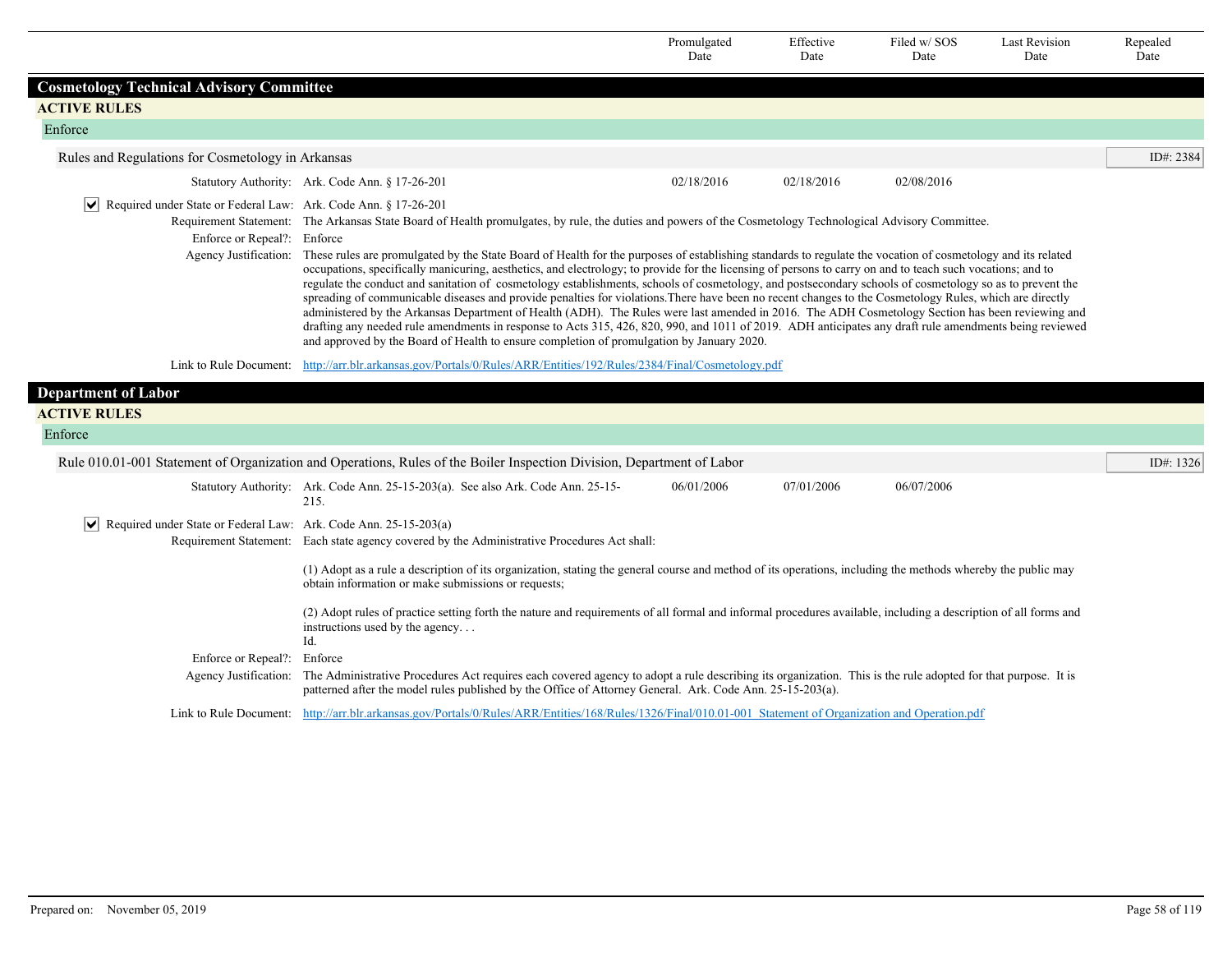| Rule 010.01-002 Information for Public Guidance, Rules of the Boiler Inspection Division, Department of Labor<br>06/01/2006<br>07/01/2006<br>06/07/2006<br>01/01/2017<br>Statutory Authority: Ark. Code Ann. 25-15-203(a). See also Ark. Code Ann. 25-15-<br>215<br>$ \mathbf{v} $ Required under State or Federal Law: Ark. Code Ann. 25-15-203(a).<br>Requirement Statement: Each state agency covered by the Administrative Procedures Act shall:<br>(1) Adopt as a rule a description of its organization, stating the general course and method of its operations, including the methods whereby the public may<br>obtain information or make submissions or requests;<br>(2) Adopt rules of practice setting forth the nature and requirements of all formal and informal procedures available, including a description of all forms and<br>instructions used by the agency<br>Id.<br>Enforce or Repeal?: Enforce<br>Agency Justification: The Administrative Procedures Act requires each covered agency to adopt a rule advising the public how to obtain information or make submissions or<br>requests. This is the rule adopted for that purpose. It is patterned after the model rules published by the Office of Attorney General. Ark. Code Ann. 25-15-<br>$203(a)$ .<br>http://arr.blr.arkansas.gov/Portals/0/Rules/ARR/Entities/168/Rules/1327/Final/010.01-002 Information for Public Guidance.pdf<br>Link to Rule Document:<br>Rule 010.01-003 General Organization, Rules of the Boiler Inspection Division, Department of Labor<br>Statutory Authority: Ark. Code Ann. 25-15-203(a). See also Ark. Code Ann. 25-15-<br>06/01/2006<br>07/01/2006<br>06/07/2006<br>215<br>$ \mathbf{v} $ Required under State or Federal Law: Ark. Code Ann. 25-15-203(a)<br>Requirement Statement: Each state agency covered by the Administrative Procedures Act shall:<br>(1) Adopt as a rule a description of its organization, stating the general course and method of its operations, including the methods whereby the public may<br>obtain information or make submissions or requests;<br>(2) Adopt rules of practice setting forth the nature and requirements of all formal and informal procedures available, including a description of all forms and<br>instructions used by the agency<br>Id.<br>Enforce or Repeal?:<br>Enforce<br>The Administrative Procedures Act requires each covered agency to adopt a rule describing its organization. This rule was adopted for that purpose. It is<br>Agency Justification:<br>patterned after the model rules published by the Office of Attorney General. Ark. Code Ann. 25-15-203(a).Note: This rule is will be updated at a later time<br>to remove any reference to the Boiler Advisory Board pursuant to Act 540 of 2017, sec. 47.<br>Link to Rule Document: http://arr.blr.arkansas.gov/Portals/0/Rules/ARR/Entities/168/Rules/1328/Final/010.01-003 General Organization.pdf |  | Promulgated<br>Date | Effective<br>Date | Filed w/SOS<br>Date | <b>Last Revision</b><br>Date | Repealed<br>Date |
|--------------------------------------------------------------------------------------------------------------------------------------------------------------------------------------------------------------------------------------------------------------------------------------------------------------------------------------------------------------------------------------------------------------------------------------------------------------------------------------------------------------------------------------------------------------------------------------------------------------------------------------------------------------------------------------------------------------------------------------------------------------------------------------------------------------------------------------------------------------------------------------------------------------------------------------------------------------------------------------------------------------------------------------------------------------------------------------------------------------------------------------------------------------------------------------------------------------------------------------------------------------------------------------------------------------------------------------------------------------------------------------------------------------------------------------------------------------------------------------------------------------------------------------------------------------------------------------------------------------------------------------------------------------------------------------------------------------------------------------------------------------------------------------------------------------------------------------------------------------------------------------------------------------------------------------------------------------------------------------------------------------------------------------------------------------------------------------------------------------------------------------------------------------------------------------------------------------------------------------------------------------------------------------------------------------------------------------------------------------------------------------------------------------------------------------------------------------------------------------------------------------------------------------------------------------------------------------------------------------------------------------------------------------------------------------------------------------------------------------------------------------------------------------------------------------------------------------------------------------------------------------------------------------------------------------------------|--|---------------------|-------------------|---------------------|------------------------------|------------------|
|                                                                                                                                                                                                                                                                                                                                                                                                                                                                                                                                                                                                                                                                                                                                                                                                                                                                                                                                                                                                                                                                                                                                                                                                                                                                                                                                                                                                                                                                                                                                                                                                                                                                                                                                                                                                                                                                                                                                                                                                                                                                                                                                                                                                                                                                                                                                                                                                                                                                                                                                                                                                                                                                                                                                                                                                                                                                                                                                                  |  |                     |                   |                     |                              | ID#: 1327        |
|                                                                                                                                                                                                                                                                                                                                                                                                                                                                                                                                                                                                                                                                                                                                                                                                                                                                                                                                                                                                                                                                                                                                                                                                                                                                                                                                                                                                                                                                                                                                                                                                                                                                                                                                                                                                                                                                                                                                                                                                                                                                                                                                                                                                                                                                                                                                                                                                                                                                                                                                                                                                                                                                                                                                                                                                                                                                                                                                                  |  |                     |                   |                     |                              |                  |
|                                                                                                                                                                                                                                                                                                                                                                                                                                                                                                                                                                                                                                                                                                                                                                                                                                                                                                                                                                                                                                                                                                                                                                                                                                                                                                                                                                                                                                                                                                                                                                                                                                                                                                                                                                                                                                                                                                                                                                                                                                                                                                                                                                                                                                                                                                                                                                                                                                                                                                                                                                                                                                                                                                                                                                                                                                                                                                                                                  |  |                     |                   |                     |                              |                  |
|                                                                                                                                                                                                                                                                                                                                                                                                                                                                                                                                                                                                                                                                                                                                                                                                                                                                                                                                                                                                                                                                                                                                                                                                                                                                                                                                                                                                                                                                                                                                                                                                                                                                                                                                                                                                                                                                                                                                                                                                                                                                                                                                                                                                                                                                                                                                                                                                                                                                                                                                                                                                                                                                                                                                                                                                                                                                                                                                                  |  |                     |                   |                     |                              |                  |
|                                                                                                                                                                                                                                                                                                                                                                                                                                                                                                                                                                                                                                                                                                                                                                                                                                                                                                                                                                                                                                                                                                                                                                                                                                                                                                                                                                                                                                                                                                                                                                                                                                                                                                                                                                                                                                                                                                                                                                                                                                                                                                                                                                                                                                                                                                                                                                                                                                                                                                                                                                                                                                                                                                                                                                                                                                                                                                                                                  |  |                     |                   |                     |                              |                  |
|                                                                                                                                                                                                                                                                                                                                                                                                                                                                                                                                                                                                                                                                                                                                                                                                                                                                                                                                                                                                                                                                                                                                                                                                                                                                                                                                                                                                                                                                                                                                                                                                                                                                                                                                                                                                                                                                                                                                                                                                                                                                                                                                                                                                                                                                                                                                                                                                                                                                                                                                                                                                                                                                                                                                                                                                                                                                                                                                                  |  |                     |                   |                     |                              |                  |
|                                                                                                                                                                                                                                                                                                                                                                                                                                                                                                                                                                                                                                                                                                                                                                                                                                                                                                                                                                                                                                                                                                                                                                                                                                                                                                                                                                                                                                                                                                                                                                                                                                                                                                                                                                                                                                                                                                                                                                                                                                                                                                                                                                                                                                                                                                                                                                                                                                                                                                                                                                                                                                                                                                                                                                                                                                                                                                                                                  |  |                     |                   |                     |                              |                  |
|                                                                                                                                                                                                                                                                                                                                                                                                                                                                                                                                                                                                                                                                                                                                                                                                                                                                                                                                                                                                                                                                                                                                                                                                                                                                                                                                                                                                                                                                                                                                                                                                                                                                                                                                                                                                                                                                                                                                                                                                                                                                                                                                                                                                                                                                                                                                                                                                                                                                                                                                                                                                                                                                                                                                                                                                                                                                                                                                                  |  |                     |                   |                     |                              |                  |
|                                                                                                                                                                                                                                                                                                                                                                                                                                                                                                                                                                                                                                                                                                                                                                                                                                                                                                                                                                                                                                                                                                                                                                                                                                                                                                                                                                                                                                                                                                                                                                                                                                                                                                                                                                                                                                                                                                                                                                                                                                                                                                                                                                                                                                                                                                                                                                                                                                                                                                                                                                                                                                                                                                                                                                                                                                                                                                                                                  |  |                     |                   |                     |                              | ID#: 1328        |
|                                                                                                                                                                                                                                                                                                                                                                                                                                                                                                                                                                                                                                                                                                                                                                                                                                                                                                                                                                                                                                                                                                                                                                                                                                                                                                                                                                                                                                                                                                                                                                                                                                                                                                                                                                                                                                                                                                                                                                                                                                                                                                                                                                                                                                                                                                                                                                                                                                                                                                                                                                                                                                                                                                                                                                                                                                                                                                                                                  |  |                     |                   |                     |                              |                  |
|                                                                                                                                                                                                                                                                                                                                                                                                                                                                                                                                                                                                                                                                                                                                                                                                                                                                                                                                                                                                                                                                                                                                                                                                                                                                                                                                                                                                                                                                                                                                                                                                                                                                                                                                                                                                                                                                                                                                                                                                                                                                                                                                                                                                                                                                                                                                                                                                                                                                                                                                                                                                                                                                                                                                                                                                                                                                                                                                                  |  |                     |                   |                     |                              |                  |
|                                                                                                                                                                                                                                                                                                                                                                                                                                                                                                                                                                                                                                                                                                                                                                                                                                                                                                                                                                                                                                                                                                                                                                                                                                                                                                                                                                                                                                                                                                                                                                                                                                                                                                                                                                                                                                                                                                                                                                                                                                                                                                                                                                                                                                                                                                                                                                                                                                                                                                                                                                                                                                                                                                                                                                                                                                                                                                                                                  |  |                     |                   |                     |                              |                  |
|                                                                                                                                                                                                                                                                                                                                                                                                                                                                                                                                                                                                                                                                                                                                                                                                                                                                                                                                                                                                                                                                                                                                                                                                                                                                                                                                                                                                                                                                                                                                                                                                                                                                                                                                                                                                                                                                                                                                                                                                                                                                                                                                                                                                                                                                                                                                                                                                                                                                                                                                                                                                                                                                                                                                                                                                                                                                                                                                                  |  |                     |                   |                     |                              |                  |
|                                                                                                                                                                                                                                                                                                                                                                                                                                                                                                                                                                                                                                                                                                                                                                                                                                                                                                                                                                                                                                                                                                                                                                                                                                                                                                                                                                                                                                                                                                                                                                                                                                                                                                                                                                                                                                                                                                                                                                                                                                                                                                                                                                                                                                                                                                                                                                                                                                                                                                                                                                                                                                                                                                                                                                                                                                                                                                                                                  |  |                     |                   |                     |                              |                  |
|                                                                                                                                                                                                                                                                                                                                                                                                                                                                                                                                                                                                                                                                                                                                                                                                                                                                                                                                                                                                                                                                                                                                                                                                                                                                                                                                                                                                                                                                                                                                                                                                                                                                                                                                                                                                                                                                                                                                                                                                                                                                                                                                                                                                                                                                                                                                                                                                                                                                                                                                                                                                                                                                                                                                                                                                                                                                                                                                                  |  |                     |                   |                     |                              |                  |
|                                                                                                                                                                                                                                                                                                                                                                                                                                                                                                                                                                                                                                                                                                                                                                                                                                                                                                                                                                                                                                                                                                                                                                                                                                                                                                                                                                                                                                                                                                                                                                                                                                                                                                                                                                                                                                                                                                                                                                                                                                                                                                                                                                                                                                                                                                                                                                                                                                                                                                                                                                                                                                                                                                                                                                                                                                                                                                                                                  |  |                     |                   |                     |                              |                  |
|                                                                                                                                                                                                                                                                                                                                                                                                                                                                                                                                                                                                                                                                                                                                                                                                                                                                                                                                                                                                                                                                                                                                                                                                                                                                                                                                                                                                                                                                                                                                                                                                                                                                                                                                                                                                                                                                                                                                                                                                                                                                                                                                                                                                                                                                                                                                                                                                                                                                                                                                                                                                                                                                                                                                                                                                                                                                                                                                                  |  |                     |                   |                     |                              |                  |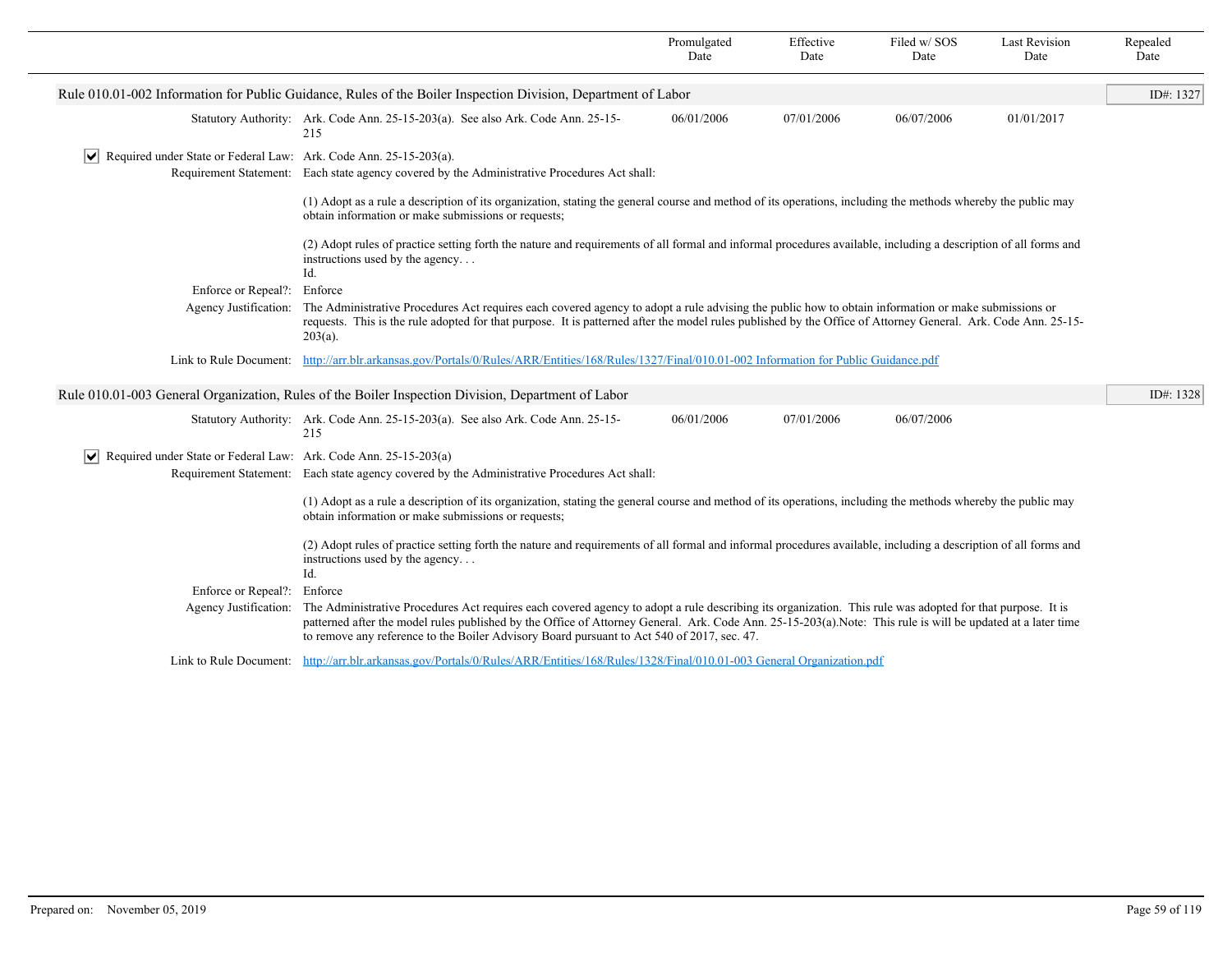|                                                                                  |                                                                                                                                                                                                                                                       | Promulgated<br>Date | Effective<br>Date | Filed w/SOS<br>Date | <b>Last Revision</b><br>Date | Repealed<br>Date |
|----------------------------------------------------------------------------------|-------------------------------------------------------------------------------------------------------------------------------------------------------------------------------------------------------------------------------------------------------|---------------------|-------------------|---------------------|------------------------------|------------------|
| Rule 010.01-004 Rule-Making, Boiler Inspection Division, Department of Labor     |                                                                                                                                                                                                                                                       |                     |                   |                     |                              | ID#: 1329        |
|                                                                                  | Statutory Authority: Ark. Code Ann. 25-15-203(a). See also Ark. Code Ann. 25-15-<br>215.                                                                                                                                                              | 06/01/2006          | 07/01/2006        | 06/07/2006          | 01/01/2017                   |                  |
| $ \mathbf{v} $ Required under State or Federal Law: Ark. Code Ann. 25-15-203(a)  | Requirement Statement: Each state agency covered by the Administrative Procedures Act shall:                                                                                                                                                          |                     |                   |                     |                              |                  |
|                                                                                  | (1) Adopt as a rule a description of its organization, stating the general course and method of its operations, including the methods whereby the public may<br>obtain information or make submissions or requests;                                   |                     |                   |                     |                              |                  |
|                                                                                  | (2) Adopt rules of practice setting forth the nature and requirements of all formal and informal procedures available, including a description of all forms and<br>instructions used by the agency<br>Id.                                             |                     |                   |                     |                              |                  |
| Enforce or Repeal?: Enforce                                                      |                                                                                                                                                                                                                                                       |                     |                   |                     |                              |                  |
| Agency Justification:                                                            | The Administrative Procedures Act requires each covered agency to adopt rules of practice. This rule was adopted for that purpose. It is patterned after the<br>model rules published by the Office of Attorney General. Ark. Code Ann. 25-15-203(a). |                     |                   |                     |                              |                  |
|                                                                                  | Link to Rule Document: http://arr.blr.arkansas.gov/Portals/0/Rules/ARR/Entities/168/Rules/1329/Final/010.01-004 Rule-Making.pdf                                                                                                                       |                     |                   |                     |                              |                  |
|                                                                                  | Rule 010.01-005 Emergency Rule-Making, Boiler Inspection Division, Department of Labor                                                                                                                                                                |                     |                   |                     |                              | ID#: $1330$      |
|                                                                                  | Statutory Authority: Ark. Code Ann. 25-15-203(a). See also Ark. Code Ann. 25-15-<br>215                                                                                                                                                               | 06/01/2006          | 07/01/2006        | 06/07/2006          | 01/01/2017                   |                  |
| $ \mathbf{v} $ Required under State or Federal Law: Ark. Code Ann. 25-15-203(a). |                                                                                                                                                                                                                                                       |                     |                   |                     |                              |                  |
|                                                                                  | Requirement Statement: Each state agency covered by the Administrative Procedures Act shall:                                                                                                                                                          |                     |                   |                     |                              |                  |
|                                                                                  | (1) Adopt as a rule a description of its organization, stating the general course and method of its operations, including the methods whereby the public may<br>obtain information or make submissions or requests;                                   |                     |                   |                     |                              |                  |
|                                                                                  | (2) Adopt rules of practice setting forth the nature and requirements of all formal and informal procedures available, including a description of all forms and<br>instructions used by the agency<br>Id.                                             |                     |                   |                     |                              |                  |
| Enforce or Repeal?:                                                              | Enforce                                                                                                                                                                                                                                               |                     |                   |                     |                              |                  |
| Agency Justification:                                                            | The Administrative Procedures Act requires each covered agency to adopt rules of practice. This rule was adopted for that purpose. It is patterned after the<br>model rules published by the Office of Attorney General. Ark. Code Ann. 25-15-203(a). |                     |                   |                     |                              |                  |
|                                                                                  | Link to Rule Document: http://arr.blr.arkansas.gov/Portals/0/Rules/ARR/Entities/168/Rules/1330/Final/010.01-005 Emergency Rule-Making.pdf                                                                                                             |                     |                   |                     |                              |                  |
|                                                                                  |                                                                                                                                                                                                                                                       |                     |                   |                     |                              |                  |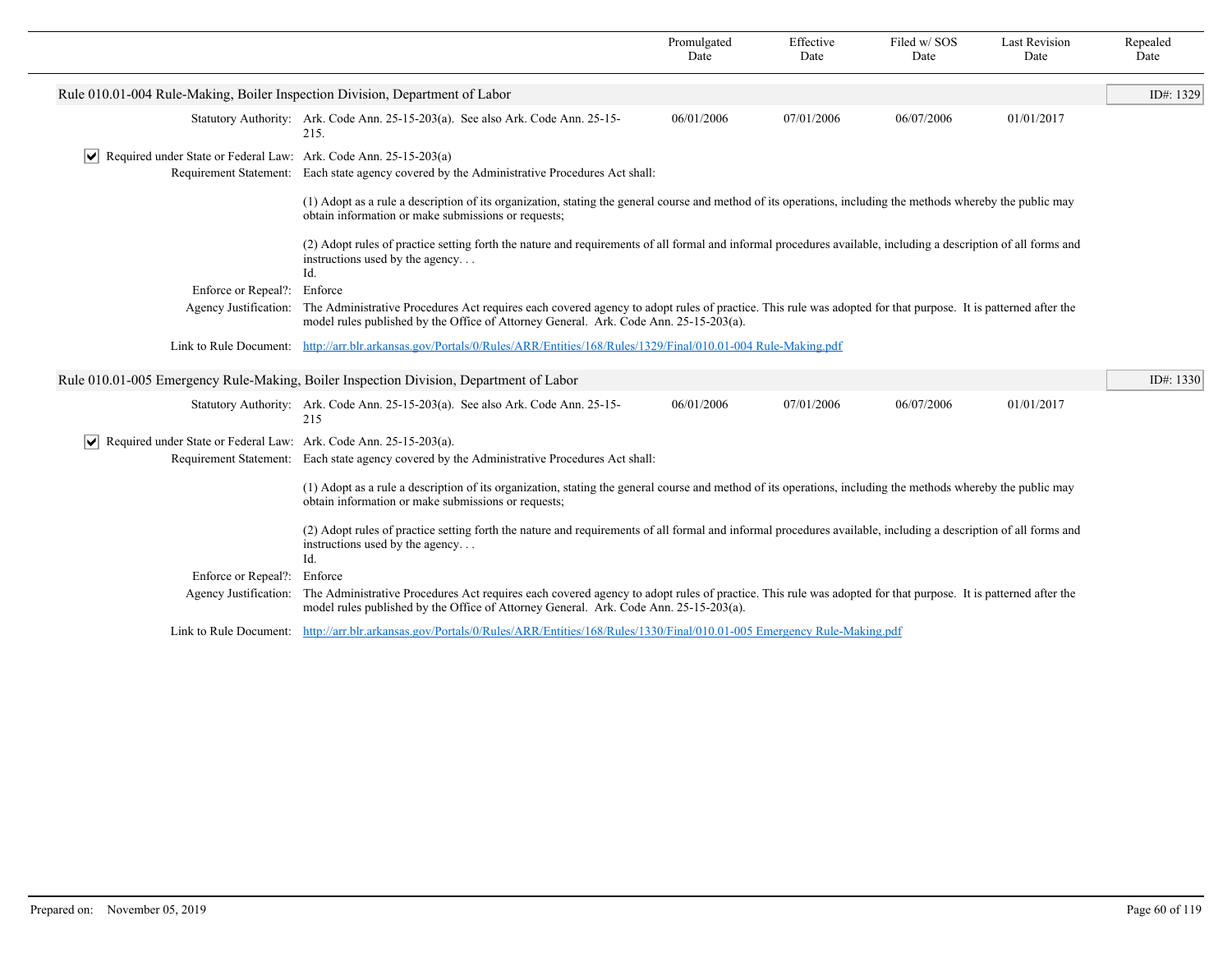|                                                                                                                                                                                                                                                                                |                                                                                                                                                                                                                                                       | Promulgated<br>Date | Effective<br>Date | Filed w/SOS<br>Date | <b>Last Revision</b><br>Date | Repealed<br>Date |
|--------------------------------------------------------------------------------------------------------------------------------------------------------------------------------------------------------------------------------------------------------------------------------|-------------------------------------------------------------------------------------------------------------------------------------------------------------------------------------------------------------------------------------------------------|---------------------|-------------------|---------------------|------------------------------|------------------|
|                                                                                                                                                                                                                                                                                | Rule 010.01-006 Declaratory Orders, Boiler Inspection Division, Department of Labor                                                                                                                                                                   |                     |                   |                     |                              | ID#: 1331        |
|                                                                                                                                                                                                                                                                                | Statutory Authority: Ark. Code Ann. 25-15-203(a). See also Ark. Code Ann. 25-15-<br>215.                                                                                                                                                              | 06/01/2006          | 07/01/2006        | 06/07/2006          |                              |                  |
| $ \mathbf{v} $ Required under State or Federal Law: Ark. Code Ann. 25-15-203(a)                                                                                                                                                                                                | Requirement Statement: Each state agency covered by the Administrative Procedures Act shall:                                                                                                                                                          |                     |                   |                     |                              |                  |
|                                                                                                                                                                                                                                                                                | (1) Adopt as a rule a description of its organization, stating the general course and method of its operations, including the methods whereby the public may<br>obtain information or make submissions or requests;                                   |                     |                   |                     |                              |                  |
|                                                                                                                                                                                                                                                                                | (2) Adopt rules of practice setting forth the nature and requirements of all formal and informal procedures available, including a description of all forms and<br>instructions used by the agency<br>Id.                                             |                     |                   |                     |                              |                  |
| Enforce or Repeal?:                                                                                                                                                                                                                                                            | Enforce                                                                                                                                                                                                                                               |                     |                   |                     |                              |                  |
| Agency Justification:<br>The Administrative Procedures Act requires each covered agency to adopt rules of practice. This rule was adopted for that purpose. It is patterned after the<br>model rules published by the Office of Attorney General. Ark. Code Ann. 25-15-203(a). |                                                                                                                                                                                                                                                       |                     |                   |                     |                              |                  |
| Link to Rule Document: http://arr.blr.arkansas.gov/Portals/0/Rules/ARR/Entities/168/Rules/1331/Final/010.01-006 Declaratory Orders.pdf                                                                                                                                         |                                                                                                                                                                                                                                                       |                     |                   |                     |                              |                  |
|                                                                                                                                                                                                                                                                                | Rule 010.01-007 Adjudicative Hearings, Boiler Inspection Division, Department of Labor                                                                                                                                                                |                     |                   |                     |                              | ID#: 1332        |
|                                                                                                                                                                                                                                                                                | Statutory Authority: Ark. Code Ann. 25-15-203(a). See also Ark. Code Ann. 25-15-<br>215.                                                                                                                                                              | 06/01/2006          | 07/01/2006        | 06/07/2006          |                              |                  |
| $ \mathbf{v} $ Required under State or Federal Law: Ark. Code Ann. 25-15-203(a).                                                                                                                                                                                               |                                                                                                                                                                                                                                                       |                     |                   |                     |                              |                  |
|                                                                                                                                                                                                                                                                                | Requirement Statement: Each state agency covered by the Administrative Procedures Act shall:                                                                                                                                                          |                     |                   |                     |                              |                  |
|                                                                                                                                                                                                                                                                                | (1) Adopt as a rule a description of its organization, stating the general course and method of its operations, including the methods whereby the public may<br>obtain information or make submissions or requests;                                   |                     |                   |                     |                              |                  |
|                                                                                                                                                                                                                                                                                | (2) Adopt rules of practice setting forth the nature and requirements of all formal and informal procedures available, including a description of all forms and<br>instructions used by the agency<br>Id.                                             |                     |                   |                     |                              |                  |
| Enforce or Repeal?:                                                                                                                                                                                                                                                            | Enforce                                                                                                                                                                                                                                               |                     |                   |                     |                              |                  |
| Agency Justification:                                                                                                                                                                                                                                                          | The Administrative Procedures Act requires each covered agency to adopt rules of practice. This rule was adopted for that purpose. It is patterned after the<br>model rules published by the Office of Attorney General. Ark. Code Ann. 25-15-203(a). |                     |                   |                     |                              |                  |
|                                                                                                                                                                                                                                                                                | Link to Rule Document: http://arr.blr.arkansas.gov/Portals/0/Rules/ARR/Entities/168/Rules/1332/Final/010.01-007 Adjudicative Hearings.pdf                                                                                                             |                     |                   |                     |                              |                  |
|                                                                                                                                                                                                                                                                                |                                                                                                                                                                                                                                                       |                     |                   |                     |                              |                  |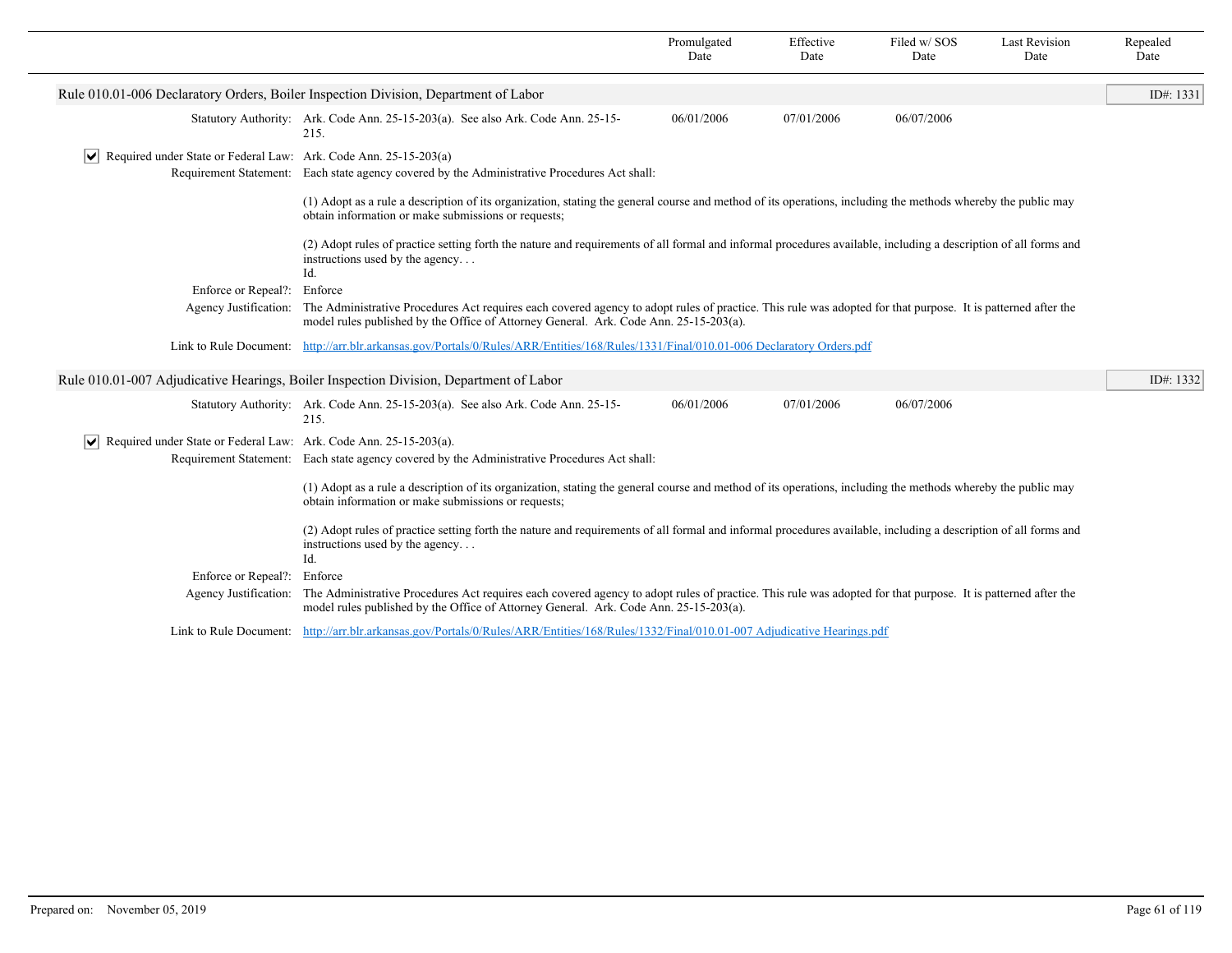|                                                                                                             |                                                                                                                                                                                                                                                                                                                                                                                                                                                                                                                                                                                                                               | Promulgated<br>Date | Effective<br>Date | Filed w/SOS<br>Date | <b>Last Revision</b><br>Date | Repealed<br>Date |  |
|-------------------------------------------------------------------------------------------------------------|-------------------------------------------------------------------------------------------------------------------------------------------------------------------------------------------------------------------------------------------------------------------------------------------------------------------------------------------------------------------------------------------------------------------------------------------------------------------------------------------------------------------------------------------------------------------------------------------------------------------------------|---------------------|-------------------|---------------------|------------------------------|------------------|--|
|                                                                                                             | Rule 010.01-008 Licensing, Rules of the Boiler Inspection Division, Department of Labor                                                                                                                                                                                                                                                                                                                                                                                                                                                                                                                                       |                     |                   |                     |                              | ID#: 1333        |  |
|                                                                                                             | Statutory Authority: Ark. Code Ann. 25-15-203(a); 20-23-301(a)(2)(A); 20-23-406(b)<br>$: 17 - 1 - 106$ ; and $17 - 1 - 107$                                                                                                                                                                                                                                                                                                                                                                                                                                                                                                   | 06/01/2006          | 07/01/2006        | 06/07/2006          | 01/01/2017                   |                  |  |
|                                                                                                             | $\blacktriangleright$ Required under State or Federal Law: Ark. Code Ann. 25-15-203(a); 20-23-406(b); 17-1-106; and 17-1-107<br>Requirement Statement: Only some portions of this rule are required by statute. Specifically:<br>1. Rules of practice, Ark. Code Ann. $25-15-203(a)$ ;<br>2. Restricted lifetime license, Ark. Code Ann. 20-23-406;<br>3. Active duty service members, returning military veterans and spouses, Ark. Code Ann. 17-1-106; and<br>4. Reinstatement, Ark. Code Ann. 17-1-107.                                                                                                                    |                     |                   |                     |                              |                  |  |
| Enforce or Repeal?: Enforce<br>Agency Justification:                                                        | This is the rule listing the specific licenses issued by the division by statute, together with the qualifications needed and the statutory fees. The rule also<br>contains a number of practices and procedures dealing specifically with licensing, including the review of applications; denial; suspension; revocation;<br>surrender; and reinstatement of licenses. The provision on reinstatement is, in part, necessary to comply with Ark. Code Ann. 17-1-107. The provision<br>dealing with active duty service members, returning military veterans and spouses was adopted to comply with Ark. Code Ann. 17-1-106. |                     |                   |                     |                              |                  |  |
|                                                                                                             | Link to Rule Document: http://arr.blr.arkansas.gov/Portals/0/Rules/ARR/Entities/168/Rules/1333/Final/010.01-008 Licensing.pdf                                                                                                                                                                                                                                                                                                                                                                                                                                                                                                 |                     |                   |                     |                              |                  |  |
|                                                                                                             | Rule 010.01-009 Permitting, Rules of the Boiler Inspection Division, Department of Labor                                                                                                                                                                                                                                                                                                                                                                                                                                                                                                                                      |                     |                   |                     |                              | ID#: 1334        |  |
|                                                                                                             | Statutory Authority: Ark. Code Ann. 20-23-301(a)                                                                                                                                                                                                                                                                                                                                                                                                                                                                                                                                                                              | 06/01/2006          | 07/01/2006        | 06/07/2006          |                              |                  |  |
| Required under State or Federal Law: (none)<br>Requirement Statement: (none)<br>Enforce or Repeal?: Enforce | Agency Justification: The rule lists the two types of permits required by statute: installation permit and operating certificate. It also references the statutory fees. The rule provides<br>a timeframe of 20 days to request a hearing in the event of a denial, suspension or revocation. It also provides that an operating certificate will not be<br>renewed if there is an unpaid administrative fine.                                                                                                                                                                                                                |                     |                   |                     |                              |                  |  |
|                                                                                                             | Link to Rule Document: http://arr.blr.arkansas.gov/Portals/0/Rules/ARR/Entities/168/Rules/1334/Final/010.01-009 Permitting.pdf                                                                                                                                                                                                                                                                                                                                                                                                                                                                                                |                     |                   |                     |                              |                  |  |
|                                                                                                             | Rule 010.01-010 General Requirements and Exemptions, Rules of the Boiler Inspection Division, Department of Labor                                                                                                                                                                                                                                                                                                                                                                                                                                                                                                             |                     |                   |                     |                              | ID#: 1335        |  |
|                                                                                                             | Statutory Authority: Ark. Code Ann. 20-23-301(a)                                                                                                                                                                                                                                                                                                                                                                                                                                                                                                                                                                              | 06/01/2006          | 07/01/2006        | 06/07/2006          | 01/01/2017                   |                  |  |
| Required under State or Federal Law: (none)<br>Requirement Statement: (none)<br>Enforce or Repeal?: Enforce | Agency Justification: This rule summarizes the overall statutory and regulatory scheme with respect construction requirements; installation requirements; inspections requirements;<br>and repair requirements. This rule lists the statutory exemptions, Ark. Code Ann. 20-23-102, providing some additional clarification or definition of<br>terms. There are a few miscellaneous provisions, such as the requirement to report boiler explosions and accidents within 24 hours to the agency.                                                                                                                             |                     |                   |                     |                              |                  |  |
|                                                                                                             | Link to Rule Document: http://arr.blr.arkansas.gov/Portals/0/Rules/ARR/Entities/168/Rules/1335/Final/010.01-010 General Requirements and Exemptions.pdf                                                                                                                                                                                                                                                                                                                                                                                                                                                                       |                     |                   |                     |                              |                  |  |
|                                                                                                             | Rule 010.01-011 General Definitions, Rules of the Boiler Inspection Division, Department of Labor                                                                                                                                                                                                                                                                                                                                                                                                                                                                                                                             |                     |                   |                     |                              | ID#: 1336        |  |
|                                                                                                             | Statutory Authority: Ark. Code Ann. 20-23-301(a)                                                                                                                                                                                                                                                                                                                                                                                                                                                                                                                                                                              | 06/01/2006          | 07/01/2006        | 06/07/2006          |                              |                  |  |
| Required under State or Federal Law: (none)<br>Requirement Statement: (none)<br>Enforce or Repeal?: Enforce | Agency Justification: This rule has general definitions used throughout the Boiler Inspection Division's rules.                                                                                                                                                                                                                                                                                                                                                                                                                                                                                                               |                     |                   |                     |                              |                  |  |
|                                                                                                             | Link to Rule Document: http://arr.blr.arkansas.gov/Portals/0/Rules/ARR/Entities/168/Rules/1336/Final/010.01-011 General Definitions.pdf                                                                                                                                                                                                                                                                                                                                                                                                                                                                                       |                     |                   |                     |                              |                  |  |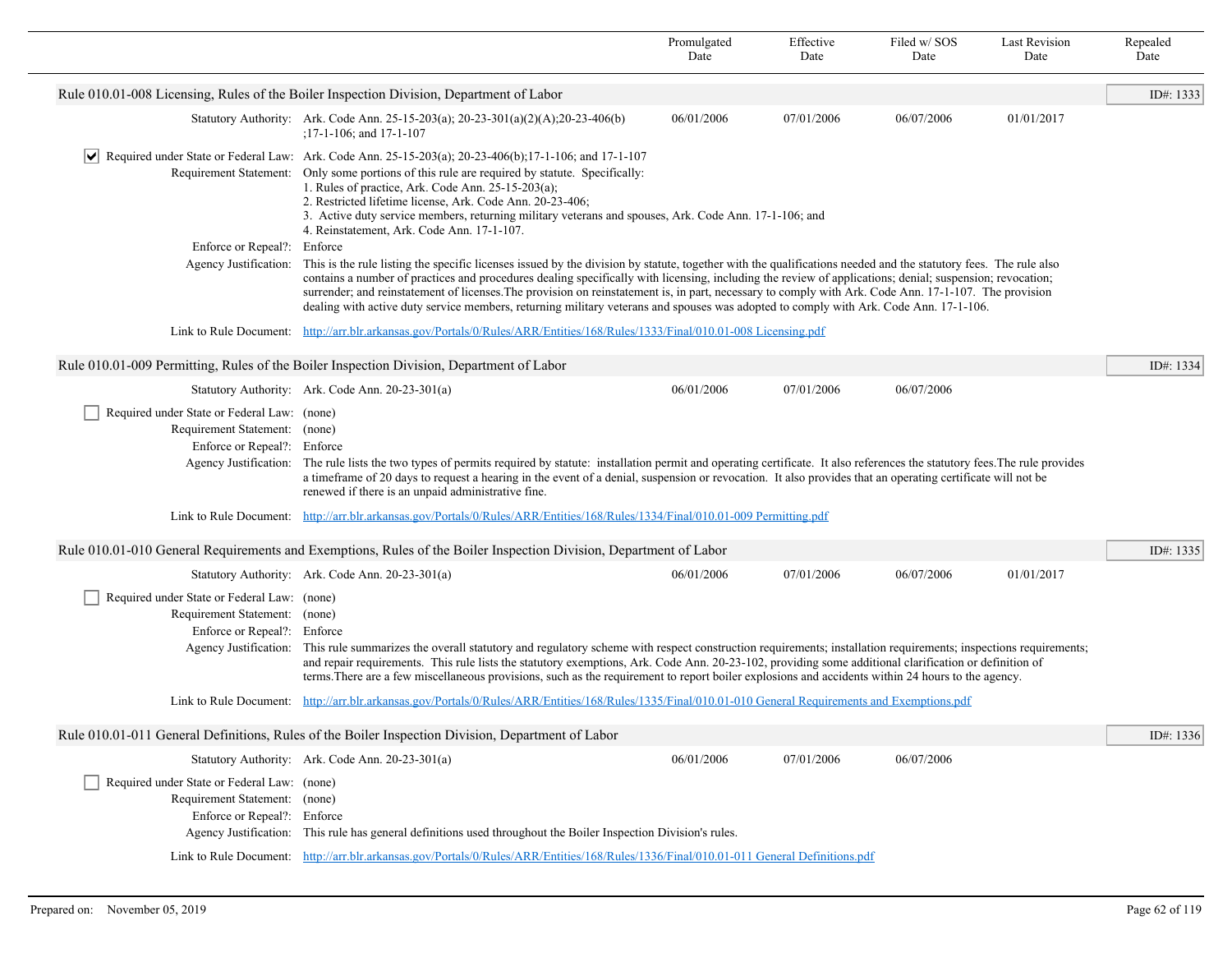|                                                                                                             |                                                                                                                                                                                                                                                                                                                                                                                                                                                                                                                                                                                                                                                                                                                   | Promulgated<br>Date                                                                                                              | Effective<br>Date | Filed w/ SOS<br>Date | <b>Last Revision</b><br>Date | Repealed<br>Date |  |
|-------------------------------------------------------------------------------------------------------------|-------------------------------------------------------------------------------------------------------------------------------------------------------------------------------------------------------------------------------------------------------------------------------------------------------------------------------------------------------------------------------------------------------------------------------------------------------------------------------------------------------------------------------------------------------------------------------------------------------------------------------------------------------------------------------------------------------------------|----------------------------------------------------------------------------------------------------------------------------------|-------------------|----------------------|------------------------------|------------------|--|
|                                                                                                             | Rule 010.01-012 Minimum Standards, Rules of the Boiler Inspection Division, Department of Labor                                                                                                                                                                                                                                                                                                                                                                                                                                                                                                                                                                                                                   |                                                                                                                                  |                   |                      |                              | ID#: 1337        |  |
|                                                                                                             | Statutory Authority: Ark. Code Ann. 20-23-301(a)                                                                                                                                                                                                                                                                                                                                                                                                                                                                                                                                                                                                                                                                  | 06/01/2006                                                                                                                       | 07/01/2006        | 06/07/2006           |                              |                  |  |
| $ \mathbf{v} $ Required under State or Federal Law: Ark. Code Ann. 20-23-301 (a)                            | Requirement Statement: The statute provides that regulations and standards shall be adopted from time to time by the Boiler Inspection Division, but also provides that the standards<br>shall not exceed those established by the American Society of Engineers (ASME) Boiler and Pressure Vessel Code.                                                                                                                                                                                                                                                                                                                                                                                                          |                                                                                                                                  |                   |                      |                              |                  |  |
| Enforce or Repeal?: Enforce                                                                                 |                                                                                                                                                                                                                                                                                                                                                                                                                                                                                                                                                                                                                                                                                                                   |                                                                                                                                  |                   |                      |                              |                  |  |
|                                                                                                             | Agency Justification: Ark. Code Ann. $20-23-301(a)(2)(A)$ provides that all boilers and pressure vessels installed or in operation "shall conform to those regulations and standards<br>that shall from time to time be adopted by the Boiler Inspection Division with the approval of the director." This rule adopts those minimum standards.                                                                                                                                                                                                                                                                                                                                                                   |                                                                                                                                  |                   |                      |                              |                  |  |
|                                                                                                             | Link to Rule Document: http://arr.blr.arkansas.gov/Portals/0/Rules/ARR/Entities/168/Rules/1337/Final/010.01-012 Minimum Standards.pdf                                                                                                                                                                                                                                                                                                                                                                                                                                                                                                                                                                             |                                                                                                                                  |                   |                      |                              |                  |  |
| Rule 010.01-013 Variances, Boiler Inspection Division, Department of Labor                                  |                                                                                                                                                                                                                                                                                                                                                                                                                                                                                                                                                                                                                                                                                                                   |                                                                                                                                  |                   |                      |                              | ID#: 1338        |  |
|                                                                                                             | Statutory Authority: Ark. Code Ann. 20-23-301(a)                                                                                                                                                                                                                                                                                                                                                                                                                                                                                                                                                                                                                                                                  | 06/01/2006                                                                                                                       | 07/01/2006        | 06/07/2006           |                              |                  |  |
| Required under State or Federal Law: (none)<br>Requirement Statement: (none)<br>Enforce or Repeal?: Enforce | Agency Justification: This rule authorizes the division to grant a variance from the literal requirements of the minimum standards in the event existing conditions prevent literal<br>compliance or there is an undue hardship and equivalent safety is secured. The rule also establishes the procedure for application of a variance. Note: This<br>rule is will be updated at a later time to remove any reference to the Boiler Advisory Board pursuant to Act 540 of 2017, sec. 47.                                                                                                                                                                                                                         |                                                                                                                                  |                   |                      |                              |                  |  |
|                                                                                                             | Link to Rule Document: http://arr.blr.arkansas.gov/Portals/0/Rules/ARR/Entities/168/Rules/1338/Final/010.01-013 Variances.pdf                                                                                                                                                                                                                                                                                                                                                                                                                                                                                                                                                                                     |                                                                                                                                  |                   |                      |                              |                  |  |
|                                                                                                             | Rule 010.01-014 Administrative Penalties, Rules of the Boiler Inspection Division, Department of Labor                                                                                                                                                                                                                                                                                                                                                                                                                                                                                                                                                                                                            |                                                                                                                                  |                   |                      |                              | ID#: 1339        |  |
|                                                                                                             | Statutory Authority: Ark. Code Ann. $20-23-301(a)$ and $25-15-203(a)$                                                                                                                                                                                                                                                                                                                                                                                                                                                                                                                                                                                                                                             | 06/01/2006                                                                                                                       | 07/01/2006        | 06/07/2006           |                              |                  |  |
| Required under State or Federal Law: (none)                                                                 |                                                                                                                                                                                                                                                                                                                                                                                                                                                                                                                                                                                                                                                                                                                   |                                                                                                                                  |                   |                      |                              |                  |  |
| Requirement Statement: (none)                                                                               |                                                                                                                                                                                                                                                                                                                                                                                                                                                                                                                                                                                                                                                                                                                   |                                                                                                                                  |                   |                      |                              |                  |  |
| Enforce or Repeal?: Enforce                                                                                 | Agency Justification: Ark. Code Ann. 20-23-103 authorizes the director to collect administrative penalties imposed by this chapter. This rule lists all the administrative penalties<br>provided for in the chapter, as well as the statutory authorization for imposition. The rule also sets forth the practice or procedure for imposing an<br>administrative fine and obtaining a hearing to contest such a fine.                                                                                                                                                                                                                                                                                             |                                                                                                                                  |                   |                      |                              |                  |  |
|                                                                                                             | Link to Rule Document: http://arr.blr.arkansas.gov/Portals/0/Rules/ARR/Entities/168/Rules/1339/Final/010.01-014 Administrative Penalties.pdf                                                                                                                                                                                                                                                                                                                                                                                                                                                                                                                                                                      |                                                                                                                                  |                   |                      |                              |                  |  |
|                                                                                                             | Rule 010.01-015 Installation, Rules of the Boiler Inspection Division, Department of Labor                                                                                                                                                                                                                                                                                                                                                                                                                                                                                                                                                                                                                        |                                                                                                                                  |                   |                      |                              | ID#: 1341        |  |
|                                                                                                             | Statutory Authority: Ark. Code Ann. 20-23-301(a)                                                                                                                                                                                                                                                                                                                                                                                                                                                                                                                                                                                                                                                                  | 06/01/2006                                                                                                                       | 07/01/2006        | 06/07/2006           |                              |                  |  |
|                                                                                                             | Required under State or Federal Law: (none)<br>Requirement Statement: (none)<br>Enforce or Repeal?: Enforce<br>Agency Justification: ADL Rule 010.01-015 through -026 are technical rules. They are largely either duplicative; a summary; a clarification; or an interpretation of requirements<br>in the statutes or the technical codes adopted by ADL Rule 010.01-012. In this respect they serve as a quick reference guide for field inspectors and others.<br>The technical codes, the American Society of Mechanical Engineers Boiler and Pressure Vessel Code and the National Board Inspection Code are lengthy<br>and expensive. They are not always available even in electronic format in the field. |                                                                                                                                  |                   |                      |                              |                  |  |
|                                                                                                             |                                                                                                                                                                                                                                                                                                                                                                                                                                                                                                                                                                                                                                                                                                                   | Link to Rule Document: http://arr.blr.arkansas.gov/Portals/0/Rules/ARR/Entities/168/Rules/1341/Final/010.01-015 Installation.pdf |                   |                      |                              |                  |  |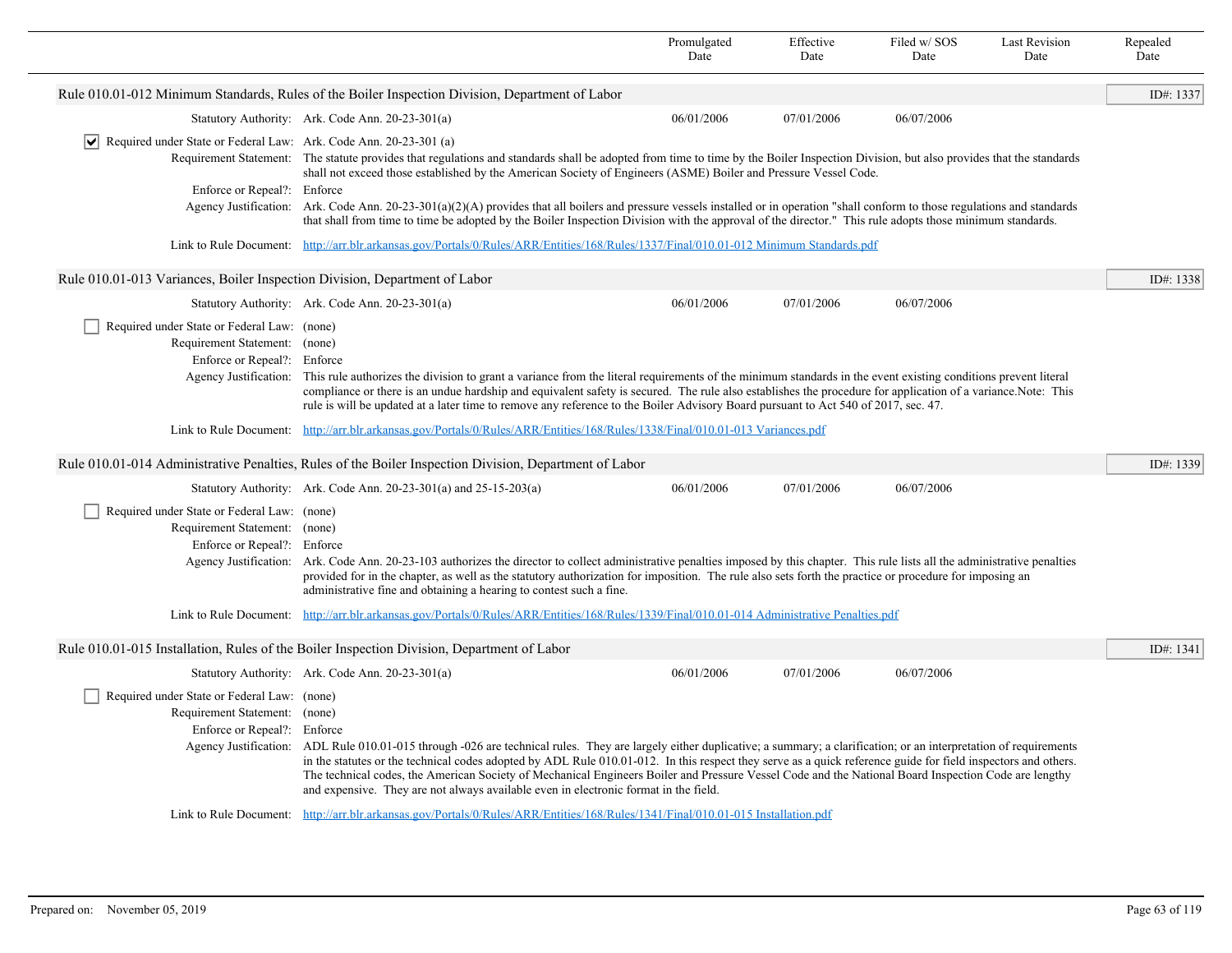|                                                                                                                                 |                                                                                                                                                                                                                                                                                                                                                                                                                                                                                                                                                                                                                                                                                                                                                                                                         | Promulgated<br>Date                                                                                                                                                                                                                                                                                                                                                                                                                                                                                                                                                                                                                                                                                                                                                                                                                                                                                                                              | Effective<br>Date | Filed w/SOS<br>Date | <b>Last Revision</b><br>Date | Repealed<br>Date |  |  |  |
|---------------------------------------------------------------------------------------------------------------------------------|---------------------------------------------------------------------------------------------------------------------------------------------------------------------------------------------------------------------------------------------------------------------------------------------------------------------------------------------------------------------------------------------------------------------------------------------------------------------------------------------------------------------------------------------------------------------------------------------------------------------------------------------------------------------------------------------------------------------------------------------------------------------------------------------------------|--------------------------------------------------------------------------------------------------------------------------------------------------------------------------------------------------------------------------------------------------------------------------------------------------------------------------------------------------------------------------------------------------------------------------------------------------------------------------------------------------------------------------------------------------------------------------------------------------------------------------------------------------------------------------------------------------------------------------------------------------------------------------------------------------------------------------------------------------------------------------------------------------------------------------------------------------|-------------------|---------------------|------------------------------|------------------|--|--|--|
|                                                                                                                                 | Rule 010.01-016 Inspections, Rules of the Boiler Inspection Division, Department of Labor                                                                                                                                                                                                                                                                                                                                                                                                                                                                                                                                                                                                                                                                                                               |                                                                                                                                                                                                                                                                                                                                                                                                                                                                                                                                                                                                                                                                                                                                                                                                                                                                                                                                                  |                   |                     |                              | ID#: 1342        |  |  |  |
|                                                                                                                                 | Statutory Authority: Ark. Code Ann. 20-23-301(a)                                                                                                                                                                                                                                                                                                                                                                                                                                                                                                                                                                                                                                                                                                                                                        | 06/01/2006                                                                                                                                                                                                                                                                                                                                                                                                                                                                                                                                                                                                                                                                                                                                                                                                                                                                                                                                       | 07/01/2006        | 06/07/2006          |                              |                  |  |  |  |
| Required under State or Federal Law: (none)<br>Requirement Statement: (none)<br>Enforce or Repeal?: Enforce                     |                                                                                                                                                                                                                                                                                                                                                                                                                                                                                                                                                                                                                                                                                                                                                                                                         | Agency Justification: ADL Rule 010.01-015 through -026 are technical rules. They are largely either duplicative; a summary; a clarification; or an interpretation of requirements<br>in the statutes or the technical codes adopted by ADL Rule 010.01-012. In this respect they serve as a quick reference guide for field inspectors and others.<br>The technical codes, the American Society of Mechanical Engineers Boiler and Pressure Vessel Code (ASME Code) and the National Board Inspection Code<br>(NBIC) are lengthy and expensive. They are not always available even in electronic format in the field. This rule contains NBIC and statutory requirements.<br>Additionally, it requires notification to the agency by the owner and the insurance company of any boiler or pressure vessel explosion or accident. Insurance<br>inspectors are also required to notify the agency in certain other circumstances impacting safety. |                   |                     |                              |                  |  |  |  |
| Link to Rule Document: http://arr.blr.arkansas.gov/Portals/0/Rules/ARR/Entities/168/Rules/1342/Final/010.01-016 Inspections.pdf |                                                                                                                                                                                                                                                                                                                                                                                                                                                                                                                                                                                                                                                                                                                                                                                                         |                                                                                                                                                                                                                                                                                                                                                                                                                                                                                                                                                                                                                                                                                                                                                                                                                                                                                                                                                  |                   |                     |                              |                  |  |  |  |
|                                                                                                                                 | Rule 010.01-017 Repairs, Rules of the Boiler Inspection Division, Department of Labor                                                                                                                                                                                                                                                                                                                                                                                                                                                                                                                                                                                                                                                                                                                   |                                                                                                                                                                                                                                                                                                                                                                                                                                                                                                                                                                                                                                                                                                                                                                                                                                                                                                                                                  |                   |                     |                              | ID#: 1343        |  |  |  |
|                                                                                                                                 | Statutory Authority: Ark. Code Ann. 20-23-301(a)                                                                                                                                                                                                                                                                                                                                                                                                                                                                                                                                                                                                                                                                                                                                                        | 06/01/2006                                                                                                                                                                                                                                                                                                                                                                                                                                                                                                                                                                                                                                                                                                                                                                                                                                                                                                                                       | 07/01/2006        | 06/07/2006          |                              |                  |  |  |  |
| Required under State or Federal Law: (none)<br>Requirement Statement: (none)<br>Enforce or Repeal?: Enforce                     | Agency Justification: ADL Rule 010.01-015 through -026 are technical rules. They are largely either duplicative; a summary; a clarification; or an interpretation of requirements<br>in the statutes or the technical codes adopted by ADL Rule 010.01-012. In this respect they serve as a quick reference guide for field inspectors and others.<br>The technical codes, the American Society of Mechanical Engineers Boiler and Pressure Vessel Code and the National Board Inspection Code are lengthy<br>and expensive. They are not always available even in electronic format in the field. Additionally, this rule requires notice to the agency and approval for all<br>major repairs or alterations of a vessel.                                                                              |                                                                                                                                                                                                                                                                                                                                                                                                                                                                                                                                                                                                                                                                                                                                                                                                                                                                                                                                                  |                   |                     |                              |                  |  |  |  |
|                                                                                                                                 | Link to Rule Document: http://arr.blr.arkansas.gov/Portals/0/Rules/ARR/Entities/168/Rules/1343/Final/010.01-017 Repairs.pdf                                                                                                                                                                                                                                                                                                                                                                                                                                                                                                                                                                                                                                                                             |                                                                                                                                                                                                                                                                                                                                                                                                                                                                                                                                                                                                                                                                                                                                                                                                                                                                                                                                                  |                   |                     |                              |                  |  |  |  |
|                                                                                                                                 | Rule 010.01-018 Operators and Operation, Rules of the Boiler Inspection Division, Department of Labor                                                                                                                                                                                                                                                                                                                                                                                                                                                                                                                                                                                                                                                                                                   |                                                                                                                                                                                                                                                                                                                                                                                                                                                                                                                                                                                                                                                                                                                                                                                                                                                                                                                                                  |                   |                     |                              | ID#: 1344        |  |  |  |
|                                                                                                                                 | Statutory Authority: Ark. Code Ann. 20-23-301(a).                                                                                                                                                                                                                                                                                                                                                                                                                                                                                                                                                                                                                                                                                                                                                       | 06/01/2006                                                                                                                                                                                                                                                                                                                                                                                                                                                                                                                                                                                                                                                                                                                                                                                                                                                                                                                                       | 07/01/2006        | 06/07/2006          |                              |                  |  |  |  |
| Required under State or Federal Law: (none)<br>Requirement Statement: (none)<br>Enforce or Repeal?: Enforce                     | Agency Justification: ADL Rule 010.01-015 through -026 are technical rules. They are largely either duplicative; a summary; a clarification; or an interpretation of requirements<br>in the statutes or the technical codes adopted by ADL Rule 010.01-012. In this respect they serve as a quick reference guide for field inspectors and others.<br>The technical codes, the American Society of Mechanical Engineers Boiler and Pressure Vessel Code and the National Board Inspection Code are lengthy<br>and expensive. They are not always available even in electronic format in the field. Boiler operators are required to be licensed pursuant to Ark. Code Ann.<br>20-23-404. This rule establishes the type of attendance required by the boiler operator, depending on the type of boiler. |                                                                                                                                                                                                                                                                                                                                                                                                                                                                                                                                                                                                                                                                                                                                                                                                                                                                                                                                                  |                   |                     |                              |                  |  |  |  |
|                                                                                                                                 | Link to Rule Document: http://arr.blr.arkansas.gov/Portals/0/Rules/ARR/Entities/168/Rules/1344/Final/010.01-018 Operators and Operation.pdf                                                                                                                                                                                                                                                                                                                                                                                                                                                                                                                                                                                                                                                             |                                                                                                                                                                                                                                                                                                                                                                                                                                                                                                                                                                                                                                                                                                                                                                                                                                                                                                                                                  |                   |                     |                              |                  |  |  |  |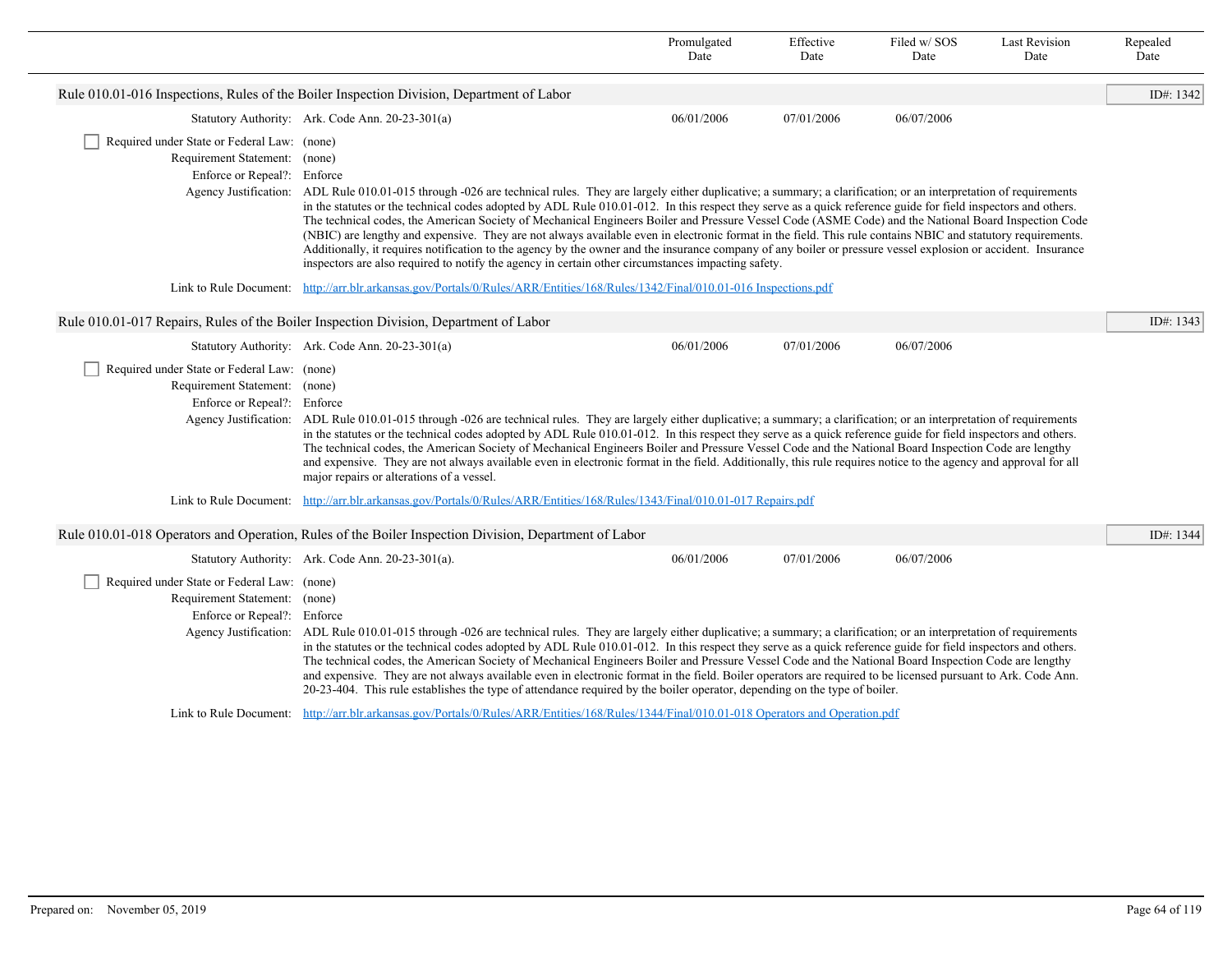|                                                                                                                                                                                                                                                                                                                                                                                                                                                                                                                                                                                                                                                                                                                   |                                                                                                                                                                                                                                                                                                                                                                                                                                                                                                                                                                                                    | Promulgated<br>Date | Effective<br>Date | Filed w/SOS<br>Date | <b>Last Revision</b><br>Date | Repealed<br>Date |  |
|-------------------------------------------------------------------------------------------------------------------------------------------------------------------------------------------------------------------------------------------------------------------------------------------------------------------------------------------------------------------------------------------------------------------------------------------------------------------------------------------------------------------------------------------------------------------------------------------------------------------------------------------------------------------------------------------------------------------|----------------------------------------------------------------------------------------------------------------------------------------------------------------------------------------------------------------------------------------------------------------------------------------------------------------------------------------------------------------------------------------------------------------------------------------------------------------------------------------------------------------------------------------------------------------------------------------------------|---------------------|-------------------|---------------------|------------------------------|------------------|--|
|                                                                                                                                                                                                                                                                                                                                                                                                                                                                                                                                                                                                                                                                                                                   | Rule 010.01-019 Boilers, Rules of the Boiler Inspection Division, Department of Labor                                                                                                                                                                                                                                                                                                                                                                                                                                                                                                              |                     |                   |                     |                              | ID#: 1346        |  |
|                                                                                                                                                                                                                                                                                                                                                                                                                                                                                                                                                                                                                                                                                                                   | Statutory Authority: Ark. Code Ann. 20-23-301(a)                                                                                                                                                                                                                                                                                                                                                                                                                                                                                                                                                   | 06/01/2006          | 07/01/2006        | 06/07/2006          |                              |                  |  |
| Required under State or Federal Law: (none)<br>Requirement Statement: (none)<br>Enforce or Repeal?: Enforce<br>Agency Justification:                                                                                                                                                                                                                                                                                                                                                                                                                                                                                                                                                                              | ADL Rule 010.01-015 through -026 are technical rules. They are largely either duplicative; a summary; a clarification; or an interpretation of requirements<br>in the statutes or the technical codes adopted by ADL Rule 010.01-012. In this respect they serve as a quick reference guide for field inspectors and others.<br>The technical codes, the American Society of Mechanical Engineers Boiler and Pressure Vessel Code and the National Board Inspection Code are lengthy<br>and expensive. They are not always available even in electronic format in the field.                       |                     |                   |                     |                              |                  |  |
|                                                                                                                                                                                                                                                                                                                                                                                                                                                                                                                                                                                                                                                                                                                   | Link to Rule Document: http://arr.blr.arkansas.gov/Portals/0/Rules/ARR/Entities/168/Rules/1346/Final/010.01-019 Boilers.pdf                                                                                                                                                                                                                                                                                                                                                                                                                                                                        |                     |                   |                     |                              |                  |  |
|                                                                                                                                                                                                                                                                                                                                                                                                                                                                                                                                                                                                                                                                                                                   | Rule 010.01-020 Unfired Pressure Vessels, Rules of the Boiler Inspection Division, Department of Labor                                                                                                                                                                                                                                                                                                                                                                                                                                                                                             |                     |                   |                     |                              | ID#: 1347        |  |
|                                                                                                                                                                                                                                                                                                                                                                                                                                                                                                                                                                                                                                                                                                                   | Statutory Authority: Ark. Code Ann. 20-23-301(a)                                                                                                                                                                                                                                                                                                                                                                                                                                                                                                                                                   | 06/01/2006          | 07/01/2006        | 06/07/2006          |                              |                  |  |
| Required under State or Federal Law: (none)<br>Requirement Statement: (none)<br>Enforce or Repeal?: Enforce                                                                                                                                                                                                                                                                                                                                                                                                                                                                                                                                                                                                       | Agency Justification: ADL Rule 010.01-015 through -026 are technical rules. They are largely either duplicative; a summary; a clarification; or an interpretation of requirements<br>in the statutes or the technical codes adopted by ADL Rule 010.01-012. In this respect they serve as a quick reference guide for field inspectors and others.<br>The technical codes, the American Society of Mechanical Engineers Boiler and Pressure Vessel Code and the National Board Inspection Code are lengthy<br>and expensive. They are not always available even in electronic format in the field. |                     |                   |                     |                              |                  |  |
|                                                                                                                                                                                                                                                                                                                                                                                                                                                                                                                                                                                                                                                                                                                   | Link to Rule Document: http://arr.blr.arkansas.gov/Portals/0/Rules/ARR/Entities/168/Rules/1347/Final/010.01-020 Unfired Pressure Vessels.pdf                                                                                                                                                                                                                                                                                                                                                                                                                                                       |                     |                   |                     |                              |                  |  |
|                                                                                                                                                                                                                                                                                                                                                                                                                                                                                                                                                                                                                                                                                                                   | Rule 010.01-021 Fittings and Appliances, Rules of the Boiler Inspection Division, Department of Labor                                                                                                                                                                                                                                                                                                                                                                                                                                                                                              |                     |                   |                     |                              | ID#: 1348        |  |
|                                                                                                                                                                                                                                                                                                                                                                                                                                                                                                                                                                                                                                                                                                                   | Statutory Authority: Ark. Code Ann. 20-23-301(a)                                                                                                                                                                                                                                                                                                                                                                                                                                                                                                                                                   | 06/01/2006          | 07/01/2006        | 06/07/2006          |                              |                  |  |
| Required under State or Federal Law: (none)<br>Requirement Statement: (none)<br>Enforce or Repeal?: Enforce                                                                                                                                                                                                                                                                                                                                                                                                                                                                                                                                                                                                       | Agency Justification: ADL Rule 010.01-015 through -026 are technical rules. They are largely either duplicative; a summary; a clarification; or an interpretation of requirements<br>in the statutes or the technical codes adopted by ADL Rule 010.01-012. In this respect they serve as a quick reference guide for field inspectors and others.<br>The technical codes, the American Society of Mechanical Engineers Boiler and Pressure Vessel Code and the National Board Inspection Code are lengthy<br>and expensive. They are not always available even in electronic format in the field. |                     |                   |                     |                              |                  |  |
| Link to Rule Document:                                                                                                                                                                                                                                                                                                                                                                                                                                                                                                                                                                                                                                                                                            | http://arr.blr.arkansas.gov/Portals/0/Rules/ARR/Entities/168/Rules/1348/Final/010.01-021 Fittings and Appliances.pdf                                                                                                                                                                                                                                                                                                                                                                                                                                                                               |                     |                   |                     |                              |                  |  |
|                                                                                                                                                                                                                                                                                                                                                                                                                                                                                                                                                                                                                                                                                                                   | Rule 010.01-022 Safety Valves, Rules of the Boiler Inspection Division, Department of Labor                                                                                                                                                                                                                                                                                                                                                                                                                                                                                                        |                     |                   |                     |                              | ID#: $1350$      |  |
|                                                                                                                                                                                                                                                                                                                                                                                                                                                                                                                                                                                                                                                                                                                   | Statutory Authority: Ark. Code Ann. 20-23-301(a)                                                                                                                                                                                                                                                                                                                                                                                                                                                                                                                                                   | 06/01/2006          | 07/01/2006        | 06/07/2006          |                              |                  |  |
| Required under State or Federal Law: (none)<br>Requirement Statement: (none)<br>Enforce or Repeal?: Enforce<br>Agency Justification: ADL Rule 010.01-015 through -026 are technical rules. They are largely either duplicative; a summary; a clarification; or an interpretation of requirements<br>in the statutes or the technical codes adopted by ADL Rule 010.01-012. In this respect they serve as a quick reference guide for field inspectors and others.<br>The technical codes, the American Society of Mechanical Engineers Boiler and Pressure Vessel Code and the National Board Inspection Code are lengthy<br>and expensive. They are not always available even in electronic format in the field. |                                                                                                                                                                                                                                                                                                                                                                                                                                                                                                                                                                                                    |                     |                   |                     |                              |                  |  |
|                                                                                                                                                                                                                                                                                                                                                                                                                                                                                                                                                                                                                                                                                                                   | Link to Rule Document: http://arr.blr.arkansas.gov/Portals/0/Rules/ARR/Entities/168/Rules/1350/Final/010.01-022 Safety Valves.pdf                                                                                                                                                                                                                                                                                                                                                                                                                                                                  |                     |                   |                     |                              |                  |  |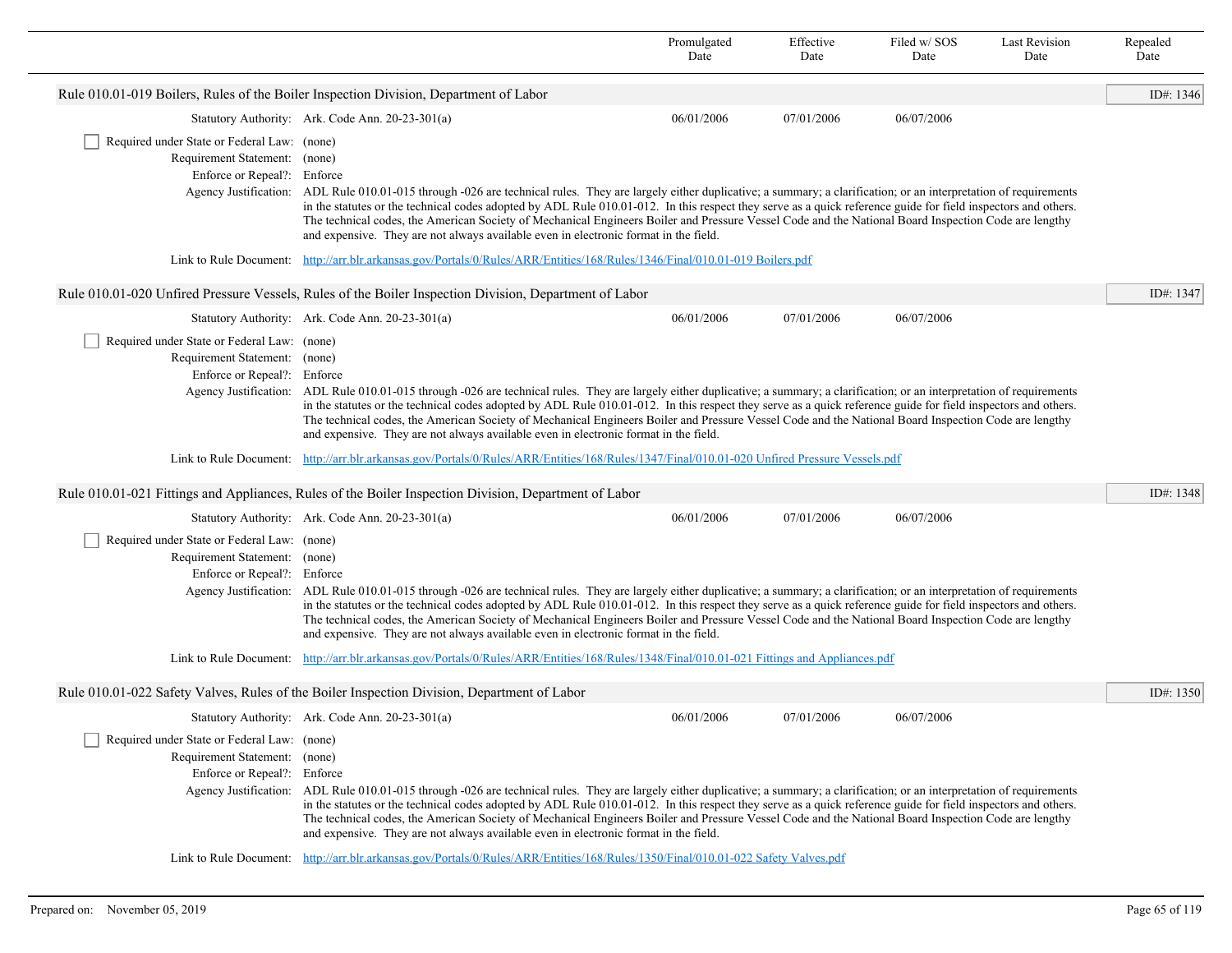|                                                                                                             |                                                                                                                                                                                                                                                                                                                                                                                                                                                                                                                                                                                                                                                                       | Promulgated<br>Date                                                                                                                       | Effective<br>Date | Filed w/SOS<br>Date | <b>Last Revision</b><br>Date | Repealed<br>Date |  |  |
|-------------------------------------------------------------------------------------------------------------|-----------------------------------------------------------------------------------------------------------------------------------------------------------------------------------------------------------------------------------------------------------------------------------------------------------------------------------------------------------------------------------------------------------------------------------------------------------------------------------------------------------------------------------------------------------------------------------------------------------------------------------------------------------------------|-------------------------------------------------------------------------------------------------------------------------------------------|-------------------|---------------------|------------------------------|------------------|--|--|
|                                                                                                             | Rule 010.01-023 Anhydrous Ammonia, Rules of the Boiler Inspection Division, Department of Labor                                                                                                                                                                                                                                                                                                                                                                                                                                                                                                                                                                       |                                                                                                                                           |                   |                     |                              | ID#: 1351        |  |  |
|                                                                                                             | Statutory Authority: Ark. Code Ann. 20-23-301(a)                                                                                                                                                                                                                                                                                                                                                                                                                                                                                                                                                                                                                      | 06/01/2006                                                                                                                                | 07/01/2006        | 06/07/2006          |                              |                  |  |  |
| Required under State or Federal Law: (none)<br>Requirement Statement: (none)<br>Enforce or Repeal?: Enforce | Agency Justification: Anhydrous ammonia vessels are a specialized pressure vessel covered by the statutes and the ASME Code. The use of anhydrous ammonia has largely been<br>eliminated due to the fact that it was attractive to thieves who desired it for making methamphetamine. Farmers and others began using alternative products.<br>There is a criminal statute making possession of anhydrous ammonia in a container that does not comply with the rules of the Boiler Inspection Division a<br>Class B felony. Ark. Code Ann. 5-64-1301 et seq. While rarely necessary, the agency feels it is important to maintain this rule for public safety reasons. |                                                                                                                                           |                   |                     |                              |                  |  |  |
|                                                                                                             | Link to Rule Document: http://arr.blr.arkansas.gov/Portals/0/Rules/ARR/Entities/168/Rules/1351/Final/010.01-023 Anhydrous Ammonia.pdf                                                                                                                                                                                                                                                                                                                                                                                                                                                                                                                                 |                                                                                                                                           |                   |                     |                              |                  |  |  |
|                                                                                                             | Rule 010.01-024 Pressure Piping, Rules of the Boiler Inspection Division, Department of Labor                                                                                                                                                                                                                                                                                                                                                                                                                                                                                                                                                                         |                                                                                                                                           |                   |                     |                              | ID#: 1352        |  |  |
|                                                                                                             | Statutory Authority: Ark. Code Ann. 20-23-314(a)                                                                                                                                                                                                                                                                                                                                                                                                                                                                                                                                                                                                                      | 06/01/2006                                                                                                                                | 07/01/2006        | 06/07/2006          |                              |                  |  |  |
| $ \mathbf{v} $ Required under State or Federal Law: Ark. Code Ann. 20-23-314(a)                             | Requirement Statement: Pressure piping installations "shall be periodically inspected during the course of installationin the manner and with the frequency prescribed by the rules<br>and regulations of the Boiler Inspection Division." Ark. Code Ann. 20-23-314(a).                                                                                                                                                                                                                                                                                                                                                                                               |                                                                                                                                           |                   |                     |                              |                  |  |  |
| Enforce or Repeal?: Enforce<br>Agency Justification:                                                        | Pressure piping installations are required to be inspected in the manner and frequency as established by regulation of the Boiler Inspection Division. Ark.<br>Code Ann. $20-23-314(a)$ . This is the rule that establishes these requirements.                                                                                                                                                                                                                                                                                                                                                                                                                       |                                                                                                                                           |                   |                     |                              |                  |  |  |
|                                                                                                             |                                                                                                                                                                                                                                                                                                                                                                                                                                                                                                                                                                                                                                                                       | Link to Rule Document: http://arr.blr.arkansas.gov/Portals/0/Rules/ARR/Entities/168/Rules/1352/Final/010.01-024 Pressure Piping.pdf       |                   |                     |                              |                  |  |  |
|                                                                                                             | Rule 010.01-025 Owner-User Program, Rules of the Boiler Inspection Division, Department of Labor                                                                                                                                                                                                                                                                                                                                                                                                                                                                                                                                                                      |                                                                                                                                           |                   |                     |                              | ID#: 1353        |  |  |
|                                                                                                             | Statutory Authority: Ark. Code Ann. 20-23-407(b).                                                                                                                                                                                                                                                                                                                                                                                                                                                                                                                                                                                                                     | 06/01/2006                                                                                                                                | 07/01/2006        | 06/07/2006          |                              |                  |  |  |
| $ \mathbf{v} $ Required under State or Federal Law: Ark. Code Ann. 20-23-407(b).                            |                                                                                                                                                                                                                                                                                                                                                                                                                                                                                                                                                                                                                                                                       |                                                                                                                                           |                   |                     |                              |                  |  |  |
|                                                                                                             | Requirement Statement: "The director shall set out requirements for the certification of owner or user inspectors and certification of owner or user inspection programs by regulation.<br>" Ark. Code Ann. § 20-23-407(b).                                                                                                                                                                                                                                                                                                                                                                                                                                           |                                                                                                                                           |                   |                     |                              |                  |  |  |
| Enforce or Repeal?: Enforce                                                                                 | Agency Justification: "The director shall set out requirements for the certification of owner or user inspectors and certification of owner or user inspection programs by regulation.<br>$\therefore$ " Ark. Code Ann. § 20-23-407(b). This is the rule that establishes these requirements.                                                                                                                                                                                                                                                                                                                                                                         |                                                                                                                                           |                   |                     |                              |                  |  |  |
|                                                                                                             | Link to Rule Document: http://arr.blr.arkansas.gov/Portals/0/Rules/ARR/Entities/168/Rules/1353/Final/010.01-025 Owner-User Program.pdf                                                                                                                                                                                                                                                                                                                                                                                                                                                                                                                                |                                                                                                                                           |                   |                     |                              |                  |  |  |
|                                                                                                             | Rule 010.01-026 Technical Definitions, Rules of the Boiler Inspection Division, Department of Labor                                                                                                                                                                                                                                                                                                                                                                                                                                                                                                                                                                   |                                                                                                                                           |                   |                     |                              | ID#: 1354        |  |  |
|                                                                                                             | Statutory Authority: Ark. Code Ann. 20-23-301(a)                                                                                                                                                                                                                                                                                                                                                                                                                                                                                                                                                                                                                      | 06/01/2006                                                                                                                                | 07/01/2006        | 06/07/2006          |                              |                  |  |  |
| Required under State or Federal Law: (none)<br>Requirement Statement: (none)<br>Enforce or Repeal?: Enforce | Agency Justification: ADL Rule 010.01-015 through -026 are technical rules. They are largely either duplicative; a summary; a clarification; or an interpretation of requirements<br>in the statutes or the technical codes adopted by ADL Rule 010.01-012. In this respect they serve as a quick reference guide for field inspectors and others.<br>The technical codes, the American Society of Mechanical Engineers Boiler and Pressure Vessel Code and the National Board Inspection Code are lengthy<br>and expensive. They are not always available even in electronic format in the field.                                                                    |                                                                                                                                           |                   |                     |                              |                  |  |  |
|                                                                                                             |                                                                                                                                                                                                                                                                                                                                                                                                                                                                                                                                                                                                                                                                       | Link to Rule Document: http://arr.blr.arkansas.gov/Portals/0/Rules/ARR/Entities/168/Rules/1354/Final/010.01-026 Technical Definitions.pdf |                   |                     |                              |                  |  |  |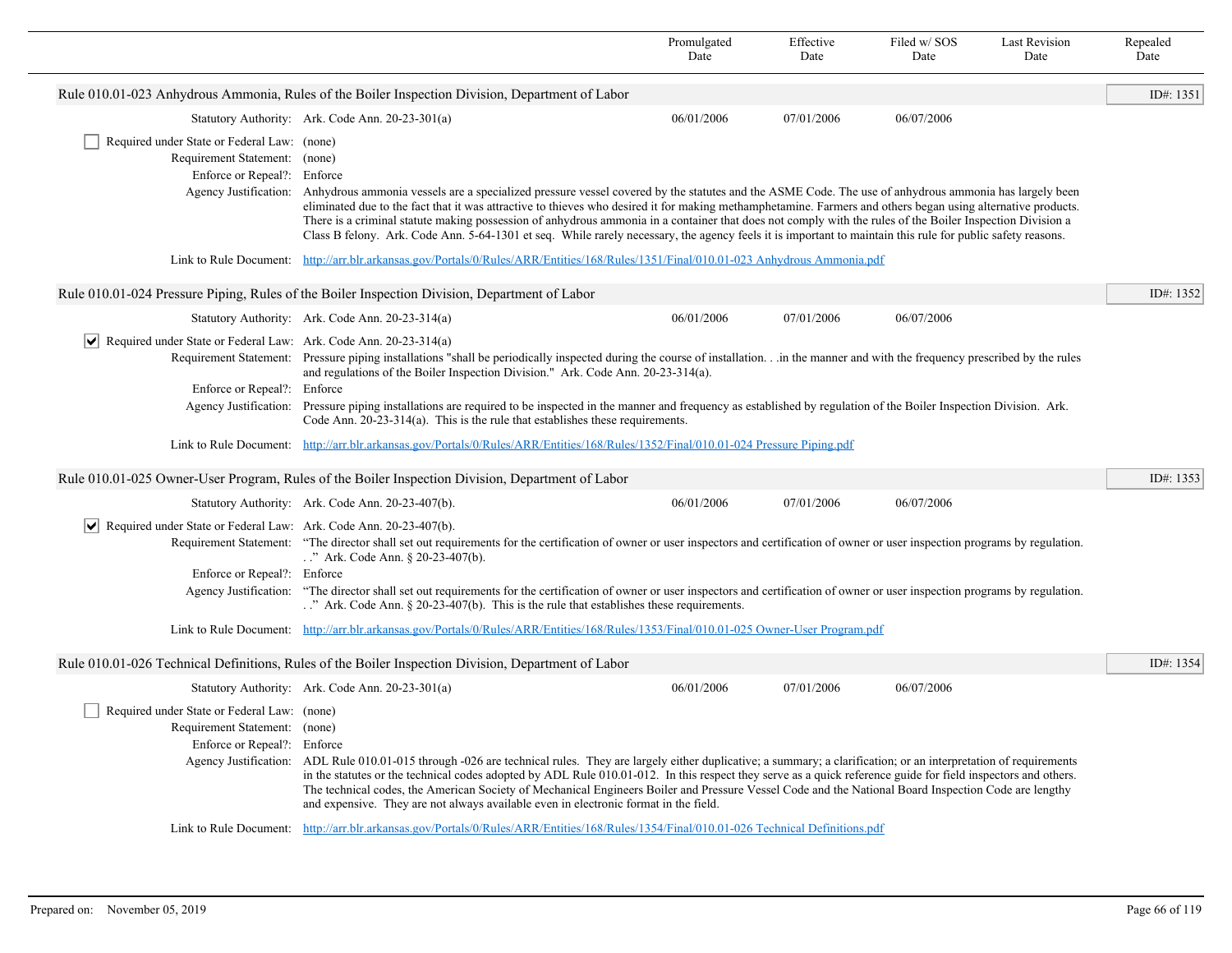|                                                                                                                                                          |                                                                                                                                                                                                                                                                                                                                                                                                                                                                                                                           | Promulgated<br>Date | Effective<br>Date | Filed w/ SOS<br>Date | <b>Last Revision</b><br>Date | Repealed<br>Date |  |
|----------------------------------------------------------------------------------------------------------------------------------------------------------|---------------------------------------------------------------------------------------------------------------------------------------------------------------------------------------------------------------------------------------------------------------------------------------------------------------------------------------------------------------------------------------------------------------------------------------------------------------------------------------------------------------------------|---------------------|-------------------|----------------------|------------------------------|------------------|--|
|                                                                                                                                                          | Rule 010.01-027 Repealer, Effective Date and History, Rules of the Boiler Inspection Division, Department of Labor                                                                                                                                                                                                                                                                                                                                                                                                        |                     |                   |                      |                              | ID#: 1355        |  |
|                                                                                                                                                          | Statutory Authority: Ark. Code Ann. 20-23-301(a).                                                                                                                                                                                                                                                                                                                                                                                                                                                                         | 06/01/2006          | 07/01/2006        | 06/07/2006           | 01/01/2017                   |                  |  |
| Required under State or Federal Law: (none)<br>Requirement Statement: (none)<br>Enforce or Repeal?: Enforce<br>Agency Justification:                     | This rule is necessary not only for public information, but for the agency to maintain as a historical record of the rules, adoption, amendment, and effective<br>dates.                                                                                                                                                                                                                                                                                                                                                  |                     |                   |                      |                              |                  |  |
| Link to Rule Document: http://arr.blr.arkansas.gov/Portals/0/Rules/ARR/Entities/168/Rules/1355/Final/010.01-027 Repealer, Effective Date and History.pdf |                                                                                                                                                                                                                                                                                                                                                                                                                                                                                                                           |                     |                   |                      |                              |                  |  |
|                                                                                                                                                          | Rule 010.05-001 Statement of Organization and Operations, Rules of the Elevator Safety Board, Department of Labor                                                                                                                                                                                                                                                                                                                                                                                                         |                     |                   |                      |                              | ID#: 1357        |  |
|                                                                                                                                                          | Statutory Authority: Ark. Code Ann. 20-24-106 and 25-15-203(a). See also Ark. Code<br>Ann. 25-15-215.                                                                                                                                                                                                                                                                                                                                                                                                                     | 07/25/2006          | 09/01/2006        | 08/08/2006           |                              |                  |  |
| $ \mathbf{v} $ Required under State or Federal Law: Ark. Code Ann. 25-15-203(a).                                                                         | Requirement Statement: Each state agency covered by the Administrative Procedures Act shall:<br>(1) Adopt as a rule a description of its organization, stating the general course and method of its operations, including the methods whereby the public may<br>obtain information or make submissions or requests;<br>(2) Adopt rules of practice setting forth the nature and requirements of all formal and informal procedures available, including a description of all forms and<br>instructions used by the agency |                     |                   |                      |                              |                  |  |
|                                                                                                                                                          | Id.<br>Enforce or Repeal?: Enforce<br>The Administrative Procedures Act requires each covered agency to adopt a rule describing its organization. This is the rule adopted for that purpose. It is<br>Agency Justification:<br>patterned after the model rules published by the Office of Attorney General. Ark. Code Ann. 25-15-203(a).<br>Link to Rule Document: http://arr.blr.arkansas.gov/Portals/0/Rules/ARR/Entities/168/Rules/1357/Final/010.05-001 Statement of Organization and Operations.pdf                  |                     |                   |                      |                              |                  |  |
|                                                                                                                                                          | Rule 010.05-002 Information for Public Guidance, Rules of the Elevator Safety Board, Department of Labor                                                                                                                                                                                                                                                                                                                                                                                                                  |                     |                   |                      |                              | ID#: 1358        |  |
|                                                                                                                                                          | Statutory Authority: Ark. Code Ann. 20-24-106 and 25-15-203(a). See also Ark. Code<br>Ann. 25-15-215.                                                                                                                                                                                                                                                                                                                                                                                                                     | 07/25/2006          | 09/01/2006        | 08/08/2006           | 03/01/2017                   |                  |  |
| Required under State or Federal Law: Ark. Code Ann. 25-15-203(a).                                                                                        | Requirement Statement: Each state agency covered by the Administrative Procedures Act shall:                                                                                                                                                                                                                                                                                                                                                                                                                              |                     |                   |                      |                              |                  |  |
|                                                                                                                                                          | (1) Adopt as a rule a description of its organization, stating the general course and method of its operations, including the methods whereby the public may<br>obtain information or make submissions or requests;                                                                                                                                                                                                                                                                                                       |                     |                   |                      |                              |                  |  |
|                                                                                                                                                          | (2) Adopt rules of practice setting forth the nature and requirements of all formal and informal procedures available, including a description of all forms and<br>instructions used by the agency<br>Id.                                                                                                                                                                                                                                                                                                                 |                     |                   |                      |                              |                  |  |
| Enforce or Repeal?: Enforce<br>Agency Justification:                                                                                                     | The Administrative Procedures Act requires each covered agency to adopt a rule advising the public how to obtain information or make submissions or<br>requests. This is the rule adopted for that purpose. It is patterned after the model rules published by the Office of Attorney General. Ark. Code Ann. 25-15-<br>$203(a)$ .                                                                                                                                                                                        |                     |                   |                      |                              |                  |  |
|                                                                                                                                                          | Link to Rule Document: http://arr.blr.arkansas.gov/Portals/0/Rules/ARR/Entities/168/Rules/1358/Final/010.05-002 Information for Public Guidance.pdf                                                                                                                                                                                                                                                                                                                                                                       |                     |                   |                      |                              |                  |  |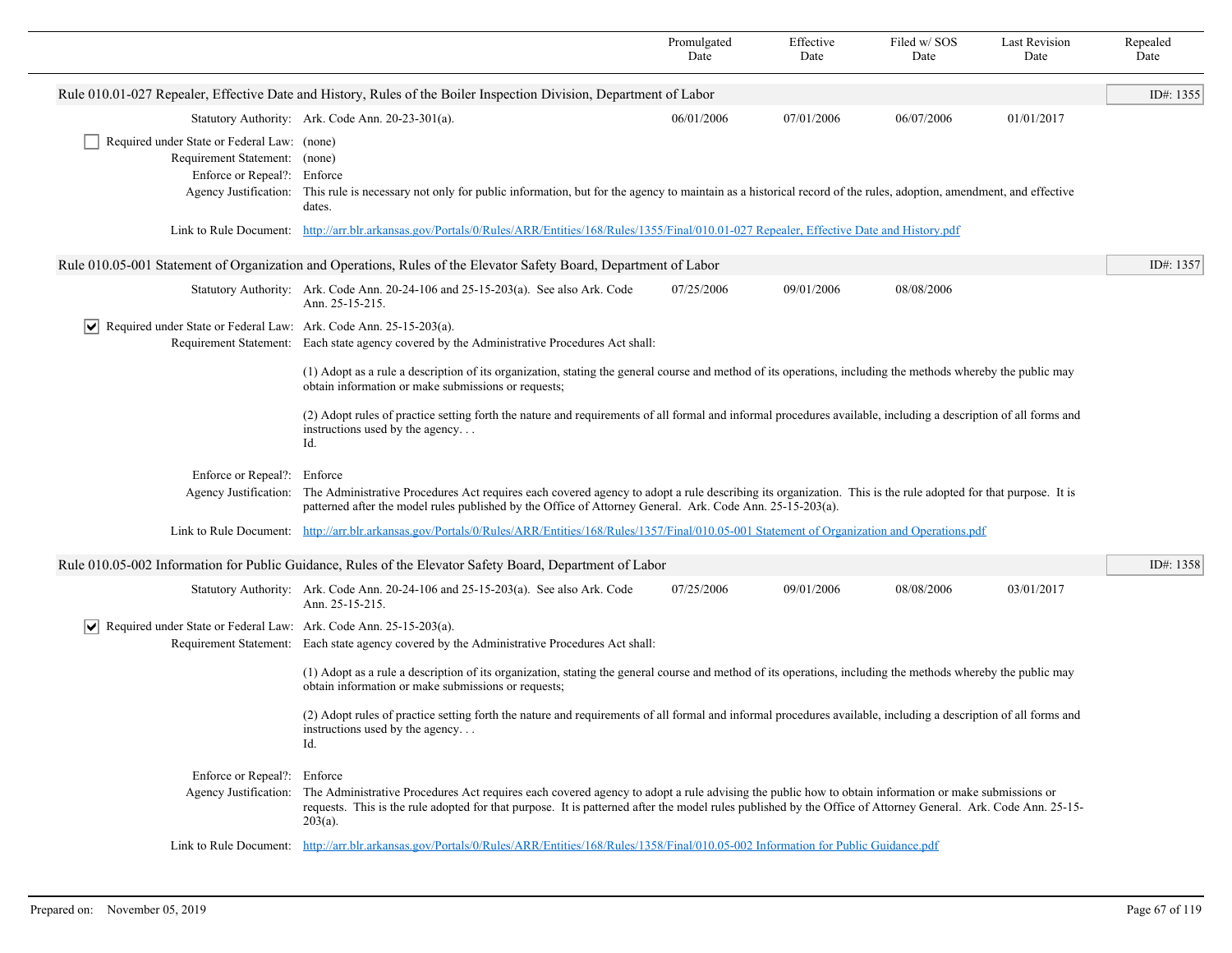|                                                                                                                                                                                                                                                                                              |                                                                                                                                                                                                                                                                                                                                                                                                                                                                                                                             | Promulgated<br>Date | Effective<br>Date | Filed w/SOS<br>Date | <b>Last Revision</b><br>Date | Repealed<br>Date |  |
|----------------------------------------------------------------------------------------------------------------------------------------------------------------------------------------------------------------------------------------------------------------------------------------------|-----------------------------------------------------------------------------------------------------------------------------------------------------------------------------------------------------------------------------------------------------------------------------------------------------------------------------------------------------------------------------------------------------------------------------------------------------------------------------------------------------------------------------|---------------------|-------------------|---------------------|------------------------------|------------------|--|
|                                                                                                                                                                                                                                                                                              | Rule 010.05-003 General Organization, Rules of the Elevator Safety Board, Department of Labor                                                                                                                                                                                                                                                                                                                                                                                                                               |                     |                   |                     |                              | ID#: 1359        |  |
|                                                                                                                                                                                                                                                                                              | Statutory Authority: Ark. Code Ann. 20-24-106 and 25-15-203(a). See also Ark. Code<br>Ann. 25-15-215.                                                                                                                                                                                                                                                                                                                                                                                                                       | 07/25/2006          | 09/01/2006        | 08/08/2006          |                              |                  |  |
| $ \mathbf{v} $ Required under State or Federal Law: Ark. Code Ann. 25-15-203(a).                                                                                                                                                                                                             | Requirement Statement: Each state agency covered by the Administrative Procedures Act shall:                                                                                                                                                                                                                                                                                                                                                                                                                                |                     |                   |                     |                              |                  |  |
|                                                                                                                                                                                                                                                                                              | (1) Adopt as a rule a description of its organization, stating the general course and method of its operations, including the methods whereby the public may<br>obtain information or make submissions or requests;                                                                                                                                                                                                                                                                                                         |                     |                   |                     |                              |                  |  |
|                                                                                                                                                                                                                                                                                              | (2) Adopt rules of practice setting forth the nature and requirements of all formal and informal procedures available, including a description of all forms and<br>instructions used by the agency<br>Id.                                                                                                                                                                                                                                                                                                                   |                     |                   |                     |                              |                  |  |
| Enforce or Repeal?: Enforce                                                                                                                                                                                                                                                                  |                                                                                                                                                                                                                                                                                                                                                                                                                                                                                                                             |                     |                   |                     |                              |                  |  |
| Agency Justification: The Administrative Procedures Act requires each covered agency to adopt a rule describing its organization. This rule was adopted for that purpose. It is<br>patterned after the model rules published by the Office of Attorney General. Ark. Code Ann. 25-15-203(a). |                                                                                                                                                                                                                                                                                                                                                                                                                                                                                                                             |                     |                   |                     |                              |                  |  |
|                                                                                                                                                                                                                                                                                              | Link to Rule Document: http://arr.blr.arkansas.gov/Portals/0/Rules/ARR/Entities/168/Rules/1359/Final/010.05-003 General Organization.pdf                                                                                                                                                                                                                                                                                                                                                                                    |                     |                   |                     |                              |                  |  |
|                                                                                                                                                                                                                                                                                              | Rule 010.05-004 Purpose and Scope, Rules of the Elevator Safety Board, Department of Labor                                                                                                                                                                                                                                                                                                                                                                                                                                  |                     |                   |                     |                              | ID#: 1360        |  |
|                                                                                                                                                                                                                                                                                              | Statutory Authority: Ark. Code Ann. 20-24-106 and 25-15-203(a). See Also Ark.<br>Code Ann. 25-15-215.                                                                                                                                                                                                                                                                                                                                                                                                                       | 07/25/2006          | 09/01/2006        | 08/08/2006          |                              |                  |  |
| $ \mathbf{v} $ Required under State or Federal Law: Ark. Code Ann. 25-15-203(a).                                                                                                                                                                                                             | Requirement Statement: Each state agency covered by the Administrative Procedures Act shall:                                                                                                                                                                                                                                                                                                                                                                                                                                |                     |                   |                     |                              |                  |  |
|                                                                                                                                                                                                                                                                                              | (1) Adopt as a rule a description of its organization, stating the general course and method of its operations, including the methods whereby the public may<br>obtain information or make submissions or requests;                                                                                                                                                                                                                                                                                                         |                     |                   |                     |                              |                  |  |
|                                                                                                                                                                                                                                                                                              | (2) Adopt rules of practice setting forth the nature and requirements of all formal and informal procedures available, including a description of all forms and<br>instructions used by the agency<br>Id.                                                                                                                                                                                                                                                                                                                   |                     |                   |                     |                              |                  |  |
| Enforce or Repeal?: Enforce<br>Agency Justification:                                                                                                                                                                                                                                         | The Administrative Procedures Act requires each covered agency to adopt describing the its organization. This rule was adopted for that purpose. It is<br>patterned after the model rules published by the Office of Attorney General. Ark. Code Ann. 25-15-203(a). Additionally, the purpose outlined in this<br>regulation is based on the statutory duties of the Elevator Safety Board. Ark. Code Ann. 20-24-106. The exemptions or exclusions are also statutory. See<br>Ark. Code Ann. 20-24-101(9)(B) and 20-24-120. |                     |                   |                     |                              |                  |  |
|                                                                                                                                                                                                                                                                                              | Link to Rule Document: http://arr.blr.arkansas.gov/Portals/0/Rules/ARR/Entities/168/Rules/1360/Final/010.05-004 Purpose and Scope.pdf                                                                                                                                                                                                                                                                                                                                                                                       |                     |                   |                     |                              |                  |  |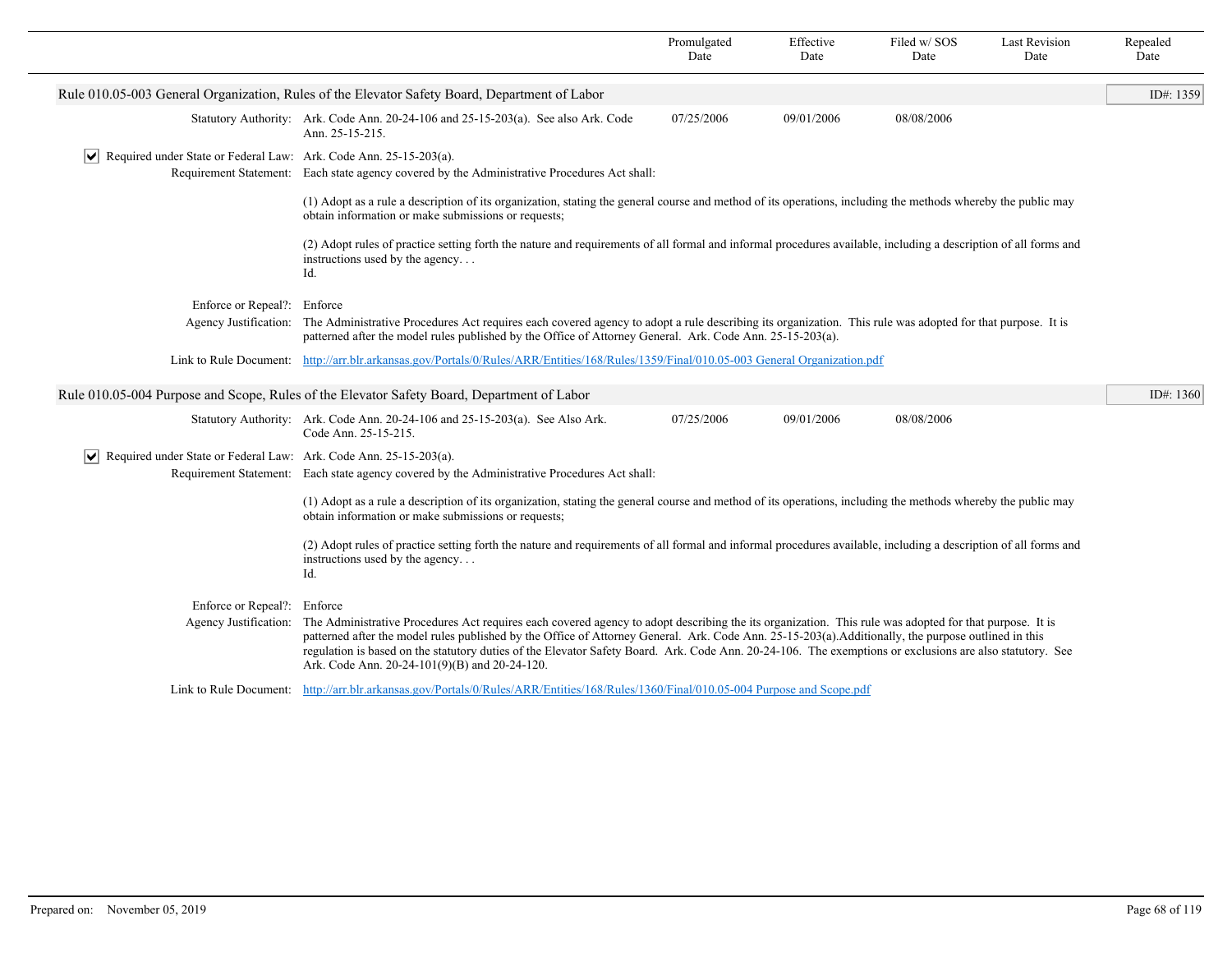|                                                                                                                                                                                                              |                                                                         |                                                                                                                                                                                                                                                                             | Promulgated<br>Date | Effective<br>Date | Filed w/SOS<br>Date | <b>Last Revision</b><br>Date | Repealed<br>Date |  |  |
|--------------------------------------------------------------------------------------------------------------------------------------------------------------------------------------------------------------|-------------------------------------------------------------------------|-----------------------------------------------------------------------------------------------------------------------------------------------------------------------------------------------------------------------------------------------------------------------------|---------------------|-------------------|---------------------|------------------------------|------------------|--|--|
|                                                                                                                                                                                                              |                                                                         | Rule 010.05-005 Definitions, Rules of the Elevator Safety Board, Department of Labor                                                                                                                                                                                        |                     |                   |                     |                              | ID#: $1361$      |  |  |
|                                                                                                                                                                                                              |                                                                         | Statutory Authority: Ark. Code Ann. 20-24-106. See also Ark. Code Ann. 25-15-215.                                                                                                                                                                                           | 07/25/2006          | 09/01/2006        | 08/08/2006          |                              |                  |  |  |
|                                                                                                                                                                                                              | Required under State or Federal Law: Ark. Code Ann. 25-15-203(a).       | Requirement Statement: Each state agency covered by the Administrative Procedures Act shall:                                                                                                                                                                                |                     |                   |                     |                              |                  |  |  |
|                                                                                                                                                                                                              |                                                                         | (1) Adopt as a rule a description of its organization, stating the general course and method of its operations, including the methods whereby the public may<br>obtain information or make submissions or requests;                                                         |                     |                   |                     |                              |                  |  |  |
|                                                                                                                                                                                                              |                                                                         | (2) Adopt rules of practice setting forth the nature and requirements of all formal and informal procedures available, including a description of all forms and<br>instructions used by the agency<br>Id.                                                                   |                     |                   |                     |                              |                  |  |  |
|                                                                                                                                                                                                              | Enforce or Repeal?: Enforce                                             |                                                                                                                                                                                                                                                                             |                     |                   |                     |                              |                  |  |  |
| This rule contains general definitions used in the statutes and the rules themselves. Most of the definitions are contained in the statute. See Ark. Code Ann.<br>Agency Justification:<br>$20 - 24 - 101$ . |                                                                         |                                                                                                                                                                                                                                                                             |                     |                   |                     |                              |                  |  |  |
|                                                                                                                                                                                                              |                                                                         | Link to Rule Document: http://arr.blr.arkansas.gov/Portals/0/Rules/ARR/Entities/168/Rules/1361/Final/010.05-005 Definitions.pdf                                                                                                                                             |                     |                   |                     |                              |                  |  |  |
|                                                                                                                                                                                                              |                                                                         | Rule 010.05-006 Rule-Making, Rules of the Elevator Safety Board, Department of Labor                                                                                                                                                                                        |                     |                   |                     |                              | ID#: 1362        |  |  |
|                                                                                                                                                                                                              |                                                                         | Statutory Authority: Ark. Code Ann. 20-24-106 and 25-15-203(a). See also Ark. Code<br>Ann. 25-15-215.                                                                                                                                                                       | 07/25/2006          | 09/01/2006        | 08/08/2006          | 03/01/2017                   |                  |  |  |
|                                                                                                                                                                                                              | Required under State or Federal Law: Ark. Code Ann. 25-15-203(a).<br>VI |                                                                                                                                                                                                                                                                             |                     |                   |                     |                              |                  |  |  |
|                                                                                                                                                                                                              |                                                                         | Requirement Statement: Each state agency covered by the Administrative Procedures Act shall:                                                                                                                                                                                |                     |                   |                     |                              |                  |  |  |
|                                                                                                                                                                                                              |                                                                         | (1) Adopt as a rule a description of its organization, stating the general course and method of its operations, including the methods whereby the public may<br>obtain information or make submissions or requests;                                                         |                     |                   |                     |                              |                  |  |  |
|                                                                                                                                                                                                              |                                                                         | (2) Adopt rules of practice setting forth the nature and requirements of all formal and informal procedures available, including a description of all forms and<br>instructions used by the agency<br>Id.                                                                   |                     |                   |                     |                              |                  |  |  |
|                                                                                                                                                                                                              | Enforce or Repeal?: Enforce                                             |                                                                                                                                                                                                                                                                             |                     |                   |                     |                              |                  |  |  |
|                                                                                                                                                                                                              |                                                                         | Agency Justification: The Administrative Procedures Act requires each covered agency to adopt rules of practice. This rule was adopted for that purpose. It is patterned after the<br>model rules published by the Office of Attorney General. Ark. Code Ann. 25-15-203(a). |                     |                   |                     |                              |                  |  |  |
|                                                                                                                                                                                                              |                                                                         | Link to Rule Document: http://arr.blr.arkansas.gov/Portals/0/Rules/ARR/Entities/168/Rules/1362/Final/010.05-006 Rule-Making.pdf                                                                                                                                             |                     |                   |                     |                              |                  |  |  |
|                                                                                                                                                                                                              |                                                                         |                                                                                                                                                                                                                                                                             |                     |                   |                     |                              |                  |  |  |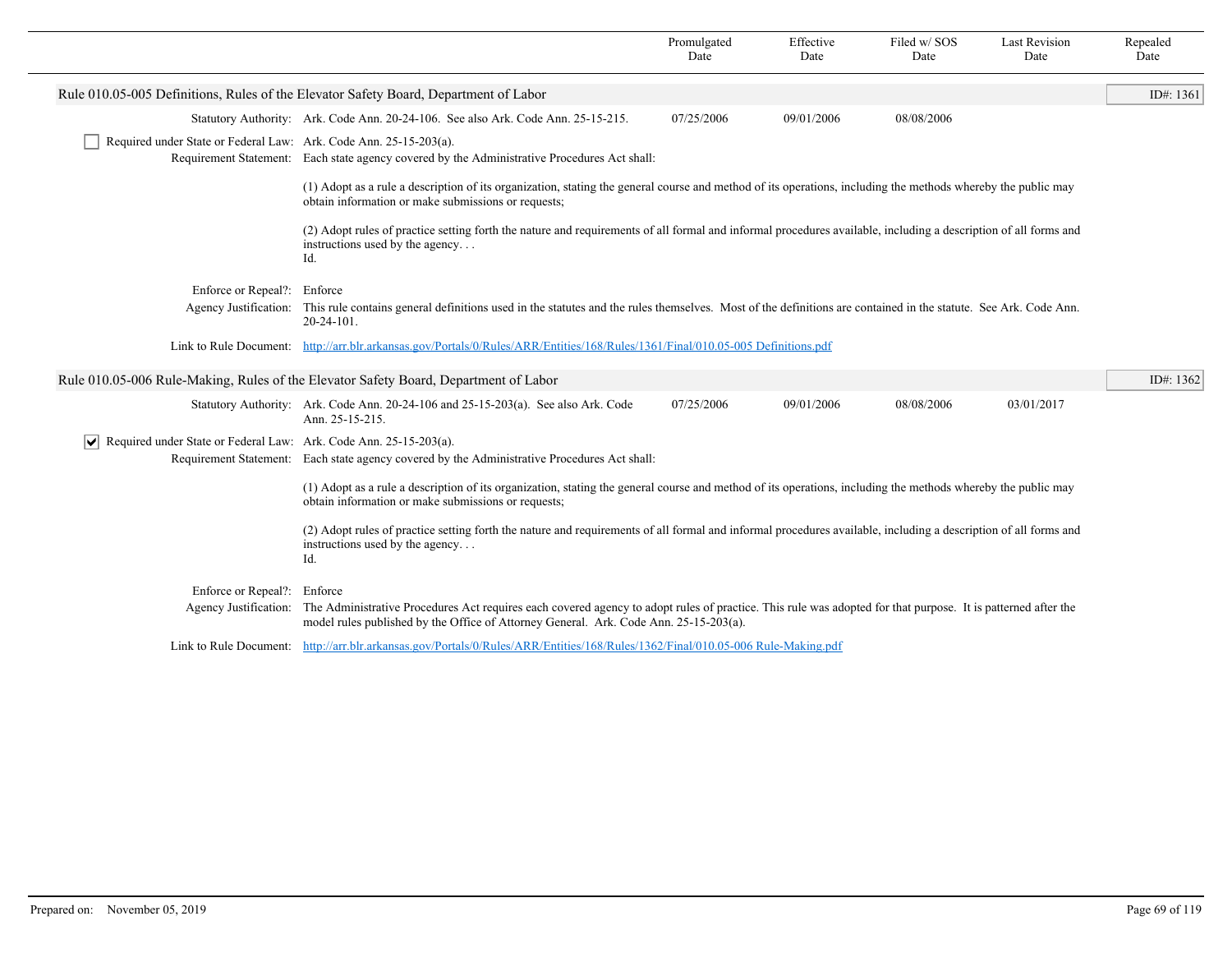|                                                                                                                                                                                                                                                                                |                                                                                        |                                                                                                                                                                                                                                                                  | Promulgated<br>Date | Effective<br>Date | Filed w/SOS<br>Date | <b>Last Revision</b><br>Date | Repealed<br>Date |
|--------------------------------------------------------------------------------------------------------------------------------------------------------------------------------------------------------------------------------------------------------------------------------|----------------------------------------------------------------------------------------|------------------------------------------------------------------------------------------------------------------------------------------------------------------------------------------------------------------------------------------------------------------|---------------------|-------------------|---------------------|------------------------------|------------------|
|                                                                                                                                                                                                                                                                                |                                                                                        | Rule 010.05-007 Emergency Rule-Making, Rules of the Elevator Safety Board, Department of Labor                                                                                                                                                                   |                     |                   |                     |                              | ID#: $1363$      |
|                                                                                                                                                                                                                                                                                |                                                                                        | Statutory Authority: Ark. Code Ann. 20-24-106 and 25-15-203(a). See also Ark. Code<br>Ann. 25-15-215.                                                                                                                                                            | 07/25/2006          | 09/01/2006        | 08/08/2006          | 03/01/2017                   |                  |
|                                                                                                                                                                                                                                                                                | $\sqrt{\phantom{a}}$ Required under State or Federal Law: Ark. Code Ann. 25-15-203(a). | Requirement Statement: Each state agency covered by the Administrative Procedures Act shall:                                                                                                                                                                     |                     |                   |                     |                              |                  |
|                                                                                                                                                                                                                                                                                |                                                                                        | (1) Adopt as a rule a description of its organization, stating the general course and method of its operations, including the methods whereby the public may<br>obtain information or make submissions or requests;                                              |                     |                   |                     |                              |                  |
|                                                                                                                                                                                                                                                                                |                                                                                        | (2) Adopt rules of practice setting forth the nature and requirements of all formal and informal procedures available, including a description of all forms and<br>instructions used by the agency<br>Id.                                                        |                     |                   |                     |                              |                  |
|                                                                                                                                                                                                                                                                                | Enforce or Repeal?: Enforce                                                            |                                                                                                                                                                                                                                                                  |                     |                   |                     |                              |                  |
| Agency Justification:<br>The Administrative Procedures Act requires each covered agency to adopt rules of practice. This rule was adopted for that purpose. It is patterned after the<br>model rules published by the Office of Attorney General. Ark. Code Ann. 25-15-203(a). |                                                                                        |                                                                                                                                                                                                                                                                  |                     |                   |                     |                              |                  |
| Link to Rule Document: http://arr.blr.arkansas.gov/Portals/0/Rules/ARR/Entities/168/Rules/1363/Final/010.05-007 Emegency Rule-Making.pdf                                                                                                                                       |                                                                                        |                                                                                                                                                                                                                                                                  |                     |                   |                     |                              |                  |
|                                                                                                                                                                                                                                                                                |                                                                                        | Rule 010.05-008 Declaratory Orders, Rules of the Elevator Safety Board, Department of Labor                                                                                                                                                                      |                     |                   |                     |                              | ID#: $1364$      |
|                                                                                                                                                                                                                                                                                |                                                                                        | Statutory Authority: Ark. Code Ann. 20-24-106 and 25-15-203(a). See also 25-15-<br>215.                                                                                                                                                                          | 07/25/2006          | 09/01/2006        | 08/08/2006          |                              |                  |
|                                                                                                                                                                                                                                                                                | $ \mathbf{v} $ Required under State or Federal Law: Ark. Code Ann. 25-15-203(a).       | Requirement Statement: Each state agency covered by the Administrative Procedures Act shall:                                                                                                                                                                     |                     |                   |                     |                              |                  |
|                                                                                                                                                                                                                                                                                |                                                                                        | (1) Adopt as a rule a description of its organization, stating the general course and method of its operations, including the methods whereby the public may<br>obtain information or make submissions or requests;                                              |                     |                   |                     |                              |                  |
| (2) Adopt rules of practice setting forth the nature and requirements of all formal and informal procedures available, including a description of all forms and<br>instructions used by the agency<br>Id.                                                                      |                                                                                        |                                                                                                                                                                                                                                                                  |                     |                   |                     |                              |                  |
|                                                                                                                                                                                                                                                                                | Enforce or Repeal?:<br>Agency Justification:                                           | Enforce<br>The Administrative Procedures Act requires each covered agency to adopt rules of practice. This rule was adopted for that purpose. It is patterned after the<br>model rules published by the Office of Attorney General. Ark. Code Ann. 25-15-203(a). |                     |                   |                     |                              |                  |
|                                                                                                                                                                                                                                                                                |                                                                                        | Link to Rule Document: http://arr.blr.arkansas.gov/Portals/0/Rules/ARR/Entities/168/Rules/1364/Final/010.05-008 Declaratory Orders.pdf                                                                                                                           |                     |                   |                     |                              |                  |
|                                                                                                                                                                                                                                                                                |                                                                                        |                                                                                                                                                                                                                                                                  |                     |                   |                     |                              |                  |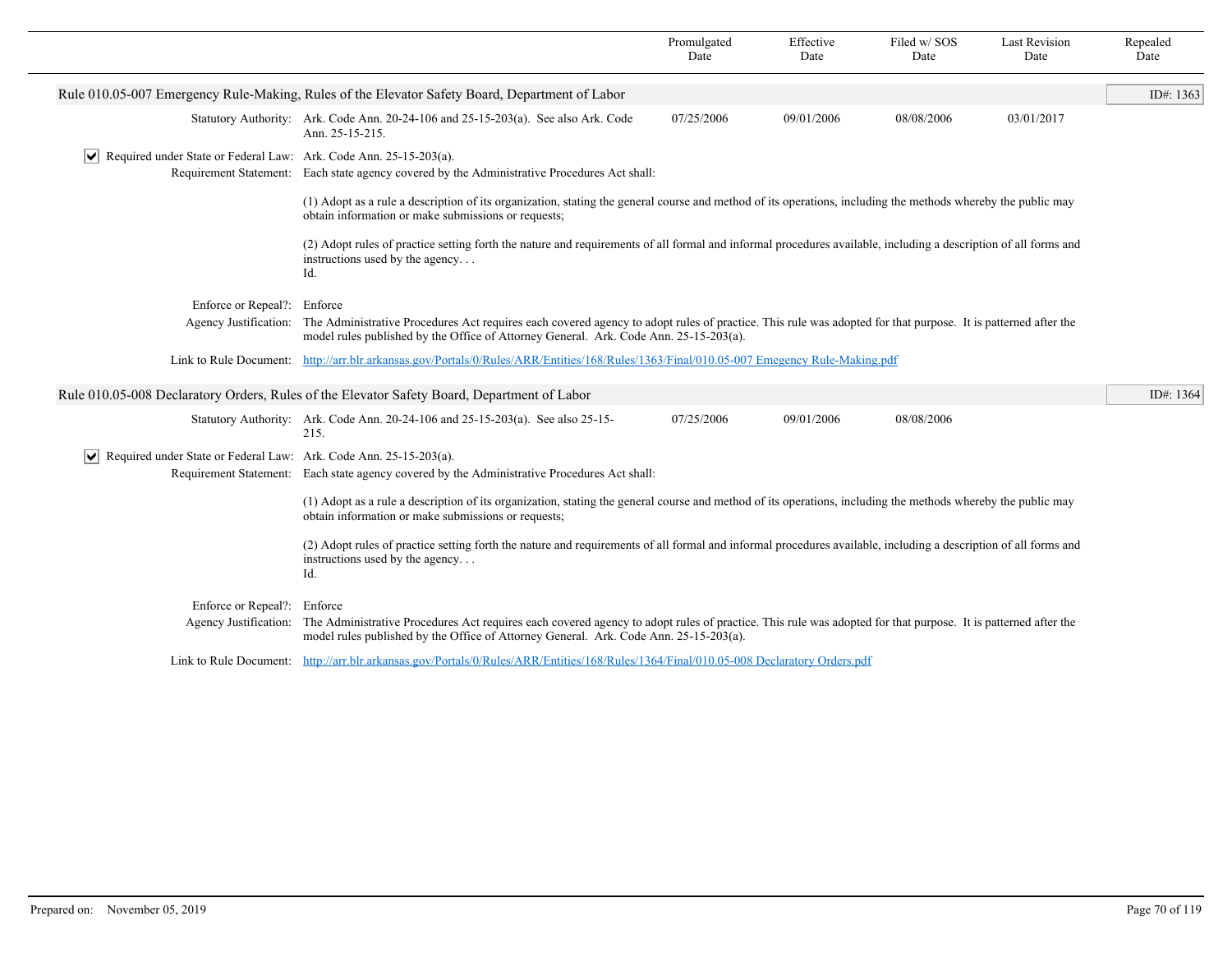|                                                                                                                                                                                                                                                                                                         |                                                                                                                                                                                                                                                                                                                                                                                                                                                                                                                                                                                                                                                                                                                                 | Promulgated<br>Date | Effective<br>Date | Filed w/SOS<br>Date | <b>Last Revision</b><br>Date | Repealed<br>Date |
|---------------------------------------------------------------------------------------------------------------------------------------------------------------------------------------------------------------------------------------------------------------------------------------------------------|---------------------------------------------------------------------------------------------------------------------------------------------------------------------------------------------------------------------------------------------------------------------------------------------------------------------------------------------------------------------------------------------------------------------------------------------------------------------------------------------------------------------------------------------------------------------------------------------------------------------------------------------------------------------------------------------------------------------------------|---------------------|-------------------|---------------------|------------------------------|------------------|
|                                                                                                                                                                                                                                                                                                         | Rule 010.05-009 Adjudicative Hearings, Rules of the Elevator Safety Board, Department of Labor                                                                                                                                                                                                                                                                                                                                                                                                                                                                                                                                                                                                                                  |                     |                   |                     |                              | ID#: $1365$      |
|                                                                                                                                                                                                                                                                                                         | Statutory Authority: Ark. Code Ann. 20-24-106 and 25-15-203(a). See also Ark. Code<br>Ann. 25-15-215.                                                                                                                                                                                                                                                                                                                                                                                                                                                                                                                                                                                                                           | 07/25/2006          | 09/01/2006        | 08/08/2006          |                              |                  |
| $ \mathbf{v} $ Required under State or Federal Law: Ark. Code Ann. 25-15-203(a).                                                                                                                                                                                                                        | Requirement Statement: Each state agency covered by the Administrative Procedures Act shall:                                                                                                                                                                                                                                                                                                                                                                                                                                                                                                                                                                                                                                    |                     |                   |                     |                              |                  |
|                                                                                                                                                                                                                                                                                                         | (1) Adopt as a rule a description of its organization, stating the general course and method of its operations, including the methods whereby the public may<br>obtain information or make submissions or requests;                                                                                                                                                                                                                                                                                                                                                                                                                                                                                                             |                     |                   |                     |                              |                  |
|                                                                                                                                                                                                                                                                                                         | (2) Adopt rules of practice setting forth the nature and requirements of all formal and informal procedures available, including a description of all forms and<br>instructions used by the agency<br>Id.                                                                                                                                                                                                                                                                                                                                                                                                                                                                                                                       |                     |                   |                     |                              |                  |
| Enforce or Repeal?: Enforce                                                                                                                                                                                                                                                                             |                                                                                                                                                                                                                                                                                                                                                                                                                                                                                                                                                                                                                                                                                                                                 |                     |                   |                     |                              |                  |
| Agency Justification: The Administrative Procedures Act requires each covered agency to adopt rules of practice. This rule was adopted for that purpose. It is patterned after the<br>model rules published by the Office of Attorney General. Ark. Code Ann. 25-15-203(a).                             |                                                                                                                                                                                                                                                                                                                                                                                                                                                                                                                                                                                                                                                                                                                                 |                     |                   |                     |                              |                  |
| Link to Rule Document: http://arr.blr.arkansas.gov/Portals/0/Rules/ARR/Entities/168/Rules/1365/Final/010.05-009 Adjudicative Hearings.pdf                                                                                                                                                               |                                                                                                                                                                                                                                                                                                                                                                                                                                                                                                                                                                                                                                                                                                                                 |                     |                   |                     |                              |                  |
|                                                                                                                                                                                                                                                                                                         | Rule 010.05-010 Licensing, Rules of the Elevator Safety Board, Department of Labor                                                                                                                                                                                                                                                                                                                                                                                                                                                                                                                                                                                                                                              |                     |                   |                     |                              | ID#: 1366        |
|                                                                                                                                                                                                                                                                                                         | Statutory Authority: Ark. Code Ann. 20-24-106. See also $20-24-109(c)(2)(Supp.$<br>2017); 17-1-106; 17-1-107; and 25-15-203.                                                                                                                                                                                                                                                                                                                                                                                                                                                                                                                                                                                                    | 07/25/2006          | 09/01/2006        | 08/08/2006          | 03/01/2017                   |                  |
|                                                                                                                                                                                                                                                                                                         | $\vee$ Required under State or Federal Law: Ark. Code Ann. 20-24-106(c)(6) and -109(c)(2)(Supp. 2017); Ark. Code Ann. 17-1-106; 17-1-107; and 25-15-203(a)<br>Requirement Statement: Ark. Code Ann. 20-24-106(c)(6)(Supp. 2017) requires the board to adopt rules regarding the revocation, suspension, nonrenewal and reinstatement of<br>licenses, as well as for the imposition of lesser disciplinary action.                                                                                                                                                                                                                                                                                                               |                     |                   |                     |                              |                  |
| Additional requirements are:<br>1. Rules of practice, Ark. Code Ann. $25-15-203(a)$ ;<br>2. Active duty service members, returning military veterans and spouses, Ark. Code Ann. 17-1-106;<br>3. Reinstatement, Ark. Code Ann. 17-1-107; and<br>4 Continuing education, Ark. Code Ann. 20-24-109(c)(2). |                                                                                                                                                                                                                                                                                                                                                                                                                                                                                                                                                                                                                                                                                                                                 |                     |                   |                     |                              |                  |
| Enforce or Repeal?: Enforce<br>Agency Justification:                                                                                                                                                                                                                                                    | This is the rule listing the specific licenses issued by the division by statute, together with the qualifications needed and the statutory fees. The rule also<br>contains a number of practices and procedures dealing specifically with licensing, including the review of applications; denial; suspension; revocation;<br>surrender; and reinstatement of licenses. The provision on reinstatement is, in part, necessary to comply with Ark. Code Ann. 17-1-107. The provision<br>dealing with active duty service members, returning military veterans and spouses was adopted to comply with Ark. Code Ann. 17-1-106. A provision on<br>continuing education is required pursuant to Ark. Code Ann. $20-24-109(c)(2)$ . |                     |                   |                     |                              |                  |
|                                                                                                                                                                                                                                                                                                         | Link to Rule Document: http://arr.blr.arkansas.gov/Portals/0/Rules/ARR/Entities/168/Rules/1366/Final/010.05-010 Licensing.pdf                                                                                                                                                                                                                                                                                                                                                                                                                                                                                                                                                                                                   |                     |                   |                     |                              |                  |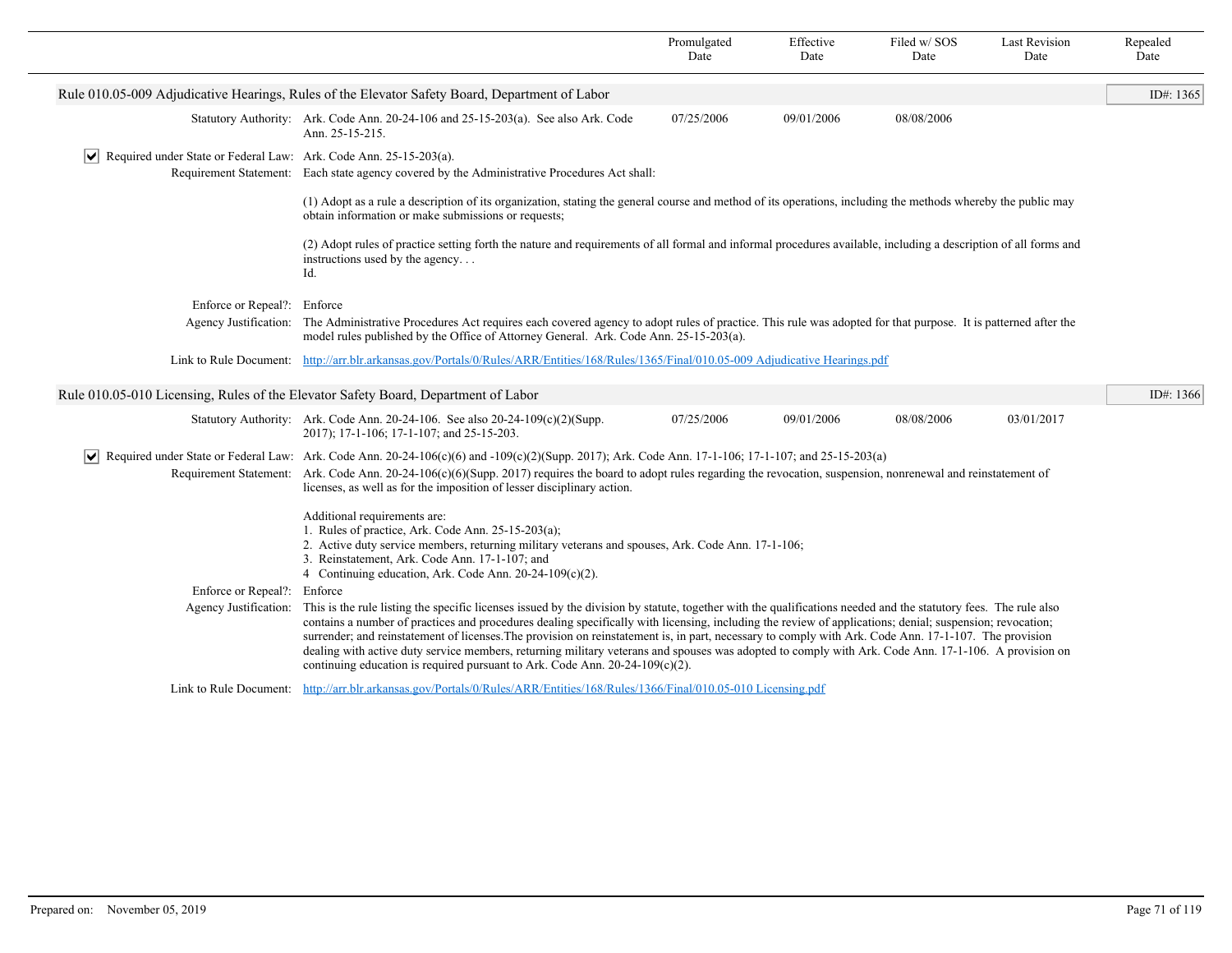|                                                                                                                      |                                                                                                                                                                                                                                                                                                                                                                                                                                                                                                                                                                         | Promulgated<br>Date | Effective<br>Date | Filed w/SOS<br>Date | <b>Last Revision</b><br>Date | Repealed<br>Date |
|----------------------------------------------------------------------------------------------------------------------|-------------------------------------------------------------------------------------------------------------------------------------------------------------------------------------------------------------------------------------------------------------------------------------------------------------------------------------------------------------------------------------------------------------------------------------------------------------------------------------------------------------------------------------------------------------------------|---------------------|-------------------|---------------------|------------------------------|------------------|
|                                                                                                                      | Rule 010.05-011 New Construction and Installation, Rules of the Elevator Safety Board, Department of Labor                                                                                                                                                                                                                                                                                                                                                                                                                                                              |                     |                   |                     |                              | ID#: 1367        |
|                                                                                                                      | Statutory Authority: Ark. Code Ann. 20-24-106.                                                                                                                                                                                                                                                                                                                                                                                                                                                                                                                          | 07/25/2006          | 09/01/2006        | 08/08/2006          | 06/01/2008                   |                  |
| VI<br>Required under State or Federal Law: Ark. Code Ann. 20-24-106.                                                 |                                                                                                                                                                                                                                                                                                                                                                                                                                                                                                                                                                         |                     |                   |                     |                              |                  |
|                                                                                                                      | Requirement Statement: Ark. Code Ann. 20-24-106(c) requires the board to make rules on the subject of new construction, but the specifics of the rule are not required. See also Ark.<br>Code Ann. $20-24-112(a)(1)$ which requires all new elevators, dumbwaiters and escalators to be inspected and tested in conformity with the board's rules.                                                                                                                                                                                                                      |                     |                   |                     |                              |                  |
| Enforce or Repeal?: Enforce                                                                                          |                                                                                                                                                                                                                                                                                                                                                                                                                                                                                                                                                                         |                     |                   |                     |                              |                  |
|                                                                                                                      | Agency Justification: This rule establishes minimum standards for the installation of new conveyances as required by Ark. Code Ann. 20-24-106(c)(2). It also deals with<br>installation permits required by Ark. Code Ann. 20-24-115(a); initial inspections and testing, Ark. Code Ann. 20-24-112; and the initial operating permit,<br>Ark. Code Ann. 20-24-116. The fees recited in the rule are set by statute.                                                                                                                                                     |                     |                   |                     |                              |                  |
|                                                                                                                      | Link to Rule Document: http://arr.blr.arkansas.gov/Portals/0/Rules/ARR/Entities/168/Rules/1367/Final/010.05-011 New Construction and Installation.pdf                                                                                                                                                                                                                                                                                                                                                                                                                   |                     |                   |                     |                              |                  |
|                                                                                                                      | Rule 010.05-012 Alterations, Rules of the Elevator Safety Board, Department of Labor                                                                                                                                                                                                                                                                                                                                                                                                                                                                                    |                     |                   |                     |                              | ID#: 1368        |
|                                                                                                                      | Statutory Authority: Ark. Code Ann. 20-24-106                                                                                                                                                                                                                                                                                                                                                                                                                                                                                                                           | 07/25/2006          | 09/01/2006        | 08/08/2006          |                              |                  |
| $ \mathbf{v} $ Required under State or Federal Law: Ark. Code Ann. 20-24-106                                         |                                                                                                                                                                                                                                                                                                                                                                                                                                                                                                                                                                         |                     |                   |                     |                              |                  |
|                                                                                                                      | Requirement Statement: Ark. Code Ann. 20-24-106(c)(3) requires the board to make rules for the alteration of existing elevators, but the specifics of the rule are not required. See<br>also Ark. Code Ann. $20-24-112(a)(1)$ which requires all altered elevators, dumbwaiters and escalators to be inspected and tested in conformity with the<br>board's rules.                                                                                                                                                                                                      |                     |                   |                     |                              |                  |
| Enforce or Repeal?: Enforce                                                                                          |                                                                                                                                                                                                                                                                                                                                                                                                                                                                                                                                                                         |                     |                   |                     |                              |                  |
|                                                                                                                      | Agency Justification: This rule establishes the minimum standards for the alteration of existing conveyances pursuant to Ark. Code Ann. 20-24-106(c)(3). The rule also covers the<br>alteration permit required by Ark. Code Ann. 20-24-115(a); the inspection and testing required after alteration, Ark. Code Ann. 20-24-112; and the operating<br>permit requirement, Ark. Code Ann. 20-24-116. The fees recited in the rule are established by statute.                                                                                                             |                     |                   |                     |                              |                  |
|                                                                                                                      | Link to Rule Document: http://arr.blr.arkansas.gov/Portals/0/Rules/ARR/Entities/168/Rules/1368/Final/010.05-012 Alterations.pdf                                                                                                                                                                                                                                                                                                                                                                                                                                         |                     |                   |                     |                              |                  |
|                                                                                                                      | Rule 010.05-013 Existing Elevators, Rules of the Elevator Safety Board, Department of Labor                                                                                                                                                                                                                                                                                                                                                                                                                                                                             |                     |                   |                     |                              | ID#: 1369        |
|                                                                                                                      | Statutory Authority: Ark. Code Ann. 20-24-106.                                                                                                                                                                                                                                                                                                                                                                                                                                                                                                                          | 07/25/2006          | 09/01/2006        | 08/08/2006          |                              |                  |
| Required under State or Federal Law: Ark. Code Ann. 20-24-106.                                                       | Requirement Statement: Ark. Code Ann. $20-24-106(c)(4)$ requires the board to make rules prescribing minimum safety standards for all existing elevators, dumbwaiters and<br>escalators.                                                                                                                                                                                                                                                                                                                                                                                |                     |                   |                     |                              |                  |
| Enforce or Repeal?: Enforce                                                                                          |                                                                                                                                                                                                                                                                                                                                                                                                                                                                                                                                                                         |                     |                   |                     |                              |                  |
|                                                                                                                      | Agency Justification: This rule establishes the minimum standards for existing elevators as required by Ark. Code Ann. 20-24-106(c)(4).                                                                                                                                                                                                                                                                                                                                                                                                                                 |                     |                   |                     |                              |                  |
|                                                                                                                      | Link to Rule Document: http://arr.blr.arkansas.gov/Portals/0/Rules/ARR/Entities/168/Rules/1369/Final/010.05-013 Existing Elevators.pdf                                                                                                                                                                                                                                                                                                                                                                                                                                  |                     |                   |                     |                              |                  |
|                                                                                                                      | Rule 010.05-014 Periodic Inspections and Testing, Rules of the Elevator Safety Board, Department of Labor                                                                                                                                                                                                                                                                                                                                                                                                                                                               |                     |                   |                     |                              | ID#: 1370        |
|                                                                                                                      | Statutory Authority: Ark. Code Ann. 20-24-106.                                                                                                                                                                                                                                                                                                                                                                                                                                                                                                                          | 07/25/2006          | 09/01/2006        | 08/08/2006          |                              |                  |
| $ \bm{\mathsf{v}} $<br>Required under State or Federal Law: Ark. Code Ann. 20-24-106.<br>Enforce or Repeal?: Enforce | Requirement Statement: Ark. Code Ann. $20-24-106(c)(1)$ requires the board to make rules for the maintenance, inspection, tests and operation of all elevators and escalators.<br>Agency Justification: This rule establishes the minimum standards for inspection and testing of elevators, escalators and moving walks. The remaining provisions of the rule are a<br>statement of the statutory provisions. See Ark. Code Ann. 20-24-112(a)(3) and -113 (Supp. 2017). Note: Some provisions of this rule are scheduled for<br>update as a result of Act 986 of 2017. |                     |                   |                     |                              |                  |
|                                                                                                                      | Link to Rule Document: http://arr.blr.arkansas.gov/Portals/0/Rules/ARR/Entities/168/Rules/1370/Final/010.05-014 Periodic Inspections and Testing.pdf                                                                                                                                                                                                                                                                                                                                                                                                                    |                     |                   |                     |                              |                  |
|                                                                                                                      |                                                                                                                                                                                                                                                                                                                                                                                                                                                                                                                                                                         |                     |                   |                     |                              |                  |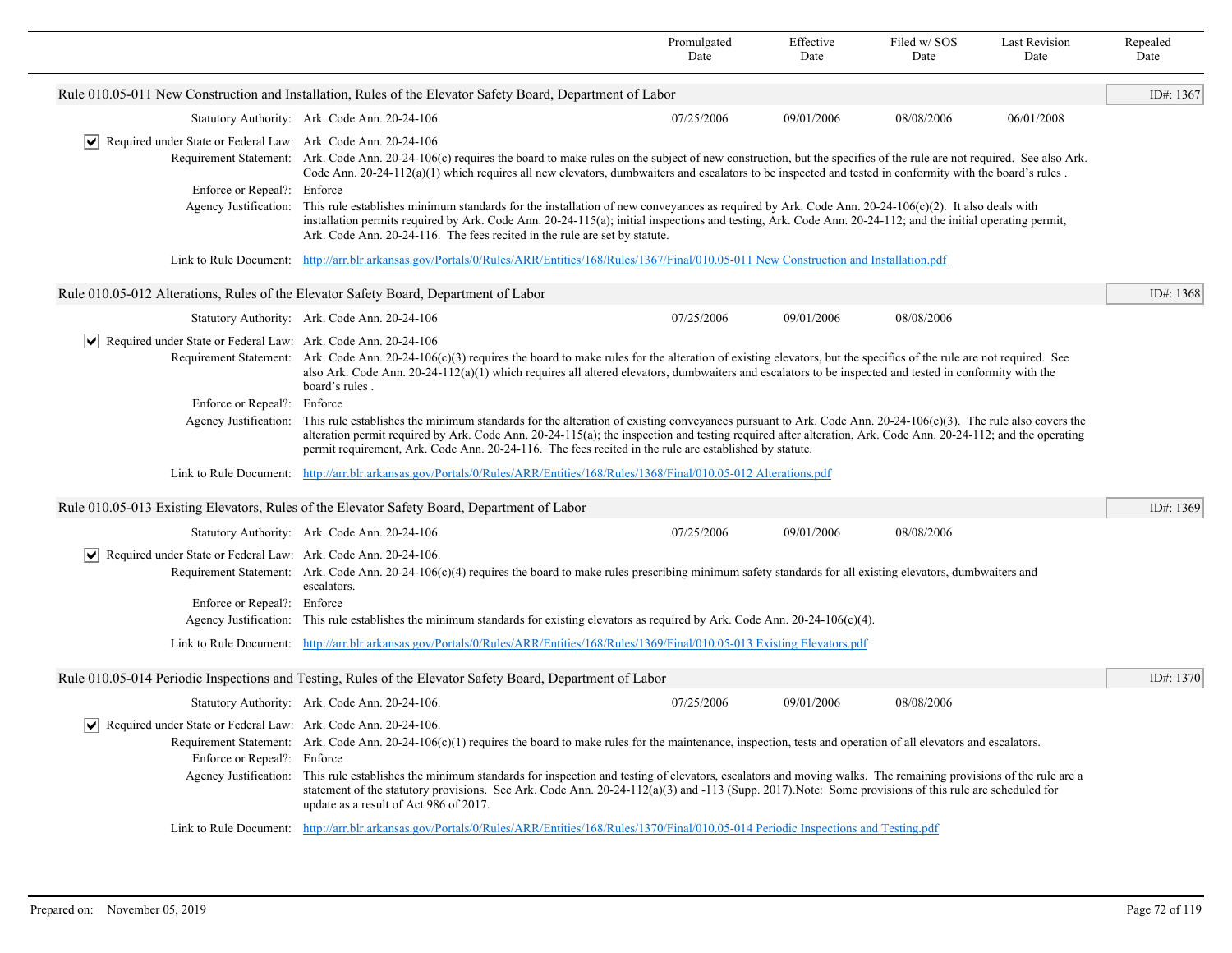|                                                                                                             |                                                                                                                                                                                                                                                                                                                                                                                                                                                                                                                                                                                                                                                                                              | Promulgated<br>Date | Effective<br>Date | Filed w/SOS<br>Date | <b>Last Revision</b><br>Date | Repealed<br>Date |
|-------------------------------------------------------------------------------------------------------------|----------------------------------------------------------------------------------------------------------------------------------------------------------------------------------------------------------------------------------------------------------------------------------------------------------------------------------------------------------------------------------------------------------------------------------------------------------------------------------------------------------------------------------------------------------------------------------------------------------------------------------------------------------------------------------------------|---------------------|-------------------|---------------------|------------------------------|------------------|
|                                                                                                             | Rule 010.05-015 Operating Permits, Rules of the Elevator Safety Board, Department of Labor                                                                                                                                                                                                                                                                                                                                                                                                                                                                                                                                                                                                   |                     |                   |                     |                              | ID#: 1371        |
|                                                                                                             | Statutory Authority: Ark. Code Ann. 20-24-106.                                                                                                                                                                                                                                                                                                                                                                                                                                                                                                                                                                                                                                               | 07/25/2006          | 09/01/2006        | 08/08/2006          |                              |                  |
| Required under State or Federal Law: Ark. Code Ann. 20-24-106.<br>M                                         | Requirement Statement: Ark. Code Ann. 20-24-106(c)(1) requires the board to make rules for the maintenance, inspection, tests and operation of all elevators and escalators. Ark.<br>Code Ann. 20-24-116 requires operating permits.                                                                                                                                                                                                                                                                                                                                                                                                                                                         |                     |                   |                     |                              |                  |
| Enforce or Repeal?: Enforce<br>Agency Justification:                                                        | Operating permits are required by Ark. Code Ann. $20-24-116(a)(3)$ and the requirements of this statute are largely incorporated in this rule. In addition to the<br>statutory requirements, there are procedure or practice provisions for the revocation of an operating permit; a requirement to keep a current address on file;<br>and a requirement to notify the agency if the conveyance is involved in a serious physical injury or fatality. Also, while most fees are set by statute, the<br>board is authorized to set fees for temporary operating permits in an amount up to \$100. Ark. Code Ann. 20-24-116( $e)(2)$ . This rule sets fees for temporary<br>operating permits. |                     |                   |                     |                              |                  |
|                                                                                                             | Link to Rule Document: http://arr.blr.arkansas.gov/Portals/0/Rules/ARR/Entities/168/Rules/1371/Final/010.05-015 Operating Permits.pdf                                                                                                                                                                                                                                                                                                                                                                                                                                                                                                                                                        |                     |                   |                     |                              |                  |
|                                                                                                             | Rule 010.05-016 Variances, Rules of the Elevator Safety Board, Department of Labor                                                                                                                                                                                                                                                                                                                                                                                                                                                                                                                                                                                                           |                     |                   |                     |                              | ID#: 1372        |
|                                                                                                             | Statutory Authority: Ark. Code Ann. 20-24-106.                                                                                                                                                                                                                                                                                                                                                                                                                                                                                                                                                                                                                                               | 07/25/2006          | 09/01/2006        | 08/08/2006          |                              |                  |
| Required under State or Federal Law: (none)<br>Requirement Statement: (none)<br>Enforce or Repeal?: Enforce | Agency Justification: Ark. Code Ann. 20-24-106(d) authorizes the Elevator Safety Board to grant variances in certain circumstances. This rule repeats the statutory standard for a<br>variance, as well as establishing the application and approval process. It also establishes the fee, which by statute is to be established by the board up to a<br>maximum of \$100. The rule also deals with certain specific types of variance requests. For example, it specifically provides that the board will not approve<br>a variance for the installation of a residential elevator in a non-residential application.                                                                        |                     |                   |                     |                              |                  |
|                                                                                                             | Link to Rule Document: http://arr.blr.arkansas.gov/Portals/0/Rules/ARR/Entities/168/Rules/1372/Final/010.05-016 Variances.pdf                                                                                                                                                                                                                                                                                                                                                                                                                                                                                                                                                                |                     |                   |                     |                              |                  |
|                                                                                                             | Rule 010.05-017 Civil Fines and Other Enforcement, Rules of the Elevator Safety Board, Department of Labor                                                                                                                                                                                                                                                                                                                                                                                                                                                                                                                                                                                   |                     |                   |                     |                              | ID#: 1373        |
|                                                                                                             | Statutory Authority: Ark. Code Ann. $20-24-106$ and $25-15-203(a)(2)$ . See also $20-24-$<br>103.                                                                                                                                                                                                                                                                                                                                                                                                                                                                                                                                                                                            | 07/25/2006          | 09/01/2006        | 08/08/2006          |                              |                  |
| Required under State or Federal Law: (none)                                                                 |                                                                                                                                                                                                                                                                                                                                                                                                                                                                                                                                                                                                                                                                                              |                     |                   |                     |                              |                  |
| Requirement Statement: (none)                                                                               |                                                                                                                                                                                                                                                                                                                                                                                                                                                                                                                                                                                                                                                                                              |                     |                   |                     |                              |                  |
| Enforce or Repeal?: Enforce                                                                                 | Agency Justification: The authority to assess civil fines and the amount is established by Ark. Code Ann. 20-24-103. This rule establishes the procedures for the assessment of a<br>civil fine, including notice, hearing and appeal. The rule establishes a 2-year limitation period. The rule also states the director's authority to seek an<br>injunction, which is also established by 20-24-103.                                                                                                                                                                                                                                                                                      |                     |                   |                     |                              |                  |
|                                                                                                             | Link to Rule Document: http://arr.blr.arkansas.gov/Portals/0/Rules/ARR/Entities/168/Rules/1373/Final/010.05-017 Civil Fines and Other Enforcement.pdf                                                                                                                                                                                                                                                                                                                                                                                                                                                                                                                                        |                     |                   |                     |                              |                  |
|                                                                                                             | Rule 010.05-018 Accessibility to the Disabled, Rules of the Elevator Safety Board, Department of Labor                                                                                                                                                                                                                                                                                                                                                                                                                                                                                                                                                                                       |                     |                   |                     |                              | ID#: 1374        |
|                                                                                                             | Statutory Authority: Ark. Code Ann. 20-24-106. See Ark. Code Ann. 20-24-118.                                                                                                                                                                                                                                                                                                                                                                                                                                                                                                                                                                                                                 | 07/25/2006          | 09/01/2006        | 08/08/2006          |                              |                  |
| Required under State or Federal Law: (none)<br>Requirement Statement: (none)<br>Enforce or Repeal?: Enforce | Agency Justification: This rule establishes minimum accessibility standards for the disabled. It also incorporates the provisions of Ark. Code Ann. 20-24-118 with respect to<br>braille tags in publicly owned buildings.                                                                                                                                                                                                                                                                                                                                                                                                                                                                   |                     |                   |                     |                              |                  |
| Link to Rule Document:                                                                                      | http://arr.blr.arkansas.gov/Portals/0/Rules/ARR/Entities/168/Rules/1374/Final/010.05-018 Accessibility to the Disabled.pdf                                                                                                                                                                                                                                                                                                                                                                                                                                                                                                                                                                   |                     |                   |                     |                              |                  |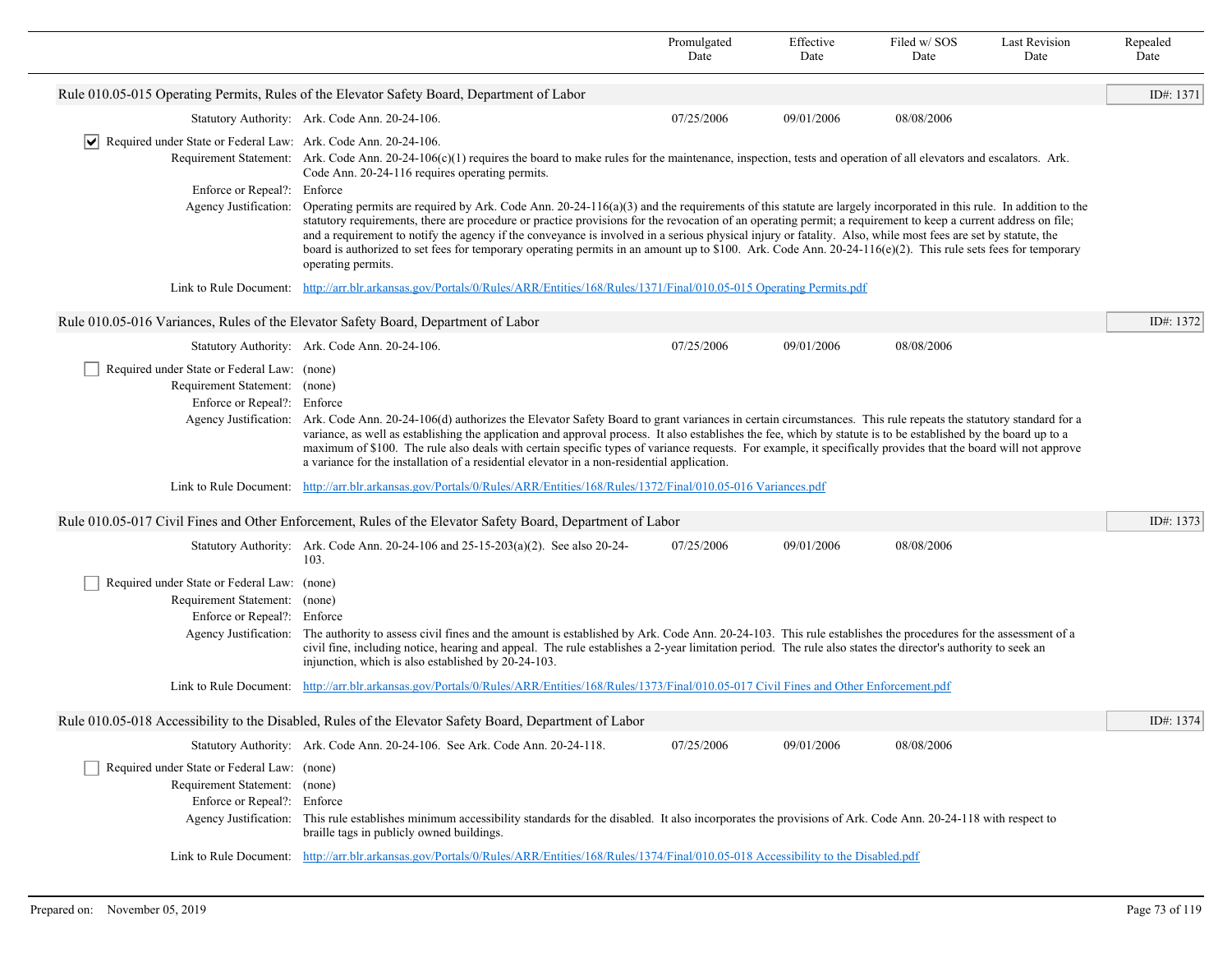|                                                                                                             |                                                                                                                                                                                                                                                                                                                                                                                                                                                                                                                                                                                                                                                                         | Promulgated<br>Date | Effective<br>Date | Filed w/ SOS<br>Date | <b>Last Revision</b><br>Date | Repealed<br>Date |
|-------------------------------------------------------------------------------------------------------------|-------------------------------------------------------------------------------------------------------------------------------------------------------------------------------------------------------------------------------------------------------------------------------------------------------------------------------------------------------------------------------------------------------------------------------------------------------------------------------------------------------------------------------------------------------------------------------------------------------------------------------------------------------------------------|---------------------|-------------------|----------------------|------------------------------|------------------|
|                                                                                                             | Rule 010.05-019 Other Appeals, Rules of the Elevator Safety Board, Department of Labor                                                                                                                                                                                                                                                                                                                                                                                                                                                                                                                                                                                  |                     |                   |                      |                              | ID#: 1375        |
|                                                                                                             | Statutory Authority: Ark. Code Ann. 20-24-106. See Ark. Code Ann. 20-24-119.                                                                                                                                                                                                                                                                                                                                                                                                                                                                                                                                                                                            | 07/25/2006          | 09/01/2006        | 08/08/2006           |                              |                  |
| Required under State or Federal Law: (none)<br>Requirement Statement: (none)<br>Enforce or Repeal?: Enforce | Agency Justification: Certain appeal procedures are addressed throughout the rules, such as those for civil fines. As a result, this rule is titled "Other Appeals." It restates the                                                                                                                                                                                                                                                                                                                                                                                                                                                                                    |                     |                   |                      |                              |                  |
|                                                                                                             | statutory provisions of Ark. Code Ann. 20-24-119.                                                                                                                                                                                                                                                                                                                                                                                                                                                                                                                                                                                                                       |                     |                   |                      |                              |                  |
|                                                                                                             | Link to Rule Document: http://arr.blr.arkansas.gov/Portals/0/Rules/ARR/Entities/168/Rules/1375/Final/010.05-019 Other Appeals.pdf                                                                                                                                                                                                                                                                                                                                                                                                                                                                                                                                       |                     |                   |                      |                              |                  |
|                                                                                                             | Rule 010.05-020 Repealer, Effective Date and History, Rules of the Elevator Safety Board, Department of Labor                                                                                                                                                                                                                                                                                                                                                                                                                                                                                                                                                           |                     |                   |                      |                              | ID#: 1376        |
|                                                                                                             | Statutory Authority: Ark. Code Ann. 20-24-106.                                                                                                                                                                                                                                                                                                                                                                                                                                                                                                                                                                                                                          | 07/25/2006          | 09/01/2006        | 08/08/2006           | 03/01/2017                   |                  |
| Required under State or Federal Law: (none)<br>Requirement Statement: (none)<br>Enforce or Repeal?: Enforce | Agency Justification: This rule is necessary not only for public information, but for the agency to maintain as a historical record of the rules, adoption, amendment, and effective<br>dates.                                                                                                                                                                                                                                                                                                                                                                                                                                                                          |                     |                   |                      |                              |                  |
|                                                                                                             | Link to Rule Document: http://arr.blr.arkansas.gov/Portals/0/Rules/ARR/Entities/168/Rules/1376/Final/010.05-020 Repealer, Effective Date and History.pdf                                                                                                                                                                                                                                                                                                                                                                                                                                                                                                                |                     |                   |                      |                              |                  |
|                                                                                                             | Rule 010.06.91-001 Safety Code No. 12, Public Employees' Chemical Right to Know, AOSH Division, Department of Labor                                                                                                                                                                                                                                                                                                                                                                                                                                                                                                                                                     |                     |                   |                      |                              | ID#: $1710$      |
|                                                                                                             | Statutory Authority: Ark. Code Ann. 8-7-1011 and 11-2-110.                                                                                                                                                                                                                                                                                                                                                                                                                                                                                                                                                                                                              | 11/08/1991          | 12/01/1991        | 11/08/1991           |                              |                  |
| $ \mathbf{v} $ Required under State or Federal Law: Ark. Code Ann. 8-7-1011<br>Enforce or Repeal?: Enforce  | Requirement Statement: Ark. Code Ann. 8-7-1011 provides that the Director of the Department of Labor "shall promulgate regulations within six (6) months of July 1, 1991"<br>Agency Justification: This rule was adopted as mandated by the Public Employees' Chemical Right to Know Act, Ark. Code Ann. 8-7-1001 et seq. The statute and the rule were<br>patterned, at the time, after the federal Occupational Safety and Health Administration's (OSHA's) Hazard Communication Standard. As a result, it provides<br>protections to state and local government employees that correspond to the protections afforded private-sector employees by the OSHA standard. |                     |                   |                      |                              |                  |
|                                                                                                             | Link to Rule Document: http://arr.blr.arkansas.gov/Portals/0/Rules/ARR/Entities/168/Rules/1710/Final/Safety Code 12, Chemical Right to Know.pdf                                                                                                                                                                                                                                                                                                                                                                                                                                                                                                                         |                     |                   |                      |                              |                  |
|                                                                                                             | Rule 010.06.93-001 Safety Code No. 13, Blasting, AOSH Division, Department of Labor                                                                                                                                                                                                                                                                                                                                                                                                                                                                                                                                                                                     |                     |                   |                      |                              | ID#: 1714        |
|                                                                                                             | Statutory Authority: Ark. Code Ann. 20-27-1102.                                                                                                                                                                                                                                                                                                                                                                                                                                                                                                                                                                                                                         | 01/08/1993          | 02/01/1993        | 01/08/1993           |                              |                  |
| Required under State or Federal Law: Ark. Code Ann. 20-27-1102<br>Enforce or Repeal?:                       | Requirement Statement: Ark. Code Ann. 20-27-1102 provides "[t]he Director of the Department of Labor shall promulgate regulations to establish minimum standards for the<br>qualifications of those individuals performing blasting in Arkansas."<br>Enforce                                                                                                                                                                                                                                                                                                                                                                                                            |                     |                   |                      |                              |                  |
| Agency Justification:                                                                                       | This rule was adopted to comply with the requirements of Ark. Code Ann. 20-27-1102. The purpose is to ensure that all individuals engaged in covered<br>blasting meet certain minimum qualification and have been trained in the handling and use of explosives, as well as trained in the storage, and transportation<br>of explosives. The fee for certifying qualified individuals is set by rule at \$25.                                                                                                                                                                                                                                                           |                     |                   |                      |                              |                  |
|                                                                                                             | Link to Rule Document: http://arr.blr.arkansas.gov/Portals/0/Rules/ARR/Entities/168/Rules/1714/Final/Safety Code 13, Blasting.pdf                                                                                                                                                                                                                                                                                                                                                                                                                                                                                                                                       |                     |                   |                      |                              |                  |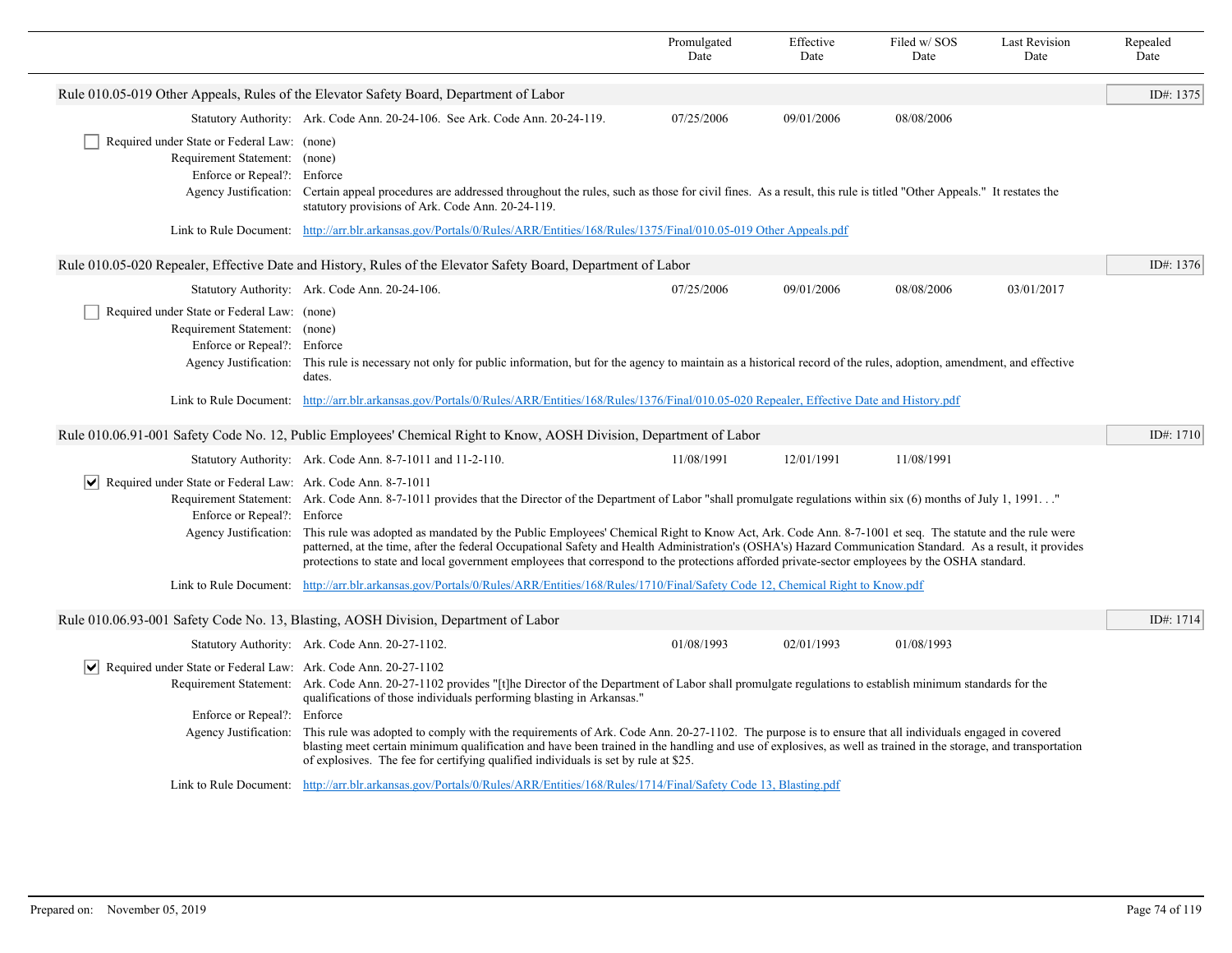|                                                                                                             |                                                                                                                                                                                                                                                                                                                                                                                                                                                                                                                                                                                                                                                                                                                                     | Promulgated<br>Date | Effective<br>Date | Filed w/SOS<br>Date | <b>Last Revision</b><br>Date | Repealed<br>Date |
|-------------------------------------------------------------------------------------------------------------|-------------------------------------------------------------------------------------------------------------------------------------------------------------------------------------------------------------------------------------------------------------------------------------------------------------------------------------------------------------------------------------------------------------------------------------------------------------------------------------------------------------------------------------------------------------------------------------------------------------------------------------------------------------------------------------------------------------------------------------|---------------------|-------------------|---------------------|------------------------------|------------------|
|                                                                                                             | Rule 010.06.93-002 Safety Code No. 11, Electrical Transmission/Distribution Facilities, AOSH Division, Department of Labor                                                                                                                                                                                                                                                                                                                                                                                                                                                                                                                                                                                                          |                     |                   |                     |                              | ID#: 1708        |
|                                                                                                             | Statutory Authority: Ark. Code Ann. 11-2-110.                                                                                                                                                                                                                                                                                                                                                                                                                                                                                                                                                                                                                                                                                       | 09/08/1993          | 10/01/1993        | 09/08/1993          |                              |                  |
| Required under State or Federal Law: (none)<br>Requirement Statement: (none)<br>Enforce or Repeal?: Enforce | Agency Justification: In 1993, Senate Resolution 35 of the 79th General Assembly established the procedure for an advisory Commission to advise the Director of the Department<br>of Labor on then-existing occupational safety and health standards regarding electrical transmission and distribution. This rule is the result. It adopts by<br>reference the federal OSHA standards existing at the time. The OSHA standards preempt the state standard on the same subject with respect to private sector<br>employees. The OSHA standards do not cover public sector employees. As a result, this rule provides protections to state and local government employees<br>not covered by OSHA with respect to the subject matter. |                     |                   |                     |                              |                  |
|                                                                                                             | Link to Rule Document: http://arr.blr.arkansas.gov/Portals/0/Rules/ARR/Entities/168/Rules/1708/Final/Safety Code 11, Electrical Transmission.pdf                                                                                                                                                                                                                                                                                                                                                                                                                                                                                                                                                                                    |                     |                   |                     |                              |                  |
|                                                                                                             | Rule 010.13-001 Statement of Organization and Operations, Rules of the Board of Electrical Examiners, Department of Labor                                                                                                                                                                                                                                                                                                                                                                                                                                                                                                                                                                                                           |                     |                   |                     |                              | ID#: 1379        |
|                                                                                                             | Statutory Authority: Ark. Code Ann. $17-28-202(a)(1)$ and $25-15-203(a)$ . See also Ark.<br>Code Ann. 25-15-215                                                                                                                                                                                                                                                                                                                                                                                                                                                                                                                                                                                                                     | 05/01/2008          | 06/01/2008        | 05/09/2008          |                              |                  |
| $ \mathbf{v} $ Required under State or Federal Law: Ark. Code Ann. 25-15-203(a)                             | Requirement Statement: Each state agency covered by the Administrative Procedures Act shall:                                                                                                                                                                                                                                                                                                                                                                                                                                                                                                                                                                                                                                        |                     |                   |                     |                              |                  |
|                                                                                                             | (1) Adopt as a rule a description of its organization, stating the general course and method of its operations, including the methods whereby the public may<br>obtain information or make submissions or requests;                                                                                                                                                                                                                                                                                                                                                                                                                                                                                                                 |                     |                   |                     |                              |                  |
|                                                                                                             | (2) Adopt rules of practice setting forth the nature and requirements of all formal and informal procedures available, including a description of all forms and<br>instructions used by the agency<br>Id.                                                                                                                                                                                                                                                                                                                                                                                                                                                                                                                           |                     |                   |                     |                              |                  |
| Enforce or Repeal?:                                                                                         | Enforce                                                                                                                                                                                                                                                                                                                                                                                                                                                                                                                                                                                                                                                                                                                             |                     |                   |                     |                              |                  |
| Agency Justification:                                                                                       | The Administrative Procedures Act requires each covered agency to adopt a rule describing its organization. This is the rule adopted for that purpose. It is<br>patterned after the model rules published by the Office of Attorney General. Ark. Code Ann. 25-15-203(a).                                                                                                                                                                                                                                                                                                                                                                                                                                                           |                     |                   |                     |                              |                  |
| Link to Rule Document:                                                                                      | http://arr.blr.arkansas.gov/Portals/0/Rules/ARR/Entities/168/Rules/1379/Final/010.13-001 Statement of Organization and Operations.pdf                                                                                                                                                                                                                                                                                                                                                                                                                                                                                                                                                                                               |                     |                   |                     |                              |                  |
|                                                                                                             | Rule 010.13-002 Information for Public Guidance, Rules of the Board of Electrical Examiners, Department of Labor                                                                                                                                                                                                                                                                                                                                                                                                                                                                                                                                                                                                                    |                     |                   |                     |                              | ID#: 1380        |
|                                                                                                             | Statutory Authority: Ark. Code Ann. $17-28-202(a)(1)$ and $25-15-203(a)$ . See also Ark.<br>Code Ann. 25-15-215.                                                                                                                                                                                                                                                                                                                                                                                                                                                                                                                                                                                                                    | 05/01/2008          | 06/01/2008        | 05/09/2008          | 04/21/2016                   |                  |
| $ \mathbf{v} $ Required under State or Federal Law: Ark. Code Ann. 25-15-203(a).                            |                                                                                                                                                                                                                                                                                                                                                                                                                                                                                                                                                                                                                                                                                                                                     |                     |                   |                     |                              |                  |
|                                                                                                             | Requirement Statement: Each state agency covered by the Administrative Procedures Act shall:                                                                                                                                                                                                                                                                                                                                                                                                                                                                                                                                                                                                                                        |                     |                   |                     |                              |                  |
|                                                                                                             | (1) Adopt as a rule a description of its organization, stating the general course and method of its operations, including the methods whereby the public may<br>obtain information or make submissions or requests;                                                                                                                                                                                                                                                                                                                                                                                                                                                                                                                 |                     |                   |                     |                              |                  |
|                                                                                                             | (2) Adopt rules of practice setting forth the nature and requirements of all formal and informal procedures available, including a description of all forms and<br>instructions used by the agency<br>Id.                                                                                                                                                                                                                                                                                                                                                                                                                                                                                                                           |                     |                   |                     |                              |                  |
| Enforce or Repeal?: Enforce<br>Agency Justification:                                                        | The Administrative Procedures Act requires each covered agency to adopt a rule advising the public how to obtain information or make submissions or<br>requests. This is the rule adopted for that purpose. It is patterned after the model rules published by the Office of Attorney General. Ark. Code Ann. 25-15-<br>$203(a)$ .                                                                                                                                                                                                                                                                                                                                                                                                  |                     |                   |                     |                              |                  |
|                                                                                                             | Link to Rule Document: http://arr.blr.arkansas.gov/Portals/0/Rules/ARR/Entities/168/Rules/1380/Final/010.13-002 Information for Public Guidance.pdf                                                                                                                                                                                                                                                                                                                                                                                                                                                                                                                                                                                 |                     |                   |                     |                              |                  |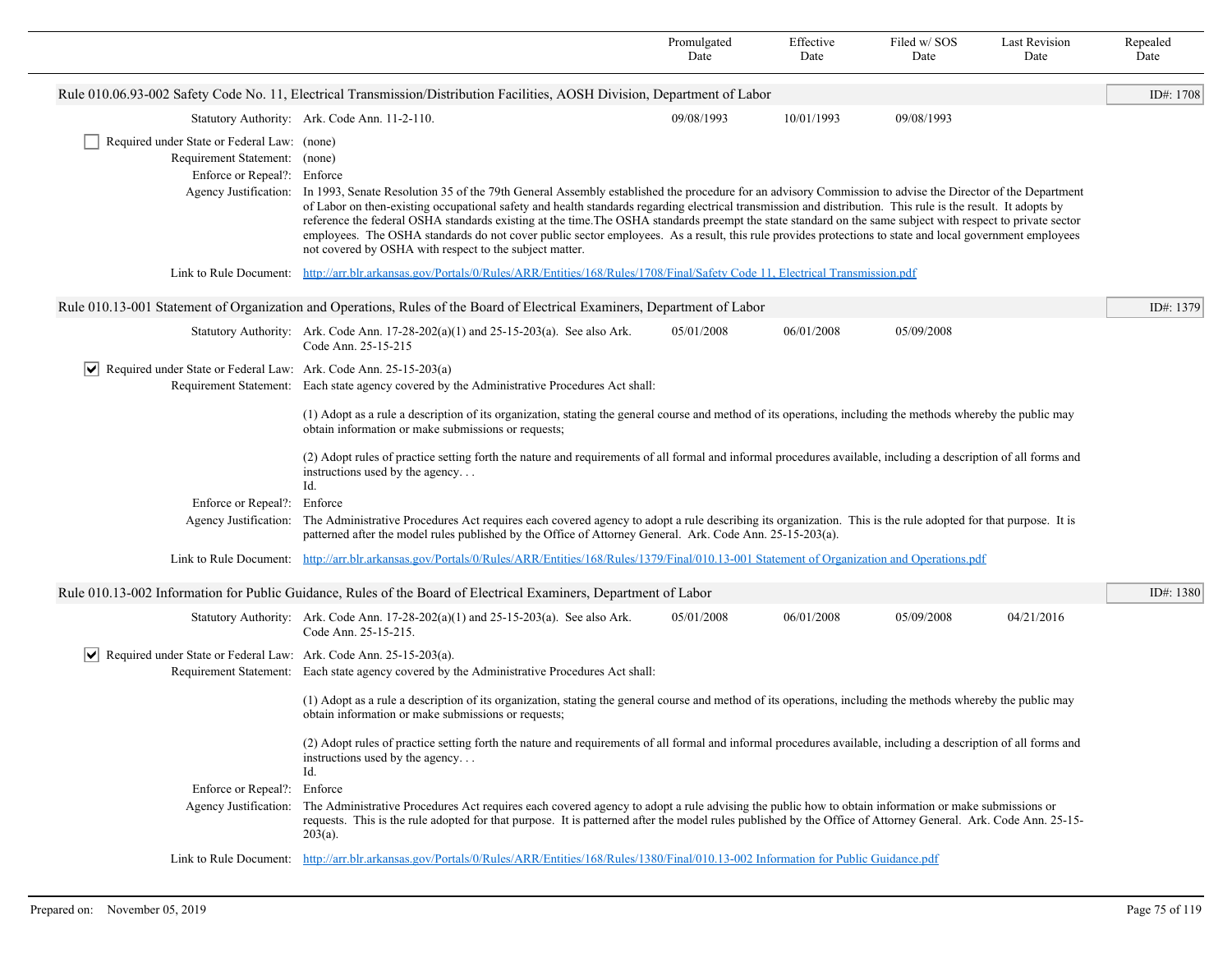|                                                                                   |                                                                                                                                                                                                                                                                        | Promulgated<br>Date                                                                                                                                             | Effective<br>Date | Filed w/SOS<br>Date | <b>Last Revision</b><br>Date | Repealed<br>Date |  |  |
|-----------------------------------------------------------------------------------|------------------------------------------------------------------------------------------------------------------------------------------------------------------------------------------------------------------------------------------------------------------------|-----------------------------------------------------------------------------------------------------------------------------------------------------------------|-------------------|---------------------|------------------------------|------------------|--|--|
|                                                                                   | Rule 010.13-003 General Organization, Rules of the Board of Electrical Examiners, Department of Labor                                                                                                                                                                  |                                                                                                                                                                 |                   |                     |                              | ID#: 1381        |  |  |
|                                                                                   | Statutory Authority: Ark. Code Ann. $17-28-202(a)(1)$ and $25-15-203(a)$ . See also Ark.<br>Code Ann. 25-15-215.                                                                                                                                                       | 05/01/2008                                                                                                                                                      | 06/01/2008        | 05/09/2008          |                              |                  |  |  |
| $\triangledown$ Required under State or Federal Law: Ark. Code Ann. 25-15-203(a). | Requirement Statement: Each state agency covered by the Administrative Procedures Act shall:                                                                                                                                                                           |                                                                                                                                                                 |                   |                     |                              |                  |  |  |
|                                                                                   | (1) Adopt as a rule a description of its organization, stating the general course and method of its operations, including the methods whereby the public may<br>obtain information or make submissions or requests;                                                    |                                                                                                                                                                 |                   |                     |                              |                  |  |  |
|                                                                                   | instructions used by the agency<br>Id.                                                                                                                                                                                                                                 | (2) Adopt rules of practice setting forth the nature and requirements of all formal and informal procedures available, including a description of all forms and |                   |                     |                              |                  |  |  |
| Enforce or Repeal?:                                                               | Enforce                                                                                                                                                                                                                                                                |                                                                                                                                                                 |                   |                     |                              |                  |  |  |
| Agency Justification:                                                             | The Administrative Procedures Act requires each covered agency to adopt a rule describing its organization. This rule was adopted for that purpose. It is<br>patterned after the model rules published by the Office of Attorney General. Ark. Code Ann. 25-15-203(a). |                                                                                                                                                                 |                   |                     |                              |                  |  |  |
|                                                                                   | Link to Rule Document: http://arr.blr.arkansas.gov/Portals/0/Rules/ARR/Entities/168/Rules/1381/Final/010.13-003 General Organization.pdf                                                                                                                               |                                                                                                                                                                 |                   |                     |                              |                  |  |  |
|                                                                                   | Rule 010.13-004 Rule-Making, Rules of the Board of Electrical Examiners, Department of Labor                                                                                                                                                                           |                                                                                                                                                                 |                   |                     |                              | ID#: 1383        |  |  |
|                                                                                   | Statutory Authority: Ark. Code Ann. $17-28-202(a)(1)$ and $25-15-203(a)$ . See also Ark.<br>Code Ann. 25-15-215.                                                                                                                                                       | 05/01/2008                                                                                                                                                      | 06/01/2008        | 05/09/2008          | 04/21/2016                   |                  |  |  |
| $ \mathbf{v} $ Required under State or Federal Law: Ark. Code Ann. 25-15-203(a).  |                                                                                                                                                                                                                                                                        |                                                                                                                                                                 |                   |                     |                              |                  |  |  |
|                                                                                   | Requirement Statement: Each state agency covered by the Administrative Procedures Act shall:                                                                                                                                                                           |                                                                                                                                                                 |                   |                     |                              |                  |  |  |
|                                                                                   | (1) Adopt as a rule a description of its organization, stating the general course and method of its operations, including the methods whereby the public may<br>obtain information or make submissions or requests;                                                    |                                                                                                                                                                 |                   |                     |                              |                  |  |  |
|                                                                                   | (2) Adopt rules of practice setting forth the nature and requirements of all formal and informal procedures available, including a description of all forms and<br>instructions used by the agency<br>Id.                                                              |                                                                                                                                                                 |                   |                     |                              |                  |  |  |
| Enforce or Repeal?:                                                               | Enforce                                                                                                                                                                                                                                                                |                                                                                                                                                                 |                   |                     |                              |                  |  |  |
| Agency Justification:                                                             | The Administrative Procedures Act requires each covered agency to adopt rules of practice. This rule was adopted for that purpose. It is patterned after the<br>model rules published by the Office of Attorney General. Ark. Code Ann. 25-15-203(a).                  |                                                                                                                                                                 |                   |                     |                              |                  |  |  |
|                                                                                   | Link to Rule Document: http://arr.blr.arkansas.gov/Portals/0/Rules/ARR/Entities/168/Rules/1383/Final/010.13-004 Rule-Making.pdf                                                                                                                                        |                                                                                                                                                                 |                   |                     |                              |                  |  |  |
|                                                                                   |                                                                                                                                                                                                                                                                        |                                                                                                                                                                 |                   |                     |                              |                  |  |  |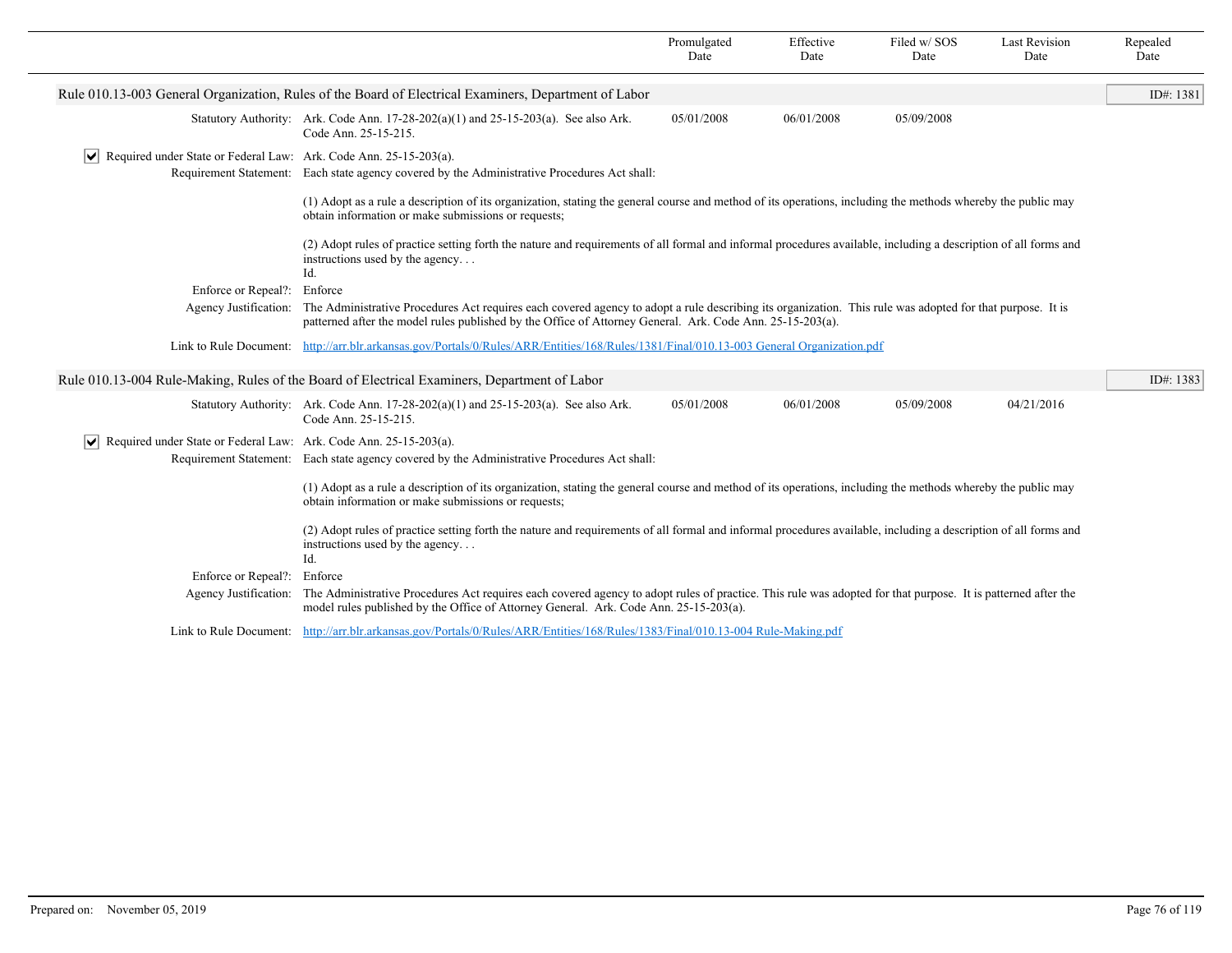| Rule 010.13-005 Emergency Rule-Making, Rules of the Board of Electrical Examiners, Department of Labor<br>05/01/2008<br>06/01/2008<br>05/09/2008<br>04/21/2016<br>Statutory Authority: Ark. Code Ann. $17-28-202(a)(1)$ and $25-15-203(a)$ . See also Ark.<br>Code Ann. 25-15-215.<br>$ \mathbf{v} $ Required under State or Federal Law: Ark. Code Ann. 25-15-203(a).<br>Requirement Statement: Each state agency covered by the Administrative Procedures Act shall:<br>(1) Adopt as a rule a description of its organization, stating the general course and method of its operations, including the methods whereby the public may<br>obtain information or make submissions or requests;<br>(2) Adopt rules of practice setting forth the nature and requirements of all formal and informal procedures available, including a description of all forms and<br>instructions used by the agency<br>Id.<br>Enforce or Repeal?:<br>Enforce<br>The Administrative Procedures Act requires each covered agency to adopt rules of practice. This rule was adopted for that purpose. It is patterned after the<br>Agency Justification:<br>model rules published by the Office of Attorney General. Ark. Code Ann. 25-15-203(a).<br>Link to Rule Document: http://arr.blr.arkansas.gov/Portals/0/Rules/ARR/Entities/168/Rules/1384/Final/010.13-005 Emergency Rule-Making.pdf<br>Rule 010.13-006 Declaratory Orders, Rules of the Board of Electrical Examiners, Department of Labor<br>05/01/2008<br>06/01/2008<br>05/09/2008<br>Statutory Authority: Ark. Code Ann. $17-28-202(a)(1)$ and $25-15-203(a)$ . See also Ark.<br>Code Ann. 25-15-215.<br>$ \mathbf{v} $ Required under State or Federal Law: Ark. Code Ann. 25-15-203(a)<br>Requirement Statement: Each state agency covered by the Administrative Procedures Act shall:<br>(1) Adopt as a rule a description of its organization, stating the general course and method of its operations, including the methods whereby the public may<br>obtain information or make submissions or requests;<br>(2) Adopt rules of practice setting forth the nature and requirements of all formal and informal procedures available, including a description of all forms and<br>instructions used by the agency<br>Id.<br>Enforce or Repeal?:<br>Enforce<br>The Administrative Procedures Act requires each covered agency to adopt rules of practice. This rule was adopted for that purpose. It is patterned after the<br>Agency Justification:<br>model rules published by the Office of Attorney General. Ark. Code Ann. 25-15-203(a).<br>Link to Rule Document: http://arr.blr.arkansas.gov/Portals/0/Rules/ARR/Entities/168/Rules/1385/Final/010.13-006 Declaratory Orders.pdf |  | Promulgated<br>Date | Effective<br>Date | Filed w/SOS<br>Date | <b>Last Revision</b><br>Date | Repealed<br>Date |
|---------------------------------------------------------------------------------------------------------------------------------------------------------------------------------------------------------------------------------------------------------------------------------------------------------------------------------------------------------------------------------------------------------------------------------------------------------------------------------------------------------------------------------------------------------------------------------------------------------------------------------------------------------------------------------------------------------------------------------------------------------------------------------------------------------------------------------------------------------------------------------------------------------------------------------------------------------------------------------------------------------------------------------------------------------------------------------------------------------------------------------------------------------------------------------------------------------------------------------------------------------------------------------------------------------------------------------------------------------------------------------------------------------------------------------------------------------------------------------------------------------------------------------------------------------------------------------------------------------------------------------------------------------------------------------------------------------------------------------------------------------------------------------------------------------------------------------------------------------------------------------------------------------------------------------------------------------------------------------------------------------------------------------------------------------------------------------------------------------------------------------------------------------------------------------------------------------------------------------------------------------------------------------------------------------------------------------------------------------------------------------------------------------------------------------------------------------------------------------------------------------------------------------------------------------------------------------------------------------------------------------------------------------------------------------------------------------------------------------------|--|---------------------|-------------------|---------------------|------------------------------|------------------|
|                                                                                                                                                                                                                                                                                                                                                                                                                                                                                                                                                                                                                                                                                                                                                                                                                                                                                                                                                                                                                                                                                                                                                                                                                                                                                                                                                                                                                                                                                                                                                                                                                                                                                                                                                                                                                                                                                                                                                                                                                                                                                                                                                                                                                                                                                                                                                                                                                                                                                                                                                                                                                                                                                                                                       |  |                     |                   |                     |                              | ID#: 1384        |
|                                                                                                                                                                                                                                                                                                                                                                                                                                                                                                                                                                                                                                                                                                                                                                                                                                                                                                                                                                                                                                                                                                                                                                                                                                                                                                                                                                                                                                                                                                                                                                                                                                                                                                                                                                                                                                                                                                                                                                                                                                                                                                                                                                                                                                                                                                                                                                                                                                                                                                                                                                                                                                                                                                                                       |  |                     |                   |                     |                              |                  |
|                                                                                                                                                                                                                                                                                                                                                                                                                                                                                                                                                                                                                                                                                                                                                                                                                                                                                                                                                                                                                                                                                                                                                                                                                                                                                                                                                                                                                                                                                                                                                                                                                                                                                                                                                                                                                                                                                                                                                                                                                                                                                                                                                                                                                                                                                                                                                                                                                                                                                                                                                                                                                                                                                                                                       |  |                     |                   |                     |                              |                  |
|                                                                                                                                                                                                                                                                                                                                                                                                                                                                                                                                                                                                                                                                                                                                                                                                                                                                                                                                                                                                                                                                                                                                                                                                                                                                                                                                                                                                                                                                                                                                                                                                                                                                                                                                                                                                                                                                                                                                                                                                                                                                                                                                                                                                                                                                                                                                                                                                                                                                                                                                                                                                                                                                                                                                       |  |                     |                   |                     |                              |                  |
|                                                                                                                                                                                                                                                                                                                                                                                                                                                                                                                                                                                                                                                                                                                                                                                                                                                                                                                                                                                                                                                                                                                                                                                                                                                                                                                                                                                                                                                                                                                                                                                                                                                                                                                                                                                                                                                                                                                                                                                                                                                                                                                                                                                                                                                                                                                                                                                                                                                                                                                                                                                                                                                                                                                                       |  |                     |                   |                     |                              |                  |
|                                                                                                                                                                                                                                                                                                                                                                                                                                                                                                                                                                                                                                                                                                                                                                                                                                                                                                                                                                                                                                                                                                                                                                                                                                                                                                                                                                                                                                                                                                                                                                                                                                                                                                                                                                                                                                                                                                                                                                                                                                                                                                                                                                                                                                                                                                                                                                                                                                                                                                                                                                                                                                                                                                                                       |  |                     |                   |                     |                              |                  |
|                                                                                                                                                                                                                                                                                                                                                                                                                                                                                                                                                                                                                                                                                                                                                                                                                                                                                                                                                                                                                                                                                                                                                                                                                                                                                                                                                                                                                                                                                                                                                                                                                                                                                                                                                                                                                                                                                                                                                                                                                                                                                                                                                                                                                                                                                                                                                                                                                                                                                                                                                                                                                                                                                                                                       |  |                     |                   |                     |                              |                  |
|                                                                                                                                                                                                                                                                                                                                                                                                                                                                                                                                                                                                                                                                                                                                                                                                                                                                                                                                                                                                                                                                                                                                                                                                                                                                                                                                                                                                                                                                                                                                                                                                                                                                                                                                                                                                                                                                                                                                                                                                                                                                                                                                                                                                                                                                                                                                                                                                                                                                                                                                                                                                                                                                                                                                       |  |                     |                   |                     |                              |                  |
|                                                                                                                                                                                                                                                                                                                                                                                                                                                                                                                                                                                                                                                                                                                                                                                                                                                                                                                                                                                                                                                                                                                                                                                                                                                                                                                                                                                                                                                                                                                                                                                                                                                                                                                                                                                                                                                                                                                                                                                                                                                                                                                                                                                                                                                                                                                                                                                                                                                                                                                                                                                                                                                                                                                                       |  |                     |                   |                     |                              | ID#: 1385        |
|                                                                                                                                                                                                                                                                                                                                                                                                                                                                                                                                                                                                                                                                                                                                                                                                                                                                                                                                                                                                                                                                                                                                                                                                                                                                                                                                                                                                                                                                                                                                                                                                                                                                                                                                                                                                                                                                                                                                                                                                                                                                                                                                                                                                                                                                                                                                                                                                                                                                                                                                                                                                                                                                                                                                       |  |                     |                   |                     |                              |                  |
|                                                                                                                                                                                                                                                                                                                                                                                                                                                                                                                                                                                                                                                                                                                                                                                                                                                                                                                                                                                                                                                                                                                                                                                                                                                                                                                                                                                                                                                                                                                                                                                                                                                                                                                                                                                                                                                                                                                                                                                                                                                                                                                                                                                                                                                                                                                                                                                                                                                                                                                                                                                                                                                                                                                                       |  |                     |                   |                     |                              |                  |
|                                                                                                                                                                                                                                                                                                                                                                                                                                                                                                                                                                                                                                                                                                                                                                                                                                                                                                                                                                                                                                                                                                                                                                                                                                                                                                                                                                                                                                                                                                                                                                                                                                                                                                                                                                                                                                                                                                                                                                                                                                                                                                                                                                                                                                                                                                                                                                                                                                                                                                                                                                                                                                                                                                                                       |  |                     |                   |                     |                              |                  |
|                                                                                                                                                                                                                                                                                                                                                                                                                                                                                                                                                                                                                                                                                                                                                                                                                                                                                                                                                                                                                                                                                                                                                                                                                                                                                                                                                                                                                                                                                                                                                                                                                                                                                                                                                                                                                                                                                                                                                                                                                                                                                                                                                                                                                                                                                                                                                                                                                                                                                                                                                                                                                                                                                                                                       |  |                     |                   |                     |                              |                  |
|                                                                                                                                                                                                                                                                                                                                                                                                                                                                                                                                                                                                                                                                                                                                                                                                                                                                                                                                                                                                                                                                                                                                                                                                                                                                                                                                                                                                                                                                                                                                                                                                                                                                                                                                                                                                                                                                                                                                                                                                                                                                                                                                                                                                                                                                                                                                                                                                                                                                                                                                                                                                                                                                                                                                       |  |                     |                   |                     |                              |                  |
|                                                                                                                                                                                                                                                                                                                                                                                                                                                                                                                                                                                                                                                                                                                                                                                                                                                                                                                                                                                                                                                                                                                                                                                                                                                                                                                                                                                                                                                                                                                                                                                                                                                                                                                                                                                                                                                                                                                                                                                                                                                                                                                                                                                                                                                                                                                                                                                                                                                                                                                                                                                                                                                                                                                                       |  |                     |                   |                     |                              |                  |
|                                                                                                                                                                                                                                                                                                                                                                                                                                                                                                                                                                                                                                                                                                                                                                                                                                                                                                                                                                                                                                                                                                                                                                                                                                                                                                                                                                                                                                                                                                                                                                                                                                                                                                                                                                                                                                                                                                                                                                                                                                                                                                                                                                                                                                                                                                                                                                                                                                                                                                                                                                                                                                                                                                                                       |  |                     |                   |                     |                              |                  |
|                                                                                                                                                                                                                                                                                                                                                                                                                                                                                                                                                                                                                                                                                                                                                                                                                                                                                                                                                                                                                                                                                                                                                                                                                                                                                                                                                                                                                                                                                                                                                                                                                                                                                                                                                                                                                                                                                                                                                                                                                                                                                                                                                                                                                                                                                                                                                                                                                                                                                                                                                                                                                                                                                                                                       |  |                     |                   |                     |                              |                  |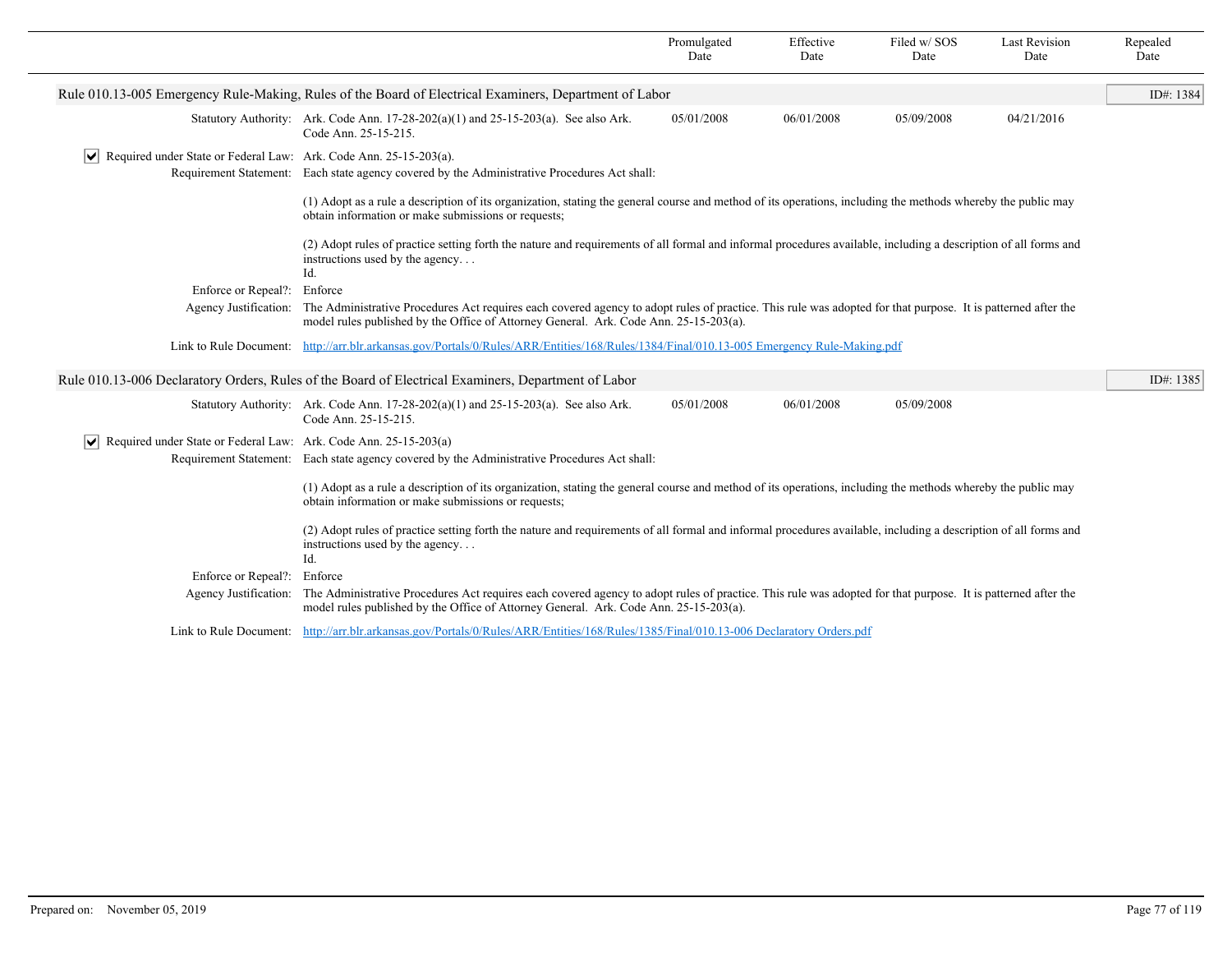|                                                                                          |                                                                                                                                                                                                                                                                                                                                                                                                                                                                                                                                                                                                                                                            | Promulgated<br>Date | Effective<br>Date | Filed w/SOS<br>Date | <b>Last Revision</b><br>Date | Repealed<br>Date |  |
|------------------------------------------------------------------------------------------|------------------------------------------------------------------------------------------------------------------------------------------------------------------------------------------------------------------------------------------------------------------------------------------------------------------------------------------------------------------------------------------------------------------------------------------------------------------------------------------------------------------------------------------------------------------------------------------------------------------------------------------------------------|---------------------|-------------------|---------------------|------------------------------|------------------|--|
|                                                                                          | Rule 010.13-007 Adjudicative Hearings, Rules of the Board of Electrical Examiners, Department of Labor                                                                                                                                                                                                                                                                                                                                                                                                                                                                                                                                                     |                     |                   |                     |                              | ID#: 1386        |  |
|                                                                                          | Statutory Authority: Ark. Code Ann. $17-28-202(a)(1)$ and $25-15-203(a)$ . See also Ark.<br>Code Ann. 25-15-215.                                                                                                                                                                                                                                                                                                                                                                                                                                                                                                                                           | 05/01/2008          | 06/01/2008        | 05/09/2008          |                              |                  |  |
| $\triangledown$ Required under State or Federal Law: Ark. Code Ann. 25-15-203(a).        |                                                                                                                                                                                                                                                                                                                                                                                                                                                                                                                                                                                                                                                            |                     |                   |                     |                              |                  |  |
|                                                                                          | Requirement Statement: Each state agency covered by the Administrative Procedures Act shall:                                                                                                                                                                                                                                                                                                                                                                                                                                                                                                                                                               |                     |                   |                     |                              |                  |  |
|                                                                                          | (1) Adopt as a rule a description of its organization, stating the general course and method of its operations, including the methods whereby the public may<br>obtain information or make submissions or requests;                                                                                                                                                                                                                                                                                                                                                                                                                                        |                     |                   |                     |                              |                  |  |
|                                                                                          | (2) Adopt rules of practice setting forth the nature and requirements of all formal and informal procedures available, including a description of all forms and<br>instructions used by the agency<br>Id.                                                                                                                                                                                                                                                                                                                                                                                                                                                  |                     |                   |                     |                              |                  |  |
| Enforce or Repeal?: Enforce                                                              |                                                                                                                                                                                                                                                                                                                                                                                                                                                                                                                                                                                                                                                            |                     |                   |                     |                              |                  |  |
| Agency Justification:                                                                    | The Administrative Procedures Act requires each covered agency to adopt rules of practice. This rule was adopted for that purpose. It is patterned after the<br>model rules published by the Office of Attorney General. Ark. Code Ann. 25-15-203(a).                                                                                                                                                                                                                                                                                                                                                                                                      |                     |                   |                     |                              |                  |  |
|                                                                                          | Link to Rule Document: http://arr.blr.arkansas.gov/Portals/0/Rules/ARR/Entities/168/Rules/1386/Final/010.13-007 Adjudicative Hearings.pdf                                                                                                                                                                                                                                                                                                                                                                                                                                                                                                                  |                     |                   |                     |                              |                  |  |
|                                                                                          | Rule 010.13-008 The National Electrical Code, Rules of the Board of Electrical Examiners, Department of Labor                                                                                                                                                                                                                                                                                                                                                                                                                                                                                                                                              |                     |                   |                     |                              | ID#: 1387        |  |
|                                                                                          | Statutory Authority: Ark. Code Ann. 20-31-104. See also Ark. Code Ann. 17-28-202<br>(a)(1)                                                                                                                                                                                                                                                                                                                                                                                                                                                                                                                                                                 | 05/01/2008          | 06/01/2008        | 05/09/2008          | 01/01/2018                   |                  |  |
| $ \mathbf{v} $ Required under State or Federal Law: Ark. Code Ann. 20-31-104(b) and (c). |                                                                                                                                                                                                                                                                                                                                                                                                                                                                                                                                                                                                                                                            |                     |                   |                     |                              |                  |  |
|                                                                                          | Requirement Statement: Ark. Code Ann. 20-31-104 provides that the board shall adopt the National Electrical Code, 1990 edition, and for any updates and new editions to the<br>National Electrical Code, the Board of Electrical Examiners "shall adopt such changes and editions which it determines are necessary to ensure the public<br>health and safety."                                                                                                                                                                                                                                                                                            |                     |                   |                     |                              |                  |  |
| Enforce or Repeal?: Enforce                                                              |                                                                                                                                                                                                                                                                                                                                                                                                                                                                                                                                                                                                                                                            |                     |                   |                     |                              |                  |  |
|                                                                                          | Agency Justification: Ark. Code Ann. 20-23-31-104 provides that the board shall adopt the National Electrical Code, 1990 edition, and for any updates and new editions to the<br>National Electrical Code, the board "shall adopt such changes and editions which it determines are necessary to ensure the public health and safety."The<br>board has currently adopted the 2017 National Electrical Code, effective January 1, 2018, with certain exceptions dealing with arc fault circuit interrupters in<br>kitchens and laundry rooms. The rule is necessary to provide a minimum standard for the performance of electrical work for public safety. |                     |                   |                     |                              |                  |  |
|                                                                                          | Link to Rule Document: http://arr.blr.arkansas.gov/Portals/0/Rules/ARR/Entities/168/Rules/1387/Final/010.13-008 The National Electrical Code.pdf                                                                                                                                                                                                                                                                                                                                                                                                                                                                                                           |                     |                   |                     |                              |                  |  |
|                                                                                          | Rule 010.13-009 Definitions, Rules of the Board of Electrical Examiners, Department of Labor                                                                                                                                                                                                                                                                                                                                                                                                                                                                                                                                                               |                     |                   |                     |                              | ID#: 1388        |  |
|                                                                                          | Statutory Authority: Ark. Code Ann. 17-28-202(a)(1).                                                                                                                                                                                                                                                                                                                                                                                                                                                                                                                                                                                                       | 05/01/2008          | 06/01/2008        | 05/09/2008          | 04/21/2016                   |                  |  |
| Required under State or Federal Law: (none)                                              |                                                                                                                                                                                                                                                                                                                                                                                                                                                                                                                                                                                                                                                            |                     |                   |                     |                              |                  |  |
| Requirement Statement: (none)                                                            |                                                                                                                                                                                                                                                                                                                                                                                                                                                                                                                                                                                                                                                            |                     |                   |                     |                              |                  |  |
| Enforce or Repeal?: Enforce                                                              | Agency Justification: This rule provides definitions of statutory terms, as well as terms used in the rules. Some of the definitions are contained in the statutes. See Ark. Code Ann.<br>17-28-101 and 20-31-102.                                                                                                                                                                                                                                                                                                                                                                                                                                         |                     |                   |                     |                              |                  |  |
|                                                                                          | Link to Rule Document: http://arr.blr.arkansas.gov/Portals/0/Rules/ARR/Entities/168/Rules/1388/Final/010.13-009 Definitions.pdf                                                                                                                                                                                                                                                                                                                                                                                                                                                                                                                            |                     |                   |                     |                              |                  |  |
|                                                                                          |                                                                                                                                                                                                                                                                                                                                                                                                                                                                                                                                                                                                                                                            |                     |                   |                     |                              |                  |  |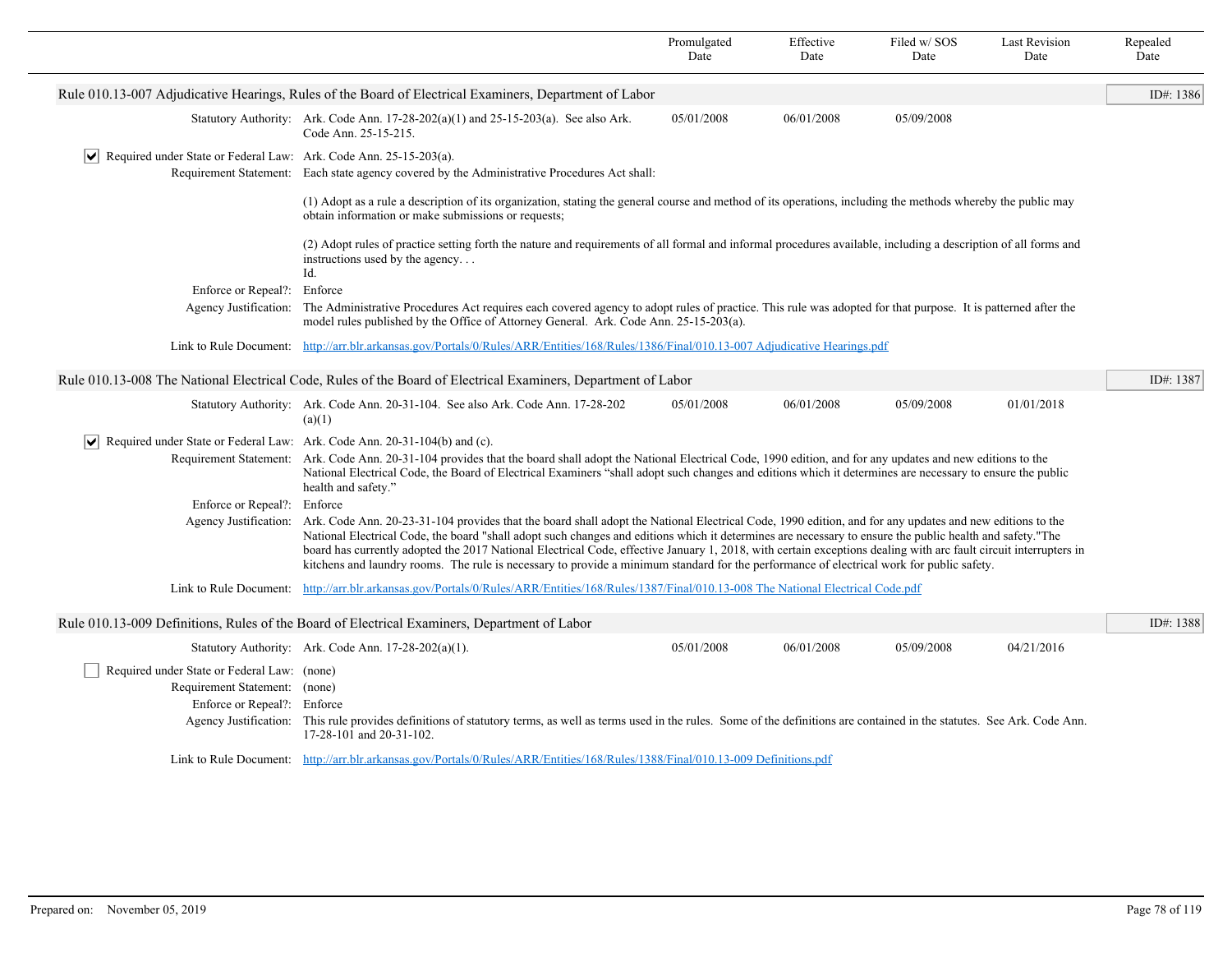|                                                                                                                                      |                                                                                                                                                                                                                                                                                                                                                                                                                                                    | Promulgated<br>Date | Effective<br>Date | Filed w/SOS<br>Date | <b>Last Revision</b><br>Date | Repealed<br>Date |
|--------------------------------------------------------------------------------------------------------------------------------------|----------------------------------------------------------------------------------------------------------------------------------------------------------------------------------------------------------------------------------------------------------------------------------------------------------------------------------------------------------------------------------------------------------------------------------------------------|---------------------|-------------------|---------------------|------------------------------|------------------|
|                                                                                                                                      | Rule 010.13-010 Construction and Exemptions, Rules of the Board of Electrical Examiners, Department of Labor                                                                                                                                                                                                                                                                                                                                       |                     |                   |                     |                              | ID#: 1389        |
|                                                                                                                                      | Statutory Authority: Ark. Code Ann. $17-28-202(a)(1)$ .                                                                                                                                                                                                                                                                                                                                                                                            | 05/01/2008          | 06/01/2008        | 05/09/2008          |                              |                  |
| Required under State or Federal Law: (none)<br>Requirement Statement: (none)<br>Enforce or Repeal?: Enforce<br>Agency Justification: | This rule restates the statutory exemptions of Ark. Code Ann. 17-28-102 and 20-31-103. Subsections (F), (G), and (H) are not statutory, but clarify that<br>certain work is not covered and does not require an electrician's license.                                                                                                                                                                                                             |                     |                   |                     |                              |                  |
|                                                                                                                                      | Link to Rule Document: http://arr.blr.arkansas.gov/Portals/0/Rules/ARR/Entities/168/Rules/1389/Final/010.13-010 Construction and Exemptions.pdf                                                                                                                                                                                                                                                                                                    |                     |                   |                     |                              |                  |
|                                                                                                                                      | Rule 010.13-011 Examinations, Rules of the Board of Electrical Examiners, Department of Labor                                                                                                                                                                                                                                                                                                                                                      |                     |                   |                     |                              | ID#: 1390        |
|                                                                                                                                      | Statutory Authority: Ark. Code Ann. 17-28-202(a)(1).                                                                                                                                                                                                                                                                                                                                                                                               | 05/01/2008          | 06/01/2008        | 05/09/2008          | 02/01/2010                   |                  |
| Required under State or Federal Law: (none)<br>Requirement Statement: (none)<br>Enforce or Repeal?: Enforce<br>Agency Justification: | This rule outlines the classes of examinations given, as well as the frequency of examinations. Examination fees are no longer paid to the agency, but<br>directly to the testing service approved by the board. As a result, this rule is currently under review for amendment.                                                                                                                                                                   |                     |                   |                     |                              |                  |
| Link to Rule Document:                                                                                                               | http://arr.blr.arkansas.gov/Portals/0/Rules/ARR/Entities/168/Rules/1390/Final/010.13-011 Examinations.pdf                                                                                                                                                                                                                                                                                                                                          |                     |                   |                     |                              |                  |
|                                                                                                                                      | Rule 010.13-012 Qualification for Examination and Licensing, Rules of the Board of Electrical Examiners, Department of Labor                                                                                                                                                                                                                                                                                                                       |                     |                   |                     |                              | ID#: 1391        |
|                                                                                                                                      | Statutory Authority: Ark. Code Ann. 17-28-202(a)(1).                                                                                                                                                                                                                                                                                                                                                                                               | 05/01/2008          | 06/01/2008        | 05/09/2008          | 02/01/2010                   |                  |
| Required under State or Federal Law: (none)<br>Requirement Statement: (none)<br>Enforce or Repeal?: Enforce                          | Agency Justification: This rule establishes the qualifications for examination and licensure for each class of electrician license.                                                                                                                                                                                                                                                                                                                |                     |                   |                     |                              |                  |
|                                                                                                                                      | Link to Rule Document: http://arr.blr.arkansas.gov/Portals/0/Rules/ARR/Entities/168/Rules/1391/Final/010.13-012 Qualification for Examination and Licensure.pdf                                                                                                                                                                                                                                                                                    |                     |                   |                     |                              |                  |
|                                                                                                                                      | Rule 010.13-013 Licenses, Rules of the Board of Electrical Examiners, Department of Labor                                                                                                                                                                                                                                                                                                                                                          |                     |                   |                     |                              | ID#: 1392        |
|                                                                                                                                      | Statutory Authority: Ark. Code Ann. $17-28-202(a)(1)$ and $17-28-312(b)(3)(B)(Supp.$<br>$2017$ ).                                                                                                                                                                                                                                                                                                                                                  | 05/01/2008          | 06/01/2008        | 05/09/2008          | 04/21/2016                   |                  |
|                                                                                                                                      | Required under State or Federal Law: Ark. Code Ann. $17-28-312(b)(3)(B)(Supp. 2017)$ .                                                                                                                                                                                                                                                                                                                                                             |                     |                   |                     |                              |                  |
|                                                                                                                                      | Requirement Statement: Ark. Code Ann. 17-28-312(b)(3)(B) provides that the Board of Electrical Examiners shall promulgate rules dealing with the supervision of apprentice<br>electricians. Only a portion of this rule, $010.13-013$ (H)(6), is in response to this requirement.                                                                                                                                                                  |                     |                   |                     |                              |                  |
| Enforce or Repeal?: Enforce                                                                                                          |                                                                                                                                                                                                                                                                                                                                                                                                                                                    |                     |                   |                     |                              |                  |
| Agency Justification:                                                                                                                | This rule is primarily one of practice and procedure for licensing, including provisions for expiration and renewal, reinstatement, apprentices, and temporary<br>licenses. This rule is scheduled for amendment to conform to Act 381 of 2017 (renewal of expired licenses); Act 476 of 2017 (additional authority to renew a<br>temporary license); and Act 766 of 2017 (a special non-mandatory endorsement for a specialist sign electrician). |                     |                   |                     |                              |                  |
|                                                                                                                                      | Link to Rule Document: http://arr.blr.arkansas.gov/Portals/0/Rules/ARR/Entities/168/Rules/1392/Final/010.13-013 Licenses.pdf                                                                                                                                                                                                                                                                                                                       |                     |                   |                     |                              |                  |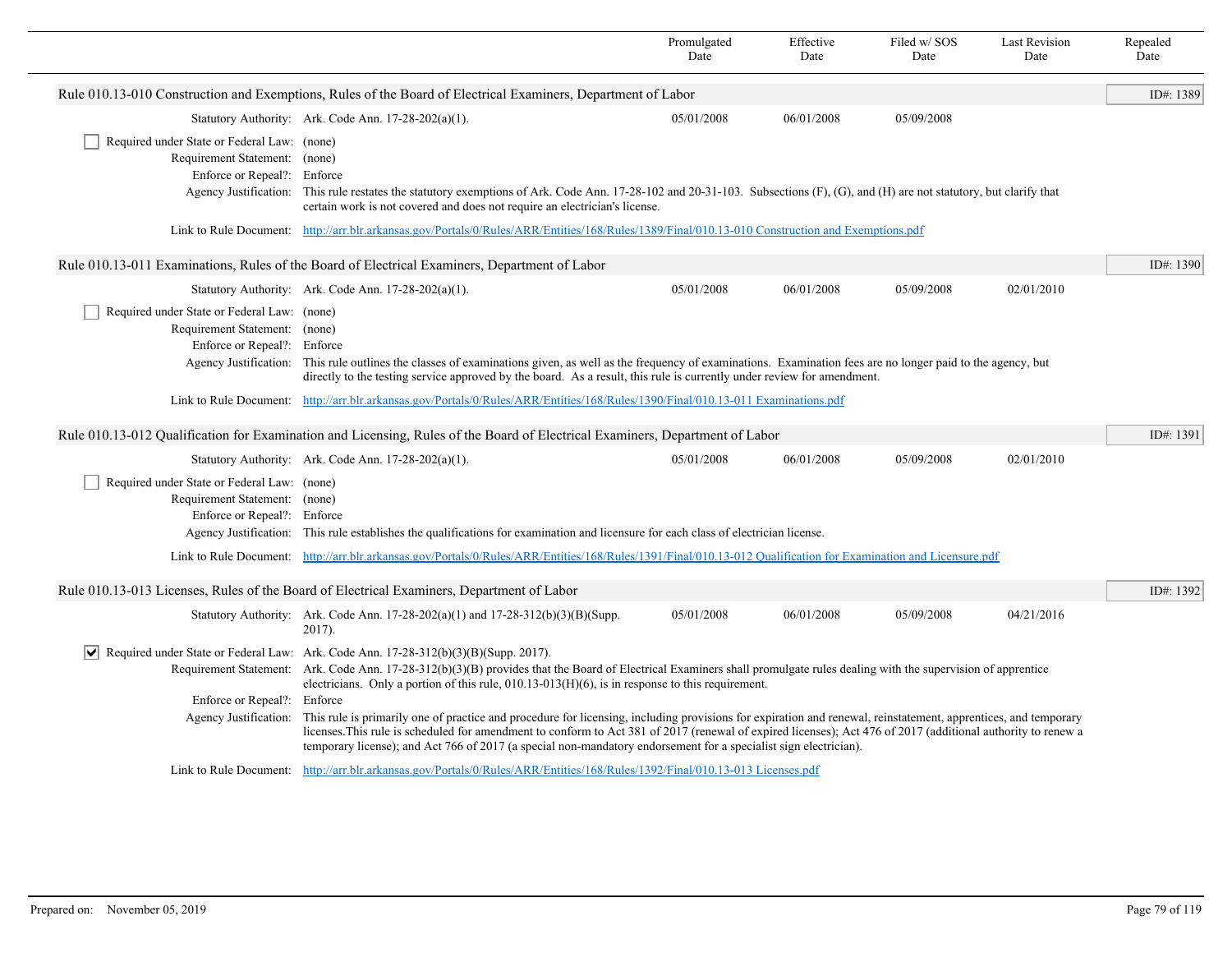|                                                                                                             |                                                                                                                                                                                                                                                                                                                                                                                | Promulgated<br>Date | Effective<br>Date | Filed w/SOS<br>Date | <b>Last Revision</b><br>Date | Repealed<br>Date |
|-------------------------------------------------------------------------------------------------------------|--------------------------------------------------------------------------------------------------------------------------------------------------------------------------------------------------------------------------------------------------------------------------------------------------------------------------------------------------------------------------------|---------------------|-------------------|---------------------|------------------------------|------------------|
|                                                                                                             | Rule 010.13-014 Revocation, Suspension, Surrender and Denial of Licenses, Rules of the Board of Electrical Examiners, Department of Labor                                                                                                                                                                                                                                      |                     |                   |                     |                              | ID#: 1393        |
|                                                                                                             | Statutory Authority: Ark. Code Ann. 17-28-202(a)(1).                                                                                                                                                                                                                                                                                                                           | 05/01/2008          | 06/01/2008        | 05/09/2008          |                              |                  |
| Required under State or Federal Law: (none)<br>Requirement Statement: (none)                                |                                                                                                                                                                                                                                                                                                                                                                                |                     |                   |                     |                              |                  |
| Enforce or Repeal?: Enforce                                                                                 | Agency Justification: This rule is one of practice and procedure for revocation, suspension, surrender and denial of licenses. It is largely patterned after one of the model rules<br>published by the Attorney General. Additionally, the rule establishes the types of complaints that may be made against a licensee and the procedure for<br>addressing those complaints. |                     |                   |                     |                              |                  |
| Link to Rule Document:                                                                                      | http://arr.blr.arkansas.gov/Portals/0/Rules/ARR/Entities/168/Rules/1393/Final/010.13-014 Revocation, Suspension, Surrender and Denial of Licenses.pdf                                                                                                                                                                                                                          |                     |                   |                     |                              |                  |
|                                                                                                             | Rule 010.13-015 Civil Money Penalties, Rules of the Board of Electrical Examiners, Department of Labor                                                                                                                                                                                                                                                                         |                     |                   |                     |                              | ID#: 1394        |
|                                                                                                             | Statutory Authority: Ark. Code Ann. 17-28-202(a)(1).                                                                                                                                                                                                                                                                                                                           | 05/01/2008          | 06/01/2008        | 05/09/2008          |                              |                  |
| Required under State or Federal Law: (none)<br>Requirement Statement: (none)<br>Enforce or Repeal?: Enforce | Agency Justification: Ark. Code Ann. 17-28-309(b) authorizes the imposition of civil money penalties. This rule restates the statutory provisions, and in addition it establishes the<br>procedures for the assessment, as well as notice and hearing. The rule specifically incorporates an administrative fine schedule as a guideline.                                      |                     |                   |                     |                              |                  |
|                                                                                                             | Link to Rule Document: http://arr.blr.arkansas.gov/Portals/0/Rules/ARR/Entities/168/Rules/1394/Final/010.13-015 Civil Money Penalties.pdf                                                                                                                                                                                                                                      |                     |                   |                     |                              |                  |
|                                                                                                             | Rule 010.13-016 Reciprocity, Rules of the Board of Electrical Examiners, Department of Labor                                                                                                                                                                                                                                                                                   |                     |                   |                     |                              | ID#: 1396        |
|                                                                                                             | Statutory Authority: Ark. Code Ann. 17-28-202(a)(1).                                                                                                                                                                                                                                                                                                                           | 05/01/2008          | 06/01/2008        | 05/09/2008          |                              |                  |
| Required under State or Federal Law: (none)<br>Requirement Statement: (none)<br>Enforce or Repeal?: Enforce | Agency Justification: This rule on reciprocity is a restatement of Ark. Code Ann. 17-28-306.<br>Link to Rule Document: http://arr.blr.arkansas.gov/Portals/0/Rules/ARR/Entities/168/Rules/1396/Final/010.13-016 Reciprocity.pdf                                                                                                                                                |                     |                   |                     |                              |                  |
|                                                                                                             |                                                                                                                                                                                                                                                                                                                                                                                |                     |                   |                     |                              |                  |
|                                                                                                             | Rule 010.13-017 Non-licensed Persons Performing Electrical Work, Rules of the Board of Electrical Examiners, Department of Labor                                                                                                                                                                                                                                               |                     |                   |                     |                              | ID#: 1397        |
|                                                                                                             | Statutory Authority: Ark. Code Ann. 17-28-202(a)(1).                                                                                                                                                                                                                                                                                                                           | 05/01/2008          | 06/01/2008        | 05/09/2008          |                              |                  |
| Required under State or Federal Law: (none)<br>Requirement Statement: (none)<br>Enforce or Repeal?: Enforce | Agency Justification: This rule specifically addresses the procedure for handling complaints and investigations regarding electrical work performed by non-licensed individuals.                                                                                                                                                                                               |                     |                   |                     |                              |                  |
|                                                                                                             | Link to Rule Document: http://arr.blr.arkansas.gov/Portals/0/Rules/ARR/Entities/168/Rules/1397/Final/010.13-017 Non-licensed Persons Performing Electrical Work.pdf                                                                                                                                                                                                            |                     |                   |                     |                              |                  |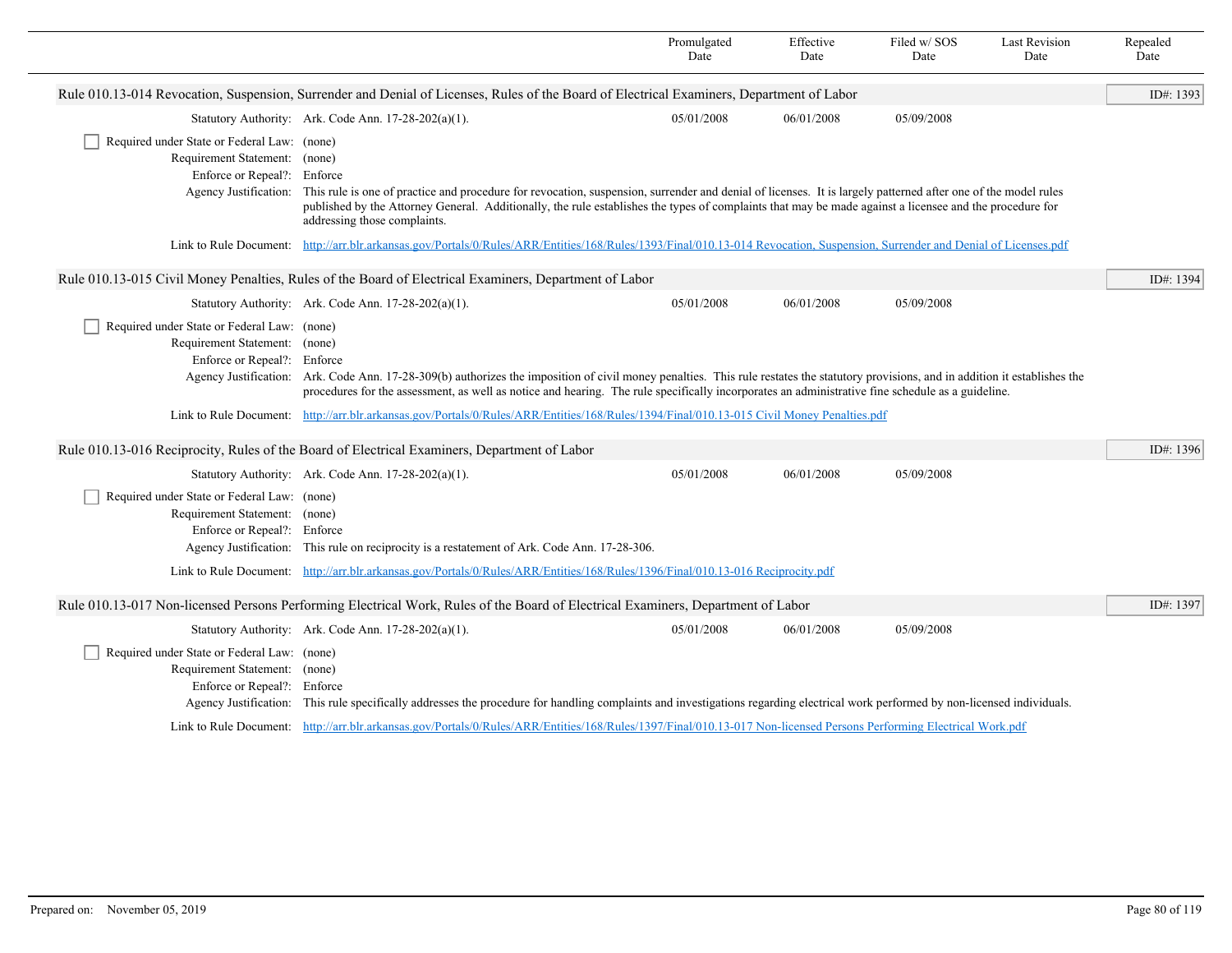|                                                                                                                 |                                                                                                                                                                                                                                                                                                                                                                                                                                                                                                                                                                                                                                                                    | Promulgated<br>Date                                                                                                                                                                                                                                                                                                                                                                                                                                                                                    | Effective<br>Date | Filed w/SOS<br>Date | <b>Last Revision</b><br>Date | Repealed<br>Date |  |  |
|-----------------------------------------------------------------------------------------------------------------|--------------------------------------------------------------------------------------------------------------------------------------------------------------------------------------------------------------------------------------------------------------------------------------------------------------------------------------------------------------------------------------------------------------------------------------------------------------------------------------------------------------------------------------------------------------------------------------------------------------------------------------------------------------------|--------------------------------------------------------------------------------------------------------------------------------------------------------------------------------------------------------------------------------------------------------------------------------------------------------------------------------------------------------------------------------------------------------------------------------------------------------------------------------------------------------|-------------------|---------------------|------------------------------|------------------|--|--|
|                                                                                                                 | Rule 010.13-018 Restricted Lifetime Master Electrician's License, Rules of the Board of Electrical Examiners, Department of Labor                                                                                                                                                                                                                                                                                                                                                                                                                                                                                                                                  |                                                                                                                                                                                                                                                                                                                                                                                                                                                                                                        |                   |                     |                              | ID#: 1398        |  |  |
|                                                                                                                 | Statutory Authority: Ark. Code Ann. 17-28-202(a)(1) and 17-28-307.                                                                                                                                                                                                                                                                                                                                                                                                                                                                                                                                                                                                 | 05/01/2008                                                                                                                                                                                                                                                                                                                                                                                                                                                                                             | 06/01/2008        | 05/09/2008          |                              |                  |  |  |
| $ \mathbf{v} $ Required under State or Federal Law: Ark. Code Ann. 17-28-307.<br>Enforce or Repeal?: Enforce    |                                                                                                                                                                                                                                                                                                                                                                                                                                                                                                                                                                                                                                                                    | Requirement Statement: Ark. Code Ann. 17-28-307 provides that the "board shall promulgates rules and regulations necessary to carry out the provisions of this section."<br>Agency Justification: This rule establishes the procedures for obtaining and maintaining a restricted lifetime master electrician license.<br>Link to Rule Document: http://arr.blr.arkansas.gov/Portals/0/Rules/ARR/Entities/168/Rules/1398/Final/010.13-018 Restricted Lifetime Master Electrician License.pdf           |                   |                     |                              |                  |  |  |
|                                                                                                                 |                                                                                                                                                                                                                                                                                                                                                                                                                                                                                                                                                                                                                                                                    |                                                                                                                                                                                                                                                                                                                                                                                                                                                                                                        |                   |                     |                              |                  |  |  |
|                                                                                                                 | Rule 010.13-019 Continuing Education, Rules of the Board of Electrical Examiners, Department of Labor                                                                                                                                                                                                                                                                                                                                                                                                                                                                                                                                                              |                                                                                                                                                                                                                                                                                                                                                                                                                                                                                                        |                   |                     |                              | ID#: $1399$      |  |  |
|                                                                                                                 | Statutory Authority: Ark. Code Ann. $17-28-202(a)(1)$ and $17-28-311$ .                                                                                                                                                                                                                                                                                                                                                                                                                                                                                                                                                                                            | 05/01/2008                                                                                                                                                                                                                                                                                                                                                                                                                                                                                             | 06/01/2008        | 05/09/2008          | 09/01/2008                   |                  |  |  |
| $ \mathbf{v} $ Required under State or Federal Law: Ark. Code Ann. 17-28-311(c).<br>Enforce or Repeal?: Enforce | Requirement Statement: Ark. Code Ann. 17-28-311(c) provides that the board "shall promulgate rules to set standards for continuing education for licensees under this section."<br>Agency Justification: Ark. Code Ann. 17-28-311(c) provides that the board "shall promulgate rules to set standards for continuing education for licensees under this section."This<br>rule establishes procedures for obtaining approval of continuing education hours. This rule is scheduled for amendment to conform to Act 381 of 2017.                                                                                                                                     |                                                                                                                                                                                                                                                                                                                                                                                                                                                                                                        |                   |                     |                              |                  |  |  |
|                                                                                                                 | Link to Rule Document: http://arr.blr.arkansas.gov/Portals/0/Rules/ARR/Entities/168/Rules/1399/Final/010.13-019 Continuing Education.pdf                                                                                                                                                                                                                                                                                                                                                                                                                                                                                                                           |                                                                                                                                                                                                                                                                                                                                                                                                                                                                                                        |                   |                     |                              |                  |  |  |
| Rule 010.13-020 Code Enforcement, Rules of the Board of Electrical Examiners, Department of Labor               |                                                                                                                                                                                                                                                                                                                                                                                                                                                                                                                                                                                                                                                                    |                                                                                                                                                                                                                                                                                                                                                                                                                                                                                                        |                   |                     |                              |                  |  |  |
|                                                                                                                 | Statutory Authority: Ark. Code Ann. 17-28-202(a)(1).                                                                                                                                                                                                                                                                                                                                                                                                                                                                                                                                                                                                               | 05/01/2008                                                                                                                                                                                                                                                                                                                                                                                                                                                                                             | 06/01/2008        | 05/09/2008          |                              |                  |  |  |
| Required under State or Federal Law: (none)<br>Requirement Statement: (none)<br>Enforce or Repeal?: Enforce     |                                                                                                                                                                                                                                                                                                                                                                                                                                                                                                                                                                                                                                                                    | Agency Justification: This rule provides specifics on when a state electrical inspector may require electrical work to be exposed for inspection. It specifically provides that<br>exposure would not be required if the electrical work has been inspected by a city or county inspector. It also requires evidence of serious violations in the<br>visible electrical work. The rule is necessary for public safety reasons in the parts of the state where there is no local government inspection. |                   |                     |                              |                  |  |  |
|                                                                                                                 | Link to Rule Document: http://arr.blr.arkansas.gov/Portals/0/Rules/ARR/Entities/168/Rules/1400/Final/010.13-020 Code Enforcement.pdf                                                                                                                                                                                                                                                                                                                                                                                                                                                                                                                               |                                                                                                                                                                                                                                                                                                                                                                                                                                                                                                        |                   |                     |                              |                  |  |  |
|                                                                                                                 | Rule 010.13-021 Electrical Inspectors, Rules of the Board of Electrical Examiners, Department of Labor                                                                                                                                                                                                                                                                                                                                                                                                                                                                                                                                                             |                                                                                                                                                                                                                                                                                                                                                                                                                                                                                                        |                   |                     |                              | ID#: 1401        |  |  |
|                                                                                                                 | Statutory Authority: Ark. Code Ann. 17-55-101(c)(2)(C)(ii); -105(b); -106 and 17-28-<br>$202(a)(1)$ .                                                                                                                                                                                                                                                                                                                                                                                                                                                                                                                                                              | 11/19/2013                                                                                                                                                                                                                                                                                                                                                                                                                                                                                             | 02/10/2014        | 01/08/2014          |                              |                  |  |  |
|                                                                                                                 | $ \mathbf{v} $ Required under State or Federal Law: Ark. Code Ann. 17-55-101(c)(2)(C)(ii) and -105(b).<br>Code Ann. 17-55-101(c)(2)(C)(ii) and -105(b).                                                                                                                                                                                                                                                                                                                                                                                                                                                                                                            | Requirement Statement: The board "may promulgate rules necessary to implement this chapter." Ark. Code Ann. 17-55-106. However, the board is required to establish standards<br>by rule for continuing education and the fees to be charged by the Department of Labor for the continuing education classes it conducts or sponsors. Ark.                                                                                                                                                              |                   |                     |                              |                  |  |  |
| Enforce or Repeal?: Enforce                                                                                     | Agency Justification: The board "may promulgate rules necessary to implement this chapter." Ark. Code Ann. 17-55-106. However, the board is required to establish standards<br>by rule for continuing education and the fees to be charged by the Department of Labor for the continuing education classes it conducts or sponsors. Ark.<br>Code Ann. $17-55-101(c)(2)(C)(ii)$ and $-105(b)$ . This rule establishes the procedures for the licensing of electrical inspectors, and covers such items as<br>application and qualifications, renewal and continuing education. It also establishes the fee of \$50 for an agency 8-hour continuing education class. |                                                                                                                                                                                                                                                                                                                                                                                                                                                                                                        |                   |                     |                              |                  |  |  |
|                                                                                                                 | Link to Rule Document: http://arr.blr.arkansas.gov/Portals/0/Rules/ARR/Entities/168/Rules/1401/Final/010.13-021 Electrical Inspectors.pdf                                                                                                                                                                                                                                                                                                                                                                                                                                                                                                                          |                                                                                                                                                                                                                                                                                                                                                                                                                                                                                                        |                   |                     |                              |                  |  |  |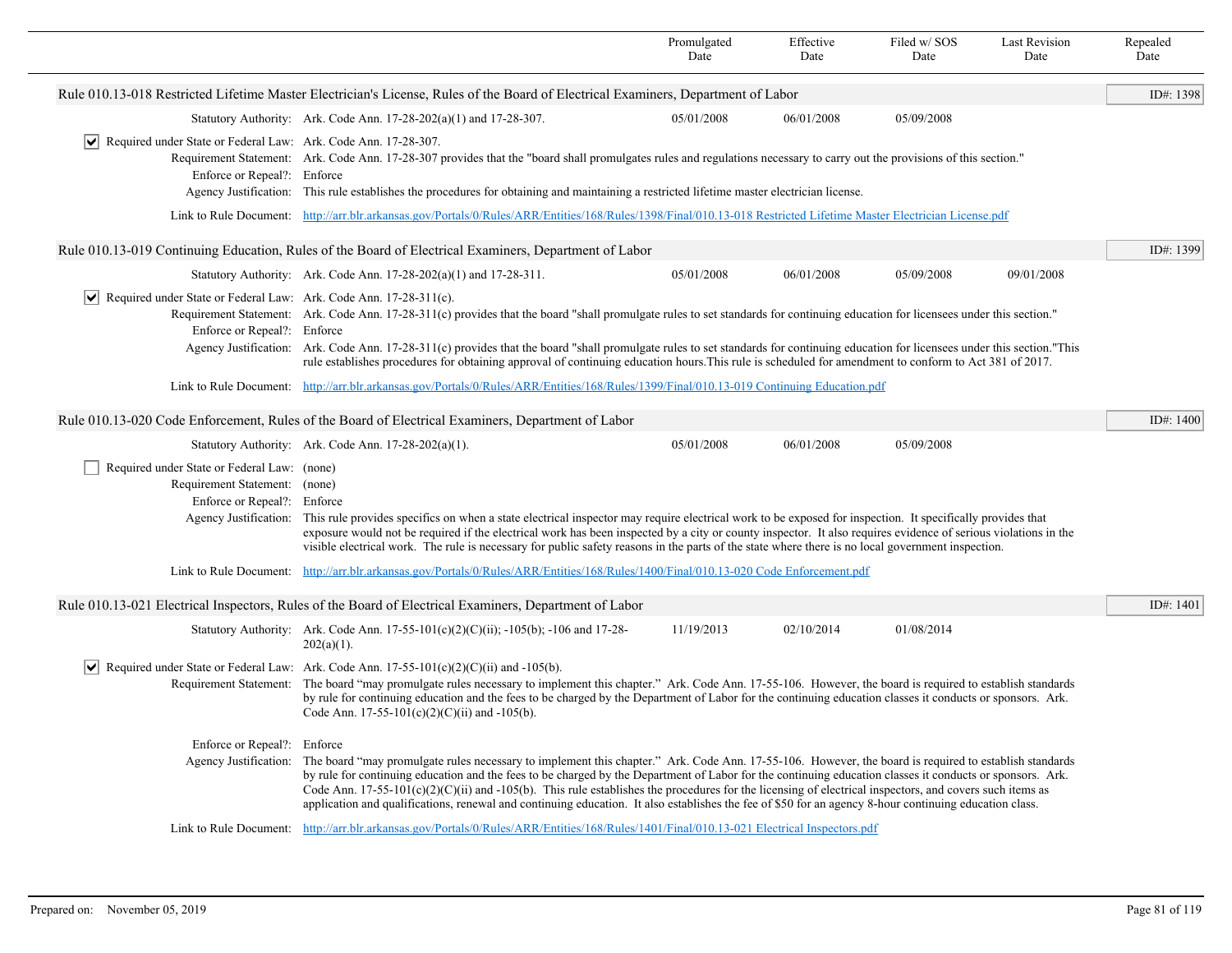|                                                                                                                                      |                                                                                                                                                                                                                                                                                                                           | Promulgated<br>Date | Effective<br>Date | Filed w/SOS<br>Date | <b>Last Revision</b><br>Date | Repealed<br>Date |
|--------------------------------------------------------------------------------------------------------------------------------------|---------------------------------------------------------------------------------------------------------------------------------------------------------------------------------------------------------------------------------------------------------------------------------------------------------------------------|---------------------|-------------------|---------------------|------------------------------|------------------|
|                                                                                                                                      | Rule 010.13-022 Active Duty Service Members, Returning Military Veterans and Spouses, Rules of the Board of Electrical Examiners, Department of Labor                                                                                                                                                                     |                     |                   |                     |                              | ID#: 1402        |
|                                                                                                                                      | Statutory Authority: Ark. Code Ann. 17-1-106(g).                                                                                                                                                                                                                                                                          | 03/15/2016          | 04/21/2016        | 03/18/2016          |                              |                  |
| Required under State or Federal Law: Ark. Code Ann. 17-1-106(g).<br>M<br>Enforce or Repeal?: Enforce                                 | Requirement Statement: Ark. Code Ann. 17-1-106 deals with licensure, in general, for active duty service members, returning military veterans and spouses. At the time this rule was<br>adopted, the statute permitted state boards to adopt rules to carry out its provisions. It was made mandatory by Act 248 of 2017. |                     |                   |                     |                              |                  |
|                                                                                                                                      | Agency Justification: This rule is necessary to comply with Ark. Code Ann. 17-1-106.                                                                                                                                                                                                                                      |                     |                   |                     |                              |                  |
|                                                                                                                                      | Link to Rule Document: http://arr.blr.arkansas.gov/Portals/0/Rules/ARR/Entities/168/Rules/1402/Final/010.13-022 Active Duty Service Members, Returning Military Veterans, and Spouses.pdf                                                                                                                                 |                     |                   |                     |                              |                  |
|                                                                                                                                      | Rule 010.13-023 Effective Date, Repealer and History, Rules of the Board of Electrical Examiners, Department of Labor                                                                                                                                                                                                     |                     |                   |                     |                              | ID#: 1403        |
|                                                                                                                                      | Statutory Authority: Ark. Code Ann. $17-28-202(a)(1)$ and $20-31-104$ .                                                                                                                                                                                                                                                   | 05/01/2008          | 06/01/2008        | 05/09/2008          | 01/01/2018                   |                  |
| Required under State or Federal Law: (none)<br>Requirement Statement: (none)<br>Enforce or Repeal?: Enforce<br>Agency Justification: | This rule is necessary not only for public information, but for the agency to maintain as a historical record of the rules, adoption, amendment, and effective<br>dates.                                                                                                                                                  |                     |                   |                     |                              |                  |
|                                                                                                                                      | Link to Rule Document: http://arr.blr.arkansas.gov/Portals/0/Rules/ARR/Entities/168/Rules/1403/Final/010.13-023 Effective Date, Repealer and History.pdf                                                                                                                                                                  |                     |                   |                     |                              |                  |
|                                                                                                                                      | Rule 010.14-001 Statement of Organization and Operations, Rules of the Labor Standards Division, Department of Labor                                                                                                                                                                                                      |                     |                   |                     |                              | ID#: 1465        |
|                                                                                                                                      | Statutory Authority: Ark. Code Ann. 11-4-209 and 25-15-203(a). See also Ark. Code<br>Ann. 25-15-215.                                                                                                                                                                                                                      | 12/12/2006          | 01/26/2007        | 12/22/2006          |                              |                  |
| Required under State or Federal Law: Ark. Code Ann. 25-15-203(a).<br>M                                                               | Requirement Statement: Each state agency covered by the Administrative Procedures Act shall:                                                                                                                                                                                                                              |                     |                   |                     |                              |                  |
|                                                                                                                                      | (1) Adopt as a rule a description of its organization, stating the general course and method of its operations, including the methods whereby the public may<br>obtain information or make submissions or requests;                                                                                                       |                     |                   |                     |                              |                  |
|                                                                                                                                      | (2) Adopt rules of practice setting forth the nature and requirements of all formal and informal procedures available, including a description of all forms and<br>instructions used by the agency<br>Id.                                                                                                                 |                     |                   |                     |                              |                  |
| Enforce or Repeal?: Enforce                                                                                                          |                                                                                                                                                                                                                                                                                                                           |                     |                   |                     |                              |                  |
|                                                                                                                                      | Agency Justification: The Administrative Procedures Act requires each covered agency to adopt a rule describing the its organization. Ark. Code Ann. 25-15-203(a). This is the<br>rule adopted for that purpose. It is patterned after the model rules published by the Office of Attorney General.                       |                     |                   |                     |                              |                  |
|                                                                                                                                      | Link to Rule Document: http://arr.blr.arkansas.gov/Portals/0/Rules/ARR/Entities/168/Rules/1465/Final/010.14-001 Statement of Organization and Operations.pdf                                                                                                                                                              |                     |                   |                     |                              |                  |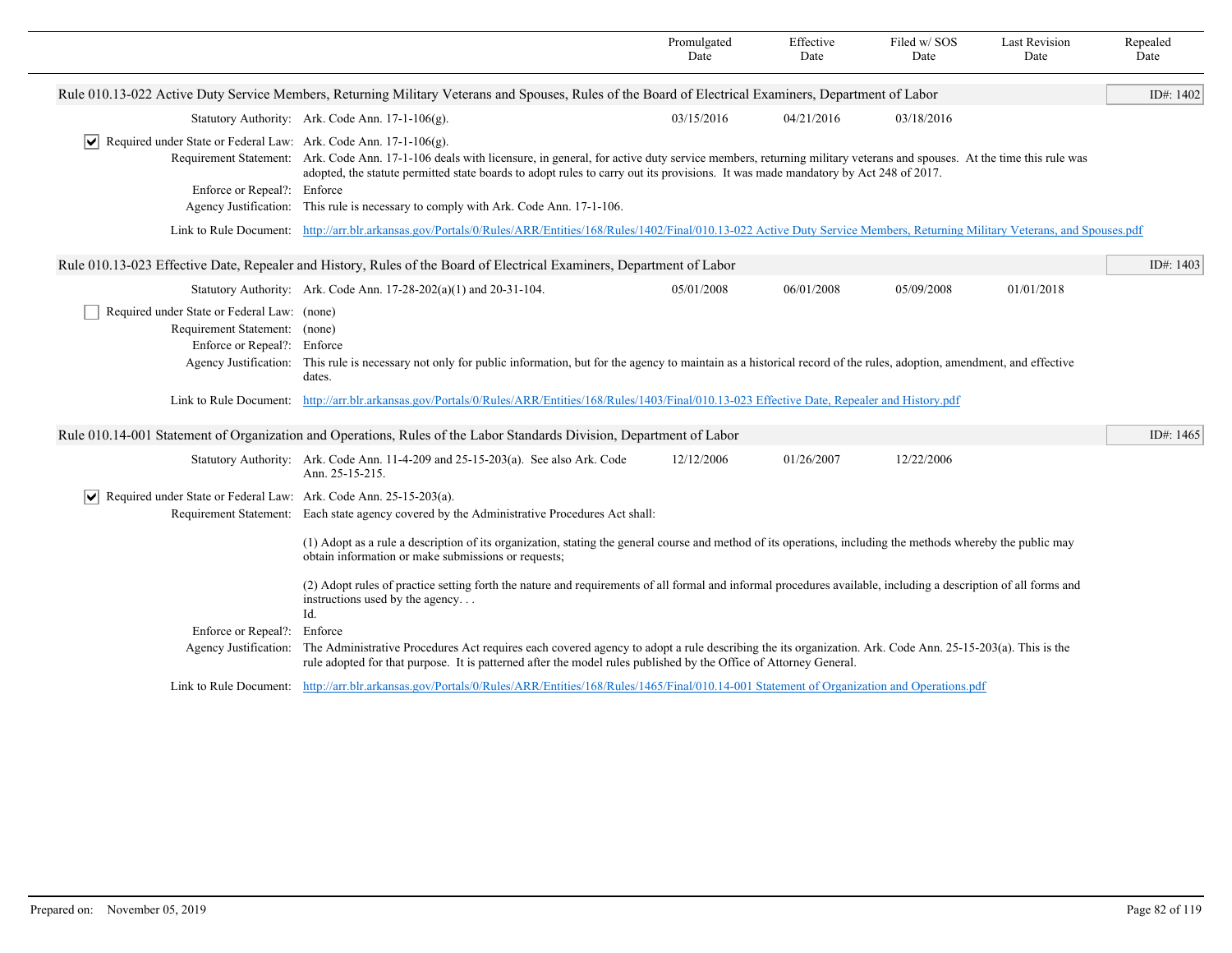|                                                                                    |                                                                                                                                                                                                                                                                                                                                    | Promulgated<br>Date | Effective<br>Date | Filed w/SOS<br>Date | <b>Last Revision</b><br>Date | Repealed<br>Date |
|------------------------------------------------------------------------------------|------------------------------------------------------------------------------------------------------------------------------------------------------------------------------------------------------------------------------------------------------------------------------------------------------------------------------------|---------------------|-------------------|---------------------|------------------------------|------------------|
|                                                                                    | Rule 010.14-002 Information for Public Guidance, Rules of the Labor Standards Division, Department of Labor                                                                                                                                                                                                                        |                     |                   |                     |                              | ID#: $1466$      |
|                                                                                    | Statutory Authority: Ark. Code Ann. 11-4-209 and 25-15-203(a). See also Ark. Code<br>Ann. 25-15-215.                                                                                                                                                                                                                               | 12/12/2006          | 01/26/2007        | 12/22/2006          |                              |                  |
| $\triangleright$ Required under State or Federal Law: Ark. Code Ann. 25-15-203(a). | Requirement Statement: Each state agency covered by the Administrative Procedures Act shall:                                                                                                                                                                                                                                       |                     |                   |                     |                              |                  |
|                                                                                    | (1) Adopt as a rule a description of its organization, stating the general course and method of its operations, including the methods whereby the public may<br>obtain information or make submissions or requests;                                                                                                                |                     |                   |                     |                              |                  |
|                                                                                    | (2) Adopt rules of practice setting forth the nature and requirements of all formal and informal procedures available, including a description of all forms and<br>instructions used by the agency<br>Id.                                                                                                                          |                     |                   |                     |                              |                  |
| Enforce or Repeal?:                                                                | Enforce                                                                                                                                                                                                                                                                                                                            |                     |                   |                     |                              |                  |
| Agency Justification:                                                              | The Administrative Procedures Act requires each covered agency to adopt a rule advising the public how to obtain information or make submissions or<br>requests. This is the rule adopted for that purpose. It is patterned after the model rules published by the Office of Attorney General. Ark. Code Ann. 25-15-<br>$203(a)$ . |                     |                   |                     |                              |                  |
|                                                                                    | Link to Rule Document: http://arr.blr.arkansas.gov/Portals/0/Rules/ARR/Entities/168/Rules/1466/Final/010.14-002 Information for Public Guidance.pdf                                                                                                                                                                                |                     |                   |                     |                              |                  |
|                                                                                    | Rule 010.14-003 General Organization, Rules of the Labor Standards Division, Department of Labor                                                                                                                                                                                                                                   |                     |                   |                     |                              | ID#: $1467$      |
|                                                                                    | Statutory Authority: Ark. Code Ann. 11-4-209 and 25-15-203(a). See also Ark. Code<br>Ann. 25-15-215.                                                                                                                                                                                                                               | 12/12/2006          | 01/26/2007        | 12/22/2006          |                              |                  |
| $ \mathbf{v} $ Required under State or Federal Law: Ark. Code Ann. 25-15-203(a).   | Requirement Statement: Each state agency covered by the Administrative Procedures Act shall:                                                                                                                                                                                                                                       |                     |                   |                     |                              |                  |
|                                                                                    | (1) Adopt as a rule a description of its organization, stating the general course and method of its operations, including the methods whereby the public may<br>obtain information or make submissions or requests;                                                                                                                |                     |                   |                     |                              |                  |
|                                                                                    | (2) Adopt rules of practice setting forth the nature and requirements of all formal and informal procedures available, including a description of all forms and<br>instructions used by the agency<br>Id.                                                                                                                          |                     |                   |                     |                              |                  |
| Enforce or Repeal?:                                                                | Enforce                                                                                                                                                                                                                                                                                                                            |                     |                   |                     |                              |                  |
| Agency Justification:                                                              | The Administrative Procedures Act requires each covered agency to adopt a rule describing its organization. This rule was adopted for that purpose. It is<br>patterned after the model rules published by the Office of Attorney General. Ark. Code Ann. 25-15-203(a).                                                             |                     |                   |                     |                              |                  |
|                                                                                    | Link to Rule Document: http://arr.blr.arkansas.gov/Portals/0/Rules/ARR/Entities/168/Rules/1467/Final/010.14-003 General Organization.pdf                                                                                                                                                                                           |                     |                   |                     |                              |                  |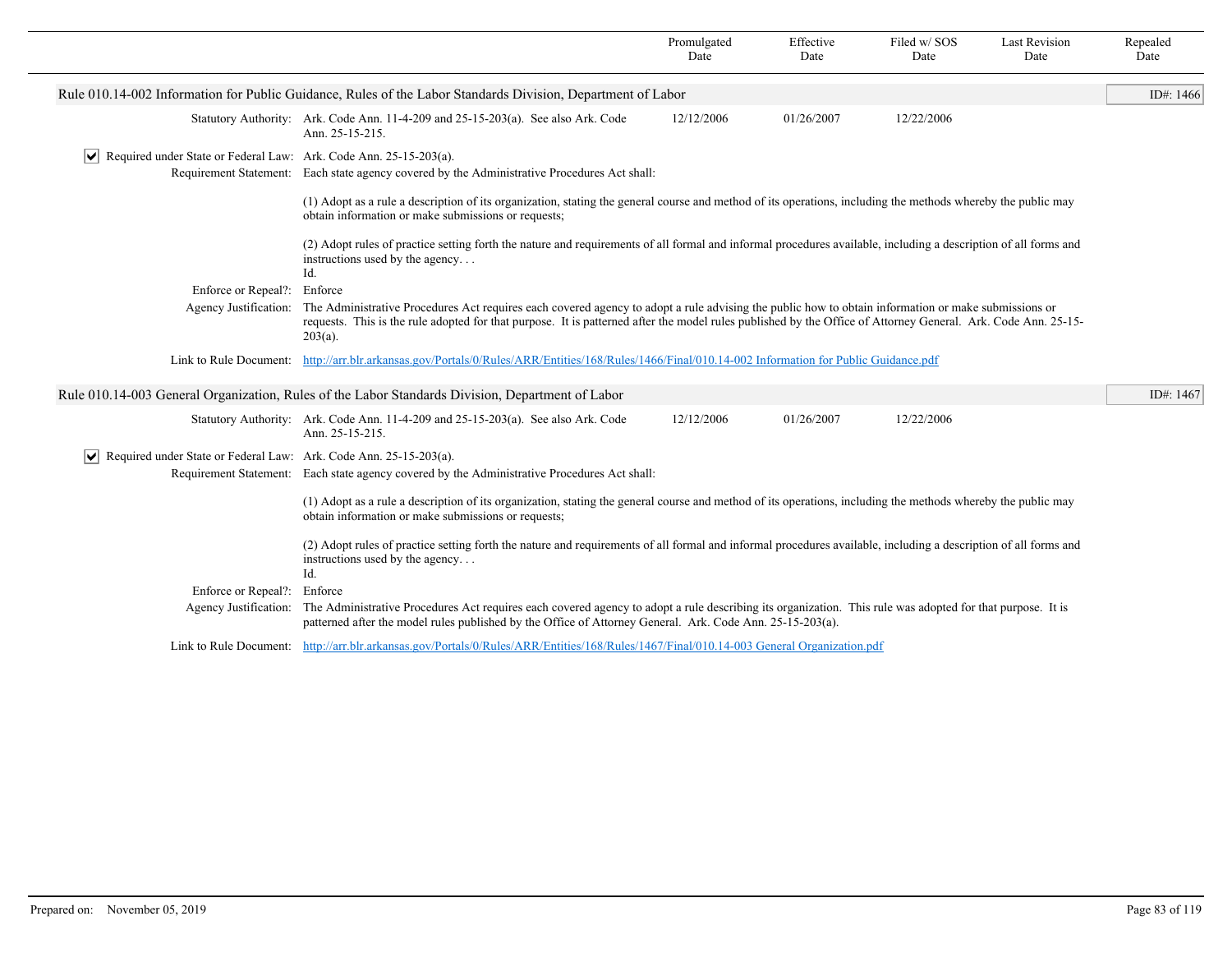|                                                                                  |                                                                                                                                                                                                                                                       | Promulgated<br>Date | Effective<br>Date | Filed w/SOS<br>Date | <b>Last Revision</b><br>Date | Repealed<br>Date |
|----------------------------------------------------------------------------------|-------------------------------------------------------------------------------------------------------------------------------------------------------------------------------------------------------------------------------------------------------|---------------------|-------------------|---------------------|------------------------------|------------------|
|                                                                                  | Rule 010.14-004 Rule-Making, Rules of the Labor Standards Division, Department of Labor                                                                                                                                                               |                     |                   |                     |                              | ID#: 1469        |
|                                                                                  | Statutory Authority: Ark. Code Ann. 11-4-209 and 25-15-203(a). See also Ark. Code<br>Ann. 25-15-215.                                                                                                                                                  | 12/12/2006          | 01/26/2007        | 12/22/2006          |                              |                  |
| $ \mathbf{v} $ Required under State or Federal Law: Ark. Code Ann. 15-15-203(a). | Requirement Statement: Each state agency covered by the Administrative Procedures Act shall:                                                                                                                                                          |                     |                   |                     |                              |                  |
|                                                                                  | (1) Adopt as a rule a description of its organization, stating the general course and method of its operations, including the methods whereby the public may<br>obtain information or make submissions or requests;                                   |                     |                   |                     |                              |                  |
|                                                                                  | (2) Adopt rules of practice setting forth the nature and requirements of all formal and informal procedures available, including a description of all forms and<br>instructions used by the agency<br>Id.                                             |                     |                   |                     |                              |                  |
| Enforce or Repeal?:                                                              | Enforce                                                                                                                                                                                                                                               |                     |                   |                     |                              |                  |
| Agency Justification:                                                            | The Administrative Procedures Act requires each covered agency to adopt rules of practice. This rule was adopted for that purpose. It is patterned after the<br>model rules published by the Office of Attorney General. Ark. Code Ann. 25-15-203(a). |                     |                   |                     |                              |                  |
|                                                                                  | Link to Rule Document: http://arr.blr.arkansas.gov/Portals/0/Rules/ARR/Entities/168/Rules/1469/Final/010.14-004 Rule-Making.pdf                                                                                                                       |                     |                   |                     |                              |                  |
|                                                                                  | Rule 010.14-005 Emergency Rule-Making, Rules of the Labor Standards Division, Department of Labor                                                                                                                                                     |                     |                   |                     |                              | ID#: 1471        |
|                                                                                  | Statutory Authority: Ark. Code Ann. 11-4-209 and 25-15-203(a). See also Ark. Code<br>Ann. 25-15-215.                                                                                                                                                  | 12/12/2006          | 01/26/2007        | 12/22/2006          |                              |                  |
| $ \mathbf{v} $ Required under State or Federal Law: Ark. Code Ann. 25-15-203(a). |                                                                                                                                                                                                                                                       |                     |                   |                     |                              |                  |
|                                                                                  | Requirement Statement: Each state agency covered by the Administrative Procedures Act shall:                                                                                                                                                          |                     |                   |                     |                              |                  |
|                                                                                  | (1) Adopt as a rule a description of its organization, stating the general course and method of its operations, including the methods whereby the public may<br>obtain information or make submissions or requests;                                   |                     |                   |                     |                              |                  |
|                                                                                  | (2) Adopt rules of practice setting forth the nature and requirements of all formal and informal procedures available, including a description of all forms and<br>instructions used by the agency<br>Id.                                             |                     |                   |                     |                              |                  |
| Enforce or Repeal?:                                                              | Enforce                                                                                                                                                                                                                                               |                     |                   |                     |                              |                  |
| Agency Justification:                                                            | The Administrative Procedures Act requires each covered agency to adopt rules of practice. This rule was adopted for that purpose. It is patterned after the<br>model rules published by the Office of Attorney General. Ark. Code Ann. 25-15-203(a). |                     |                   |                     |                              |                  |
|                                                                                  | Link to Rule Document: http://arr.blr.arkansas.gov/Portals/0/Rules/ARR/Entities/168/Rules/1471/Final/010.14-005 Emergency Rule-Making.pdf                                                                                                             |                     |                   |                     |                              |                  |
|                                                                                  |                                                                                                                                                                                                                                                       |                     |                   |                     |                              |                  |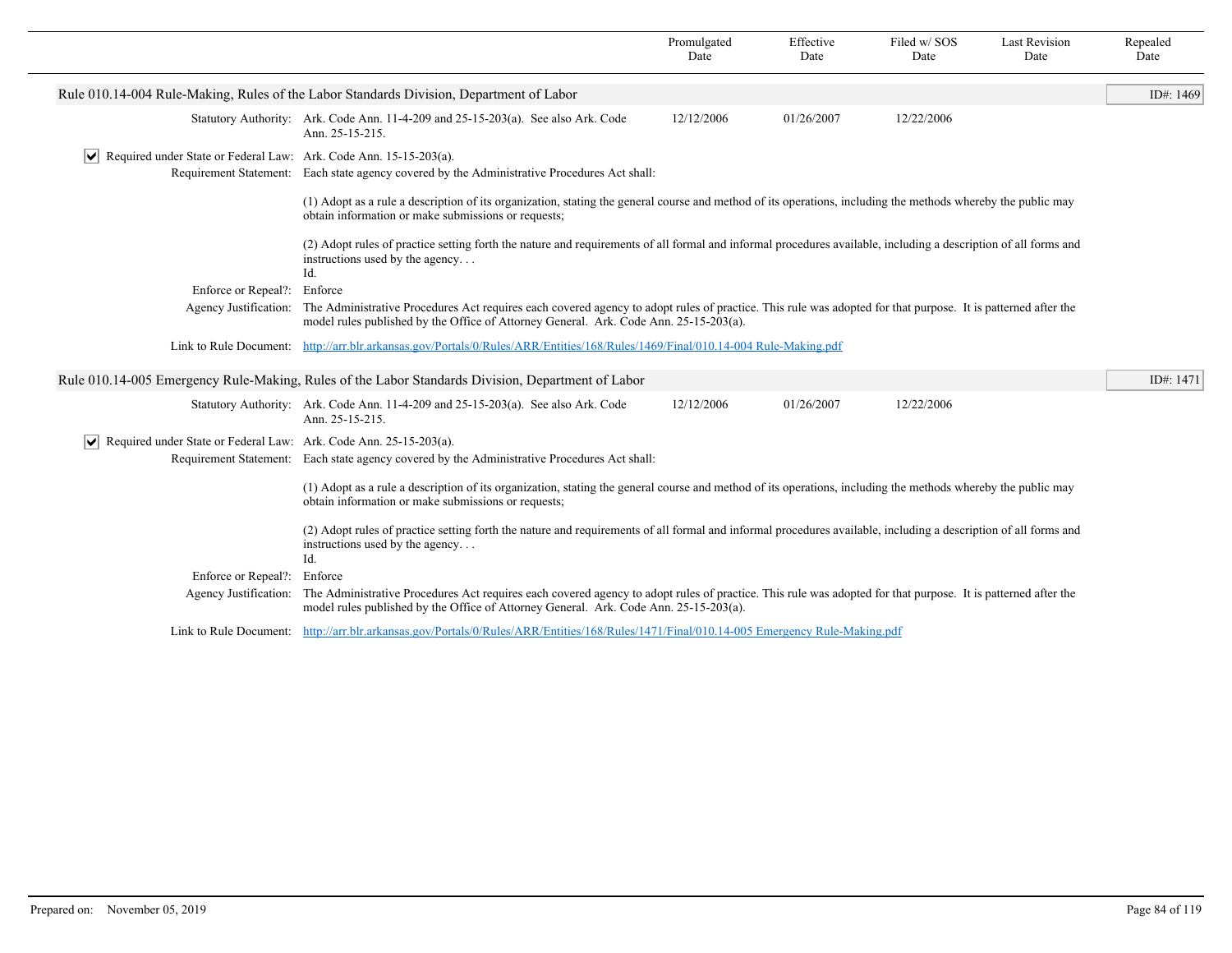|                                                                                                             |                                                                                                                                                                                                                                                       | Promulgated<br>Date | Effective<br>Date | Filed w/SOS<br>Date | <b>Last Revision</b><br>Date | Repealed<br>Date |  |  |
|-------------------------------------------------------------------------------------------------------------|-------------------------------------------------------------------------------------------------------------------------------------------------------------------------------------------------------------------------------------------------------|---------------------|-------------------|---------------------|------------------------------|------------------|--|--|
|                                                                                                             | Rule 010.14-006 Declaratory Orders, Rules of the Labor Standards Division, Department of Labor                                                                                                                                                        |                     |                   |                     |                              | ID#: 1472        |  |  |
|                                                                                                             | Statutory Authority: Ark. Code Ann. 11-4-209 and 25-15-203(a). See also Ark. Code<br>Ann. 25-15-215.                                                                                                                                                  | 12/12/2006          | 01/26/2007        | 12/22/2006          |                              |                  |  |  |
| $ \mathbf{v} $ Required under State or Federal Law: Ark. Code Ann. 25-15-203(a).                            | Requirement Statement: Each state agency covered by the Administrative Procedures Act shall:                                                                                                                                                          |                     |                   |                     |                              |                  |  |  |
|                                                                                                             | (1) Adopt as a rule a description of its organization, stating the general course and method of its operations, including the methods whereby the public may<br>obtain information or make submissions or requests;                                   |                     |                   |                     |                              |                  |  |  |
|                                                                                                             | (2) Adopt rules of practice setting forth the nature and requirements of all formal and informal procedures available, including a description of all forms and<br>instructions used by the agency<br>Id.                                             |                     |                   |                     |                              |                  |  |  |
| Enforce or Repeal?: Enforce                                                                                 |                                                                                                                                                                                                                                                       |                     |                   |                     |                              |                  |  |  |
| Agency Justification:                                                                                       | The Administrative Procedures Act requires each covered agency to adopt rules of practice. This rule was adopted for that purpose. It is patterned after the<br>model rules published by the Office of Attorney General. Ark. Code Ann. 25-15-203(a). |                     |                   |                     |                              |                  |  |  |
|                                                                                                             | Link to Rule Document: http://arr.blr.arkansas.gov/Portals/0/Rules/ARR/Entities/168/Rules/1472/Final/010.14-006 Declaratory Orders.pdf                                                                                                                |                     |                   |                     |                              |                  |  |  |
|                                                                                                             | Rule 010.14-007 Adjudicative Hearings, Rules of the Labor Standards Division, Department of Labor                                                                                                                                                     |                     |                   |                     |                              | ID#: 1474        |  |  |
|                                                                                                             | Statutory Authority: Ark. Code Ann. 11-4-209 and 25-15-203(a). See also Ark. Code<br>Ann. 25-15-215.                                                                                                                                                  | 12/12/2006          | 01/26/2007        | 12/22/2006          |                              |                  |  |  |
| $ \mathbf{v} $ Required under State or Federal Law: Ark. Code Ann. 25-15-203(a).                            |                                                                                                                                                                                                                                                       |                     |                   |                     |                              |                  |  |  |
|                                                                                                             | Requirement Statement: Each state agency covered by the Administrative Procedures Act shall:                                                                                                                                                          |                     |                   |                     |                              |                  |  |  |
|                                                                                                             | (1) Adopt as a rule a description of its organization, stating the general course and method of its operations, including the methods whereby the public may<br>obtain information or make submissions or requests;                                   |                     |                   |                     |                              |                  |  |  |
|                                                                                                             | (2) Adopt rules of practice setting forth the nature and requirements of all formal and informal procedures available, including a description of all forms and<br>instructions used by the agency<br>Id.                                             |                     |                   |                     |                              |                  |  |  |
| Enforce or Repeal?:                                                                                         | Enforce                                                                                                                                                                                                                                               |                     |                   |                     |                              |                  |  |  |
| Agency Justification:                                                                                       | The Administrative Procedures Act requires each covered agency to adopt rules of practice. This rule was adopted for that purpose. It is patterned after the<br>model rules published by the Office of Attorney General. Ark. Code Ann. 25-15-203(a). |                     |                   |                     |                              |                  |  |  |
|                                                                                                             | Link to Rule Document: http://arr.blr.arkansas.gov/Portals/0/Rules/ARR/Entities/168/Rules/1474/Final/010.14-007 Adjudicative Hearings.pdf                                                                                                             |                     |                   |                     |                              |                  |  |  |
|                                                                                                             | Rule 010.14-100 Minimum Wage and Overtime, Rules of the Labor Standards Division, Department of Labor                                                                                                                                                 |                     |                   |                     |                              | ID#: 1475        |  |  |
|                                                                                                             | Statutory Authority: Ark. Code Ann. 11-4-209.                                                                                                                                                                                                         | 12/12/2006          | 01/26/2007        | 12/22/2006          |                              |                  |  |  |
| Required under State or Federal Law: (none)<br>Requirement Statement: (none)<br>Enforce or Repeal?: Enforce | Agency Justification: This rule cites the statutory provisions, including the director's authority to adopt rules. It also defines certain terms, some of which are the statutory<br>definition.                                                      |                     |                   |                     |                              |                  |  |  |
|                                                                                                             | Link to Rule Document: http://arr.blr.arkansas.gov/Portals/0/Rules/ARR/Entities/168/Rules/1475/Final/010.14-100 Minimum Wage and Overtime.pdf                                                                                                         |                     |                   |                     |                              |                  |  |  |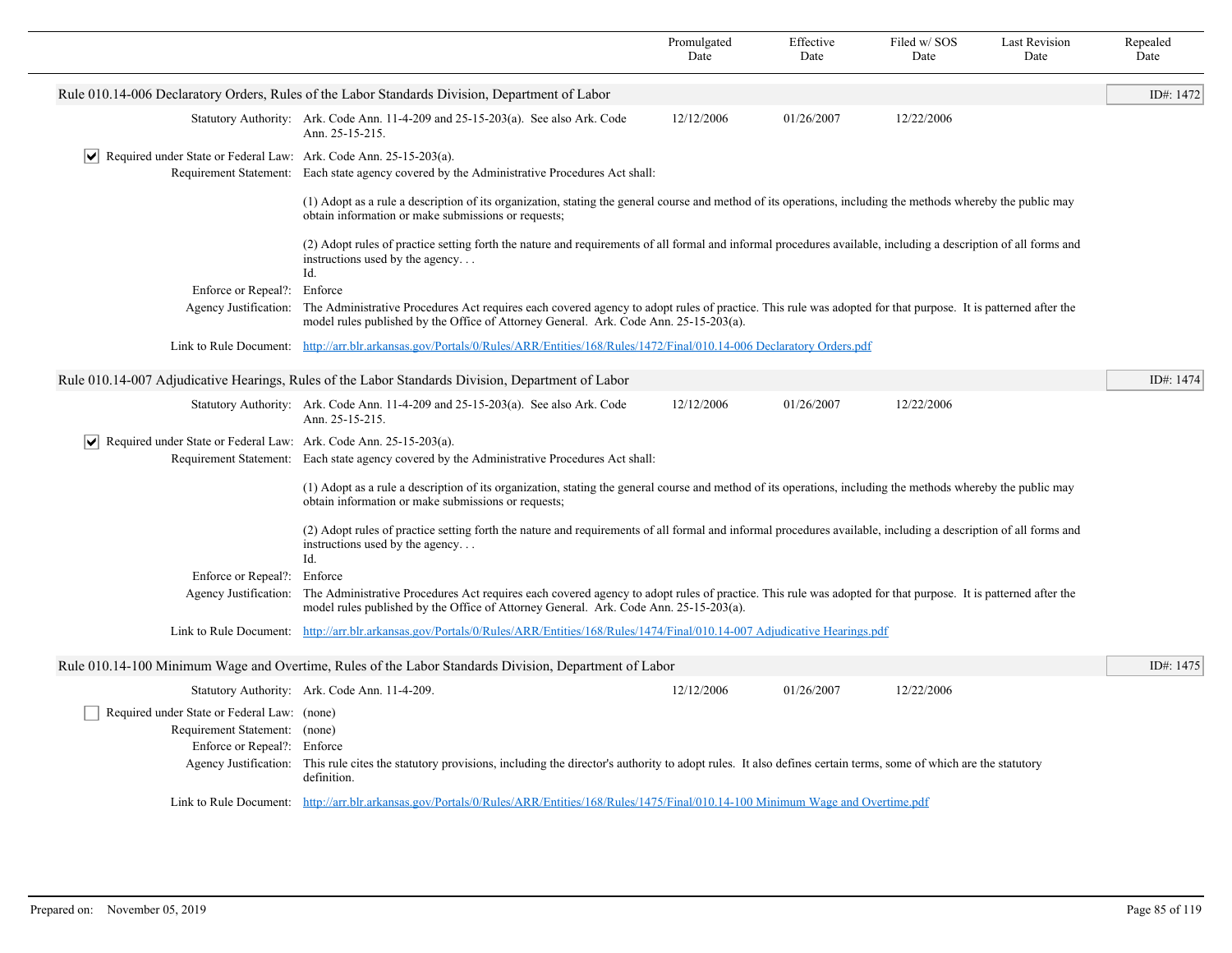|                                                                                                             |                                                                                                                                                                                                                                                                                                                                                                                                                                                         | Promulgated<br>Date | Effective<br>Date | Filed w/SOS<br>Date | <b>Last Revision</b><br>Date | Repealed<br>Date |  |
|-------------------------------------------------------------------------------------------------------------|---------------------------------------------------------------------------------------------------------------------------------------------------------------------------------------------------------------------------------------------------------------------------------------------------------------------------------------------------------------------------------------------------------------------------------------------------------|---------------------|-------------------|---------------------|------------------------------|------------------|--|
|                                                                                                             | Rule 010.14-101 Rules Incorporated by Reference, Rules of the Labor Standards Division, Department of Labor                                                                                                                                                                                                                                                                                                                                             |                     |                   |                     |                              | ID#: 1476        |  |
|                                                                                                             | Statutory Authority: Ark. Code Ann. 11-4-209                                                                                                                                                                                                                                                                                                                                                                                                            | 12/12/2006          | 01/26/2007        | 12/22/2006          |                              |                  |  |
| Required under State or Federal Law: (none)<br>Requirement Statement: (none)<br>Enforce or Repeal?: Enforce |                                                                                                                                                                                                                                                                                                                                                                                                                                                         |                     |                   |                     |                              |                  |  |
|                                                                                                             | Agency Justification: This rule cites the specific version of the Code of Federal Regulations that are adopted and incorporated by reference in the rules governing minimum wage<br>and overtime. The agency's preference has been to adopt and follow the federal rules under the federal Fair Labor Standards Act when possible and as<br>appropriate. It is simply easier for Arkansas employers to follow the same rule for compliance if possible. |                     |                   |                     |                              |                  |  |
|                                                                                                             | Link to Rule Document: http://arr.blr.arkansas.gov/Portals/0/Rules/ARR/Entities/168/Rules/1476/Final/010.14-101 Rules Incorporated by Reference.pdf                                                                                                                                                                                                                                                                                                     |                     |                   |                     |                              |                  |  |
|                                                                                                             | Rule 010.14-102 Records to be Kept by Employer, Rules of the Labor Standards Division, Department of Labor                                                                                                                                                                                                                                                                                                                                              |                     |                   |                     |                              | ID#: 1477        |  |
|                                                                                                             | Statutory Authority: Ark. Code Ann. 11-4-209.                                                                                                                                                                                                                                                                                                                                                                                                           | 12/12/2006          | 01/26/2007        | 12/22/2006          |                              |                  |  |
| Required under State or Federal Law: (none)<br>Requirement Statement: (none)<br>Enforce or Repeal?: Enforce | Agency Justification: This rule establishes record-keeping requirements for employers. See Ark. Code Ann. 11-4-217. It is basically the same requirements as the federal<br>rules. Note: Section $B(3)(c)$ , dealing with records for tipped employees, is scheduled for update.                                                                                                                                                                        |                     |                   |                     |                              |                  |  |
|                                                                                                             | Link to Rule Document: http://arr.blr.arkansas.gov/Portals/0/Rules/ARR/Entities/168/Rules/1477/Final/010.14-102 Records To Be Kept By Employer.pdf                                                                                                                                                                                                                                                                                                      |                     |                   |                     |                              |                  |  |
|                                                                                                             | Rule 010.14-103 Employment of Full Time Students at Sub-Minimum Wage, Rules of the Labor Standards Division, Department of Labor                                                                                                                                                                                                                                                                                                                        |                     |                   |                     |                              | ID#: 1478        |  |
|                                                                                                             | Statutory Authority: Ark. Code Ann. 11-4-209.                                                                                                                                                                                                                                                                                                                                                                                                           | 12/12/2006          | 01/26/2007        | 12/22/2006          |                              |                  |  |
| Required under State or Federal Law: (none)<br>Requirement Statement: (none)<br>Enforce or Repeal?: Enforce | Agency Justification: Ark. Code Ann. 11-4-210(b) is the statutory authority for employment of full-time students at a sub-minimum wage rate. This rule establishes the<br>requirements for paying the 85% student rate, as well as the record-keeping requirements. The rule also provides for recognition of a student certificate                                                                                                                     |                     |                   |                     |                              |                  |  |
|                                                                                                             | issued by the U.S. Department of Labor as valid.<br>Link to Rule Document: http://arr.blr.arkansas.gov/Portals/0/Rules/ARR/Entities/168/Rules/1478/Final/010.14-103 Employment of Full Time Students at Sub-Minimum Wages.pdf                                                                                                                                                                                                                           |                     |                   |                     |                              |                  |  |
|                                                                                                             |                                                                                                                                                                                                                                                                                                                                                                                                                                                         |                     |                   |                     |                              |                  |  |
|                                                                                                             | Rule 010.14-104 Student Learners, Learners and Apprentices, Rules of the Labor Standards Division, Department of Labor                                                                                                                                                                                                                                                                                                                                  |                     |                   |                     |                              | ID#: 1480        |  |
|                                                                                                             | Statutory Authority: Ark. Code Ann. 11-4-209 and 11-4-215.                                                                                                                                                                                                                                                                                                                                                                                              | 12/12/2006          | 01/26/2007        | 12/22/2006          |                              |                  |  |
| Required under State or Federal Law: (none)<br>Requirement Statement: (none)<br>Enforce or Repeal?: Enforce | Agency Justification: Ark. Code Ann. 11-4-215 authorizes the Director of the Department of Labor to provide by regulation a sub-minimum wage rate for learners, apprentices,<br>and full-time students. This rule establishes the rate at 85% of the minimum wage rate and authorizes payment at that rate upon obtaining certification from<br>the U.S. Department of Labor.                                                                           |                     |                   |                     |                              |                  |  |
|                                                                                                             | Link to Rule Document: http://arr.blr.arkansas.gov/Portals/0/Rules/ARR/Entities/168/Rules/1480/Final/010.14-104 Student Learners, Learners and Apprentices.pdf                                                                                                                                                                                                                                                                                          |                     |                   |                     |                              |                  |  |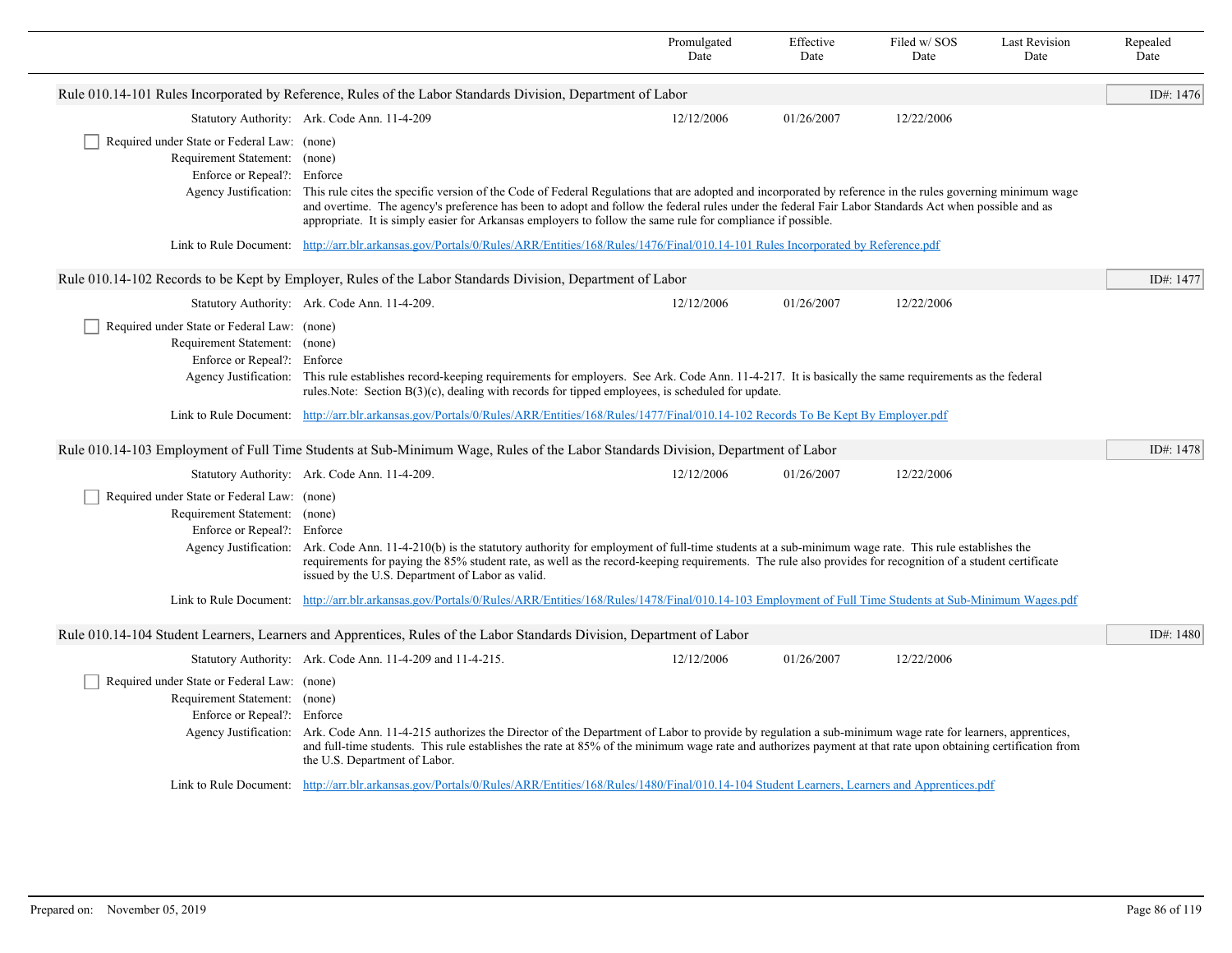|                                                                                                                                      |                                                                                                                                                                                                                                                                                                                                                                                                                                                                                                                                                                                                                                                                                                                     | Promulgated<br>Date | Effective<br>Date | Filed w/SOS<br>Date | <b>Last Revision</b><br>Date | Repealed<br>Date |
|--------------------------------------------------------------------------------------------------------------------------------------|---------------------------------------------------------------------------------------------------------------------------------------------------------------------------------------------------------------------------------------------------------------------------------------------------------------------------------------------------------------------------------------------------------------------------------------------------------------------------------------------------------------------------------------------------------------------------------------------------------------------------------------------------------------------------------------------------------------------|---------------------|-------------------|---------------------|------------------------------|------------------|
|                                                                                                                                      | Rule 010.14-105 Employment of Workers with Disabilities at Special Rates, Rules of the Labor Standards Division, Department of Labor                                                                                                                                                                                                                                                                                                                                                                                                                                                                                                                                                                                |                     |                   |                     |                              | ID#: 1482        |
|                                                                                                                                      | Statutory Authority: Ark. Code Ann. 11-4-209 and 11-4-214.                                                                                                                                                                                                                                                                                                                                                                                                                                                                                                                                                                                                                                                          | 12/12/2006          | 01/26/2007        | 12/22/2006          |                              |                  |
| Required under State or Federal Law: (none)<br>Requirement Statement: (none)<br>Enforce or Repeal?: Enforce                          | Agency Justification: Ark. Code Ann. 11-4-214 authorizes the agency to establish by administrative rule a process for granting a sub-minimum wage rate to certain disabled<br>employees whose employment might otherwise be curtailed. This rule adopts the federal standards for certification and recognizes the federal certification as<br>valid.                                                                                                                                                                                                                                                                                                                                                               |                     |                   |                     |                              |                  |
|                                                                                                                                      | Link to Rule Document: http://arr.blr.arkansas.gov/Portals/0/Rules/ARR/Entities/168/Rules/1482/Final/010.14-105 Employment of Workers With Disabilities.pdf                                                                                                                                                                                                                                                                                                                                                                                                                                                                                                                                                         |                     |                   |                     |                              |                  |
|                                                                                                                                      | Rule 010.14-106 Coverage and Exemptions, Rules of the Labor Standards Division, Department of Labor                                                                                                                                                                                                                                                                                                                                                                                                                                                                                                                                                                                                                 |                     |                   |                     |                              | ID#: 1483        |
|                                                                                                                                      | Statutory Authority: Ark. Code Ann. 11-4-209.                                                                                                                                                                                                                                                                                                                                                                                                                                                                                                                                                                                                                                                                       | 12/12/2006          | 01/26/2007        | 12/22/2006          |                              |                  |
| Required under State or Federal Law: (none)<br>Requirement Statement: (none)<br>Enforce or Repeal?: Enforce<br>Agency Justification: | This rule deals with the statutory coverage and exemption provisions in one rule. The Arkansas Minimum Wage Act (AMWA), Ark. Code Ann. 11-4-201 et<br>seq., deals with these exemptions in various sections. They are centralized in this rule, and terms defined for the purpose of administration and enforcement.<br>For example, Ark. Code Ann. 11-4-211(d) establishes an overtime exemption for "any employee exempt from the overtime requirements of the federal Fair<br>Labor Standards Act pursuant to the provisions of 29 U.S.C. 213 (b) $(1)$ -(24) and (b) $(28)$ -(30)." This rule itemizes those exemptions by occupation. Note:<br>This rule is scheduled for update to add a statutory exemption. |                     |                   |                     |                              |                  |
|                                                                                                                                      | Link to Rule Document: http://arr.blr.arkansas.gov/Portals/0/Rules/ARR/Entities/168/Rules/1483/Final/010.14-106 Coverage and Exemptions.pdf                                                                                                                                                                                                                                                                                                                                                                                                                                                                                                                                                                         |                     |                   |                     |                              |                  |
|                                                                                                                                      | Rule 010.14-107 Wage Payments, Rules of the Labor Standards Division, Department of Labor                                                                                                                                                                                                                                                                                                                                                                                                                                                                                                                                                                                                                           |                     |                   |                     |                              | ID#: 1484        |
|                                                                                                                                      | Statutory Authority: Ark. Code Ann. 11-4-209.                                                                                                                                                                                                                                                                                                                                                                                                                                                                                                                                                                                                                                                                       | 12/12/2006          | 01/26/2007        | 12/22/2006          |                              |                  |
| Required under State or Federal Law: (none)<br>Requirement Statement: (none)<br>Enforce or Repeal?: Enforce<br>Agency Justification: | This rule deals with wage payments in terms of compliance with minimum wage and overtime requirements. Specifically, it covers the method of wage<br>payments; deductions from minimum wage; authorized payments to third persons; wage assignments and the statutory allowances or credits against the<br>minimum wage allowed by Ark. Code Ann. 11-4-212(tips) and -213 (board, lodging, apparel, etc.). Note: The provision dealing with the tip credit is<br>scheduled for update.                                                                                                                                                                                                                              |                     |                   |                     |                              |                  |
|                                                                                                                                      | Link to Rule Document: http://arr.blr.arkansas.gov/Portals/0/Rules/ARR/Entities/168/Rules/1484/Final/010.14-107 Wage Payments.pdf                                                                                                                                                                                                                                                                                                                                                                                                                                                                                                                                                                                   |                     |                   |                     |                              |                  |
|                                                                                                                                      | Rule 010.14-108 Hours Worked, Rules of the Labor Standards Division, Department of Labor                                                                                                                                                                                                                                                                                                                                                                                                                                                                                                                                                                                                                            |                     |                   |                     |                              | ID#: 1485        |
|                                                                                                                                      | Statutory Authority: Ark. Code Ann. 11-4-209.                                                                                                                                                                                                                                                                                                                                                                                                                                                                                                                                                                                                                                                                       | 12/12/2006          | 01/26/2007        | 12/22/2006          |                              |                  |
| Required under State or Federal Law: (none)<br>Requirement Statement: (none)<br>Enforce or Repeal?: Enforce<br>Agency Justification: | This rule deals with the question of what constitutes hours worked for purposes of compliance. It is basically the federal rules and deals with waiting time,<br>travel time, meal and break times, sleep times, and lectures, meetings, or training programs.                                                                                                                                                                                                                                                                                                                                                                                                                                                      |                     |                   |                     |                              |                  |
|                                                                                                                                      | Link to Rule Document: http://arr.blr.arkansas.gov/Portals/0/Rules/ARR/Entities/168/Rules/1485/Final/010.14-108 Hours Worked.pdf                                                                                                                                                                                                                                                                                                                                                                                                                                                                                                                                                                                    |                     |                   |                     |                              |                  |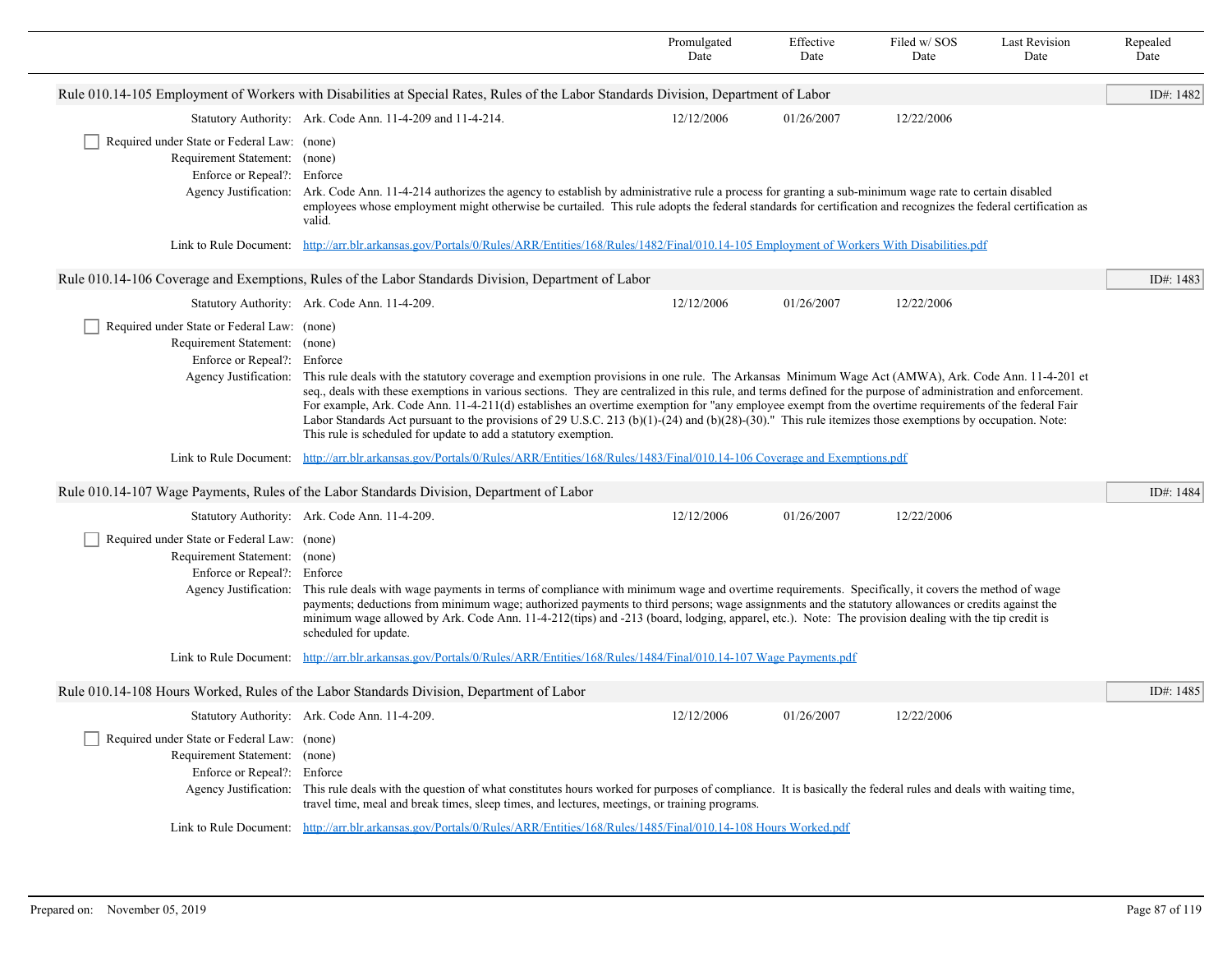|                                                                                                                                           |                                                                                                                                                                                                                                                                                  | Promulgated<br>Date | Effective<br>Date | Filed w/SOS<br>Date | <b>Last Revision</b><br>Date | Repealed<br>Date |  |
|-------------------------------------------------------------------------------------------------------------------------------------------|----------------------------------------------------------------------------------------------------------------------------------------------------------------------------------------------------------------------------------------------------------------------------------|---------------------|-------------------|---------------------|------------------------------|------------------|--|
|                                                                                                                                           | Rule 010.14-109 Overtime Compensation, Rules of the Labor Standards Division, Department of Labor                                                                                                                                                                                |                     |                   |                     |                              | ID#: 1487        |  |
|                                                                                                                                           | Statutory Authority: Ark. Code Ann. 11-4-209.                                                                                                                                                                                                                                    | 12/12/2006          | 01/26/2007        | 12/22/2006          |                              |                  |  |
| Required under State or Federal Law: (none)<br>Requirement Statement: (none)<br>Enforce or Repeal?: Enforce                               | Agency Justification: This is the rule that establishes the method and manner of calculating overtime compensation. The federal rules are adopted and incorporated by reference.                                                                                                 |                     |                   |                     |                              |                  |  |
| Link to Rule Document: http://arr.blr.arkansas.gov/Portals/0/Rules/ARR/Entities/168/Rules/1487/Final/010.14-109 Overtime Compensation.pdf |                                                                                                                                                                                                                                                                                  |                     |                   |                     |                              |                  |  |
|                                                                                                                                           | Rule 010.14-110 Joint Employment, Rules of the Labor Standards Division, Department of Labor                                                                                                                                                                                     |                     |                   |                     |                              | ID#: 1490        |  |
|                                                                                                                                           | Statutory Authority: Ark. Code Ann. 11-4-209.                                                                                                                                                                                                                                    | 12/12/2006          | 01/26/2007        | 12/22/2006          |                              |                  |  |
| Required under State or Federal Law: (none)<br>Requirement Statement: (none)<br>Enforce or Repeal?: Enforce                               | Agency Justification: This rule recognizes that there are circumstances in which an employee can be jointly employed by one or more employers. This is a restatement of the<br>federal rule.                                                                                     |                     |                   |                     |                              |                  |  |
|                                                                                                                                           | Link to Rule Document: http://arr.blr.arkansas.gov/Portals/0/Rules/ARR/Entities/168/Rules/1490/Final/010.14-110 Joint Employment.pdf                                                                                                                                             |                     |                   |                     |                              |                  |  |
|                                                                                                                                           | Rule 010.14-111 Enforcement, Rules of the Labor Standards Division, Department of Labor                                                                                                                                                                                          |                     |                   |                     |                              | ID#: 1492        |  |
|                                                                                                                                           | Statutory Authority: Ark. Code Ann. 11-4-209.                                                                                                                                                                                                                                    | 12/12/2006          | 01/26/2007        | 12/22/2006          |                              |                  |  |
| Required under State or Federal Law: (none)<br>Requirement Statement: (none)<br>Enforce or Repeal?: Enforce                               | Agency Justification: This rule establishes the rules of practice for enforcement, including handling employee complaints; providing notice to employers of any violation found<br>after investigation by the agency; and assessing any civil money penalty.                     |                     |                   |                     |                              |                  |  |
|                                                                                                                                           | Link to Rule Document: http://arr.blr.arkansas.gov/Portals/0/Rules/ARR/Entities/168/Rules/1492/Final/010.14-111 Enforcement.pdf                                                                                                                                                  |                     |                   |                     |                              |                  |  |
|                                                                                                                                           | Rule 010.14-112 Interpretation and Application of Rules, Rules of the Labor Standards Division, Department of Labor                                                                                                                                                              |                     |                   |                     |                              | ID#: 1494        |  |
|                                                                                                                                           | Statutory Authority: Ark. Code Ann. 11-4-209.                                                                                                                                                                                                                                    | 12/12/2006          | 01/26/2007        | 12/22/2006          |                              |                  |  |
| Required under State or Federal Law: (none)<br>Requirement Statement: (none)<br>Enforce or Repeal?: Enforce                               | Agency Justification: This rule provides that the agency may rely on the interpretations of the U.S. Department of Labor and federal precedent established under the federal Fair<br>Labor Standards Act in interpreting and applying the provisions of AMWA and the AMWA rules. |                     |                   |                     |                              |                  |  |
|                                                                                                                                           | Link to Rule Document: http://arr.blr.arkansas.gov/Portals/0/Rules/ARR/Entities/168/Rules/1494/Final/010.14-112 Interpretation and Application of Rules.pdf                                                                                                                      |                     |                   |                     |                              |                  |  |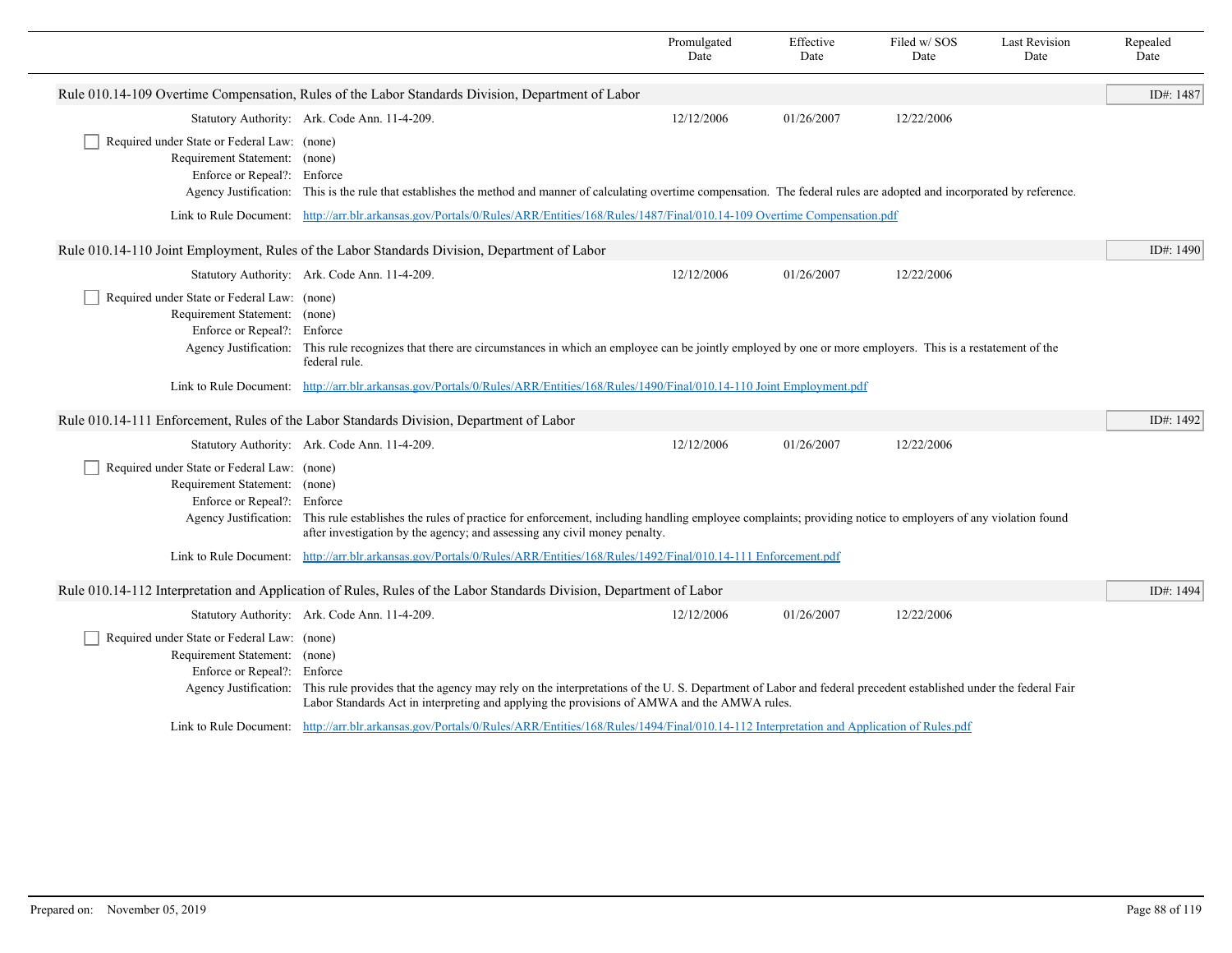|                                                                                                             |                                                                                                                                                                                                                                                                                                                                                               | Promulgated<br>Date | Effective<br>Date | Filed w/SOS<br>Date | <b>Last Revision</b><br>Date | Repealed<br>Date |
|-------------------------------------------------------------------------------------------------------------|---------------------------------------------------------------------------------------------------------------------------------------------------------------------------------------------------------------------------------------------------------------------------------------------------------------------------------------------------------------|---------------------|-------------------|---------------------|------------------------------|------------------|
| Rule 010.14-113 Repealer, Severability, Effective Date and History                                          |                                                                                                                                                                                                                                                                                                                                                               |                     |                   |                     |                              | ID#: 1496        |
|                                                                                                             | Statutory Authority: Ark. Code Ann. 11-4-209.                                                                                                                                                                                                                                                                                                                 | 12/12/2006          | 01/26/2007        | 12/22/2006          |                              |                  |
| Required under State or Federal Law: (none)<br>Requirement Statement: (none)<br>Enforce or Repeal?: Enforce | Agency Justification: This rule is necessary not only for public information, but for the agency to maintain as a historical record of the rules, adoption, amendment, and effective<br>dates.                                                                                                                                                                |                     |                   |                     |                              |                  |
|                                                                                                             | Link to Rule Document: http://arr.blr.arkansas.gov/Portals/0/Rules/ARR/Entities/168/Rules/1496/Final/010.14-113 Repealer, Severability, Effective Date and History.pdf                                                                                                                                                                                        |                     |                   |                     |                              |                  |
|                                                                                                             | Rule 010.14-300 Child Labor, Definitions, Labor Standards Division, Department of Labor                                                                                                                                                                                                                                                                       |                     |                   |                     |                              | ID#: 1557        |
|                                                                                                             | Statutory Authority: Ark. Code Ann. 11-6-111(b)                                                                                                                                                                                                                                                                                                               | 03/24/1992          | 04/14/1992        | 12/20/2018          | 01/01/2019                   |                  |
| Required under State or Federal Law: (none)<br>Requirement Statement: (none)<br>Enforce or Repeal?: Enforce | Agency Justification: This rule contains definitions used in the rule and the statutes. There are no statutory definitions in the general statutes regarding child labor.                                                                                                                                                                                     |                     |                   |                     |                              |                  |
|                                                                                                             | Link to Rule Document: http://arr.blr.arkansas.gov/Portals/0/Rules/ARR/Entities/168/Rules/1557/Final/010.14-300 Definitions.pdf                                                                                                                                                                                                                               |                     |                   |                     |                              |                  |
|                                                                                                             | Rule 010.14-301 Child Labor, Minimum Age Standards, Labor Standards Division, Department of Labor                                                                                                                                                                                                                                                             |                     |                   |                     |                              | ID#: 1558        |
|                                                                                                             | Statutory Authority: Ark. Code Ann. 11-6-111(b).                                                                                                                                                                                                                                                                                                              | 03/24/1992          | 04/14/1992        | 12/20/2018          | 01/01/2019                   |                  |
| Required under State or Federal Law: (none)<br>Requirement Statement: (none)<br>Enforce or Repeal?: Enforce | Agency Justification: This rule re-states the statutory minimum age standards for work in Arkansas. The statutes are not all in one location in the Arkansas Code.                                                                                                                                                                                            |                     |                   |                     |                              |                  |
|                                                                                                             | Link to Rule Document: http://arr.blr.arkansas.gov/Portals/0/Rules/ARR/Entities/168/Rules/1558/Final/010.14-301 Minimum Age Standards.pdf                                                                                                                                                                                                                     |                     |                   |                     |                              |                  |
|                                                                                                             | Rule 010.14-302 Child Labor, Employment Certificates, Labor Standards Division, Department of Labor                                                                                                                                                                                                                                                           |                     |                   |                     |                              | ID#: 1560        |
|                                                                                                             | Statutory Authority: Ark. Code Ann. 11-6-111(b).                                                                                                                                                                                                                                                                                                              | 03/24/1992          | 04/14/1992        | 12/20/2018          | 01/01/2019                   |                  |
| Required under State or Federal Law: (none)<br>Requirement Statement: (none)<br>Enforce or Repeal?: Enforce | Agency Justification: Arkansas Code Ann. 11-6-109 requires an employment certificate, commonly referred to as a work permit, issued by the agency in order to employ a child<br>under sixteen (16) years of age. This rule establishes general provisions regarding these employment certificates, such as when they are not required and<br>what they cover. |                     |                   |                     |                              |                  |
|                                                                                                             | Link to Rule Document: http://arr.blr.arkansas.gov/Portals/0/Rules/ARR/Entities/168/Rules/1560/Final/010.14-302 General.pdf                                                                                                                                                                                                                                   |                     |                   |                     |                              |                  |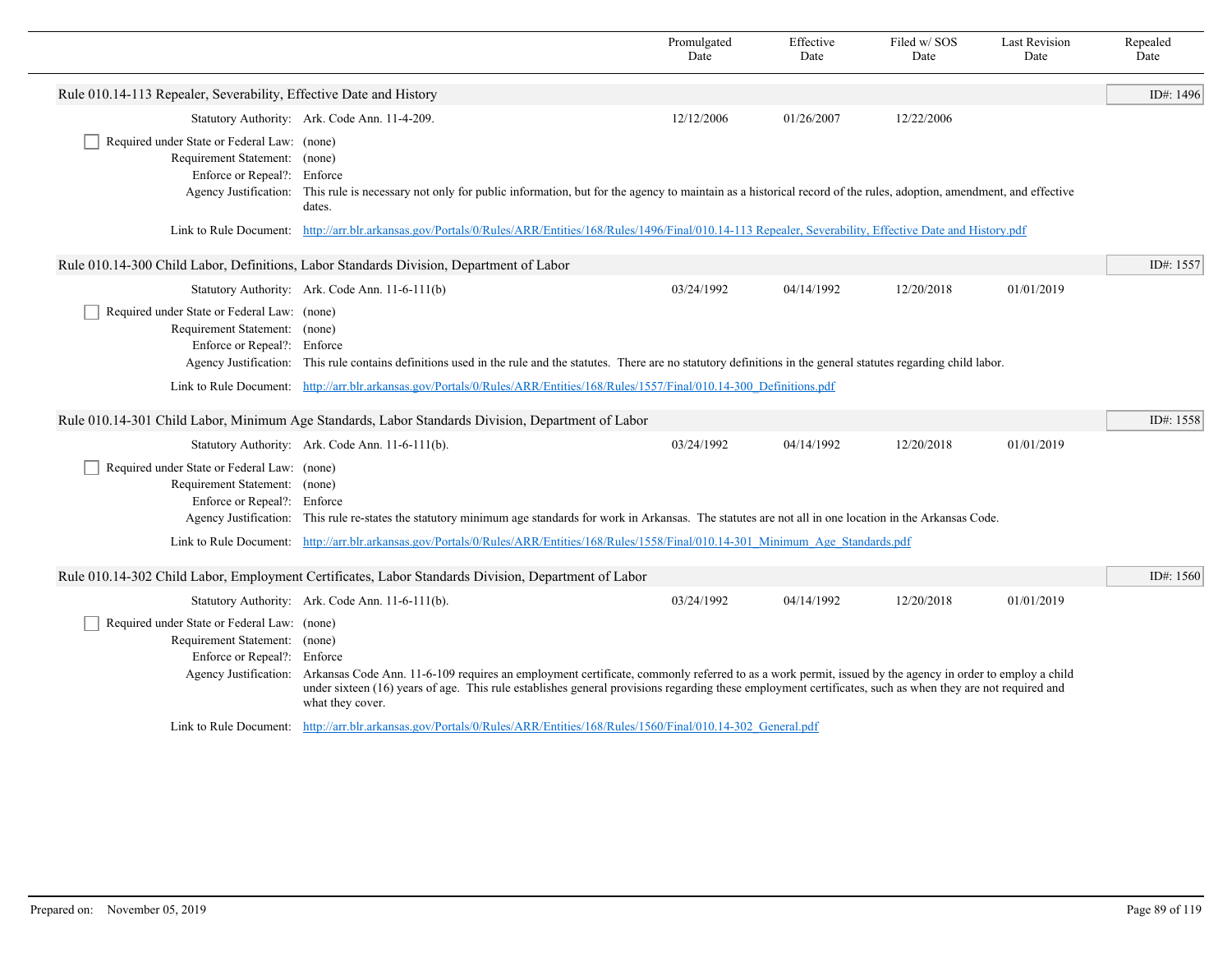|                                                                                                                                                            |                                                                                                                                                                                                                                                                                                                            | Promulgated<br>Date | Effective<br>Date | Filed w/SOS<br>Date | Last Revision<br>Date | Repealed<br>Date |
|------------------------------------------------------------------------------------------------------------------------------------------------------------|----------------------------------------------------------------------------------------------------------------------------------------------------------------------------------------------------------------------------------------------------------------------------------------------------------------------------|---------------------|-------------------|---------------------|-----------------------|------------------|
|                                                                                                                                                            | Rule 010.14-303 Child Labor, Application for Employment Certificate, Labor Standards Division, Department of Labor                                                                                                                                                                                                         |                     |                   |                     |                       | ID#: 1562        |
|                                                                                                                                                            | Statutory Authority: Ark. Code Ann. 11-6-111(b).                                                                                                                                                                                                                                                                           | 03/24/1992          | 04/14/1992        | 12/20/2018          | 01/01/2019            |                  |
| Required under State or Federal Law: (none)                                                                                                                |                                                                                                                                                                                                                                                                                                                            |                     |                   |                     |                       |                  |
| Requirement Statement: (none)                                                                                                                              |                                                                                                                                                                                                                                                                                                                            |                     |                   |                     |                       |                  |
| Enforce or Repeal?: Enforce                                                                                                                                | Agency Justification: Arkansas Code Ann. 11-6-109 requires an employment certificate, commonly referred to as a work permit, issued by the agency in order to employ a child                                                                                                                                               |                     |                   |                     |                       |                  |
|                                                                                                                                                            | under sixteen (16) years of age. This rule establishes the application procedures and the information required to obtain a certificate.                                                                                                                                                                                    |                     |                   |                     |                       |                  |
| Link to Rule Document: http://arr.blr.arkansas.gov/Portals/0/Rules/ARR/Entities/168/Rules/1562/Final/010-14-303 Application for Employment Certificate.pdf |                                                                                                                                                                                                                                                                                                                            |                     |                   |                     |                       |                  |
|                                                                                                                                                            | Rule 010.14-304 Child Labor, Review, Issuance and Maintenance of Certificates, Labor Standards Division, Department of Labor                                                                                                                                                                                               |                     |                   |                     |                       | ID#: 1563        |
|                                                                                                                                                            | Statutory Authority: Ark. Code Ann. 11-6-111(b).                                                                                                                                                                                                                                                                           | 03/24/1992          | 04/14/1992        | 12/20/2018          | 01/01/2019            |                  |
| Required under State or Federal Law: (none)                                                                                                                |                                                                                                                                                                                                                                                                                                                            |                     |                   |                     |                       |                  |
| Requirement Statement: (none)                                                                                                                              |                                                                                                                                                                                                                                                                                                                            |                     |                   |                     |                       |                  |
| Enforce or Repeal?: Enforce                                                                                                                                | Agency Justification: Arkansas Code Ann. 11-6-109 requires an employment certificate, commonly referred to as a work permit, issued by the agency in order to employ a child                                                                                                                                               |                     |                   |                     |                       |                  |
|                                                                                                                                                            | under sixteen (16) years of age. This rule establishes the procedures for review, issuance or denial of a certificate, as well as the procedures for contesting a<br>denial.                                                                                                                                               |                     |                   |                     |                       |                  |
|                                                                                                                                                            | Link to Rule Document: http://arr.blr.arkansas.gov/Portals/0/Rules/ARR/Entities/168/Rules/1563/Final/010.14-304 Review, Issuance.pdf                                                                                                                                                                                       |                     |                   |                     |                       |                  |
|                                                                                                                                                            | Rule 010.14-305 Child Labor, Revocation, Labor Standards Division, Department of Labor                                                                                                                                                                                                                                     |                     |                   |                     |                       | ID#: 1572        |
|                                                                                                                                                            | Statutory Authority: Ark. Code Ann. 11-6-111(b).                                                                                                                                                                                                                                                                           | 03/24/1992          | 04/14/1992        | 12/20/2018          | 01/01/2019            |                  |
| Required under State or Federal Law: (none)                                                                                                                |                                                                                                                                                                                                                                                                                                                            |                     |                   |                     |                       |                  |
| Requirement Statement: (none)                                                                                                                              |                                                                                                                                                                                                                                                                                                                            |                     |                   |                     |                       |                  |
| Enforce or Repeal?: Enforce<br>Agency Justification:                                                                                                       | Arkansas Code Ann. 11-6-109 requires an employment certificate, commonly referred to as a work permit, issued by the agency in order to employ a child<br>under sixteen (16) years of age. This rule establishes the procedures for revocation of an employment certificate.                                               |                     |                   |                     |                       |                  |
|                                                                                                                                                            | Link to Rule Document: http://arr.blr.arkansas.gov/Portals/0/Rules/ARR/Entities/168/Rules/1572/Final/010.14-305 Revocation.pdf                                                                                                                                                                                             |                     |                   |                     |                       |                  |
|                                                                                                                                                            |                                                                                                                                                                                                                                                                                                                            |                     |                   |                     |                       |                  |
|                                                                                                                                                            | Rule 010.14-306 Child Labor, Hazardous Occupations, Labor Standards Division, Department of Labor                                                                                                                                                                                                                          |                     |                   |                     |                       | ID#: 1574        |
|                                                                                                                                                            | Statutory Authority: Ark. Code Ann. 11-6-107(b) and 11-6-111(b).                                                                                                                                                                                                                                                           | 03/24/1992          | 04/14/1992        | 12/20/2018          | 01/01/2019            |                  |
| Required under State or Federal Law: (none)                                                                                                                |                                                                                                                                                                                                                                                                                                                            |                     |                   |                     |                       |                  |
| Requirement Statement: (none)<br>Enforce or Repeal?: Enforce                                                                                               |                                                                                                                                                                                                                                                                                                                            |                     |                   |                     |                       |                  |
|                                                                                                                                                            | Agency Justification: Ark. Code Ann. 11-6-107(a) provides a statutory list of prohibited occupations for children under sixteen (16) due to the hazardous nature of the work.                                                                                                                                              |                     |                   |                     |                       |                  |
|                                                                                                                                                            | Subsection (b) authorizes the agency to establish additional prohibited hazardous occupations. Subsection (a) of this rule, repeats the statutory prohibitions<br>and subsection (b) establishes additional hazardous occupations by rule. The additional hazardous occupations for children under sixteen (16) conform to |                     |                   |                     |                       |                  |
|                                                                                                                                                            | federal child labor rules and include such things as logging, meat-packing, handling explosives, and mining.                                                                                                                                                                                                               |                     |                   |                     |                       |                  |
|                                                                                                                                                            | Link to Rule Document: http://arr.blr.arkansas.gov/Portals/0/Rules/ARR/Entities/168/Rules/1574/Final/010.14-306 Occupations.pdf                                                                                                                                                                                            |                     |                   |                     |                       |                  |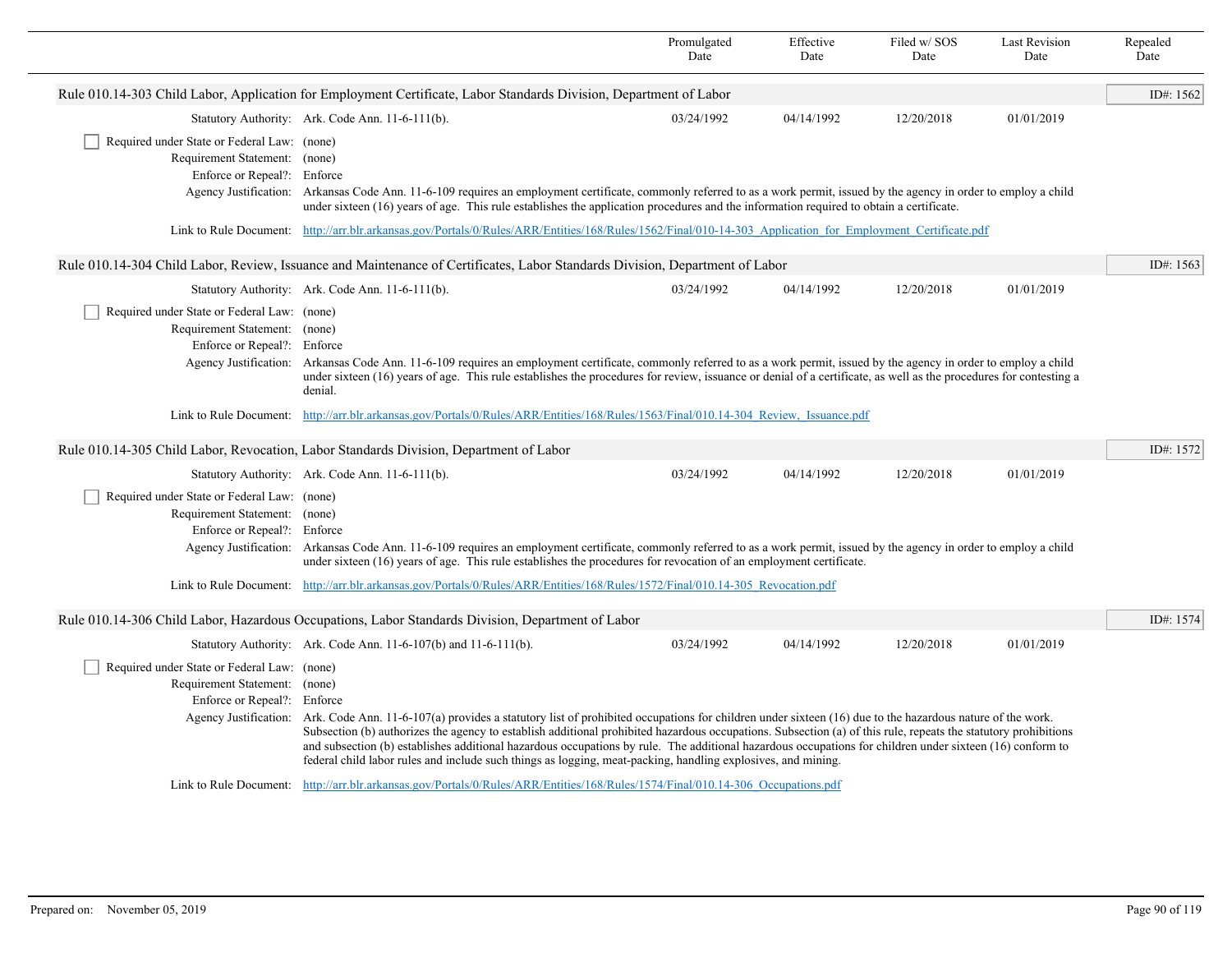|                                                                                                             |                                                                                                                                                                                                                                                                                                                                                                                                                                                                                                                                                                | Promulgated<br>Date | Effective<br>Date | Filed w/SOS<br>Date | <b>Last Revision</b><br>Date | Repealed<br>Date |
|-------------------------------------------------------------------------------------------------------------|----------------------------------------------------------------------------------------------------------------------------------------------------------------------------------------------------------------------------------------------------------------------------------------------------------------------------------------------------------------------------------------------------------------------------------------------------------------------------------------------------------------------------------------------------------------|---------------------|-------------------|---------------------|------------------------------|------------------|
|                                                                                                             | Rule 010.14-307 Child Labor, Occupations in Retail, Food Service and Gasoline Service Establishments, Labor Standards Division, Department of Labor                                                                                                                                                                                                                                                                                                                                                                                                            |                     |                   |                     |                              | ID#: 1575        |
|                                                                                                             | Statutory Authority: Ark. Code Ann. 11-6-107(b) and 11-6-111(b).                                                                                                                                                                                                                                                                                                                                                                                                                                                                                               | 03/24/1992          | 04/14/1992        | 12/20/2018          | 01/01/2019                   |                  |
| Required under State or Federal Law: (none)<br>Requirement Statement: (none)<br>Enforce or Repeal?: Enforce | Agency Justification: Ark. Code Ann. 11-6-107(b) authorizes the agency to establish prohibited hazardous occupations for children under sixteen (16). This rule deals with<br>occupations in retail, food service, and gasoline service establishments. Subsection (a) provides a list of allowed occupations or work for employer guidance.<br>Subsection (b) provides a list of prohibited work. The rule is consistent with federal child labor rules.                                                                                                      |                     |                   |                     |                              |                  |
|                                                                                                             | Link to Rule Document: http://arr.blr.arkansas.gov/Portals/0/Rules/ARR/Entities/168/Rules/1575/Final/010.14-307 Occupations in Retail, Food Service, etc.pdf                                                                                                                                                                                                                                                                                                                                                                                                   |                     |                   |                     |                              |                  |
|                                                                                                             | Rule 010.14-308 Child Labor, Occupations in Agriculture, Labor Standards Division, Department of Labor                                                                                                                                                                                                                                                                                                                                                                                                                                                         |                     |                   |                     |                              | ID#: 1576        |
|                                                                                                             | Statutory Authority: Ark. Code Ann. 11-6-107(b) and 11-6-111(b).                                                                                                                                                                                                                                                                                                                                                                                                                                                                                               | 03/24/1992          | 04/14/1992        | 12/20/2018          | 01/01/2019                   |                  |
| Required under State or Federal Law: (none)<br>Requirement Statement: (none)<br>Enforce or Repeal?: Enforce | Agency Justification: Ark. Code Ann. 11-6-107(b) authorizes the agency to establish prohibited hazardous occupations for children under sixteen (16). This rule deals with<br>prohibited and permissible agricultural work and conforms to federal child labor rules. The rule does not apply to children employed in a vocational<br>educational program. Notwithstanding any prohibition, a 14 or 15 year old can operate certain farm machinery if he/she has received training as specified in<br>rule, such as through the Cooperative Extension Service. |                     |                   |                     |                              |                  |
|                                                                                                             | Link to Rule Document: http://arr.blr.arkansas.gov/Portals/0/Rules/ARR/Entities/168/Rules/1576/Final/010.14-308 Occupations in Agriculture.pdf                                                                                                                                                                                                                                                                                                                                                                                                                 |                     |                   |                     |                              |                  |
|                                                                                                             | Rule 010.14-309 Child Labor, Work Experience and Career Exploration Programs, Labor Standards Division, Department of Labor                                                                                                                                                                                                                                                                                                                                                                                                                                    |                     |                   |                     |                              | ID#: 1577        |
|                                                                                                             | Statutory Authority: Ark. Code Ann. 11-6-107(b) and 11-6-111(b).                                                                                                                                                                                                                                                                                                                                                                                                                                                                                               | 03/24/1992          | 04/14/1992        | 12/20/2018          | 01/01/2019                   |                  |
| Required under State or Federal Law: (none)<br>Requirement Statement: (none)<br>Enforce or Repeal?: Enforce | Agency Justification: Ark. Code Ann. 11-6-107(b) authorizes the agency to establish prohibited hazardous occupations for children under sixteen (16). This rule creates an<br>exception to the hazardous occupation rules of the agency for certain work experience and career exploration programs.<br>Link to Rule Document: http://arr.blr.arkansas.gov/Portals/0/Rules/ARR/Entities/168/Rules/1577/Final/010.14-309 Work Experienc. etc.pdf                                                                                                                |                     |                   |                     |                              |                  |
|                                                                                                             | Rule 010.14-310 Child Labor, Hazardous Occupations, Administrative Responsibility, Labor Standards Division, Department of Labor                                                                                                                                                                                                                                                                                                                                                                                                                               |                     |                   |                     |                              | ID#: 10336       |
|                                                                                                             | Statutory Authority: Ark. Code Ann. 11-6-107(b) and 11-6-111(b).                                                                                                                                                                                                                                                                                                                                                                                                                                                                                               | 03/24/1992          | 04/14/1992        | 12/20/2018          | 01/01/2019                   |                  |
| Required under State or Federal Law: (none)<br>Requirement Statement: (none)<br>Enforce or Repeal?: Enforce | Agency Justification: Ark. Code Ann. 11-6-107(b) authorizes the agency to establish prohibited hazardous occupations for children under sixteen (16). This rule establishes<br>procedures or practices to issue such rules and how a person may initiate a request to amend or revoke a hazardous occupation determination.                                                                                                                                                                                                                                    |                     |                   |                     |                              |                  |
|                                                                                                             | Link to Rule Document: http://arr.blr.arkansas.gov/Portals/0/Rules/ARR/Entities/168/Rules/10336/Final/010.14-310 Administrative Responsibility.pdf                                                                                                                                                                                                                                                                                                                                                                                                             |                     |                   |                     |                              |                  |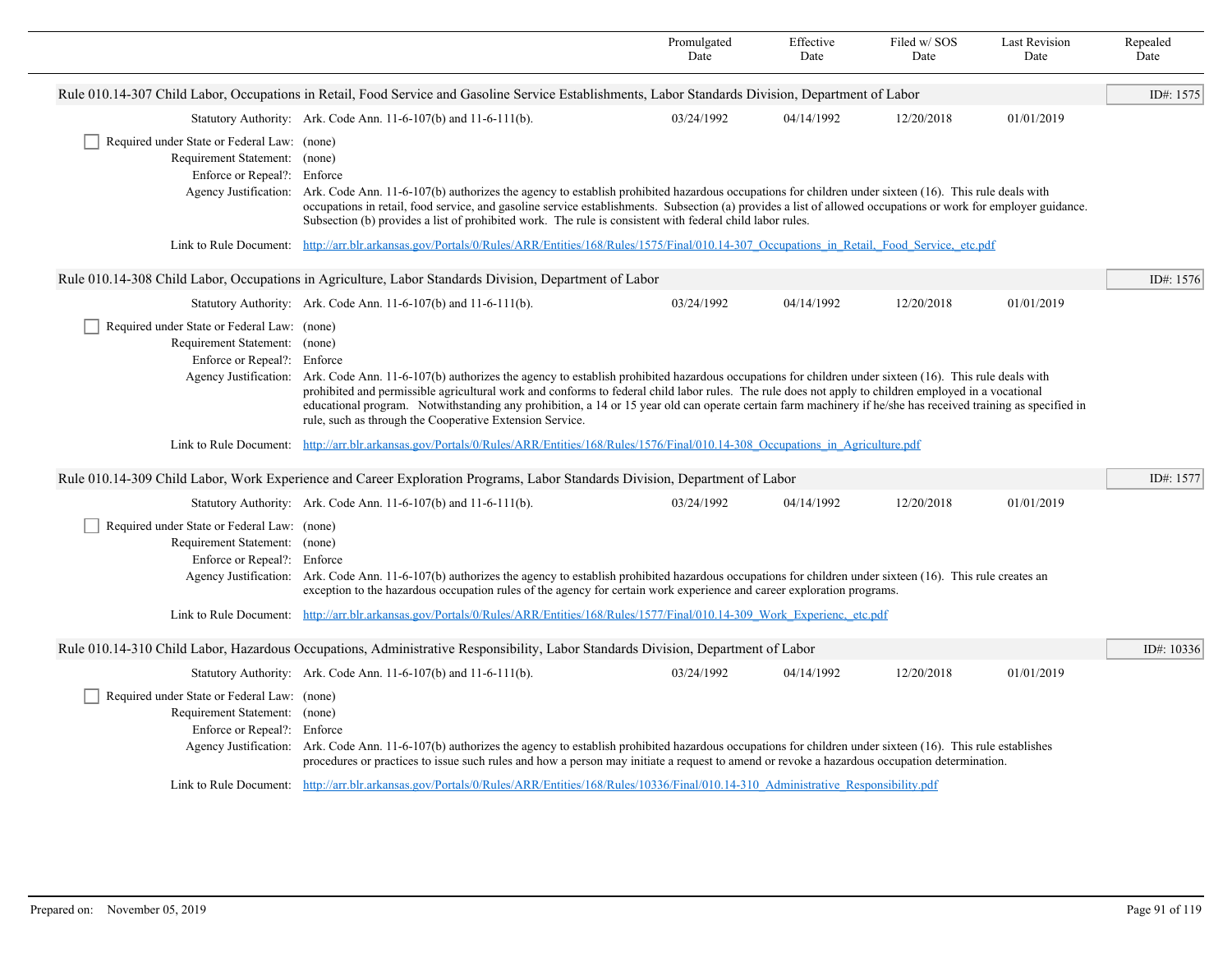|                                                                                                             |                                                                                                                                                                                                                                                                                                                                                                                                                                                         | Promulgated<br>Date | Effective<br>Date | Filed w/ SOS<br>Date | <b>Last Revision</b><br>Date | Repealed<br>Date |
|-------------------------------------------------------------------------------------------------------------|---------------------------------------------------------------------------------------------------------------------------------------------------------------------------------------------------------------------------------------------------------------------------------------------------------------------------------------------------------------------------------------------------------------------------------------------------------|---------------------|-------------------|----------------------|------------------------------|------------------|
|                                                                                                             | Rule 010.14-311 Child Labor, Entertainment Industry, Definitions, Labor Standards Division, Department of Labor                                                                                                                                                                                                                                                                                                                                         |                     |                   |                      |                              | ID#: 1578        |
|                                                                                                             | Statutory Authority: Ark. Code Ann. 11-12-105                                                                                                                                                                                                                                                                                                                                                                                                           | 05/13/1987          | 06/03/1987        | 12/20/2018           | 01/01/2019                   |                  |
| Required under State or Federal Law: (none)<br>Requirement Statement: (none)<br>Enforce or Repeal?: Enforce | Agency Justification: Ark. Code Ann. 11-12-101 through -105 are the provisions governing the employment of children under the age of sixteen (16) in the entertainment industry.<br>11-12-105 authorizes the adoption of administrative rules for administration and enforcement. Rules 010.14-311 through -316 are the rules adopted for this<br>purpose. This rule establishes definitions used in the statutes and applicable rules.                 |                     |                   |                      |                              |                  |
|                                                                                                             | Link to Rule Document: http://arr.blr.arkansas.gov/Portals/0/Rules/ARR/Entities/168/Rules/1578/Final/010.14-311 Definitions.pdf                                                                                                                                                                                                                                                                                                                         |                     |                   |                      |                              |                  |
|                                                                                                             | Rule 010.14-312 Child Labor, Entertainment Industry, Work Permit, Labor Standards Division, Department of Labor                                                                                                                                                                                                                                                                                                                                         |                     |                   |                      |                              | ID#: 1579        |
|                                                                                                             | Statutory Authority: Ark. Code Ann. 11-12-105.                                                                                                                                                                                                                                                                                                                                                                                                          | 05/13/1987          | 06/03/1987        | 12/20/2018           | 01/01/2019                   |                  |
| Required under State or Federal Law: (none)<br>Requirement Statement: (none)<br>Enforce or Repeal?: Enforce | Agency Justification: An entertainment work permit issued by the agency is required by Ark. Code Ann. 11-12-104(b)(6). This rule establishes the application process and the<br>information required to be submitted. It also addresses the reasons for denial, suspension, or revocation of a permit.<br>Link to Rule Document: http://arr.blr.arkansas.gov/Portals/0/Rules/ARR/Entities/168/Rules/1579/Final/010.14-312 Entertainment Work Permit.pdf |                     |                   |                      |                              |                  |
|                                                                                                             |                                                                                                                                                                                                                                                                                                                                                                                                                                                         |                     |                   |                      |                              |                  |
|                                                                                                             | Rule 010.14-313 Child Labor, Entertainment Industry, Hours and Rest Time, Labor Standards Division, Department of Labor                                                                                                                                                                                                                                                                                                                                 |                     |                   |                      |                              | ID#: 1580        |
|                                                                                                             | Statutory Authority: Ark. Code Ann. 11-12-105.                                                                                                                                                                                                                                                                                                                                                                                                          | 05/13/1987          | 06/03/1987        | 12/20/2018           | 01/01/2019                   |                  |
| Required under State or Federal Law: (none)<br>Requirement Statement: (none)<br>Enforce or Repeal?: Enforce | Agency Justification: This rule addresses hours and rest times for children based on age, from infancy through fifteen (15) years of age.<br>Link to Rule Document: http://arr.blr.arkansas.gov/Portals/0/Rules/ARR/Entities/168/Rules/1580/Final/010.14-313 Hours and Rest Time.pdf                                                                                                                                                                    |                     |                   |                      |                              |                  |
|                                                                                                             | Rule 010.14-314 Child Labor, Entertainment Industry, Insurance, Labor Standards Division, Department of Labor                                                                                                                                                                                                                                                                                                                                           |                     |                   |                      |                              | ID#: 1581        |
| Required under State or Federal Law: (none)<br>Requirement Statement: (none)<br>Enforce or Repeal?: Enforce | Statutory Authority: Ark. Code Ann. 11-12-105<br>Agency Justification: This rule provides an insurance requirement in the event workers' compensation coverage is not required or provided.                                                                                                                                                                                                                                                             | 05/13/1987          | 06/03/1987        | 12/20/2018           | 01/01/2019                   |                  |
|                                                                                                             | Link to Rule Document: http://arr.blr.arkansas.gov/Portals/0/Rules/ARR/Entities/168/Rules/1581/Final/010.14-314 Insurance.pdf                                                                                                                                                                                                                                                                                                                           |                     |                   |                      |                              |                  |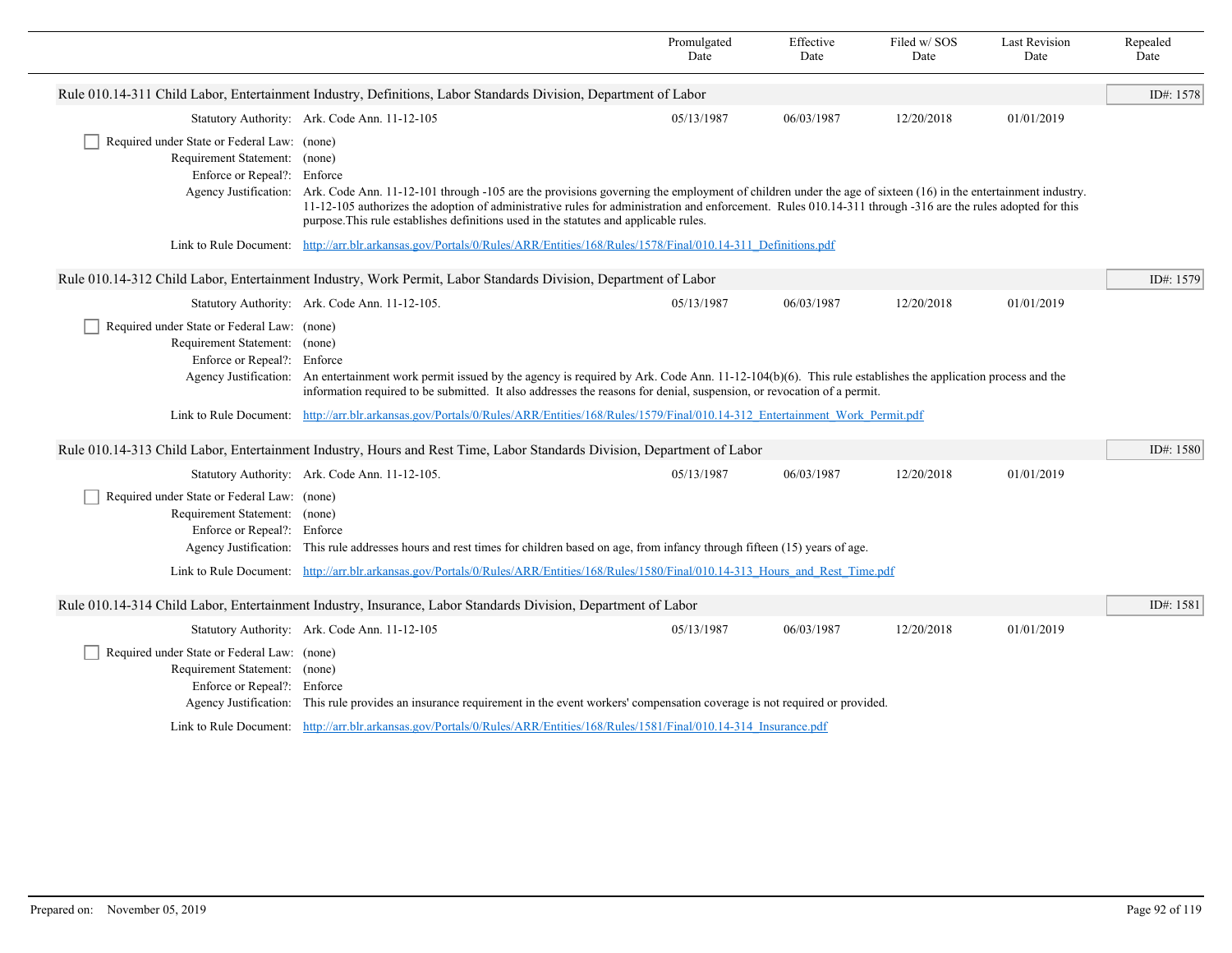|                                                                                                                                      |                                                                                                                                                                                                                                                                                                                                                                                                                                                                                                                                                                                                                                                                                   | Promulgated<br>Date | Effective<br>Date | Filed w/SOS<br>Date | <b>Last Revision</b><br>Date | Repealed<br>Date |  |  |
|--------------------------------------------------------------------------------------------------------------------------------------|-----------------------------------------------------------------------------------------------------------------------------------------------------------------------------------------------------------------------------------------------------------------------------------------------------------------------------------------------------------------------------------------------------------------------------------------------------------------------------------------------------------------------------------------------------------------------------------------------------------------------------------------------------------------------------------|---------------------|-------------------|---------------------|------------------------------|------------------|--|--|
| Rule 010.14-315 Child Labor, Entertainment Industry, Safety and Supervision, Labor Standards Division, Department of Labor           |                                                                                                                                                                                                                                                                                                                                                                                                                                                                                                                                                                                                                                                                                   |                     |                   |                     |                              |                  |  |  |
|                                                                                                                                      | Statutory Authority: Ark. Code Ann. 11-12-105                                                                                                                                                                                                                                                                                                                                                                                                                                                                                                                                                                                                                                     | 05/13/1987          | 06/03/1987        | 12/20/2018          | 01/01/2019                   |                  |  |  |
| Required under State or Federal Law: (none)<br>Requirement Statement: (none)<br>Enforce or Repeal?: Enforce                          | Agency Justification: This rule establishes safety and supervision requirements for when a child entertainer is at the worksite. It deals with suitable areas for rest or play. It also<br>requires prior written consent of the parent or guardian for any unusual physical, athletic or acrobatic activity, stunts, special effects or other potentially<br>hazardous activity.                                                                                                                                                                                                                                                                                                 |                     |                   |                     |                              |                  |  |  |
|                                                                                                                                      | Link to Rule Document: http://arr.blr.arkansas.gov/Portals/0/Rules/ARR/Entities/168/Rules/1582/Final/010.14-315 Safety and Supervision.pdf                                                                                                                                                                                                                                                                                                                                                                                                                                                                                                                                        |                     |                   |                     |                              |                  |  |  |
|                                                                                                                                      | Rule 010.14-316 Child Labor, Entertainment Industry, Schooling, Labor Standards Division, Department of Labor                                                                                                                                                                                                                                                                                                                                                                                                                                                                                                                                                                     |                     |                   |                     |                              | ID#: 1583        |  |  |
|                                                                                                                                      | Statutory Authority: Ark. Code Ann. 11-12-105                                                                                                                                                                                                                                                                                                                                                                                                                                                                                                                                                                                                                                     | 05/13/1987          | 06/03/1987        | 12/20/2018          | 01/01/2019                   |                  |  |  |
| Required under State or Federal Law: (none)<br>Requirement Statement: (none)<br>Enforce or Repeal?: Enforce                          | Agency Justification: This rule provides simply that an Entertainment Work Permit does not authorize a child to be absent from school in violation of the requirements of state law<br>or rules or policies of the State Board of Education, the Department of Education, or a local school board.                                                                                                                                                                                                                                                                                                                                                                                |                     |                   |                     |                              |                  |  |  |
|                                                                                                                                      | Link to Rule Document: http://arr.blr.arkansas.gov/Portals/0/Rules/ARR/Entities/168/Rules/1583/Final/010.14-316 Schooling.pdf                                                                                                                                                                                                                                                                                                                                                                                                                                                                                                                                                     |                     |                   |                     |                              |                  |  |  |
|                                                                                                                                      | Rule 010.14-317 Child Labor, Hours of Employment Children Under Sixteen (16), Labor Standards Division, Department of Labor                                                                                                                                                                                                                                                                                                                                                                                                                                                                                                                                                       |                     |                   |                     |                              | ID#: 1584        |  |  |
|                                                                                                                                      | Statutory Authority: Ark. Code Ann. 11-6-107(b) and 11-6-111(b).                                                                                                                                                                                                                                                                                                                                                                                                                                                                                                                                                                                                                  | 03/24/1992          | 04/14/1992        | 12/20/2018          | 01/01/2019                   |                  |  |  |
| Required under State or Federal Law: (none)<br>Requirement Statement: (none)<br>Enforce or Repeal?: Enforce                          | Agency Justification: This rule is a restatement of the statutory provisions dealing with the hours for employment for children under sixteen (16) outside the entertainment<br>industry. See Ark. Code Ann. 11-6-108.                                                                                                                                                                                                                                                                                                                                                                                                                                                            |                     |                   |                     |                              |                  |  |  |
|                                                                                                                                      | Link to Rule Document: http://arr.blr.arkansas.gov/Portals/0/Rules/ARR/Entities/168/Rules/1584/Final/010.14-317 Children Under Sixteen (16).pdf                                                                                                                                                                                                                                                                                                                                                                                                                                                                                                                                   |                     |                   |                     |                              |                  |  |  |
|                                                                                                                                      | Rule 010.14-318 Child Labor, Hours of Employment Children Under Seventeen (17), Labor Standards Division, Department of Labor                                                                                                                                                                                                                                                                                                                                                                                                                                                                                                                                                     |                     |                   |                     |                              | ID#: 1585        |  |  |
|                                                                                                                                      | Statutory Authority: Ark. Code Ann. 11-6-107(b) and 11-6-111(b).                                                                                                                                                                                                                                                                                                                                                                                                                                                                                                                                                                                                                  | 03/24/1992          | 04/14/1992        | 12/20/2018          | 01/01/2019                   |                  |  |  |
| Required under State or Federal Law: (none)<br>Requirement Statement: (none)<br>Enforce or Repeal?: Enforce<br>Agency Justification: | This rule deals with hour restrictions for children under the age of seventeen (17). Subsection (a) of the rule tracks statutory provisions. Additionally, Ark.<br>Code Ann. $11-6-110(5)$ provides that the late night and early morning restrictions shall not apply to sixteen $(16)$ year olds "on nights preceding non-school<br>days in occupations determined by rule of the Department of Labor to be sufficiently safe for their employment." As a result, subsection (b) of this rule<br>allows the employment of 16-year olds between the hours of midnight and 6:00 a.m. on nights preceding non-school days, except in certain specifically<br>hazardous situations. |                     |                   |                     |                              |                  |  |  |
|                                                                                                                                      | Link to Rule Document: http://arr.blr.arkansas.gov/Portals/0/Rules/ARR/Entities/168/Rules/1585/Final/010.14-318 Children Under Seventeen (17).pdf                                                                                                                                                                                                                                                                                                                                                                                                                                                                                                                                 |                     |                   |                     |                              |                  |  |  |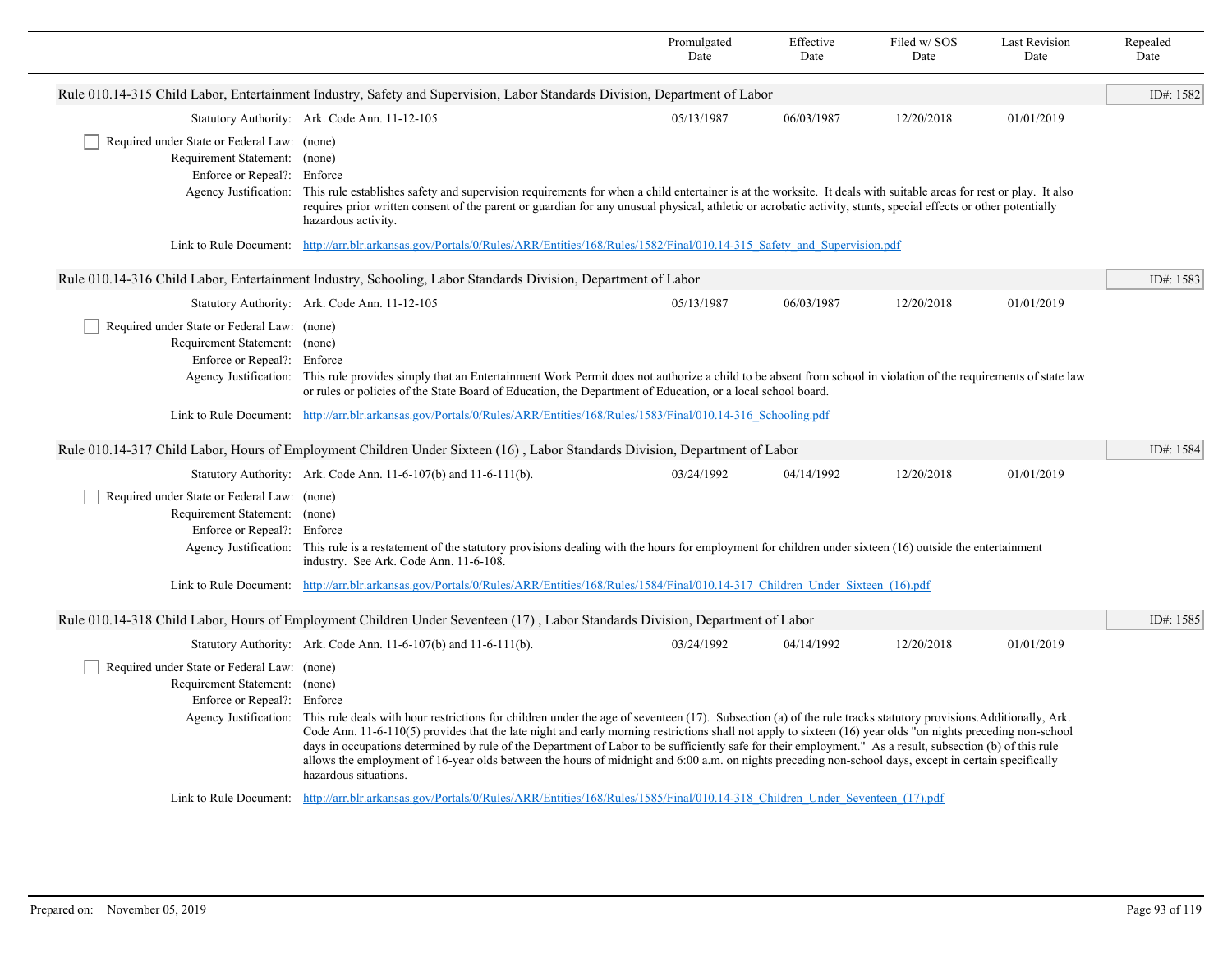|                                                                                                                                              |                                                                                                                                                                                                                                                                                                                                                                                                                                                                          | Promulgated<br>Date | Effective<br>Date | Filed w/SOS<br>Date | <b>Last Revision</b><br>Date | Repealed<br>Date |
|----------------------------------------------------------------------------------------------------------------------------------------------|--------------------------------------------------------------------------------------------------------------------------------------------------------------------------------------------------------------------------------------------------------------------------------------------------------------------------------------------------------------------------------------------------------------------------------------------------------------------------|---------------------|-------------------|---------------------|------------------------------|------------------|
|                                                                                                                                              | Rule 010.14-319 Child Labor, Records to be Maintained, Labor Standards Division, Department of Labor                                                                                                                                                                                                                                                                                                                                                                     |                     |                   |                     |                              | ID#: 1586        |
|                                                                                                                                              | Statutory Authority: Ark. Code Ann. 11-6-111(b) and 11-12-105.                                                                                                                                                                                                                                                                                                                                                                                                           | 03/24/1992          | 04/14/1992        | 12/20/2018          | 01/01/2019                   |                  |
| Required under State or Federal Law: (none)<br>Requirement Statement: (none)<br>Enforce or Repeal?: Enforce                                  | Agency Justification: This rule establishes the record-keeping requirements for employers of children.                                                                                                                                                                                                                                                                                                                                                                   |                     |                   |                     |                              |                  |
| Link to Rule Document: http://arr.blr.arkansas.gov/Portals/0/Rules/ARR/Entities/168/Rules/1586/Final/010.14-319 Records To Be Maintained.pdf |                                                                                                                                                                                                                                                                                                                                                                                                                                                                          |                     |                   |                     |                              |                  |
|                                                                                                                                              | Rule 010.14-320 Child Labor, Record Accessibility, Labor Standards Division, Department of Labor                                                                                                                                                                                                                                                                                                                                                                         |                     |                   |                     |                              | ID#: 1587        |
|                                                                                                                                              | Statutory Authority: Ark. Code Ann. 11-6-111(b) and 11-12-105.                                                                                                                                                                                                                                                                                                                                                                                                           | 03/24/1992          | 04/14/1992        | 12/20/2018          | 01/01/2019                   |                  |
| Required under State or Federal Law: (none)<br>Requirement Statement: (none)<br>Enforce or Repeal?: Enforce                                  | Agency Justification: This rule provides for record accessibility by the agency during normal business hours at the place of employment. The agency's general right of access to<br>the workplace to enforce or investigate compliance with child labor laws is Ark. Code Ann. 11-6-111(a).                                                                                                                                                                              |                     |                   |                     |                              |                  |
| Link to Rule Document: http://arr.blr.arkansas.gov/Portals/0/Rules/ARR/Entities/168/Rules/1587/Final/010.14-320 Record Accessibility.pdf     |                                                                                                                                                                                                                                                                                                                                                                                                                                                                          |                     |                   |                     |                              |                  |
|                                                                                                                                              | Rule 010.14-321 Child Labor, Record Retention, Labor Standards Division, Department of Labor                                                                                                                                                                                                                                                                                                                                                                             |                     |                   |                     |                              | ID#: 1588        |
|                                                                                                                                              | Statutory Authority: Ark. Code Ann. 11-6-111(b) and 11-12-105.                                                                                                                                                                                                                                                                                                                                                                                                           | 03/24/1992          | 04/14/1992        | 12/20/2018          | 01/01/2019                   |                  |
| Required under State or Federal Law: (none)<br>Requirement Statement: (none)<br>Enforce or Repeal?: Enforce                                  | Agency Justification: This rule establishes a record retention period of three (3) years. It corresponds to the record retention requirement under the Arkansas Minimum Wage Act,<br>Ark. Code Ann. 11-4-217(a).<br>Link to Rule Document: http://arr.blr.arkansas.gov/Portals/0/Rules/ARR/Entities/168/Rules/1588/Final/010.14-321 Record Retention.pdf                                                                                                                 |                     |                   |                     |                              |                  |
|                                                                                                                                              |                                                                                                                                                                                                                                                                                                                                                                                                                                                                          |                     |                   |                     |                              |                  |
|                                                                                                                                              | Rule 010.14-322 Child Labor, Civil Penalties, Labor Standards Division, Department of Labor                                                                                                                                                                                                                                                                                                                                                                              |                     |                   |                     |                              | ID#: 1589        |
|                                                                                                                                              | Statutory Authority: Ark. Code Ann. 11-6-111(b) and 11-12-105.                                                                                                                                                                                                                                                                                                                                                                                                           | 03/24/1992          | 04/14/1992        | 12/20/2018          | 01/01/2019                   |                  |
| Required under State or Federal Law: (none)<br>Requirement Statement: (none)<br>Enforce or Repeal?: Enforce                                  | Agency Justification: Ark. Code Ann. 11-6-103 (general child labor) and 11-12-103 (entertainment industry) authorizes the agency to assess civil money penalties for violations of<br>the statutes or the rules adopted by the agency. This rule establishes certain practice requirements for assessing civil money penalties. Additionally, the<br>Administrative Procedures Act requires each covered agency to adopt rules of practice. Ark. Code Ann. 25-15-203(a). |                     |                   |                     |                              |                  |
|                                                                                                                                              | Link to Rule Document: http://arr.blr.arkansas.gov/Portals/0/Rules/ARR/Entities/168/Rules/1589/Final/010.14-322 Civil Penalties.pdf                                                                                                                                                                                                                                                                                                                                      |                     |                   |                     |                              |                  |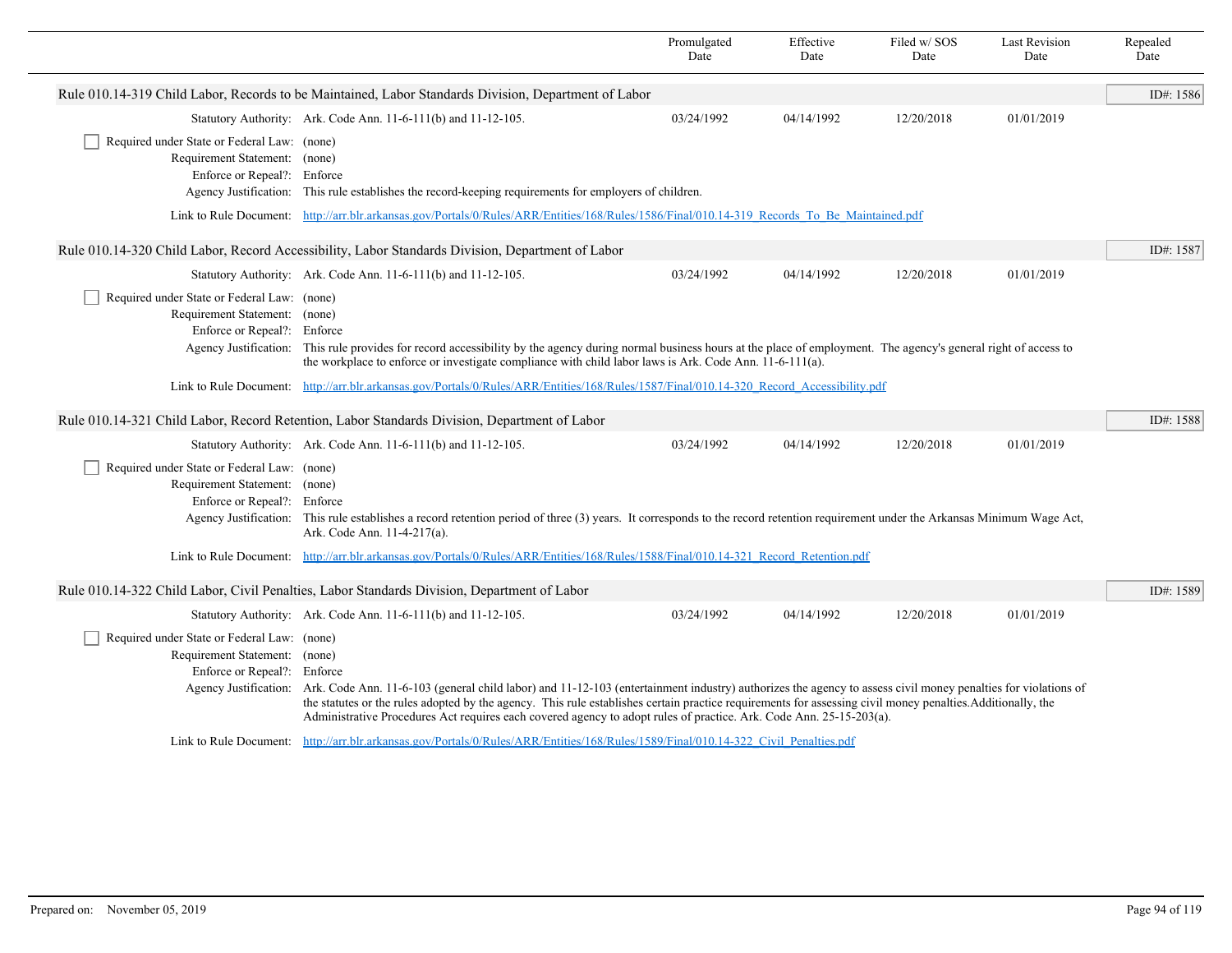|                                                                                                                   |                                                                                                                                                                                                                                                                                                                                                                                                                                                                                                                                                                                                                                            | Promulgated<br>Date | Effective<br>Date | Filed w/SOS<br>Date | <b>Last Revision</b><br>Date | Repealed<br>Date |
|-------------------------------------------------------------------------------------------------------------------|--------------------------------------------------------------------------------------------------------------------------------------------------------------------------------------------------------------------------------------------------------------------------------------------------------------------------------------------------------------------------------------------------------------------------------------------------------------------------------------------------------------------------------------------------------------------------------------------------------------------------------------------|---------------------|-------------------|---------------------|------------------------------|------------------|
|                                                                                                                   | Rule 010.14-323 Child Labor, Civil Penalty Assessment, Labor Standards Division, Department of Labor                                                                                                                                                                                                                                                                                                                                                                                                                                                                                                                                       |                     |                   |                     |                              | ID#: 1590        |
|                                                                                                                   | Statutory Authority: Ark. Code Ann. 11-6-111(b) and 11-12-105.                                                                                                                                                                                                                                                                                                                                                                                                                                                                                                                                                                             | 03/24/1992          | 04/14/1992        | 12/20/2018          | 12/26/2018                   |                  |
| Required under State or Federal Law: (none)<br>Requirement Statement: (none)<br>Enforce or Repeal?: Enforce       | Agency Justification: Ark. Code Ann. 11-6-103 (general child labor) and 11-12-103 (entertainment industry) authorizes the agency to assess civil money penalties for violations of<br>the statutes or the rules adopted by the agency. This rule establishes certain practice requirements for assessing civil money penalties, such as the facts to<br>consider when weighing the size of a civil money penalty. Additionally, the Administrative Procedures Act requires each covered agency to adopt rules of<br>practice. Ark. Code Ann. 25-15-203(a).                                                                                 |                     |                   |                     |                              |                  |
| Link to Rule Document:                                                                                            | http://arr.blr.arkansas.gov/Portals/0/Rules/ARR/Entities/168/Rules/1590/Final/010.14-323 Civil Penalty Assessment.pdf                                                                                                                                                                                                                                                                                                                                                                                                                                                                                                                      |                     |                   |                     |                              |                  |
|                                                                                                                   | Rule 010.14-324 Child Labor, Contesting a Civil Penalty, Labor Standards Division, Department of Labor                                                                                                                                                                                                                                                                                                                                                                                                                                                                                                                                     |                     |                   |                     |                              | ID#: 1591        |
|                                                                                                                   | Statutory Authority: Ark. Code Ann. 11-6-111(b) and 11-12-105.                                                                                                                                                                                                                                                                                                                                                                                                                                                                                                                                                                             | 03/24/1992          | 04/14/1992        | 12/20/2018          | 01/01/2019                   |                  |
| Required under State or Federal Law: (none)<br>Requirement Statement: (none)<br>Enforce or Repeal?: Enforce       | Agency Justification: Ark. Code Ann. 11-6-103 (general child labor) and 11-12-103 (entertainment industry) authorizes the agency to assess civil money penalties for violations of<br>the statutes or the rules adopted by the agency. This rule establishes certain practice requirements for contesting a civil money penalty<br>assessment. Additionally, the Administrative Procedures Act requires each covered agency to adopt rules of practice. Ark. Code Ann. 25-15-203(a).                                                                                                                                                       |                     |                   |                     |                              |                  |
|                                                                                                                   | Link to Rule Document: http://arr.blr.arkansas.gov/Portals/0/Rules/ARR/Entities/168/Rules/1591/Final/010.14-324 Contesting a Civil Penalty.pdf                                                                                                                                                                                                                                                                                                                                                                                                                                                                                             |                     |                   |                     |                              |                  |
| Rule 010.14-325 Effective Date and History                                                                        |                                                                                                                                                                                                                                                                                                                                                                                                                                                                                                                                                                                                                                            |                     |                   |                     |                              | ID#: 10790       |
|                                                                                                                   | Statutory Authority: Ark. Code Ann. 11-6-107(b)(1) and 11-6-111(b)(2)                                                                                                                                                                                                                                                                                                                                                                                                                                                                                                                                                                      | 12/18/2018          | 01/01/2019        | 12/19/2018          | 12/18/2018                   |                  |
| Required under State or Federal Law: (none)<br>Requirement Statement: (none)<br>Enforce or Repeal?: Enforce       | Agency Justification: Ark. Code Ann. $11-6-107(b)(1)$ and $11-6-111(b)(2)$                                                                                                                                                                                                                                                                                                                                                                                                                                                                                                                                                                 |                     |                   |                     |                              |                  |
|                                                                                                                   | Link to Rule Document: http://arr.blr.arkansas.gov/Portals/0/Rules/ARR/Entities/168/Rules/10790/Final/010.14-325 Effective Date and History.pdf                                                                                                                                                                                                                                                                                                                                                                                                                                                                                            |                     |                   |                     |                              |                  |
|                                                                                                                   | Rule 010.14-400 Medical Examinations and Drug Tests, Rules of the Labor Standards Division, Department of Labor                                                                                                                                                                                                                                                                                                                                                                                                                                                                                                                            |                     |                   |                     |                              | ID#: 1499        |
|                                                                                                                   | Statutory Authority: Ark. Code Ann. 11-3-203(c)(1).                                                                                                                                                                                                                                                                                                                                                                                                                                                                                                                                                                                        | 06/16/2010          | 08/01/2010        | 06/30/2010          |                              |                  |
| $ \mathbf{v} $ Required under State or Federal Law: Ark. Code Ann. 11-3-203(c)(1).<br>Enforce or Repeal?: Enforce | Requirement Statement: "The Director of the Department of Labor shall administer and enforce this section.by.adopting administrative rules." Id.<br>Agency Justification: The Director of the Department of Labor is required to administer and enforce Ark. Code Ann. 11-3-203, including adopting administrative rules and<br>demanding payment or seeking recovery of payments or wage deductions made employees as a result of employer violations. The agency is specifically<br>required to define the term "illegal drug" by rule. Note: This rule is under review to determine if the medical marijuana law requires an amendment. |                     |                   |                     |                              |                  |
|                                                                                                                   | Link to Rule Document: http://arr.blr.arkansas.gov/Portals/0/Rules/ARR/Entities/168/Rules/1499/Final/010.14-400 Medical Examinations and Drug Tests.pdf                                                                                                                                                                                                                                                                                                                                                                                                                                                                                    |                     |                   |                     |                              |                  |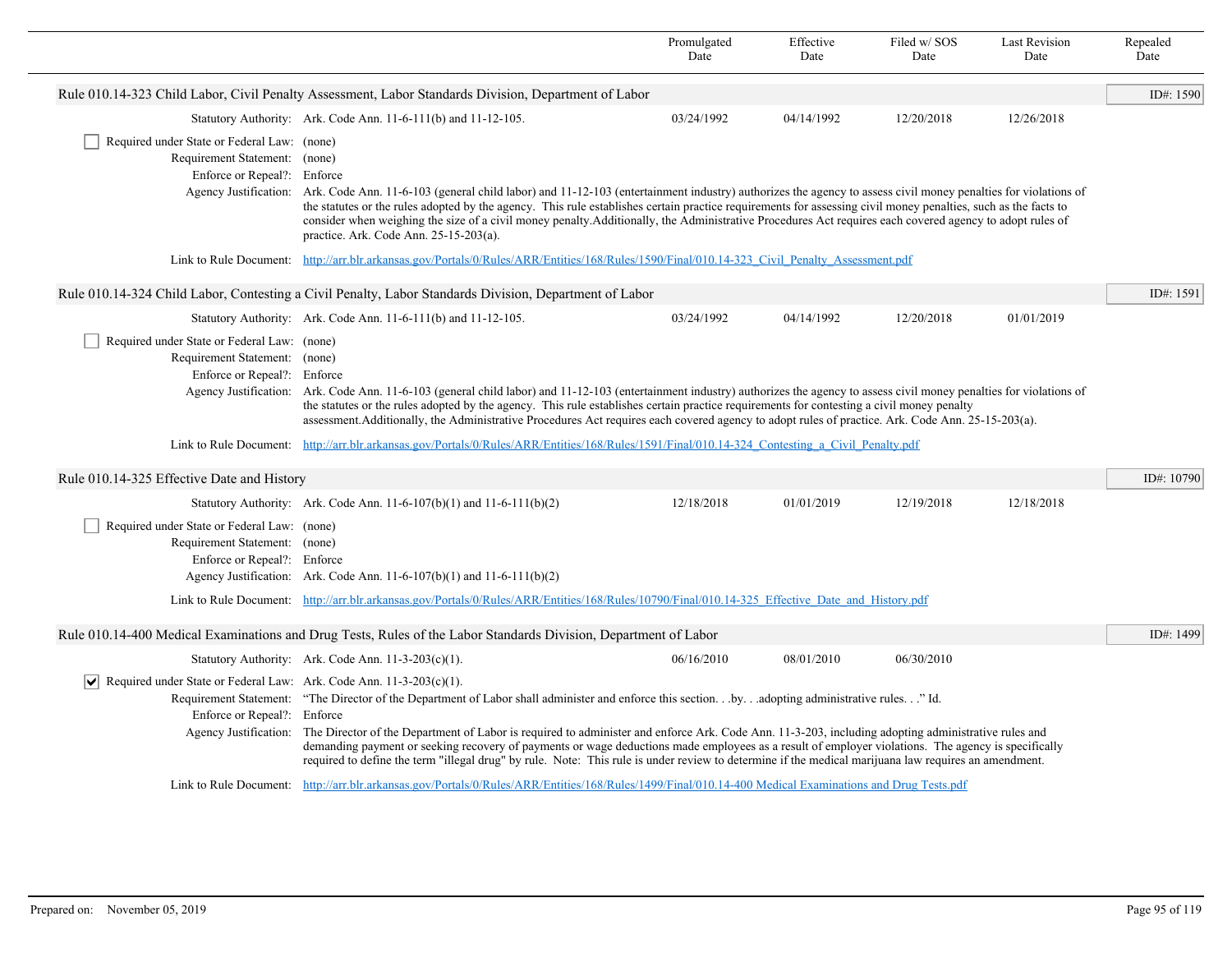|                                                                                                             |                                                                                                                                                                                                                                                                                                                                                                                                                                                                                                                                                                                         | Promulgated<br>Date | Effective<br>Date | Filed w/SOS<br>Date | <b>Last Revision</b><br>Date | Repealed<br>Date |
|-------------------------------------------------------------------------------------------------------------|-----------------------------------------------------------------------------------------------------------------------------------------------------------------------------------------------------------------------------------------------------------------------------------------------------------------------------------------------------------------------------------------------------------------------------------------------------------------------------------------------------------------------------------------------------------------------------------------|---------------------|-------------------|---------------------|------------------------------|------------------|
|                                                                                                             | Rule 010.14-500 Prohibiting Employer from Requiring Access to Employee Social Media Account, Rules of the Labor Standards Division, Department of Labor                                                                                                                                                                                                                                                                                                                                                                                                                                 |                     |                   |                     |                              | ID#: 1500        |
|                                                                                                             | Statutory Authority: Ark. Code Ann. 11-2-110(b).                                                                                                                                                                                                                                                                                                                                                                                                                                                                                                                                        | 06/11/2014          | 07/14/2014        | 06/12/2014          |                              |                  |
| Required under State or Federal Law: (none)<br>Requirement Statement: (none)<br>Enforce or Repeal?: Enforce | Agency Justification: This rule was adopted to clarify certain provisions of the statute, as well as the manner by which the Department of Labor will enforce it. It specifically<br>outlines practices which are not prohibited by the statute and provides the agency will not refer violations for criminal prosecution, but will rely on civil<br>penalties. Note: The agency anticipates an amendment to the rule as a result of Act 792 of 2017.                                                                                                                                  |                     |                   |                     |                              |                  |
|                                                                                                             | Link to Rule Document: http://arr.blr.arkansas.gov/Portals/0/Rules/ARR/Entities/168/Rules/1500/Final/010.14-500 Prohibiting Employer From Requiring Access to Employee Social Media Account.pdf                                                                                                                                                                                                                                                                                                                                                                                         |                     |                   |                     |                              |                  |
|                                                                                                             | Rule 010.15.04-001: No.10, Amusement Rides, Accidents, Reporting Injuries or Death and Investigations, AOSH Division, Department of Labor                                                                                                                                                                                                                                                                                                                                                                                                                                               |                     |                   |                     |                              | ID#: 1602        |
|                                                                                                             | Statutory Authority: Ark. Code Ann. 23-89-503(b)(3) and 23-89-508                                                                                                                                                                                                                                                                                                                                                                                                                                                                                                                       | 07/05/2005          | 08/15/2005        | 07/15/2005          |                              |                  |
| Required under State or Federal Law: Ark. Code Ann. 23-89-503(b)(3).                                        | Requirement Statement: "The Director of Labor shall promulgate regulations for the proper administration and enforcement of this subchapter." Ark. Code Ann. 23-89-503(b).                                                                                                                                                                                                                                                                                                                                                                                                              |                     |                   |                     |                              |                  |
| Enforce or Repeal?: Enforce                                                                                 | Agency Justification: The Director of Labor is required to adopt rules. Ark. Code Ann. 23-89-503(b)(3). This specific rule is not required. This rule is a restatement of the statute.<br>Ark. Code Ann. 23-89-510. There is no requirement, other than the statutory requirements.                                                                                                                                                                                                                                                                                                     |                     |                   |                     |                              |                  |
|                                                                                                             | Link to Rule Document: http://arr.blr.arkansas.gov/Portals/0/Rules/ARR/Entities/168/Rules/1602/Final/Regulation 10 Accidents, Reporting Injuries or Death, Investigations.pdf                                                                                                                                                                                                                                                                                                                                                                                                           |                     |                   |                     |                              |                  |
|                                                                                                             | Rule 010.15.04-001: No.1, Amusement Rides, Definitions, AOSH Division, Department of Labor                                                                                                                                                                                                                                                                                                                                                                                                                                                                                              |                     |                   |                     |                              | ID#: 1593        |
|                                                                                                             | Statutory Authority: Ark. Code Ann. 23-89-504(b)(3) and 23-89-508.                                                                                                                                                                                                                                                                                                                                                                                                                                                                                                                      | 07/05/2005          | 08/15/2005        | 07/15/2005          |                              |                  |
| Required under State or Federal Law: Ark. Code Ann. 23-89-504(b)(3).<br>Enforce or Repeal?: Enforce         | Requirement Statement: "The Director of Labor shall promulgate regulations for the proper administration and enforcement of this subchapter." Ark. Code Ann. 23-89-503(b).<br>Agency Justification: The Director of the Department of Labor is required to adopt rules for the administration and enforcement of the Amusement Ride and Amusement<br>Attraction Safety Insurance Act. Ark. Code Ann. 23-89-504(b)(3). However, this specific rule or topic is not required. This rule establishes definitions.<br>Some repeat statutory definitions and some define terms in the rules. |                     |                   |                     |                              |                  |
|                                                                                                             | Link to Rule Document: http://arr.blr.arkansas.gov/Portals/0/Rules/ARR/Entities/168/Rules/1593/Final/Regulation 1 Definitions.pdf                                                                                                                                                                                                                                                                                                                                                                                                                                                       |                     |                   |                     |                              |                  |
|                                                                                                             | Rule 010.15.04-001: No.11, Amusement Rides, Recordkeeping, AOSH Division, Department of Labor                                                                                                                                                                                                                                                                                                                                                                                                                                                                                           |                     |                   |                     |                              | ID#: 1603        |
|                                                                                                             | Statutory Authority: Ark. Code Ann. 23-89-503(b)(3) and 23-89-508.                                                                                                                                                                                                                                                                                                                                                                                                                                                                                                                      | 07/05/2005          | 08/15/2005        | 07/15/2005          |                              |                  |
| Required under State or Federal Law: Ark. Code Ann. 23-89-504(b)(3).                                        | Requirement Statement: "The Director of Labor shall promulgate regulations for the proper administration and enforcement of this subchapter" Ark. Code Ann. 23-89-503(b).                                                                                                                                                                                                                                                                                                                                                                                                               |                     |                   |                     |                              |                  |
| Enforce or Repeal?: Enforce                                                                                 | Agency Justification: The Director of Labor is required to adopt rules. Ark. Code Ann. 23-89-503(b)(3). This specific rule is not required. This rule restates the recordkeeping<br>requirements of Ark. Code Ann. 23-89-516. The only addition is the requirement for the owner operator to maintain a variance certificate if one is granted<br>by the agency.                                                                                                                                                                                                                        |                     |                   |                     |                              |                  |
|                                                                                                             | Link to Rule Document: http://arr.blr.arkansas.gov/Portals/0/Rules/ARR/Entities/168/Rules/1603/Final/Regulation 11 Recordkeeping.pdf                                                                                                                                                                                                                                                                                                                                                                                                                                                    |                     |                   |                     |                              |                  |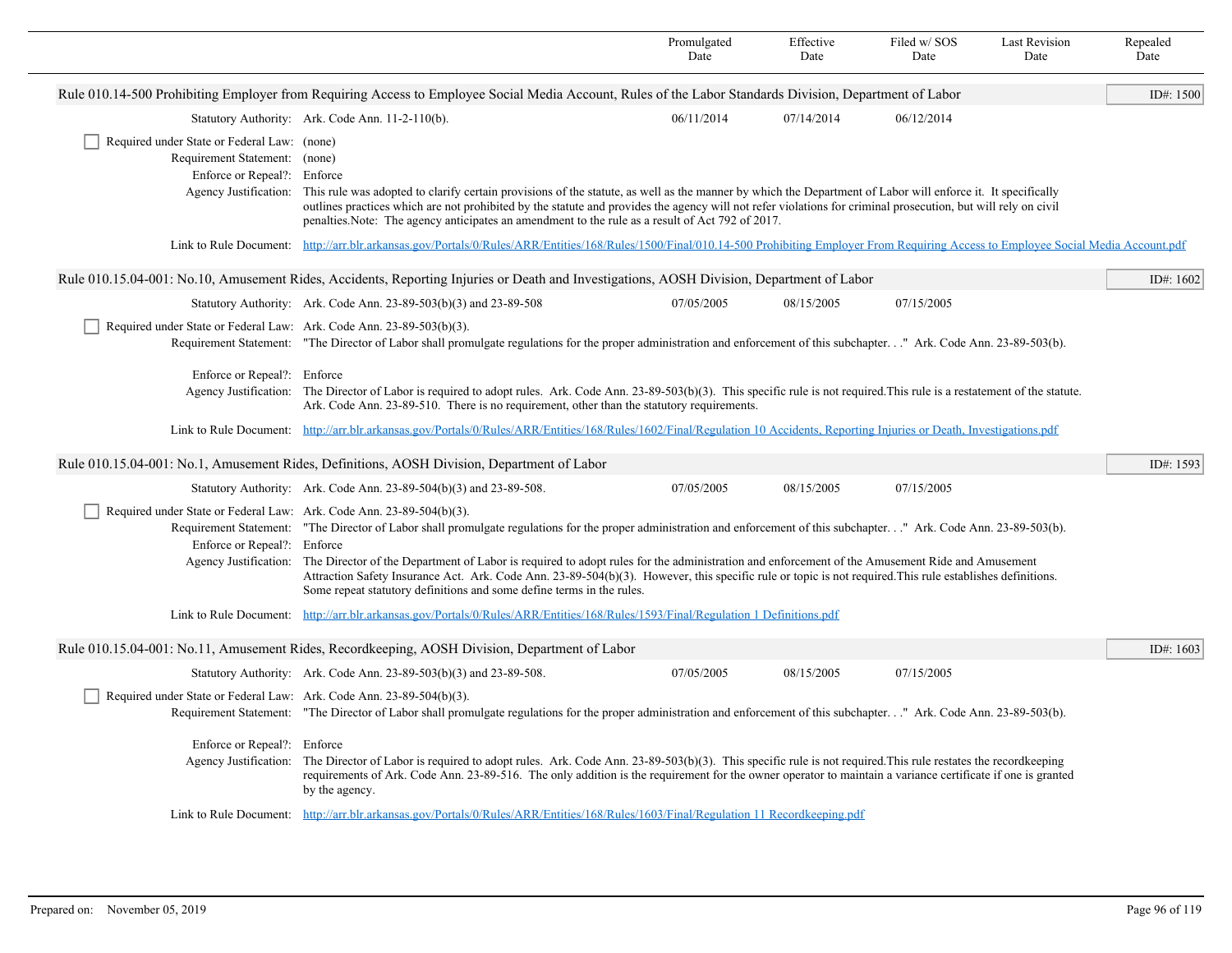|                                                                                                     |                                                                                                                                                                                                                                                                                                                                                                                                                                                                                                                                  | Promulgated<br>Date | Effective<br>Date | Filed w/SOS<br>Date | <b>Last Revision</b><br>Date | Repealed<br>Date |
|-----------------------------------------------------------------------------------------------------|----------------------------------------------------------------------------------------------------------------------------------------------------------------------------------------------------------------------------------------------------------------------------------------------------------------------------------------------------------------------------------------------------------------------------------------------------------------------------------------------------------------------------------|---------------------|-------------------|---------------------|------------------------------|------------------|
|                                                                                                     | Rule 010.15.04-001: No.12, Amusement Rides, Administrative Penalties, AOSH Division, Department of Labor                                                                                                                                                                                                                                                                                                                                                                                                                         |                     |                   |                     |                              | ID#: $1604$      |
|                                                                                                     | Statutory Authority: Ark. Code Ann. 23-89-503(b)(3) and 23-89-508.                                                                                                                                                                                                                                                                                                                                                                                                                                                               | 07/05/2005          | 08/15/2005        | 07/15/2005          |                              |                  |
| Required under State or Federal Law: Ark. Code Ann. 23-89-503(b)(3).                                | Requirement Statement: "The Director of Labor shall promulgate regulations for the proper administration and enforcement of this subchapter" Ark. Code Ann. 23-89-503(b).                                                                                                                                                                                                                                                                                                                                                        |                     |                   |                     |                              |                  |
|                                                                                                     | Enforce or Repeal?: Enforce<br>Agency Justification: The Director of Labor is required to adopt rules. Ark. Code Ann. 23-89-503(b)(3). This specific rule is not required. This rule establishes practices and<br>procedures for assessing the administrative penalties authorized by statute. See Ark. Code Ann. 23-89-504(c) and 23-89-505(d). The rule covers the notice of<br>an administrative penalty; the factors to consider in assessment; a penalty schedule; and procedures for contesting an administrative penalty. |                     |                   |                     |                              |                  |
|                                                                                                     | Link to Rule Document: http://arr.blr.arkansas.gov/Portals/0/Rules/ARR/Entities/168/Rules/1604/Final/Regulation 12 Administrative Penalties.pdf                                                                                                                                                                                                                                                                                                                                                                                  |                     |                   |                     |                              |                  |
|                                                                                                     | Rule 010.15.04-001: No.13, Amusement Rides, Effective Date, AOSH Division, Department of Labor                                                                                                                                                                                                                                                                                                                                                                                                                                   |                     |                   |                     |                              | ID#: 10347       |
|                                                                                                     | Statutory Authority: Ark. Code Ann. 23-89-503(b)(3) and 23-89-508.                                                                                                                                                                                                                                                                                                                                                                                                                                                               | 07/05/2005          | 08/15/2005        | 07/15/2005          |                              |                  |
| Required under State or Federal Law: Ark. Code Ann. 23-89-503(b)(3).                                | Requirement Statement: "The Director of Labor shall promulgate regulations for the proper administration and enforcement of this subchapter" Ark. Code Ann. 23-89-503(b).                                                                                                                                                                                                                                                                                                                                                        |                     |                   |                     |                              |                  |
| Enforce or Repeal?: Enforce                                                                         | Agency Justification: The Director of Labor is required to adopt rules. Ark. Code Ann. 23-89-503(b)(3). This specific rule is not required. This rule sets out the effective date of<br>the amusement ride rules, as well as any amendments and their effective date.                                                                                                                                                                                                                                                            |                     |                   |                     |                              |                  |
|                                                                                                     | Link to Rule Document: http://arr.blr.arkansas.gov/Portals/0/Rules/ARR/Entities/168/Rules/10347/Final/Regulation 13 Effective Date.pdf                                                                                                                                                                                                                                                                                                                                                                                           |                     |                   |                     |                              |                  |
|                                                                                                     | Rule 010.15.04-001: No.2, Amusement Rides, Exemptions, AOSH Division, Department of Labor                                                                                                                                                                                                                                                                                                                                                                                                                                        |                     |                   |                     |                              | ID#: 1594        |
|                                                                                                     | Statutory Authority: Ark. Code Ann. 23-89-503(b)(3) and 23-89-508.                                                                                                                                                                                                                                                                                                                                                                                                                                                               | 07/05/2005          | 08/15/2005        | 07/15/2005          |                              |                  |
| Required under State or Federal Law: Ark. Code Ann. 23-89-503(b)(3).<br>Enforce or Repeal?: Enforce | Requirement Statement: "The Director of Labor shall promulgate regulations for the proper administration and enforcement of this subchapter." Ark. Code Ann. 23-89-503(b).<br>Agency Justification: The Director of Labor is required to adopt rules. Ark. Code Ann. 23-89-503(b)(3). This specific rule is not required. This rule principally restates the<br>statutory exemptions of Ark. Code Ann. 23-89-503.                                                                                                                |                     |                   |                     |                              |                  |
|                                                                                                     | Link to Rule Document: http://arr.blr.arkansas.gov/Portals/0/Rules/ARR/Entities/168/Rules/1594/Final/Regulation 2 Exemptions.pdf                                                                                                                                                                                                                                                                                                                                                                                                 |                     |                   |                     |                              |                  |
|                                                                                                     | Rule 010.15.04-001: No.3, Amusement Rides, Adopted Codes and Standards, AOSH Division, Department of Labor                                                                                                                                                                                                                                                                                                                                                                                                                       |                     |                   |                     |                              | ID#: 1595        |
|                                                                                                     | Statutory Authority: Ark. Code Ann. 23-89-503(b)(3) and 23-89-508.                                                                                                                                                                                                                                                                                                                                                                                                                                                               | 07/05/2005          | 08/15/2005        | 07/15/2005          |                              |                  |
| $ \mathbf{v} $ Required under State or Federal Law: Ark. Code Ann. 23-89-503(b).                    | Requirement Statement: "The Director of Labor shall promulgate regulations for the proper administration and enforcement of this subchapter, including regulations establishing<br>minimum safety requirements for the operation and maintenance of amusement rides and attractions. " Ark. Code Ann. 23-89-503(b).                                                                                                                                                                                                              |                     |                   |                     |                              |                  |
| Enforce or Repeal?: Enforce<br>Agency Justification:                                                | Ark. Code Ann. 23-89-504(b)(3) provides that the Director of the Department of Labor shall promulgate regulations, including those establishing minimum<br>safety requirements for the operation and maintenance of amusement rides and attractions. This rule establishes those minimum safety standards by adopting<br>certain standard codes by reference, as well as requiring compliance with the manufacturer's specifications and the U.S. Consumer Products Safety<br>Commission Safety Bulletins on amusement rides.    |                     |                   |                     |                              |                  |
|                                                                                                     | Link to Rule Document: http://arr.blr.arkansas.gov/Portals/0/Rules/ARR/Entities/168/Rules/1595/Final/Regulation 3 Adopted Codes and Standards.pdf                                                                                                                                                                                                                                                                                                                                                                                |                     |                   |                     |                              |                  |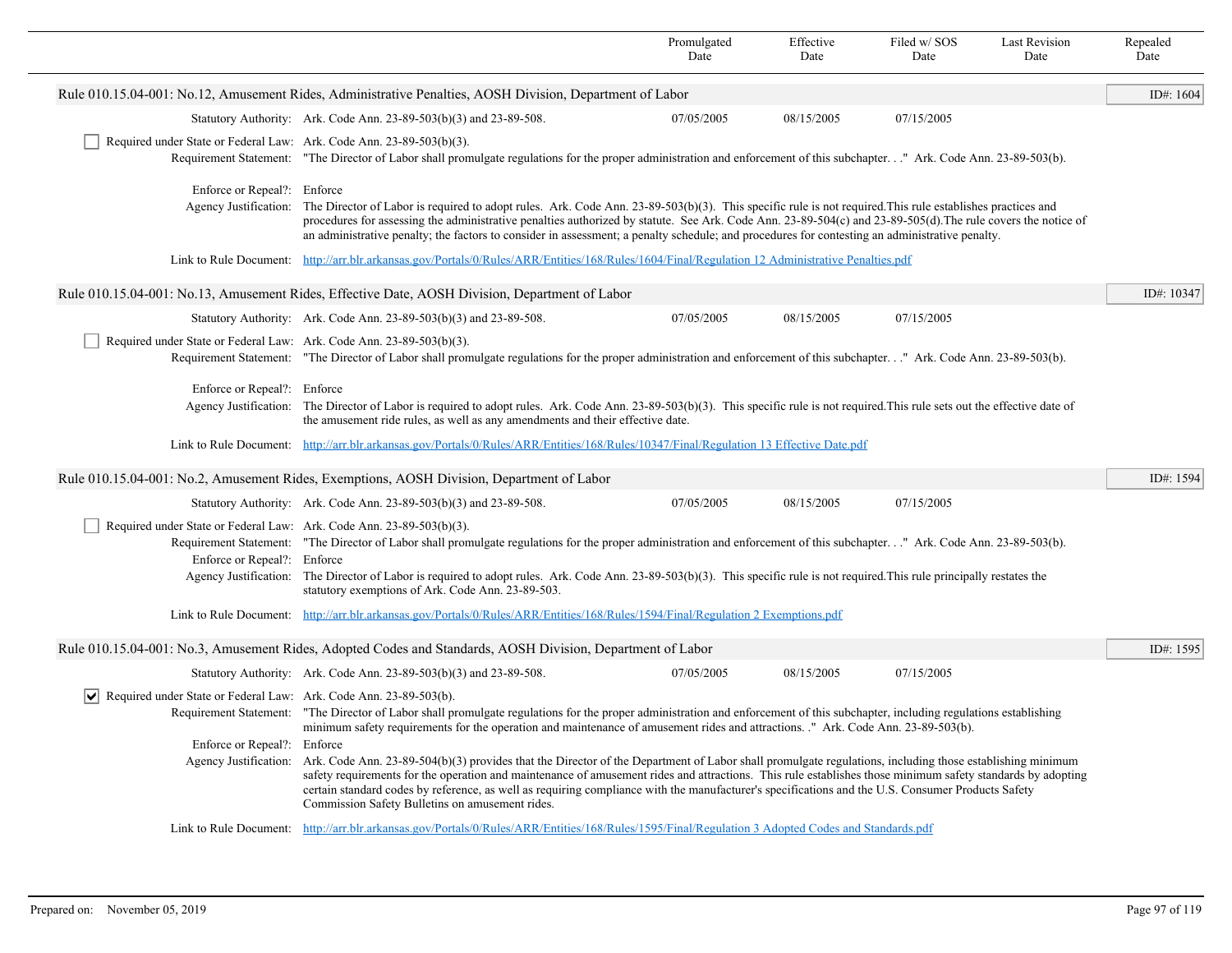|                                                                             |                                                                                                                                                                                                                                                                                                                                                                                                                  | Promulgated<br>Date                                                                                                                                                                                                                                                                                                                                                                                                              | Effective<br>Date | Filed w/SOS<br>Date | <b>Last Revision</b><br>Date | Repealed<br>Date |  |
|-----------------------------------------------------------------------------|------------------------------------------------------------------------------------------------------------------------------------------------------------------------------------------------------------------------------------------------------------------------------------------------------------------------------------------------------------------------------------------------------------------|----------------------------------------------------------------------------------------------------------------------------------------------------------------------------------------------------------------------------------------------------------------------------------------------------------------------------------------------------------------------------------------------------------------------------------|-------------------|---------------------|------------------------------|------------------|--|
|                                                                             | Rule 010.15.04-001: No.4, Amusement Rides, Bungee Operations, AOSH Division, Department of Labor                                                                                                                                                                                                                                                                                                                 |                                                                                                                                                                                                                                                                                                                                                                                                                                  |                   |                     |                              | ID#: 1596        |  |
|                                                                             | Statutory Authority: Ark. Code Ann. 23-89-503(b)(3) and 23-89-508.                                                                                                                                                                                                                                                                                                                                               | 07/05/2005                                                                                                                                                                                                                                                                                                                                                                                                                       | 08/15/2005        | 07/15/2005          |                              |                  |  |
| Required under State or Federal Law: Ark. Code Ann. 23-89-503(b)(3).<br> ∨∣ | Requirement Statement: "The Director of the Department of Labor shall promulgate regulations for the proper administration and enforcement of this subchapter, including<br>regulations establishing minimum safety requirements for the operation and maintenance of amusement rides and amusement attractions." Ark. Code Ann.<br>$23 - 89 - 503(b)(3)$ .                                                      |                                                                                                                                                                                                                                                                                                                                                                                                                                  |                   |                     |                              |                  |  |
| Enforce or Repeal?: Enforce                                                 |                                                                                                                                                                                                                                                                                                                                                                                                                  | Agency Justification: "The Director of the Department of Labor shall promulgate regulations for the proper administration and enforcement of this subchapter, including<br>regulations establishing minimum safety requirements for the operation and maintenance of amusement rides and amusement attractions." Ark. Code Ann.<br>$23-89-503(b)(3)$ . This rule establishes the minimum safety standards for bungee operations. |                   |                     |                              |                  |  |
|                                                                             | Link to Rule Document: http://arr.blr.arkansas.gov/Portals/0/Rules/ARR/Entities/168/Rules/1596/Final/Regulation 4 Bungee Operations.pdf                                                                                                                                                                                                                                                                          |                                                                                                                                                                                                                                                                                                                                                                                                                                  |                   |                     |                              |                  |  |
|                                                                             | Rule 010.15.04-001: No.5, Amusement Rides, Inspections, AOSH Division, Department of Labor                                                                                                                                                                                                                                                                                                                       |                                                                                                                                                                                                                                                                                                                                                                                                                                  |                   |                     |                              | ID#: 1597        |  |
|                                                                             | Statutory Authority: Ark. Code Ann. 23-89-503(b)(3) and 23-89-508.                                                                                                                                                                                                                                                                                                                                               | 07/05/2005                                                                                                                                                                                                                                                                                                                                                                                                                       | 08/15/2005        | 07/15/2005          | 01/12/2014                   |                  |  |
| Required under State or Federal Law: Ark. Code Ann. 23-89-503(b)(3).        | Requirement Statement: "The Director of Labor shall promulgate regulations for the proper administration and enforcement of this subchapter." Ark. Code Ann. 23-89-503(b).                                                                                                                                                                                                                                       |                                                                                                                                                                                                                                                                                                                                                                                                                                  |                   |                     |                              |                  |  |
| Enforce or Repeal?: Enforce<br>Agency Justification:                        | The Director of Labor is required to adopt rules. Ark. Code Ann. 23-89-503(b)(3). This specific rule is not required. This rule restates statutory provisions<br>regarding inspections, including frequency of inspections. It also establishes the procedure for providing an owner or operator with notice when a ride or<br>attraction fails to meet minimum safety standards.                                |                                                                                                                                                                                                                                                                                                                                                                                                                                  |                   |                     |                              |                  |  |
| Link to Rule Document:                                                      | http://arr.blr.arkansas.gov/Portals/0/Rules/ARR/Entities/168/Rules/1597/Final/Regulation 5 Inspections.pdf                                                                                                                                                                                                                                                                                                       |                                                                                                                                                                                                                                                                                                                                                                                                                                  |                   |                     |                              |                  |  |
|                                                                             | Rule 010.15.04-001: No.6, Amusement Rides, Cease and Desist Orders, AOSH Division, Department of Labor                                                                                                                                                                                                                                                                                                           |                                                                                                                                                                                                                                                                                                                                                                                                                                  |                   |                     |                              | ID#: 1598        |  |
|                                                                             | Statutory Authority: Ark. Code Ann. 23-89-503(b)(3) and 23-89-508.                                                                                                                                                                                                                                                                                                                                               | 07/05/2005                                                                                                                                                                                                                                                                                                                                                                                                                       | 08/15/2005        | 07/15/2005          |                              |                  |  |
| Required under State or Federal Law: Ark. Code Ann. 23-89-503(b)(3).        | Requirement Statement: "The Director of Labor shall promulgate regulations for the proper administration and enforcement of this subchapter" Ark. Code Ann. 23-89-503(b).                                                                                                                                                                                                                                        |                                                                                                                                                                                                                                                                                                                                                                                                                                  |                   |                     |                              |                  |  |
| Enforce or Repeal?: Enforce                                                 | Agency Justification: The Director of Labor is required to adopt rules. Ark. Code Ann. 23-89-503(b)(3). This specific rule is not required. Ark. Code Ann. 23-89-509 authorizes<br>the issuance of cease and desist orders and establishes the notice required to be given. This rule outlines, without limitation, those circumstances that<br>constitute grounds for the issuance of a cease and desist order. |                                                                                                                                                                                                                                                                                                                                                                                                                                  |                   |                     |                              |                  |  |
|                                                                             | Link to Rule Document: http://arr.blr.arkansas.gov/Portals/0/Rules/ARR/Entities/168/Rules/1598/Final/Regulation 6 Cease and Desist Orders.pdf                                                                                                                                                                                                                                                                    |                                                                                                                                                                                                                                                                                                                                                                                                                                  |                   |                     |                              |                  |  |
|                                                                             | Rule 010.15.04-001: No.7, Amusement Rides, Emergency Review, AOSH Division, Department of Labor                                                                                                                                                                                                                                                                                                                  |                                                                                                                                                                                                                                                                                                                                                                                                                                  |                   |                     |                              | ID#: 1599        |  |
|                                                                             | Statutory Authority: Ark. Code Ann. 23-89-503(b)(3) and 23-89-508.                                                                                                                                                                                                                                                                                                                                               | 07/05/2005                                                                                                                                                                                                                                                                                                                                                                                                                       | 08/15/2005        | 07/15/2005          |                              |                  |  |
| Required under State or Federal Law: Ark. Code Ann. 23-89-503(b)(3).        | Requirement Statement: "The Director of Labor shall promulgate regulations for the proper administration and enforcement of this subchapter." Ark. Code Ann. 23-89-503(b).                                                                                                                                                                                                                                       |                                                                                                                                                                                                                                                                                                                                                                                                                                  |                   |                     |                              |                  |  |
| Enforce or Repeal?: Enforce                                                 | Agency Justification: The Director of Labor is required to adopt rules. Ark. Code Ann. 23-89-503(b)(3). This specific rule is not required. This rule allows an owner or operator to<br>seek an emergency review of an action prohibiting operation.                                                                                                                                                             |                                                                                                                                                                                                                                                                                                                                                                                                                                  |                   |                     |                              |                  |  |
|                                                                             | Link to Rule Document: http://arr.blr.arkansas.gov/Portals/0/Rules/ARR/Entities/168/Rules/1599/Final/Regulation 7 Emergency Review.pdf                                                                                                                                                                                                                                                                           |                                                                                                                                                                                                                                                                                                                                                                                                                                  |                   |                     |                              |                  |  |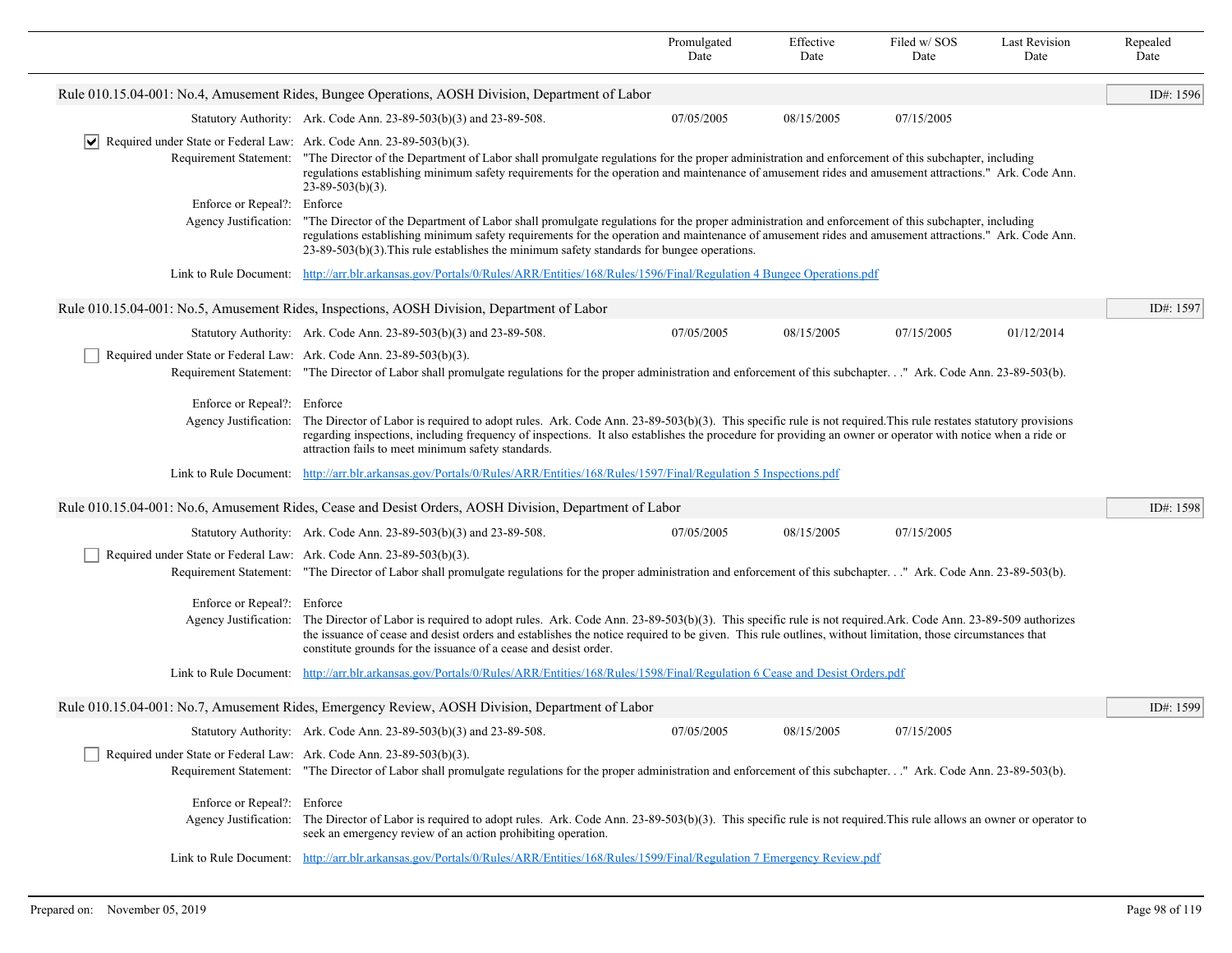|                                                                                                                                     |                                                                                                                                                                                                                                                                                                                                                                                                                     | Promulgated<br>Date | Effective<br>Date | Filed w/ SOS<br>Date | <b>Last Revision</b><br>Date | Repealed<br>Date |
|-------------------------------------------------------------------------------------------------------------------------------------|---------------------------------------------------------------------------------------------------------------------------------------------------------------------------------------------------------------------------------------------------------------------------------------------------------------------------------------------------------------------------------------------------------------------|---------------------|-------------------|----------------------|------------------------------|------------------|
|                                                                                                                                     | Rule 010.15.04-001: No.8, Amusement Rides, Variances, AOSH Division, Department of Labor                                                                                                                                                                                                                                                                                                                            |                     |                   |                      |                              | ID#: 1600        |
|                                                                                                                                     | Statutory Authority: Ark. Code Ann. 23-89-503(b)(3) and 23-89-508.                                                                                                                                                                                                                                                                                                                                                  | 07/05/2005          | 08/15/2005        | 07/15/2005           |                              |                  |
| Required under State or Federal Law: Ark. Code Ann. 23-89-503(b)(3).                                                                | Requirement Statement: "The Director of Labor shall promulgate regulations for the proper administration and enforcement of this subchapter." Ark. Code Ann. 23-89-503(b).                                                                                                                                                                                                                                          |                     |                   |                      |                              |                  |
| Enforce or Repeal?: Enforce                                                                                                         | Agency Justification: The Director of Labor is required to adopt rules. Ark. Code Ann. 23-89-503(b)(3). This specific rule is not required. This rule establishes a procedure and a<br>legal standard for an owner or operator to request a variance from the safety standards adopted by the agency.                                                                                                               |                     |                   |                      |                              |                  |
|                                                                                                                                     | Link to Rule Document: http://arr.blr.arkansas.gov/Portals/0/Rules/ARR/Entities/168/Rules/1600/Final/Regulation 8 Variances.pdf                                                                                                                                                                                                                                                                                     |                     |                   |                      |                              |                  |
|                                                                                                                                     | Rule 010.15.04-001: No.9, Amusement Rides, Required Insurance, AOSH Division, Department of Labor                                                                                                                                                                                                                                                                                                                   |                     |                   |                      |                              | ID#: $1601$      |
|                                                                                                                                     | Statutory Authority: Ark. Code Ann. 23-89-503(b)(3) and 23-89-508                                                                                                                                                                                                                                                                                                                                                   | 07/05/2005          | 08/15/2005        | 07/15/2005           |                              |                  |
| Required under State or Federal Law: Ark. Code Ann. 23-89-503(b)(3).                                                                | Requirement Statement: "The Director of Labor shall promulgate regulations for the proper administration and enforcement of this subchapter" Ark. Code Ann. 23-89-503(b).                                                                                                                                                                                                                                           |                     |                   |                      |                              |                  |
| Enforce or Repeal?: Enforce                                                                                                         | Agency Justification: The Director of Labor is required to adopt rules. Ark. Code Ann. 23-89-503(b)(3). This specific rule is not required. Rule 9.1 is the statutory requirement of<br>Ark. Code Ann. 23-89-505(b). Rule 9.2 requires each individual owner/operator to be fully insured as required by statute and prohibits one policy with the<br>statutory minimum from covering more than one owner/operator. |                     |                   |                      |                              |                  |
|                                                                                                                                     | Link to Rule Document: http://arr.blr.arkansas.gov/Portals/0/Rules/ARR/Entities/168/Rules/1601/Final/Regulation 9 Required Insurance.pdf                                                                                                                                                                                                                                                                            |                     |                   |                      |                              |                  |
| <b>REPEALED RULES</b>                                                                                                               |                                                                                                                                                                                                                                                                                                                                                                                                                     |                     |                   |                      |                              |                  |
| Repeal                                                                                                                              |                                                                                                                                                                                                                                                                                                                                                                                                                     |                     |                   |                      |                              |                  |
|                                                                                                                                     | Rule 010.04.65-002 Safety Code No. 7, Underground Mines (Except Coal Mines), AOSH Division, Department of Labor                                                                                                                                                                                                                                                                                                     |                     |                   |                      |                              | ID#: $1693$      |
|                                                                                                                                     | Statutory Authority: Ark. Code Ann. 11-2-110                                                                                                                                                                                                                                                                                                                                                                        | 10/15/1955          | 10/15/1955        | 04/13/1965           |                              | 10/19/2018       |
| Required under State or Federal Law: (none)<br>Requirement Statement: (none)<br>Enforce or Repeal?: Repeal<br>Agency Justification: | Agency records reflect this rule was adopted in 1955 and filed with the Secretary of State in 1965. Agency records do not reflect it was ever repealed,<br>although it is outdated and has not been cited or enforced by the agency in over 20 years. The rule became obsolete with the passage of the federal Mine<br>Safety and Health Act in the 1970s.                                                          |                     |                   |                      |                              |                  |
| Link to Rule Document:                                                                                                              | http://arr.blr.arkansas.gov/Portals/0/Rules/ARR/Entities/168/Rules/1693/Final/code7_undergroundmining.pdf                                                                                                                                                                                                                                                                                                           |                     |                   |                      |                              |                  |
|                                                                                                                                     | Rule 010.04.65-003 Safety Code No. 8, Open Pit Mines (Except Coal Mines), Quarries, and Stone Crushing Operations, AOSH Division, Department of Labor                                                                                                                                                                                                                                                               |                     |                   |                      |                              | ID#: 1695        |
|                                                                                                                                     | Statutory Authority: Ark. Code Ann. 11-2-110.                                                                                                                                                                                                                                                                                                                                                                       | 02/14/1958          | 02/14/1958        | 04/13/1965           |                              | 10/19/2018       |
| Required under State or Federal Law: (none)<br>Requirement Statement: (none)<br>Enforce or Repeal?: Repeal                          | Agency Justification: Agency records reflect this rule was adopted in 1958 and filed with the Secretary of State in 1965. Agency records do not reflect it was ever repealed,<br>although it is outdated and has not been cited or enforced by the agency in over 20 years. The rule became obsolete with the passage of the federal Mine<br>Safety and Health Act in the 1970s.                                    |                     |                   |                      |                              |                  |
|                                                                                                                                     | Link to Rule Document: http://arr.blr.arkansas.gov/Portals/0/Rules/ARR/Entities/168/Rules/1695/Final/code8 quarries.pdf                                                                                                                                                                                                                                                                                             |                     |                   |                      |                              |                  |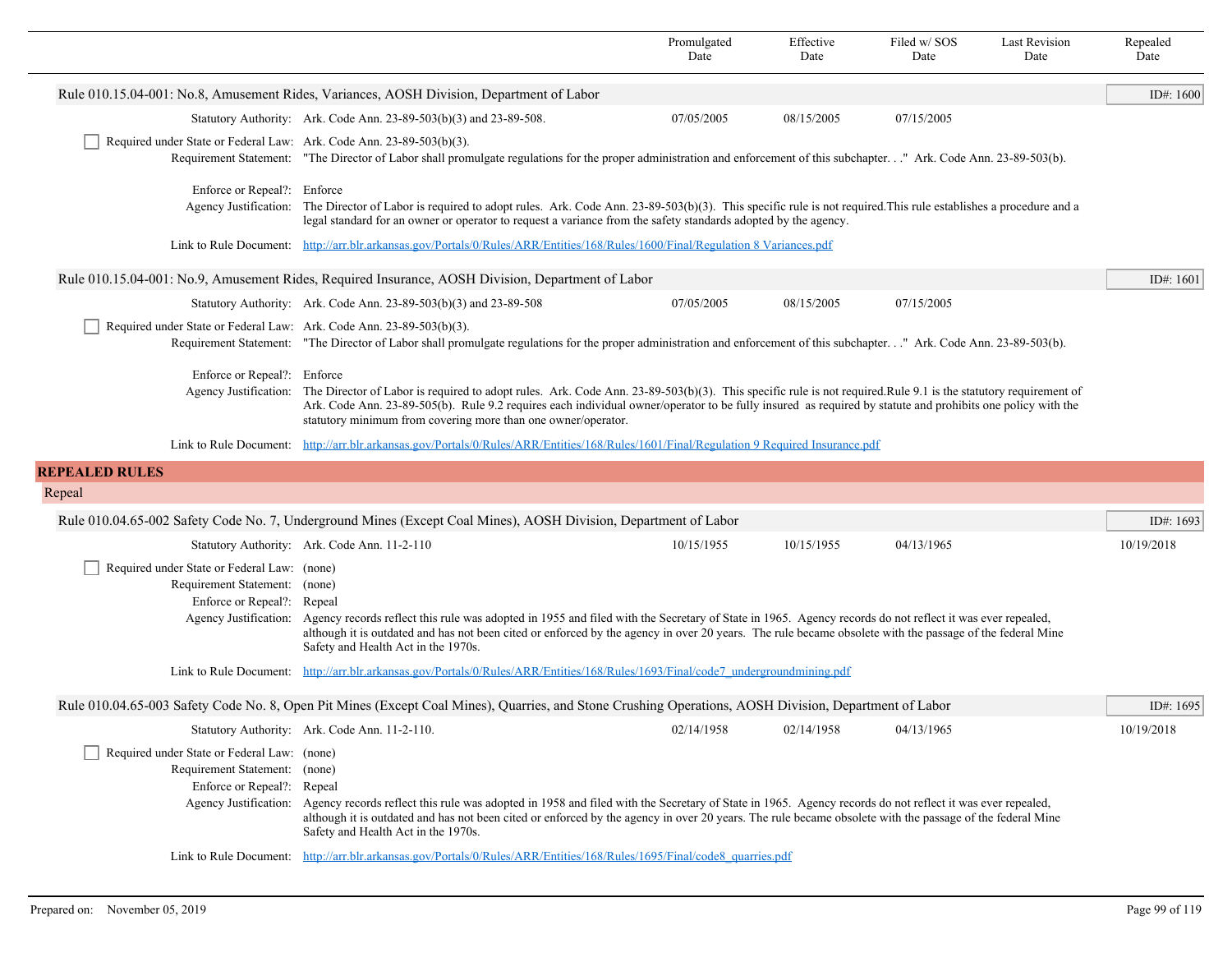|                                                                                                                                      |                                                                                                                                                                                                                                                                                                                                                                                                                                                                                                                                                      | Promulgated<br>Date | Effective<br>Date | Filed w/SOS<br>Date | <b>Last Revision</b><br>Date | Repealed<br>Date |
|--------------------------------------------------------------------------------------------------------------------------------------|------------------------------------------------------------------------------------------------------------------------------------------------------------------------------------------------------------------------------------------------------------------------------------------------------------------------------------------------------------------------------------------------------------------------------------------------------------------------------------------------------------------------------------------------------|---------------------|-------------------|---------------------|------------------------------|------------------|
|                                                                                                                                      | Rule 010.06.65-001 Safety Code No. 1, Mechanical Power Transmission Apparatus, AOSH Division, Department of Labor                                                                                                                                                                                                                                                                                                                                                                                                                                    |                     |                   |                     |                              | ID#: 1683        |
|                                                                                                                                      | Statutory Authority: Ark. Code Ann. 11-2-110.                                                                                                                                                                                                                                                                                                                                                                                                                                                                                                        | 12/31/1940          | 12/31/1940        | 04/13/1965          | 05/18/1960                   | 10/19/2018       |
| Required under State or Federal Law: (none)<br>Requirement Statement: (none)<br>Enforce or Repeal?: Repeal                           | Agency Justification: Agency records reflect this rule was adopted in 1940 and filed with the Secretary of State in 1965. Agency records do not reflect it was ever repealed,<br>although it is outdated and has not been cited or enforced by the agency in over 20 years. The rule was preempted with respect to private sector employers<br>with the passage of the federal Occupational Safety and Health Act in 1970. See 29 U.S.C. 667.                                                                                                        |                     |                   |                     |                              |                  |
| Link to Rule Document:                                                                                                               | http://arr.blr.arkansas.gov/Portals/0/Rules/ARR/Entities/168/Rules/1683/Final/code1 mechpowr apparatus.pdf                                                                                                                                                                                                                                                                                                                                                                                                                                           |                     |                   |                     |                              |                  |
|                                                                                                                                      | Rule 010.06.65-002 Safety Code No. 2, Woodworking Plants, AOSH Division, Department of Labor                                                                                                                                                                                                                                                                                                                                                                                                                                                         |                     |                   |                     |                              | ID#: 1685        |
|                                                                                                                                      | Statutory Authority: Ark. Code Ann. 11-2-110.                                                                                                                                                                                                                                                                                                                                                                                                                                                                                                        | 12/31/1940          | 12/31/1940        | 04/13/1965          | 05/18/1960                   | 10/19/2018       |
| Required under State or Federal Law: (none)<br>Requirement Statement: (none)<br>Enforce or Repeal?: Repeal<br>Link to Rule Document: | Agency Justification: Agency records reflect this rule was adopted in 1940 and filed with the Secretary of State in 1965. Agency records do not reflect it was ever repealed,<br>although it is outdated and has not been cited or enforced by the agency in over 20 years. The rule was preempted with respect to private sector employers<br>with the passage of the federal Occupational Safety and Health Act in 1970. See 29 U.S.C. 667.<br>http://arr.blr.arkansas.gov/Portals/0/Rules/ARR/Entities/168/Rules/1685/Final/code2_woodworking.pdf |                     |                   |                     |                              |                  |
|                                                                                                                                      | Rule 010.06.65-003 Safety Code No. 3, Laundry Machinery and Operations, AOSH Division, Department of Labor                                                                                                                                                                                                                                                                                                                                                                                                                                           |                     |                   |                     |                              | ID#: $1687$      |
|                                                                                                                                      | Statutory Authority: Ark. Code Ann. 11-2-110.                                                                                                                                                                                                                                                                                                                                                                                                                                                                                                        | 07/05/1951          | 07/05/1951        | 04/13/1965          |                              | 10/19/2018       |
| Required under State or Federal Law: (none)<br>Requirement Statement: (none)<br>Enforce or Repeal?: Repeal                           | Agency Justification: Agency records reflect this rule was adopted in 1951 and filed with the Secretary of State in 1965. Agency records do not reflect it was ever repealed,<br>although it is outdated and has not been cited or enforced by the agency in over 20 years. The rule was preempted with respect to private sector employers<br>with the passage of the federal Occupational Safety and Health Act in 1970. See 29 U.S.C. 667.                                                                                                        |                     |                   |                     |                              |                  |
|                                                                                                                                      | Link to Rule Document: http://arr.blr.arkansas.gov/Portals/0/Rules/ARR/Entities/168/Rules/1687/Final/code3 laundrymachinery.pdf                                                                                                                                                                                                                                                                                                                                                                                                                      |                     |                   |                     |                              |                  |
|                                                                                                                                      | Rule 010.06.65-004 Safety Code No. 4, Logging and Sawmill Operations, AOSH Division, Department of Labor                                                                                                                                                                                                                                                                                                                                                                                                                                             |                     |                   |                     |                              | ID#: 1689        |
|                                                                                                                                      | Statutory Authority: Ark. Code Ann. 11-2-110                                                                                                                                                                                                                                                                                                                                                                                                                                                                                                         | 12/31/1940          | 12/31/1940        | 04/13/1965          | 07/01/1953                   | 10/19/2018       |
| Required under State or Federal Law: (none)<br>Requirement Statement: (none)<br>Enforce or Repeal?: Repeal                           | Agency Justification: Agency records reflect this rule was adopted in 1940 and filed with the Secretary of State in 1965. Agency records do not reflect it was ever repealed,<br>although it is outdated and has not been cited or enforced by the agency in over 20 years. The rule was preempted with respect to private sector employers<br>with the passage of the federal Occupational Safety and Health Act in 1970. See 29 U.S.C. 667.                                                                                                        |                     |                   |                     |                              |                  |
|                                                                                                                                      | Link to Rule Document: http://arr.blr.arkansas.gov/Portals/0/Rules/ARR/Entities/168/Rules/1689/Final/Safety Code 4, Logging and Sawmill Operations.pdf                                                                                                                                                                                                                                                                                                                                                                                               |                     |                   |                     |                              |                  |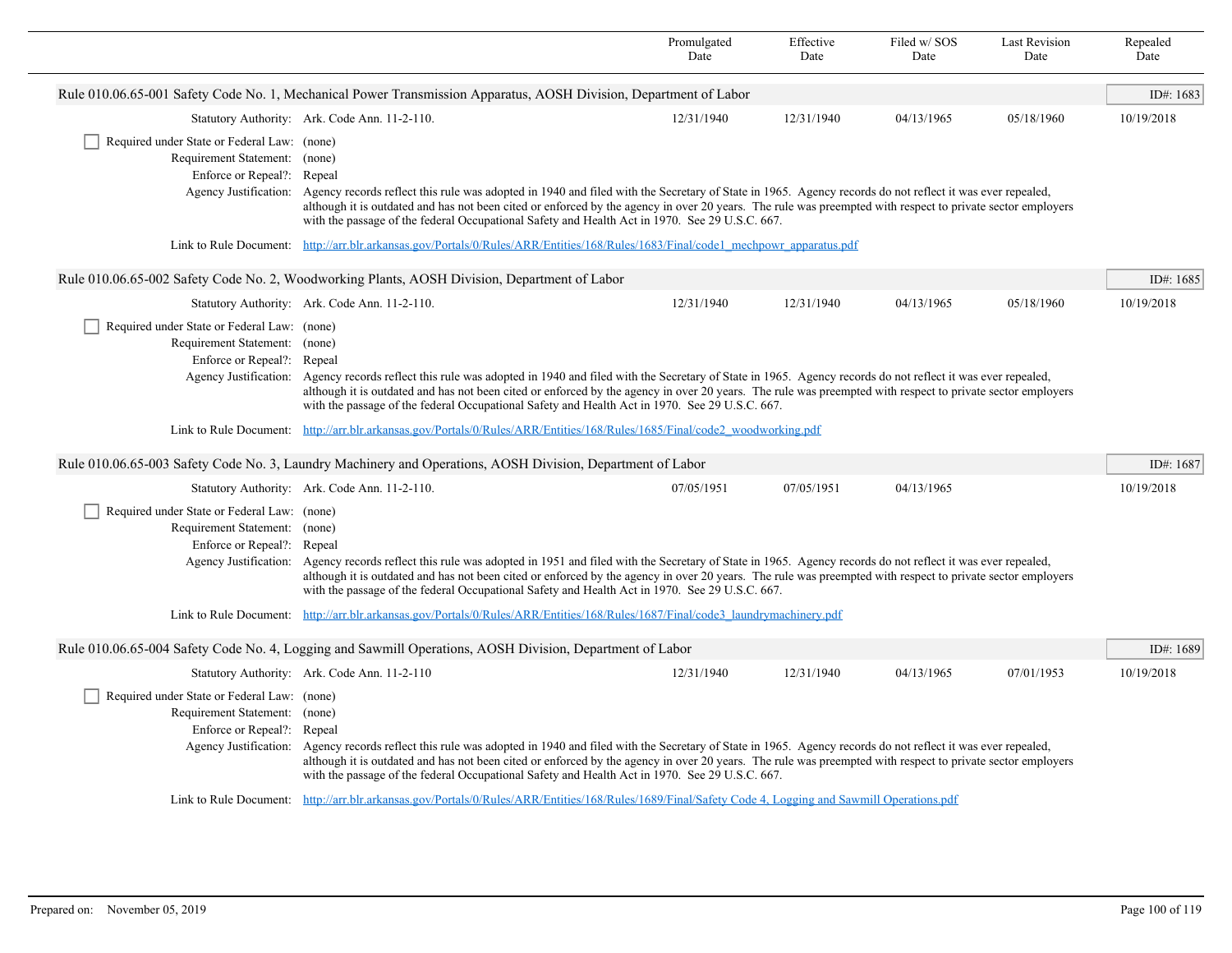|                                                                                                                               |                                                                                                                                                                                                                                                                                                                                                                                                                                                                                                                                                               | Promulgated<br>Date | Effective<br>Date | Filed w/SOS<br>Date | <b>Last Revision</b><br>Date | Repealed<br>Date |
|-------------------------------------------------------------------------------------------------------------------------------|---------------------------------------------------------------------------------------------------------------------------------------------------------------------------------------------------------------------------------------------------------------------------------------------------------------------------------------------------------------------------------------------------------------------------------------------------------------------------------------------------------------------------------------------------------------|---------------------|-------------------|---------------------|------------------------------|------------------|
|                                                                                                                               | Rule 010.06.65-005 Safety Code No. 6, Industrial Sanitation, AOSH Division, Department of Labor                                                                                                                                                                                                                                                                                                                                                                                                                                                               |                     |                   |                     |                              | ID#: 1691        |
|                                                                                                                               | Statutory Authority: Ark. Code Ann. 11-2-110.                                                                                                                                                                                                                                                                                                                                                                                                                                                                                                                 | 05/25/1960          | 05/25/1960        | 04/13/1965          |                              | 10/19/2018       |
| Required under State or Federal Law: (none)<br>Requirement Statement: (none)<br>Enforce or Repeal?: Repeal                    | Agency Justification: Agency records reflect this rule was adopted in 1960 and filed with the Secretary of State in 1965. Agency records do not reflect it was ever repealed,<br>although it is outdated and has not been cited or enforced by the agency in over 20 years. The rule was preempted with respect to private sector employers<br>with the passage of the federal Occupational Safety and Health Act in 1970. See 29 U.S.C. 667.                                                                                                                 |                     |                   |                     |                              |                  |
| Link to Rule Document:                                                                                                        | http://arr.blr.arkansas.gov/Portals/0/Rules/ARR/Entities/168/Rules/1691/Final/code6 industrial sanitation.pdf                                                                                                                                                                                                                                                                                                                                                                                                                                                 |                     |                   |                     |                              |                  |
|                                                                                                                               | Rule 010.06.65-006 Safety Code No. 9, Demolition, Building and Construction, AOSH Division, Department of Labor                                                                                                                                                                                                                                                                                                                                                                                                                                               |                     |                   |                     |                              | ID#: 1704        |
|                                                                                                                               | Statutory Authority: Ark. Code Ann. 11-2-110                                                                                                                                                                                                                                                                                                                                                                                                                                                                                                                  | 02/14/1958          | 02/14/1958        | 04/13/1965          |                              | 10/19/2018       |
| Required under State or Federal Law: (none)<br>Requirement Statement: (none)<br>Enforce or Repeal?:<br>Link to Rule Document: | Repeal<br>Agency Justification: Agency records reflect this rule was adopted in 1958 and filed with the Secretary of State in 1965. Agency records do not reflect it was ever repealed,<br>although it is outdated and has not been cited or enforced by the agency in over 20 years. The rule was preempted with respect to private sector employers<br>with the passage of the federal Occupational Safety and Health Act in 1970. See 29 U.S.C. 667.<br>http://arr.blr.arkansas.gov/Portals/0/Rules/ARR/Entities/168/Rules/1704/Final/code9_demolition.pdf |                     |                   |                     |                              |                  |
|                                                                                                                               | Rule 010.06.65-007 Safety Code No. 10, Power Presses and Foot and Hand Presses, AOSH Division, Department of Labor                                                                                                                                                                                                                                                                                                                                                                                                                                            |                     |                   |                     |                              | ID#: 1706        |
|                                                                                                                               | Statutory Authority: Ark. Code Ann. 11-2-110.                                                                                                                                                                                                                                                                                                                                                                                                                                                                                                                 | 11/14/1959          | 11/14/1959        | 04/13/1965          |                              | 10/19/2018       |
| Required under State or Federal Law: (none)<br>Requirement Statement: (none)<br>Enforce or Repeal?: Repeal                    | Agency Justification: Agency records reflect this rule was adopted in 1959 and filed with the Secretary of State in 1965. Agency records do not reflect it was ever repealed,<br>although it is outdated and has not been cited or enforced by the agency in over 20 years. The rule was preempted with respect to private sector employers<br>with the passage of the federal Occupational Safety and Health Act in 1970. See 29 U.S.C. 667.                                                                                                                 |                     |                   |                     |                              |                  |
| Link to Rule Document:                                                                                                        | http://arr.blr.arkansas.gov/Portals/0/Rules/ARR/Entities/168/Rules/1706/Final/code10 power presses.pdf                                                                                                                                                                                                                                                                                                                                                                                                                                                        |                     |                   |                     |                              |                  |
| Rule 010.06.65-009, Basic Safety Manual, AOSH Division, Department of Labor                                                   |                                                                                                                                                                                                                                                                                                                                                                                                                                                                                                                                                               |                     |                   |                     |                              | ID#: $1681$      |
|                                                                                                                               | Statutory Authority: Ark. Code Ann. 11-2-110.                                                                                                                                                                                                                                                                                                                                                                                                                                                                                                                 | 06/08/1959          | 06/08/1959        | 04/13/1965          |                              | 10/19/2018       |
| Required under State or Federal Law: (none)<br>Requirement Statement: (none)<br>Enforce or Repeal?: Repeal                    | Agency Justification: Agency records reflect this rule was adopted in 1959 and filed with the Secretary of State in 1965. Agency records do not reflect it was ever repealed,<br>although it is outdated. The rule was preempted with respect to private sector employers with the passage of the federal Occupational Safety and Health Act<br>in 1970. See 29 U.S.C. 667. Approximately half of this rule consists of provisions that are non-mandatory on their face.                                                                                      |                     |                   |                     |                              |                  |
|                                                                                                                               | Link to Rule Document: http://arr.blr.arkansas.gov/Portals/0/Rules/ARR/Entities/168/Rules/1681/Final/basic safety manual.pdf                                                                                                                                                                                                                                                                                                                                                                                                                                  |                     |                   |                     |                              |                  |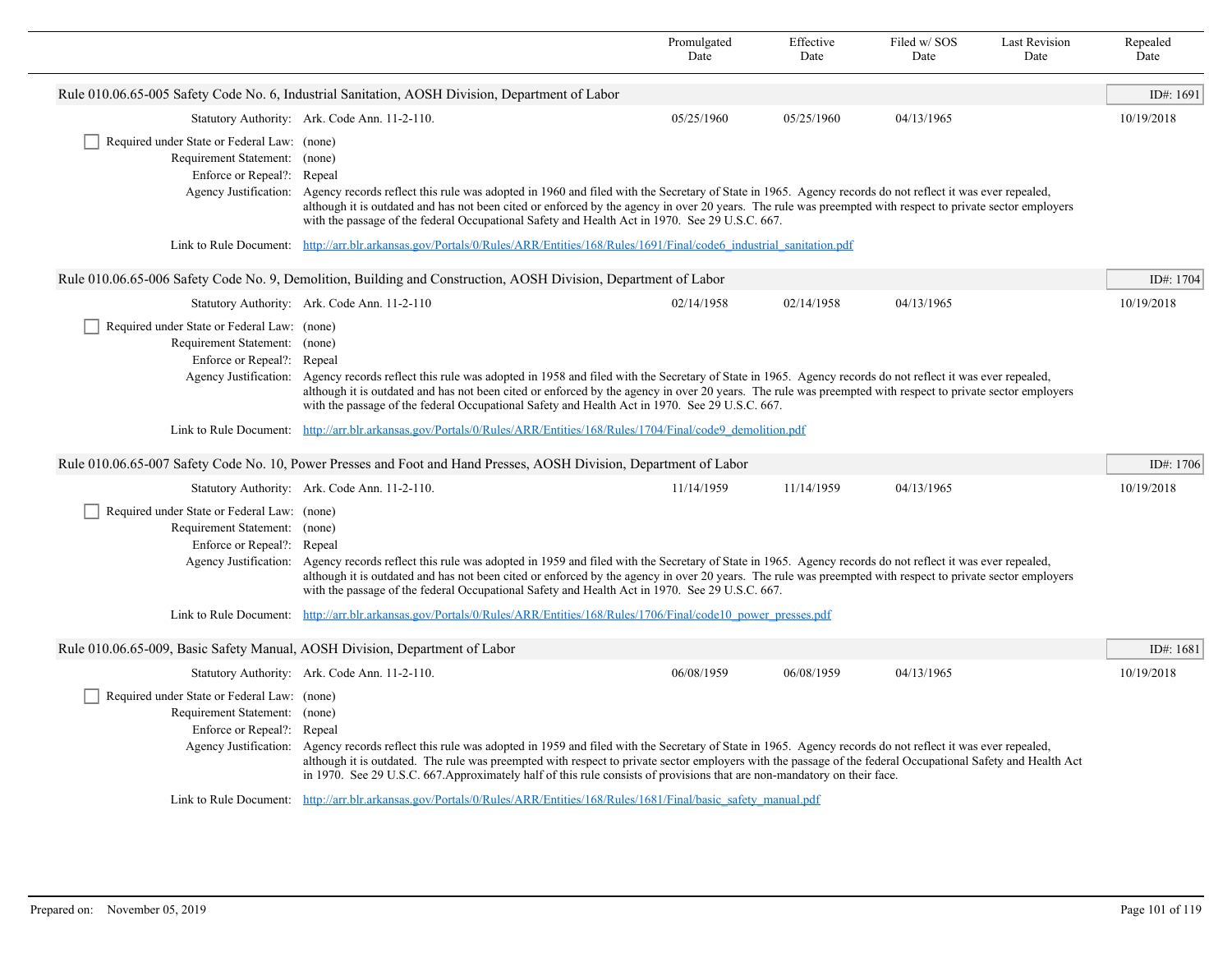|                                                                                                             |                                                                                                                                                                                                                                                                                                                                                                                                                                                                                                                                                                                                                                                                                                                                                                                                                                                                                                                                                                                                                                                                                                                                                                                                               | Promulgated<br>Date | Effective<br>Date | Filed w/SOS<br>Date | <b>Last Revision</b><br>Date | Repealed<br>Date |
|-------------------------------------------------------------------------------------------------------------|---------------------------------------------------------------------------------------------------------------------------------------------------------------------------------------------------------------------------------------------------------------------------------------------------------------------------------------------------------------------------------------------------------------------------------------------------------------------------------------------------------------------------------------------------------------------------------------------------------------------------------------------------------------------------------------------------------------------------------------------------------------------------------------------------------------------------------------------------------------------------------------------------------------------------------------------------------------------------------------------------------------------------------------------------------------------------------------------------------------------------------------------------------------------------------------------------------------|---------------------|-------------------|---------------------|------------------------------|------------------|
| Heating, Ventilation, and Air Conditioning (HVAC) Licensing Board                                           |                                                                                                                                                                                                                                                                                                                                                                                                                                                                                                                                                                                                                                                                                                                                                                                                                                                                                                                                                                                                                                                                                                                                                                                                               |                     |                   |                     |                              |                  |
| <b>ACTIVE RULES</b>                                                                                         |                                                                                                                                                                                                                                                                                                                                                                                                                                                                                                                                                                                                                                                                                                                                                                                                                                                                                                                                                                                                                                                                                                                                                                                                               |                     |                   |                     |                              |                  |
| Enforce                                                                                                     |                                                                                                                                                                                                                                                                                                                                                                                                                                                                                                                                                                                                                                                                                                                                                                                                                                                                                                                                                                                                                                                                                                                                                                                                               |                     |                   |                     |                              |                  |
| Heating, Ventilation, Air Conditioning and Refrigeration Contractors                                        |                                                                                                                                                                                                                                                                                                                                                                                                                                                                                                                                                                                                                                                                                                                                                                                                                                                                                                                                                                                                                                                                                                                                                                                                               |                     |                   |                     |                              | ID#: 10211       |
|                                                                                                             | Statutory Authority: Ark. Code Ann. § 17-33-202                                                                                                                                                                                                                                                                                                                                                                                                                                                                                                                                                                                                                                                                                                                                                                                                                                                                                                                                                                                                                                                                                                                                                               | 01/14/2004          | 02/13/2004        | 02/03/2004          | 12/07/1999                   |                  |
| Required under State or Federal Law: (none)<br>Requirement Statement: (none)<br>Enforce or Repeal?: Enforce | Agency Justification: The Arkansas State Board of Health did not promulgate this rule. The HVACR Licensing Board may adopt a mechanical code and standards for the conduct<br>of HVACR work. ADH provided consultation to local public health officials, architects, engineers, and other construction-related offices regarding heating,<br>ventilation, air conditioning and refrigeration. ADH also provided testing for contractors and the issuance of various types of licenses. ADH staff reviewed<br>and drafted rule amendments in response to various acts, including Acts 315, 426, 820, 990, and 1011 of 2019 for the HVACR Board's review. The HVACR<br>Board is transferring to the Department of Labor and Licensing on July 1, 2019. Upon approval by the Governor, the proposed rule changes will need to be<br>filed with the Secretary of State and ALC, and notice issued for public comment in compliance with the Administrative Procedure Act. The public comment<br>report will be submitted to ALC for review and approval by its Rules Subcommittee and ALC.Rule amendments will need to be properly reviewed and<br>approved to ensure completion of promulgation in January 2020. |                     |                   |                     |                              |                  |
|                                                                                                             | Link to Rule Document: http://arr.blr.arkansas.gov/Portals/0/Rules/ARR/Entities/193/Rules/10211/Final/HVAC Contractors.pdf                                                                                                                                                                                                                                                                                                                                                                                                                                                                                                                                                                                                                                                                                                                                                                                                                                                                                                                                                                                                                                                                                    |                     |                   |                     |                              |                  |
|                                                                                                             | The Certification of Heating, Ventilation, Air Conditioning and Refrigeration Mechanical Inspectors                                                                                                                                                                                                                                                                                                                                                                                                                                                                                                                                                                                                                                                                                                                                                                                                                                                                                                                                                                                                                                                                                                           |                     |                   |                     |                              | ID#: 2506        |
|                                                                                                             | Statutory Authority: Ark. Code Ann. § 17-33-202                                                                                                                                                                                                                                                                                                                                                                                                                                                                                                                                                                                                                                                                                                                                                                                                                                                                                                                                                                                                                                                                                                                                                               | 10/17/1994          | 10/17/1994        | 09/28/1994          |                              |                  |
| Required under State or Federal Law: (none)<br>Requirement Statement: (none)<br>Enforce or Repeal?: Enforce | Agency Justification: The rule is intended to set out the criteria for the certification for municipal heating and air (HVAC/R) inspectors. ADH provided consultation to local public<br>health officials, architects, engineers, and other construction-related offices regarding heating, ventilation, air conditioning and refrigeration. ADH also<br>provided testing for contractors and the issuance of various types of licenses.ADH staff reviewed and drafted rule amendments in response to various acts,<br>including Acts 315, 426, 820, 990, and 1011 of 2019 for the HVAC Board's review. The HVAC Board is transferring to the Department of Labor and<br>Licensing on July 1, 2019. Upon approval by the Governor, the proposed rule changes will need to be filed with the Secretary of State and ALC, and notice<br>issued for public comment in compliance with the Administrative Procedure Act. The public comment report will be submitted to ALC for review and<br>approval by its Rules Subcommittee and ALC.Rule amendments will need to be properly reviewed and approved to ensure completion of promulgation in<br>January 2020.                                                  |                     |                   |                     |                              |                  |
|                                                                                                             | Link to Rule Document: http://arr.blr.arkansas.gov/Portals/0/Rules/ARR/Entities/193/Rules/2506/Final/HVACR mechanic inspectors.pdf                                                                                                                                                                                                                                                                                                                                                                                                                                                                                                                                                                                                                                                                                                                                                                                                                                                                                                                                                                                                                                                                            |                     |                   |                     |                              |                  |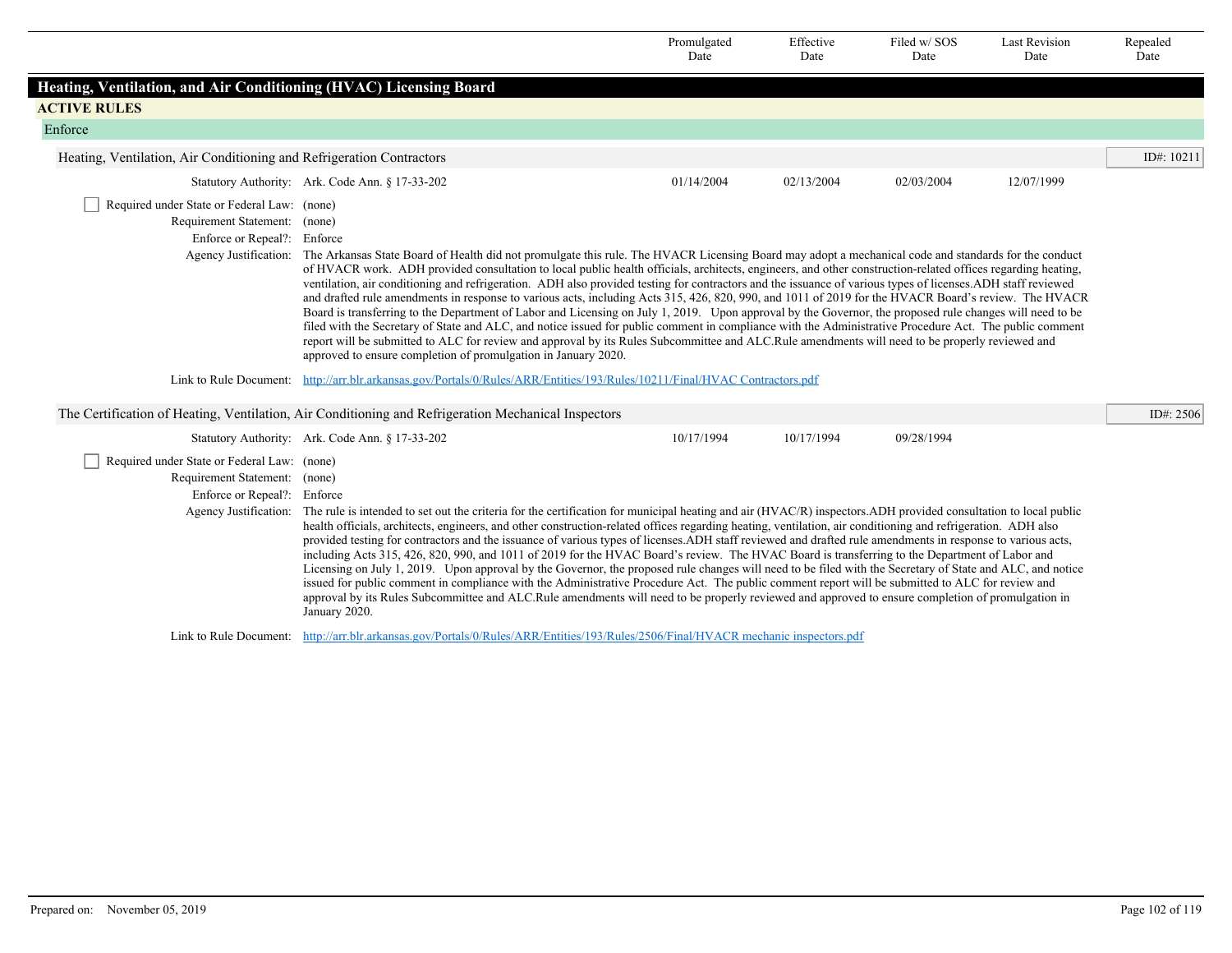|                                                                                                                                     |                                                                                                                                                                                                                                                                                                                                                                                                                                                                                                                                                                                                                                                                                                                                                                                                                                                                                                                                                                                                                                                                                                                                                                                                                                                                                                    | Promulgated<br>Date | Effective<br>Date | Filed w/SOS<br>Date | <b>Last Revision</b><br>Date | Repealed<br>Date |
|-------------------------------------------------------------------------------------------------------------------------------------|----------------------------------------------------------------------------------------------------------------------------------------------------------------------------------------------------------------------------------------------------------------------------------------------------------------------------------------------------------------------------------------------------------------------------------------------------------------------------------------------------------------------------------------------------------------------------------------------------------------------------------------------------------------------------------------------------------------------------------------------------------------------------------------------------------------------------------------------------------------------------------------------------------------------------------------------------------------------------------------------------------------------------------------------------------------------------------------------------------------------------------------------------------------------------------------------------------------------------------------------------------------------------------------------------|---------------------|-------------------|---------------------|------------------------------|------------------|
| <b>Massage Therapy Technical Advisory Committee</b>                                                                                 |                                                                                                                                                                                                                                                                                                                                                                                                                                                                                                                                                                                                                                                                                                                                                                                                                                                                                                                                                                                                                                                                                                                                                                                                                                                                                                    |                     |                   |                     |                              |                  |
| <b>ACTIVE RULES</b>                                                                                                                 |                                                                                                                                                                                                                                                                                                                                                                                                                                                                                                                                                                                                                                                                                                                                                                                                                                                                                                                                                                                                                                                                                                                                                                                                                                                                                                    |                     |                   |                     |                              |                  |
| Enforce                                                                                                                             |                                                                                                                                                                                                                                                                                                                                                                                                                                                                                                                                                                                                                                                                                                                                                                                                                                                                                                                                                                                                                                                                                                                                                                                                                                                                                                    |                     |                   |                     |                              |                  |
| Rules and Regulations for Massage Therapy in Arkansas                                                                               |                                                                                                                                                                                                                                                                                                                                                                                                                                                                                                                                                                                                                                                                                                                                                                                                                                                                                                                                                                                                                                                                                                                                                                                                                                                                                                    |                     |                   |                     |                              | ID#: 2385        |
|                                                                                                                                     | Statutory Authority: Ark. Code Ann. § 17-86-203                                                                                                                                                                                                                                                                                                                                                                                                                                                                                                                                                                                                                                                                                                                                                                                                                                                                                                                                                                                                                                                                                                                                                                                                                                                    | 08/20/2016          | 08/20/2016        | 08/10/2016          |                              |                  |
| Required under State or Federal Law: (none)<br>Requirement Statement: (none)<br>Enforce or Repeal?: Enforce                         | Agency Justification: This program was transferred to the Department of Health in 2015 pursuant to Act 1020. The Massage Therapy Rules were last revised in 2018, effective<br>January 1, 2019. This revision was required by Act 530 of 2017, which added a technique commonly referred to as "cupping therapy," a modality used to<br>release rigid soft tissues, through the application of a non-heated device that creates suction to lift the tissue away from the body. The amendments provide<br>new requirements to practice cupping therapy. A massage therapist must have a minimum of six (6) hours in-class, specialized training in cupping therapy.<br>The training must be noted on a massage therapy school or postsecondary massage therapy school transcript or a certificate of completion. The Massage<br>Therapy Technical Advisory Committee (MTTAC) has been drafting revisions to its Rules in response to Acts 312, 315, 426, 820, 990, and 1011 of 2019.<br>The MTTAC also has proposed revisions concerning administrative processes, educational requirements, and "clean-up" terminology language. The<br>MTTAC and ADH anticipates draft rule amendments being reviewed and approved by the Board of Health in October to complete promulgation in January<br>2020. |                     |                   |                     |                              |                  |
|                                                                                                                                     | Link to Rule Document: http://arr.blr.arkansas.gov/Portals/0/Rules/ARR/Entities/194/Rules/2385/Final/Massage Therapy Final.pdf                                                                                                                                                                                                                                                                                                                                                                                                                                                                                                                                                                                                                                                                                                                                                                                                                                                                                                                                                                                                                                                                                                                                                                     |                     |                   |                     |                              |                  |
| <b>Professional Bail Bondsman Licensing Board</b>                                                                                   |                                                                                                                                                                                                                                                                                                                                                                                                                                                                                                                                                                                                                                                                                                                                                                                                                                                                                                                                                                                                                                                                                                                                                                                                                                                                                                    |                     |                   |                     |                              |                  |
| <b>ACTIVE RULES</b>                                                                                                                 |                                                                                                                                                                                                                                                                                                                                                                                                                                                                                                                                                                                                                                                                                                                                                                                                                                                                                                                                                                                                                                                                                                                                                                                                                                                                                                    |                     |                   |                     |                              |                  |
| Enforce                                                                                                                             |                                                                                                                                                                                                                                                                                                                                                                                                                                                                                                                                                                                                                                                                                                                                                                                                                                                                                                                                                                                                                                                                                                                                                                                                                                                                                                    |                     |                   |                     |                              |                  |
| Rule and Regulation 1                                                                                                               |                                                                                                                                                                                                                                                                                                                                                                                                                                                                                                                                                                                                                                                                                                                                                                                                                                                                                                                                                                                                                                                                                                                                                                                                                                                                                                    |                     |                   |                     |                              | ID#: 9787        |
| Statutory Authority: Title 17                                                                                                       |                                                                                                                                                                                                                                                                                                                                                                                                                                                                                                                                                                                                                                                                                                                                                                                                                                                                                                                                                                                                                                                                                                                                                                                                                                                                                                    | 03/08/1989          | 03/08/1989        | 07/11/1989          |                              |                  |
| $\sqrt{\phantom{a}}$ Required under State or Federal Law: Title 17 requires Board to establish rules<br>Enforce or Repeal?: Enforce | Requirement Statement: Title 17 requires Board to establish rules<br>Agency Justification: SS 17-19-108 states the Board is to adopt rules and regulations. This rule basically restates State Statues<br>Link to Rule Document: http://arr.blr.arkansas.gov/Portals/0/Rules/ARR/Entities/41/Rules/9787/Final/rule 1.pdf                                                                                                                                                                                                                                                                                                                                                                                                                                                                                                                                                                                                                                                                                                                                                                                                                                                                                                                                                                           |                     |                   |                     |                              |                  |
| Rule and Regulation 2                                                                                                               |                                                                                                                                                                                                                                                                                                                                                                                                                                                                                                                                                                                                                                                                                                                                                                                                                                                                                                                                                                                                                                                                                                                                                                                                                                                                                                    |                     |                   |                     |                              | ID#: 9788        |
| Statutory Authority: Title 17                                                                                                       |                                                                                                                                                                                                                                                                                                                                                                                                                                                                                                                                                                                                                                                                                                                                                                                                                                                                                                                                                                                                                                                                                                                                                                                                                                                                                                    | 03/08/1989          | 03/08/1989        | 03/08/1989          |                              |                  |
| $\sqrt{\phantom{a}}$ Required under State or Federal Law: Title 17 requires Board to establish rules<br>Enforce or Repeal?: Enforce | Requirement Statement: Title 17 requires Board to establish rules<br>Agency Justification: SS 17-19-108 states the Board is to adopt rules and regulations. This rule basically restates State Statues                                                                                                                                                                                                                                                                                                                                                                                                                                                                                                                                                                                                                                                                                                                                                                                                                                                                                                                                                                                                                                                                                             |                     |                   |                     |                              |                  |
|                                                                                                                                     | Link to Rule Document: http://arr.blr.arkansas.gov/Portals/0/Rules/ARR/Entities/41/Rules/9788/Final/rule 2.pdf                                                                                                                                                                                                                                                                                                                                                                                                                                                                                                                                                                                                                                                                                                                                                                                                                                                                                                                                                                                                                                                                                                                                                                                     |                     |                   |                     |                              |                  |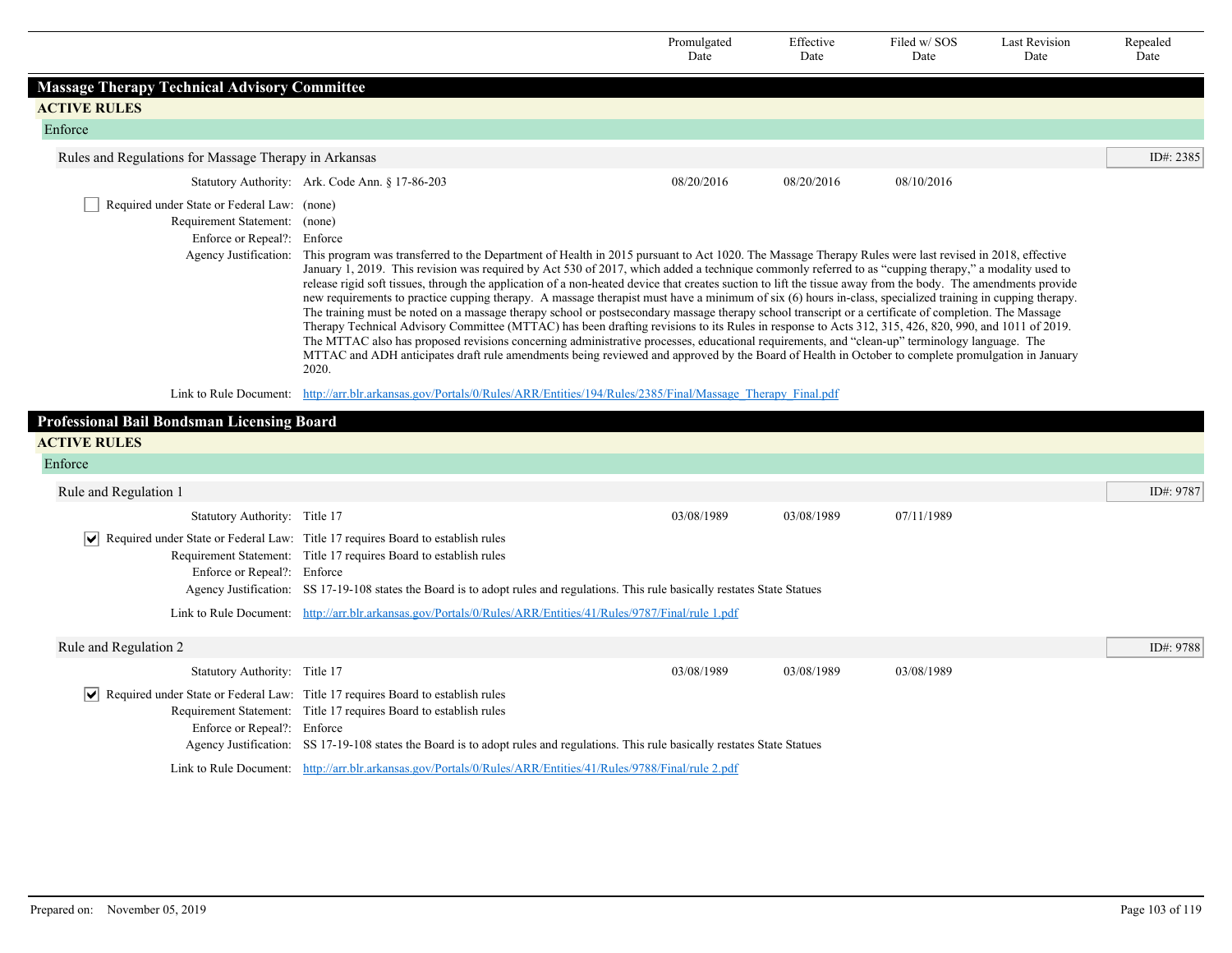|                                                                                                                                               |                                                                                                                                                                                                                                                                                                                                                                                                                                                                                                                                                                       | Promulgated<br>Date | Effective<br>Date | Filed w/ SOS<br>Date | Last Revision<br>Date | Repealed<br>Date |  |  |
|-----------------------------------------------------------------------------------------------------------------------------------------------|-----------------------------------------------------------------------------------------------------------------------------------------------------------------------------------------------------------------------------------------------------------------------------------------------------------------------------------------------------------------------------------------------------------------------------------------------------------------------------------------------------------------------------------------------------------------------|---------------------|-------------------|----------------------|-----------------------|------------------|--|--|
| <b>State Board of Barber Examiners</b>                                                                                                        |                                                                                                                                                                                                                                                                                                                                                                                                                                                                                                                                                                       |                     |                   |                      |                       |                  |  |  |
| <b>ACTIVE RULES</b>                                                                                                                           |                                                                                                                                                                                                                                                                                                                                                                                                                                                                                                                                                                       |                     |                   |                      |                       |                  |  |  |
| Enforce                                                                                                                                       |                                                                                                                                                                                                                                                                                                                                                                                                                                                                                                                                                                       |                     |                   |                      |                       |                  |  |  |
| Fee Regulation 023.00.15-001                                                                                                                  |                                                                                                                                                                                                                                                                                                                                                                                                                                                                                                                                                                       |                     |                   |                      |                       | ID#: 28          |  |  |
| Statutory Authority: §17-20-101 et seq.                                                                                                       |                                                                                                                                                                                                                                                                                                                                                                                                                                                                                                                                                                       | 04/06/2015          | 07/01/2015        | 06/15/2015           |                       |                  |  |  |
| ∣V∣<br>Required under State or Federal Law: §17-20-208 (a)                                                                                    | Requirement Statement: The State Board of Barber Examiners shall by rule establish reasonable registration fees, renewal fees, examination fees, and such other fees as it deems<br>necessary and appropriate to fulfill its duties.                                                                                                                                                                                                                                                                                                                                  |                     |                   |                      |                       |                  |  |  |
| Enforce or Repeal?: Enforce                                                                                                                   | Agency Justification: The State Board of Barber Examiners shall by rule establish reasonable registration fees, renewal fees, examination fees, and such other fees as it deems<br>necessary and appropriate to fulfill its duties.                                                                                                                                                                                                                                                                                                                                   |                     |                   |                      |                       |                  |  |  |
|                                                                                                                                               | Link to Rule Document: http://arr.blr.arkansas.gov/Portals/0/Rules/ARR/Entities/42/Rules/28/Final/Governor 023.00.15-001F-15842.pdf                                                                                                                                                                                                                                                                                                                                                                                                                                   |                     |                   |                      |                       |                  |  |  |
| Rules And Regulations for Barbering including Safety and Sanitation                                                                           |                                                                                                                                                                                                                                                                                                                                                                                                                                                                                                                                                                       |                     |                   |                      |                       | ID $\#$ : 21     |  |  |
| Statutory Authority: §17-20-206 et seq.                                                                                                       |                                                                                                                                                                                                                                                                                                                                                                                                                                                                                                                                                                       | 04/13/1992          | 06/05/1992        | 12/19/2018           | 12/19/2018            |                  |  |  |
| ∣V∣<br>Required under State or Federal Law: §17-20-206 (a) (b)<br>Enforce or Repeal?: Enforce                                                 | Requirement Statement: It shall make reasonable rules and prescribe sanitary requirements for barbershops and barber schools.<br>Agency Justification: Revisions to the Rules and Regulations for Barbering including Safety and Sanitation was filed 12-19-18 as Rule # 023.00.18.002.                                                                                                                                                                                                                                                                               |                     |                   |                      |                       |                  |  |  |
|                                                                                                                                               | Link to Rule Document: http://arr.blr.arkansas.gov/Portals/0/Rules/ARR/Entities/42/Rules/21/Final/023.00.18-002.pdf                                                                                                                                                                                                                                                                                                                                                                                                                                                   |                     |                   |                      |                       |                  |  |  |
| <b>State Board of Collection Agencies</b><br><b>ACTIVE RULES</b><br>Enforce                                                                   |                                                                                                                                                                                                                                                                                                                                                                                                                                                                                                                                                                       |                     |                   |                      |                       |                  |  |  |
| Additional Offices or Change of Location of Office                                                                                            |                                                                                                                                                                                                                                                                                                                                                                                                                                                                                                                                                                       |                     |                   |                      |                       | ID#: 9435        |  |  |
|                                                                                                                                               |                                                                                                                                                                                                                                                                                                                                                                                                                                                                                                                                                                       | 10/01/1997          | 10/01/1997        | 10/01/1997           |                       |                  |  |  |
| Statutory Authority: 17-24-203<br>Required under State or Federal Law: (none)<br>Requirement Statement: (none)<br>Enforce or Repeal?: Enforce | Agency Justification: Regulation IV requires the licensee to keep the Board apprised of its current address. This requirement is not mandated by law. However, 17-24-308(a)(a)<br>and (2) state that, if the Board receives evidence of a violation, it must order a hearing to be held and all interested parties must be notified of the hearing at<br>least 20 days prior to the hearing. Without the licensee's current address it would be difficult, if not impossible, to serve notice on the licensee that allegedly<br>is operating in violation of the law. |                     |                   |                      |                       |                  |  |  |
|                                                                                                                                               | Link to Rule Document: http://arr.blr.arkansas.gov/Portals/0/Rules/ARR/Entities/48/Rules/9435/Final/Rule IV.pdf                                                                                                                                                                                                                                                                                                                                                                                                                                                       |                     |                   |                      |                       |                  |  |  |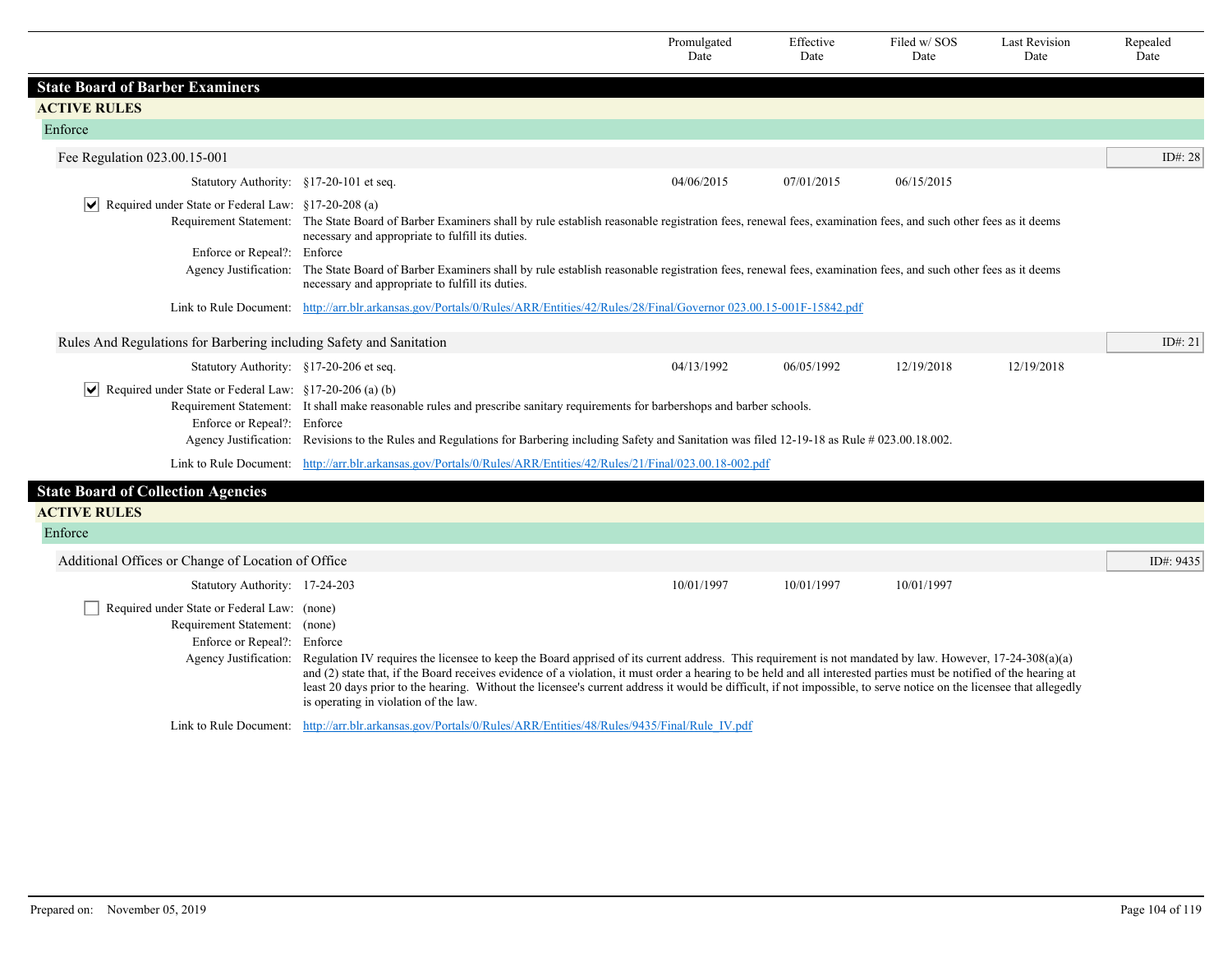|                                                                                                             |                                                                                                                                                                                                                                                                                                                                                                                                                                                                                                                                                                                                                                                | Promulgated<br>Date | Effective<br>Date | Filed w/SOS<br>Date | <b>Last Revision</b><br>Date | Repealed<br>Date |
|-------------------------------------------------------------------------------------------------------------|------------------------------------------------------------------------------------------------------------------------------------------------------------------------------------------------------------------------------------------------------------------------------------------------------------------------------------------------------------------------------------------------------------------------------------------------------------------------------------------------------------------------------------------------------------------------------------------------------------------------------------------------|---------------------|-------------------|---------------------|------------------------------|------------------|
| Application for Licensure and Registration                                                                  |                                                                                                                                                                                                                                                                                                                                                                                                                                                                                                                                                                                                                                                |                     |                   |                     |                              | ID#: 9433        |
| Statutory Authority: 17-24-203                                                                              |                                                                                                                                                                                                                                                                                                                                                                                                                                                                                                                                                                                                                                                | 10/01/1997          | 10/01/1997        | 10/01/1997          |                              |                  |
| Required under State or Federal Law: (none)<br>Requirement Statement: (none)<br>Enforce or Repeal?: Enforce | Agency Justification: Rule II is based on A.C.A. 17-24-303 which gives the Board the authority to require a written application for a license requesting information that it deems to<br>be necessary and pertinent.                                                                                                                                                                                                                                                                                                                                                                                                                           |                     |                   |                     |                              |                  |
|                                                                                                             | Link to Rule Document: http://arr.blr.arkansas.gov/Portals/0/Rules/ARR/Entities/48/Rules/9433/Final/Rule II.pdf                                                                                                                                                                                                                                                                                                                                                                                                                                                                                                                                |                     |                   |                     |                              |                  |
| Availability and Remitting Collected Funds                                                                  |                                                                                                                                                                                                                                                                                                                                                                                                                                                                                                                                                                                                                                                |                     |                   |                     |                              | ID#: 9443        |
| Statutory Authority: 17-24-203                                                                              |                                                                                                                                                                                                                                                                                                                                                                                                                                                                                                                                                                                                                                                | 10/01/1997          | 10/01/1997        | 10/01/1997          |                              |                  |
| Required under State or Federal Law: (none)<br>Requirement Statement: (none)<br>Enforce or Repeal?: Enforce | Agency Justification: Rule 11 is based on A.C.A. 17-24-104 under which the Board may sanction a collection agency that fails to remit collected funds to its clients by the end of<br>the calendar month following the month of collection.                                                                                                                                                                                                                                                                                                                                                                                                    |                     |                   |                     |                              |                  |
|                                                                                                             | Link to Rule Document: http://arr.blr.arkansas.gov/Portals/0/Rules/ARR/Entities/48/Rules/9443/Final/Rule XI.pdf                                                                                                                                                                                                                                                                                                                                                                                                                                                                                                                                |                     |                   |                     |                              |                  |
| Change of Address                                                                                           |                                                                                                                                                                                                                                                                                                                                                                                                                                                                                                                                                                                                                                                |                     |                   |                     |                              | ID#: 9444        |
| Statutory Authority: 17-24-203                                                                              |                                                                                                                                                                                                                                                                                                                                                                                                                                                                                                                                                                                                                                                | 10/01/1997          | 10/01/1997        | 10/01/1997          |                              |                  |
| Required under State or Federal Law: (none)<br>Requirement Statement: (none)<br>Enforce or Repeal?: Enforce | Agency Justification: Rule XII requires the licensee to keep the Board apprised of its current address. According to A.C.A. 17-24-308 the Board must order a hearing if it receives<br>evidence of any violation of its debt collection law and must give notice of the hearing to all interested parties at least 20 days prior to the hearing. Without<br>the licensee's current address it would be difficult, if not impossible, to serve notice of the hearing.                                                                                                                                                                           |                     |                   |                     |                              |                  |
|                                                                                                             | Link to Rule Document: http://arr.blr.arkansas.gov/Portals/0/Rules/ARR/Entities/48/Rules/9444/Final/Rule XII.pdf                                                                                                                                                                                                                                                                                                                                                                                                                                                                                                                               |                     |                   |                     |                              |                  |
| Change of Ownership                                                                                         |                                                                                                                                                                                                                                                                                                                                                                                                                                                                                                                                                                                                                                                |                     |                   |                     |                              | ID#: 9436        |
| Statutory Authority: 17-24-303                                                                              |                                                                                                                                                                                                                                                                                                                                                                                                                                                                                                                                                                                                                                                | 10/01/1997          | 10/01/1997        | 10/01/1997          |                              |                  |
| Required under State or Federal Law: (none)<br>Requirement Statement: (none)<br>Enforce or Repeal?: Enforce | Agency Justification: Rule V is based on A.C.A. 17-24-302 and 17-24-307(2). A.C.A. 17-24-302 contains the qualifications of and restrictions against license applicants. The<br>Board requires notice of the licensee's change of ownership so that it can ensure that the new owner(s) qualifies for licensure. A.C.A. 17-24-307 lists<br>grounds on which a license can be revoked, suspended or denied one of which is the sale or transfer of ownership of a collection agency when notice is not<br>given to the Board.<br>Link to Rule Document: http://arr.blr.arkansas.gov/Portals/0/Rules/ARR/Entities/48/Rules/9436/Final/Rule V.pdf |                     |                   |                     |                              |                  |
|                                                                                                             |                                                                                                                                                                                                                                                                                                                                                                                                                                                                                                                                                                                                                                                |                     |                   |                     |                              |                  |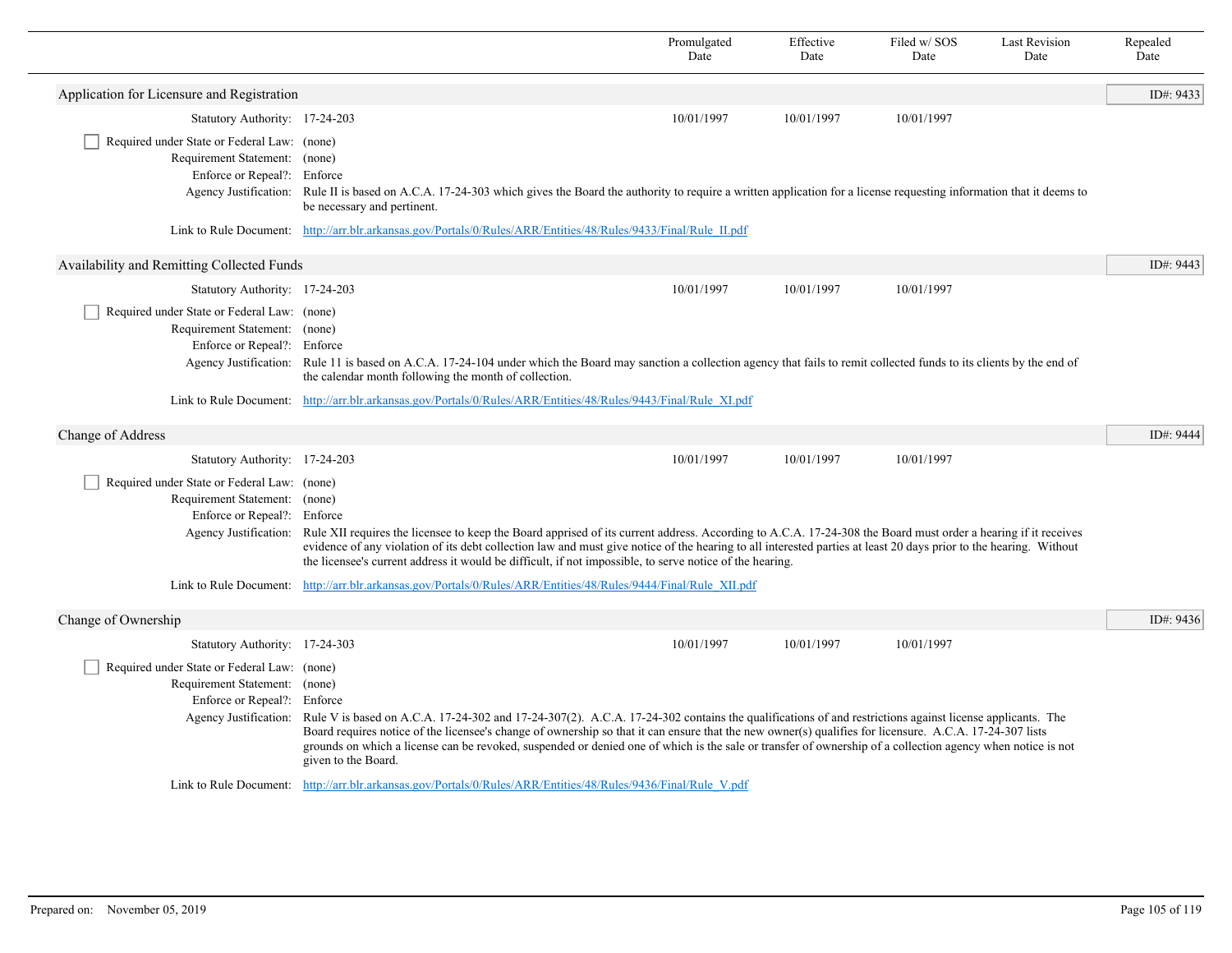|                                                                                                                                      |                                                                                                                                                                                                                                                                                                                                                          | Promulgated<br>Date | Effective<br>Date | Filed w/SOS<br>Date | <b>Last Revision</b><br>Date | Repealed<br>Date |
|--------------------------------------------------------------------------------------------------------------------------------------|----------------------------------------------------------------------------------------------------------------------------------------------------------------------------------------------------------------------------------------------------------------------------------------------------------------------------------------------------------|---------------------|-------------------|---------------------|------------------------------|------------------|
| Collection/Disbursement of Bond for Failure to Remit Client Funds                                                                    |                                                                                                                                                                                                                                                                                                                                                          |                     |                   |                     |                              | ID#: 9452        |
| Statutory Authority: 17-24-203                                                                                                       |                                                                                                                                                                                                                                                                                                                                                          | 10/01/1997          | 10/01/1997        | 10/01/1997          |                              |                  |
| $ \mathbf{v} $ Required under State or Federal Law: A.C.A. 17-24-306                                                                 |                                                                                                                                                                                                                                                                                                                                                          |                     |                   |                     |                              |                  |
|                                                                                                                                      | Requirement Statement: A.C.A. 17-24-306 (d) authorizes the Board to promulgate rules regarding the disbursement of bond funds to claimants including distributing the funds on a<br>pro rata basis or authorizing a surety to deal directly with the claimants.                                                                                          |                     |                   |                     |                              |                  |
| Enforce or Repeal?: Enforce<br>Agency Justification:                                                                                 | Rule XX is based on the required schedule of remitting collected funds as contained in A.C.A. 17-24-104 and the Board's authority given by A.C.A. 17-24-                                                                                                                                                                                                 |                     |                   |                     |                              |                  |
|                                                                                                                                      | 306 to provide for the distribution of a bond's funds in cases in which the funds were not properly remitted.                                                                                                                                                                                                                                            |                     |                   |                     |                              |                  |
|                                                                                                                                      | Link to Rule Document: http://arr.blr.arkansas.gov/Portals/0/Rules/ARR/Entities/48/Rules/9452/Final/Rule XX.pdf                                                                                                                                                                                                                                          |                     |                   |                     |                              |                  |
| Communication by Agency                                                                                                              |                                                                                                                                                                                                                                                                                                                                                          |                     |                   |                     |                              | ID#: 9446        |
| Statutory Authority: 17-24-203                                                                                                       |                                                                                                                                                                                                                                                                                                                                                          | 10/01/1997          | 10/01/1997        | 10/01/1997          |                              |                  |
| Required under State or Federal Law: (none)<br>Requirement Statement: (none)<br>Enforce or Repeal?:                                  | Enforce<br>Agency Justification: Rule XIV is based on A.C.A. 17-24-506 and 17-24-508 which require a collection agency to give the debtor information about the debt it is attempting to<br>collect and information about the collection agency.                                                                                                         |                     |                   |                     |                              |                  |
|                                                                                                                                      | Link to Rule Document: http://arr.blr.arkansas.gov/Portals/0/Rules/ARR/Entities/48/Rules/9446/Final/Rule XIV.pdf                                                                                                                                                                                                                                         |                     |                   |                     |                              |                  |
| Disciplinary Action - Grounds                                                                                                        |                                                                                                                                                                                                                                                                                                                                                          |                     |                   |                     |                              | ID#: 9448        |
| Statutory Authority: 17-24-203                                                                                                       |                                                                                                                                                                                                                                                                                                                                                          | 10/01/1997          | 10/01/1997        | 10/01/1997          |                              |                  |
| Required under State or Federal Law: (none)<br>Requirement Statement: (none)<br>Enforce or Repeal?: Enforce<br>Agency Justification: | Rule XVI is based on A.C.A. 17-24-307 and 17-24-103 which state the grounds for which a license can be revoked, suspended or denied and the amount of<br>fines that can be imposed.                                                                                                                                                                      |                     |                   |                     |                              |                  |
|                                                                                                                                      | Link to Rule Document: http://arr.blr.arkansas.gov/Portals/0/Rules/ARR/Entities/48/Rules/9448/Final/Rule XVI.pdf                                                                                                                                                                                                                                         |                     |                   |                     |                              |                  |
| Display of License                                                                                                                   |                                                                                                                                                                                                                                                                                                                                                          |                     |                   |                     |                              | ID#: 9439        |
| Statutory Authority: 17-24-203                                                                                                       |                                                                                                                                                                                                                                                                                                                                                          | 10/01/1997          | 10/01/1997        | 10/01/1997          |                              |                  |
| Required under State or Federal Law: (none)<br>Requirement Statement: (none)<br>Enforce or Repeal?: Enforce                          | Agency Justification: Rule IX is not based on a statute. It requires a licensee to display its license prominently at its business location so that people will be aware that the<br>licensee's activities are regulated by the Board and that they can contact the Board if they believe that the licensee is violating Arkansas's debt collection law. |                     |                   |                     |                              |                  |
|                                                                                                                                      | Link to Rule Document: http://arr.blr.arkansas.gov/Portals/0/Rules/ARR/Entities/48/Rules/9439/Final/Rule IX.pdf                                                                                                                                                                                                                                          |                     |                   |                     |                              |                  |
|                                                                                                                                      |                                                                                                                                                                                                                                                                                                                                                          |                     |                   |                     |                              |                  |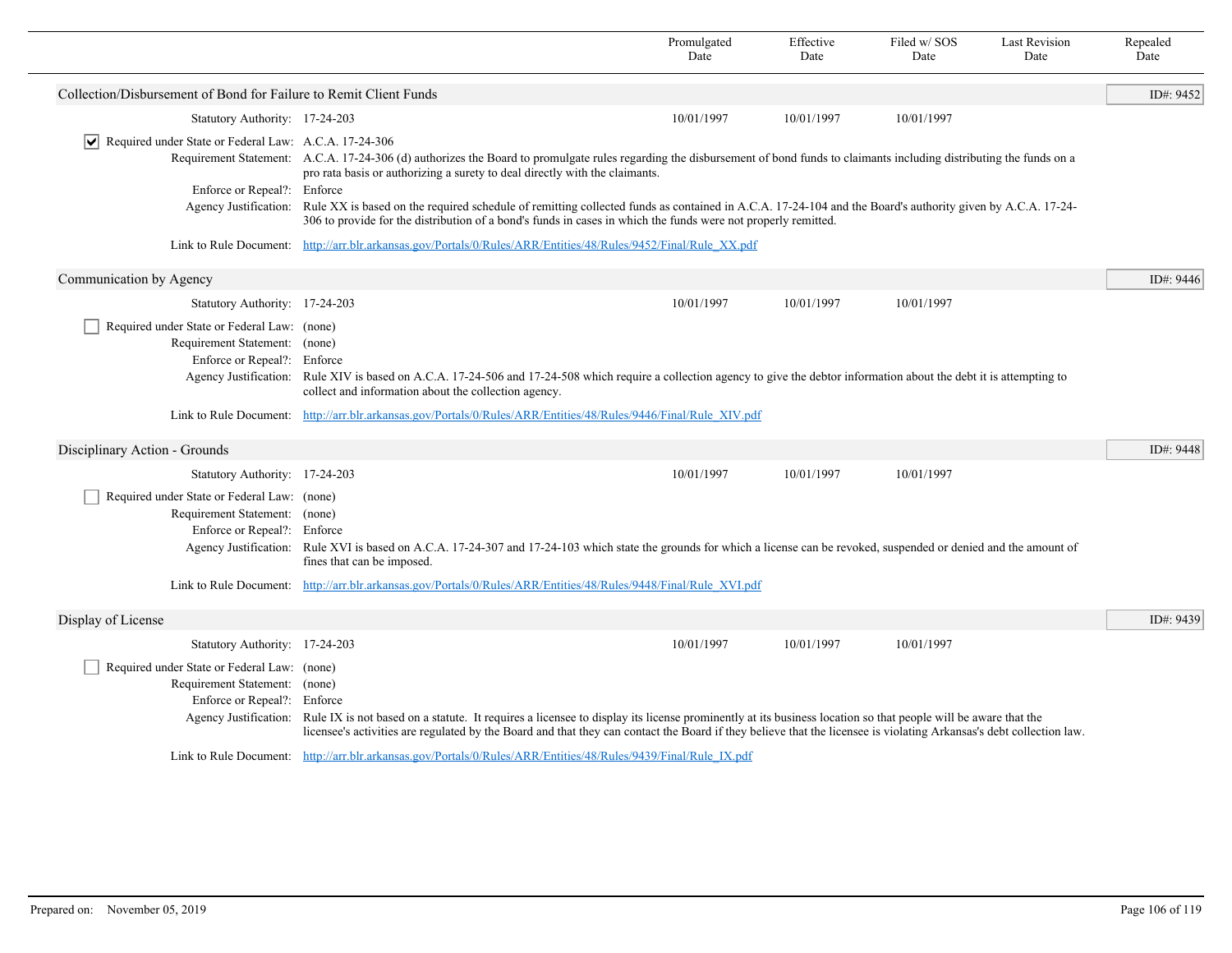|                                                                                                             |                                                                                                                                                                                                                                                                                                                                                                                                                                                                                                                                                                                                       | Promulgated<br>Date | Effective<br>Date | Filed w/SOS<br>Date | <b>Last Revision</b><br>Date | Repealed<br>Date |
|-------------------------------------------------------------------------------------------------------------|-------------------------------------------------------------------------------------------------------------------------------------------------------------------------------------------------------------------------------------------------------------------------------------------------------------------------------------------------------------------------------------------------------------------------------------------------------------------------------------------------------------------------------------------------------------------------------------------------------|---------------------|-------------------|---------------------|------------------------------|------------------|
| Display of License                                                                                          |                                                                                                                                                                                                                                                                                                                                                                                                                                                                                                                                                                                                       |                     |                   |                     |                              | ID#: 9441        |
| Statutory Authority: 17-24-203                                                                              |                                                                                                                                                                                                                                                                                                                                                                                                                                                                                                                                                                                                       | 10/01/1997          | 10/01/1997        | 10/01/1997          |                              |                  |
| Required under State or Federal Law: (none)<br>Requirement Statement: (none)<br>Enforce or Repeal?: Enforce | Agency Justification: Rule IX is not based on the Arkansas Code. It requires a licensee to display its license prominently at its business location so that people will be be aware<br>that the licensee's activities are regulated by the Board and that they can contact the Board if they believe that the licensee is violating Arkansas's debt<br>collection law.                                                                                                                                                                                                                                |                     |                   |                     |                              |                  |
|                                                                                                             | Link to Rule Document: http://arr.blr.arkansas.gov/Portals/0/Rules/ARR/Entities/48/Rules/9441/Final/Rule IX.pdf                                                                                                                                                                                                                                                                                                                                                                                                                                                                                       |                     |                   |                     |                              |                  |
| Doing Business At More Than One Office or Location                                                          |                                                                                                                                                                                                                                                                                                                                                                                                                                                                                                                                                                                                       |                     |                   |                     |                              | ID#: 9434        |
| Statutory Authority: 17-24-203                                                                              |                                                                                                                                                                                                                                                                                                                                                                                                                                                                                                                                                                                                       | 10/01/1997          | 10/01/1997        | 10/01/1997          |                              |                  |
| Required under State or Federal Law: (none)<br>Requirement Statement: (none)<br>Enforce or Repeal?: Enforce | Agency Justification: Rule III is not based on a specific provision of the Arkansas Code. Its requirement that a collection agency that has multiple locations have a license for each<br>location is based on A.C.A. 17-24-306's requirement that collection agencies must post surety bonds to obtain and maintain licenses. If there was only one<br>license for multiple locations and there were violations at all those locations there would be only one surety bond to remedy the violations and a surety might<br>not be willing to disburse one bond to cover violations at multiple sites. |                     |                   |                     |                              |                  |
|                                                                                                             | Link to Rule Document: http://arr.blr.arkansas.gov/Portals/0/Rules/ARR/Entities/48/Rules/9434/Final/Rule III.pdf                                                                                                                                                                                                                                                                                                                                                                                                                                                                                      |                     |                   |                     |                              |                  |
| <b>Granting Variances</b>                                                                                   |                                                                                                                                                                                                                                                                                                                                                                                                                                                                                                                                                                                                       |                     |                   |                     |                              | ID#: 9445        |
| Statutory Authority: 17-24-203                                                                              |                                                                                                                                                                                                                                                                                                                                                                                                                                                                                                                                                                                                       | 10/01/1997          | 10/01/1997        | 10/01/1997          |                              |                  |
| Required under State or Federal Law: (none)<br>Requirement Statement: (none)<br>Enforce or Repeal?: Enforce | Agency Justification: The basis for Rule XIII (which allows the Board's Executive Director to grant a variance from its Rules) is not contained in the Arkansas Code. Granting a<br>variance is not restrictive. It is an accommodation. It allows the Executive Director to interpret the Board's Rules and issue a letter to a business that believes<br>it is not required to be licensed or to a licensee that believes a particular rule does not apply to it and that asks for written confirmation that the Board agrees<br>with its position( $s$ ).                                          |                     |                   |                     |                              |                  |
|                                                                                                             | Link to Rule Document: http://arr.blr.arkansas.gov/Portals/0/Rules/ARR/Entities/48/Rules/9445/Final/Rule XIII.pdf                                                                                                                                                                                                                                                                                                                                                                                                                                                                                     |                     |                   |                     |                              |                  |
| Investigations                                                                                              |                                                                                                                                                                                                                                                                                                                                                                                                                                                                                                                                                                                                       |                     |                   |                     |                              | ID#: 9451        |
| Statutory Authority: 17-24-203                                                                              |                                                                                                                                                                                                                                                                                                                                                                                                                                                                                                                                                                                                       | 10/01/1997          | 10/01/1997        | 10/01/1997          |                              |                  |
| Required under State or Federal Law: (none)<br>Requirement Statement: (none)<br>Enforce or Repeal?: Enforce | Agency Justification: Rule XIX is based on A.C.A. 17-24-302, -303 and 17-24-307, -308. These address the Board's ability to investigate information contained on license<br>applications, the qualifications of license applicants and the underlying conditions which could allow the Board to revoke, suspend or refuse to issue a<br>license.                                                                                                                                                                                                                                                      |                     |                   |                     |                              |                  |
|                                                                                                             | Link to Rule Document: http://arr.blr.arkansas.gov/Portals/0/Rules/ARR/Entities/48/Rules/9451/Final/Rule XIX.pdf                                                                                                                                                                                                                                                                                                                                                                                                                                                                                      |                     |                   |                     |                              |                  |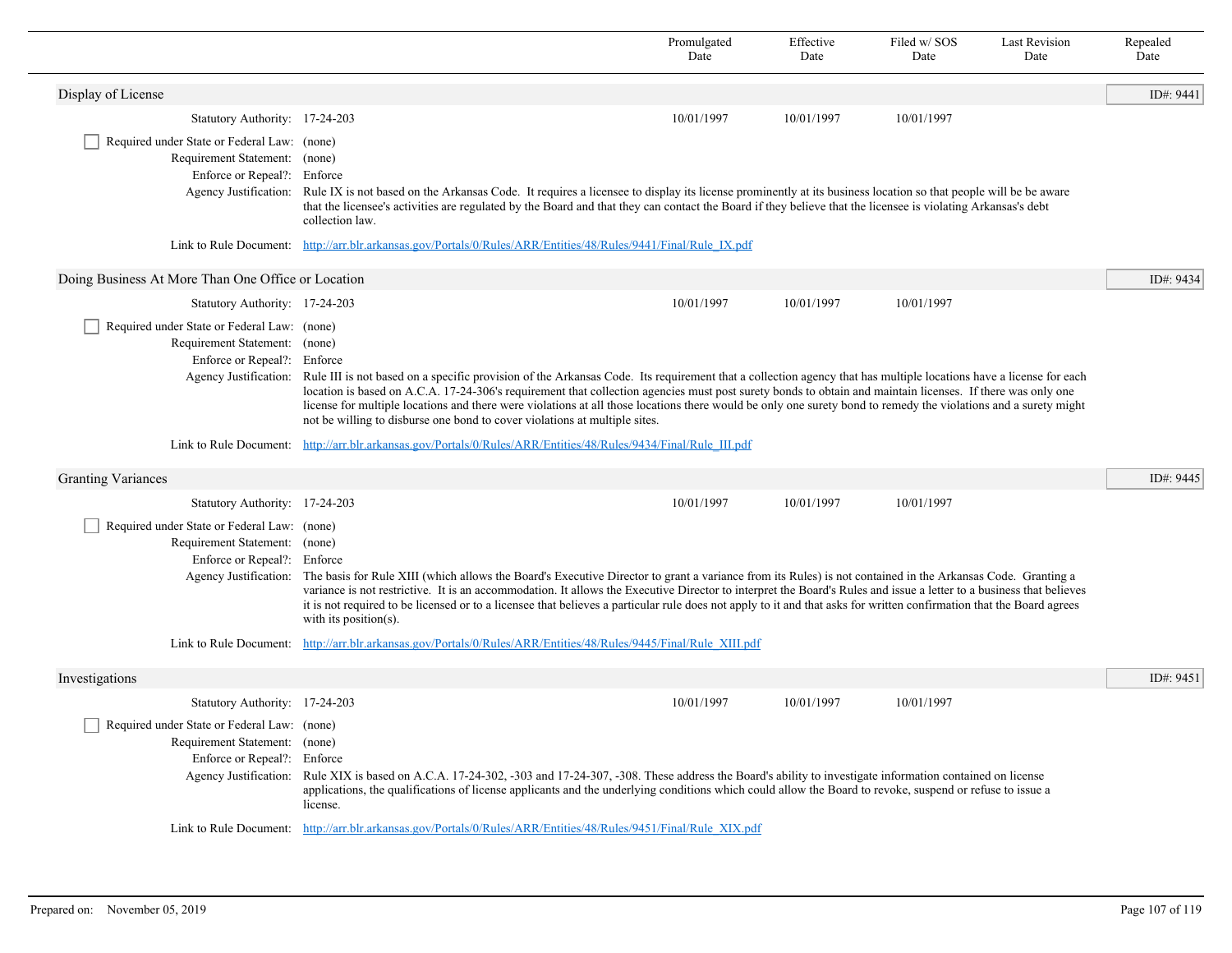|                                                                                                             |                                                                                                                                                                                                                                                                                                                                                                                                                                                                                                                     | Promulgated<br>Date | Effective<br>Date | Filed w/SOS<br>Date | <b>Last Revision</b><br>Date | Repealed<br>Date |
|-------------------------------------------------------------------------------------------------------------|---------------------------------------------------------------------------------------------------------------------------------------------------------------------------------------------------------------------------------------------------------------------------------------------------------------------------------------------------------------------------------------------------------------------------------------------------------------------------------------------------------------------|---------------------|-------------------|---------------------|------------------------------|------------------|
| New Hires                                                                                                   |                                                                                                                                                                                                                                                                                                                                                                                                                                                                                                                     |                     |                   |                     |                              | ID#: 9437        |
| Statutory Authority: 17-24-203                                                                              |                                                                                                                                                                                                                                                                                                                                                                                                                                                                                                                     | 10/01/1997          | 10/01/1997        | 10/01/1997          |                              |                  |
| Required under State or Federal Law: (none)<br>Requirement Statement: (none)<br>Enforce or Repeal?: Enforce | Agency Justification: Rule VI is based on A.C.A. 17-24-305 (a) which requires a licensee to pay an annual fee for registering each of its employees who solicits and/or attempts to<br>collect debts.                                                                                                                                                                                                                                                                                                               |                     |                   |                     |                              |                  |
|                                                                                                             | Link to Rule Document: http://arr.blr.arkansas.gov/Portals/0/Rules/ARR/Entities/48/Rules/9437/Final/Rule VI.pdf                                                                                                                                                                                                                                                                                                                                                                                                     |                     |                   |                     |                              |                  |
| Notice                                                                                                      |                                                                                                                                                                                                                                                                                                                                                                                                                                                                                                                     |                     |                   |                     |                              | ID#: 9449        |
| Statutory Authority: 17-24-203                                                                              |                                                                                                                                                                                                                                                                                                                                                                                                                                                                                                                     | 10/01/1997          | 10/01/1997        | 10/01/1997          |                              |                  |
| Required under State or Federal Law: (none)<br>Requirement Statement: (none)<br>Enforce or Repeal?: Enforce | Agency Justification: Rule XVII gives the Board's street address and mailing address for the purpose of service of process. This rule is not mandated by law.                                                                                                                                                                                                                                                                                                                                                       |                     |                   |                     |                              |                  |
|                                                                                                             | Link to Rule Document: http://arr.blr.arkansas.gov/Portals/0/Rules/ARR/Entities/48/Rules/9449/Final/Rule XVII.pdf                                                                                                                                                                                                                                                                                                                                                                                                   |                     |                   |                     |                              |                  |
| Recording of Payments                                                                                       |                                                                                                                                                                                                                                                                                                                                                                                                                                                                                                                     |                     |                   |                     |                              | ID#: 9442        |
| Statutory Authority: 17-24-203                                                                              |                                                                                                                                                                                                                                                                                                                                                                                                                                                                                                                     | 10/01/1997          | 10/01/1997        | 10/01/1997          |                              |                  |
| Required under State or Federal Law: (none)<br>Requirement Statement: (none)<br>Enforce or Repeal?: Enforce | Agency Justification: Rule X is not based on a provision of the Arkansas Code. Its requirement that a debtor's payment be promptly entered on his/her account protects the debtor's<br>payment history and helps to ensure that the creditor will be paid in a timely manner. Creditors are to be paid in the calendar month following the month in<br>which the money was collected. Not crediting a debtor's payments promptly would allow the collection agency to delay paying its client (i.e., the creditor). |                     |                   |                     |                              |                  |
|                                                                                                             | Link to Rule Document: http://arr.blr.arkansas.gov/Portals/0/Rules/ARR/Entities/48/Rules/9442/Final/Rule X.pdf                                                                                                                                                                                                                                                                                                                                                                                                      |                     |                   |                     |                              |                  |
| Renewals                                                                                                    |                                                                                                                                                                                                                                                                                                                                                                                                                                                                                                                     |                     |                   |                     |                              | ID#: 9440        |
| Statutory Authority: 17-24-203                                                                              |                                                                                                                                                                                                                                                                                                                                                                                                                                                                                                                     | 10/01/1997          | 10/01/1997        | 10/01/1997          |                              |                  |
| Required under State or Federal Law: (none)<br>Requirement Statement: (none)<br>Enforce or Repeal?: Enforce | Agency Justification: Rule VIII is based on A.C.A. 17-24-304 which sets license expiration dates and when a licensee must apply for renewal of its license.                                                                                                                                                                                                                                                                                                                                                         |                     |                   |                     |                              |                  |
|                                                                                                             | Link to Rule Document: http://arr.blr.arkansas.gov/Portals/0/Rules/ARR/Entities/48/Rules/9440/Final/Rule VIII.pdf                                                                                                                                                                                                                                                                                                                                                                                                   |                     |                   |                     |                              |                  |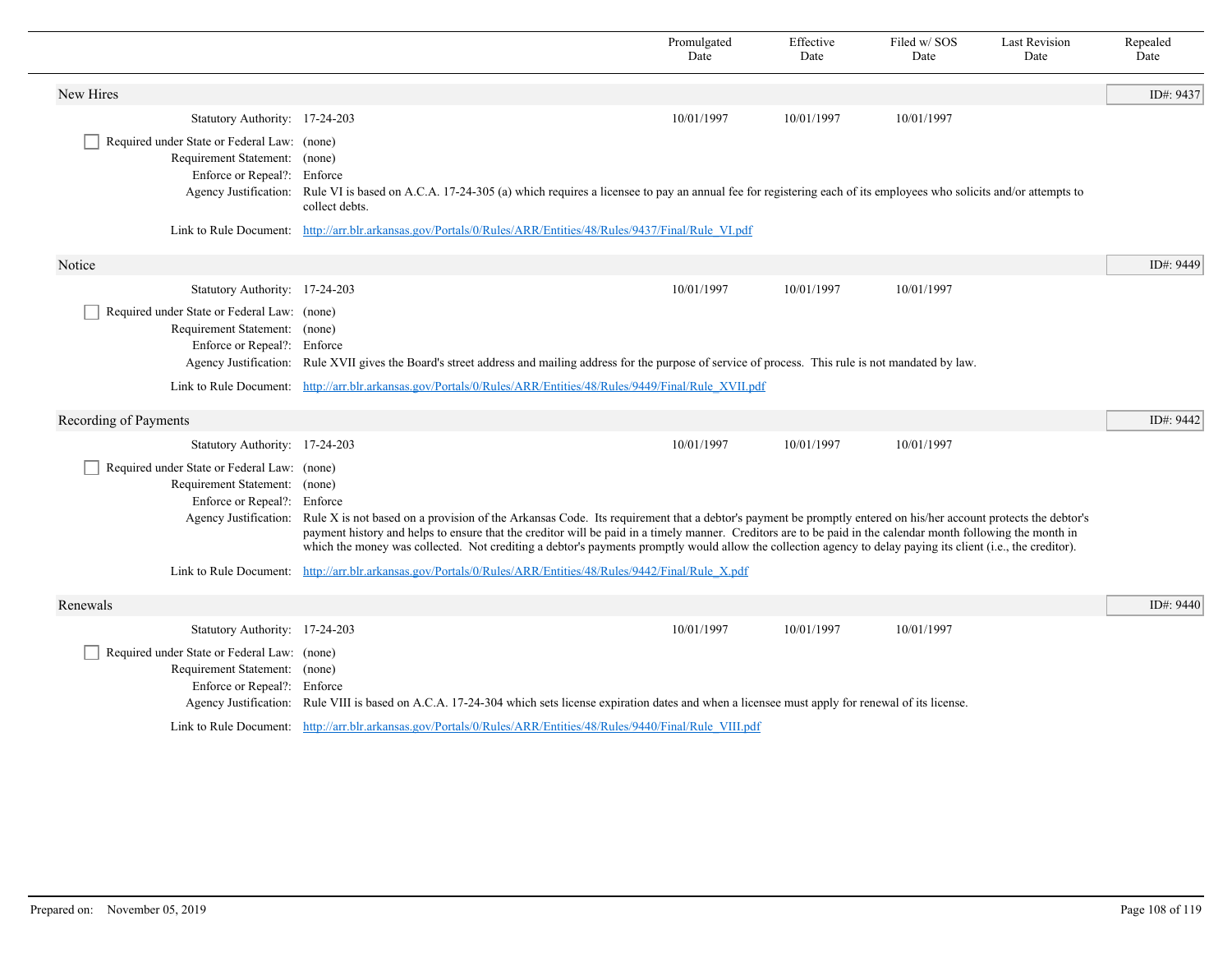|                                                                                                             |                                                                                                                                                                                                                                                                                                                                                                                                                                                                                                                                                                       | Promulgated<br>Date | Effective<br>Date | Filed w/ SOS<br>Date | <b>Last Revision</b><br>Date | Repealed<br>Date |
|-------------------------------------------------------------------------------------------------------------|-----------------------------------------------------------------------------------------------------------------------------------------------------------------------------------------------------------------------------------------------------------------------------------------------------------------------------------------------------------------------------------------------------------------------------------------------------------------------------------------------------------------------------------------------------------------------|---------------------|-------------------|----------------------|------------------------------|------------------|
| Restrictions on Communication with Debtors                                                                  |                                                                                                                                                                                                                                                                                                                                                                                                                                                                                                                                                                       |                     |                   |                      |                              | ID#: 9450        |
| Statutory Authority: 17-24-203                                                                              |                                                                                                                                                                                                                                                                                                                                                                                                                                                                                                                                                                       | 10/01/1997          | 10/01/1997        | 10/01/1997           |                              |                  |
| Required under State or Federal Law: (none)<br>Requirement Statement: (none)<br>Enforce or Repeal?: Enforce | Agency Justification: Rule XVIII is based on A.C.A. 17-24-307(12) which prohibits a collection agency from contacting a debtor at his/her place of employment unless it has sent<br>a letter to the debtor's "abode" and the mail has not been returned and no answer has been received.                                                                                                                                                                                                                                                                              |                     |                   |                      |                              |                  |
|                                                                                                             | Link to Rule Document: http://arr.blr.arkansas.gov/Portals/0/Rules/ARR/Entities/48/Rules/9450/Final/Rule XVII.pdf                                                                                                                                                                                                                                                                                                                                                                                                                                                     |                     |                   |                      |                              |                  |
| Termination/Suspension/Revocation of License                                                                |                                                                                                                                                                                                                                                                                                                                                                                                                                                                                                                                                                       |                     |                   |                      |                              | ID#: $9438$      |
| Statutory Authority: 17-24-203                                                                              |                                                                                                                                                                                                                                                                                                                                                                                                                                                                                                                                                                       | 10/01/1997          | 10/01/1997        | 10/01/1997           |                              |                  |
| Required under State or Federal Law: (none)<br>Requirement Statement: (none)<br>Enforce or Repeal?: Enforce | Agency Justification: Rule VII summarizes the grounds on which a license may be terminated, suspended or revoked as stated in A.C.A. 17-24-304, -306, and - 307.                                                                                                                                                                                                                                                                                                                                                                                                      |                     |                   |                      |                              |                  |
|                                                                                                             | Link to Rule Document: http://arr.blr.arkansas.gov/Portals/0/Rules/ARR/Entities/48/Rules/9438/Final/Rule VII.pdf                                                                                                                                                                                                                                                                                                                                                                                                                                                      |                     |                   |                      |                              |                  |
| Use of Pseudonyms                                                                                           |                                                                                                                                                                                                                                                                                                                                                                                                                                                                                                                                                                       |                     |                   |                      |                              | ID#: 9447        |
| Statutory Authority: 17-24-203                                                                              |                                                                                                                                                                                                                                                                                                                                                                                                                                                                                                                                                                       | 10/01/1997          | 10/01/1997        | 10/01/1997           |                              |                  |
| Required under State or Federal Law: (none)<br>Requirement Statement: (none)<br>Enforce or Repeal?: Enforce | Agency Justification: Rule XV requires a licensee to maintain a listing of the aliases used by its employees when attempting to collect debts. This is not statutorily mandated.<br>However, it is very useful when the Board is investigating a consumer's complaint. For example, a consumer claims it was contacted by a rude collector<br>named "Alfred" at XYZ Collection Agency. If the name "Alfred" is an alias which is not maintained in the licensee's records, XYZ can argue that it has no<br>such employee and, therefore, that the complaint is bogus. |                     |                   |                      |                              |                  |
|                                                                                                             | Link to Rule Document: http://arr.blr.arkansas.gov/Portals/0/Rules/ARR/Entities/48/Rules/9447/Final/Rule XV.pdf                                                                                                                                                                                                                                                                                                                                                                                                                                                       |                     |                   |                      |                              |                  |
|                                                                                                             | <b>State Board of Licensure for Professional Engineers and Professional Surveyors</b>                                                                                                                                                                                                                                                                                                                                                                                                                                                                                 |                     |                   |                      |                              |                  |
| <b>ACTIVE RULES</b>                                                                                         |                                                                                                                                                                                                                                                                                                                                                                                                                                                                                                                                                                       |                     |                   |                      |                              |                  |
| Enforce                                                                                                     |                                                                                                                                                                                                                                                                                                                                                                                                                                                                                                                                                                       |                     |                   |                      |                              |                  |
| Rules of the Board                                                                                          |                                                                                                                                                                                                                                                                                                                                                                                                                                                                                                                                                                       |                     |                   |                      |                              | ID#: 2008        |
|                                                                                                             | Statutory Authority: A.C.A. 17-30-101 et. seq. (Acts 1925, No 202), 17-48-101 et. seq.<br>(Acts 1967, No 1)                                                                                                                                                                                                                                                                                                                                                                                                                                                           | 03/21/1925          | 03/21/1925        | 01/01/1953           | 10/14/2013                   |                  |
|                                                                                                             | Required under State or Federal Law: A.C.A. 17-30-101 et. seq. (Acts 1925, No 202), 17-48-101 et. seq. (Acts 1967, No 1)<br>Requirement Statement: Concerning the regulation of the engineering & surveying professions and the licensure of Professional Engineers, Professional Surveyors, Surveyor Interns,<br>Engineer Interns, and Certificate of Authorizations.                                                                                                                                                                                                |                     |                   |                      |                              |                  |
| Enforce or Repeal?: Enforce                                                                                 |                                                                                                                                                                                                                                                                                                                                                                                                                                                                                                                                                                       |                     |                   |                      |                              |                  |
|                                                                                                             | Agency Justification: The Arkansas General Assembly saw the need to regulate the practice of engineering (1925) and surveying (1967) to protect the life, health, safety and<br>welfare of the public by the licensing of individuals providing Engineering and Land Surveying services in the State of Arkansas.                                                                                                                                                                                                                                                     |                     |                   |                      |                              |                  |
|                                                                                                             | Link to Rule Document: http://arr.blr.arkansas.gov/Portals/0/Rules/ARR/Entities/53/Rules/2008/Final/1 Adopted Rules effective 2013-10-14 to present.pdf                                                                                                                                                                                                                                                                                                                                                                                                               |                     |                   |                      |                              |                  |

Г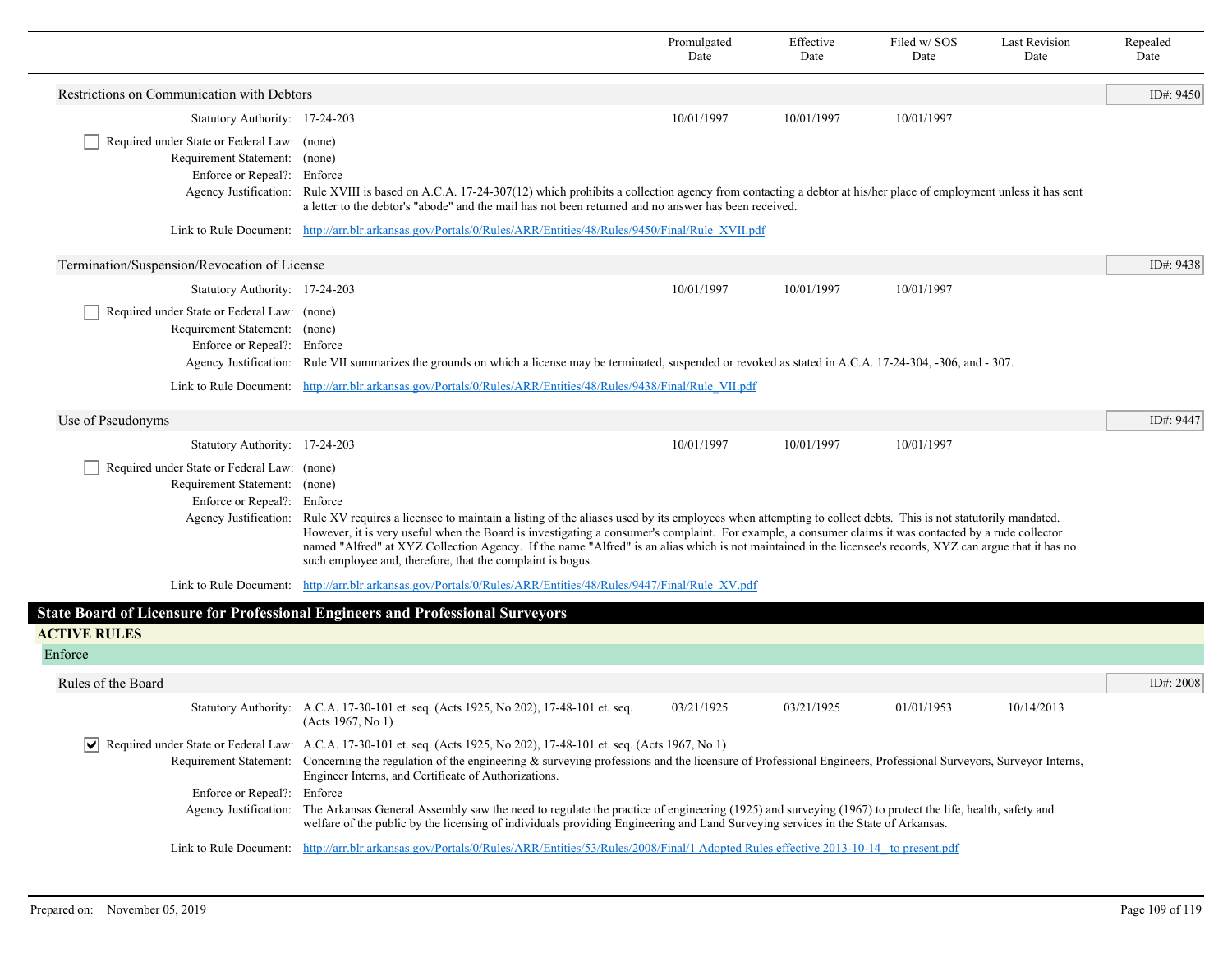|                                                                                                             |                                                                                                                                                                                                                                                                                                                                                                                                             | Promulgated<br>Date | Effective<br>Date | Filed w/SOS<br>Date | <b>Last Revision</b><br>Date | Repealed<br>Date |
|-------------------------------------------------------------------------------------------------------------|-------------------------------------------------------------------------------------------------------------------------------------------------------------------------------------------------------------------------------------------------------------------------------------------------------------------------------------------------------------------------------------------------------------|---------------------|-------------------|---------------------|------------------------------|------------------|
| <b>Workers' Compensation Commission</b>                                                                     |                                                                                                                                                                                                                                                                                                                                                                                                             |                     |                   |                     |                              |                  |
| <b>ACTIVE RULES</b>                                                                                         |                                                                                                                                                                                                                                                                                                                                                                                                             |                     |                   |                     |                              |                  |
| Enforce                                                                                                     |                                                                                                                                                                                                                                                                                                                                                                                                             |                     |                   |                     |                              |                  |
| 99.01 Commission Location & Sessions                                                                        |                                                                                                                                                                                                                                                                                                                                                                                                             |                     |                   |                     |                              | ID#: 2137        |
| Statutory Authority: 11-9-204                                                                               |                                                                                                                                                                                                                                                                                                                                                                                                             | 12/11/1981          | 03/01/1982        | 02/19/1982          |                              |                  |
| Required under State or Federal Law: (none)<br>Requirement Statement: (none)<br>Enforce or Repeal?: Enforce | Agency Justification: Rule 1 specifies the office of the Commission to be in the City of Little Rock. The Rule also authorizes the Commission to remain in continuous session in<br>order to be available to conduct any business at any time as needed.                                                                                                                                                    |                     |                   |                     |                              |                  |
|                                                                                                             | Link to Rule Document: http://arr.blr.arkansas.gov/Portals/0/Rules/ARR/Entities/108/Rules/2137/Final/rule1.pdf                                                                                                                                                                                                                                                                                              |                     |                   |                     |                              |                  |
| 99.03 Carrier Reporting Requirement                                                                         |                                                                                                                                                                                                                                                                                                                                                                                                             |                     |                   |                     |                              | ID#: 2139        |
| Statutory Authority: 11-9-205                                                                               |                                                                                                                                                                                                                                                                                                                                                                                                             | 08/03/1993          | 10/21/1993        | 10/11/1993          | 01/01/2006                   |                  |
| Required under State or Federal Law: (none)<br>Requirement Statement: (none)<br>Enforce or Repeal?: Enforce | Agency Justification: Rule 3 specifies the National Council on Compensation Insurance (NCCI) as the Advisory Organization licensed in Arkansas to collect policy information<br>data. Provides specific timeline to carriers for reporting and information required to report.                                                                                                                              |                     |                   |                     |                              |                  |
|                                                                                                             | Link to Rule Document: http://arr.blr.arkansas.gov/Portals/0/Rules/ARR/Entities/108/Rules/2139/Final/rule3.pdf                                                                                                                                                                                                                                                                                              |                     |                   |                     |                              |                  |
| 99.04 Insurance Coverage Termination                                                                        |                                                                                                                                                                                                                                                                                                                                                                                                             |                     |                   |                     |                              | ID#: 2140        |
| Statutory Authority: 11-9-205                                                                               |                                                                                                                                                                                                                                                                                                                                                                                                             | 08/03/1993          | 10/21/1993        | 10/11/1993          | 01/01/2006                   |                  |
| Required under State or Federal Law: (none)<br>Requirement Statement: (none)<br>Enforce or Repeal?: Enforce | Agency Justification: Rule 4 provides procedures for carriers to follow upon cancellation or termination of coverage prior to the expiration date of any policy. Rule specifies NCCI<br>as the Advisory Organization licensed in Arkansas to collect policy information data. Rule outlines timelines and obligation for employers to obtain other<br>coverage in the event of cancellation or termination. |                     |                   |                     |                              |                  |
|                                                                                                             | Link to Rule Document: http://arr.blr.arkansas.gov/Portals/0/Rules/ARR/Entities/108/Rules/2140/Final/rule4.pdf                                                                                                                                                                                                                                                                                              |                     |                   |                     |                              |                  |
| 99.05 Self-Insurance Program                                                                                |                                                                                                                                                                                                                                                                                                                                                                                                             |                     |                   |                     |                              | ID#: 2141        |
| Statutory Authority: 11-9-404                                                                               |                                                                                                                                                                                                                                                                                                                                                                                                             | 01/11/1989          | 04/01/1989        | 03/22/1989          | 01/01/2008                   |                  |
| Required under State or Federal Law: (none)<br>Requirement Statement: (none)<br>Enforce or Repeal?: Enforce | Agency Justification: Rule 5, as authorized by A.C.A. §11-9-404 provides guidelines, filing requirements, qualifications, individual and group application requirements and<br>acceptable securities for self-insured employers.                                                                                                                                                                            |                     |                   |                     |                              |                  |
|                                                                                                             | Link to Rule Document: http://arr.blr.arkansas.gov/Portals/0/Rules/ARR/Entities/108/Rules/2141/Final/rule5.pdf                                                                                                                                                                                                                                                                                              |                     |                   |                     |                              |                  |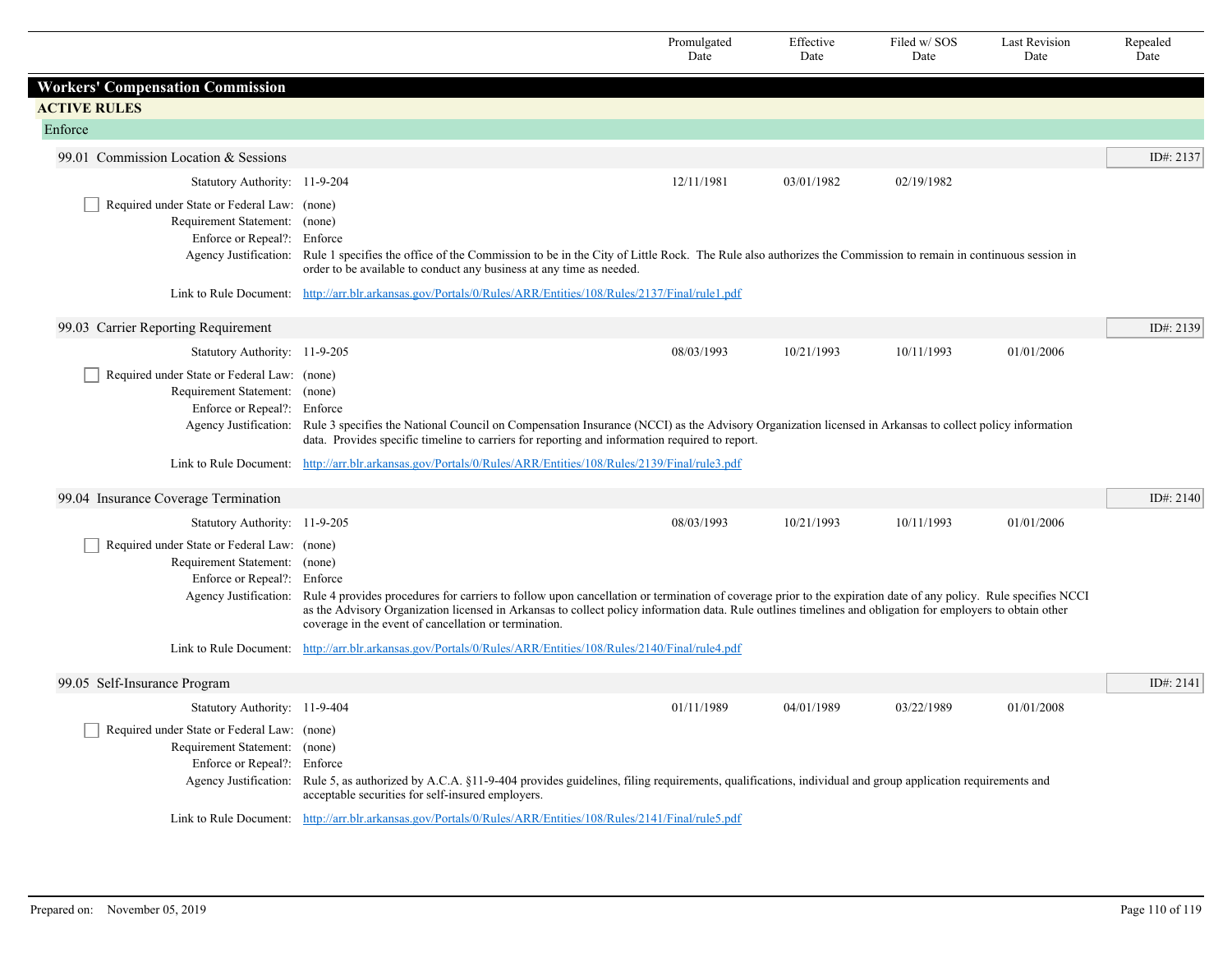|                                                                                                                                      |                                                                                                                                                                                                                                                                                                                                   | Promulgated<br>Date | Effective<br>Date | Filed w/ SOS<br>Date | <b>Last Revision</b><br>Date | Repealed<br>Date |
|--------------------------------------------------------------------------------------------------------------------------------------|-----------------------------------------------------------------------------------------------------------------------------------------------------------------------------------------------------------------------------------------------------------------------------------------------------------------------------------|---------------------|-------------------|----------------------|------------------------------|------------------|
| 99.08 Reporting Injuries or Deaths                                                                                                   |                                                                                                                                                                                                                                                                                                                                   |                     |                   |                      |                              | ID#: 2144        |
| Statutory Authority: 11-9-529                                                                                                        |                                                                                                                                                                                                                                                                                                                                   | 12/11/1981          | 03/01/1982        | 02/19/1982           |                              |                  |
| Required under State or Federal Law: (none)<br>Requirement Statement: (none)<br>Enforce or Repeal?: Enforce                          | Agency Justification: Rule 8 provides clarification to A.C.A. §11-9-529 by specifying lost time (seven days) injuries and permanent disability to the "injuries and death" language.                                                                                                                                              |                     |                   |                      |                              |                  |
|                                                                                                                                      | Link to Rule Document: http://arr.blr.arkansas.gov/Portals/0/Rules/ARR/Entities/108/Rules/2144/Final/rule8.pdf                                                                                                                                                                                                                    |                     |                   |                      |                              |                  |
| 99.09 Weekly Benefit Waiting Period                                                                                                  |                                                                                                                                                                                                                                                                                                                                   |                     |                   |                      |                              | ID#: $2145$      |
| Statutory Authority: 11-9-205                                                                                                        |                                                                                                                                                                                                                                                                                                                                   | 12/11/1981          | 03/01/1982        | 02/19/1982           |                              |                  |
| Required under State or Federal Law: (none)<br>Requirement Statement: (none)<br>Enforce or Repeal?: Enforce                          | Agency Justification: Rule 9 seeks to alleviate confusion within A.C.A. §11-9-501 and specifies "seven (7) calendar days" instead of "seven (7) days" as stated in the statute.                                                                                                                                                   |                     |                   |                      |                              |                  |
|                                                                                                                                      | Link to Rule Document: http://arr.blr.arkansas.gov/Portals/0/Rules/ARR/Entities/108/Rules/2145/Final/rule9.pdf                                                                                                                                                                                                                    |                     |                   |                      |                              |                  |
| 99.10 Separate Check Payment, Attorneys Fees                                                                                         |                                                                                                                                                                                                                                                                                                                                   |                     |                   |                      |                              | ID#: $2146$      |
| Statutory Authority: 11-9-207                                                                                                        |                                                                                                                                                                                                                                                                                                                                   | 12/11/1981          | 03/01/1982        | 02/19/1982           |                              |                  |
| Required under State or Federal Law: (none)<br>Requirement Statement: (none)<br>Enforce or Repeal?: Enforce                          | Agency Justification: Rule 10 allows attorneys to be compensated by separate check when attorney's fees are approved by the Commission to ensure the claimant's attorney<br>receives the awarded fee.                                                                                                                             |                     |                   |                      |                              |                  |
|                                                                                                                                      | Link to Rule Document: http://arr.blr.arkansas.gov/Portals/0/Rules/ARR/Entities/108/Rules/2146/Final/rule10.pdf                                                                                                                                                                                                                   |                     |                   |                      |                              |                  |
| 99.11 Remands & Mandates from Courts of Superior Jurisdiction                                                                        |                                                                                                                                                                                                                                                                                                                                   |                     |                   |                      |                              | ID#: 2147        |
| Statutory Authority: 11-9-205                                                                                                        |                                                                                                                                                                                                                                                                                                                                   | 12/11/1981          | 03/01/1982        | 02/19/1982           |                              |                  |
| Required under State or Federal Law: (none)<br>Requirement Statement: (none)<br>Enforce or Repeal?: Enforce<br>Agency Justification: | Rule 11 requires notice to the Commission of an order, opinion, or remand from a separate Court affecting a case over which the Commission has<br>jurisdiction. Specifies the time period to file a copy of the opinion with the Commission. Ensures the Commission has adequate notice of any such order,<br>opinion, or remand. |                     |                   |                      |                              |                  |
|                                                                                                                                      | Link to Rule Document: http://arr.blr.arkansas.gov/Portals/0/Rules/ARR/Entities/108/Rules/2147/Final/rule11.pdf                                                                                                                                                                                                                   |                     |                   |                      |                              |                  |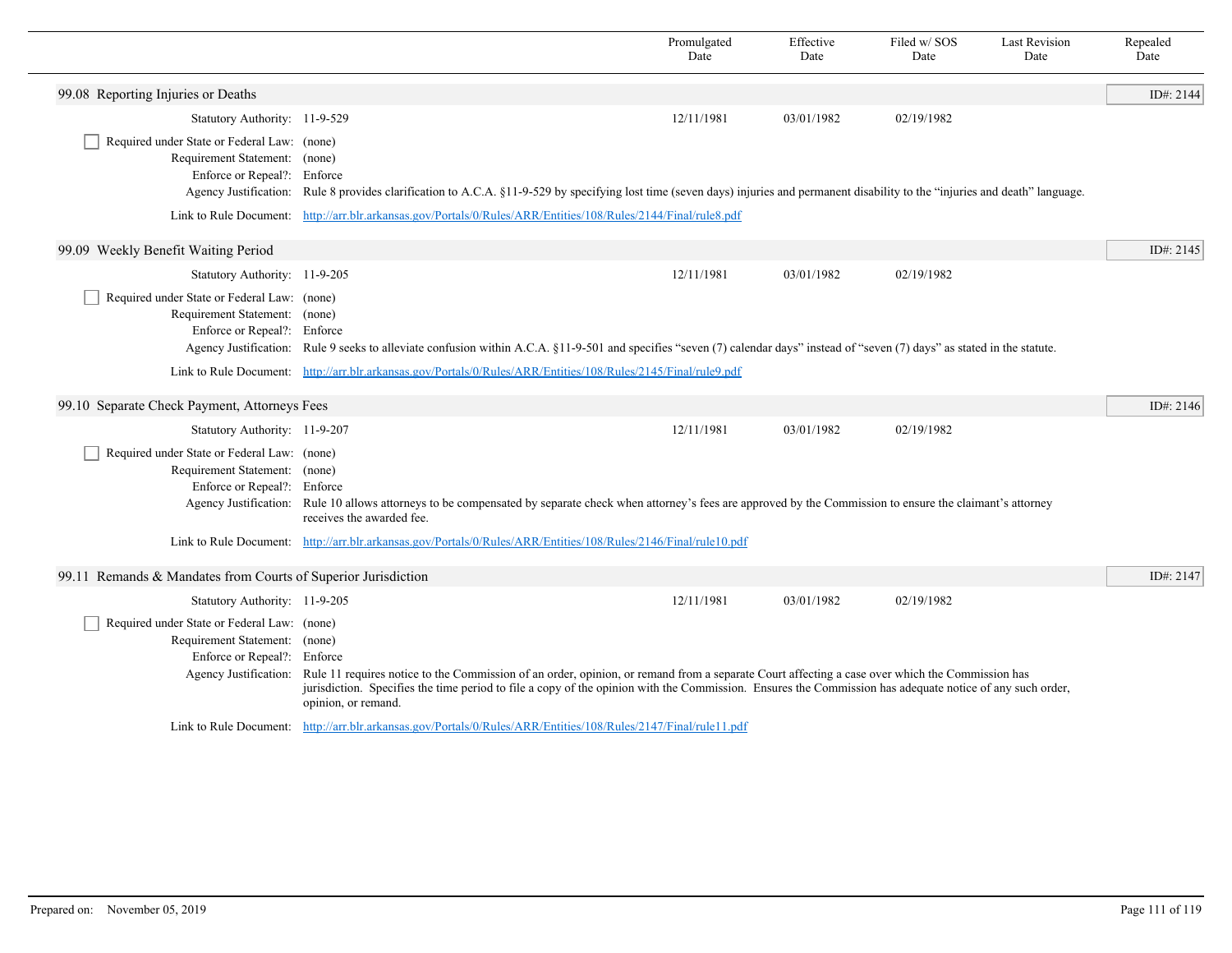|                                                                                                                                      |                                                                                                                                                                                                                                                                                                          | Promulgated<br>Date | Effective<br>Date | Filed w/SOS<br>Date | <b>Last Revision</b><br>Date | Repealed<br>Date |
|--------------------------------------------------------------------------------------------------------------------------------------|----------------------------------------------------------------------------------------------------------------------------------------------------------------------------------------------------------------------------------------------------------------------------------------------------------|---------------------|-------------------|---------------------|------------------------------|------------------|
| 99.12 Compensation for Amputation of Fingers                                                                                         |                                                                                                                                                                                                                                                                                                          |                     |                   |                     |                              | ID#: 2148        |
| Statutory Authority: 11-9-205                                                                                                        |                                                                                                                                                                                                                                                                                                          | 12/11/1981          | 03/01/1982        | 02/19/1982          |                              |                  |
| Required under State or Federal Law: (none)<br>Requirement Statement: (none)<br>Enforce or Repeal?: Enforce                          | Agency Justification: Rule 12 provides greater detail and specificity for permanent injury compensation listed in A.C.A. §11-9-521. It expands the standards to be utilized in<br>computing compensation for finger injuries and how permanent anatomical impairment should be determined in such cases. |                     |                   |                     |                              |                  |
|                                                                                                                                      | Link to Rule Document: http://arr.blr.arkansas.gov/Portals/0/Rules/ARR/Entities/108/Rules/2148/Final/rule12.pdf                                                                                                                                                                                          |                     |                   |                     |                              |                  |
| 99.13 Hearings Before Commission & Administrative Law Judges                                                                         |                                                                                                                                                                                                                                                                                                          |                     |                   |                     |                              | ID#: $2149$      |
| Statutory Authority: 11-9-207                                                                                                        |                                                                                                                                                                                                                                                                                                          | 12/11/1981          | 03/01/1982        | 02/19/1982          |                              |                  |
| Required under State or Federal Law: (none)<br>Requirement Statement: (none)<br>Enforce or Repeal?: Enforce                          | Agency Justification: Rule 13 establishes administrative procedures for hearings before the Commission and the Administrative Law Judges. Specific procedures needed to<br>conduct hearings are not provided within statute.                                                                             |                     |                   |                     |                              |                  |
|                                                                                                                                      | Link to Rule Document: http://arr.blr.arkansas.gov/Portals/0/Rules/ARR/Entities/108/Rules/2149/Final/rule13.pdf                                                                                                                                                                                          |                     |                   |                     |                              |                  |
| 99.15 Pretrial Conferences                                                                                                           |                                                                                                                                                                                                                                                                                                          |                     |                   |                     |                              | ID#: 2151        |
| Statutory Authority: 11-9-207                                                                                                        |                                                                                                                                                                                                                                                                                                          | 12/11/1981          | 03/01/1982        | 02/19/1982          |                              |                  |
| Required under State or Federal Law: (none)<br>Requirement Statement: (none)<br>Enforce or Repeal?: Enforce                          | Agency Justification: Rule 15 allows Commission or Administrative Law Judges (ALJ) to direct parties to appear for pretrial conference. Pretrial conferences with Commission or<br>ALJ expedites disposition of the case, improves the quality of the trial, and facilitates a settlement of the case.   |                     |                   |                     |                              |                  |
|                                                                                                                                      | Link to Rule Document: http://arr.blr.arkansas.gov/Portals/0/Rules/ARR/Entities/108/Rules/2151/Final/rule15.pdf                                                                                                                                                                                          |                     |                   |                     |                              |                  |
| 99.16 Depositions                                                                                                                    |                                                                                                                                                                                                                                                                                                          |                     |                   |                     |                              | ID#: 2152        |
| Statutory Authority: 11-9-708                                                                                                        |                                                                                                                                                                                                                                                                                                          | 12/11/1981          | 03/01/1982        | 02/19/1982          |                              |                  |
| Required under State or Federal Law: (none)<br>Requirement Statement: (none)<br>Enforce or Repeal?: Enforce<br>Agency Justification: | Rule 16 provides clarification to authority given by A.C.A. §11-9-207(10) to take testimony by deposition and A.C.A. §11-9-708 to "cause depositions of<br>witnesses to be taken in such manner as it may direct".                                                                                       |                     |                   |                     |                              |                  |
|                                                                                                                                      | Link to Rule Document: http://arr.blr.arkansas.gov/Portals/0/Rules/ARR/Entities/108/Rules/2152/Final/rule16.pdf                                                                                                                                                                                          |                     |                   |                     |                              |                  |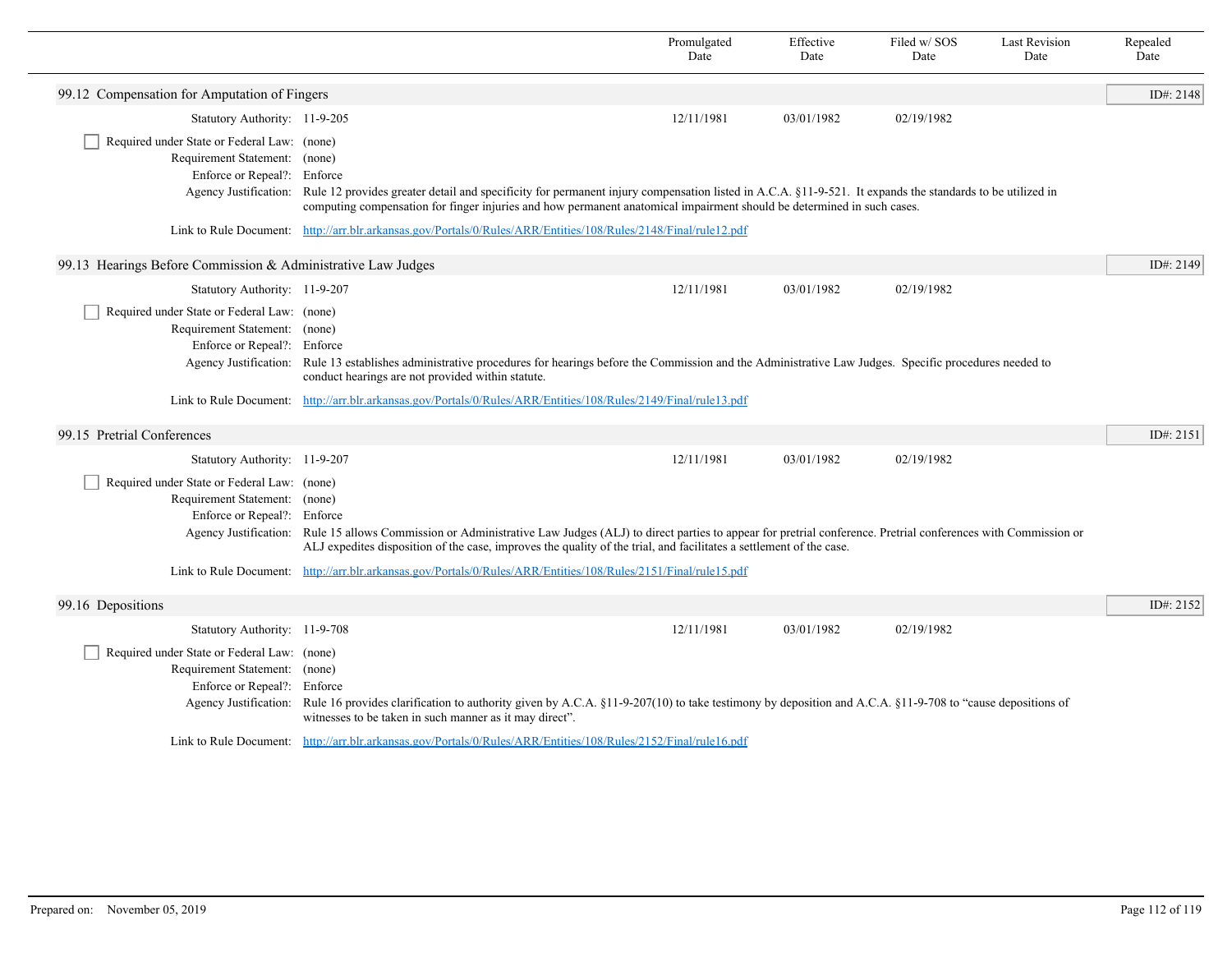|                                                                                                                                      |                                                                                                                                                                                                                                                                                                                         | Promulgated<br>Date | Effective<br>Date | Filed w/SOS<br>Date | <b>Last Revision</b><br>Date | Repealed<br>Date |
|--------------------------------------------------------------------------------------------------------------------------------------|-------------------------------------------------------------------------------------------------------------------------------------------------------------------------------------------------------------------------------------------------------------------------------------------------------------------------|---------------------|-------------------|---------------------|------------------------------|------------------|
| 99.17 Oral Arguments                                                                                                                 |                                                                                                                                                                                                                                                                                                                         |                     |                   |                     |                              | ID#: 2153        |
| Statutory Authority: 11-9-207                                                                                                        |                                                                                                                                                                                                                                                                                                                         | 12/11/1981          | 03/01/1982        | 02/19/1982          |                              |                  |
| Required under State or Federal Law: (none)<br>Requirement Statement: (none)<br>Enforce or Repeal?: Enforce                          | Agency Justification: Rule 17 specifies and allows oral arguments to the Commission "if necessary or advisable" by authority given by A.C.A. §11-9-705 to "conduct a hearing, in<br>a manner as will best ascertain the rights of the parties."                                                                         |                     |                   |                     |                              |                  |
|                                                                                                                                      | Link to Rule Document: http://arr.blr.arkansas.gov/Portals/0/Rules/ARR/Entities/108/Rules/2153/Final/rule17.pdf                                                                                                                                                                                                         |                     |                   |                     |                              |                  |
| 99.18 Filings with the Commission or Appellate Courts                                                                                |                                                                                                                                                                                                                                                                                                                         |                     |                   |                     |                              | ID#: 2154        |
| Statutory Authority: 11-9-207                                                                                                        |                                                                                                                                                                                                                                                                                                                         | 12/11/1990          | 03/01/1991        | 02/19/1991          | 09/20/2001                   |                  |
| Required under State or Federal Law: (none)<br>Requirement Statement: (none)<br>Enforce or Repeal?: Enforce<br>Agency Justification: | Rule 18 provides administrative procedures for filing documents and briefs with the Commission. The Rule adds additional instructions for the filing of<br>briefs, the contents of the briefs, and allows for a fee for processing appeals.                                                                             |                     |                   |                     |                              |                  |
|                                                                                                                                      | Link to Rule Document: http://arr.blr.arkansas.gov/Portals/0/Rules/ARR/Entities/108/Rules/2154/Final/rule18.pdf                                                                                                                                                                                                         |                     |                   |                     |                              |                  |
| 99.19 Joint Petition Settlements                                                                                                     |                                                                                                                                                                                                                                                                                                                         |                     |                   |                     |                              | ID#: 2155        |
| Statutory Authority: 11-9-207                                                                                                        |                                                                                                                                                                                                                                                                                                                         | 01/11/1989          | 04/01/1989        | 03/22/1989          |                              |                  |
| Required under State or Federal Law: (none)<br>Requirement Statement: (none)<br>Enforce or Repeal?: Enforce                          | Agency Justification: Rule 19 clarifies authority given by A.C.A. §11-9-805 to "take testimony and make investigation as may be necessary to determine whether a final settlement<br>should be had."<br>Link to Rule Document: http://arr.blr.arkansas.gov/Portals/0/Rules/ARR/Entities/108/Rules/2155/Final/rule19.pdf |                     |                   |                     |                              |                  |
|                                                                                                                                      |                                                                                                                                                                                                                                                                                                                         |                     |                   |                     |                              |                  |
| 99.20 Reporting Costs, Transcription Costs, Witness Fees                                                                             |                                                                                                                                                                                                                                                                                                                         |                     |                   |                     |                              | ID#: 2156        |
| Statutory Authority: 11-9-207                                                                                                        |                                                                                                                                                                                                                                                                                                                         | 12/11/1981          | 03/01/1982        | 02/19/1982          | 09/20/2001                   |                  |
| Required under State or Federal Law: (none)<br>Requirement Statement: (none)<br>Enforce or Repeal?: Enforce                          | Agency Justification: Rule 20 provides administrative procedures for costs incurred for reports, transcripts, and witnesses under authority given by A.C.A. §11-9-207(b)(1).                                                                                                                                            |                     |                   |                     |                              |                  |
|                                                                                                                                      | Link to Rule Document: http://arr.blr.arkansas.gov/Portals/0/Rules/ARR/Entities/108/Rules/2156/Final/rule20.pdf                                                                                                                                                                                                         |                     |                   |                     |                              |                  |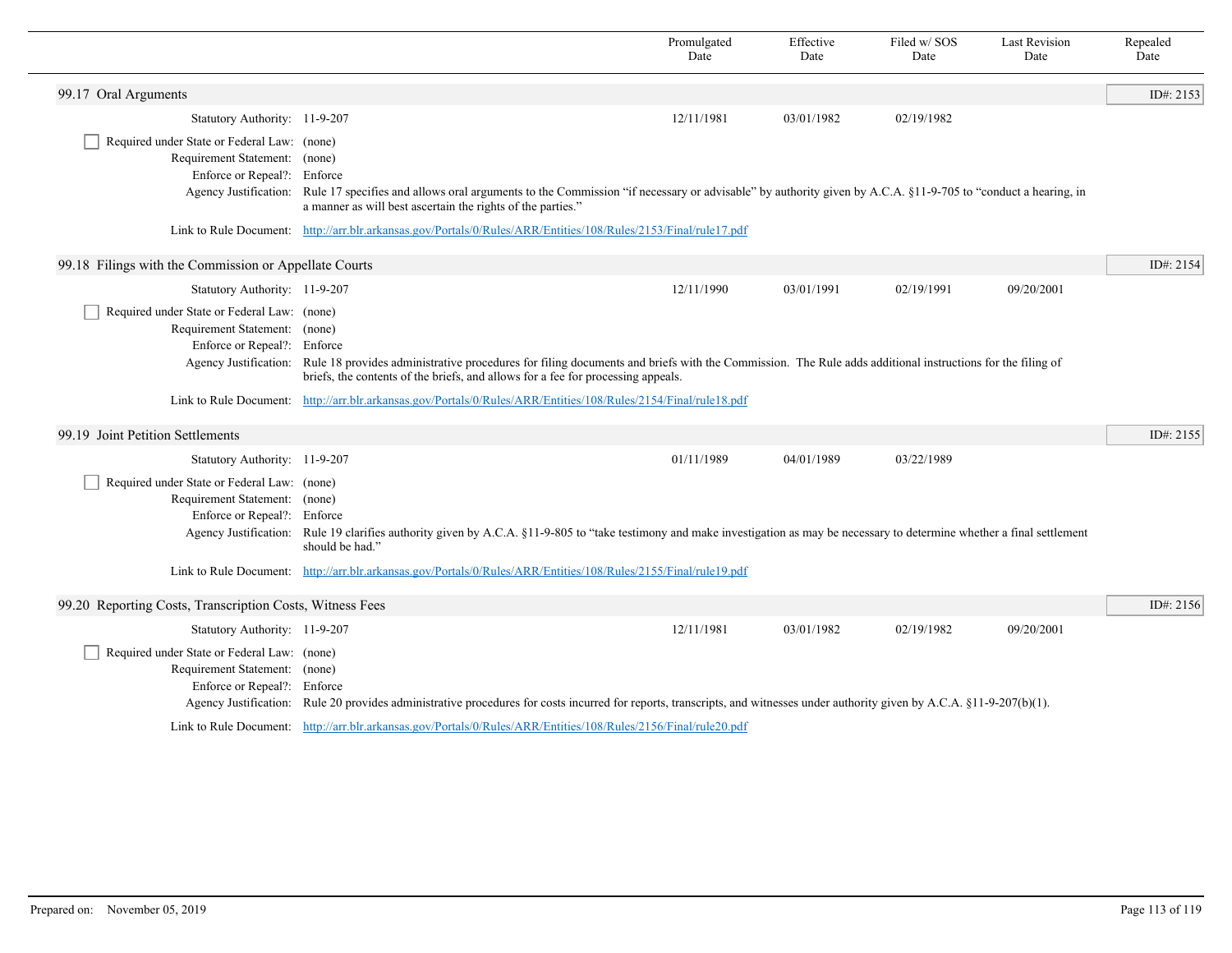|                                                              |                                                                                                                                                                                                                                           | Promulgated<br>Date | Effective<br>Date | Filed w/SOS<br>Date | <b>Last Revision</b><br>Date | Repealed<br>Date |
|--------------------------------------------------------------|-------------------------------------------------------------------------------------------------------------------------------------------------------------------------------------------------------------------------------------------|---------------------|-------------------|---------------------|------------------------------|------------------|
| 99.21 Treatment at Veterans Administration Hospital          |                                                                                                                                                                                                                                           |                     |                   |                     |                              | ID#: 2157        |
| Statutory Authority: 11-9-205                                |                                                                                                                                                                                                                                           | 12/11/1981          | 03/01/1982        | 02/19/1982          |                              |                  |
| Required under State or Federal Law: (none)                  |                                                                                                                                                                                                                                           |                     |                   |                     |                              |                  |
| Requirement Statement: (none)<br>Enforce or Repeal?: Enforce |                                                                                                                                                                                                                                           |                     |                   |                     |                              |                  |
|                                                              | Agency Justification: Rule 21 outlines procedures when an injured workman seeks treatment from a VA Hospital. Ensures right of employee to change physicians and limits<br>liability for payment of treatment expenses to VA Hospital     |                     |                   |                     |                              |                  |
|                                                              | Link to Rule Document: http://arr.blr.arkansas.gov/Portals/0/Rules/ARR/Entities/108/Rules/2157/Final/rule21.pdf                                                                                                                           |                     |                   |                     |                              |                  |
| 99.22 Replacement of Prosthesis                              |                                                                                                                                                                                                                                           |                     |                   |                     |                              | ID#: 2158        |
| Statutory Authority: 11-9-205                                |                                                                                                                                                                                                                                           | 12/11/1981          | 03/01/1982        | 02/19/1982          |                              |                  |
| Required under State or Federal Law: (none)                  |                                                                                                                                                                                                                                           |                     |                   |                     |                              |                  |
| Requirement Statement: (none)<br>Enforce or Repeal?: Enforce |                                                                                                                                                                                                                                           |                     |                   |                     |                              |                  |
| Agency Justification:                                        | Rule 22 allows replacement of prosthetics damaged as a result of an on-the-job accident. Replacement of the prosthetic device restores the employee as far<br>as practicable to his physical condition before his work-related injury.    |                     |                   |                     |                              |                  |
|                                                              | Link to Rule Document: http://arr.blr.arkansas.gov/Portals/0/Rules/ARR/Entities/108/Rules/2158/Final/rule22.pdf                                                                                                                           |                     |                   |                     |                              |                  |
| 99.23 Deviation from Rules                                   |                                                                                                                                                                                                                                           |                     |                   |                     |                              | ID#: 2159        |
| Statutory Authority: 11-9-207                                |                                                                                                                                                                                                                                           | 12/11/1981          | 03/01/1982        | 02/19/1982          |                              |                  |
| Required under State or Federal Law: (none)                  |                                                                                                                                                                                                                                           |                     |                   |                     |                              |                  |
| Requirement Statement: (none)<br>Enforce or Repeal?: Enforce |                                                                                                                                                                                                                                           |                     |                   |                     |                              |                  |
|                                                              | Agency Justification: Rule 23 allows deviation from the Rules if compliance with a Rule is impossible or impracticable. This Rule allows the Commission or ALJ to relax or<br>deviate from the Rules when warranted by the circumstances. |                     |                   |                     |                              |                  |
|                                                              | Link to Rule Document: http://arr.blr.arkansas.gov/Portals/0/Rules/ARR/Entities/108/Rules/2159/Final/rule23.pdf                                                                                                                           |                     |                   |                     |                              |                  |
| 99.25 Scope of Review on Appeal                              |                                                                                                                                                                                                                                           |                     |                   |                     |                              | ID#: 2161        |
| Statutory Authority: 11-9-207                                |                                                                                                                                                                                                                                           | 12/11/1981          | 03/01/1982        | 02/19/1982          |                              |                  |
| Required under State or Federal Law: (none)                  |                                                                                                                                                                                                                                           |                     |                   |                     |                              |                  |
| Requirement Statement: (none)<br>Enforce or Repeal?: Enforce |                                                                                                                                                                                                                                           |                     |                   |                     |                              |                  |
| Agency Justification:                                        | Rule 25 identifies scope of issues to be presented on appeal. Under A.C.A. §11-9-207(6) the Commission is given authority to enter orders in appealed                                                                                     |                     |                   |                     |                              |                  |
|                                                              | cases. Rule 25 specifies requirements in the notice of appeal/cross-appeal and requirements that must be met in the hearing before the ALJ or single<br>Commissioner.                                                                     |                     |                   |                     |                              |                  |
|                                                              | Link to Rule Document: http://arr.blr.arkansas.gov/Portals/0/Rules/ARR/Entities/108/Rules/2161/Final/rule25.pdf                                                                                                                           |                     |                   |                     |                              |                  |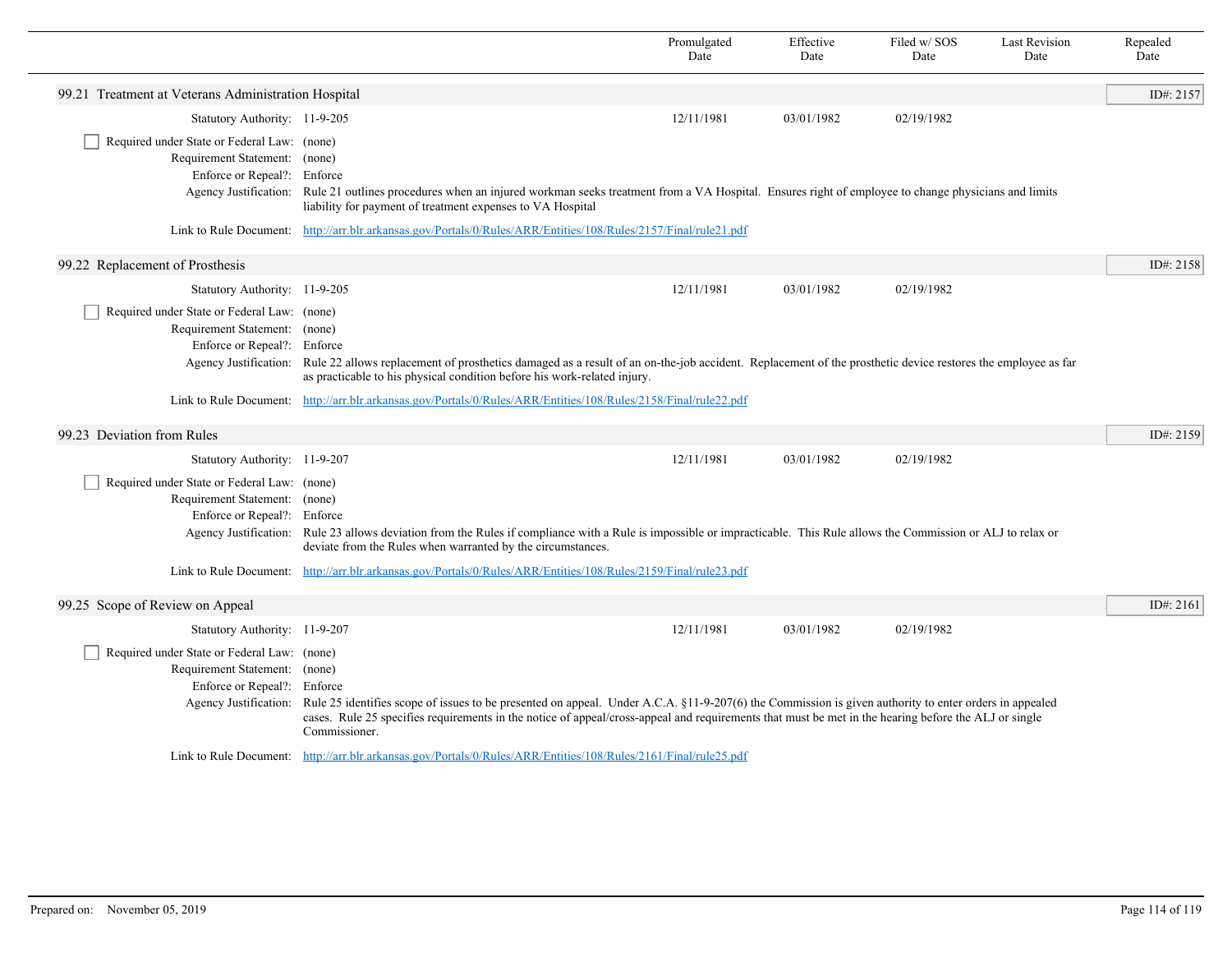|                                                                |                                                                                                                                                                                                                                                                                                                                                                                                           | Promulgated<br>Date | Effective<br>Date | Filed w/SOS<br>Date | <b>Last Revision</b><br>Date | Repealed<br>Date |
|----------------------------------------------------------------|-----------------------------------------------------------------------------------------------------------------------------------------------------------------------------------------------------------------------------------------------------------------------------------------------------------------------------------------------------------------------------------------------------------|---------------------|-------------------|---------------------|------------------------------|------------------|
| 99.26 Conferences with Legal Advisor                           |                                                                                                                                                                                                                                                                                                                                                                                                           |                     |                   |                     |                              | ID#: 2162        |
| Statutory Authority: 11-9-703                                  |                                                                                                                                                                                                                                                                                                                                                                                                           | 10/13/1997          | 01/01/1998        | 12/22/1997          | 09/20/2001                   |                  |
| $\triangleright$ Required under State or Federal Law: 11-9-703 |                                                                                                                                                                                                                                                                                                                                                                                                           |                     |                   |                     |                              |                  |
|                                                                | Requirement Statement: 11-9-703 states "The Workers' Compensation Commission is authorized and directed to promulgate appropriate rules and regulations to establish and<br>implementa preliminary conference procedure".                                                                                                                                                                                 |                     |                   |                     |                              |                  |
| Enforce or Repeal?: Enforce                                    |                                                                                                                                                                                                                                                                                                                                                                                                           |                     |                   |                     |                              |                  |
|                                                                | Agency Justification: Rule 26 outlines procedures for mediation conferences with the goal of mediating disputed issues between claimants and respondents under the authority<br>given by A.C.A. §11-9-703 to "establish and implementa preliminary conference procedure".                                                                                                                                 |                     |                   |                     |                              |                  |
|                                                                | Link to Rule Document: http://arr.blr.arkansas.gov/Portals/0/Rules/ARR/Entities/108/Rules/2162/Final/rule26.pdf                                                                                                                                                                                                                                                                                           |                     |                   |                     |                              |                  |
|                                                                |                                                                                                                                                                                                                                                                                                                                                                                                           |                     |                   |                     |                              | ID#: $2163$      |
| 99.27 Medical Reports                                          |                                                                                                                                                                                                                                                                                                                                                                                                           |                     |                   |                     |                              |                  |
| Statutory Authority: 11-9-516                                  |                                                                                                                                                                                                                                                                                                                                                                                                           | 01/11/1989          | 04/01/1989        | 03/22/1989          | 01/01/2008                   |                  |
| Required under State or Federal Law: (none)                    |                                                                                                                                                                                                                                                                                                                                                                                                           |                     |                   |                     |                              |                  |
| Requirement Statement: (none)                                  |                                                                                                                                                                                                                                                                                                                                                                                                           |                     |                   |                     |                              |                  |
| Enforce or Repeal?: Enforce                                    | Agency Justification: A.C.A. §11-9-516 requires the medical provider to provide records/reports. Rule 27 provides filing requirements for medical reports and allows delay in                                                                                                                                                                                                                             |                     |                   |                     |                              |                  |
|                                                                | payment responsibility until medical report is obtained. Ensures carrier/self-insured can obtain medical report from the medical provider.                                                                                                                                                                                                                                                                |                     |                   |                     |                              |                  |
|                                                                | Link to Rule Document: http://arr.blr.arkansas.gov/Portals/0/Rules/ARR/Entities/108/Rules/2163/Final/rule27.pdf                                                                                                                                                                                                                                                                                           |                     |                   |                     |                              |                  |
| 99.28 Death & Permanent Total Disability Trust Fund Claims     |                                                                                                                                                                                                                                                                                                                                                                                                           |                     |                   |                     |                              | ID#: 2164        |
| Statutory Authority: 11-9-205                                  |                                                                                                                                                                                                                                                                                                                                                                                                           | 01/11/1989          | 04/01/1989        | 03/22/1989          | 01/01/2004                   |                  |
| Required under State or Federal Law: (none)                    |                                                                                                                                                                                                                                                                                                                                                                                                           |                     |                   |                     |                              |                  |
| Requirement Statement: (none)                                  |                                                                                                                                                                                                                                                                                                                                                                                                           |                     |                   |                     |                              |                  |
| Enforce or Repeal?: Enforce                                    |                                                                                                                                                                                                                                                                                                                                                                                                           |                     |                   |                     |                              |                  |
|                                                                | Agency Justification: A.C.A. §11-9-502(c)(1) established a deadline of June 30, 2019 by which a claim against the Death & Permanent Total Disability Trust Fund must be filed.<br>After that date all claims will be barred. Rule 28 should remain in place to address Death & Permanent Total Disability Trust Fund claims until July 1, 2019,<br>then possible repeal of the Rule should be considered. |                     |                   |                     |                              |                  |
|                                                                | Link to Rule Document: http://arr.blr.arkansas.gov/Portals/0/Rules/ARR/Entities/108/Rules/2164/Final/rule28.pdf                                                                                                                                                                                                                                                                                           |                     |                   |                     |                              |                  |
| 99.29 Designated Claim Office / Administrator / Underwriter    |                                                                                                                                                                                                                                                                                                                                                                                                           |                     |                   |                     |                              | ID#: 2165        |
| Statutory Authority: 11-9-205                                  |                                                                                                                                                                                                                                                                                                                                                                                                           | 01/11/1989          | 04/01/1989        | 03/22/1989          | 01/01/2008                   |                  |
| Required under State or Federal Law: (none)                    |                                                                                                                                                                                                                                                                                                                                                                                                           |                     |                   |                     |                              |                  |
| Requirement Statement: (none)                                  |                                                                                                                                                                                                                                                                                                                                                                                                           |                     |                   |                     |                              |                  |
| Enforce or Repeal?: Enforce                                    |                                                                                                                                                                                                                                                                                                                                                                                                           |                     |                   |                     |                              |                  |
|                                                                | Agency Justification: Rule 29 outlines responsibilities for carriers / self-insurers regarding claim offices and outlines responsibility of a designated Administrator.                                                                                                                                                                                                                                   |                     |                   |                     |                              |                  |
|                                                                | Link to Rule Document: http://arr.blr.arkansas.gov/Portals/0/Rules/ARR/Entities/108/Rules/2165/Final/rule29.pdf                                                                                                                                                                                                                                                                                           |                     |                   |                     |                              |                  |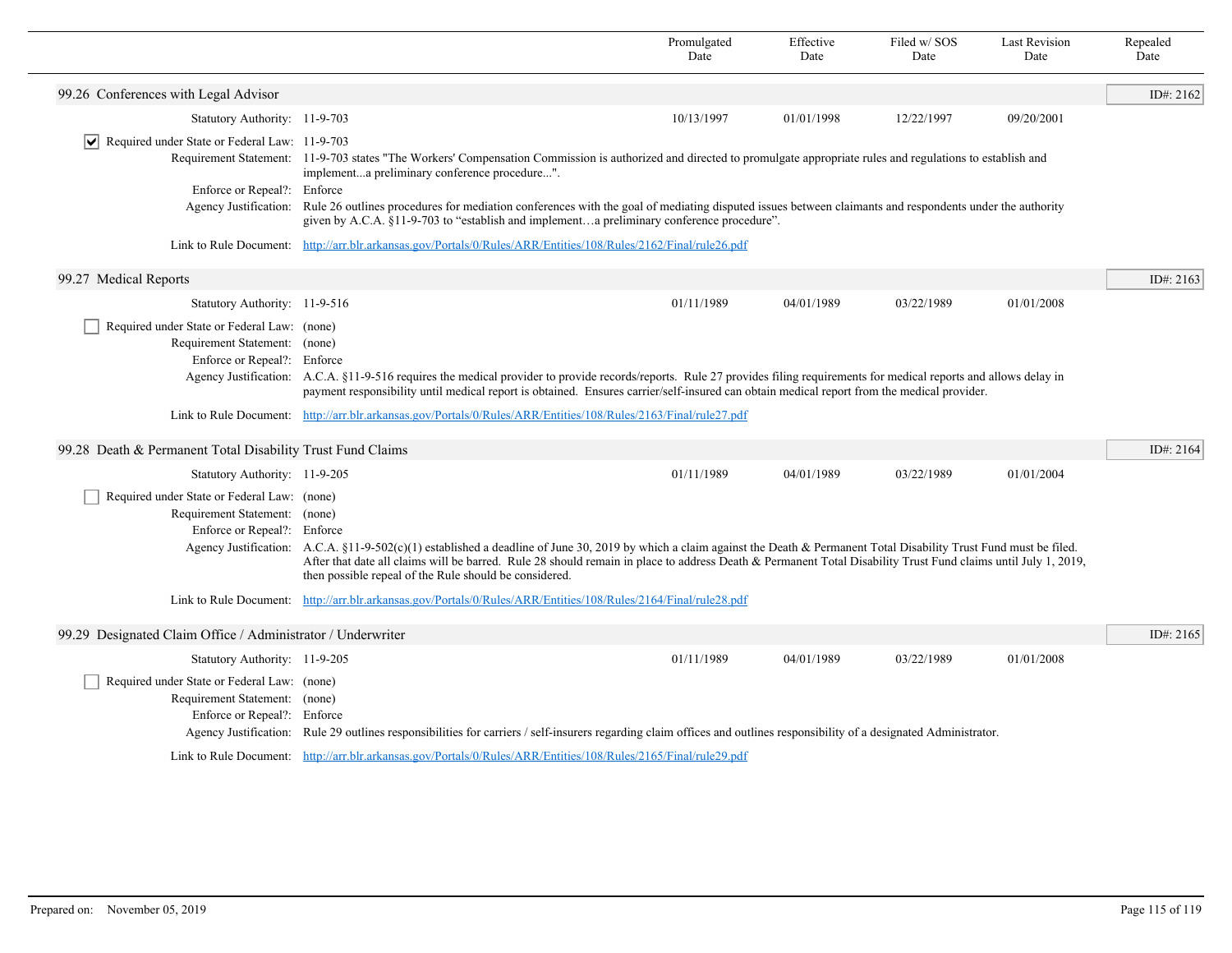|                                                                                                                                      |                                                                                                                                                                                                                                                                                                                                                      | Promulgated<br>Date | Effective<br>Date | Filed w/SOS<br>Date | <b>Last Revision</b><br>Date | Repealed<br>Date |
|--------------------------------------------------------------------------------------------------------------------------------------|------------------------------------------------------------------------------------------------------------------------------------------------------------------------------------------------------------------------------------------------------------------------------------------------------------------------------------------------------|---------------------|-------------------|---------------------|------------------------------|------------------|
| 99.30 Medical Cost Containment Program (Fee Schedule)                                                                                |                                                                                                                                                                                                                                                                                                                                                      |                     |                   |                     |                              | ID#: 2166        |
| Statutory Authority: 11-9-517                                                                                                        |                                                                                                                                                                                                                                                                                                                                                      | 06/13/1994          | 09/01/1994        | 08/22/1994          | 05/15/2000                   |                  |
| $ \mathbf{v} $ Required under State or Federal Law: 11-9-517<br>Enforce or Repeal?: Enforce                                          | Requirement Statement: 11-9-517 states "The Workers' Compensation Commission is authorized to establish rules and regulations, including schedules maximum allowable fees for<br>specified medical services rendered with respect to compensable injuries, for the purpose of controlling the cost of medical and hospital services and<br>supplies" |                     |                   |                     |                              |                  |
| Agency Justification:                                                                                                                | Rule 30 provides procedures to help control costs of medical benefits and implement a system of managed health care as authorized by A.C.A. §11-9-508(c),<br>(d), (f) and $$11-9-517$ .                                                                                                                                                              |                     |                   |                     |                              |                  |
|                                                                                                                                      | Link to Rule Document: http://arr.blr.arkansas.gov/Portals/0/Rules/ARR/Entities/108/Rules/2166/Final/rule30.pdf                                                                                                                                                                                                                                      |                     |                   |                     |                              |                  |
| 99.31 Accident Prevention Services                                                                                                   |                                                                                                                                                                                                                                                                                                                                                      |                     |                   |                     |                              | ID#: 2167        |
| Statutory Authority: 11-9-205                                                                                                        |                                                                                                                                                                                                                                                                                                                                                      | 10/13/1993          | 12/30/1993        | 12/20/1993          | 01/01/2008                   |                  |
| Required under State or Federal Law: (none)<br>Requirement Statement: (none)<br>Enforce or Repeal?:<br>Agency Justification:         | Enforce<br>Rule 31 provides procedures to ensure Arkansas employers are provided accident prevention services from workers' compensation insurance companies as<br>authorized by A.C.A. §11-9-409(d).                                                                                                                                                |                     |                   |                     |                              |                  |
|                                                                                                                                      | Link to Rule Document: http://arr.blr.arkansas.gov/Portals/0/Rules/ARR/Entities/108/Rules/2167/Final/rule31.pdf                                                                                                                                                                                                                                      |                     |                   |                     |                              |                  |
| 99.32 Hazardous Employer Program                                                                                                     |                                                                                                                                                                                                                                                                                                                                                      |                     |                   |                     |                              | ID#: 2168        |
| Statutory Authority: 11-9-409                                                                                                        |                                                                                                                                                                                                                                                                                                                                                      | 04/06/1994          | 06/25/1994        | 06/15/1994          | 01/01/2008                   |                  |
| Required under State or Federal Law: (none)<br>Requirement Statement: (none)<br>Enforce or Repeal?: Enforce<br>Agency Justification: | Rule 32 provides criteria to identify hazardous employers and steps those hazardous employers must take to mitigate injuries and improve their safety<br>programs as authorized by A.C.A. $§11-9-409(c)$ .                                                                                                                                           |                     |                   |                     |                              |                  |
|                                                                                                                                      | Link to Rule Document: http://arr.blr.arkansas.gov/Portals/0/Rules/ARR/Entities/108/Rules/2168/Final/rule32.pdf                                                                                                                                                                                                                                      |                     |                   |                     |                              |                  |
| 99.33 Managed Care                                                                                                                   |                                                                                                                                                                                                                                                                                                                                                      |                     |                   |                     |                              | ID#: 2169        |
| Statutory Authority: 11-9-508                                                                                                        |                                                                                                                                                                                                                                                                                                                                                      | 04/12/1994          | 07/01/1994        | 06/21/1994          | 01/01/2008                   |                  |
| $ \mathbf{v} $ Required under State or Federal Law: 11-9-508(c)                                                                      | Requirement Statement: 11-9-508(c) states "In order to help control the cost of medical benefits, the commissionis authorized and directed to establish and implement a system of<br>managed health care the State of Arkansas."                                                                                                                     |                     |                   |                     |                              |                  |
| Enforce or Repeal?:<br>Agency Justification:                                                                                         | Enforce<br>Rule 33 provides for certification, administration, evaluation and enforcement of managed care organizations and outlines procedures for obtaining a change<br>of physician as authorized by A.C.A. §11-9-508(d)(1) and 11-9-14(a)(3).                                                                                                    |                     |                   |                     |                              |                  |
|                                                                                                                                      | Link to Rule Document: http://arr.blr.arkansas.gov/Portals/0/Rules/ARR/Entities/108/Rules/2169/Final/rule33.pdf                                                                                                                                                                                                                                      |                     |                   |                     |                              |                  |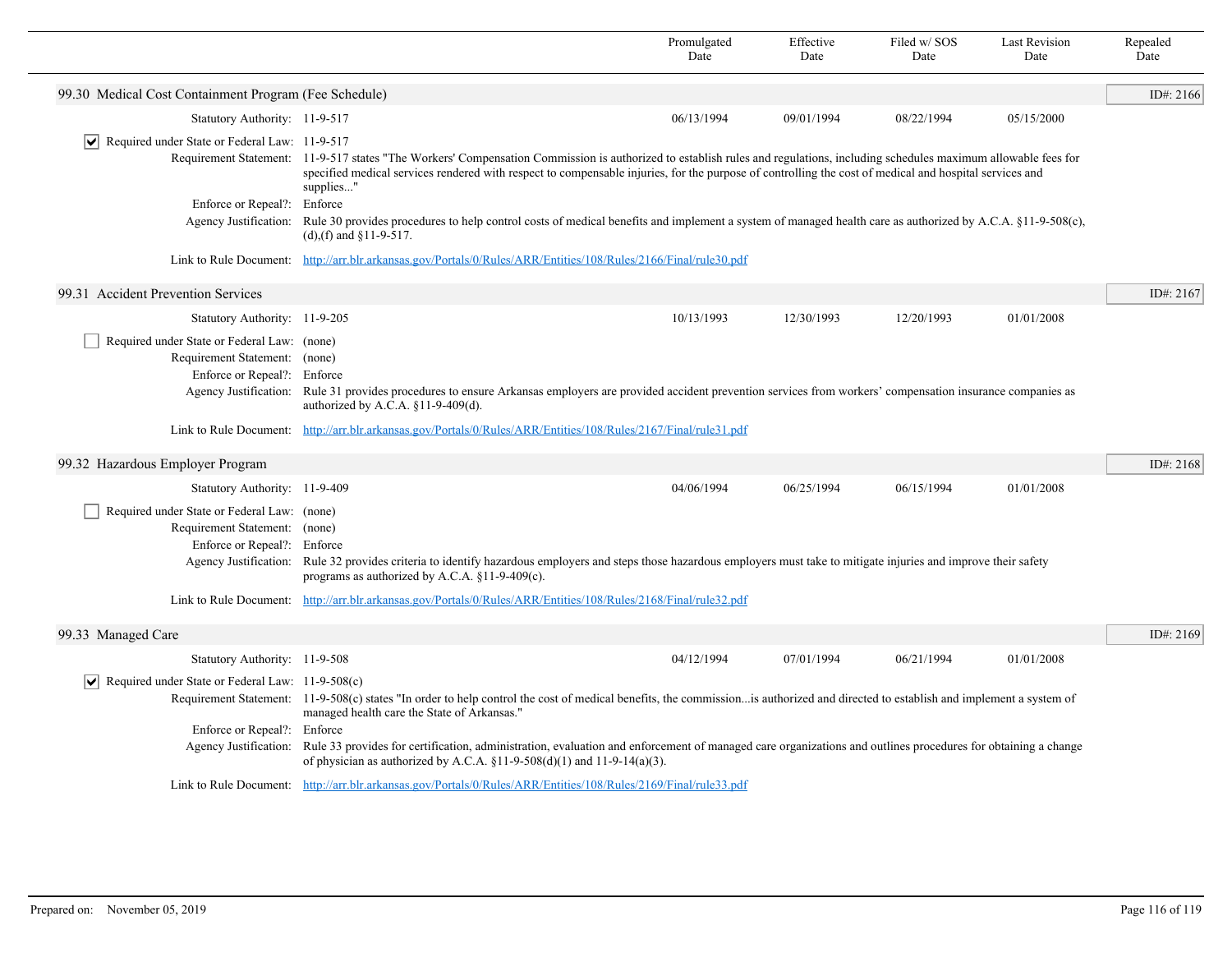|                                                                                                                                      |                                                                                                                                                                                                                                                                                                                                                                                                                                                    | Promulgated<br>Date | Effective<br>Date | Filed w/SOS<br>Date | <b>Last Revision</b><br>Date | Repealed<br>Date |
|--------------------------------------------------------------------------------------------------------------------------------------|----------------------------------------------------------------------------------------------------------------------------------------------------------------------------------------------------------------------------------------------------------------------------------------------------------------------------------------------------------------------------------------------------------------------------------------------------|---------------------|-------------------|---------------------|------------------------------|------------------|
| 99.34 Impairment Rating Guide                                                                                                        |                                                                                                                                                                                                                                                                                                                                                                                                                                                    |                     |                   |                     |                              | ID#: 2170        |
| Statutory Authority: 11-9-519, 11-9-521                                                                                              |                                                                                                                                                                                                                                                                                                                                                                                                                                                    | 04/12/1994          | 07/01/1994        | 06/21/1994          | 07/01/1995                   |                  |
| $ \mathbf{v} $ Required under State or Federal Law: 11-9-519                                                                         | Requirement Statement: $11-9-519(g)(1)(A)$ states "The commissionshall adopt an impairment rating guide to be used in the assessment of anatomical impairment."                                                                                                                                                                                                                                                                                    |                     |                   |                     |                              |                  |
| Enforce or Repeal?:<br>Agency Justification:                                                                                         | $11-9-521(h)(1)(A)$ also states "The Workers' Compensation Commissionshall adopt an impairment rating guide to be used in the assessment of anatomical<br>impairment."<br>Enforce<br>Rule 34 establishes and adopts an impairment rating guide to be used in the assessment of anatomical impairment as authorized by A.C.A. §11-9-519 and<br>§11-9-521. Rule 34 currently adopts Guides to the Evaluation of Permanent Impairment (4th ed. 1993). |                     |                   |                     |                              |                  |
|                                                                                                                                      | Link to Rule Document: http://arr.blr.arkansas.gov/Portals/0/Rules/ARR/Entities/108/Rules/2170/Final/rule34.pdf                                                                                                                                                                                                                                                                                                                                    |                     |                   |                     |                              |                  |
| 99.35 Electronic Data Interchange Filings                                                                                            |                                                                                                                                                                                                                                                                                                                                                                                                                                                    |                     |                   |                     |                              | ID#: 2171        |
| Statutory Authority: 11-9-205                                                                                                        |                                                                                                                                                                                                                                                                                                                                                                                                                                                    | 09/01/1995          | 11/20/1995        | 11/10/1995          |                              |                  |
| Required under State or Federal Law: (none)<br>Requirement Statement: (none)<br>Enforce or Repeal?: Enforce                          | Agency Justification: Rule 35 outlines requirements for submission of electronic filings for specified forms and claims to the Commission. Allows for a faster and more efficient<br>method of reporting claim information to the Commission.                                                                                                                                                                                                      |                     |                   |                     |                              |                  |
|                                                                                                                                      | Link to Rule Document: http://arr.blr.arkansas.gov/Portals/0/Rules/ARR/Entities/108/Rules/2171/Final/rule35.pdf                                                                                                                                                                                                                                                                                                                                    |                     |                   |                     |                              |                  |
| 99.36 A Voluntary Program for Drug-Free Workplaces                                                                                   |                                                                                                                                                                                                                                                                                                                                                                                                                                                    |                     |                   |                     |                              | ID#: 2172        |
| Statutory Authority: 11-14-101                                                                                                       |                                                                                                                                                                                                                                                                                                                                                                                                                                                    | 08/26/1999          | 11/01/1999        | 10/20/1999          | 01/01/2008                   |                  |
| Required under State or Federal Law: (none)<br>Requirement Statement: (none)<br>Enforce or Repeal?: Enforce<br>Agency Justification: | Rule 36 provides guidance to employers to promote drug-free workplaces in order to maximize productivity and reduce work-related accidents resulting from<br>drug or alcohol abuse as authorized by A.C.A. §11-14-101.                                                                                                                                                                                                                             |                     |                   |                     |                              |                  |
|                                                                                                                                      | Link to Rule Document: http://arr.blr.arkansas.gov/Portals/0/Rules/ARR/Entities/108/Rules/2172/Final/rule36.pdf                                                                                                                                                                                                                                                                                                                                    |                     |                   |                     |                              |                  |
| 99.37 Occupational Carpal Tunnel Syndrome                                                                                            |                                                                                                                                                                                                                                                                                                                                                                                                                                                    |                     |                   |                     |                              | ID#: 2173        |
| Statutory Authority: 11-9-117                                                                                                        |                                                                                                                                                                                                                                                                                                                                                                                                                                                    | 07/02/2001          | 09/20/2001        | 09/10/2001          |                              |                  |
| Required under State or Federal Law: (none)<br>Requirement Statement: (none)<br>Enforce or Repeal?: Enforce                          | Agency Justification: Rule 37 contains provisions for medical diagnostic and treatment guidelines regarding occupational carpel tunnel syndrome as authorized by A.C.A. §11-9-<br>117.                                                                                                                                                                                                                                                             |                     |                   |                     |                              |                  |
|                                                                                                                                      | Link to Rule Document: http://arr.blr.arkansas.gov/Portals/0/Rules/ARR/Entities/108/Rules/2173/Final/rule37.pdf                                                                                                                                                                                                                                                                                                                                    |                     |                   |                     |                              |                  |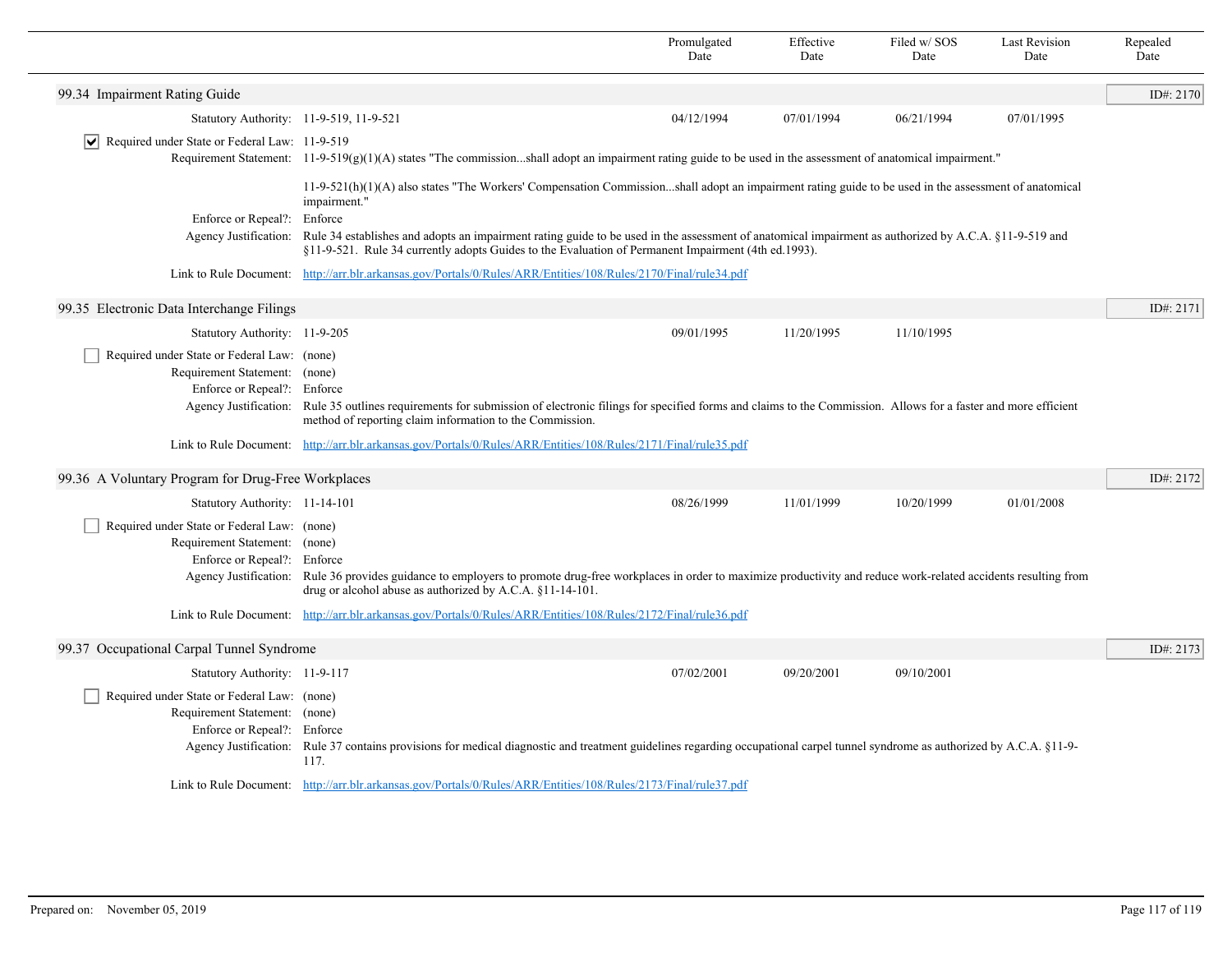|                                                                                                                                      |                                                                                                                                                                                                                                                                                                          | Promulgated<br>Date | Effective<br>Date | Filed w/ SOS<br>Date | <b>Last Revision</b><br>Date | Repealed<br>Date |
|--------------------------------------------------------------------------------------------------------------------------------------|----------------------------------------------------------------------------------------------------------------------------------------------------------------------------------------------------------------------------------------------------------------------------------------------------------|---------------------|-------------------|----------------------|------------------------------|------------------|
| 99.38 Third Party Administrators                                                                                                     |                                                                                                                                                                                                                                                                                                          |                     |                   |                      |                              | ID#: $2174$      |
| Statutory Authority: 11-9-205                                                                                                        |                                                                                                                                                                                                                                                                                                          | 07/02/2001          | 09/20/2001        | 09/10/2001           | 01/01/2006                   |                  |
| Required under State or Federal Law: (none)<br>Requirement Statement: (none)<br>Enforce or Repeal?: Enforce                          | Agency Justification: Rule 38 outlines requirements to act as a Third Party Administrator to charge premiums or fees, adjust or settle claims, or provide administrative services<br>concerning workers' compensation coverage within the State of Arkansas.                                             |                     |                   |                      |                              |                  |
|                                                                                                                                      | Link to Rule Document: http://arr.blr.arkansas.gov/Portals/0/Rules/ARR/Entities/108/Rules/2174/Final/rule38.pdf                                                                                                                                                                                          |                     |                   |                      |                              |                  |
| 99.39 Filing Requirements / Report Cards / Sanctions                                                                                 |                                                                                                                                                                                                                                                                                                          |                     |                   |                      |                              | ID#: 2175        |
| Statutory Authority: 11-9-207                                                                                                        |                                                                                                                                                                                                                                                                                                          | 10/12/2007          | 01/01/2008        | 12/21/2007           |                              |                  |
| Required under State or Federal Law: (none)<br>Requirement Statement: (none)<br>Enforce or Repeal?: Enforce                          | Agency Justification: Rule 39 provides administrative procedures, standards, and time frames for filing forms and expected performance levels of carriers/self-insurers. The rule<br>allows for fines and sanctions for those carriers / self-insurers continually not meeting standards and procedures. |                     |                   |                      |                              |                  |
|                                                                                                                                      | Link to Rule Document: http://arr.blr.arkansas.gov/Portals/0/Rules/ARR/Entities/108/Rules/2175/Final/rule39.pdf                                                                                                                                                                                          |                     |                   |                      |                              |                  |
| 99.40 Carrier Premium Tax Auditing                                                                                                   |                                                                                                                                                                                                                                                                                                          |                     |                   |                      |                              | ID#: 2176        |
| Statutory Authority: 11-9-306                                                                                                        |                                                                                                                                                                                                                                                                                                          | 02/13/2013          | 07/01/2013        | 06/20/2013           |                              |                  |
| Required under State or Federal Law: (none)<br>Requirement Statement: (none)<br>Enforce or Repeal?: Enforce<br>Agency Justification: | Rule 40 provides authorization for the Commission to audit carrier premium calculations to verify accurate payment of premium tax as authorized by $\S 11$ -9-<br>306(f)                                                                                                                                 |                     |                   |                      |                              |                  |
|                                                                                                                                      | Link to Rule Document: http://arr.blr.arkansas.gov/Portals/0/Rules/ARR/Entities/108/Rules/2176/Final/rule40.pdf                                                                                                                                                                                          |                     |                   |                      |                              |                  |
| 99.41 Drug Formulary                                                                                                                 |                                                                                                                                                                                                                                                                                                          |                     |                   |                      |                              | ID#: 2177        |
| Statutory Authority: 11-9-205                                                                                                        |                                                                                                                                                                                                                                                                                                          | 05/01/2017          | 07/01/2018        | 11/17/2017           |                              |                  |
| Required under State or Federal Law: (none)<br>Requirement Statement: (none)<br>Enforce or Repeal?: Enforce                          | Agency Justification: Rule 41 was enacted in November 2017 and effective July 2018 to help combat the opioid crisis by reducing opioids prescribed in workers' compensation<br>cases and reduce costs to employers.                                                                                      |                     |                   |                      |                              |                  |
|                                                                                                                                      | Link to Rule Document: http://arr.blr.arkansas.gov/Portals/0/Rules/ARR/Entities/108/Rules/2177/Final/rule41.pdf                                                                                                                                                                                          |                     |                   |                      |                              |                  |